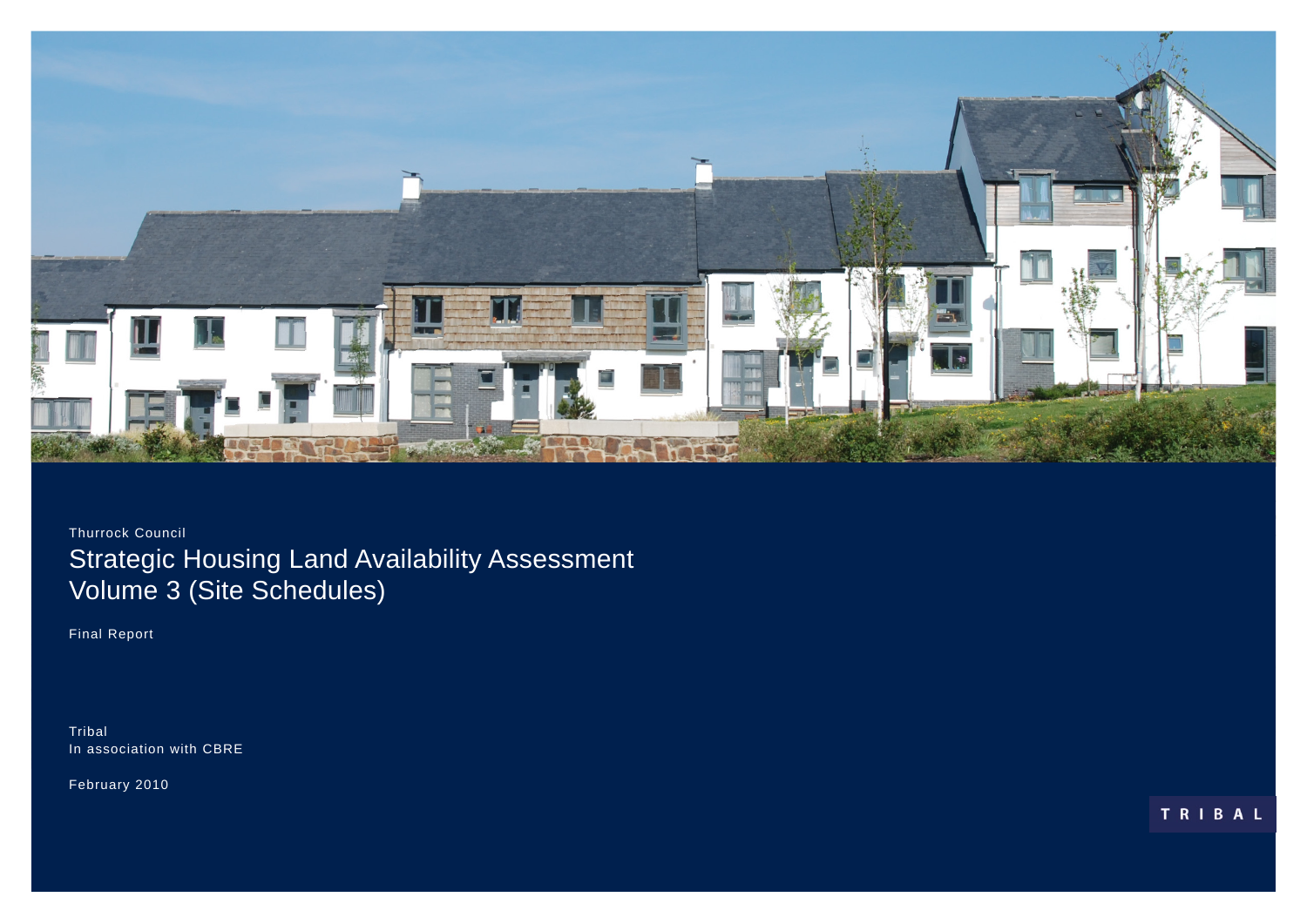TRIBAL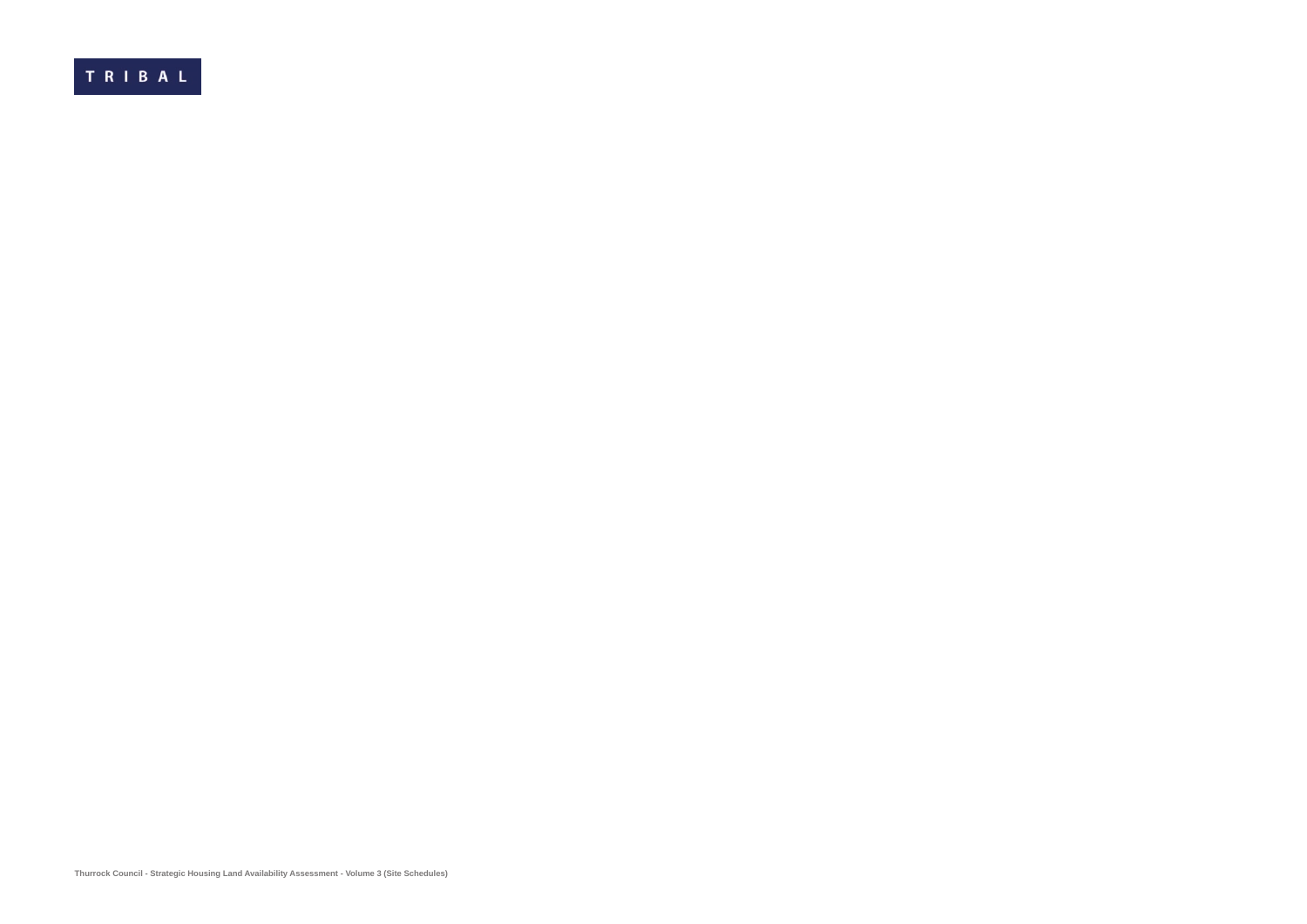**Tribal** In association with CBRE

Thurrock Council Strategic Housing Land Availability Assessment Volume 3 (Site Schedules)

Final Report

February 2010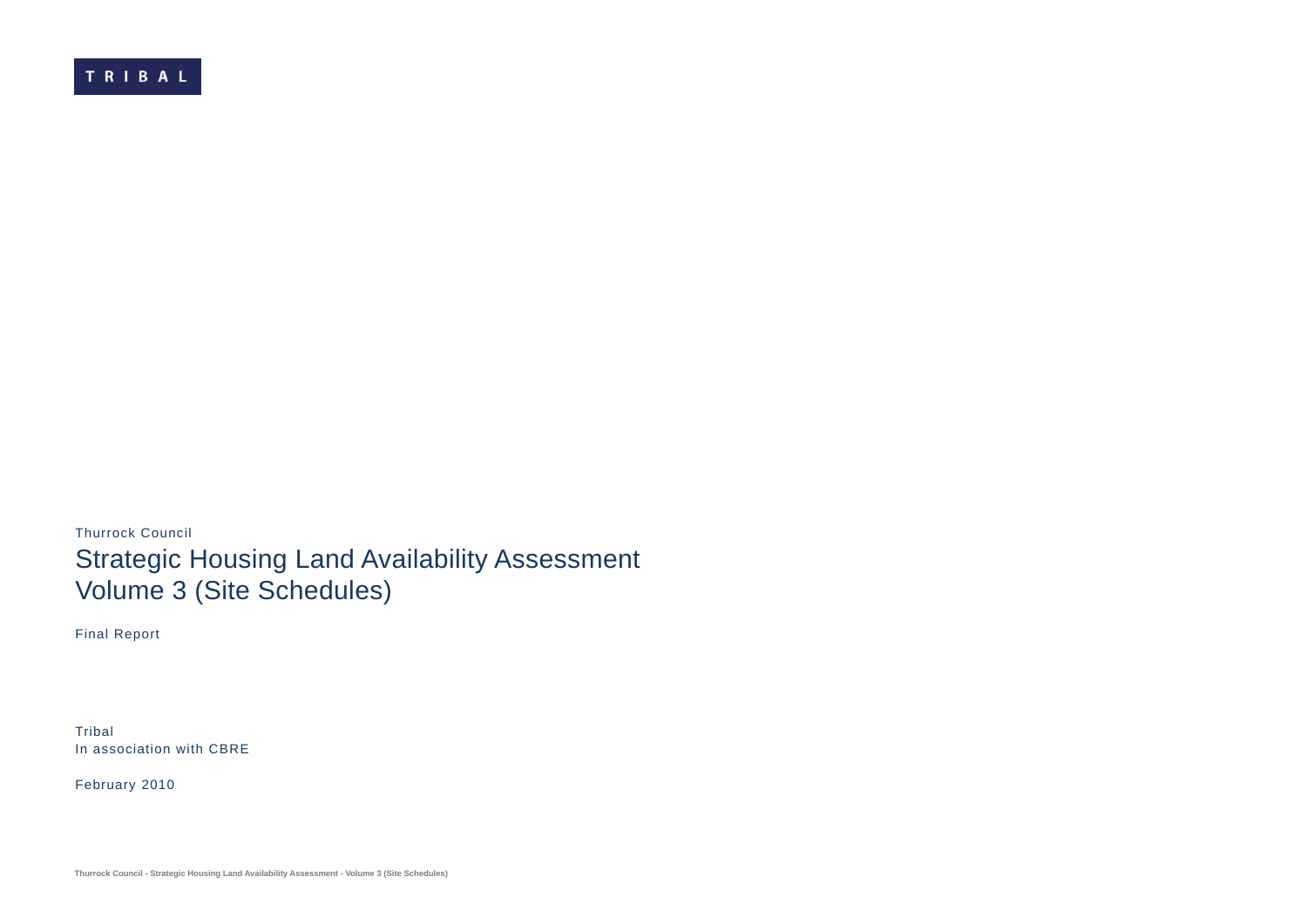#### 1 Introduction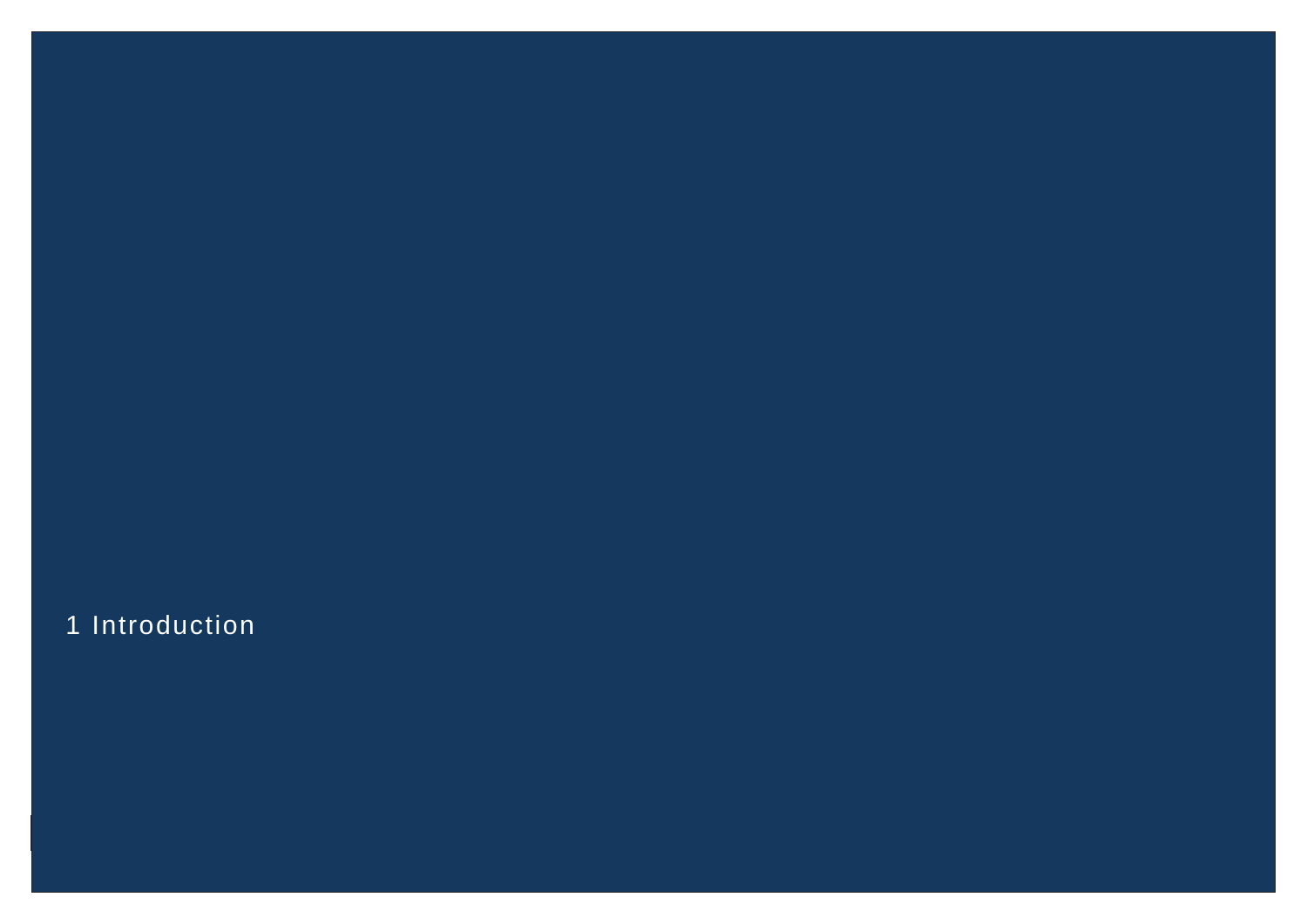#### **1 Introduction**

- 1.1.1 This document is Volume 3 of the Strategic Housing Land Availability Assessment (SHLAA), containing the schedule of all sites identified and assessed as part of the study.
- 1.1.2 The site schedules are presented alphabetically on a ward by ward basis. Each site has a unique code which relates to the ward it falls within. The schedules contain the following information about each site:

#### Suitability Assessment

- Site Address
- Site Area
- Whether the site is classified as Previously Developed Land (PDL) or is Greenfield (G); whether the site is in the Urban Area (Urban) or Green Belt (GB) and whether the site is in a Key Centre for Development and Change (KCDC)
- Site constraints or benefits in relation to its suitability for housing
- **Diffuller** Other site characteristics and considerations
- Any known developer intentions (including inclusion in masterplans)
- **Site Planning history**
- Whether it has been accepted as suitable for housing or rejected as unsuitable. Each site falls into one of three categories. 'A' sites are sites that have been accepted as suitable; 'R1' sites are sites that have been rejected as unsuitable for housing or sites that have now been built out, and 'R2' sites are sites that have been rejected as suitable for housing on current policy grounds only.
- Comments relating to whether a site falls into the A, R1 or R2 category.

#### Availability and Achievability Assessment

- 'Availability' of site (Low, Medium or High)
- **•** 'Achievability' of site (Low, Medium or High)
- Phasing / delivery period of site (0-5yrs, 6-10yrs, 11-15yrs or 15+ yrs)

#### Dwelling Capacity Estimate

- Capacity estimate for each site, based on the midpoint between a low density and a high density scenario. Site capacity estimates have been based on one of the following: a Design Exercise<sup>1</sup> (numbered 1-16), Planning Permission figures (p/p) or a Thurrock Council estimate (TC). Where a site is marked 'R2' it has been rejected as unsuitable on the basis of current policy only, therefore a dwelling capacity estimate has been made.
- 1.1.3 In addition to that described above, each site schedule also provides a summary table for the ward. These tables state the total number of dwellings that fall within each phasing period, and also the overall total for the ward. The Total figures for each ward may not add up exactly due to rounding. The total figures only include 'accepted' sites and sites falling into the 0-15 year period. The table below states the reference codes for each of the wards.

 $1$  The Design Exercises are set out in Volume 2 of the SHLAA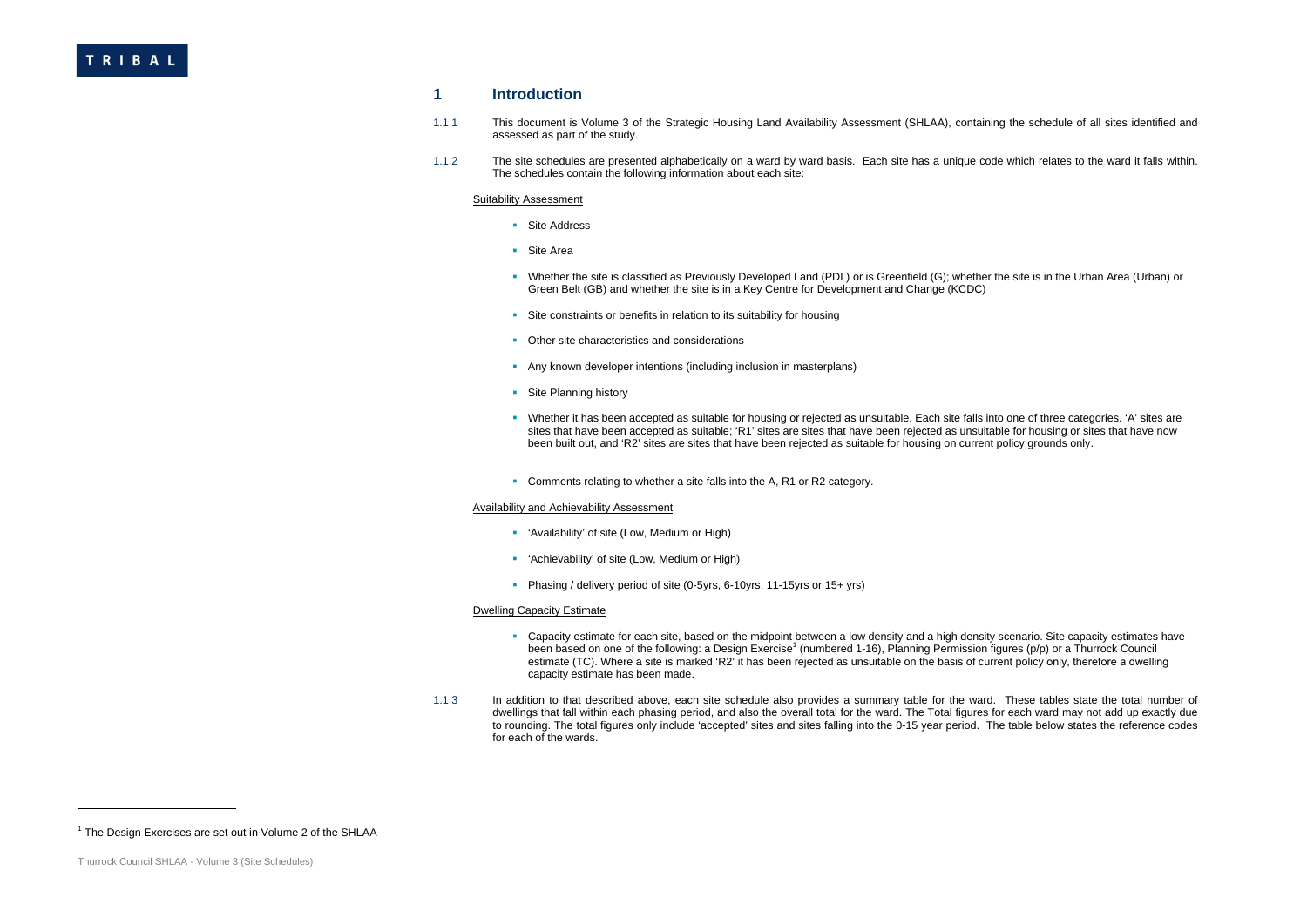| <b>Ward</b>                         | Code       |  |  |  |
|-------------------------------------|------------|--|--|--|
| Aveley and Uplands                  | <b>AVE</b> |  |  |  |
| Belhus                              | BEL        |  |  |  |
| Chadwell St Mary                    | <b>CSM</b> |  |  |  |
| <b>Chafford and North Stifford</b>  | <b>CNS</b> |  |  |  |
| Corringham and Fobbing              | <b>COF</b> |  |  |  |
| East Tilbury                        | <b>EAT</b> |  |  |  |
| Grays Riverside                     | <b>GRI</b> |  |  |  |
| <b>Grays Thurrock</b>               | <b>GTH</b> |  |  |  |
| <b>Little Thurrock Blackshots</b>   | <b>LTB</b> |  |  |  |
| <b>Little Thurrock Rectory</b>      | <b>LTR</b> |  |  |  |
| Ockendon                            | <b>OCK</b> |  |  |  |
| Orsett                              | <b>ORS</b> |  |  |  |
| South Chafford                      | <b>SCH</b> |  |  |  |
| Stanford East and Corringham Town   | <b>SEC</b> |  |  |  |
| Stanford-le-Hope West               | <b>STW</b> |  |  |  |
| <b>Stifford Clays</b>               | <b>STC</b> |  |  |  |
| The Homesteads                      | <b>HOM</b> |  |  |  |
| Tilbury Riverside and Thurrock Park | <b>TRV</b> |  |  |  |
| Tilbury St Chads                    | <b>TSC</b> |  |  |  |
| West Thurrock and South Stifford    | <b>WTS</b> |  |  |  |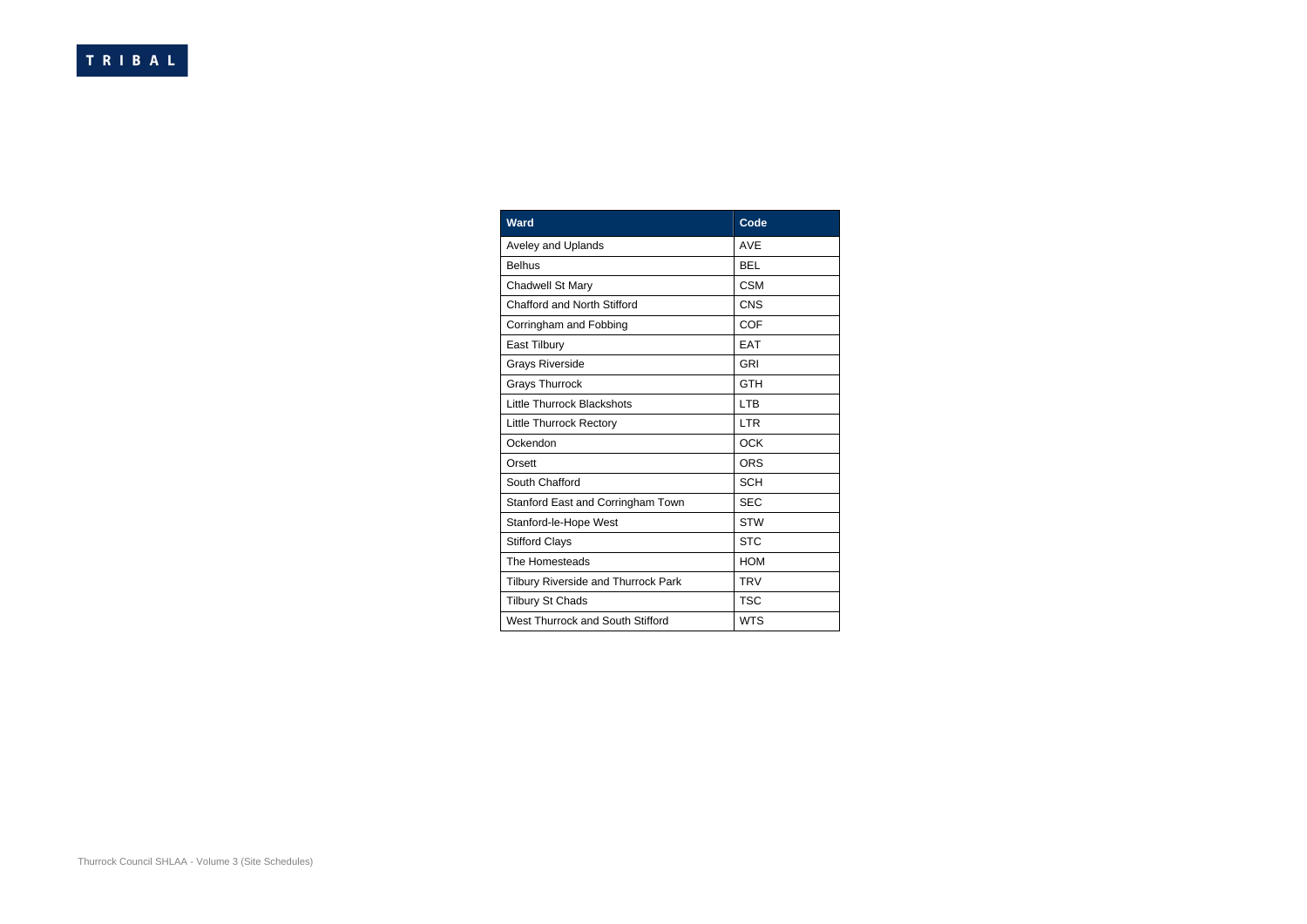# Aveley and Uplands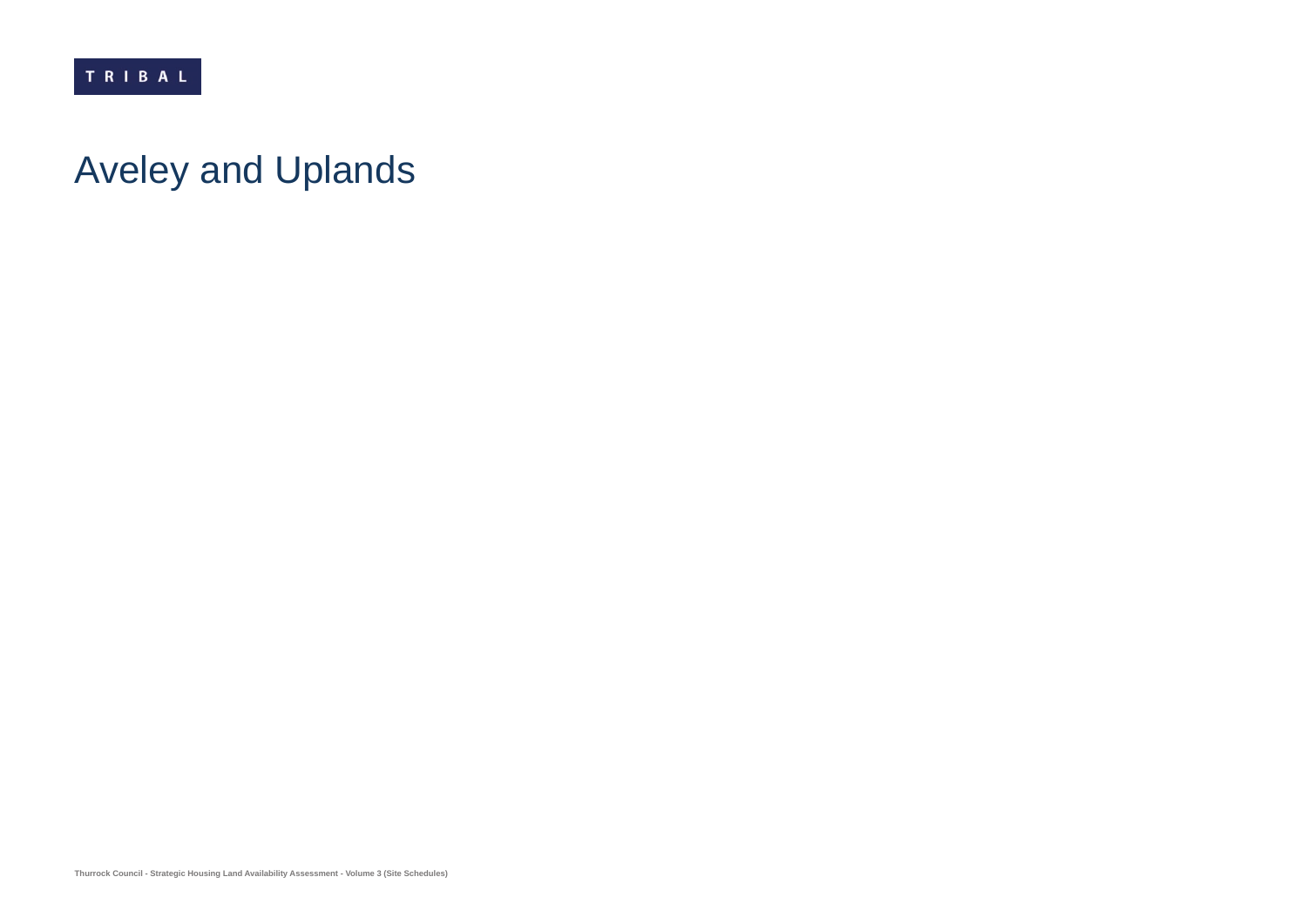| Site ID           | Address                                                                | Area (ha) Status |                            | Constraints                                                                                                                                                                                              | <b>Benefits</b>                                                       | <b>Other Considerations</b>                                                                                                                                                                                                                                                                                                                                                                                                                                                                          | Developer Info                                                                                                                                                                                                                                | Planning status / notes                    | Accept /<br>Reject | Comment                                                |
|-------------------|------------------------------------------------------------------------|------------------|----------------------------|----------------------------------------------------------------------------------------------------------------------------------------------------------------------------------------------------------|-----------------------------------------------------------------------|------------------------------------------------------------------------------------------------------------------------------------------------------------------------------------------------------------------------------------------------------------------------------------------------------------------------------------------------------------------------------------------------------------------------------------------------------------------------------------------------------|-----------------------------------------------------------------------------------------------------------------------------------------------------------------------------------------------------------------------------------------------|--------------------------------------------|--------------------|--------------------------------------------------------|
|                   | Land at<br>Kenningtons,<br>Romford Road,                               |                  |                            | Within Green Belt<br>Possible archaeological<br>implications<br>No rail station in Aveley<br>Poor access to public                                                                                       | Within 1600m of a local                                               | Immediately to the north of the site are 3 listed buildings<br>Possible archaeological implications<br>Landfill south-west of the site<br>Development needs to be in conjunction with improved access to                                                                                                                                                                                                                                                                                             | Site can provide 600 homes,<br>along with other uses e.g.<br>health, community and leisure<br>facilities.                                                                                                                                     |                                            |                    | Site rejected as<br>unsuitable.<br>Also conflicts with |
| AVE01             | Aveley                                                                 | 14.72            | GB/G                       | transport                                                                                                                                                                                                | centre                                                                | strategic roads                                                                                                                                                                                                                                                                                                                                                                                                                                                                                      | Application withdrawn                                                                                                                                                                                                                         |                                            | R1                 | adopted RSS and LDF.                                   |
| AVE02<br>AVE03    | Land R/O 77 - 87<br>Shannon Way,<br>Aveley<br>Aveley School,<br>Aveley | 0.12<br>1.07     | Urban /<br>PDL<br>GB / PDL | Narrow access may restrict<br>number of units<br>No rail station in Aveley<br>Poor access to public<br>transport<br>Within Green Belt<br>No rail station in Aveley<br>Poor access to public<br>transport | Within 1600m of a local<br>centre<br>Within 800m of a local<br>centre | Concrete car parking area<br>Adjacent to school and two-storey residential<br>Some evidence of use<br><b>Council Owned</b><br>Existing school site, but identified for relocation<br>Adjacent to registered Park and Garden of special historic interest<br>Development needs to be in conjunction with improved access to<br>strategic roads<br>site is owned by Ormiston Trust                                                                                                                     | Residential area. Council<br>owned and declared surplus to<br>requirements. To be disposed<br>of at nil cost as part of HCA<br>Public Land Initiative<br>programme<br>Potential for housing but<br>subject to school development<br>proposals |                                            |                    |                                                        |
|                   | Land North of Aveley                                                   |                  |                            | Within Green Belt<br>Intersects potential wildlife<br>site<br>No rail station in Aveley<br>Poor access to public                                                                                         | Within 800m of a local                                                | Adjacent to Registered Park and Garden of special historic interest<br>Adds to the openness of the area<br>Presumption against allowing access onto a rural distributor, therefore<br>the site should only be developed with a single access point to the Aveley<br>Bypass, possibly in conjunction with AVE09 and AVE07<br>Development needs to be in conjunction with improved access to                                                                                                           | Barratt holdings have<br>ownership of the site; the site<br>is available for development                                                                                                                                                      |                                            |                    | Site rejected as<br>unsuitable.<br>Also conflicts with |
| AVE04             | by-pass. Aveley                                                        | 3.26             | GB/G                       | transport                                                                                                                                                                                                | centre                                                                | strategic roads                                                                                                                                                                                                                                                                                                                                                                                                                                                                                      | immediately.                                                                                                                                                                                                                                  |                                            | R1                 | adopted RSS and LDF                                    |
| AVE05             | <b>Aveley Football</b><br>Ground, Mill Road,<br>Aveley                 | 2.49             | Urban /<br>PDL             | No rail station in Aveley<br>Poor access to public<br>transport                                                                                                                                          | Within 800m of a local<br>centre                                      | Alternative location for sports club has to be located<br>Adjacent to main road, existing residential and greenfield<br>Active use in average condition (externally), good condition (pitch)                                                                                                                                                                                                                                                                                                         | Developer seeking relocation<br>of existing football ground to<br>proposed sports hub to enable<br>redevelopment of this site to<br>take place                                                                                                |                                            |                    |                                                        |
| AVE06             | Springfields, Mill<br>Road, Aveley                                     | 0.46             | Urban /<br>PDL             | No rail station in Aveley<br>Poor access to public<br>transport                                                                                                                                          | Within 400m of a local<br>centre                                      | Two large detached properties<br>On main road adjacent to new residential<br>- Adiacent to TPO 2/88                                                                                                                                                                                                                                                                                                                                                                                                  |                                                                                                                                                                                                                                               |                                            |                    |                                                        |
| AVE07             | Land south of Aveley<br>ByPass. Aveley                                 | 4.90             | GB/G                       | Within Green Belt<br>Intersects potential wildlife<br>site<br>No rail station in Aveley<br>Poor access to public<br>transport                                                                            | Within 400m of a local<br>centre                                      | Site identified in TTGDC Masterplan<br>Presumption against allowing access onto a rural distributor, therefore<br>the Site should only be developed with a single access point to the Aveley<br>Bypass, possibly in conjunction with AVE04 and AVE09<br>Ship Lane has road safety issues and requires significant improvements<br>Preference is for Green Belt release land to be nearer Ockendon Rail<br>Station, there is no Station in Aveley<br>-Site subject to planning permission (see AVE30) | - Barratt holdings have<br>ownership of the site; the site<br>is available for development<br>immediately.                                                                                                                                    | See AVE30                                  | R <sub>1</sub>     | Site now AVE30                                         |
|                   |                                                                        |                  |                            | Within Green Belt<br>No rail station in Aveley                                                                                                                                                           |                                                                       | Adjacent to listed building<br>- If stable use discontinued then alternative development e.g. housing is                                                                                                                                                                                                                                                                                                                                                                                             | Barratt holdings have<br>ownership of the site; the site                                                                                                                                                                                      |                                            |                    |                                                        |
|                   | Site East of Park                                                      |                  |                            | Poor access to public                                                                                                                                                                                    | Within 400m of a local                                                | probably acceptable if low density.                                                                                                                                                                                                                                                                                                                                                                                                                                                                  | is available for development                                                                                                                                                                                                                  |                                            |                    |                                                        |
| AVE08             | Lane. Aveley                                                           | 0.32             | <b>GB/PDL</b>              | transport                                                                                                                                                                                                | centre                                                                |                                                                                                                                                                                                                                                                                                                                                                                                                                                                                                      | immediately.                                                                                                                                                                                                                                  | See AVE30                                  | R1                 | Site now AVE30                                         |
|                   | Land East of B1335,                                                    |                  | GB/G                       | <b>Within Green Belt</b><br>No rail station in Aveley<br>Poor access to public                                                                                                                           | Within 800m of a local                                                | In TTGDC masterplan<br>Adjacent to listed building<br>Site between Park Lane and Aveley bypass; limited local services or<br>facilities within a safe, convenient walking distance<br>Preference is for Green Belt release land to be nearer Ockendon Rail<br>Station, there is no station in Aveley<br>Ship Lane has road safety issues and requires significant improvements                                                                                                                       | Barratt holdings have<br>ownership of the site; the site<br>is available for development<br>immediately.                                                                                                                                      |                                            | R1                 | Site now AVE30                                         |
| AVE09             | Aveley.                                                                | 4.77             |                            | transport                                                                                                                                                                                                | centre                                                                |                                                                                                                                                                                                                                                                                                                                                                                                                                                                                                      | Agent understands site is likely 09/00255/FUL - Planning                                                                                                                                                                                      | See AVE30                                  |                    |                                                        |
| AVE10             | 26 Purfleet Road,<br>Aveley                                            | 0.05             | Urban /<br>PDL             | No rail station in Aveley<br>Poor access to public<br>transport                                                                                                                                          | Within 400m of a local<br>centre                                      | Access onto main road<br>History of applications for retaining ground floor space with flats above<br>Potential to demolish and redevelop                                                                                                                                                                                                                                                                                                                                                            | to be sold on for development                                                                                                                                                                                                                 | permisison granted in 2009 for<br>5 flats. |                    |                                                        |
|                   |                                                                        |                  |                            | No rail station in Aveley                                                                                                                                                                                |                                                                       | Corner site on busy road                                                                                                                                                                                                                                                                                                                                                                                                                                                                             |                                                                                                                                                                                                                                               |                                            |                    |                                                        |
| AVE <sub>11</sub> | Petrol Station,<br>Purfleet Road, Aveley 0.16                          |                  | Urban /<br><b>PDL</b>      | Poor access to public<br>transport                                                                                                                                                                       | Within 400m of a local<br>centre                                      | Total petrol station<br>Well used, but has long term potential                                                                                                                                                                                                                                                                                                                                                                                                                                       |                                                                                                                                                                                                                                               |                                            |                    |                                                        |
|                   | Sunnyside High                                                         |                  |                            | No rail station in Aveley                                                                                                                                                                                |                                                                       |                                                                                                                                                                                                                                                                                                                                                                                                                                                                                                      |                                                                                                                                                                                                                                               | 06/01025/FUL - Planning                    |                    |                                                        |
|                   | <b>Street Aveley South</b>                                             |                  | Urban/PD                   | - Poor access to public                                                                                                                                                                                  | Within 400m of a local                                                |                                                                                                                                                                                                                                                                                                                                                                                                                                                                                                      |                                                                                                                                                                                                                                               | permission; 12-bedroom care                |                    |                                                        |
| AVE <sub>12</sub> | Ockendon                                                               | 0.12             |                            | transport                                                                                                                                                                                                | centre                                                                | Planning permission; 12-bedroom care home.                                                                                                                                                                                                                                                                                                                                                                                                                                                           | Applicant: Express Homes                                                                                                                                                                                                                      | home                                       | R <sub>1</sub>     | PP for care home                                       |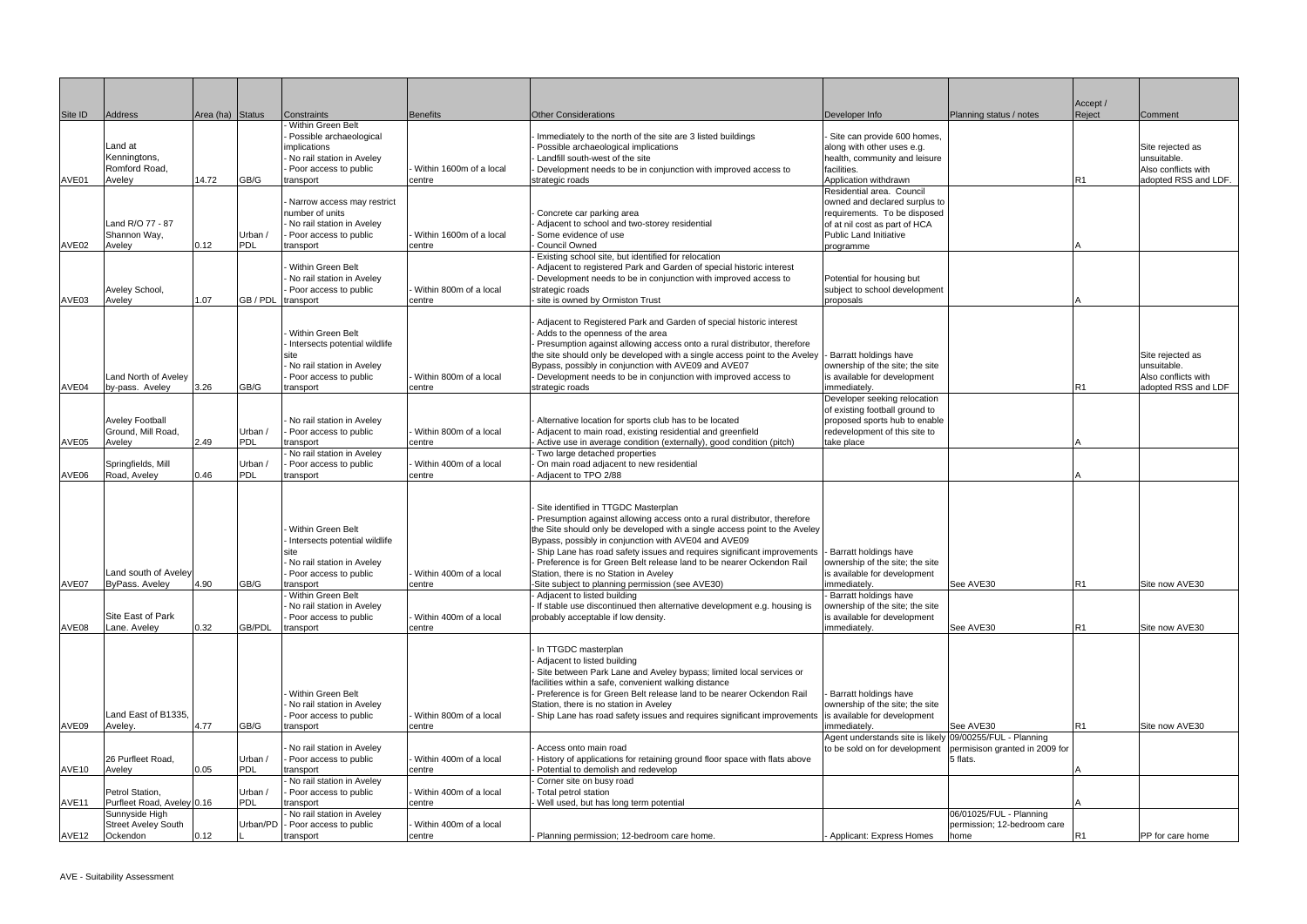|                   |                                         |                  |               |                                                |                                                        |                                                                                                                                |                                                                   |                                                               | Accept /       |                                 |
|-------------------|-----------------------------------------|------------------|---------------|------------------------------------------------|--------------------------------------------------------|--------------------------------------------------------------------------------------------------------------------------------|-------------------------------------------------------------------|---------------------------------------------------------------|----------------|---------------------------------|
| Site ID           | <b>Address</b>                          | Area (ha) Status |               | Constraints                                    | <b>Benefits</b>                                        | <b>Other Considerations</b><br>Couple of units with right of access through the site                                           | Developer Info                                                    | Planning status / notes                                       | Reject         | Comment                         |
|                   |                                         |                  |               | No rail station in Aveley                      |                                                        | Access onto main road                                                                                                          |                                                                   |                                                               |                |                                 |
|                   | Car Repair Centre                       |                  | Urban /       | Poor access to public                          | Within 400m of a local                                 | Close to High Street                                                                                                           |                                                                   |                                                               |                |                                 |
| AVE <sub>13</sub> | Ship Lane, Aveley                       | 0.05             | PDL           | transport                                      | centre                                                 | Site has limited potential                                                                                                     |                                                                   |                                                               |                |                                 |
|                   |                                         |                  |               | No rail station in Aveley                      |                                                        |                                                                                                                                |                                                                   |                                                               |                |                                 |
| AVE <sub>14</sub> | 27 High Street Aveley<br>Essex RM15 4BE | 0.02             | Urban<br>/PDL | Poor access to public<br>transport             | Within 400m of a local<br>centre                       | Planning permission; 1 net dwelling now built                                                                                  | Built out 07/08                                                   | 07/001162/LDC - 1 net<br>dwelling now built                   | R <sub>1</sub> | Built out 07/08                 |
|                   |                                         |                  |               |                                                |                                                        | Recently bought as a garage, has permission for small extension                                                                |                                                                   |                                                               |                |                                 |
|                   |                                         |                  |               | No rail station in Aveley                      |                                                        | In village centre                                                                                                              |                                                                   |                                                               |                |                                 |
|                   | Garage 9 High Street,                   |                  | Urban /       | Poor access to public                          | Within 400m of a local                                 | Access onto main road                                                                                                          | Unlikely to come forward in the Previous planning permission      |                                                               |                |                                 |
| AVE <sub>15</sub> | Aveley                                  | 0.09             | PDL           | transport                                      | centre                                                 | - Previous history of unimplemented planning applications                                                                      | next 5 years                                                      | 91/00519/FUL for 8 units.                                     |                |                                 |
|                   |                                         |                  |               |                                                |                                                        |                                                                                                                                | Some activity on site but not in<br>compliance with conditions    | Application 06/00775/FUL for<br>14 units expired. Application |                |                                 |
|                   |                                         |                  |               |                                                |                                                        |                                                                                                                                | precedent. However a new                                          | 09/00481/FUL to renew the                                     |                |                                 |
|                   |                                         |                  |               |                                                |                                                        |                                                                                                                                | architect now appointed with                                      | earlier application has been                                  |                |                                 |
|                   |                                         |                  |               |                                                |                                                        |                                                                                                                                | view to pursuing a revised                                        | withdrawn.                                                    |                |                                 |
|                   |                                         |                  |               |                                                |                                                        |                                                                                                                                | scheme. Access issue needs                                        |                                                               |                |                                 |
|                   |                                         |                  |               |                                                |                                                        |                                                                                                                                | resolving with neighbouring                                       |                                                               |                |                                 |
|                   | Land North of High<br>Street/South of   |                  |               | No rail station in Aveley                      |                                                        |                                                                                                                                | land owner (see AVE27) but in<br>interests of both parties to     |                                                               |                |                                 |
|                   | Meadow View, High                       |                  | Urban /       | Poor access to public                          | Within 400m of a local                                 |                                                                                                                                | resolve.                                                          |                                                               |                |                                 |
| AVE16             | Street, Aveley                          | 0.14             | PDL           | ransport                                       | centre                                                 | History of Planning permissions; 14 net dwellings                                                                              |                                                                   |                                                               |                |                                 |
|                   |                                         |                  |               | No rail station in Aveley                      |                                                        |                                                                                                                                |                                                                   | Expired outline application                                   |                |                                 |
|                   | Off 1a & 1b Park                        |                  | Urban /       | Poor access to public                          | Within 400m of a local                                 | Scrap car site in poor condition                                                                                               |                                                                   | 89/00034/OUT for 16 flats.                                    |                |                                 |
| AVE <sub>17</sub> | Lane, Aveley                            | 0.17             | PDL           | transport                                      | centre                                                 | In residential area                                                                                                            |                                                                   |                                                               |                |                                 |
|                   |                                         |                  |               |                                                |                                                        | Listed building within site (Aveley Hall); also listed building adjacent<br>(Church of St Michael)                             |                                                                   |                                                               |                |                                 |
|                   |                                         |                  |               |                                                |                                                        | Part of the site is within a scheduled ancient monument (south of                                                              |                                                                   |                                                               |                |                                 |
|                   |                                         |                  |               |                                                |                                                        | Lennard Row)                                                                                                                   |                                                                   |                                                               |                |                                 |
|                   |                                         |                  |               |                                                |                                                        | Possible archaeological implications                                                                                           |                                                                   |                                                               |                |                                 |
|                   |                                         |                  |               |                                                |                                                        | Site provides opportunity for a south-eastern distributor, that would                                                          |                                                                   |                                                               |                |                                 |
|                   |                                         |                  |               |                                                |                                                        | enable the diversion of Ship Lane traffic away from Aveley High Street;                                                        |                                                                   |                                                               |                |                                 |
|                   |                                         |                  |               | Within Green Belt<br>No rail station in Aveley |                                                        | however, refer to HA options for junction 30 improvements that may affect Site promoted by developers<br>this site.            | through representations to LDF                                    |                                                               |                | Site rejected as<br>unsuitable. |
|                   | Land South East of                      |                  |               | Poor access to public                          | Within 400m of a local                                 | The Green Infrastructure Plan shows a greenway through this area                                                               | at previous consultation                                          |                                                               |                | Also conflicts with             |
| AVE <sub>18</sub> | Aveley                                  | 19.85            | GB/G          | transport                                      | centre                                                 | which represents an important link to Belhus Park.                                                                             | phases.                                                           |                                                               | R <sub>1</sub> | adopted RSS and LDF             |
|                   |                                         |                  |               |                                                |                                                        |                                                                                                                                |                                                                   |                                                               |                |                                 |
|                   |                                         |                  |               |                                                |                                                        | Sports Ground is well-used                                                                                                     | Proposal for mixed-use                                            |                                                               |                |                                 |
|                   |                                         |                  |               | <b>Within Green Belt</b>                       |                                                        | Adjacent to listed building (Fanns Farmhouse)<br>Relatively isolated from community facilities and public transport            | development (Sports /<br>community / residential)                 |                                                               |                | Site rejected as<br>unsuitable. |
|                   | Aveley Sports and                       |                  |               | Intersects flood zones 2 & 3                   | - Within 1600m of local centre - TPO 6/89 covers site. |                                                                                                                                | Site immediately available for                                    |                                                               |                | Also conflicts with             |
| AVE <sub>19</sub> | Social Club, Aveley   14.40             |                  | GB/G          | Intersects local wildlife site                 |                                                        | Within 1600m of train station - Eastern part of the site is part of the Jill's Field Local Wildlife Site (Th 3) redevelopment. |                                                                   |                                                               | R1             | adopted RSS and LDF             |
|                   |                                         |                  |               |                                                |                                                        |                                                                                                                                |                                                                   |                                                               |                |                                 |
|                   |                                         |                  |               |                                                |                                                        | Identified in LDF Preferred options for commercial or mixed use                                                                |                                                                   |                                                               |                |                                 |
|                   |                                         |                  |               |                                                |                                                        | <b>Gateway Site</b>                                                                                                            | Devloper interest; hotel, pub,<br><b>plus limited residential</b> |                                                               |                |                                 |
|                   |                                         |                  | Urban /       |                                                |                                                        | Surrounding site is a 24hrs Depot Station<br>Noise / Air pollution from adjacent uses                                          | component.                                                        |                                                               |                |                                 |
|                   | Circus Tavern,                          |                  | PDL/          |                                                | Within 1600m of local centre                           | Potential to incorporate into any development a green grid link from                                                           | Identified as suitable site by                                    |                                                               |                |                                 |
| AVE20             | Purfleet                                | 1.03             | <b>KCDC</b>   | Site in use as Nightclub                       | Within 800m of train station                           | cycleway at Botany Way/Purfleet by pass to scouts site at Watts Wood                                                           | TTGDC.                                                            |                                                               |                |                                 |
|                   |                                         |                  | Urban /       |                                                |                                                        | No direct access to the A1306, access from the Quadrant only or                                                                |                                                                   | No recent planning history.                                   |                |                                 |
|                   | Mardale House,                          |                  | PDL/          |                                                | Within 1600m of local centre through Circus Tavern     |                                                                                                                                |                                                                   | 03/00818/OUT - expired                                        |                |                                 |
| AVE22             | Purfleet Road, Aveley 0.16              |                  | <b>KCDC</b>   |                                                | Within 1600m of train station  -                       | - Subject to history of planning applications                                                                                  |                                                                   | application for 4 dwellings                                   |                |                                 |
|                   | East of Mardale                         |                  | Urban /       |                                                |                                                        |                                                                                                                                | Owner/developer has<br>confirmed January 2010 start               | 09/00612/FUL - full planning<br>permission: 4 net dwellings   |                |                                 |
|                   | House, Arterial Road                    |                  | PDL/          |                                                | Within 1600m of local centre                           | Planning permission: 4 net dwellings                                                                                           |                                                                   |                                                               |                |                                 |
| AVE <sub>23</sub> | (A1306), Purfleet                       | 0.21             | <b>KCDC</b>   |                                                | Within 1600m of train station                          | - Access from the Quadrant only                                                                                                |                                                                   |                                                               |                |                                 |
|                   |                                         |                  |               |                                                |                                                        | Currently allocated as primary industrial land                                                                                 | Identified in TTGDC Master                                        |                                                               |                |                                 |
|                   |                                         |                  |               |                                                |                                                        | Attractive water filled quarry with SSSI on south side                                                                         | plan for mixed use                                                |                                                               |                |                                 |
|                   |                                         |                  |               |                                                |                                                        | Major constraint draining the water off the site                                                                               | development: 'Opportunity for                                     |                                                               |                |                                 |
|                   |                                         |                  |               | <b>Intersects SSSI</b>                         |                                                        | Deep site<br>Safety of cliff                                                                                                   | water based leisure and<br>recreational activities focused        |                                                               |                |                                 |
|                   |                                         |                  | Urban         | -Intersects flood zones 2 & 3                  |                                                        | Limited potential for residential development                                                                                  | around a mixed use                                                |                                                               |                | Site considered                 |
|                   | <b>Bluelands Quarry</b>                 |                  | PDL/          | Intersects potential wildlife                  | Within 1600m of local centre                           | Site considered undeliverable for residential development due to amount                                                        | development on the waters                                         |                                                               |                | unsuitable for residential      |
| AVE24             | (West), Purfleet                        | 6.26             | <b>KCDC</b>   | site                                           | Within 1600m of train station of remediation required  |                                                                                                                                | edge'.                                                            |                                                               | R1             | development                     |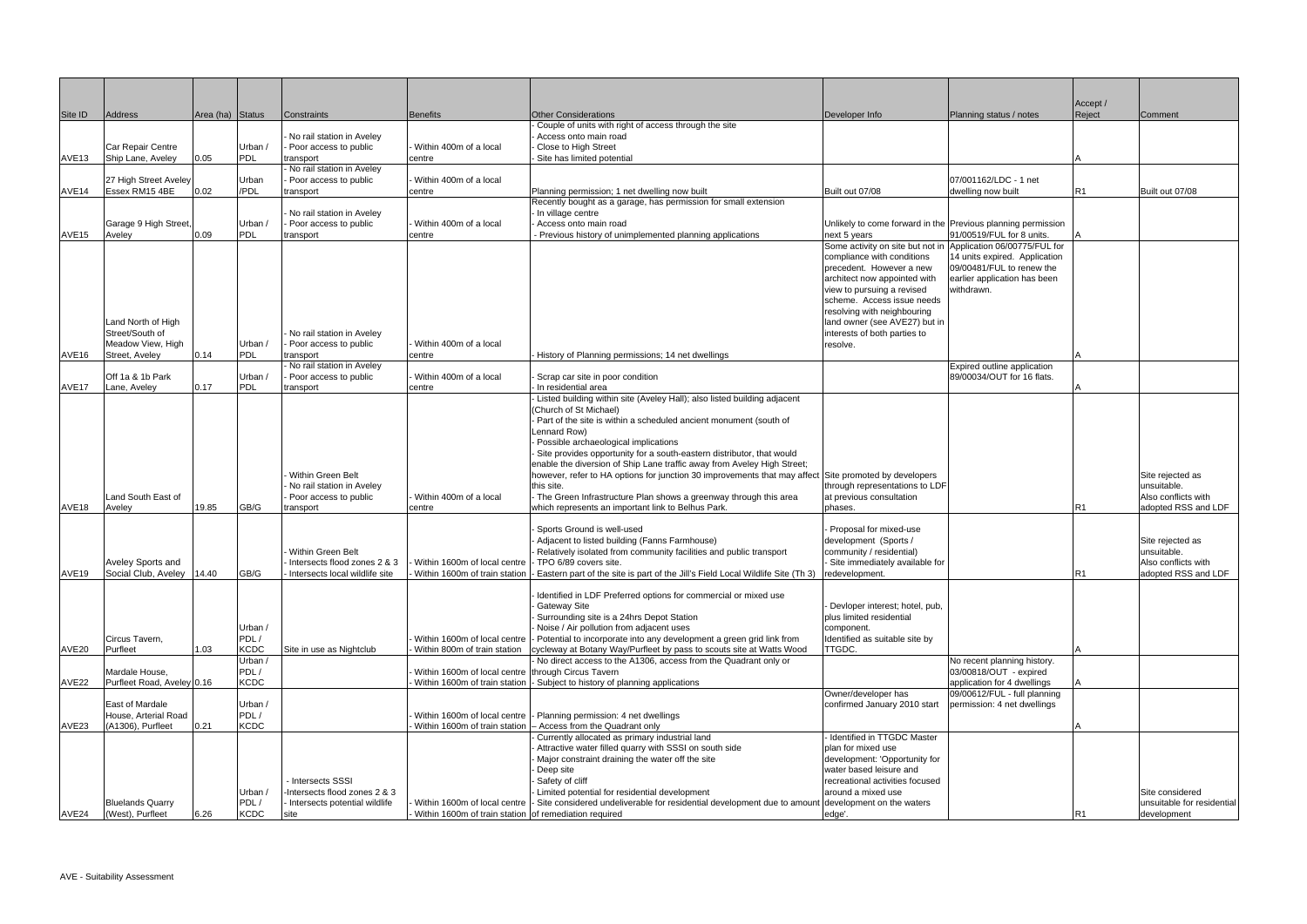|                   |                            |                  |            |                           |                                                   |                                                                                                          |                                                      |                                 | Accept / |                     |
|-------------------|----------------------------|------------------|------------|---------------------------|---------------------------------------------------|----------------------------------------------------------------------------------------------------------|------------------------------------------------------|---------------------------------|----------|---------------------|
| Site ID           | Address                    | Area (ha) Status |            | Constraints               | <b>Benefits</b>                                   | <b>Other Considerations</b>                                                                              | Developer Info                                       | Planning status / notes         | Reject   | Comment             |
|                   |                            |                  |            |                           |                                                   |                                                                                                          | Owner confirms site is being                         | 08/01059/OUT - Outline          |          |                     |
|                   |                            |                  |            |                           |                                                   |                                                                                                          | marketed and expects disposal permission for 5 flats |                                 |          |                     |
|                   | Catholic Church Of         |                  |            | No rail station in Aveley |                                                   |                                                                                                          | for redevelopment - builidng                         |                                 |          |                     |
|                   | <b>St Paul Mill Road</b>   |                  | Urban /    | Poor access to public     |                                                   |                                                                                                          | condition not suitable for re-                       |                                 |          |                     |
| AVE <sub>25</sub> | Aveley                     | 0.07             | PDL        | transport                 | Within 800m of local centre                       | Small site                                                                                               | use                                                  |                                 |          |                     |
|                   | 28 Dacre Crescent          |                  |            | No rail station in Aveley |                                                   |                                                                                                          |                                                      |                                 |          |                     |
|                   | Aveley Essex RM15          |                  | Urban /    | Poor access to public     |                                                   | Small, awkward site                                                                                      |                                                      |                                 |          | Site rejected as    |
| AVE26             | 4TP                        | 0.06             | PDL        | transport                 | Within 400m of local centre                       | There is no scope for development.                                                                       |                                                      |                                 | R1       | unsuitable          |
|                   |                            |                  |            |                           |                                                   |                                                                                                          | No pp pending completion of                          | 08/00837/FUL - Permitted        |          |                     |
|                   |                            |                  |            |                           |                                                   |                                                                                                          | S106. Agent believes scheme                          | subject to completion of S106   |          |                     |
|                   |                            |                  |            |                           |                                                   |                                                                                                          | will be implemented within 5                         | for 4 units.                    |          |                     |
|                   |                            |                  |            |                           |                                                   |                                                                                                          | years. Site splay issue needs                        |                                 |          |                     |
|                   |                            |                  |            |                           |                                                   |                                                                                                          | resolving with neighbouring                          |                                 |          |                     |
|                   |                            |                  |            | No rail station in Aveley |                                                   |                                                                                                          | land owner (see AVE16) but in                        |                                 |          |                     |
|                   | Lennard House High         |                  | Urban /    | Poor access to public     |                                                   |                                                                                                          | interests of both parties to                         |                                 |          |                     |
| AVE27             | <b>Street Aveley Essex</b> | 0.04             | PDL        | transport                 | Within 400m of local centre                       | Good access onto main road                                                                               | resolve                                              |                                 |          |                     |
|                   |                            |                  |            |                           |                                                   |                                                                                                          |                                                      |                                 |          |                     |
|                   |                            |                  |            |                           |                                                   | Aveley college buildings were demolished as part of legal agreement to                                   |                                                      |                                 |          |                     |
|                   |                            |                  |            |                           |                                                   | retain openness when the adjacent Love Lane was developed                                                |                                                      |                                 |          |                     |
|                   |                            |                  |            |                           |                                                   | Green Belt release in Ockendon and Aveley would have to be done in                                       |                                                      |                                 |          |                     |
|                   |                            |                  |            |                           |                                                   | conjunction with improved access to strategic roads                                                      |                                                      |                                 |          |                     |
|                   |                            |                  |            |                           |                                                   | Love Lane may not be suitable as access road given the significant size                                  |                                                      |                                 |          | Site rejected as    |
|                   |                            |                  |            |                           |                                                   | of this site                                                                                             | Agent suggested capacity 240                         |                                 |          | unsuitable.         |
|                   | Site Love Lane.            |                  |            |                           | Within 800m of local centre                       | Ship Lane has road safety issues and requires significant improvements                                   | units, believe site is deliverable                   |                                 |          | Also conflicts with |
| AVE <sub>28</sub> | Aveley                     | 5.82             | GB/G       | <b>Within Green Belt</b>  | Within 1600m of train station                     | Possible site of archaeological importance                                                               | within 1-5 years                                     |                                 |          | adopted RSS and LDF |
|                   |                            |                  |            |                           |                                                   |                                                                                                          | Promoter owns the leasehold                          |                                 |          | Site rejected as    |
|                   |                            |                  |            |                           |                                                   |                                                                                                          | and Thurrock Council is the                          |                                 |          | unsuitable.         |
|                   | 55 Park Lane, Aveley.      |                  | Urban /    |                           |                                                   | Back land development.                                                                                   | managing agent; proposal for 2                       |                                 |          | Also conflicts with |
| AVE29             | <b>RM15 4HA</b>            | 0.02             | <b>PDL</b> |                           | Within 800m of local centre                       | No scope for further development.                                                                        | ilats.                                               |                                 | R1       | adopted RSS and LDF |
|                   |                            |                  |            |                           |                                                   |                                                                                                          | Outline pp pending completion                        | 09/00091/TTGOUT - Permitted     |          |                     |
|                   |                            |                  |            |                           |                                                   |                                                                                                          | of S106 - so assume no start                         | outline application S106 for up |          |                     |
|                   |                            |                  |            |                           |                                                   | Site identified in TTGDC Masterplan                                                                      | year 1. However applicants                           | to 340 dwellings                |          |                     |
|                   |                            |                  |            |                           |                                                   | Presumption against allowing access onto a rural distributor, therefore                                  | are confident that they can                          |                                 |          |                     |
|                   |                            |                  |            |                           |                                                   | the Site should only be developed with a single access point to the Aveley substantially implement these |                                                      |                                 |          |                     |
|                   |                            |                  |            |                           |                                                   | Bypass, possibly in conjunction with AVE04 and AVE09                                                     | proposals within the 5 year                          |                                 |          |                     |
|                   |                            |                  |            |                           |                                                   | - Ship Lane has road safety issues and requires significant improvements                                 | period 2009 to 2014.' (Planning                      |                                 |          |                     |
|                   | <b>Aveley Village</b>      |                  |            |                           |                                                   | Preference is for Green Belt release land to be nearer Ockendon Rail                                     | Statement Feb 2009)                                  |                                 |          |                     |
|                   | <b>Extension South of</b>  |                  |            |                           |                                                   | Station, there is no Station in Aveley                                                                   |                                                      |                                 |          |                     |
|                   | <b>Aveley Bypass</b>       |                  |            |                           |                                                   | Site rejected at issues and Options stage/Preferred Options stage.                                       |                                                      |                                 |          |                     |
| AVE30             | <b>Aveley Essex</b>        | 12.27            | GB/G       | Within Green Belt         |                                                   | Within 400m of a local centre -Site granted permission subject to s106 agreement                         |                                                      |                                 |          |                     |
|                   |                            |                  |            |                           |                                                   | - Small site on main road occupied by pair semi-detached houses.                                         | Planning permission on                               | 08/01011/FUL - Permission for   |          |                     |
|                   | 22-24 Ship Lane            |                  | Urban /    |                           |                                                   | Planning permission on appeal for redevelopment.                                                         | appeal. Applicant confirms                           | 2 net dwellings.                |          |                     |
| AVE31             | Aveley                     | 0.06             | PDL        |                           | Within 400m of a local centre -                   | Intensification.                                                                                         | likely start in year 1                               |                                 |          |                     |
|                   | 56 Stifford Road           |                  |            |                           |                                                   | Site contains extension to neighbouring house. Permission for use as self                                | Applicant confirms start in year                     | 09/00561/FUL - Permitted 1      |          |                     |
| AVE32             | <b>Aveley Essex</b>        | 0.03             | GB/PDL     | - Within Green Belt       | Within 800m of a local centre contained dwelling. |                                                                                                          |                                                      | dwelling.                       |          |                     |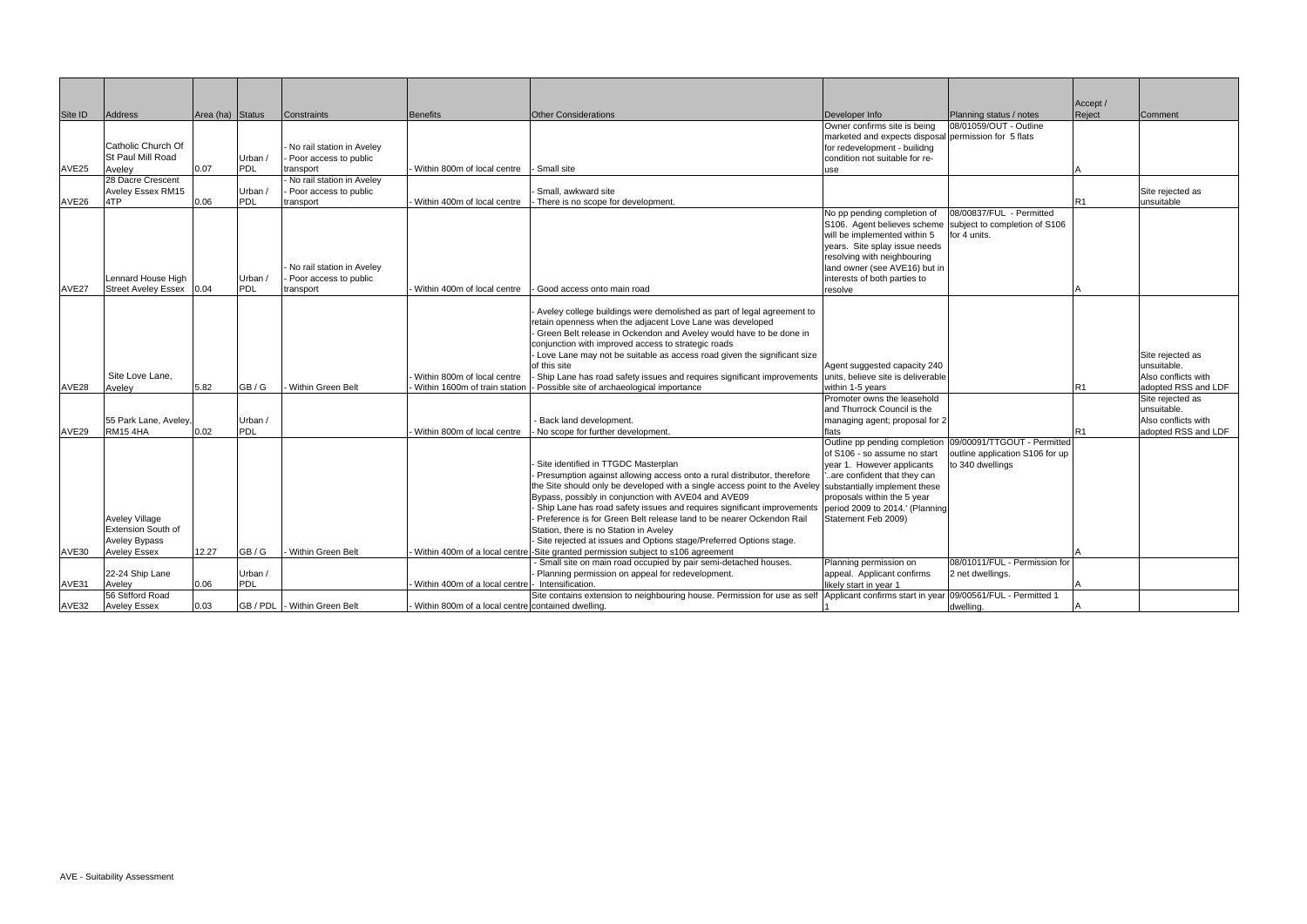|                   |                                                |              | <b>Availability Assessment</b> |              | <b>Achievability Assessment</b> |                        |      |                       |                          |      |                    |
|-------------------|------------------------------------------------|--------------|--------------------------------|--------------|---------------------------------|------------------------|------|-----------------------|--------------------------|------|--------------------|
|                   |                                                |              |                                |              |                                 | <b>Cost Assessment</b> |      |                       | <b>Market Assessment</b> |      |                    |
| Site ID           | <b>Address</b>                                 | Mo7          | Medium                         | High         | <b>NOT</b>                      | Medium                 | High | $\sum_{i=1}^{\infty}$ | Medium                   | High | Phasing<br>(years) |
|                   | Land R/O 77 - 87                               |              |                                |              |                                 |                        |      |                       |                          |      |                    |
| AVE02             | Shannon Way, Aveley                            |              | $\checkmark$                   |              | $\checkmark$                    |                        |      | $\checkmark$          |                          |      | $6 - 10$           |
|                   | Aveley School,                                 |              |                                |              |                                 |                        |      |                       |                          |      |                    |
| AVE03             | Aveley                                         | $\checkmark$ |                                |              | $\checkmark$                    |                        |      | $\checkmark$          |                          |      | $6 - 10$           |
|                   | <b>Aveley Football</b>                         |              |                                |              |                                 |                        |      |                       |                          |      |                    |
| AVE05             | Ground, Mill Road,                             |              | ✓                              |              |                                 |                        | ✓    |                       | ✓                        |      | $6 - 10$           |
|                   | Aveley<br>Springfields, Mill                   |              |                                |              |                                 |                        |      |                       |                          |      |                    |
| AVE06             | Road, Aveley                                   | ✓            |                                |              |                                 | $\checkmark$           |      | $\checkmark$          |                          |      | $6 - 10$           |
|                   | 26 Purfleet Road,                              |              |                                |              |                                 |                        |      |                       |                          |      |                    |
| AVE <sub>10</sub> | Aveley                                         |              | $\checkmark$                   |              |                                 | $\checkmark$           |      |                       | ✓                        |      | $0-5$              |
|                   |                                                |              |                                |              |                                 |                        |      |                       |                          |      |                    |
| AVE11             | Petrol Station,<br>Purfleet Road, Aveley       |              | $\checkmark$                   |              |                                 | $\checkmark$           |      |                       | ✓                        |      | $6 - 10$           |
|                   | Car Repair Centre                              |              |                                |              |                                 |                        |      |                       |                          |      |                    |
| AVE13             | Ship Lane, Aveley                              |              | $\checkmark$                   |              | $\checkmark$                    |                        |      | $\checkmark$          |                          |      | $6 - 10$           |
|                   | Garage 9 High Street,                          |              |                                |              |                                 |                        |      |                       |                          |      |                    |
| AVE <sub>15</sub> | Aveley                                         | $\checkmark$ |                                |              | $\checkmark$                    |                        |      | $\checkmark$          |                          |      | $6 - 10$           |
|                   | Land North of High                             |              |                                |              |                                 |                        |      |                       |                          |      |                    |
|                   | Street/South of<br>Meadow View, High           |              |                                |              |                                 |                        |      |                       |                          |      |                    |
| AVE16             | Street, Aveley                                 |              | $\checkmark$                   |              |                                 | $\checkmark$           |      |                       | ✓                        |      | $0-5$              |
|                   | Off 1a & 1b Park                               |              |                                |              |                                 |                        |      |                       |                          |      |                    |
| AVE17             | Lane, Aveley                                   | $\checkmark$ |                                |              | $\checkmark$                    |                        |      | $\checkmark$          |                          |      | $6 - 10$           |
|                   | Circus Tavern,                                 |              |                                |              |                                 |                        |      |                       |                          |      |                    |
| AVE20             | Purfleet                                       |              | $\checkmark$                   |              |                                 | $\checkmark$           |      |                       | $\checkmark$             |      | $0-5$              |
|                   | Mardale House,                                 |              |                                |              |                                 |                        |      |                       |                          |      |                    |
| AVE22             | Purfleet Road, Aveley                          | $\checkmark$ |                                |              | $\checkmark$                    |                        |      | $\checkmark$          |                          |      | $6 - 10$           |
|                   | East of Mardale                                |              |                                |              |                                 |                        |      |                       |                          |      |                    |
|                   | House, Arterial Road                           |              |                                |              |                                 |                        |      |                       |                          |      |                    |
| AVE23             | (A1306), Purfleet                              |              |                                | $\checkmark$ |                                 | $\checkmark$           |      |                       | $\checkmark$             |      | $0-5$              |
|                   |                                                |              |                                |              |                                 |                        |      |                       |                          |      |                    |
| AVE25             | Catholic Church Of St<br>Paul Mill Road Aveley |              | ✓                              |              |                                 | $\checkmark$           |      |                       | ✓                        |      | $0 - 5$            |
|                   | Lennard House High                             |              |                                |              |                                 |                        |      |                       |                          |      |                    |
| AVE27             | <b>Street Aveley Essex</b>                     |              | $\checkmark$                   |              |                                 | $\checkmark$           |      |                       | ✓                        |      | $0-5$              |
|                   | <b>Aveley Village</b>                          |              |                                |              |                                 |                        |      |                       |                          |      |                    |
|                   | <b>Extension South of</b>                      |              |                                |              |                                 |                        |      |                       |                          |      |                    |
|                   | Aveley Bypass Aveley                           |              |                                |              |                                 |                        |      |                       |                          |      |                    |
| AVE30             | Essex<br>22-24 Ship Lane                       |              |                                | $\checkmark$ |                                 | $\checkmark$           |      |                       | ✓                        |      | $0-5$              |
| AVE31             | Aveley                                         |              |                                | $\checkmark$ |                                 | $\checkmark$           |      |                       | ✓                        |      | $0-5$              |
|                   | 56 Stifford Road                               |              |                                |              |                                 |                        |      |                       |                          |      |                    |
| AVE32             | <b>Aveley Essex</b>                            |              | $\checkmark$                   |              |                                 | $\checkmark$           |      |                       | $\checkmark$             |      | $0-5$              |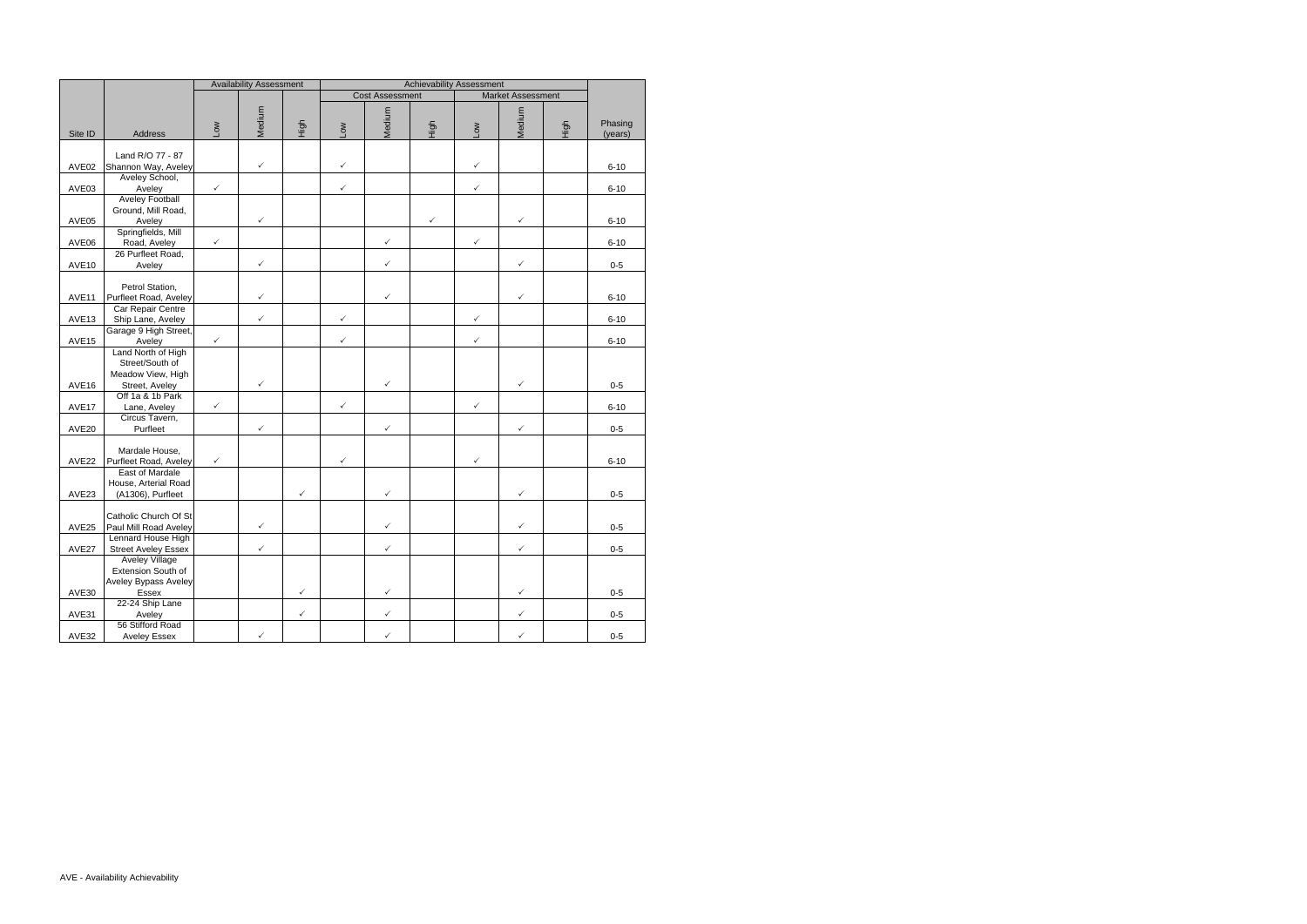|                   |                                 |       | Source of               |                         |                         |                       |          |          |
|-------------------|---------------------------------|-------|-------------------------|-------------------------|-------------------------|-----------------------|----------|----------|
|                   |                                 | Area  | Capacity                | Scenario                | Scenario                |                       |          |          |
| Site ID           | Address                         | (ha)  | Estimate                | Α                       | B                       | Midpoint              | Phasing  | Comments |
|                   | Land R/O 77 - 87                |       |                         |                         |                         |                       |          |          |
| AVE02             | Shannon Way, Aveley             | 0.12  | $\mathbf{1}$            | 4                       | 6                       | 5                     | $6 - 10$ |          |
| AVE <sub>03</sub> | Aveley School, Aveley           | 1.07  | 13                      | 32                      | $\overline{48}$         | $\overline{40}$       | $6 - 10$ |          |
|                   | Aveley Football Ground,         |       |                         |                         |                         |                       |          |          |
| AVE05             | Mill Road, Aveley               | 2.49  | 3                       | $77 \,$                 | 142                     | 110                   | $6 - 10$ |          |
|                   | Springfields, Mill Road,        |       |                         |                         |                         |                       |          |          |
| AVE06             | Aveley                          | 0.46  | $\overline{2}$          | 15                      | 25                      | 20                    | $6 - 10$ |          |
| AVE10             | 26 Purfleet Road, Aveley        | 0.05  | p/p                     | 5                       | 5                       | $\overline{5}$        | $0 - 5$  |          |
|                   | Petrol Station, Purfleet        |       |                         |                         |                         |                       |          |          |
| AVE11             | Road, Aveley                    | 0.16  | 5                       | 5                       | 9                       | $\overline{7}$        | $6 - 10$ |          |
|                   | Car Repair Centre Ship          |       |                         |                         |                         |                       |          |          |
| AVE <sub>13</sub> | Lane, Aveley                    | 0.05  | $\overline{\mathbf{4}}$ | $\overline{\mathbf{c}}$ | $\overline{\mathbf{4}}$ | $\mathbf{3}$          | $6 - 10$ |          |
|                   | Garage 9 High Street,           |       |                         |                         |                         |                       |          |          |
| AVE <sub>15</sub> | Aveley                          | 0.09  | $\overline{c}$          | 3                       | 5                       | 4                     | $6 - 10$ |          |
|                   |                                 |       |                         |                         |                         |                       |          |          |
|                   | Land North of High              |       |                         |                         |                         |                       |          |          |
|                   | Street/South of Meadow          |       |                         |                         |                         |                       |          |          |
| AVE16             | View, High Street, Aveley       | 0.14  | p/p                     | 14                      | 14                      | 14                    | $0-5$    |          |
|                   | Off 1a & 1b Park Lane,          |       |                         |                         |                         |                       |          |          |
| AVE17             | Aveley                          | 0.17  | $\overline{2}$          | $\sqrt{5}$              | 9                       | $\overline{7}$        | $6 - 10$ |          |
| AVE20             | Circus Tavern, Purfleet         | 1.03  | $\overline{20}$         | 21                      | 31                      | 26                    | $0 - 5$  |          |
|                   | Mardale House, Purfleet         |       |                         |                         |                         |                       |          |          |
| AVE22             | Road, Aveley                    | 0.16  | <b>TC</b>               | 4                       | $\overline{4}$          | $\overline{4}$        | $6 - 10$ |          |
|                   | East of Mardale House,          |       |                         |                         |                         |                       |          |          |
|                   | Arterial Road (A1306),          |       |                         |                         |                         |                       |          |          |
| AVE23             | Purfleet                        | 0.21  | p/p                     | 5                       | $\overline{5}$          | 5                     | $0 - 5$  |          |
|                   | Catholic Church Of St           |       |                         |                         |                         |                       |          |          |
| AVE25             | Paul Mill Road Aveley           | 0.07  | p/p                     | 5                       | 5                       | $\overline{5}$        | $0 - 5$  |          |
|                   | Lennard House High              |       |                         |                         |                         |                       |          |          |
| AVE27             | <b>Street Aveley Essex</b>      | 0.04  | p/p                     | 4                       | 4                       | 4                     | $0 - 5$  |          |
|                   | <b>Aveley Village Extension</b> |       |                         |                         |                         |                       |          |          |
|                   | South of Aveley Bypass          |       |                         |                         |                         |                       |          |          |
| AVE30             | <b>Aveley Essex</b>             | 12.27 | p/p                     | 340                     | 340                     | 340                   | $0 - 5$  |          |
| AVE31             | 22-24 Ship Lane Aveley          | 0.06  | p/p                     | $\overline{2}$          | $\overline{2}$          | $\overline{2}$        | $0 - 5$  |          |
|                   | 56 Stifford Road Aveley         |       |                         |                         |                         |                       |          |          |
| AVE32             | Essex                           | 0.03  | p/p                     | 1                       | $\mathbf{1}$            | $\mathbf{1}$          | $0 - 5$  |          |
|                   |                                 |       |                         |                         |                         |                       |          |          |
|                   |                                 |       |                         | Scenario                | Scenario                |                       |          |          |
|                   |                                 |       | Phasing                 | Α                       | B                       | Midpoint              |          |          |
|                   |                                 |       | $0 - 5$                 | 397                     | 407                     | 402                   |          |          |
|                   |                                 |       | $6 - 10$                | 147                     | 253                     | 200                   |          |          |
|                   |                                 |       | $11 - 15$               | 0                       | 0                       | 0                     |          |          |
|                   |                                 |       | $15+$<br>Total          | $\mathbf 0$<br>544      | $\pmb{0}$<br>660        | $\overline{0}$<br>602 |          |          |
|                   |                                 |       |                         |                         |                         |                       |          |          |
|                   | Note figures may not add        |       |                         | 544                     | 660                     | 602                   |          |          |
|                   | due to rounding                 |       | Total 0-15 yrs          |                         |                         |                       |          |          |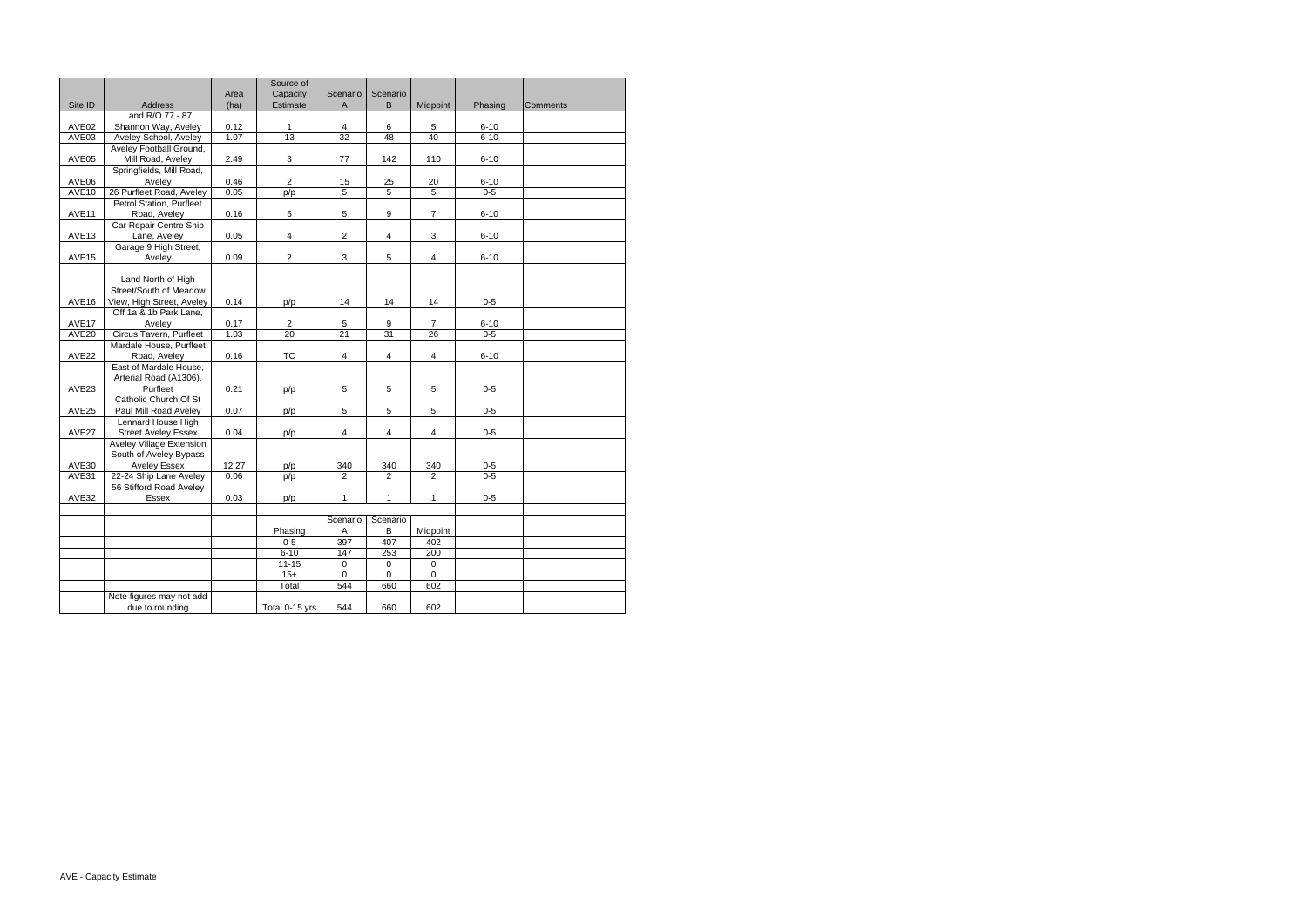TRIBAL

### Belhus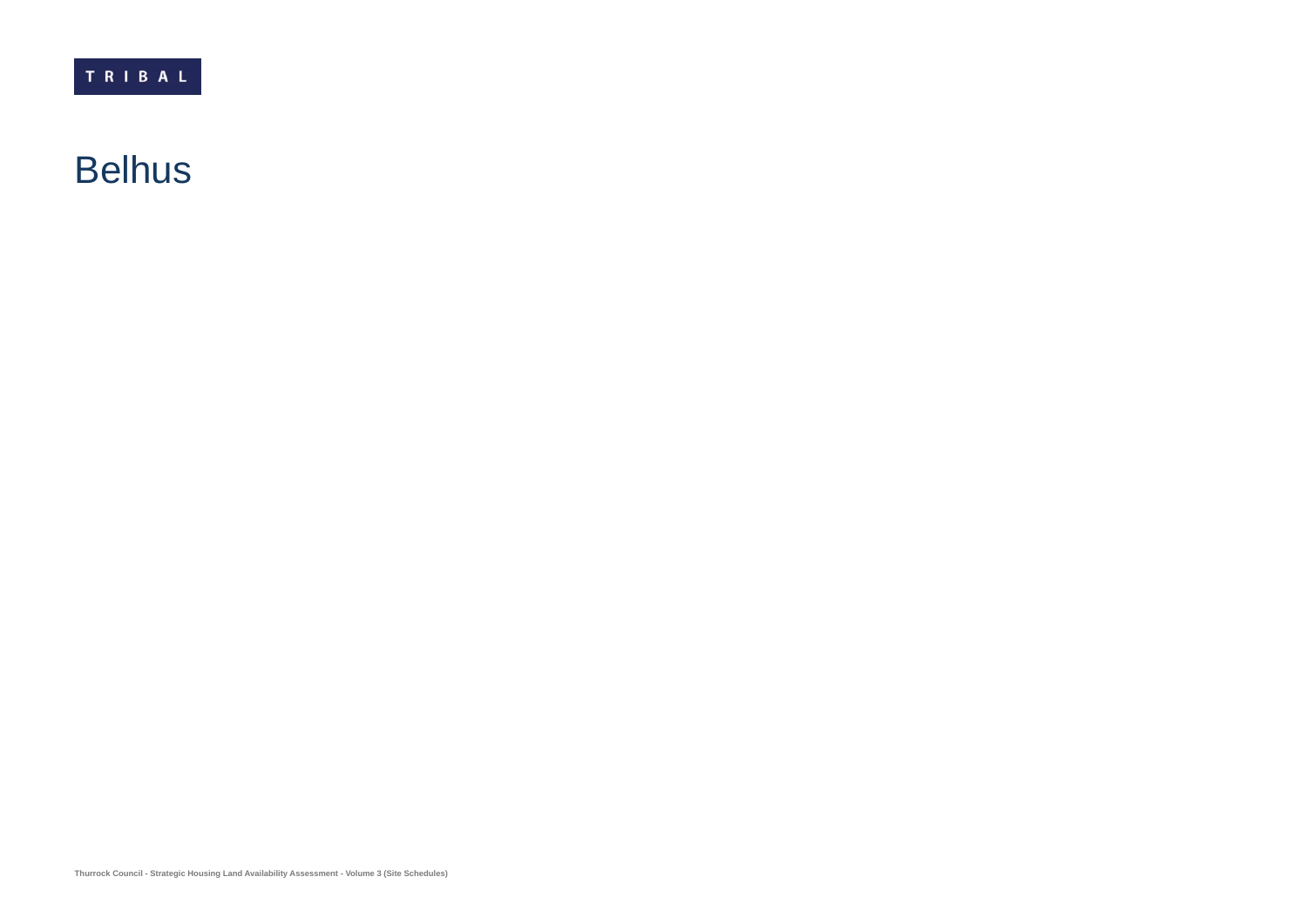| Site ID        | Address                                                                                                  | Area (ha) Status |                       | Constraints                                                                                         | <b>Benefits</b>                                                  | <b>Other Considerations</b>                                                                                                                                                                                                                                                                                                                         | Developer Info                                                                                                                                                                                                                  | Planning status / notes                                                                           |  |
|----------------|----------------------------------------------------------------------------------------------------------|------------------|-----------------------|-----------------------------------------------------------------------------------------------------|------------------------------------------------------------------|-----------------------------------------------------------------------------------------------------------------------------------------------------------------------------------------------------------------------------------------------------------------------------------------------------------------------------------------------------|---------------------------------------------------------------------------------------------------------------------------------------------------------------------------------------------------------------------------------|---------------------------------------------------------------------------------------------------|--|
| BEL01          | Adj Bentons Farm,<br>Mollands Lane, South<br>Ockendon                                                    | 0.38             | GB / PDL              | - Within Green Belt                                                                                 | Within 1600m of a local centre<br>Within 800m of train station   | Within Green Belt<br>Outline planning permission; 10 net dwellings<br>Adjacent to listed building (implications for setting)<br>- Development needs to be in conjunction with improved access to<br><b>Strategic Roads</b><br>Within 1600m of a local centre<br>Within 800m of train station                                                        | Permission expires 8.8.10.<br>Owner confirms sale of site to<br>developer is imminent                                                                                                                                           | 99/00491/OUT - Planning<br>permission granted on<br>08.08.2007. Permission<br>expires 08.08.2010. |  |
|                | 139 Orchard Road,                                                                                        |                  | Urban /               |                                                                                                     | Within 800m of a local centre                                    |                                                                                                                                                                                                                                                                                                                                                     | Permission now expired.<br>Reasonable to assume would<br>be granted again. Owner                                                                                                                                                | 05/01180/FUL for subdivision<br>of house into 2 flats (1 net).                                    |  |
| BEL02          | South Ockendon<br>The Culver Centre,<br>Daiglen Drive, South                                             | 0.01             | <b>PDL</b><br>Urban / |                                                                                                     | Within 1600m of train station<br>Within 400m of a local centre   | Active teacher training centre close to centre of Ockendon; may come<br>forward for disposal<br>- Development needs to be in conjunction with improved access to<br><b>Strategic Roads</b><br>Could come forward with BEL04                                                                                                                         | confirms sale of site imminent<br>Identified in the LDF as suitable<br>for residential development<br>supported by Council. Consider<br>medium to long term                                                                     | Permission now expired.                                                                           |  |
| BEL03<br>BEL04 | Ockendon<br>Whiteacre, Daiglen<br>Drive, South<br>Ockendon                                               | 2.00<br>0.35     | PDL<br>Urban /<br>PDL | Site currently in use                                                                               | Within 1600m of train station<br>Within 400m of a local centre   | Site is council owned<br>Derelict/boarded up building (former residential home or similar)<br>Adjacent to new residential<br>No access to B1335, development needs to be in conjunction with<br>improved access to Strategic Roads<br>Could come forward with BEL03<br>Site is council owned                                                        | availability.<br>Residential area. Council<br>owned and declared surplus to<br>requirements. To be disposed<br>of at nil cost as part of HCA<br>Public Land Initiative<br>programme                                             |                                                                                                   |  |
|                |                                                                                                          |                  |                       |                                                                                                     |                                                                  |                                                                                                                                                                                                                                                                                                                                                     |                                                                                                                                                                                                                                 | 03/01029/FUL - permission for                                                                     |  |
| BEL05          | 86 Humber Avenue.<br>South Ockendon                                                                      | 0.05             | Urban /<br><b>PDL</b> |                                                                                                     | Within 1600m of a local centre                                   | Planning permission; 1 net dwelling                                                                                                                                                                                                                                                                                                                 |                                                                                                                                                                                                                                 | one dwelling. Construction<br>started.                                                            |  |
| BEL06          | Knightsmead School,<br>Fortin Close, South<br>Ockendon                                                   | 0.54             | Urban /<br>PDL        | Currently in use                                                                                    | Within 800m of a local centre                                    | School site operational but to be relocated elsewhere<br>- Development needs to be in conjunction with improved access to<br><b>Strategic Roads</b><br>Site is council owned                                                                                                                                                                        | Council considers suitable for<br>long term residential<br>development                                                                                                                                                          |                                                                                                   |  |
| BEL07          | Land adj B1335<br><b>Stifford Road</b><br>63 Humber Avenue                                               | 0.56             | Urban /<br><b>PDL</b> |                                                                                                     | Within 1600m of a local centre                                   | -Caravan park/showroom<br>-On main road in residential area<br>-site restricted shape.                                                                                                                                                                                                                                                              |                                                                                                                                                                                                                                 | 07/01300/FUL - Refused                                                                            |  |
| BEL09          | South Ockendon<br>Essex RM15 5JW                                                                         | 0.09             | Urban /<br>PDL        |                                                                                                     | Within 800m of a local centre                                    | Refused planning permission; 1 net dwelling<br>Backland development                                                                                                                                                                                                                                                                                 |                                                                                                                                                                                                                                 | planning permission for 1<br>dwelling                                                             |  |
| BEL10          | Rear Of 144G South<br>Road South<br>Ockendon Essex<br><b>RM15 6DA</b>                                    | 0.11             | Urban /<br>PDL        |                                                                                                     | - Within 1600m of a local centre<br>Within 800m of train station | - Planning permission granted for 2 net dwellings                                                                                                                                                                                                                                                                                                   | Has pp on apppeal. Agent<br>understands that scheme will<br>come forward within 5 years<br>(with renewal sought if need<br>be). Also revising<br>designs/features to reduce<br>costs.                                           | 07/00887/FUL - permission for<br>2 dwellings allowed on appeal.                                   |  |
| BEL11          | <b>Marley Works</b>                                                                                      | 2.28             | GB / PDL              | - Within Green Belt                                                                                 | Within 800m of a local centre                                    | Existing commercial development in MGB Green Belt<br>Limit residential to building footprint<br>- Unauthorised clearance of adjacent woodlands on site by current<br>owners, unauthorised clearances to be replanted and restored (any further representations to LDF at<br>incursion into green belt should be resisted)<br>- TPO adjacent to site | Current commercial occupier<br>but interest in long term<br>residential use. TTGDC<br>residential in Aveley<br>masterplan. Site promoted by<br>developers through<br>previous consultation phases.                              |                                                                                                   |  |
| BEL12          | <b>Marley Works</b><br>(building footprint and<br>surrounding land),<br>Stifford Road, South<br>Ockendon | 8.37             |                       | Within Green Belt<br>GB / PDL  - Adjacent to a local wildlife site  - Within 800m of a local centre |                                                                  | Existing commercial development in MGB Green Belt<br>- Limit residential to building footprint<br>- Unauthorised clearance of adjacent woodlands on site by current<br>owners, unauthorised clearances to be replanted and restored (any further<br>incursion into green belt should be resisted)<br>- TPO adjacent to site                         | Current commercial occupier<br>but interest in long term<br>residential use. TTGDC<br>residential in Aveley<br>masterplan. Site promoted by<br>developers through<br>representations to LDF at<br>previous consultation phases. |                                                                                                   |  |

|                                                                                           | Accept /       |                                                                                                        |
|-------------------------------------------------------------------------------------------|----------------|--------------------------------------------------------------------------------------------------------|
| Planning status / notes                                                                   | Reject         | Comment                                                                                                |
|                                                                                           |                |                                                                                                        |
| 99/00491/OUT - Planning<br>permission granted on<br>08.08.2007. Permission                |                |                                                                                                        |
| expires 08.08.2010.                                                                       | Α              |                                                                                                        |
| 05/01180/FUL for subdivision<br>of house into 2 flats (1 net).<br>Permission now expired. | Α              |                                                                                                        |
|                                                                                           |                |                                                                                                        |
|                                                                                           | А              |                                                                                                        |
|                                                                                           | Α              |                                                                                                        |
| 03/01029/FUL - permission for<br>one dwelling. Construction<br>started.                   | Α              |                                                                                                        |
|                                                                                           | Α              |                                                                                                        |
|                                                                                           | Α              |                                                                                                        |
| 07/01300/FUL - Refused<br>planning permission for 1<br>dwelling                           | R <sub>1</sub> | Site rejected as<br>unsuitable                                                                         |
| 07/00887/FUL - permission for<br>2 dwellings allowed on appeal.                           |                |                                                                                                        |
|                                                                                           | А              |                                                                                                        |
|                                                                                           | Α              | - BEL 11 (building<br>footprint) and BEL 12<br>(surrounding land)<br>merged to become<br><b>BEL12.</b> |
|                                                                                           |                |                                                                                                        |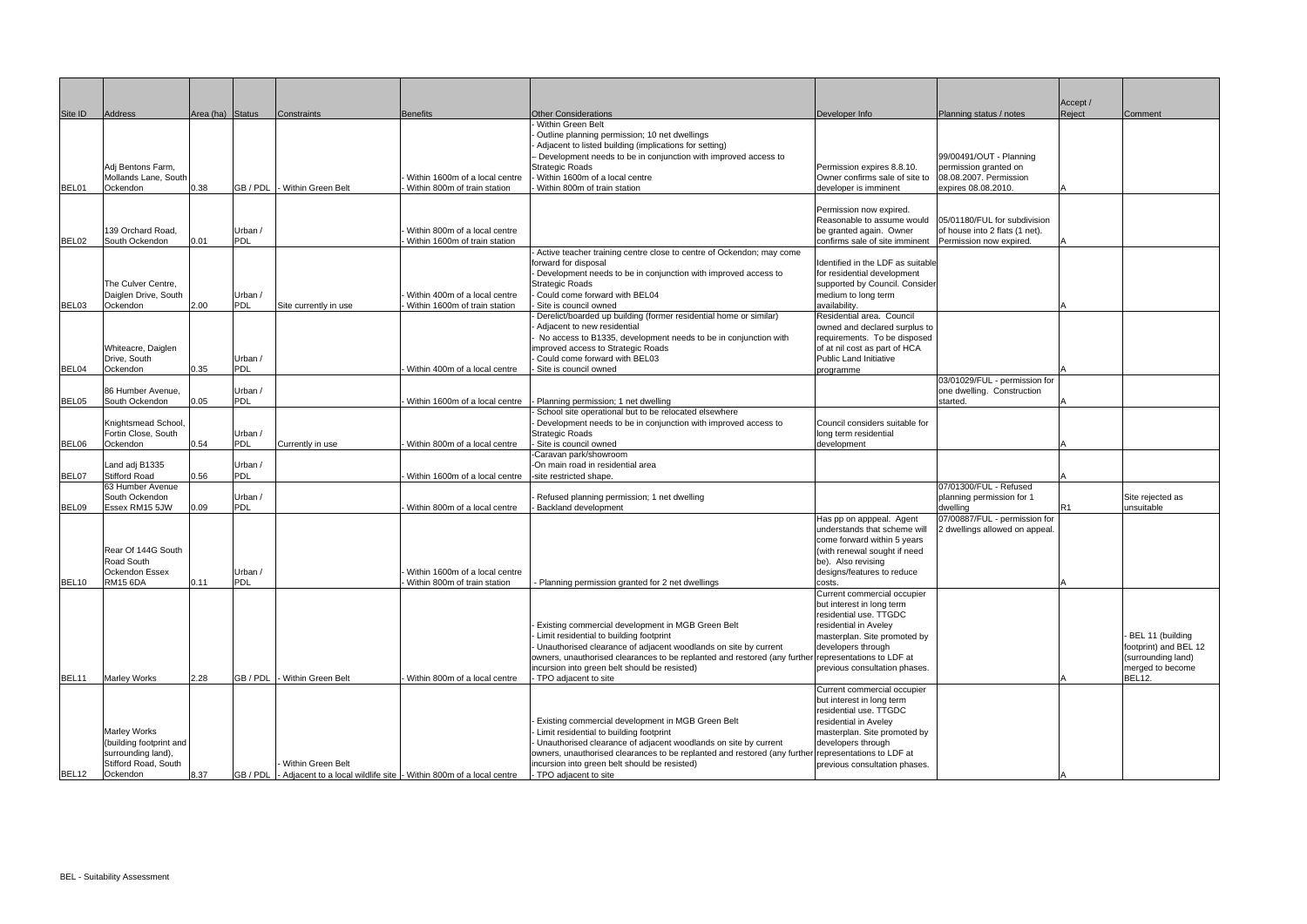|                   |                     |                  |                                |                                    |                                                                                          |                |                              | Accept / |                      |
|-------------------|---------------------|------------------|--------------------------------|------------------------------------|------------------------------------------------------------------------------------------|----------------|------------------------------|----------|----------------------|
| Site ID           | Address             | Area (ha) Status | Constraints                    | Benefits                           | <b>Other Considerations</b>                                                              | Developer Info | Planning status / notes      | Reject   | Comment              |
|                   |                     |                  |                                | -Site occupied by to North and     |                                                                                          |                |                              |          |                      |
|                   |                     |                  | -Within Green Belt.            | south South of Buckles lane by     |                                                                                          |                |                              |          |                      |
|                   |                     |                  | -Site is partially occupied to | existing Travelling Show people    |                                                                                          |                |                              |          |                      |
|                   |                     |                  | North and south South of       | sites some with temporary          |                                                                                          |                |                              |          |                      |
|                   |                     |                  | Buckles lane by existing       | permission.                        |                                                                                          |                |                              |          |                      |
|                   |                     |                  | Travelling Show people sites   | -Adjacent to authorised Travelling |                                                                                          |                |                              |          | Site rejected as     |
|                   |                     |                  | some with temporary            | Showpeople site.                   |                                                                                          |                |                              |          | unsuitable.          |
|                   | Buckles Lane, South |                  | permission.                    | -Issues of contamination and       | Developer states approx 2500 with relocation proposed for travelling                     |                | Detailed history regarding   |          | Also conflicts with  |
| BEL <sub>13</sub> | Ockendon            | 58.24            | GBG/PDL -Landfill site         | remediation.                       | showpeople and development for mixed use residential led development. Approx 2,500 units |                | Travelling showpoeple sites. |          | adopted RSS and LDF. |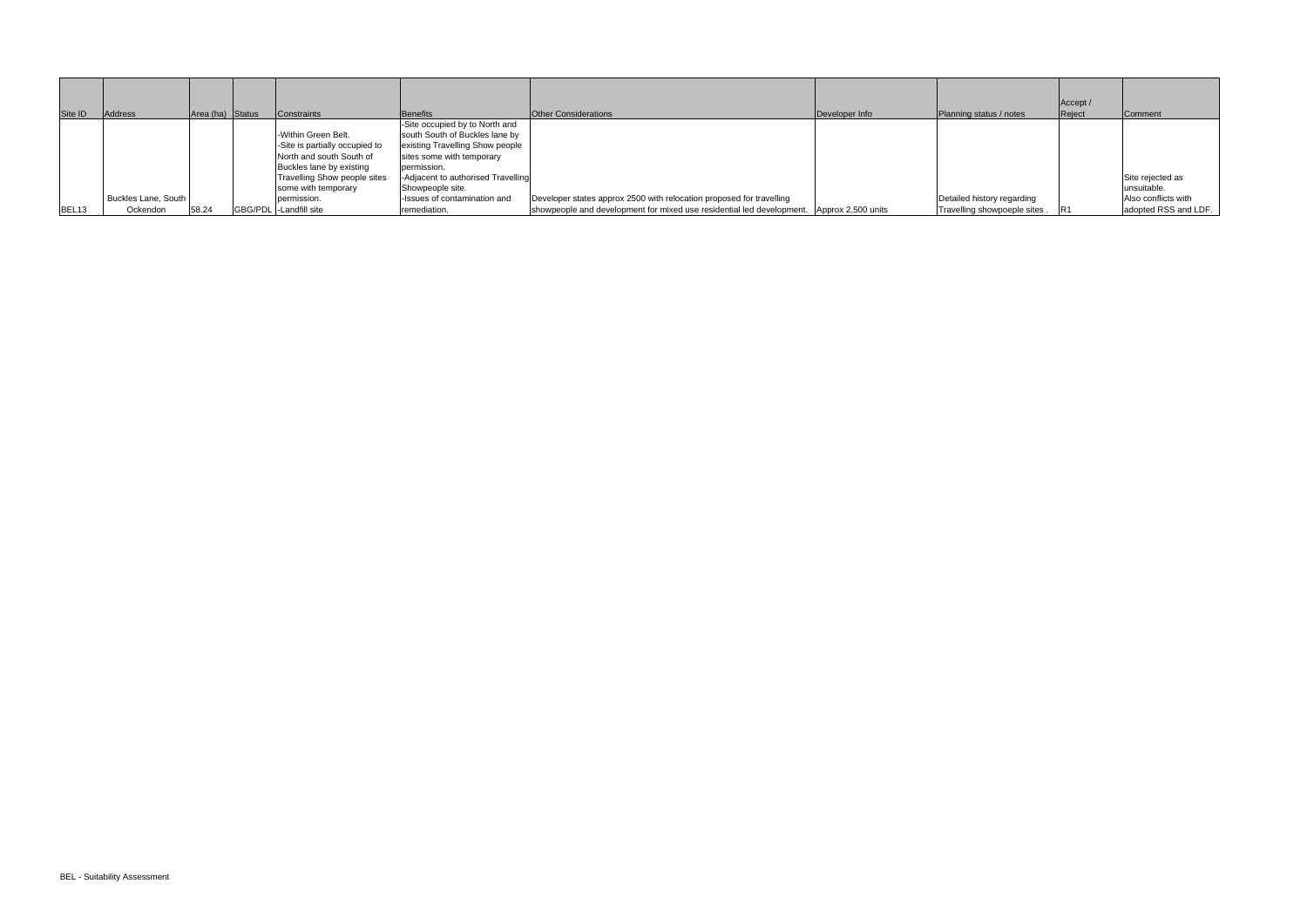|         |                                                                                   | <b>Achievability Assessment</b><br><b>Availability Assessment</b> |              |              |            |                        |      |     |                          |      |                    |
|---------|-----------------------------------------------------------------------------------|-------------------------------------------------------------------|--------------|--------------|------------|------------------------|------|-----|--------------------------|------|--------------------|
|         |                                                                                   |                                                                   |              |              |            | <b>Cost Assessment</b> |      |     | <b>Market Assessment</b> |      |                    |
| Site ID | <b>Address</b>                                                                    | ×ە∟                                                               | Medium       | High         | <b>Nor</b> | Medium                 | High | ΜΟΠ | Medium                   | High | Phasing<br>(years) |
|         | Adj Bentons Farm,                                                                 |                                                                   |              |              |            |                        |      |     |                          |      |                    |
|         | Mollands Lane, South                                                              |                                                                   |              |              |            |                        |      |     |                          |      |                    |
| BEL01   | Ockendon                                                                          |                                                                   | ✓            |              |            | $\checkmark$           |      |     | ✓                        |      | $0 - 5$            |
|         | 139 Orchard Road,                                                                 |                                                                   |              |              |            |                        |      |     |                          |      |                    |
| BEL02   | South Ockendon                                                                    |                                                                   | $\checkmark$ |              |            | $\checkmark$           |      |     | ✓                        |      | $0-5$              |
|         | The Culver Centre,                                                                |                                                                   |              |              |            |                        |      |     |                          |      |                    |
|         | Daiglen Drive, South                                                              |                                                                   |              |              |            |                        |      |     |                          |      |                    |
| BEL03   | Ockendon                                                                          | $\checkmark$                                                      |              |              |            | $\checkmark$           |      |     | $\checkmark$             |      | $6 - 10$           |
|         | Whiteacre, Daiglen                                                                |                                                                   |              |              |            |                        |      |     |                          |      |                    |
|         | Drive, South                                                                      |                                                                   |              |              |            |                        |      |     |                          |      |                    |
| BEL04   | Ockendon                                                                          |                                                                   |              | $\checkmark$ |            | $\checkmark$           |      |     | $\checkmark$             |      | $0 - 5$            |
|         | 86 Humber Avenue,                                                                 |                                                                   |              |              |            |                        |      |     |                          |      |                    |
| BEL05   | South Ockendon                                                                    |                                                                   |              | $\checkmark$ |            | $\checkmark$           |      |     | $\checkmark$             |      | $0 - 5$            |
| BEL06   | Knightsmead School,<br>Fortin Close, South<br>Ockendon                            |                                                                   | $\checkmark$ |              |            | $\checkmark$           |      |     | $\checkmark$             |      | $11 - 15$          |
|         | Land adj B1335                                                                    |                                                                   |              |              |            |                        |      |     |                          |      |                    |
| BEL07   | <b>Stifford Road</b>                                                              |                                                                   | $\checkmark$ |              |            | $\checkmark$           |      |     | $\checkmark$             |      | $11 - 15$          |
| BEL10   | Rear Of 144G South<br>Road South<br>Ockendon Essex<br><b>RM15 6DA</b>             |                                                                   | $\checkmark$ |              |            | $\checkmark$           |      |     | $\checkmark$             |      | $0-5$              |
| BEL11   | Marley Works                                                                      |                                                                   | $\checkmark$ |              |            | $\checkmark$           |      |     | $\checkmark$             |      | $11 - 15$          |
|         | Marley Works                                                                      |                                                                   |              |              |            |                        |      |     |                          |      |                    |
| BEL12   | (building footprint and<br>surrounding land),<br>Stifford Road, South<br>Ockendon |                                                                   | ✓            |              |            | ✓                      |      |     | ✓                        |      | $11 - 15$          |
|         |                                                                                   |                                                                   |              |              |            |                        |      |     |                          |      |                    |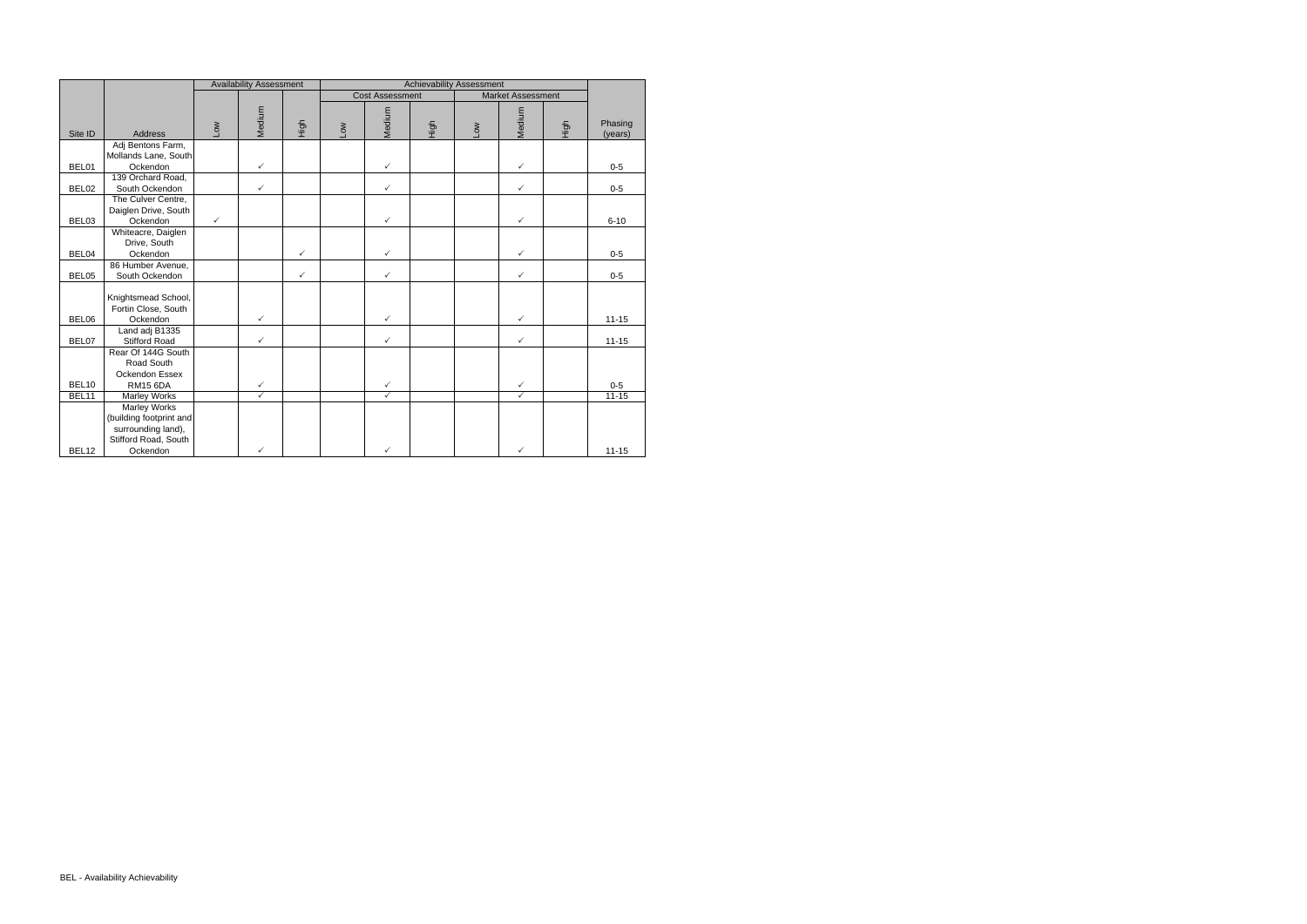|                   |                             |      | Source of               |                  |              |                   |           |                         |
|-------------------|-----------------------------|------|-------------------------|------------------|--------------|-------------------|-----------|-------------------------|
|                   |                             | Area | Capacity                | Scenario         | Scenario     |                   |           |                         |
| Site ID           | <b>Address</b>              | (ha) | Estimate                | A                | B            | Midpoint          | Phasing   | Comments                |
|                   | Adj Bentons Farm,           |      |                         |                  |              |                   |           | Planning permission     |
|                   | Mollands Lane, South        |      |                         |                  |              |                   |           |                         |
| BEL01             | Ockendon                    | 0.38 | p/p                     | 10               | 10           | 10                | $0-5$     |                         |
|                   | 139 Orchard Road, South     |      |                         |                  |              |                   |           | <b>Thurrock Council</b> |
| BEL02             | Ockendon                    | 0.01 | <b>TC</b>               | $\mathbf{1}$     | $\mathbf{1}$ | 1                 | $0 - 5$   | estimate                |
|                   | The Culver Centre,          |      |                         |                  |              |                   |           |                         |
|                   | Daiglen Drive, South        |      |                         |                  |              |                   |           |                         |
| BEL03             | Ockendon                    | 2.00 | 10                      | 162              | 204          | 183               | $6 - 10$  |                         |
|                   | Whiteacre, Daiglen Drive,   |      |                         |                  |              |                   |           |                         |
| BEL04             | South Ockendon              | 0.35 | $\overline{\mathbf{c}}$ | 11               | 19           | 15                | $0 - 5$   |                         |
|                   | 86 Humber Avenue, South     |      |                         |                  |              |                   |           | Planning permission     |
| BEL05             | Ockendon                    | 0.05 | p/p                     | $\mathbf{1}$     | $\mathbf{1}$ | $\mathbf{1}$      | $0-5$     |                         |
|                   | Knightsmead School,         |      |                         |                  |              |                   |           |                         |
|                   | Fortin Close, South         |      |                         |                  |              |                   |           |                         |
| BEL06             | Ockendon                    | 0.54 | 6                       | 16               | 28           | 22                | $11 - 15$ |                         |
|                   | Land adj B1335 Stifford     |      |                         |                  |              |                   |           |                         |
| BEL07             | Road                        | 0.56 | 4                       | 22               | 45           | 33                | $11 - 15$ |                         |
|                   | Rear Of 144G South Road     |      |                         |                  |              |                   |           | Planning permission     |
|                   | South Ockendon Essex        |      |                         |                  |              |                   |           |                         |
| BEL <sub>10</sub> | <b>RM15 6DA</b>             | 0.11 | p/p                     | 4                | 4            | 4                 | $0-5$     |                         |
|                   |                             |      |                         |                  |              |                   |           | <b>Thurrock Council</b> |
| BEL11             | <b>Marley Works</b>         | 2.28 | <b>TC</b>               | 85               | 85           | 85                | $11 - 15$ | estimate                |
|                   | Marley Works (building      |      |                         |                  |              |                   |           | <b>Thurrock Council</b> |
|                   | footprint and surrounding   |      |                         |                  |              |                   |           | estimate                |
|                   | land), Stifford Road, South |      |                         |                  |              |                   |           |                         |
| BEL <sub>12</sub> | Ockendon                    | 6.10 | <b>TC</b>               | 59               | 59           | 59                | $11 - 15$ |                         |
|                   |                             |      |                         |                  |              |                   |           |                         |
|                   |                             |      |                         | Scenario         | Scenario     |                   |           |                         |
|                   |                             |      | Phasing                 | Α                | B            | Midpoint          |           |                         |
|                   |                             |      | $0-5$                   | 27               | 35           | $\overline{31}$   |           |                         |
|                   |                             |      | $6 - 10$                | 162              | 204          | 183               |           |                         |
|                   |                             |      | $11 - 15$               | 182              | 217          | $\frac{200}{200}$ |           |                         |
|                   |                             |      | $15+$                   | 0                | 0            | 0                 |           |                         |
|                   |                             |      | Total                   | $\overline{372}$ | 456          | 414               |           |                         |
|                   | Note figures may not add    |      |                         |                  |              |                   |           |                         |
|                   | due to rounding             |      | Total 0-15 yrs          | 372              | 456          | 414               |           |                         |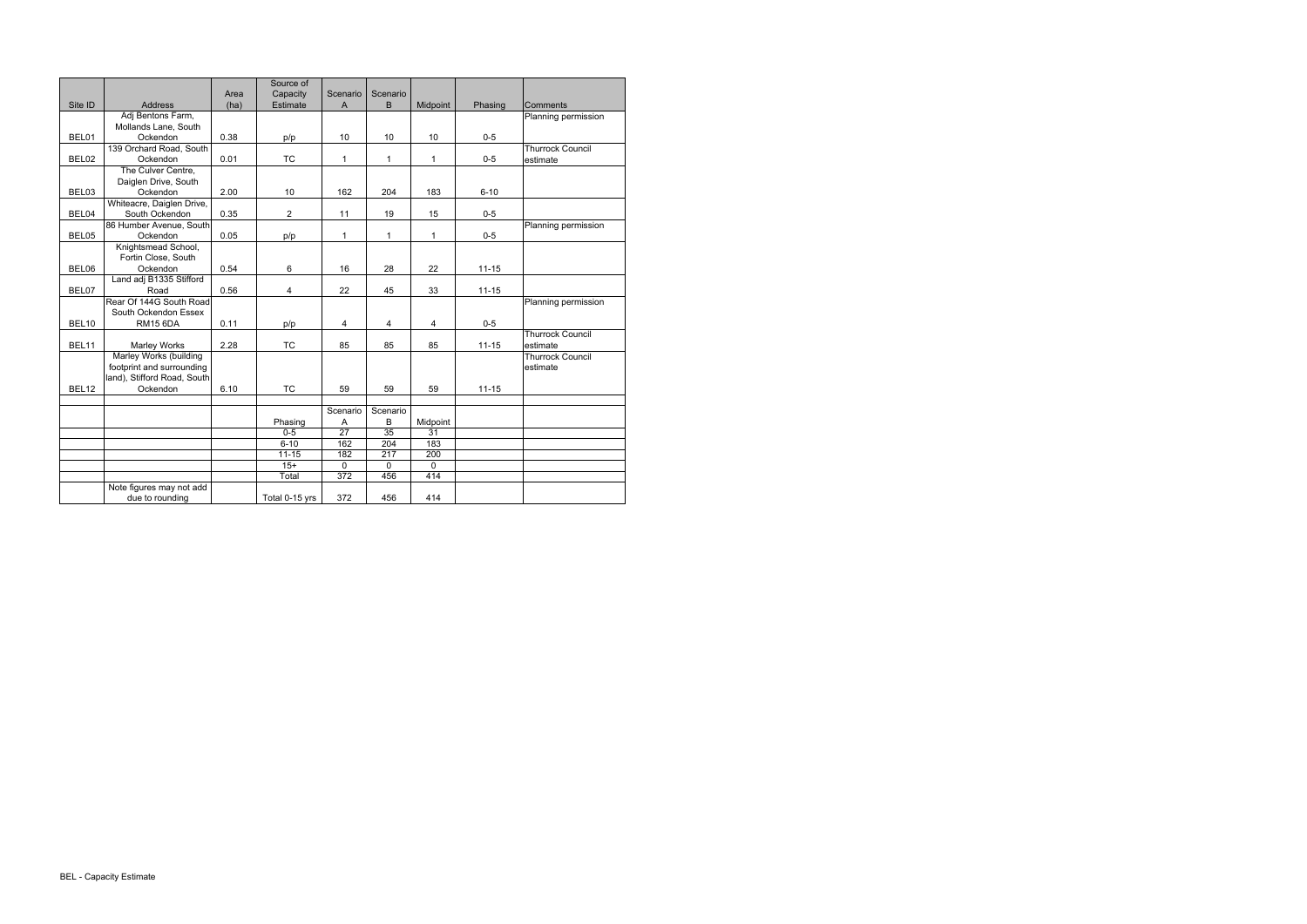### Chadwell St Mary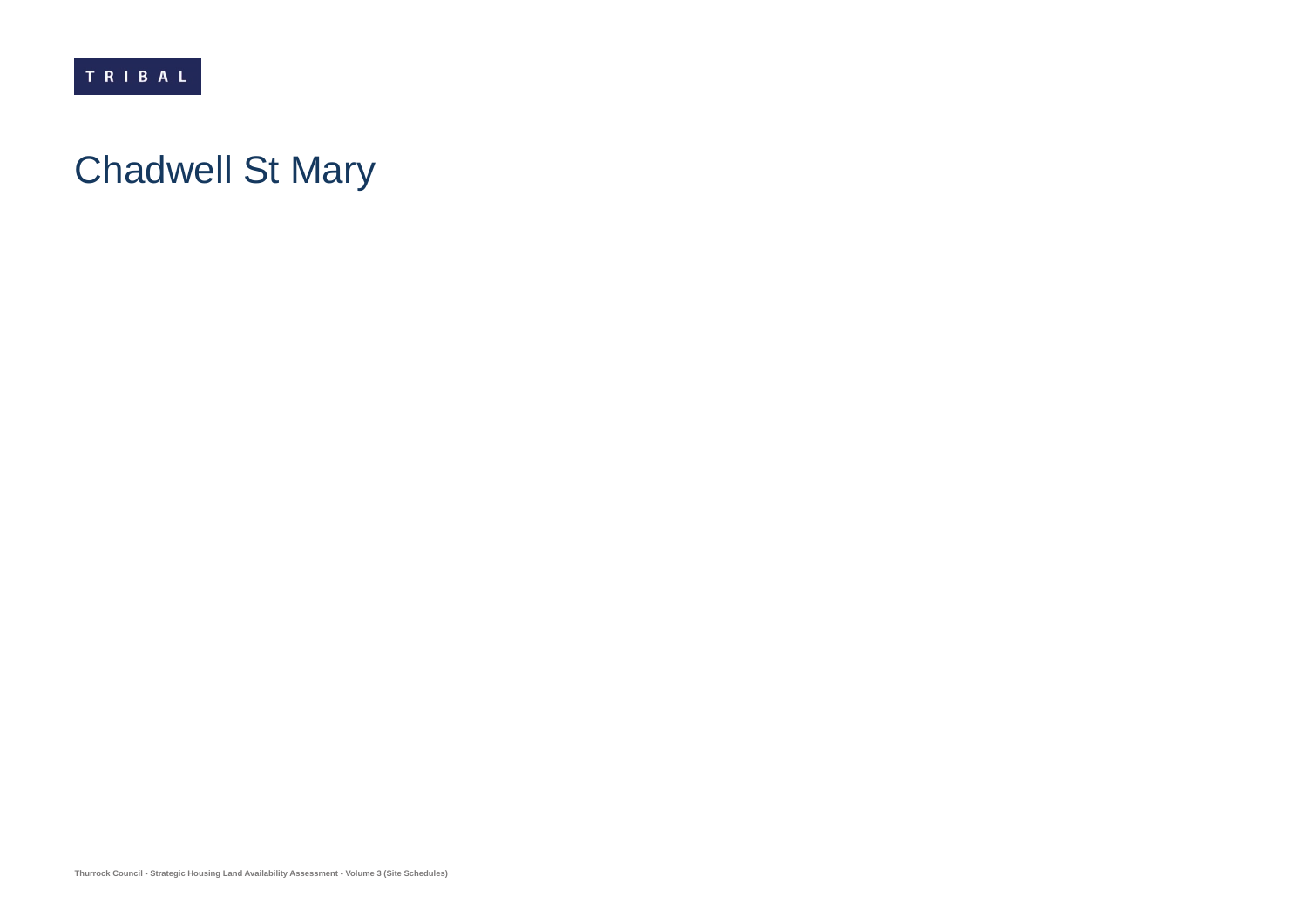|            | Planning status / notes                                    | Accept /<br>Reject | Comment                                                    |
|------------|------------------------------------------------------------|--------------------|------------------------------------------------------------|
|            |                                                            |                    |                                                            |
|            | 07/00606/FUL - Permission for<br>1 dwelling (no net gain). | R <sub>1</sub>     | No net gain                                                |
|            | 08/00610/FUL - Permission for                              |                    |                                                            |
|            | 1 flat.                                                    | Α                  |                                                            |
|            |                                                            |                    |                                                            |
|            |                                                            | Α                  |                                                            |
|            |                                                            |                    |                                                            |
|            |                                                            | Α                  |                                                            |
|            |                                                            |                    |                                                            |
| est        |                                                            | Α                  |                                                            |
|            |                                                            |                    |                                                            |
|            | 03/00825/FUL - Permission for<br>1 dwelling. Built.        | R <sub>1</sub>     | <b>Built out</b>                                           |
|            |                                                            |                    |                                                            |
|            |                                                            |                    |                                                            |
|            |                                                            |                    | - Site rejected on current                                 |
|            |                                                            | R <sub>2</sub>     | policy grounds                                             |
|            |                                                            |                    |                                                            |
| st         |                                                            | Α                  |                                                            |
|            |                                                            |                    |                                                            |
|            |                                                            | Α                  |                                                            |
|            |                                                            |                    | -Site rejected as<br>unsuitable.<br>-In LDF allocations as |
|            |                                                            | R <sub>1</sub>     | allotment.                                                 |
| ely        | 07/00619/FUL - Permission for<br>18 flats (12 net).        |                    |                                                            |
|            |                                                            | А                  |                                                            |
|            | 06/00903/FUL - Withdrawn<br>application for 1 dwelling.    | Α                  |                                                            |
|            |                                                            |                    |                                                            |
|            |                                                            |                    |                                                            |
|            |                                                            |                    |                                                            |
|            |                                                            |                    |                                                            |
|            |                                                            |                    |                                                            |
| st on<br>s | 04/01388/FUL - Withdrawn                                   |                    |                                                            |
|            | application for 41 dwellings.                              | Α                  |                                                            |
|            | 06/01192/FUL - Permission for                              |                    |                                                            |
|            | 1 flat allowed on appeal.                                  | Α                  |                                                            |
|            |                                                            |                    |                                                            |
|            | 00/00993/FUL - Permission for                              |                    |                                                            |
|            | 44 dwellings S106                                          | Α                  | Site rejected as                                           |
|            |                                                            |                    | unsuitable.                                                |
|            |                                                            | R <sub>1</sub>     | Also conflicts with<br>adopted RSS and LDF.                |
|            | 08/00208/FUL - Planning                                    |                    |                                                            |
|            | permission refused; 5 net<br>dwellings                     | Α                  |                                                            |

|                   |                                                       |                  |                                |                              |                                |                                                                                                                                                                                                                                                                                                                  |                                                                    |                                                           | <b>Ac</b>      |
|-------------------|-------------------------------------------------------|------------------|--------------------------------|------------------------------|--------------------------------|------------------------------------------------------------------------------------------------------------------------------------------------------------------------------------------------------------------------------------------------------------------------------------------------------------------|--------------------------------------------------------------------|-----------------------------------------------------------|----------------|
| Site ID           | Address<br>Orsett Golf Club,                          | Area (ha) Status |                                | Constraints                  | <b>Benefits</b>                | <b>Other Considerations</b>                                                                                                                                                                                                                                                                                      | Developer Info                                                     | Planning status / notes                                   | Re             |
|                   | Brentwood Road,                                       |                  |                                |                              |                                |                                                                                                                                                                                                                                                                                                                  |                                                                    | 07/00606/FUL - Permission for                             |                |
| CSM01             | <b>Chadwell St Mary</b>                               | 0.16             | GB/G                           | Within Green Belt            |                                | Planning permission; no net gain                                                                                                                                                                                                                                                                                 |                                                                    | 1 dwelling (no net gain).                                 | R <sub>1</sub> |
|                   | 160 Heath Road,                                       |                  |                                |                              |                                | Residential area                                                                                                                                                                                                                                                                                                 | <b>Building Regs submitted</b>                                     | 08/00610/FUL - Permission for                             |                |
| CSM02             | <b>Chadwell St Mary</b>                               | 0.03             | GB / PDL                       | - Within Green Belt          | Within 1600m of a local centre | Good access                                                                                                                                                                                                                                                                                                      |                                                                    | 1 flat.                                                   |                |
|                   | Land at St John's<br>Church, Brentwood                |                  | Urban /                        |                              |                                |                                                                                                                                                                                                                                                                                                                  |                                                                    |                                                           |                |
|                   | Road, Chadwell St                                     |                  | PDL/                           |                              |                                | - St John's church and substantial land surrounding                                                                                                                                                                                                                                                              |                                                                    |                                                           |                |
| CSM03             | Mary                                                  | 0.30             | <b>KCDC</b>                    |                              |                                | No direct access to Brentwood Road                                                                                                                                                                                                                                                                               |                                                                    |                                                           |                |
|                   | St Mary's Hall,                                       |                  | Urban /                        |                              |                                | Site currently used as a kickboxing club (need to reprovide existing                                                                                                                                                                                                                                             |                                                                    |                                                           |                |
|                   | Longhouse Road,                                       |                  | PDL/                           |                              |                                | community use)                                                                                                                                                                                                                                                                                                   |                                                                    |                                                           |                |
| CSM04             | Chadwell St Mary<br>R/O 33-55 Vigerons                | 0.21             | <b>KCDC</b><br>Urban /         |                              |                                | Access issues                                                                                                                                                                                                                                                                                                    |                                                                    |                                                           |                |
|                   | Way, Chadwell St                                      |                  | PDL/                           |                              |                                | Site is currently used a garage court                                                                                                                                                                                                                                                                            |                                                                    |                                                           |                |
| CSM05             | Mary                                                  | 0.16             | <b>KCDC</b>                    |                              |                                | Site is council owned                                                                                                                                                                                                                                                                                            | Subject to developer interest                                      |                                                           |                |
|                   |                                                       |                  |                                |                              |                                |                                                                                                                                                                                                                                                                                                                  |                                                                    |                                                           |                |
|                   | 12 Holyrood Gardens,                                  |                  | GB / PDL                       |                              |                                | Small site in residential area                                                                                                                                                                                                                                                                                   |                                                                    | 03/00825/FUL - Permission for                             |                |
| CSM06             | Chadwell St Mary                                      | 0.04             | <b>KCDC</b>                    |                              |                                | Good access                                                                                                                                                                                                                                                                                                      |                                                                    | 1 dwelling. Built.                                        | R <sub>1</sub> |
|                   |                                                       |                  |                                |                              |                                | Enforcement notice on the site                                                                                                                                                                                                                                                                                   |                                                                    |                                                           |                |
|                   |                                                       |                  | GB/                            |                              |                                | Cole Avenue could cope with additional development providing suitable<br>density                                                                                                                                                                                                                                 |                                                                    |                                                           |                |
|                   |                                                       |                  | Urban /                        |                              |                                | No direct access to Linford Road                                                                                                                                                                                                                                                                                 | Developer interested in                                            |                                                           |                |
|                   | Land north of Linford                                 |                  | PDL/                           | <b>Within Green Belt</b>     |                                | Identified as reasonable alternative site in the Preferred options LDF Site providing social housing on                                                                                                                                                                                                          |                                                                    |                                                           |                |
| CSM07             | Rd, Chadwell                                          | 0.63             | <b>KCDC</b>                    | Limited access               |                                | <b>DPD</b>                                                                                                                                                                                                                                                                                                       | site.                                                              |                                                           | R2             |
|                   | Petrol Station,                                       |                  | Urban /                        |                              |                                |                                                                                                                                                                                                                                                                                                                  |                                                                    |                                                           |                |
| CSM08             | Brentwood Road,<br><b>Chadwell St Mary</b>            | 0.22             | PDL/<br><b>KCDC</b>            |                              |                                |                                                                                                                                                                                                                                                                                                                  |                                                                    |                                                           |                |
|                   |                                                       |                  | Urban /                        |                              |                                | Well used local service<br>Space to rear of existing properties                                                                                                                                                                                                                                                  | Previous developer interest                                        |                                                           |                |
|                   | R/O 7&9 Brentwood                                     |                  | PDL/                           |                              |                                | - Access is not ideal                                                                                                                                                                                                                                                                                            |                                                                    |                                                           |                |
| CSM09             | Road                                                  | 0.04             | <b>KCDC</b>                    |                              |                                | Preferable if it came forward in conjunction with CSM08.                                                                                                                                                                                                                                                         |                                                                    |                                                           |                |
| CSM10             | Rear of River View,<br><b>Chadwell St Mary</b>        | 0.14             | Urban /<br>PDL/<br><b>KCDC</b> |                              |                                | Site is council owned and is designated for allotments, therefore reject<br>Access is poor (very narrow), no visibility splays and single carriageway<br>Access constrained by adjacent houses                                                                                                                   |                                                                    |                                                           | R <sub>1</sub> |
|                   | 43 River View.                                        |                  | Urban /<br>PDL/                |                              |                                |                                                                                                                                                                                                                                                                                                                  | Developer confirms start likely                                    | 07/00619/FUL - Permission for                             |                |
| CSM11             | <b>Chadwell St Mary</b>                               | 0.18             | <b>KCDC</b>                    |                              |                                | Planning permission                                                                                                                                                                                                                                                                                              | year 1                                                             | 18 flats (12 net).                                        |                |
|                   |                                                       |                  | Urban /                        |                              |                                |                                                                                                                                                                                                                                                                                                                  |                                                                    |                                                           |                |
|                   | 21A River View,                                       |                  | PDL/                           |                              |                                | Small site in residential area                                                                                                                                                                                                                                                                                   |                                                                    | 06/00903/FUL - Withdrawn                                  |                |
| CSM12             | <b>Chadwell St Mary</b>                               | 0.06             | <b>KCDC</b>                    |                              |                                | Access issues                                                                                                                                                                                                                                                                                                    |                                                                    | application for 1 dwelling.                               |                |
|                   |                                                       |                  |                                |                              |                                | Site includes listed building, and is also adjacent to listed buildings<br>Previous application for flats which was withdrawn<br>Pivotal site in the urban fabric of Chadwell<br>- Development should complement setting of the Church opposite and the<br>amenity space that runs south down Chadwell Hill      |                                                                    |                                                           |                |
|                   | <b>Sleepers Farm</b><br>Chadwell Hill                 |                  | Urban /<br>PDL/<br><b>KCDC</b> |                              |                                | - Access directly onto crossroads is not acceptable, access would have to<br>be from the southern boundary into a basement car park<br>Chadwell Hill carriageway would have to be widening into the site to<br>allow a 2 lane entry to the signals and cycleway footway, which would<br>require part of the site | History of developer interest on<br>this site. Subject to previous | 04/01388/FUL - Withdrawn<br>application for 41 dwellings. |                |
| CSM <sub>13</sub> |                                                       | 0.32             | Urban /                        |                              |                                |                                                                                                                                                                                                                                                                                                                  | applications.                                                      |                                                           |                |
|                   | 10 St Johns Road,                                     |                  | PDL/                           |                              |                                |                                                                                                                                                                                                                                                                                                                  |                                                                    | 06/01192/FUL - Permission for                             |                |
| CSM14             | <b>Chadwell St Mary</b>                               | 0.07             | <b>KCDC</b>                    |                              |                                | Planning permission; 1 net dwelling                                                                                                                                                                                                                                                                              |                                                                    | 1 flat allowed on appeal.                                 |                |
|                   |                                                       |                  |                                |                              |                                | - Prior to owners entering revievership, a planning application was pending                                                                                                                                                                                                                                      |                                                                    |                                                           |                |
|                   | Rear of St Johns                                      |                  |                                |                              |                                | for 44 units (subject to S106 agreement). This permission covered                                                                                                                                                                                                                                                |                                                                    |                                                           |                |
|                   | Road, Chadwell St                                     |                  | Urban /                        |                              |                                | CSM15 and CSM24 collectively                                                                                                                                                                                                                                                                                     |                                                                    | 00/00993/FUL - Permission for                             |                |
| CSM15             | Mary<br>Land Adjacent To                              | 0.57             | GF                             | - Within Green Belt (part)   |                                | CSM24 now has planning permission for 20 units                                                                                                                                                                                                                                                                   |                                                                    | 44 dwellings S106                                         |                |
|                   | <b>Thatched Cottage</b><br><b>Baker Street Orsett</b> |                  |                                |                              |                                |                                                                                                                                                                                                                                                                                                                  |                                                                    |                                                           |                |
| CSM16             | <b>Essex</b>                                          | 0.55             |                                | GB / PDL - Within Green Belt | Within 1600m of a local centre | - Adjacent to listed buildings                                                                                                                                                                                                                                                                                   |                                                                    |                                                           | R <sub>1</sub> |
|                   | 246 Heath Road                                        |                  |                                |                              |                                |                                                                                                                                                                                                                                                                                                                  |                                                                    | 08/00208/FUL - Planning                                   |                |
|                   | Chadwell St Mary                                      |                  |                                |                              |                                |                                                                                                                                                                                                                                                                                                                  |                                                                    | permission refused; 5 net                                 |                |
| CSM18             | Essex RM16 4XH                                        | 0.31             |                                | GB / PDL - Within Green Belt |                                | Within 1600m of a local centre  - Previously Council owned hostel, now sold                                                                                                                                                                                                                                      | Developer Interest                                                 | dwellings                                                 |                |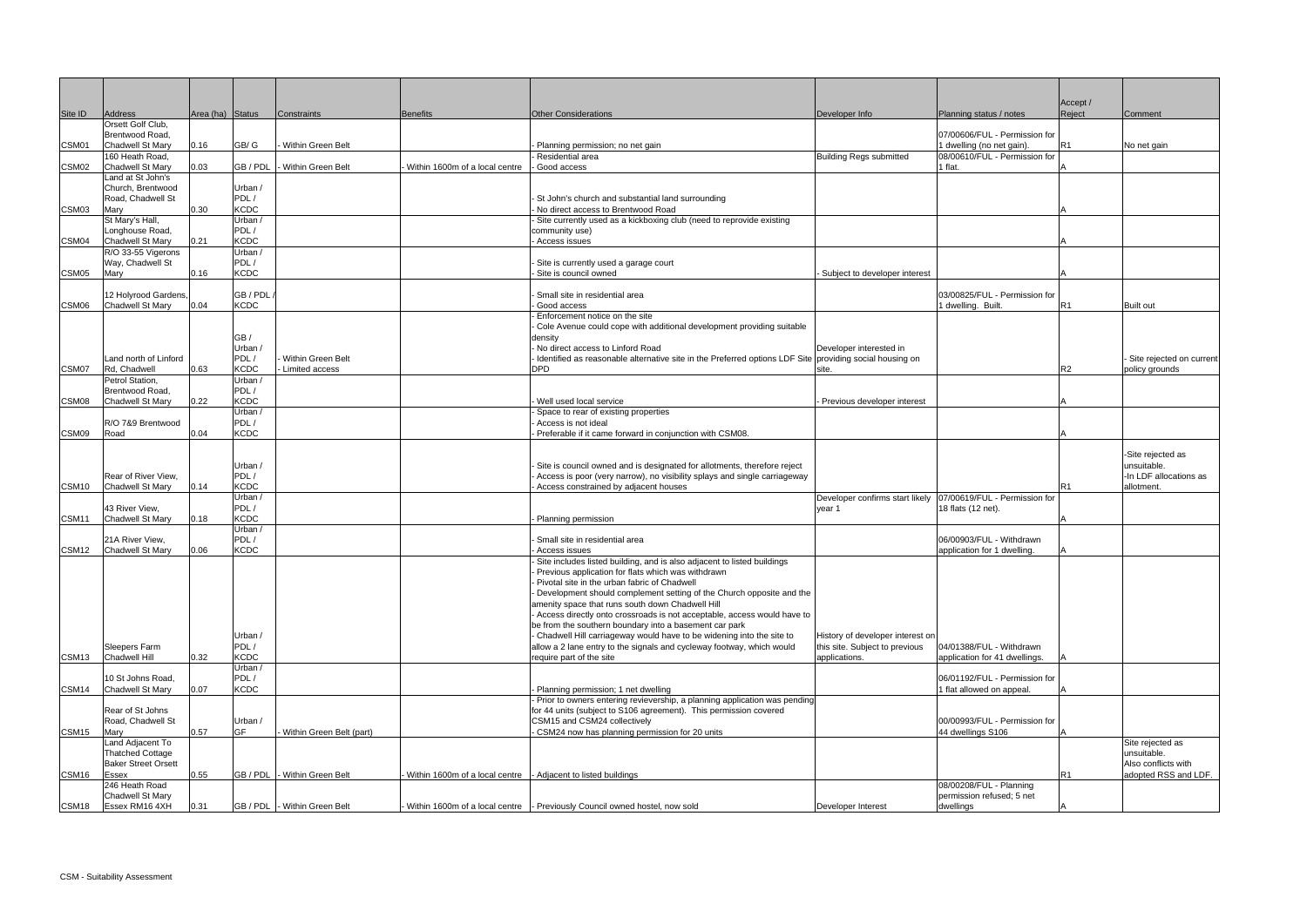| Site ID           | Address                   | Area (ha) Status |                  | Constraints                       | <b>Benefits</b>                | <b>Other Considerations</b>                                                                             | Developer Info                                 | Planning status / notes                                        | Accept /<br>Reject | Comment                    |
|-------------------|---------------------------|------------------|------------------|-----------------------------------|--------------------------------|---------------------------------------------------------------------------------------------------------|------------------------------------------------|----------------------------------------------------------------|--------------------|----------------------------|
|                   | Land Adjacent 1           |                  |                  |                                   |                                |                                                                                                         |                                                |                                                                |                    |                            |
|                   | <b>Templar Avenue</b>     |                  | Urban /          |                                   |                                |                                                                                                         |                                                | 08/00354/FUL - Planning                                        |                    |                            |
|                   | <b>Chadwell St Mary</b>   |                  | PDL/             |                                   |                                |                                                                                                         |                                                | permission refused; 1 net                                      |                    | Site rejected as           |
| CSM <sub>19</sub> | Essex                     | 0.08             | <b>KCDC</b>      |                                   | Within 1600m of a local centre |                                                                                                         |                                                | dwelling                                                       | R1                 | unsuitable                 |
|                   |                           |                  |                  |                                   |                                |                                                                                                         |                                                |                                                                |                    |                            |
|                   | 224 Heath Road            |                  |                  |                                   |                                |                                                                                                         |                                                | Planning applications refused                                  |                    |                            |
|                   | <b>Orsett Heath Grays</b> |                  | GB / PDL         |                                   |                                |                                                                                                         |                                                | for 1 net dwelling. Most recent                                |                    | Site rejected as           |
| CSM <sub>20</sub> | Essex RM16 3AP            | 0.12             | <b>KCDC</b>      | <b>Within Green Belt</b>          | Within 1600m of a local centre |                                                                                                         |                                                | 07/00361/OUT                                                   | R <sub>1</sub>     | unsuitable                 |
|                   |                           |                  |                  |                                   |                                | There is a presumption against allowing a new access onto to a rural                                    |                                                |                                                                |                    |                            |
|                   |                           |                  |                  |                                   |                                | distributor road, however the speed limit has been reduced to 30mph and                                 |                                                |                                                                |                    |                            |
|                   |                           |                  |                  |                                   |                                | the character of the area has changed following the opening of the                                      |                                                |                                                                |                    |                            |
|                   |                           |                  |                  | Intersects flood zones 2 & 3      |                                | Gateway Community College, so conceivably, an access could be                                           |                                                |                                                                |                    | Site rejected as           |
|                   |                           |                  |                  | Intersects a potential wildlife   |                                | achieved                                                                                                |                                                |                                                                |                    | unsuitable.                |
|                   | Land at Chadwell          |                  |                  |                                   |                                | Important in maintaining the size and identity of Chadwell St Mary                                      | <b>Apex Property Holdings:</b>                 |                                                                |                    | Also conflicts with        |
|                   | Hill, Chadwell St         |                  | GB/PDL           | - Within Green Belt               |                                | Site rejected at Issues and Options Stage / Preferred Options Stage due Believe the site is deliverable |                                                |                                                                |                    | adopted RSS and LDF.       |
| <b>CSM21</b>      | Mary                      | 5.95             | <b>KCDC</b>      | Site is on sloping land           |                                | to conflict with Green Belt policy                                                                      | within 5 years                                 |                                                                | R1                 |                            |
|                   |                           |                  |                  |                                   |                                | There is a presumption against allowing a new access onto to a rural                                    |                                                |                                                                |                    |                            |
|                   |                           |                  |                  |                                   |                                | distributor road, however the speed limit has been reduced to 30mph and                                 |                                                |                                                                |                    |                            |
|                   |                           |                  |                  |                                   |                                | the character of the area has changed following the opening of the                                      |                                                |                                                                |                    | Site rejected as           |
|                   |                           |                  |                  | Intersects flood zones 2 & 3      |                                | Gateway Community College, so conceivably, an access could be                                           |                                                |                                                                |                    | unsuitable.                |
|                   |                           |                  |                  | - Intersects a potential wildlife |                                | achieved                                                                                                | C/O Planning Services: 50                      |                                                                |                    | Also conflicts with        |
|                   | Land South of             |                  | GB / PDL / site  |                                   |                                | Site rejected at Issues and Options Stage / Preferred Options Stage due dwellings deliverable within 5  |                                                |                                                                |                    | adopted RSS and LDF.       |
| CSM22             | Chadwell St Mary.         | 1.39             | <b>KCDC</b>      | - Within Green Belt               |                                | to conflict with Green Belt policy                                                                      | years                                          |                                                                | R <sub>1</sub>     |                            |
|                   | Chadwell Library,         |                  |                  |                                   |                                |                                                                                                         |                                                |                                                                |                    |                            |
|                   | corner of Linford         |                  | Urban /          |                                   |                                | Council owned site for medium to longer term disposal                                                   |                                                |                                                                |                    |                            |
|                   | Road and Brentwood        |                  | PDL/             |                                   |                                | Adjacent to listed buildings                                                                            | Council to further investigate                 |                                                                |                    | - Site rejected on current |
| CSM23             | Road                      | 0.26             | <b>KCDC</b>      |                                   |                                | Access from the north via modified car park                                                             | the potential uses for this site.              |                                                                | R2                 | policy grounds             |
|                   |                           |                  |                  |                                   |                                | Pending planning application; 20 net dwellings                                                          | No pp but residential area.                    | 10/00006/FUL - Pending                                         |                    |                            |
|                   |                           |                  |                  |                                   |                                | Vacant / overgrown land at edge of residential and works units                                          | Newly submitted application.                   | decision for 20 dwellings.                                     |                    |                            |
|                   | Land rear of St Johns     |                  |                  |                                   |                                | Prior to owners entering revievership, a planning application was pending Agent advises that access     |                                                |                                                                |                    |                            |
|                   | Way Chadwell St           |                  | Urban /<br>PDL/  | Small part of site within Green   |                                | for 44 units (subject to S106 agreement). This permission covered<br>CSM15 and CSM24 collectively       | issue with neighbouring owner<br>now resolved. |                                                                |                    |                            |
| CSM24             | Mary                      | 0.56             | <b>KCDC</b>      | <b>Belt</b>                       |                                | Site is council owned                                                                                   |                                                |                                                                |                    |                            |
|                   |                           |                  | Urban /          |                                   |                                |                                                                                                         |                                                |                                                                |                    |                            |
|                   | 1 Tasker Road.            |                  | PDL/             |                                   |                                |                                                                                                         |                                                |                                                                |                    | Site rejected as           |
| CSM26             | <b>Chadwell St Mary</b>   | 0.02             | <b>KCDC</b>      |                                   |                                | No scope for development                                                                                |                                                |                                                                | R <sub>1</sub>     | unsuitable                 |
|                   | St Johns Road / West      |                  |                  |                                   |                                |                                                                                                         |                                                |                                                                |                    |                            |
|                   | of Sandy Lane, East       |                  |                  | <b>Within Green Belt</b>          |                                | Capacity problems at Cross Keys; widen, improvement of Linford Rd                                       |                                                |                                                                |                    | Site rejected as           |
|                   | Tilbury (land south-      |                  |                  | Intersects potential wildlife     |                                | iunction needed. Possible distributor rd to Chadwell Hill                                               |                                                |                                                                |                    | unsuitable.                |
|                   | west of building          |                  | GB / PDL / sites |                                   |                                | Site is close to the wooded ridge and open countryside northwest of                                     |                                                |                                                                |                    | Also conflicts with        |
| CSM <sub>27</sub> | footprint)                | 2.34             | KCDC             | - Sloping site                    |                                | West Tilbury                                                                                            |                                                |                                                                | R1                 | adopted RSS and LDF.       |
|                   | 1 Errington Close.        |                  | Urban /          |                                   |                                | - Small site comprising part of garden to house on corner plot in cul de                                | Agent understands will start                   | 09/00444/FUL - Permission for                                  |                    |                            |
|                   | Chadwell, St Mary         |                  | PDL/             |                                   |                                | sac                                                                                                     | year 1                                         | 1 dwelling                                                     |                    |                            |
| CSM28             | Essex RM16 4TA            | 0.02             | <b>KCDC</b>      |                                   |                                | Permission for 1 dwelling                                                                               |                                                |                                                                |                    |                            |
|                   |                           |                  | Urban /          |                                   |                                | - Small site comprising part of garden to house on corner plot in cul de                                |                                                | Applicant confirms start in year 09/00464/FUL - Permission for |                    |                            |
|                   |                           |                  | PDL/             |                                   |                                | sac.                                                                                                    |                                                | 1 dwelling                                                     |                    |                            |
| CSM29             | 2 Nevell Road, Grays 0.02 |                  | <b>KCDC</b>      |                                   |                                | - Permission for 1 dwelling.                                                                            |                                                |                                                                |                    |                            |
|                   |                           |                  |                  |                                   |                                |                                                                                                         | Residential development with a                 |                                                                |                    |                            |
|                   |                           |                  |                  |                                   |                                |                                                                                                         | buffer-zone on the western and                 |                                                                |                    |                            |
|                   |                           |                  |                  |                                   |                                |                                                                                                         | northern areas of the site.                    |                                                                |                    |                            |
|                   |                           |                  |                  |                                   |                                |                                                                                                         | retaining an area of green                     |                                                                |                    |                            |
|                   |                           |                  |                  |                                   |                                |                                                                                                         | space and not allow                            |                                                                |                    |                            |
|                   |                           |                  |                  |                                   |                                |                                                                                                         | development right up to the                    |                                                                |                    |                            |
|                   |                           |                  |                  |                                   |                                |                                                                                                         | dual carriageway. The buffer                   |                                                                |                    |                            |
|                   |                           |                  |                  |                                   |                                |                                                                                                         | area to the north could also                   |                                                                |                    |                            |
|                   |                           |                  |                  |                                   |                                |                                                                                                         | serve as a public amenity                      |                                                                |                    |                            |
|                   | Land located between      |                  |                  |                                   |                                |                                                                                                         | space, with children's play                    |                                                                |                    | Site rejected as           |
|                   | Dock Approach Road        |                  |                  | Within Green Belt. Sloping site.  |                                |                                                                                                         | areas. Access off the existing                 |                                                                |                    | unsuitable.                |
|                   | and Lytton Road,          |                  |                  | Bounded by A1089 Dock Road        |                                | Within the Green Belt Potential noise and air pollution due to close                                    | roundabout off River View.                     |                                                                |                    | Also conflicts with        |
| CSM30             | Grays                     | 3.47             | GB               | to the west.                      |                                | proximity to Dock Approach Road. Access issues.                                                         |                                                |                                                                |                    | adopted RSS and LDF.       |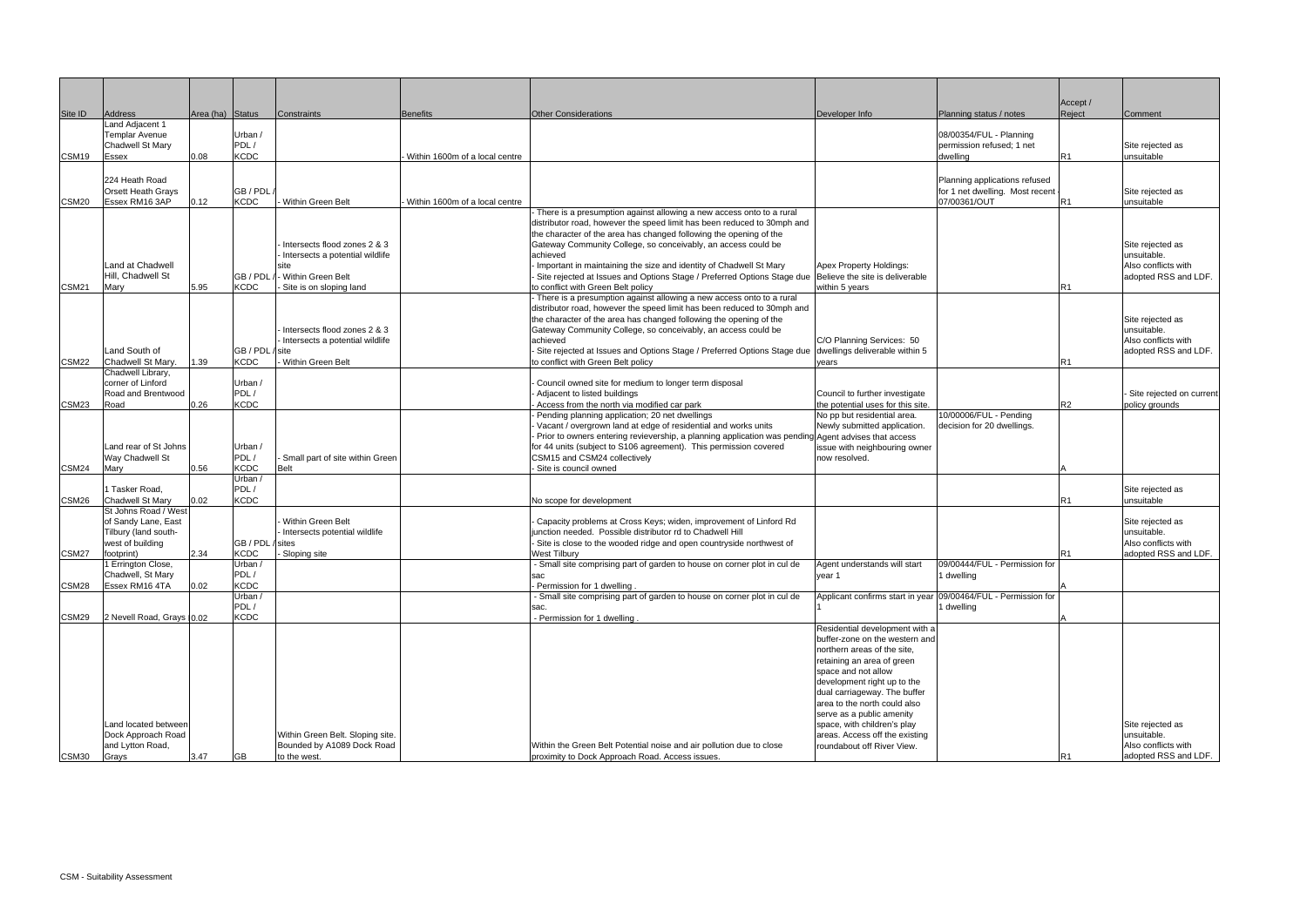|                   |                                                                     |              | <b>Availability Assessment</b> |              | <b>Achievability Assessment</b> |                        |      |              |                          |      |                    |
|-------------------|---------------------------------------------------------------------|--------------|--------------------------------|--------------|---------------------------------|------------------------|------|--------------|--------------------------|------|--------------------|
|                   |                                                                     |              |                                |              |                                 | <b>Cost Assessment</b> |      |              | <b>Market Assessment</b> |      |                    |
| Site ID           | Address                                                             | <b>No7</b>   | Medium                         | High         | ιοw                             | Medium                 | High | ΜΟ           | Medium                   | High | Phasing<br>(years) |
|                   | 160 Heath Road,                                                     |              |                                |              |                                 |                        |      |              |                          |      |                    |
| CSM <sub>02</sub> | Chadwell St Mary                                                    |              | $\checkmark$                   |              |                                 | $\checkmark$           |      |              | $\checkmark$             |      | $0-5$              |
| CSM03             | Land at St John's<br>Church, Brentwood<br>Road, Chadwell St<br>Mary |              | $\checkmark$                   |              | $\checkmark$                    |                        |      | $\checkmark$ |                          |      | $6 - 10$           |
|                   | St Mary's Hall,                                                     |              |                                |              |                                 |                        |      |              |                          |      |                    |
| CSM04             | Longhouse Road,<br>Chadwell St Mary                                 |              | ✓                              |              | $\checkmark$                    |                        |      |              | $\checkmark$             |      | $6 - 10$           |
| CSM05             | R/O 33-55 Vigerons<br>Way, Chadwell St<br>Mary                      |              | $\checkmark$                   |              | $\checkmark$                    |                        |      | $\checkmark$ |                          |      | $6 - 10$           |
| CSM07             | Land north of Linford<br>Rd, Chadwell                               |              | $\checkmark$                   |              |                                 | $\checkmark$           |      |              | $\checkmark$             |      | $(0-5)$            |
|                   | Petrol Station,                                                     |              |                                |              |                                 |                        |      |              |                          |      |                    |
|                   | Brentwood Road,                                                     |              |                                |              |                                 |                        |      |              |                          |      |                    |
| CSM08             | Chadwell St Mary                                                    | ✓            |                                |              |                                 |                        |      |              | ✓                        |      | $11 - 15$          |
|                   | R/O 7&9 Brentwood                                                   |              |                                |              |                                 |                        |      |              |                          |      |                    |
| CSM09             | Road                                                                |              | $\checkmark$                   |              |                                 | $\checkmark$           |      |              | $\checkmark$             |      | $11 - 15$          |
| CSM11             | 43 River View,<br>Chadwell St Mary                                  |              |                                | $\checkmark$ |                                 | $\checkmark$           |      |              | $\checkmark$             |      | $0-5$              |
|                   | 21A River View,                                                     |              |                                |              |                                 |                        |      |              |                          |      |                    |
| CSM12             | Chadwell St Mary                                                    |              | $\checkmark$                   |              |                                 | $\checkmark$           |      |              | $\checkmark$             |      | $6 - 10$           |
|                   | <b>Sleepers Farm</b>                                                |              |                                |              |                                 |                        |      |              | $\checkmark$             |      |                    |
| CSM13             | Chadwell Hill<br>10 St Johns Road,                                  |              | $\checkmark$                   |              |                                 | $\checkmark$           |      |              |                          |      | $6 - 10$           |
| CSM14             | Chadwell St Mary                                                    |              |                                | $\checkmark$ |                                 | $\checkmark$           |      |              | $\checkmark$             |      | $0 - 5$            |
|                   | Rear of St Johns                                                    |              |                                |              |                                 |                        |      |              |                          |      |                    |
|                   | Road, Chadwell St                                                   |              |                                |              |                                 |                        |      |              |                          |      |                    |
| CSM15             | Mary                                                                |              |                                | $\checkmark$ |                                 | $\checkmark$           |      |              | $\checkmark$             |      | $6 - 10$           |
|                   | 246 Heath Road<br>Chadwell St Mary                                  |              |                                |              |                                 |                        |      |              |                          |      |                    |
| CSM18             | Essex RM16 4XH                                                      | $\checkmark$ |                                |              |                                 | $\checkmark$           |      |              | $\checkmark$             |      | $6 - 10$           |
|                   | Chadwell Library,                                                   |              |                                |              |                                 |                        |      |              |                          |      |                    |
|                   | corner of Linford                                                   |              |                                |              |                                 |                        |      |              |                          |      |                    |
| CSM23             | Road and Brentwood<br>Road                                          |              | $\checkmark$                   |              |                                 | $\checkmark$           |      |              | $\checkmark$             |      |                    |
|                   | Land rear of St Johns                                               |              |                                |              |                                 |                        |      |              |                          |      | $(11-15)$          |
|                   | Way Chadwell St                                                     |              |                                |              |                                 |                        |      |              |                          |      |                    |
| CSM24             | Mary                                                                |              | $\checkmark$                   |              |                                 | $\checkmark$           |      |              | $\checkmark$             |      | $0 - 5$            |
| CSM28             | 1 Errington Close,<br>Chadwell, St Mary<br>Essex RM16 4TA           |              |                                | ✓            |                                 | ✓                      |      |              | $\checkmark$             |      | $0 - 5$            |
| CSM29             | 2 Nevell Road, Grays<br>Essex, RM16 4TA                             |              |                                | $\checkmark$ |                                 | ✓                      |      |              | $\checkmark$             |      | $0 - 5$            |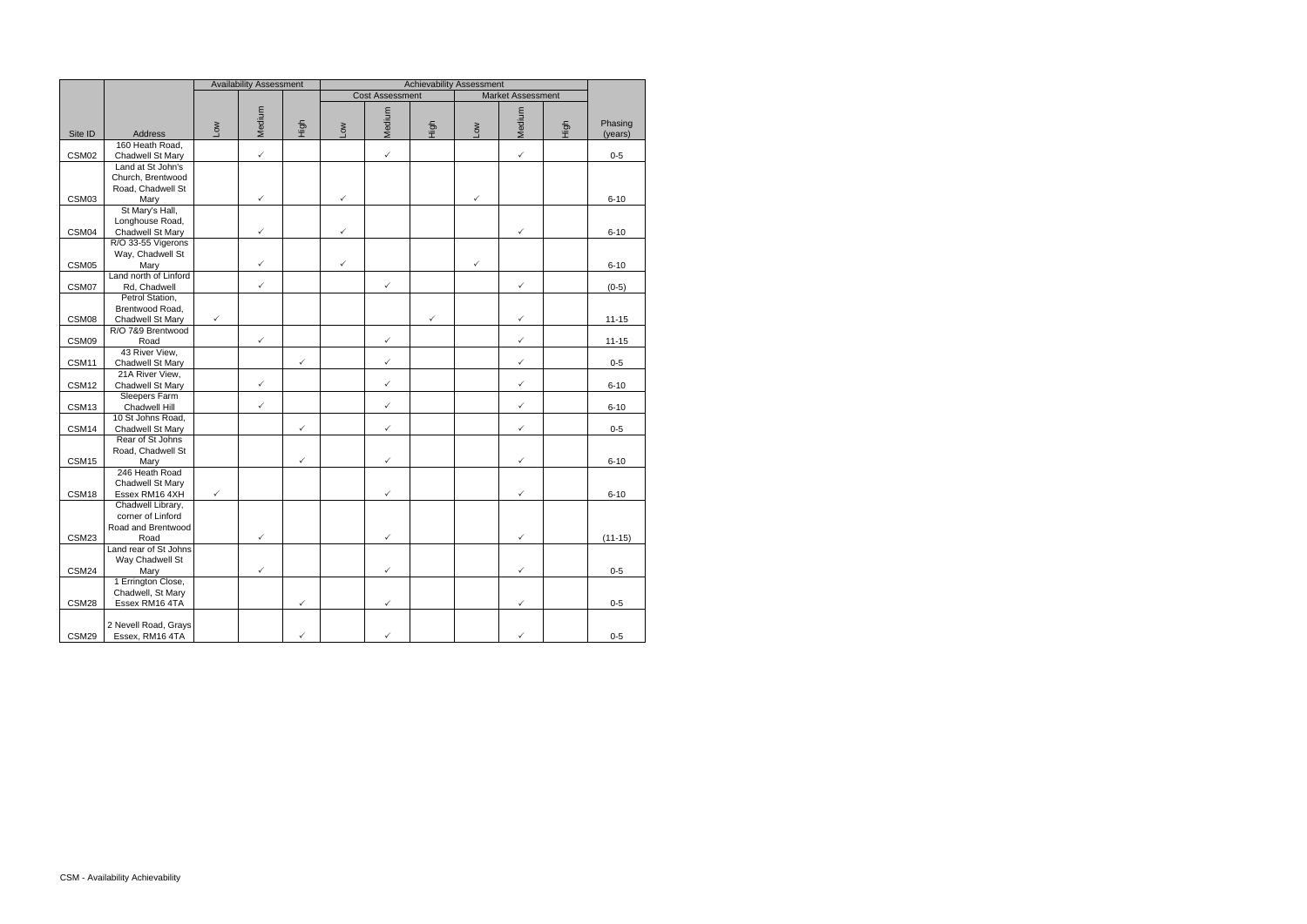|         |                                                 | Area | Source of<br>Capacity | Scenario       | Scenario       |                       |           |                         |
|---------|-------------------------------------------------|------|-----------------------|----------------|----------------|-----------------------|-----------|-------------------------|
| Site ID | <b>Address</b>                                  | (ha) | Estimate              | A              | В              | Midpoint              | Phasing   | Comments                |
|         | 160 Heath Road,                                 |      |                       |                |                |                       |           | Planning permission     |
| CSM02   | Chadwell St Mary                                | 0.03 | p/p                   | 1              | $\mathbf{1}$   | $\mathbf{1}$          | $0-5$     |                         |
|         | Land at St John's Church,                       |      |                       |                |                |                       |           |                         |
|         | Brentwood Road,                                 |      |                       |                |                |                       |           |                         |
| CSM03   | Chadwell St Mary                                | 0.30 | 5                     | 9              | 18             | 13                    | $6 - 10$  |                         |
|         |                                                 |      |                       |                |                |                       |           |                         |
|         | St Mary's Hall, Longhouse                       |      |                       |                |                |                       |           |                         |
| CSM04   | Road, Chadwell St Mary                          | 0.21 | 1                     | $\overline{7}$ | 10             | 9                     | $6 - 10$  |                         |
|         | R/O 33-55 Vigerons Way,                         |      |                       |                |                |                       |           |                         |
| CSM05   | Chadwell St Mary                                | 0.16 | $\mathbf{1}$          | 5              | 8              | $\overline{7}$        | $6 - 10$  |                         |
|         | Land north of Linford Rd,                       |      |                       |                |                |                       |           |                         |
| CSM07   | Chadwell                                        | 0.63 | R(13)                 | 19             | 28             | 24                    | $(0-5)$   |                         |
|         | Petrol Station, Brentwood                       |      |                       |                |                |                       |           |                         |
| CSM08   |                                                 | 0.22 | 2                     | $\overline{7}$ | 12             | 10                    | $11 - 15$ |                         |
|         | Road, Chadwell St Mary                          |      |                       |                |                |                       |           |                         |
| CSM09   | R/O 7&9 Brentwood Road                          | 0.04 | $\mathbf{1}$          | $\mathbf{1}$   | $\overline{2}$ | $\mathbf{1}$          | $11 - 15$ |                         |
|         | 43 River View, Chadwell                         |      |                       |                |                |                       |           | Planning permission     |
| CSM11   | St Mary                                         | 0.18 | p/p                   | 12             | 12             | 12                    | $0-5$     |                         |
|         | 21A River View, Chadwell                        |      |                       |                |                |                       |           | <b>Thurrock Council</b> |
| CSM12   | St Mary                                         | 0.06 | <b>TC</b>             | $\mathbf{1}$   | $\mathbf{1}$   | $\mathbf{1}$          | $6 - 10$  | estimate                |
|         | <b>Sleepers Farm Chadwell</b>                   |      |                       |                |                |                       |           |                         |
| CSM13   | Hill                                            | 0.32 | $\overline{2}$        | 10             | 17             | 14                    | $6 - 10$  |                         |
|         | 10 St Johns Road,                               |      |                       |                |                |                       |           | Planning permission     |
| CSM14   | Chadwell St Mary                                | 0.07 | p/p                   | 1              | $\mathbf{1}$   | $\mathbf{1}$          | $0-5$     |                         |
|         | Rear of St Johns Road,                          |      |                       |                |                |                       |           |                         |
| CSM15   | Chadwell St Mary                                | 0.57 | $\mathsf 3$           | 18             | 32             | 25                    | $6 - 10$  |                         |
|         |                                                 |      |                       |                |                |                       |           | <b>Thurrock Council</b> |
|         | 246 Heath Road Chadwell                         |      |                       |                |                |                       |           | estimate                |
| CSM18   | St Mary Essex RM16 4XH                          | 0.31 | <b>TC</b>             | 5              | 5              | 5                     | $6 - 10$  |                         |
|         | Chadwell Library, corner<br>of Linford Road and |      |                       |                |                |                       |           |                         |
| CSM23   | <b>Brentwood Road</b>                           | 0.26 | R(2)                  | 8              | 14             | 11                    | $(11-15)$ |                         |
|         | Land rear of St Johns                           |      |                       |                |                |                       |           | <b>Thurrock Council</b> |
| CSM24   | Way Chadwell St Mary                            | 0.56 | TC                    | 20             | 20             | 20                    | $0-5$     | estimate                |
|         | 1 Errington Close,                              |      |                       |                |                |                       |           | Planning permission     |
|         | Chadwell, St Mary Essex                         |      |                       |                |                |                       |           |                         |
| CSM28   | <b>RM164TA</b>                                  | 0.02 | p/p                   | $\mathbf{1}$   | $\mathbf{1}$   | 1                     | $0-5$     |                         |
|         | 2 Nevell Road, Grays                            |      |                       |                |                |                       |           | Planning permission     |
| CSM29   | Essex, RM16 4TA                                 | 0.02 | p/p                   | $\mathbf{1}$   | $\mathbf{1}$   | $\mathbf{1}$          | $0-5$     |                         |
|         |                                                 |      |                       |                |                |                       |           |                         |
|         |                                                 |      |                       | Scenario       | Scenario       |                       |           |                         |
|         |                                                 |      | Phasing               | Α              | $\sf B$        | Midpoint              |           |                         |
|         |                                                 |      | $0-5$                 | 36             | 36             | 36                    |           |                         |
|         |                                                 |      | $6 - 10$              | 55             | 92             | 73                    |           |                         |
|         |                                                 |      | $11 - 15$             | $\overline{8}$ | 14             | $\overline{11}$       |           |                         |
|         |                                                 |      | $15+$                 | 0<br>99        | 0              | $\overline{0}$<br>120 |           |                         |
|         | Note figures may not add                        |      | Total                 |                | 142            |                       |           |                         |
|         |                                                 |      |                       |                |                |                       |           |                         |
|         | due to rounding                                 |      | Total 0-15 yrs        | 99             | 142            | 120                   |           |                         |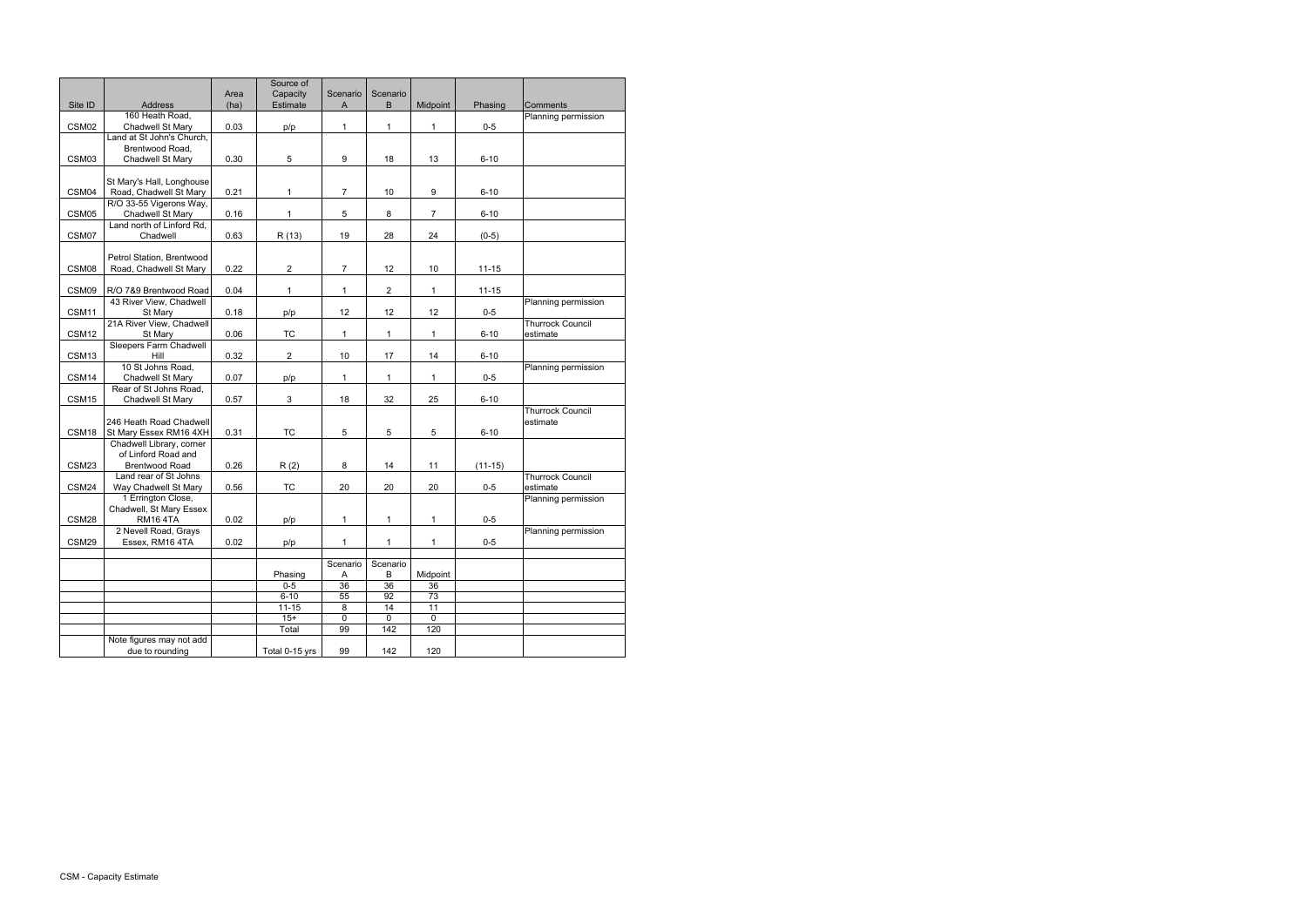### Chafford and North Stifford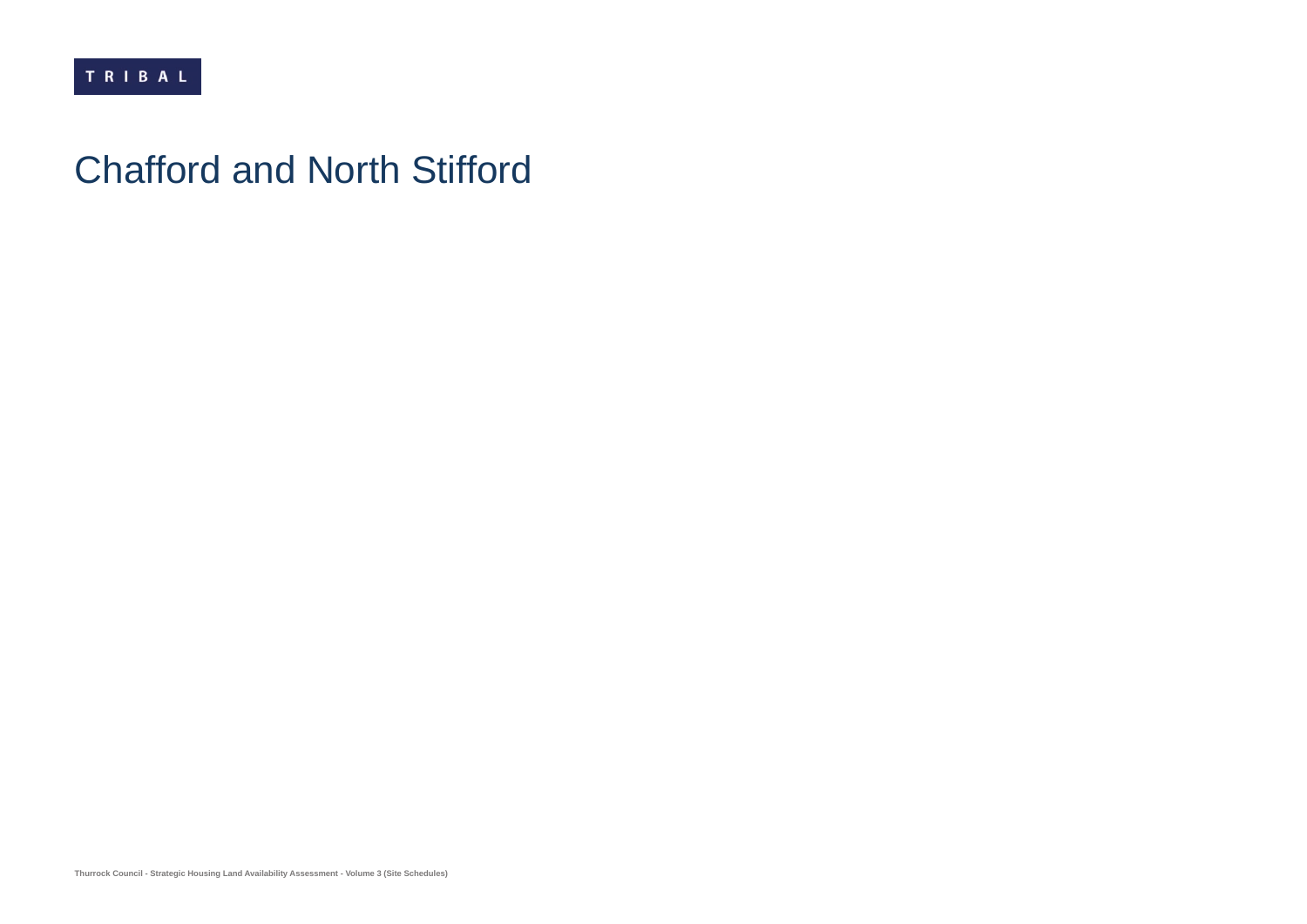|                   |                                                  |                  |             |                                |                                                   |                                                                                                             |                                |                                 | Accept /       |                                          |
|-------------------|--------------------------------------------------|------------------|-------------|--------------------------------|---------------------------------------------------|-------------------------------------------------------------------------------------------------------------|--------------------------------|---------------------------------|----------------|------------------------------------------|
| Site ID           | <b>Address</b>                                   | Area (ha) Status |             | Constraints                    | <b>Benefits</b>                                   | <b>Other Considerations</b>                                                                                 | Developer Info                 | Planning status / notes         | Reject         | Comment<br>No net gain with              |
|                   |                                                  |                  |             |                                |                                                   |                                                                                                             |                                |                                 |                | current planning                         |
|                   |                                                  |                  |             |                                |                                                   |                                                                                                             |                                |                                 |                | permission                               |
|                   |                                                  |                  |             |                                |                                                   |                                                                                                             |                                |                                 |                | Reject site for any                      |
|                   | Bridge Meadow Farm,                              |                  |             | Intersects flood zones 2 & 3   |                                                   | Adjacent to the Mardyke Local Wildlife Site (Th 11)                                                         |                                | 07/00814/REM - Permitted        |                | further development as                   |
|                   | Stifford Hill, North                             |                  |             | Intersects local wildlife site | Within 1600m of a local                           | Only south edge of site, by Stifford Hill road, is outside floodplain                                       |                                | replacement dwelling (no net    |                | conflicts with Adopted                   |
| CNS01             | Stifford                                         | 0.57             | GB/G        | Within Green belt              | centre                                            | Strategic gap between North Stifford & South Ockendon                                                       |                                | aain).                          | R <sub>1</sub> | <b>RSS and LDF</b>                       |
|                   | Former Ardale.                                   |                  |             | Intersects potential wildlife  | Within 1600m of a local                           |                                                                                                             |                                | 06/01139/REM - Reserved         |                |                                          |
|                   | Clockhouse Lane.                                 |                  |             | sites                          | centre                                            |                                                                                                             |                                | matters application for 12      |                |                                          |
| CNS <sub>02</sub> | North Stifford                                   | 0.51             | GB / PDL    | - Within Green Belt            | Within 1600m of train station                     | Reserved matters application for 12 units                                                                   | There is Developer Interest    | dwellings                       |                |                                          |
|                   |                                                  |                  | Urban /     |                                |                                                   |                                                                                                             |                                | 04/01331/FUL - Planning         |                |                                          |
|                   |                                                  |                  | PDL/        |                                |                                                   |                                                                                                             |                                | permission; 1 net dwelling.     |                |                                          |
| CNS <sub>03</sub> | 1 Sylvan Close, Grays 0.04                       |                  | <b>KCDC</b> |                                | Within 1600m of train station                     |                                                                                                             |                                | Close to completion.            |                |                                          |
|                   |                                                  |                  |             |                                |                                                   |                                                                                                             | Commenced                      | 02/01204/FUL - Planning         |                | <b>Building Regs indicate</b>            |
|                   |                                                  |                  |             |                                |                                                   |                                                                                                             |                                | permission for 4 dwellings (2)  |                | work commmenced.                         |
|                   |                                                  |                  |             |                                |                                                   |                                                                                                             |                                | already built out); 2 dwellings |                | 18.11.08 - Buildiing                     |
|                   | South Bungalow,                                  |                  | Urban /     |                                | Within 1600m of a local                           |                                                                                                             |                                | outstanding                     |                | control advise<br>foundations put in for |
|                   | Hogg Lane, West                                  |                  | PDL/        |                                | centre                                            |                                                                                                             |                                |                                 |                | one of the                               |
| CNS <sub>04</sub> | Thurrock                                         | 0.08             | <b>KCDC</b> |                                | Within 1600m of train station                     | - No scope for more development                                                                             |                                |                                 |                | properties.(PC)                          |
|                   |                                                  |                  |             |                                |                                                   |                                                                                                             | Agent understands early start  | 08/01182/FUL - Planning         |                |                                          |
|                   | 34 Warren Terrace                                |                  |             |                                |                                                   |                                                                                                             | likely                         | permission for 2 flats          |                |                                          |
|                   | Arterial Road (A1306)                            |                  | Urban /     |                                | Within 1600m of a local                           |                                                                                                             |                                |                                 |                |                                          |
|                   | North Stifford Grays                             |                  | PDL/        |                                | centre                                            |                                                                                                             |                                |                                 |                |                                          |
| CNS <sub>05</sub> | Essex RM16 6UT                                   | 0.03             | <b>KCDC</b> |                                | Within 1600m of train station                     |                                                                                                             |                                |                                 |                |                                          |
|                   |                                                  |                  |             |                                |                                                   | Large site, currently agricultural land<br>Possible LDF allocations as Employment site                      | Developer Interest. Site       |                                 |                | Site rejected as                         |
|                   |                                                  |                  |             |                                |                                                   | Issues to do with access to site from A1306                                                                 | promoted by developers         |                                 |                | unsuitable.                              |
|                   | Stifford Clays; Adj. to                          |                  |             |                                | Within 1600m of a local                           | Noise issues                                                                                                | through representations to LDF |                                 |                | Also conflicts with                      |
|                   | A13 and west of                                  |                  |             | Within Green Belt              | centre                                            | Rejected at Issues and Options and Preferred Options stage for                                              | at previous consultation       |                                 |                | adopted RSS and LDF.                     |
| CNS <sub>06</sub> | A1012, Grays                                     | 13.51            | GB/G        | Electricity pylons across site | Within 1600m of train station                     | residential                                                                                                 | phases.                        |                                 | R <sub>1</sub> |                                          |
|                   |                                                  |                  |             |                                |                                                   |                                                                                                             |                                |                                 |                | Site rejected as                         |
|                   |                                                  |                  |             | Within Green Belt. Electricity |                                                   |                                                                                                             |                                |                                 |                | unsuitable.                              |
|                   | Coach Park, Pilgrims                             |                  |             | pylons across site. Currently  | Within 1600m of a local                           |                                                                                                             |                                |                                 |                | Also conflicts with                      |
|                   | Lane / A13 / Arterial<br>Road West Thurrock 5.34 |                  |             | hard surfaced area used as     | centre                                            | Hard surfaced area. Restricted with electricity pylons. Noise issues. Access Owners suggested potential for | residential development        |                                 |                | adopted RSS and LDF.                     |
| CNS07             |                                                  |                  |             | GB / PDL coach park.           | Within 1600m of train station to highways issues. |                                                                                                             |                                |                                 | IR1            |                                          |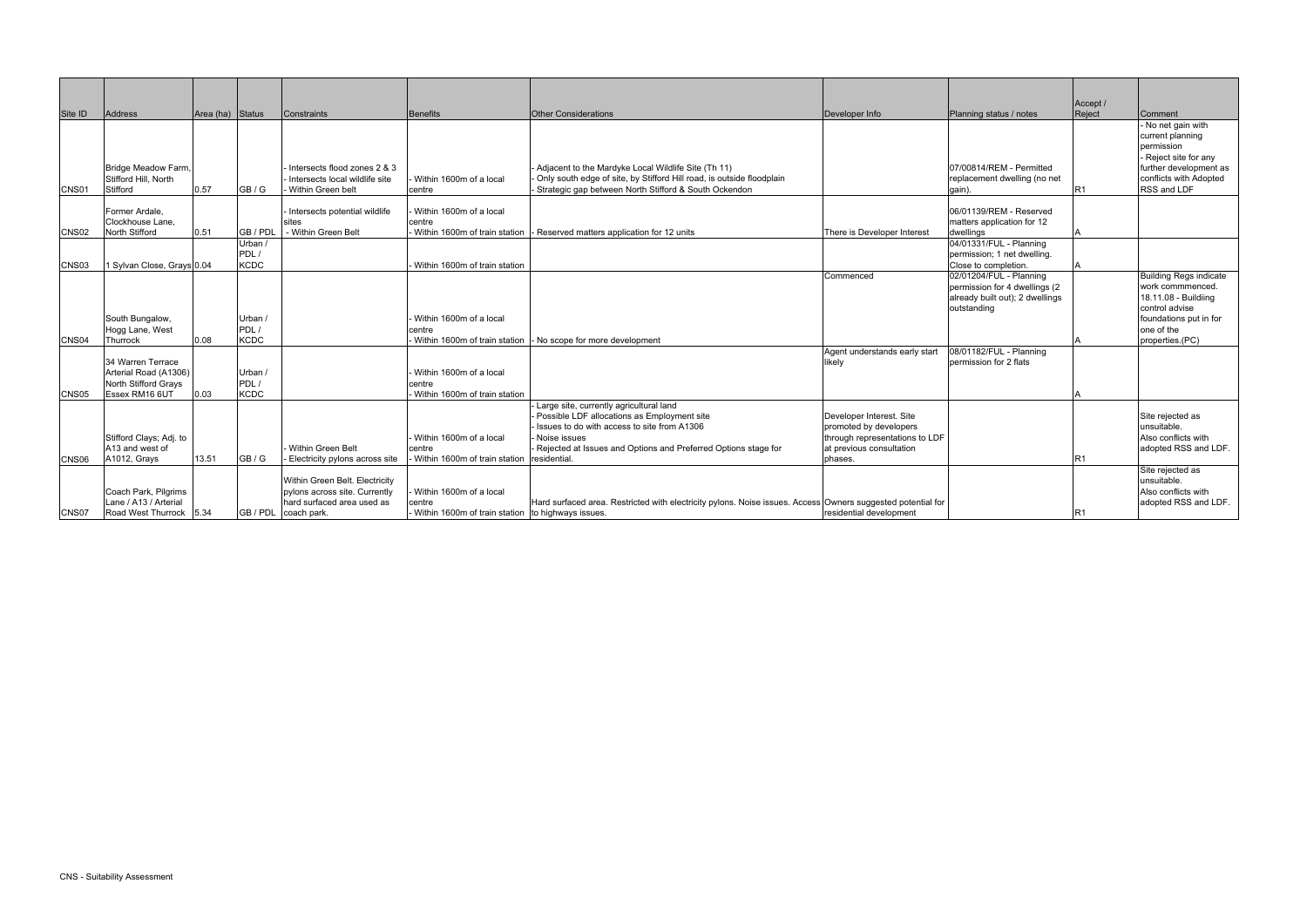|                   |                                                                    | <b>Availability Assessment</b><br><b>Achievability Assessment</b> |              |      |    |                        |      |                       |                          |      |                    |
|-------------------|--------------------------------------------------------------------|-------------------------------------------------------------------|--------------|------|----|------------------------|------|-----------------------|--------------------------|------|--------------------|
|                   |                                                                    |                                                                   |              |      |    | <b>Cost Assessment</b> |      |                       | <b>Market Assessment</b> |      |                    |
| Site ID           | <b>Address</b>                                                     | ΜΟΤ                                                               | Medium       | High | ŠΡ | Medium                 | abir | $\sum_{i=1}^{\infty}$ | Medium                   | High | Phasing<br>(years) |
|                   | Former Ardale,                                                     |                                                                   |              |      |    |                        |      |                       |                          |      |                    |
| CNS <sub>02</sub> | Clockhouse Lane,<br>North Stifford                                 |                                                                   | $\checkmark$ |      |    | ✓                      |      |                       | ✓                        |      | $6 - 10$           |
| CNS <sub>03</sub> | 1 Sylvan Close,<br>Grays                                           |                                                                   |              | ✓    |    |                        |      |                       | ✓                        |      | $0-5$              |
|                   | South Bungalow,<br>Hogg Lane, West                                 |                                                                   |              |      |    |                        |      |                       |                          |      |                    |
| CNS <sub>04</sub> | Thurrock                                                           |                                                                   |              | ✓    |    | ✓                      |      |                       | ✓                        |      | $0 - 5$            |
|                   | 34 Warren Terrace<br>Arterial Road (A1306)<br>North Stifford Grays |                                                                   |              |      |    |                        |      |                       |                          |      |                    |
| CNS <sub>05</sub> | Essex RM16 6UT                                                     |                                                                   |              | ✓    |    |                        |      |                       |                          |      | $0-5$              |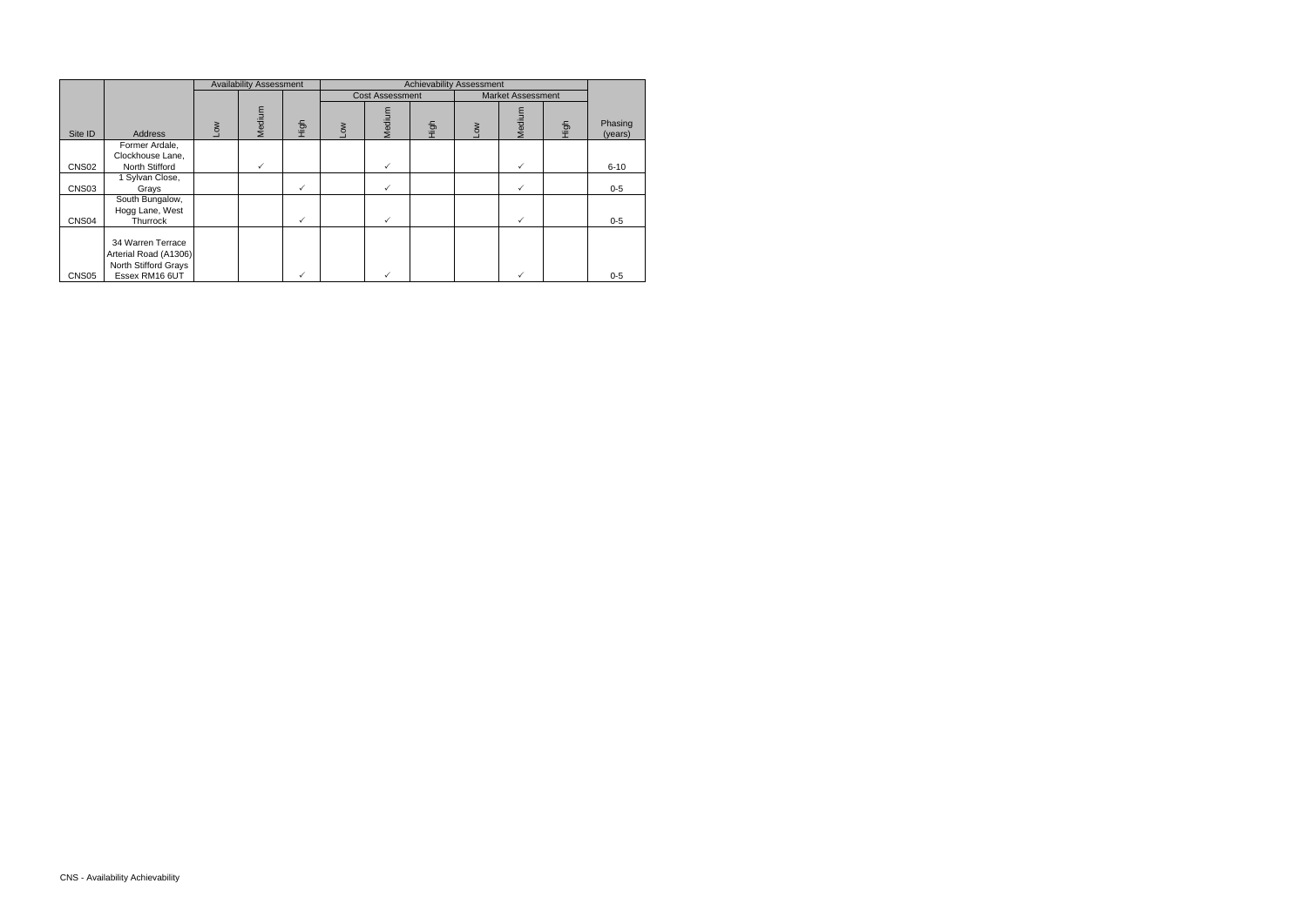|                   |                            |      | Source of     |                |                |          |          |                         |
|-------------------|----------------------------|------|---------------|----------------|----------------|----------|----------|-------------------------|
|                   |                            | Area | Capacity      | Scenario       | Scenario       |          |          |                         |
| Site ID           | Address                    | (ha) | Estimate      | A              | B              | Midpoint | Phasing  | Comments                |
|                   | Former Ardale,             |      |               |                |                |          |          | Planning permission     |
|                   | Clockhouse Lane, North     |      |               |                |                |          |          |                         |
| CNS <sub>02</sub> | Stifford                   | 0.51 | p/p           | 12             | 12             | 12       | $6 - 10$ |                         |
| CNS <sub>03</sub> | 1 Sylvan Close, Grays      | 0.04 | p/p           |                | 1              |          | $0 - 5$  | Planning permission     |
|                   | South Bungalow, Hogg       |      |               |                |                |          |          | Planning permission     |
| CNS <sub>04</sub> | Lane, West Thurrock        | 0.08 | p/p           | $\overline{2}$ | 2              | 2        | $0-5$    |                         |
|                   | 34 Warren Terrace          |      |               |                |                |          |          | <b>Thurrock Council</b> |
|                   | Arterial Road (A1306)      |      |               |                |                |          |          | estimate                |
|                   | North Stifford Grays Essex |      |               |                |                |          |          |                         |
| CNS <sub>05</sub> | <b>RM16 6UT</b>            | 0.03 | TC.           | $\overline{2}$ | $\overline{2}$ | 2        | $0 - 5$  |                         |
|                   |                            |      |               |                |                |          |          |                         |
|                   |                            |      |               | Scenario       | Scenario       |          |          |                         |
|                   |                            |      | Phasing       | Α              | В              | Midpoint |          |                         |
|                   |                            |      | $0-5$         | 5              | 5              | 5        |          |                         |
|                   |                            |      | $6 - 10$      | 12             | 12             | 12       |          |                         |
|                   |                            |      | $11 - 15$     | $\Omega$       | $\Omega$       | 0        |          |                         |
|                   |                            |      | $15+$         | $\Omega$       | $\Omega$       | 0        |          |                         |
|                   |                            |      | Total         | 17             | 17             | 17       |          |                         |
|                   | Note figures may not add   |      |               |                |                |          |          |                         |
|                   | due to rounding            |      | Total 0-15yrs | 17             | 17             | 17       |          |                         |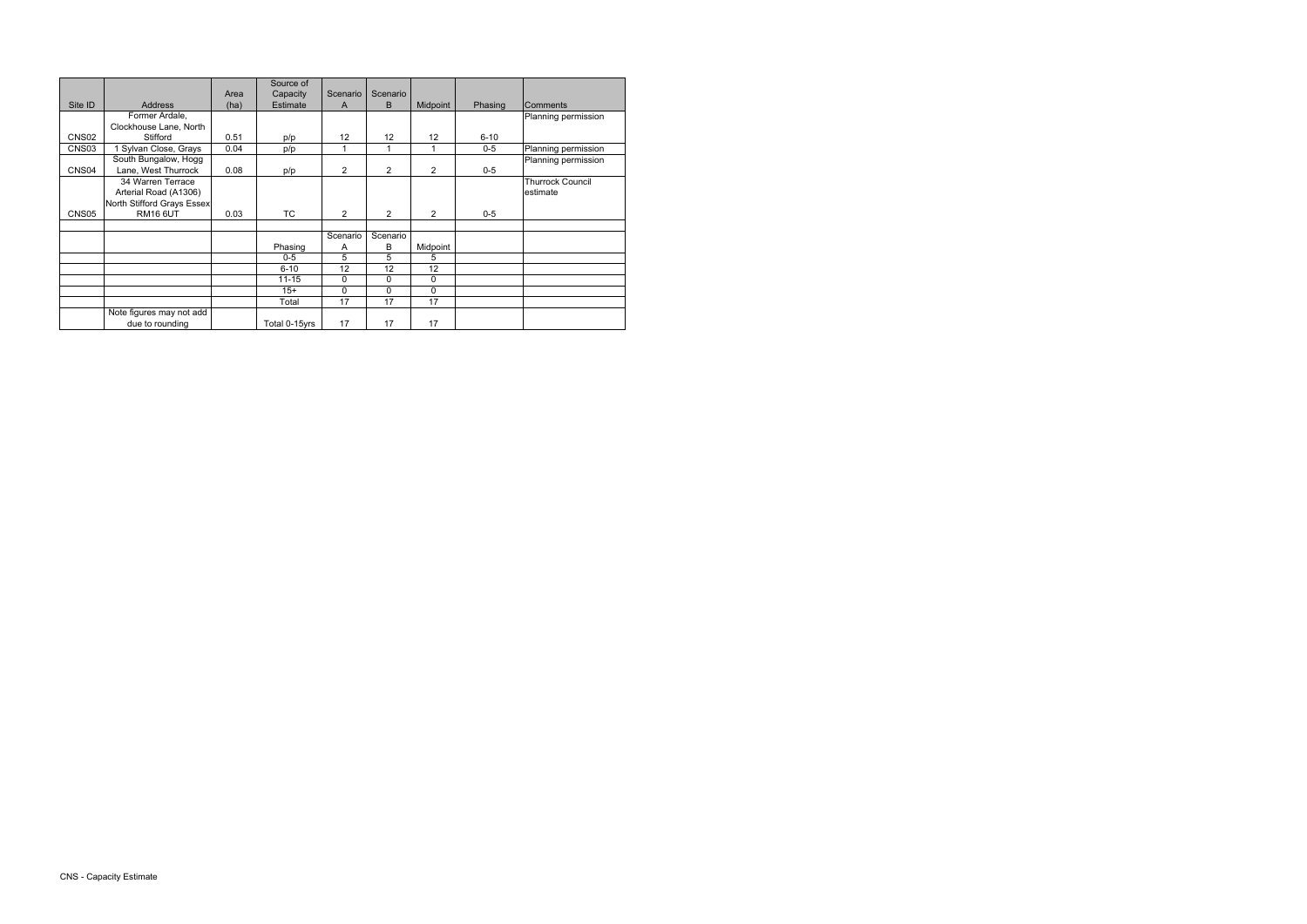# Corringham and Fobbing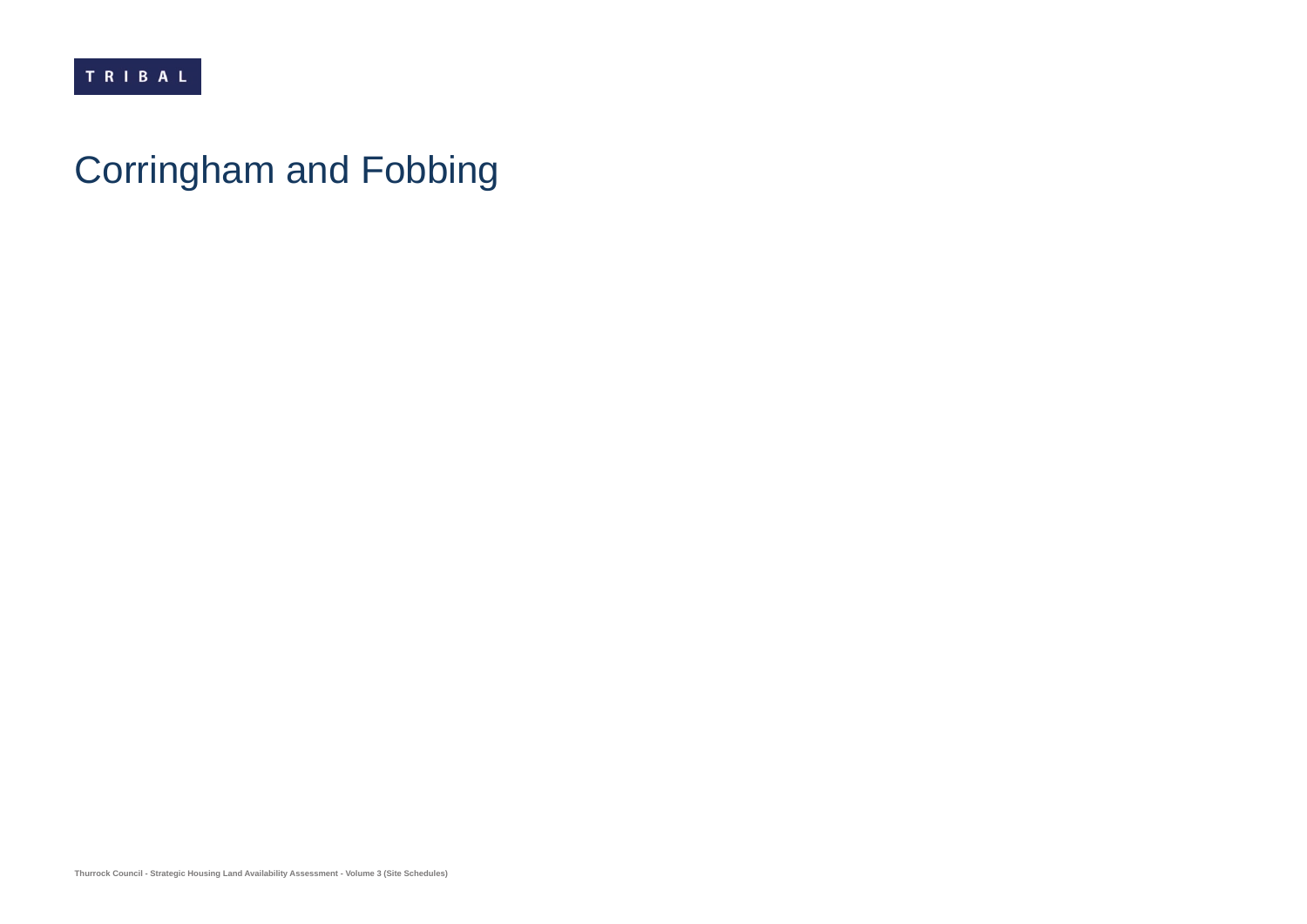| Site ID           | Address                                                              | Area (ha) Status |                       | <b>Constraints</b>                                                                                                 | Benefits                          | <b>Other Considerations</b>                                                                                                                                                                                                                                                                                                                                                                                                                                                                                                                                                                                                                                                                                                                                                                                                                                                                                                                                                                                                                                                                                   | Developer Info                                                                                                                  | Planning status / notes                                                                                  | Accept /<br>Reject | Comment                                                                                 |
|-------------------|----------------------------------------------------------------------|------------------|-----------------------|--------------------------------------------------------------------------------------------------------------------|-----------------------------------|---------------------------------------------------------------------------------------------------------------------------------------------------------------------------------------------------------------------------------------------------------------------------------------------------------------------------------------------------------------------------------------------------------------------------------------------------------------------------------------------------------------------------------------------------------------------------------------------------------------------------------------------------------------------------------------------------------------------------------------------------------------------------------------------------------------------------------------------------------------------------------------------------------------------------------------------------------------------------------------------------------------------------------------------------------------------------------------------------------------|---------------------------------------------------------------------------------------------------------------------------------|----------------------------------------------------------------------------------------------------------|--------------------|-----------------------------------------------------------------------------------------|
| COF01             | Land rear of Marie<br>Close, Corringham                              | 1.23             | GB/G                  | Within Green Belt                                                                                                  |                                   | Site is not is not in convenient walking or cycling distance of local<br>services and facilities; there are bus services, however poor level of<br>service<br>Air quality issues given proximity to A13<br>Identified with potential in LDF Preferred Options stage                                                                                                                                                                                                                                                                                                                                                                                                                                                                                                                                                                                                                                                                                                                                                                                                                                           | Site promoted by developers<br>through representations to LDF<br>at previous consultation<br>phases.                            |                                                                                                          | R2                 | Rejected on current<br>policy grounds                                                   |
|                   | Whitehall Lodge, High                                                |                  |                       |                                                                                                                    |                                   |                                                                                                                                                                                                                                                                                                                                                                                                                                                                                                                                                                                                                                                                                                                                                                                                                                                                                                                                                                                                                                                                                                               |                                                                                                                                 | 07/00415/FUL - Permission for<br>replacement dwelling; no net                                            |                    | Replacement dwelling:                                                                   |
| COF02             | Road, Fobbing<br>Land fronting<br>Southend Road and<br>Lampits Hill, | 0.22             |                       | GB / PDL - Within Green Belt                                                                                       |                                   | No net gain<br>Mainly agricultural and open farmland. Western end adjoins Gable Hall<br>School and surrounds leisure centre<br>Identified in Preferred Options as Reasonable Alternative<br>Improvements are required to public transport links, particulary to the<br>Station and London Gateway Port<br>A transport assessment is being undertaken by the promoters of HOM01.<br>this should inform specific infrastructure requirements<br>Would be beneficial if site could come forward with COF05, this would<br>enable a cohesive estate road layout to be devised<br>- It is not clear whether the quantum of development in this area will<br>support a Primary School, the existing Schools have falling rolls and are<br>not conveniently located for walking to/from this area of Southend Road -<br>developement would require a clear strategy for access to primary school<br>provision<br>Depending on the quantum of development a local centre may be<br>required<br>There is currently planning permission for 1 dwelling in the north-east<br>corner of the site (Ausonia, Lampits Hill). | Site promoted by developers<br>through representations to LDF Permission for replacement<br>at previous consultation<br>phases. | qain<br>07/00429/TTGFUL -<br>dwelling on part of site<br>(Ausonia)                                       | R1<br>R2           | no net gain<br>Rejected on current<br>policy grounds.<br>Conflicts with adopted<br>RSS. |
| COF03<br>COF04    | Corringham<br>Ausonia, Lampits Hill,                                 | 10.86            | GB / PDL              | GB / PDL - Within Green Belt<br>Within Green Belt                                                                  |                                   | Site now likely to be developed as part of COF03; can be assumed<br>planning permission site not coming forward                                                                                                                                                                                                                                                                                                                                                                                                                                                                                                                                                                                                                                                                                                                                                                                                                                                                                                                                                                                               |                                                                                                                                 | 07/00429/TTGFUL -<br>Permission for replacement                                                          |                    | Site superseded by<br>COF <sub>03</sub>                                                 |
| COF05             | Corringham<br>Gable School,<br>Southern Road,<br>Corringham          | 2.31<br>5.22     | Urban /<br>PDL        |                                                                                                                    |                                   | Current school site in use<br>Proposed in Preferred Options LDF to relocate school site and therefore<br>potential to develop site<br>Element of open space must be retained on site<br>Improvements are required to public transport links, particularly to the<br>Station and London Gateway Port                                                                                                                                                                                                                                                                                                                                                                                                                                                                                                                                                                                                                                                                                                                                                                                                           | Council identified longer term<br>potential if relocation of school<br>takes place                                              | dwelling                                                                                                 | R1                 |                                                                                         |
| COF07             | 81 Lampits Hill,<br>Corringham                                       | 0.08             | Urban /<br><b>PDL</b> |                                                                                                                    |                                   | Within 400m of a local centre - Planning permission; no net gain                                                                                                                                                                                                                                                                                                                                                                                                                                                                                                                                                                                                                                                                                                                                                                                                                                                                                                                                                                                                                                              |                                                                                                                                 | 03/00941/COND - Permitted<br>renewal of planning permission<br>98/00475/FUL for replacement<br>dwelling. | R <sub>1</sub>     | - Replacement dwelling;<br>no net gain                                                  |
| COF08             | Land east of Digby<br>Road, Fobbing                                  | 9.48             | GB / G                | Within Green Belt, important<br>in separating Corringham from<br>Fobbing<br>Intersects potential wildlife<br>sites | Within 1600m of a local<br>centre | Fobbing conservation area is adjacent to the east<br>Poor public transport in the area<br>The local road network is very poor, in particular the junction of Digby<br>Road and Fobbing Road. The local residential estate road network may<br>struggle to cope with the additional residential traffic, especially the Digcy<br>Road / Fobbing Road junction.<br>Possible biodiversity and ecological issues<br>Site rejected at Issues and Options stage/Preferred Options stage.                                                                                                                                                                                                                                                                                                                                                                                                                                                                                                                                                                                                                            | Site promoted by developers<br>through representations to LDF<br>at previous consultation<br>phases.                            |                                                                                                          | R1                 | Site rejected as<br>unsuitable.<br>Also conflicts with<br>adopted RSS and LDF.          |
| COF09             | Land adjacent to High<br>Road, Fobbing                               | 0.66             | GB/G                  | Within Green Belt                                                                                                  | Within 1600m of a local<br>centre | Adjacent to conservation area<br>Adjacent to listed building<br>Poor public transport and poor proximity to local services<br>Site rejected at Issues and Options stage/Preferred Options stage                                                                                                                                                                                                                                                                                                                                                                                                                                                                                                                                                                                                                                                                                                                                                                                                                                                                                                               | Site promoted by developers<br>through representations to LDF<br>at previous consultation<br>phases.                            |                                                                                                          | R <sub>1</sub>     | Site rejected as<br>unsuitable.<br>Also conflicts with<br>adopted RSS and LDF.          |
| COF10             | <b>Petrol Station Lampits</b><br>Hill, Corringham                    | 0.16             | Urban /<br>PDL        |                                                                                                                    | Within 400m of a local centre     | Petrol station and showroom on main road<br>Possible long-term potential                                                                                                                                                                                                                                                                                                                                                                                                                                                                                                                                                                                                                                                                                                                                                                                                                                                                                                                                                                                                                                      |                                                                                                                                 |                                                                                                          |                    |                                                                                         |
| COF11             | 22 Lampits Hill,<br>Corringham                                       | 0.06             | Urban /<br>PDL        |                                                                                                                    | Within 400m of a local centre     | <b>Existing residential bungalow</b><br>Good access to Lampits Hill<br>Potential to increase density                                                                                                                                                                                                                                                                                                                                                                                                                                                                                                                                                                                                                                                                                                                                                                                                                                                                                                                                                                                                          |                                                                                                                                 |                                                                                                          | R1                 | Site rejected as<br>unsuitable                                                          |
| COF <sub>12</sub> | Corringham Tyre<br>Services, Giffords<br>Cross Road,<br>Corringham   | 0.06             | Urban /<br>PDL        |                                                                                                                    |                                   | Within 400m of a local centre  - Well used and in good condition                                                                                                                                                                                                                                                                                                                                                                                                                                                                                                                                                                                                                                                                                                                                                                                                                                                                                                                                                                                                                                              |                                                                                                                                 |                                                                                                          |                    |                                                                                         |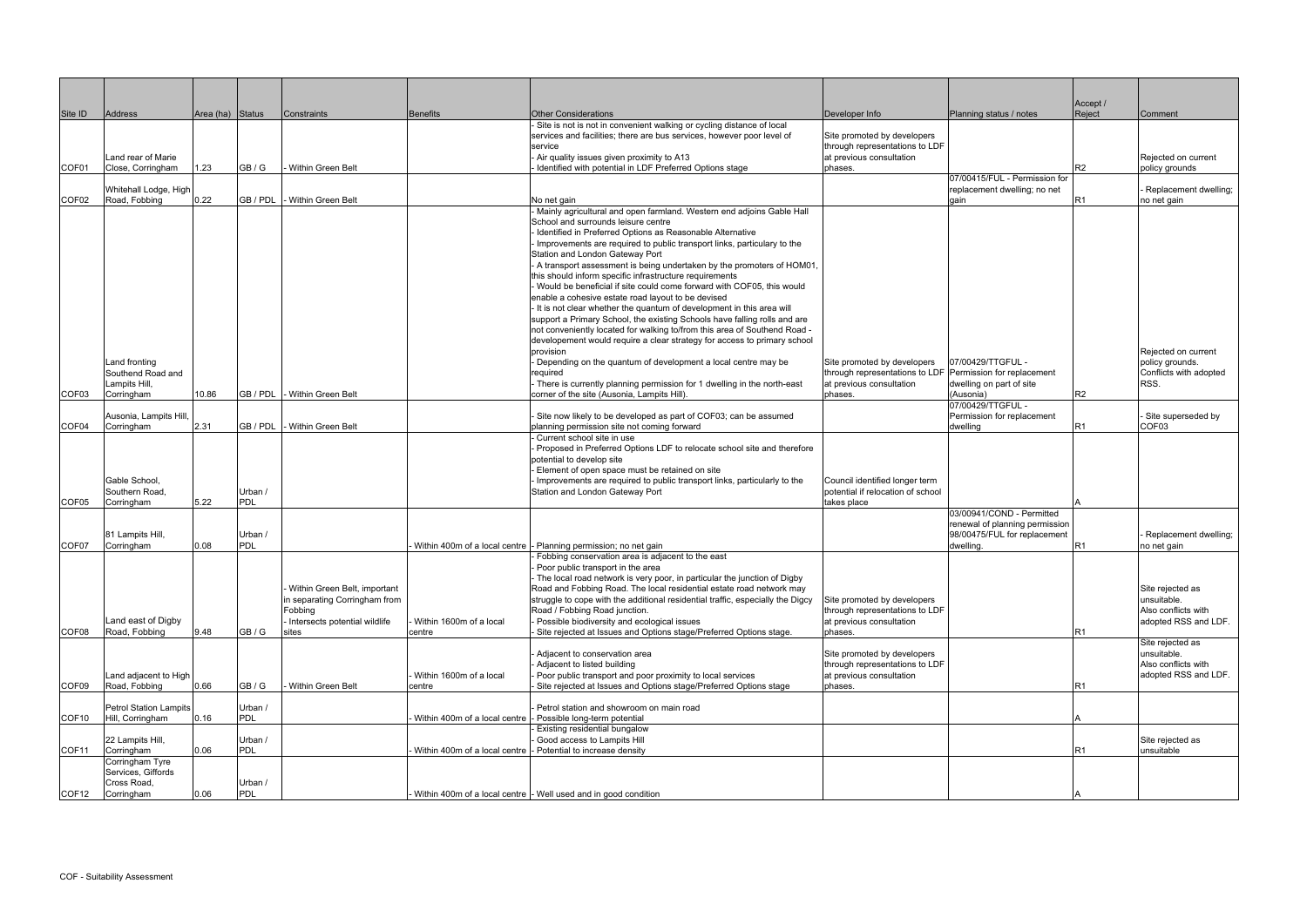|                   |                                                     |                  |          |                                                        |                                                    |                                                                                                                                                       |                                                               |                                               | Accept /       |                                    |
|-------------------|-----------------------------------------------------|------------------|----------|--------------------------------------------------------|----------------------------------------------------|-------------------------------------------------------------------------------------------------------------------------------------------------------|---------------------------------------------------------------|-----------------------------------------------|----------------|------------------------------------|
| Site ID           | Address                                             | Area (ha) Status |          | <b>Constraints</b>                                     | <b>Benefits</b>                                    | <b>Other Considerations</b>                                                                                                                           | Developer Info                                                | Planning status / notes                       | Reject         | Comment                            |
|                   |                                                     |                  |          |                                                        |                                                    |                                                                                                                                                       |                                                               |                                               |                |                                    |
|                   |                                                     |                  |          |                                                        |                                                    | Island site located between Thames Haven Road and Manorway; this<br>location might undermine the purpose of its Green Belt designation                |                                                               |                                               |                |                                    |
|                   |                                                     |                  |          |                                                        |                                                    | Site near to Corringham conservation area                                                                                                             |                                                               |                                               |                |                                    |
|                   |                                                     |                  |          |                                                        |                                                    | Chase Road currently experiences on-street parking problems associated                                                                                |                                                               |                                               |                | Site rejected as                   |
|                   | Land south of                                       |                  |          |                                                        |                                                    | with the retail unit and community facility; site should be considered in<br>conjunction with some form of parking controls on the local Road network | Site promoted by developers<br>through representations to LDF |                                               |                | unsuitable.<br>Also conflicts with |
|                   | <b>Thames Haven</b>                                 |                  |          |                                                        |                                                    | Site rejected at Issues and Options stage/Preferred Options stage due to                                                                              | at previous consultation                                      |                                               |                | adopted RSS and LDF.               |
| COF <sub>13</sub> | Road, Corringham                                    | 0.50             | GB/G     | Within Green Belt                                      |                                                    | Within 400m of a local centre conflict with openness of Green Belt.                                                                                   | phases.                                                       |                                               |                |                                    |
|                   |                                                     |                  |          |                                                        |                                                    | Site adjoins Corringham conservation area<br>Potential TPO and adjacent to existing TPOs                                                              |                                                               |                                               |                |                                    |
|                   |                                                     |                  |          |                                                        |                                                    | No access via Thames Haven Road                                                                                                                       |                                                               |                                               |                | Site rejected as                   |
|                   |                                                     |                  |          |                                                        |                                                    | Problems with capacity at Giffords/Springhouse/Manorway that would                                                                                    | Site promoted by developers                                   |                                               |                | unsuitable.                        |
|                   | Land north of                                       |                  |          |                                                        |                                                    | need to be remedied as part of any large land release                                                                                                 | through representations to LDF                                |                                               |                | Also conflicts with                |
| COF14             | Thames Haven<br>Road, Corringham                    | 0.92             | GB / G   | Within Green Belt                                      |                                                    | Site rejected at Issues and Options stage/Preferred Options stage due to<br>Within 400m of a local centre conflict with openness of Green Belt.       | at previous consultation<br>phases.                           |                                               | R1             | adopted RSS and LDF.               |
|                   |                                                     |                  |          |                                                        |                                                    | This site is partly the existing football club and partly the site of the                                                                             |                                                               |                                               |                |                                    |
|                   |                                                     |                  |          |                                                        |                                                    | Kagooshi clinic                                                                                                                                       |                                                               |                                               |                |                                    |
|                   |                                                     |                  |          |                                                        |                                                    | Partly within conservation area<br>Adjacent to listed buildings                                                                                       |                                                               |                                               |                |                                    |
|                   |                                                     |                  |          |                                                        |                                                    | The clinic area in the north west of the site has a number of fine trees and                                                                          |                                                               |                                               |                |                                    |
|                   |                                                     |                  |          |                                                        |                                                    | TPO's affecting site is 22/91 and 2/74                                                                                                                |                                                               |                                               |                |                                    |
|                   |                                                     |                  |          |                                                        |                                                    | Manorway left-in/left-out is not suitable for a primary access<br>No access via Thames Haven Road                                                     |                                                               |                                               |                |                                    |
|                   |                                                     |                  |          |                                                        |                                                    | Problems with capacity at Giffords/Springhouse/Manorway that would                                                                                    |                                                               |                                               |                |                                    |
|                   |                                                     |                  |          |                                                        |                                                    | need to be remedied as part of any large land release                                                                                                 |                                                               |                                               |                | Site rejected as                   |
|                   | <b>East Thurrock</b><br>Football Club,              |                  |          |                                                        |                                                    | Noise & air quality as it is major route for HGVs<br>Possible biodiversity concerns                                                                   | Site promoted by developers<br>through representations to LDF |                                               |                | unsuitable.<br>Also conflicts with |
|                   | Rookery Hill,                                       |                  |          |                                                        |                                                    | Site rejected at Issues and Options stage/Preferred Options stage due to                                                                              | at previous consultation                                      |                                               |                | adopted RSS and LDF.               |
| COF <sub>15</sub> | Corringham                                          | 4.04             | GB / PDL | Within Green Belt                                      |                                                    | Within 400m of a local centre conflict with openness of Green Belt.                                                                                   | phases                                                        |                                               | R <sub>1</sub> |                                    |
|                   |                                                     |                  |          |                                                        |                                                    | This is an island site wedged between the Manorway and Rookery Hill                                                                                   |                                                               |                                               |                |                                    |
|                   |                                                     |                  |          |                                                        |                                                    | Immediately adjoins the Corringham conservation area                                                                                                  |                                                               |                                               |                |                                    |
|                   |                                                     |                  |          |                                                        |                                                    | The relationship of old Corringham to the Manorway is problematic and                                                                                 |                                                               |                                               |                |                                    |
|                   |                                                     |                  |          |                                                        |                                                    | the poor quality industrial/garage units at the southeast corner of the island<br>are unattractive                                                    |                                                               |                                               |                | Site rejected as                   |
|                   |                                                     |                  |          |                                                        |                                                    | Noise & air quality issues as it is major route for HGVs                                                                                              | Site promoted by developers                                   |                                               |                | unsuitable.                        |
|                   |                                                     |                  |          |                                                        |                                                    | Possible biodiversity concerns                                                                                                                        | through representations to LDF                                |                                               |                | Also conflicts with                |
|                   | Land west of                                        |                  | GB/G     | <b>Within Green Belt</b><br>Intersects flood zones 2&3 |                                                    | Site rejected at Issues and Options stage/Preferred Options stage due to<br>Within 800m of a local centre conflict with openness of Green Belt.       | at previous consultation                                      |                                               |                | adopted RSS and LDF.               |
| COF <sub>16</sub> | Rookery Hill, Fobbing 1.36<br>Petrol Station Church |                  | Urban /  |                                                        |                                                    | - Adjacent to conservation area                                                                                                                       | phases.                                                       |                                               | R1             |                                    |
| COF17             | Road                                                | 0.07             | PDL      |                                                        | Within 400m of a local centre - Active corner site |                                                                                                                                                       |                                                               |                                               |                |                                    |
|                   | Cunningham Carriage                                 |                  |          |                                                        |                                                    |                                                                                                                                                       | Developer has confirmed likely<br>start March 2010            | 02/00681/FUL - Permission for<br>9 dwellings. |                |                                    |
|                   | Co., Fobbing Road,                                  |                  | Urban /  | Intersects biodiversity sites of                       |                                                    | Previous coach park site                                                                                                                              |                                                               |                                               |                |                                    |
| COF18             | Corringham                                          | 0.11             | PDL      | local interest                                         |                                                    | Within 400m of a local centre  - Adjacent to conservation area                                                                                        |                                                               |                                               |                |                                    |
|                   |                                                     |                  |          |                                                        |                                                    |                                                                                                                                                       | Owner has confirmed probably                                  | 05/01343/FUL - Permission for                 |                |                                    |
|                   |                                                     |                  |          |                                                        |                                                    |                                                                                                                                                       | not starting for two years.<br>Personal circumstances not     | 8 dwellings.                                  |                |                                    |
|                   | Gower Lodge, Herd                                   |                  | Urban    | Intersects biodiversity sites of                       |                                                    |                                                                                                                                                       | related to market conditions                                  |                                               |                |                                    |
| COF <sub>19</sub> | Lane, Corringham                                    | 0.08             | PDL      | local interest                                         |                                                    | Within 800m of a local centre  - Outline planning permission; 8 net dwellings                                                                         |                                                               |                                               |                |                                    |
|                   |                                                     |                  |          |                                                        |                                                    | TPO 4/73 covers this site, however, site is fairly open and a development<br>could be built around the trees                                          |                                                               |                                               |                |                                    |
|                   |                                                     |                  |          |                                                        |                                                    | Site is at north end of the Corringham Light Railway (historical value)                                                                               |                                                               |                                               |                |                                    |
|                   |                                                     |                  |          |                                                        |                                                    | Development would have to respect and enhance both the protected                                                                                      |                                                               |                                               |                |                                    |
|                   |                                                     |                  |          |                                                        |                                                    | trees and the railway's heritage<br>Short distance from Fobbing conservation area                                                                     | Site promoted by developers                                   |                                               |                | Site rejected as<br>unsuitable.    |
|                   |                                                     |                  |          |                                                        |                                                    | Possible biodiversity and ecological concerns                                                                                                         | through representations to LDF                                |                                               |                | Also conflicts with                |
|                   | Site off Fobbing                                    |                  |          |                                                        | Within 1600m of a local                            | Site rejected at Issues and Options stage/Preferred Options stage due to                                                                              | at previous consultation                                      |                                               |                | adopted RSS and LDF.               |
| COF <sub>20</sub> | Road, Fobbing                                       | 1.07             | GB/G     | Within Green Belt<br>Intersects biodiversity sites of  | centre                                             | conflict with openness of Green Belt<br>Planning permission for 3 net dwellings                                                                       | phases.                                                       | 07/00523/FUL - Permission for                 | R1             |                                    |
|                   | Pell House, High                                    |                  |          | local interest                                         | Within 1600m of a local                            | Wholly within conservation area                                                                                                                       |                                                               | conversion into 5 flats (3 net                |                |                                    |
| COF <sub>21</sub> | Road, Fobbing                                       | 0.51             | GB / PDL | - Within Green Belt                                    | centre                                             | Listed building on site                                                                                                                               |                                                               | qain)                                         |                |                                    |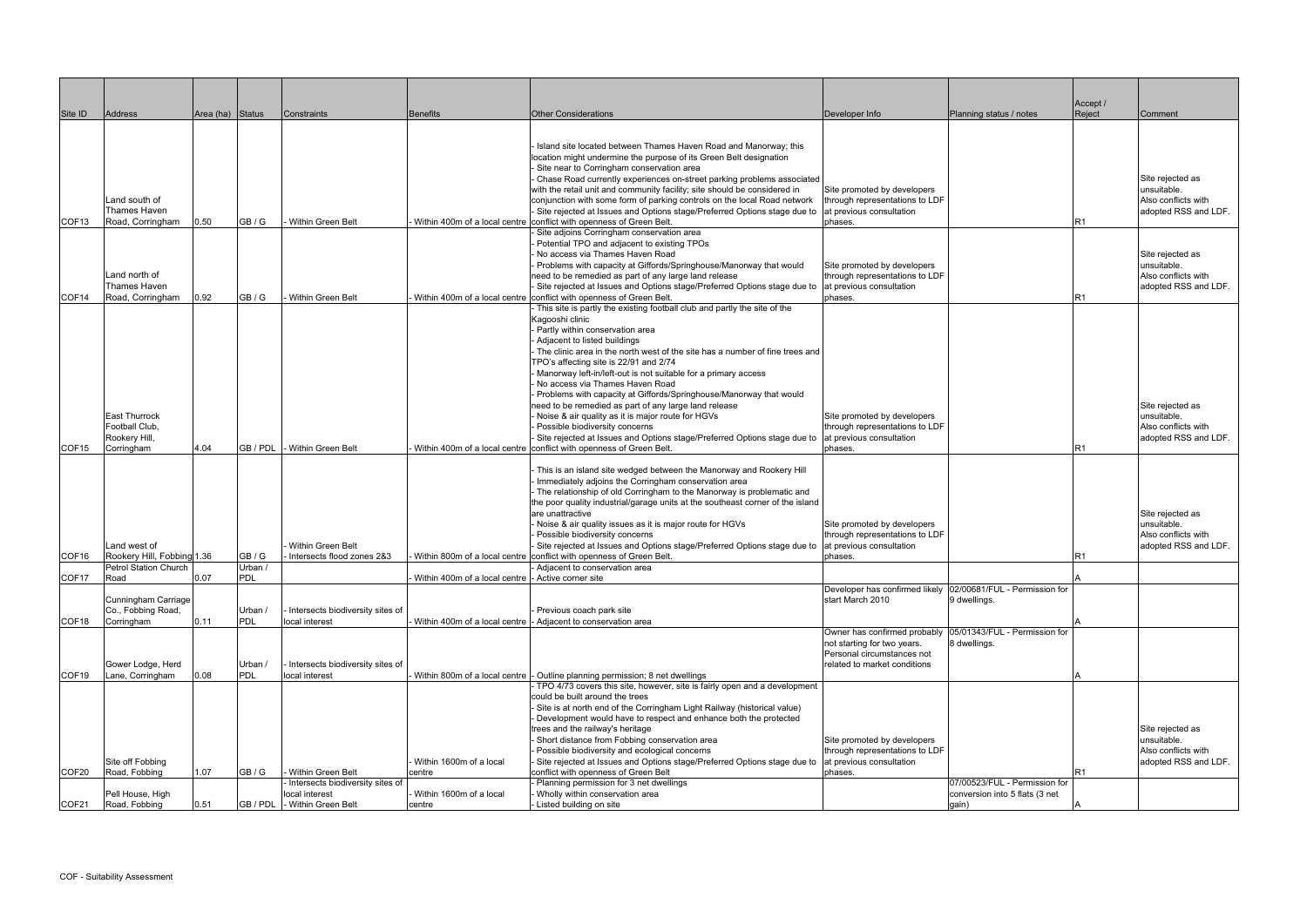|                |                                                                             |                  |                                   |                                                                                   |                                   |                                                                                                                                                                                                                                                                                                                                                                                                                                             |                                                                                                              |                                                                  | Accept /       |                                                                                |
|----------------|-----------------------------------------------------------------------------|------------------|-----------------------------------|-----------------------------------------------------------------------------------|-----------------------------------|---------------------------------------------------------------------------------------------------------------------------------------------------------------------------------------------------------------------------------------------------------------------------------------------------------------------------------------------------------------------------------------------------------------------------------------------|--------------------------------------------------------------------------------------------------------------|------------------------------------------------------------------|----------------|--------------------------------------------------------------------------------|
| Site ID        | Address                                                                     | Area (ha) Status |                                   | <b>Constraints</b>                                                                | <b>Benefits</b>                   | <b>Other Considerations</b>                                                                                                                                                                                                                                                                                                                                                                                                                 | Developer Info                                                                                               | Planning status / notes                                          | Reject         | Comment                                                                        |
| COF23          | Land At Mill Lane<br>Fobbing Essex SS17<br>9HS                              | 0.89             | GB/G                              | <b>Within Green Belt</b>                                                          | Within 1600m of a local<br>centre | Planning application for one dwelling refused<br>unsuitable access<br>Site rejected at Issues and Options stage/Preferred Options stage due to<br>conflict with openness of Green Belt                                                                                                                                                                                                                                                      |                                                                                                              | 07/01019/OUT - Planning<br>permission refused for 1<br>dwelling. | R1             | Site rejected as<br>unsuitable                                                 |
|                | 37 Lampits Hill                                                             |                  |                                   |                                                                                   |                                   |                                                                                                                                                                                                                                                                                                                                                                                                                                             | Agent believes site will be                                                                                  | 07/01194/OUT - Permission                                        |                |                                                                                |
|                | Corringham Essex                                                            |                  | Urban /                           |                                                                                   |                                   |                                                                                                                                                                                                                                                                                                                                                                                                                                             | developed within 5 years.                                                                                    | allowed on appeal for 8                                          |                | - Application allowed on                                                       |
| COF24          | <b>SS17 9AA</b><br>84 Laburnum Drive                                        | 0.43             | <b>PDL</b>                        |                                                                                   |                                   | Within 400m of a local centre  - Planning permission allowed; 8 net dwellings                                                                                                                                                                                                                                                                                                                                                               |                                                                                                              | dwellings.                                                       |                | appeal                                                                         |
| COF25          | Corringham Essex<br><b>SS177QF</b>                                          | 0.05             | Urban /<br>PDL                    |                                                                                   |                                   | Within 400m of a local centre  - Refused planning application; 1 net dwelling                                                                                                                                                                                                                                                                                                                                                               |                                                                                                              | 08/00074/OUT - Refused<br>permission for 1 dwelling.             | R1             | Site rejected as<br>unsuitable                                                 |
|                | Land off Fobbing                                                            |                  |                                   | <b>Within Green Belt</b>                                                          |                                   | Poor access to services and public transport                                                                                                                                                                                                                                                                                                                                                                                                | 20 units deliverable within 0-5                                                                              |                                                                  |                | Site rejected as<br>unsuitable.<br>Also conflicts with<br>adopted RSS and LDF. |
| COF27          | High Road, Fobbing                                                          | 4.52             | GB / G                            | Intersects local wildlife site                                                    |                                   | Poor vehicular access                                                                                                                                                                                                                                                                                                                                                                                                                       | vears                                                                                                        |                                                                  | R1             |                                                                                |
| COF28          | Vange Waterworks,<br>High Road, Fobbing                                     | 0.89             | GB / PDL                          | <b>Within Green Belt</b><br>Adiacent to local wildlife site                       |                                   | Disused waterworks/underground reservoirs<br>Most of this site is adjacent to a Local Wildlife Site (Th 67 Vange Depot)<br>Site to come forward predominantly for leisure and commercial uses.<br>Site has ecology constraints and other restirctions (such as covered<br>reservoirs); could only proivde a very limited residential component,<br>therefore design case study only applied to 10% of site, residential<br>compenent = 89ha | Promoted by Anglian Water for<br>mixed use development                                                       |                                                                  |                |                                                                                |
| COF30          | ILand between A13<br>land Southend<br>Road, Corringham                      | 2.87             | GB/G                              | <b>Within Green Belt</b>                                                          |                                   | An intensification of vehicle movements to/from the A13 off-slip would be<br>problematic<br>The site is not within close proximity to local services and facilities                                                                                                                                                                                                                                                                         | 70 units+ deliverable within 0-5<br>vears                                                                    |                                                                  | R1             | Site rejected as<br>unsuitable.<br>Also conflicts with<br>adopted RSS and LDF  |
| COF31          | Greenwise Nurseries,<br>Vange Park Road,<br>Basildon                        | 2.27             | GB / PDL                          | <b>Within Green Belt</b><br>Intersects local wildlife site<br>- Intersects a SSSI |                                   | Site rejected at Issues and Options stage/Preferred Options stage due to<br>conflict with openness of Green Belt<br>An intensification of vehicle movements to/from the A13 off-slip would be<br>problematic<br>The site is not within close proximity to local services and facilities                                                                                                                                                     | Deliverable within 5 years                                                                                   |                                                                  | R1             | Site rejected as<br>unsuitable.<br>Also conflicts with<br>adopted RSS and LDF. |
| COF32          | <b>GT Commercial</b><br>Scrap yard, Vange<br>Park Road, Vange.              | 0.21             | GB / PDL                          | - Within Green Belt                                                               |                                   | An intensification of vehicle movements to/from the A13 off-slip would be<br>problematic<br>The site is not within close proximity to local services and facilities                                                                                                                                                                                                                                                                         | Deliverable 0-5 years                                                                                        |                                                                  | R1             | Site rejected as<br>unsuitable.<br>Also conflicts with<br>adopted RSS and LDF. |
| COF33          | Land adjacent to GT<br>Commercial Scrap<br>yard, Vange Park<br>Road, Vange. | 0.40             | GB / G                            | Within Green Belt                                                                 |                                   | An intensification of vehicle movements to/from the A13 off-slip would be<br>problematic<br>The site is not within close proximity to local services and facilities                                                                                                                                                                                                                                                                         | Deliverable 0-5 years                                                                                        |                                                                  | R <sub>1</sub> | Site rejected as<br>unsuitable.<br>Also conflicts with<br>adopted RSS and LDF. |
|                | Thames View Farm,                                                           |                  |                                   |                                                                                   |                                   |                                                                                                                                                                                                                                                                                                                                                                                                                                             |                                                                                                              |                                                                  |                |                                                                                |
| COF34<br>COF35 | High Road, Fobbing<br>Pump House, Church<br>Road, Corringham,<br>Essex      | 0.86<br>0.17     | GB / PDL<br>Urban /<br><b>PDL</b> |                                                                                   | Within 1600m of a local<br>centre | - Mostly backland site in green belt.<br>-Small site in commercial use with residential above. Planning permission but will within next 5 years<br>to intensify use.                                                                                                                                                                                                                                                                        | Applicant confirms will not start 09/00244/FUL - Permission for<br>in year 1 due to state of market 2 flats. |                                                                  |                |                                                                                |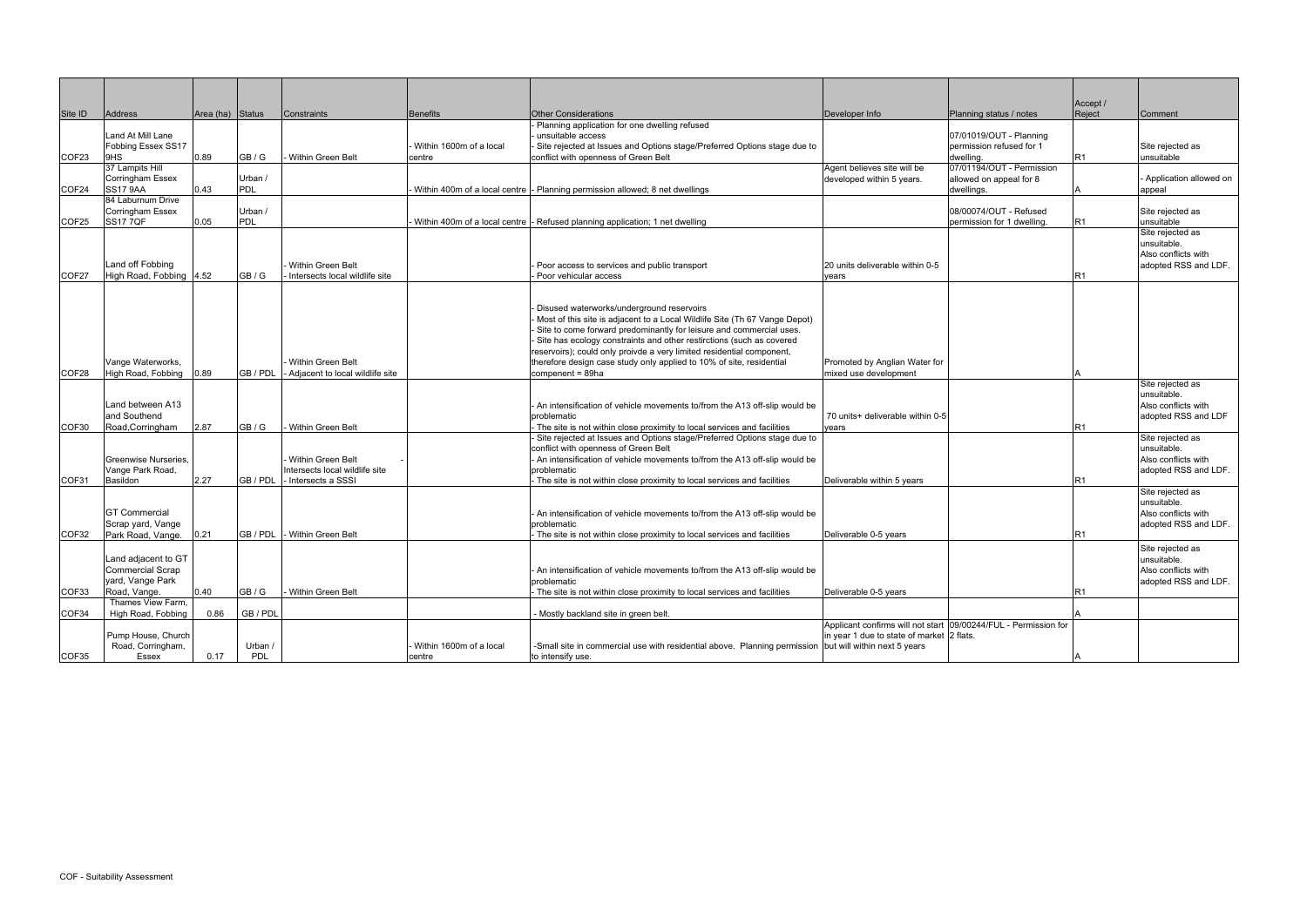|                   |                                                                    | <b>Availability Assessment</b><br><b>Achievability Assessment</b> |              |              |                                                    |              |              |           |              |              |                    |  |
|-------------------|--------------------------------------------------------------------|-------------------------------------------------------------------|--------------|--------------|----------------------------------------------------|--------------|--------------|-----------|--------------|--------------|--------------------|--|
|                   |                                                                    |                                                                   |              |              | <b>Cost Assessment</b><br><b>Market Assessment</b> |              |              |           |              |              |                    |  |
| Site ID           | Address                                                            | <b>WOT</b>                                                        | Medium       | High         | <b>WOT</b>                                         | Medium       | High         | <b>No</b> | Medium       | High         | Phasing<br>(years) |  |
|                   | Land rear of Marie                                                 |                                                                   |              |              |                                                    |              |              |           |              |              |                    |  |
| COF01             | Close, Corringham                                                  |                                                                   | $\checkmark$ |              |                                                    | $\checkmark$ |              |           |              | $\checkmark$ | $(6-10)$           |  |
| COF03             | Land fronting<br>Southend Road and<br>Lampits Hill,<br>Corringham  | $\checkmark$                                                      |              |              |                                                    | ✓            |              |           |              | $\checkmark$ | $(11-15)$          |  |
|                   | Gable School,                                                      |                                                                   |              |              |                                                    |              |              |           |              |              |                    |  |
| COF <sub>05</sub> | Southern Road,<br>Corringham                                       |                                                                   | $\checkmark$ |              |                                                    |              | $\checkmark$ |           | $\checkmark$ |              | $11 - 15$          |  |
| COF10             | <b>Petrol Station Lampits</b><br>Hill, Corringham                  | $\checkmark$                                                      |              |              |                                                    |              | ✓            |           | $\checkmark$ |              | $11 - 15$          |  |
| COF12             | Corringham Tyre<br>Services, Giffords<br>Cross Road,<br>Corringham | ✓                                                                 |              |              |                                                    |              | $\checkmark$ |           | $\checkmark$ |              | $11 - 15$          |  |
|                   | <b>Petrol Station Church</b>                                       |                                                                   |              |              |                                                    |              |              |           |              |              |                    |  |
| COF17             | Road                                                               |                                                                   | $\checkmark$ |              |                                                    | ✓            |              |           | $\checkmark$ |              | $6 - 10$           |  |
|                   | Cunningham Carriage<br>Co., Fobbing Road,                          |                                                                   |              |              |                                                    |              |              |           |              |              |                    |  |
| COF18             | Corringham                                                         |                                                                   |              | $\checkmark$ |                                                    | $\checkmark$ |              |           | $\checkmark$ |              | $0 - 5$            |  |
| COF19             | Gower Lodge, Herd<br>Lane, Corringham                              |                                                                   | $\checkmark$ |              |                                                    | $\checkmark$ |              |           | $\checkmark$ |              | $0 - 5$            |  |
| COF21             | Pell House, High<br>Road, Fobbing                                  | $\checkmark$                                                      |              |              | ✓                                                  |              |              | ✓         |              |              | $6 - 10$           |  |
| COF24             | 37 Lampits Hill<br>Corringham Essex<br><b>SS17 9AA</b>             |                                                                   | $\checkmark$ |              |                                                    | $\checkmark$ |              |           | $\checkmark$ |              | $0 - 5$            |  |
| COF28             | Vange Waterworks,<br>High Road, Fobbing                            |                                                                   | $\checkmark$ |              |                                                    |              | ✓            |           | $\checkmark$ |              | $6 - 10$           |  |
| COF34             | Thames View Farm,<br>High Road, Fobbing                            |                                                                   | $\checkmark$ |              |                                                    | ✓            |              |           | $\checkmark$ |              | $6 - 10$           |  |
| COF35             | Pump House, Church<br>Road, Corringham,<br>Essex                   |                                                                   | $\checkmark$ |              |                                                    | ✓            |              |           | $\checkmark$ |              | $0 - 5$            |  |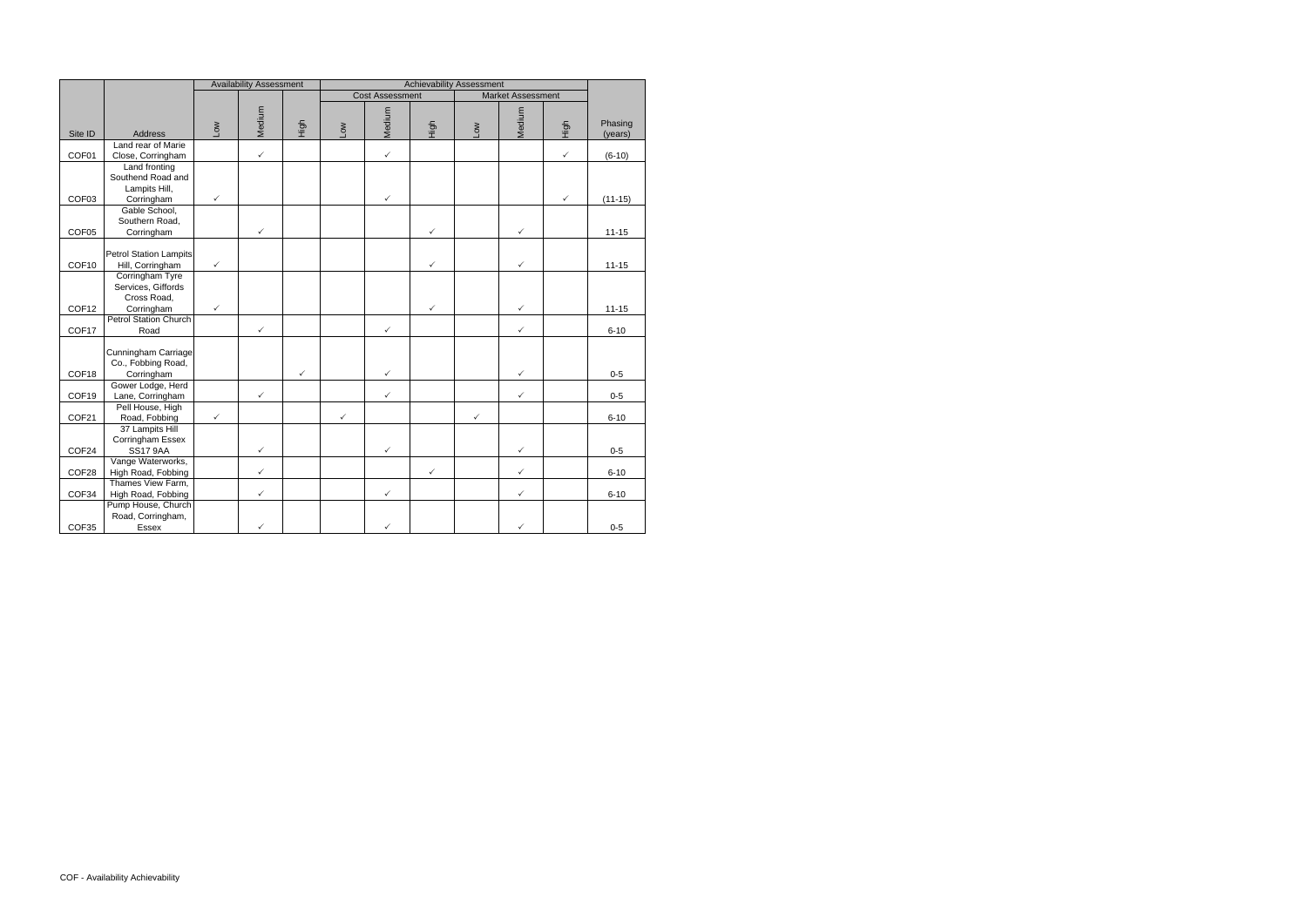|                   |                               |      | Source of      |                  |                  |                |           |                         |
|-------------------|-------------------------------|------|----------------|------------------|------------------|----------------|-----------|-------------------------|
|                   |                               | Area | Capacity       | Scenario         | Scenario         |                |           |                         |
| Site ID           | <b>Address</b>                | (ha) | Estimate       | Α                | B                | Midpoint       | Phasing   | Comments                |
|                   | Land rear of Marie Close,     |      |                |                  |                  |                |           |                         |
| COF01             | Corringham                    | 1.2  | R (13)         | 37               | 56               | 47             | $(6-10)$  |                         |
|                   | <b>Land fronting Southend</b> |      |                |                  |                  |                |           |                         |
|                   | Road and Lampits Hill,        |      |                |                  |                  |                |           |                         |
| COF <sub>03</sub> | Corringham                    | 10.9 | R (16)         | 217              | 326              | 272            | $(11-15)$ |                         |
|                   | Gable School, Southern        |      |                |                  |                  |                |           | <b>Thurrock Council</b> |
| COF05             | Road, Corringham              | 5.2  | <b>TC</b>      | 193              | 193              | 193            | $11 - 15$ | estimate.               |
|                   | Petrol Station Lampits Hill,  |      |                |                  |                  |                |           |                         |
| COF10             | Corringham                    | 0.2  | $\overline{2}$ | 5                | $\boldsymbol{9}$ | $\overline{7}$ | $11 - 15$ |                         |
|                   | Corringham Tyre               |      |                |                  |                  |                |           |                         |
|                   | Services, Giffords Cross      |      |                |                  |                  |                |           |                         |
| COF12             | Road, Corringham              | 0.1  | 4              | $\mathbf{3}$     | 5                | $\overline{4}$ | $11 - 15$ |                         |
|                   | <b>Petrol Station Church</b>  |      |                |                  |                  |                |           |                         |
| COF17             | Road                          | 0.1  | 5              | 2                | 4                | 3              | $6 - 10$  |                         |
|                   | Cunningham Carriage           |      |                |                  |                  |                |           |                         |
|                   | Co., Fobbing Road,            |      |                |                  |                  |                |           |                         |
| COF <sub>18</sub> | Corringham                    | 0.1  | p/p            | 9                | 9                | 9              | $0 - 5$   | Planning permission     |
|                   | Gower Lodge, Herd Lane,       |      |                |                  |                  |                |           | <b>Thurrock Council</b> |
| COF19             | Corringham                    | 0.1  | <b>TC</b>      | 8                | 8                | 8              | $0 - 5$   | estimate.               |
|                   | Pell House, High Road,        |      |                |                  |                  |                |           |                         |
| COF21             | Fobbing                       | 0.5  | p/p            | 3                | 3                | 3              | $6 - 10$  | Planning permission     |
|                   | 37 Lampits Hill               |      |                |                  |                  |                |           |                         |
|                   | Corringham Essex SS17         |      |                |                  |                  |                |           |                         |
| COF24             | 9AA                           | 0.4  | p/p            | 8                | 8                | 8              | $0 - 5$   | Planning permission     |
|                   |                               |      |                |                  |                  |                |           | <b>Thurrock Council</b> |
|                   |                               |      |                |                  |                  |                |           | estimate. Reduced       |
|                   | Vange Waterworks, High        |      |                |                  |                  |                |           | capacity due to other   |
| COF28             | Road, Fobbing                 | 0.9  | <b>TC</b>      | 11               | 11               | 11             | $6 - 10$  | uses                    |
|                   | Thames View Farm, High        |      |                |                  |                  |                |           | <b>Thurrock Council</b> |
| COF34             | Road, Fobbing                 | 0.9  | <b>TC</b>      | 16               | 16               | 16             | $6 - 10$  | estimate.               |
|                   |                               |      |                |                  |                  |                |           |                         |
|                   | Pump House, Church            |      |                |                  |                  |                |           |                         |
| COF35             | Road, Corringham, Essex       | 0.2  | p/p            | $\sqrt{2}$       | $\overline{2}$   | $\overline{2}$ | $0-5$     | Planning permission     |
|                   |                               |      |                |                  |                  |                |           |                         |
|                   |                               |      |                | Scenario         | Scenario         |                |           |                         |
|                   |                               |      | Phasing        | Α                | B                | Midpoint       |           |                         |
|                   |                               |      | $0 - 5$        | $\overline{27}$  | $\overline{27}$  | 27             |           |                         |
|                   |                               |      | $6 - 10$       | 32               | 34               | 33             |           |                         |
|                   |                               |      | $11 - 15$      | $\overline{201}$ | 207              | 204            |           |                         |
|                   |                               |      | $15+$          | $\Omega$         | $\mathbf 0$      | $\mathbf 0$    |           |                         |
|                   |                               |      | Total          | 260              | 268              | 264            |           |                         |
|                   | Note figures may not add      |      |                |                  |                  |                |           |                         |
|                   | due to rounding               |      | Total 0-15 yrs | 260              | 268              | 264            |           |                         |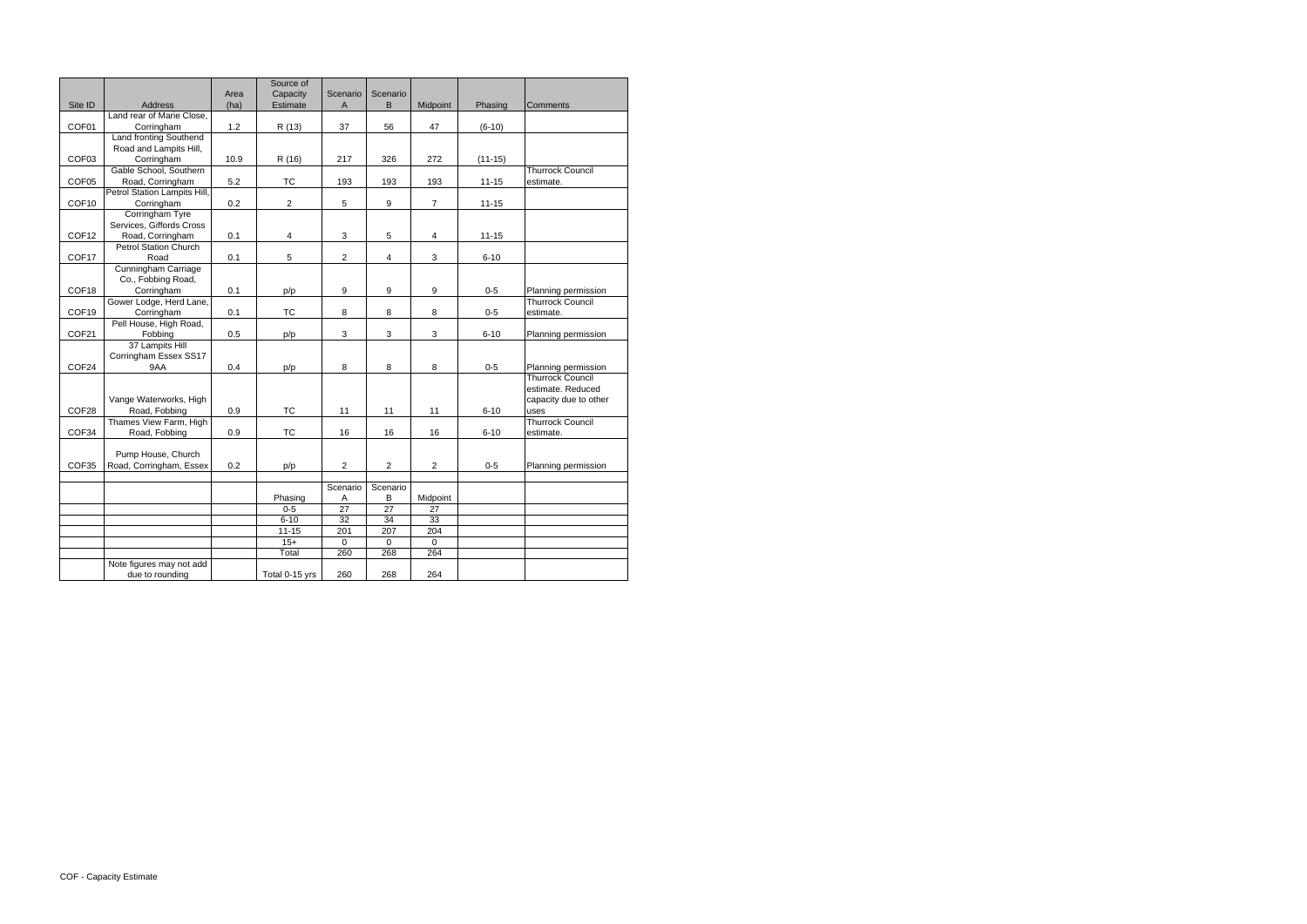### East Tilbury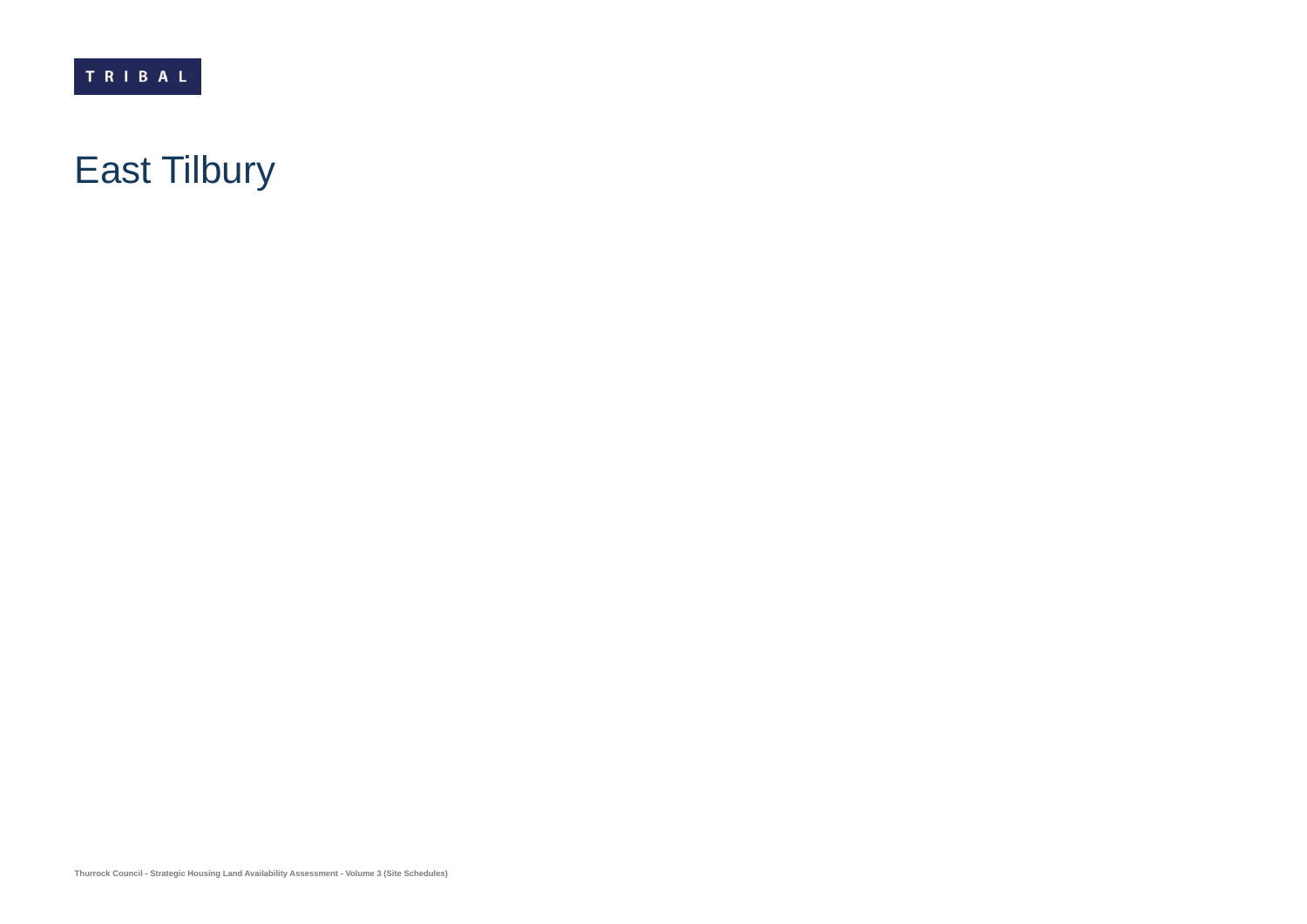| Site ID        | Address                                                                                        | Area (ha) Status |                                | Constraints                                                                       | <b>Benefits</b>                                                 | <b>Other Considerations</b>                                                                                                                                                                                                                                                                                                                                                                                                                                                                                                                                                                                                              | Developer Info                                                                                                                                                                                                                                                                                                                           | Planning status / notes                                                  | Accept /<br>Reject | Comment                               |
|----------------|------------------------------------------------------------------------------------------------|------------------|--------------------------------|-----------------------------------------------------------------------------------|-----------------------------------------------------------------|------------------------------------------------------------------------------------------------------------------------------------------------------------------------------------------------------------------------------------------------------------------------------------------------------------------------------------------------------------------------------------------------------------------------------------------------------------------------------------------------------------------------------------------------------------------------------------------------------------------------------------------|------------------------------------------------------------------------------------------------------------------------------------------------------------------------------------------------------------------------------------------------------------------------------------------------------------------------------------------|--------------------------------------------------------------------------|--------------------|---------------------------------------|
| EAT01          | <b>St Johns Road / West</b><br>of Sandy Lane, East<br>Tilbury (building<br>footprint)          | 4.00             | Urban /<br>PDL/<br><b>KCDC</b> | Intersects potential wildlife<br>site                                             |                                                                 | -Capacity problems at Cross Keys; widening and improvement of Linford<br>Rd junction needed. Also Possible distributor rd to Chadwell Hill<br>No rail station in Chadwell<br>Adjacent to greenfield<br>Loss of employment<br>Industrial estate quite clean but fuel pumps and asbestos on site                                                                                                                                                                                                                                                                                                                                           | Developer interest                                                                                                                                                                                                                                                                                                                       |                                                                          |                    |                                       |
| EAT03          | Sandy Lane, East<br>Tilbury                                                                    | 2.27             | Urban /<br>PDL/<br><b>KCDC</b> |                                                                                   |                                                                 | Existing use causes problems to neighbours; change would be beneficial<br>Capacity problems - access road needed, also improvements of Linford<br>Rd junction needed.                                                                                                                                                                                                                                                                                                                                                                                                                                                                    |                                                                                                                                                                                                                                                                                                                                          |                                                                          |                    |                                       |
| EAT04          | 40 Northumberland<br>Road, Linford,<br>Stanford Le Hope                                        | 0.08             | Urban /<br>PDL                 |                                                                                   |                                                                 | Within 1600m of train station   Planning permission; 2 net dwellings                                                                                                                                                                                                                                                                                                                                                                                                                                                                                                                                                                     |                                                                                                                                                                                                                                                                                                                                          | 09/00244/FUL - Planning<br>permission for 2 dwellings.<br>Now built out. | R1                 | <b>Built out</b>                      |
| EAT05<br>EAT06 | Land adj.<br>Northumberland<br>Road, Linford<br>Waterworks Site,<br>Lower Crescent,<br>Linford | 9.90<br>0.47     | GB/G<br>Urban /<br>PDL         | Within Green Belt<br>Intersects flood zones 2 & 3<br>Intersects flood zones 2 & 3 | Within 800m of train station<br>Within 800m of train station    | Road improvements needed at Buckingham Hill Rd and its junction with<br>A1013, Orsett Cock & Muckingford Rd to cope with new development<br>Cycleway, footpaths and public transport would also need improving<br>Site identified in Preferred Options as a Reasonable Alternative<br>Not part of East Tilbury but in adjacent village<br>Attractive rural location                                                                                                                                                                                                                                                                      | No recent information. Site<br>promoted by developers<br>through representations to LDF<br>at previous consultation<br>phases.                                                                                                                                                                                                           |                                                                          | R2                 | Rejected on current<br>policy grounds |
| EAT07          | Land off Colne, East<br>Tilbury                                                                | 0.18             | Urban /<br><b>GF</b>           | Intersects flood zones 2 & 3                                                      | Within 800m of train station                                    | Large green amenity space adjacent to 3 storey black of flats and 2 storey<br>residential<br>Site is council owned                                                                                                                                                                                                                                                                                                                                                                                                                                                                                                                       |                                                                                                                                                                                                                                                                                                                                          |                                                                          |                    |                                       |
| EAT08          | Bata Field, East<br><b>Tilbury</b>                                                             | 13.25            | GB/G                           | Within Green Belt<br>Intersects flood zones 2 & 3                                 | Within 400m of train station                                    | Site adjoined on 2 sides by East Tilbury conservation area<br>Listed buildings adjoin to South<br>Road improvements needed at Buckingham Hill Rd and its junction with<br>11013, Orsett Cock & Muckingford Rd to cope with new development<br>Improved public transport, better local centre and Secondary School<br>needed<br>Site identified in Preferred Options as a Reasonable Alternative                                                                                                                                                                                                                                          | Identified in draft TTGDC<br>South East Thurrock<br>Masterplan (approx. 300<br>flats/homes including some<br>ground floor retail, with the<br>western half of site providing<br>open space)<br>- Site promoted by developers<br>through representations to LDF<br>at previous consultation<br>phases. Subject to planning<br>application |                                                                          | R2                 | Rejected on current<br>policy grounds |
| EAT09          | Thames Industrial<br>Estate, East Tilbury                                                      | 10.31            | Urban /<br>PDL                 | Intersects flood zones 2 & 3                                                      | Within 800m of train station                                    | Most of site to remain as industrial land, therefore residential potential<br>limited to 50 dwellings<br>Most of site in East Tilbury conservation area<br>Listed buildings adjoin to North<br>Road improvements needed at Buckingham Hill Rd and its junction with<br>A1013, Orsett Cock & Muckingford Rd to cope with new development<br>- Large land releases to the south of the rail line should only be considered<br>in conjunction with measures to bypass the level crossing and bridge the<br>main line<br>Improve public transport, provide better local centre and Secondary<br>School<br>Improve cycleway and footway links | - Identified in TTGDC South<br>East Thurrock Masterplan.<br>- Masterplan site covers EAT09<br>and EAT10, and suggests<br>between 100 and 200 work/live<br>units and homes                                                                                                                                                                |                                                                          |                    |                                       |
| EAT10          | <b>Bata/Thames</b><br>Industrial Park, East<br>Tilbury                                         | 3.47             | Urban /<br>PDL                 | Intersects flood zones 2 & 4                                                      | Within 800m of train station                                    | Most of site in East Tilbury conservation area<br>Bata factory is listed building, all proposal would need to be assessed in<br>light of this issue<br>The potential for this site relies on converting and re-using the existing<br>buildings; the suggested capacity is 150 dwellings.<br>Road improvements needed at Buckingham Hill Rd and its junction with<br>A1013, Orsett Cock & Muckingford Rd to cope with new development                                                                                                                                                                                                     | Identified in TTGDC South<br>East Thurrock Masterplan.<br>- Masterplan site covers EAT09<br>and EAT10, and suggests<br>between 100 and 200 work/live<br>units and homes                                                                                                                                                                  |                                                                          |                    |                                       |
| EAT11          | Coronation Avenue,<br><b>East Tilbury</b>                                                      | 0.19             | Urban /<br>PDL                 |                                                                                   | Intersects flood zones $2 \& 3$  - Within 800m of train station | Site within conservation area<br>Car parking area at rear of village parade and residential<br>Little activity and major car park to front of parade.                                                                                                                                                                                                                                                                                                                                                                                                                                                                                    | No pp but residential area and<br>development could be of<br>benefit to conservation area so<br>likely no objections in principle.<br>Vacant unoccupied land                                                                                                                                                                             |                                                                          |                    |                                       |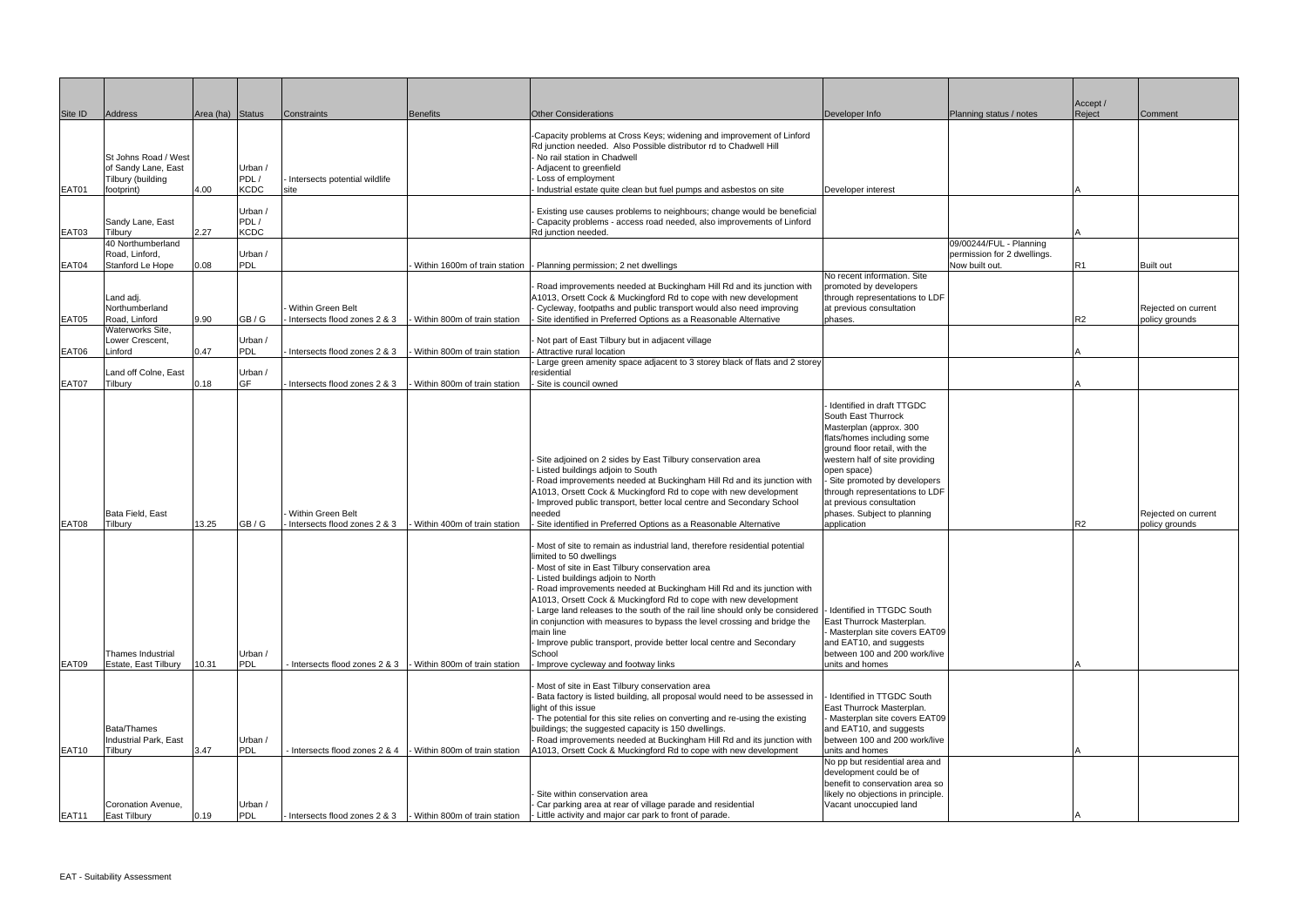|                   |                                     |                  |             |                                                   |                               |                                                                                                                                          |                                 |                                | Accept /       |                                               |
|-------------------|-------------------------------------|------------------|-------------|---------------------------------------------------|-------------------------------|------------------------------------------------------------------------------------------------------------------------------------------|---------------------------------|--------------------------------|----------------|-----------------------------------------------|
| Site ID           | Address                             | Area (ha) Status |             | Constraints                                       | Benefits                      | <b>Other Considerations</b>                                                                                                              | Developer Info                  | Planning status / notes        | Reject         | Comment                                       |
|                   |                                     |                  |             |                                                   |                               |                                                                                                                                          |                                 | 03/00715/FUL - Permission for  |                |                                               |
|                   |                                     |                  |             |                                                   |                               |                                                                                                                                          |                                 | 2 dwellings. Owner considers   |                |                                               |
|                   | Land Adj Farm Road,                 |                  |             | Within Green Belt                                 |                               | Planning permission; 2 net dwellings                                                                                                     |                                 | that permission still alive as |                |                                               |
| EAT <sub>12</sub> | <b>East Tilbury</b>                 | 0.09             | GB/PDL      | Intersects flood zones 2 & 3                      | Within 800m of train station  | Adiacent to conservation area                                                                                                            |                                 | foundations in.                |                |                                               |
|                   | Land Adjacent 55<br>Queen Elizabeth |                  |             |                                                   |                               |                                                                                                                                          |                                 |                                |                |                                               |
|                   | Avenue East Tilbury                 |                  | Urban /     |                                                   |                               |                                                                                                                                          |                                 |                                |                | Site unsuitable for                           |
| EAT <sub>13</sub> | Essex                               | 0.07             | PDL         |                                                   | Within 400m of train station  | Site within conservation area                                                                                                            |                                 |                                |                | intensification                               |
|                   | 5 Linley Close East                 |                  |             |                                                   |                               |                                                                                                                                          |                                 |                                |                |                                               |
|                   | <b>Tilbury Tilbury Essex</b>        |                  | Urban /     |                                                   |                               |                                                                                                                                          |                                 |                                |                | Site unsuitable for                           |
| EAT14             | RM18 8PT                            | 0.10             | PDL         |                                                   |                               | Adiacent to scheduled ancient monument                                                                                                   |                                 |                                | R1             | intensification                               |
|                   | 43 Halt Drive Linford               |                  | Urban /     |                                                   |                               |                                                                                                                                          |                                 |                                |                | Site unsuitable for                           |
| EAT <sub>15</sub> | Essex SS17 0RG                      | 0.03             | PDL         |                                                   | Within 400m of train station  |                                                                                                                                          |                                 |                                | R <sub>1</sub> | intensification                               |
|                   | Land To West 1 Farm                 |                  |             |                                                   |                               |                                                                                                                                          |                                 |                                |                |                                               |
|                   | Road Gloucester                     |                  |             |                                                   |                               |                                                                                                                                          |                                 |                                |                |                                               |
|                   | Avenue East Tilbury                 |                  | Urban /     |                                                   |                               |                                                                                                                                          |                                 |                                |                | Site unsuitable for                           |
| EAT <sub>16</sub> | <b>Tilbury Essex</b>                | 0.06             | PDL         | Intersects flood zones 2 & 3                      | Within 800m of train station  | -adjacent to conservation area                                                                                                           |                                 |                                | R <sub>1</sub> | intensification                               |
|                   |                                     |                  |             |                                                   |                               |                                                                                                                                          |                                 |                                |                |                                               |
|                   |                                     |                  |             |                                                   |                               |                                                                                                                                          |                                 |                                |                |                                               |
|                   |                                     |                  |             |                                                   |                               |                                                                                                                                          |                                 |                                |                |                                               |
|                   |                                     |                  |             |                                                   |                               | Site currently used for mineral extraction and landfill                                                                                  |                                 |                                |                |                                               |
|                   |                                     |                  |             | Intersects flood zones 2 & 3<br>Within Green Belt |                               | This land is immediately adjacent to the new Thameside Nature Park<br>being developed by EWT and provides a vital link to Coalhouse Fort |                                 |                                |                | - Site rejected as<br>unsuitable due to flood |
|                   |                                     |                  |             | Intersects biodiversity sites of                  |                               | - Impact on nearby RAMSAR site                                                                                                           | Owner suggests 40ha for         |                                |                | issues and RAMSAR.                            |
|                   |                                     |                  |             | local interest                                    |                               | It is within the area that has been identified as South Essex Marshes                                                                    | residential and 82 ha parkland  |                                |                | Also conflicts with                           |
|                   | Land East of East                   |                  |             | Intersects potential wildlife                     |                               | - Road improvements needed at Buckingham Hill Rd and its junction with                                                                   | and believes site to be         |                                |                | adopted RSS and LDF.                          |
| EAT <sub>17</sub> | Tilbury                             | 109.10           | GB / PDL    | sites                                             | Within 1600m of train station | A1013, Orsett Cock & Muckingford Rd to cope with new development                                                                         | deliverable within 1-5years     |                                | R <sub>1</sub> |                                               |
|                   |                                     |                  |             |                                                   |                               |                                                                                                                                          |                                 |                                |                |                                               |
|                   | Former Tennis Court                 |                  | Urban /     |                                                   |                               |                                                                                                                                          |                                 |                                |                | - Site rejected as                            |
| EAT <sub>18</sub> | Site, East Tilbury                  | 0.98             | PDL         | Intersects flood zones 2 & 3                      | Within 400m of train station  | Within conservation area                                                                                                                 |                                 |                                | IR1            | unsuitable                                    |
|                   | Glanwood, Sandy                     |                  | Urban /     |                                                   |                               |                                                                                                                                          | Developer confirms start year 1 | 07/00951/FUL - Permission for  |                |                                               |
|                   | Lane. Chadwell St                   |                  | PDL/        |                                                   |                               | Active corner site                                                                                                                       |                                 | 9 dwellings.                   |                |                                               |
| EAT20             | Mary                                | 0.11             | <b>KCDC</b> |                                                   |                               | Good access onto Linford Road                                                                                                            |                                 |                                |                |                                               |
|                   | Land at Junction of                 |                  |             |                                                   |                               |                                                                                                                                          | Agent is doing B Regs and       | 09/00634/FUL - Permission for  |                |                                               |
|                   | Blue Anchor Lane,                   |                  |             |                                                   |                               |                                                                                                                                          | understands start year 1        | 1 dwelling.                    |                |                                               |
| <b>EAT21</b>      | Muckingford Road,<br>Linford, Essex | 0.13             | GB / PDL    |                                                   |                               | -Small site in green belt with derelict buildings. Planning permission for a<br>replacement dwelling                                     |                                 |                                |                |                                               |
|                   |                                     |                  |             |                                                   |                               |                                                                                                                                          |                                 |                                |                |                                               |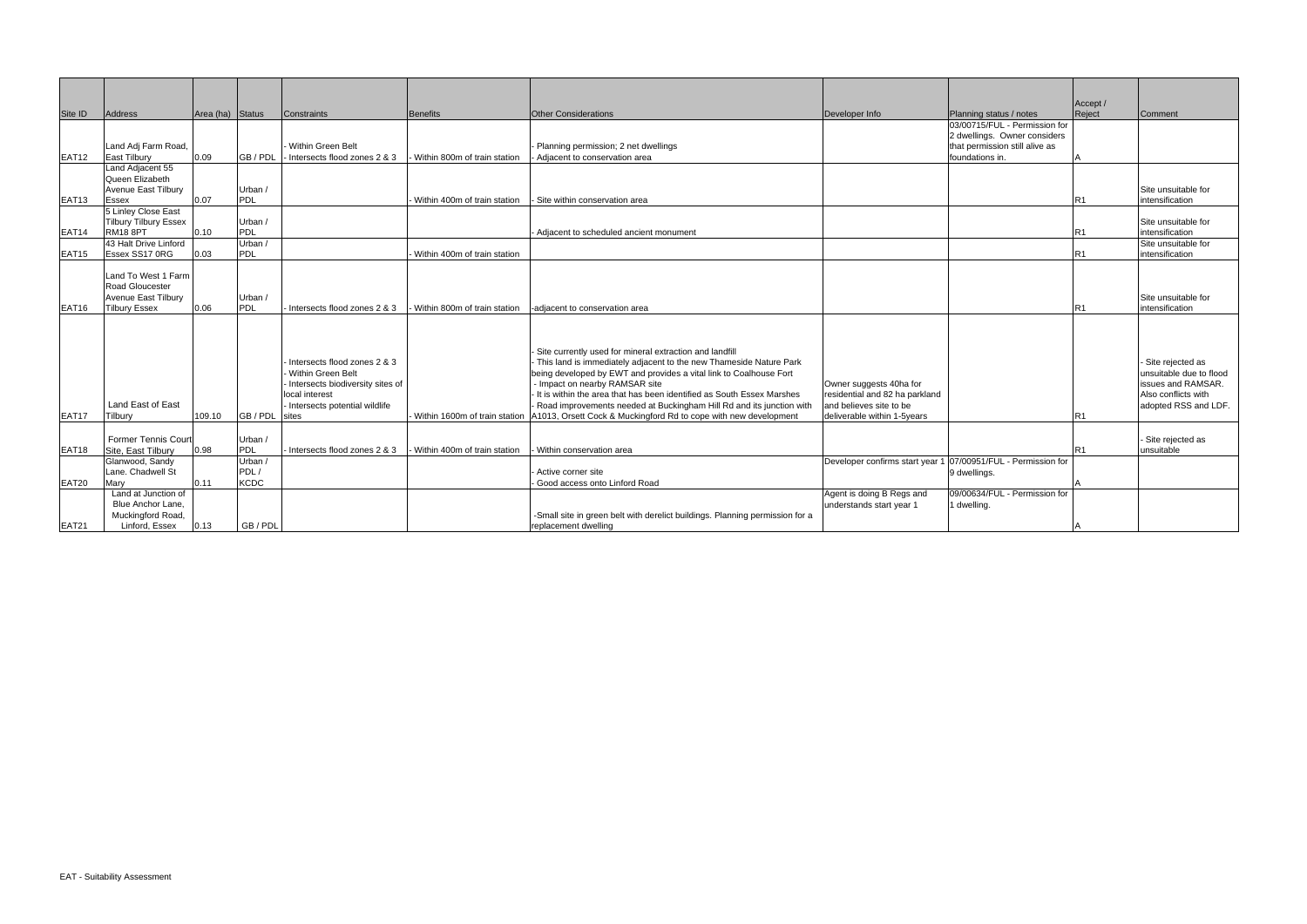| Phasing<br>(years)<br>$6 - 10$ |
|--------------------------------|
|                                |
|                                |
|                                |
|                                |
|                                |
|                                |
|                                |
| $6 - 10$                       |
|                                |
|                                |
| $(11 - 15)$                    |
|                                |
|                                |
| $11 - 15$                      |
|                                |
| $6 - 10$                       |
|                                |
| $(0-5)$                        |
|                                |
| $6 - 10$                       |
|                                |
|                                |
| $6 - 10$                       |
|                                |
| $0-5$                          |
|                                |
| $6 - 10$                       |
|                                |
|                                |
| $0-5$                          |
|                                |
|                                |
| $0 - 5$                        |
|                                |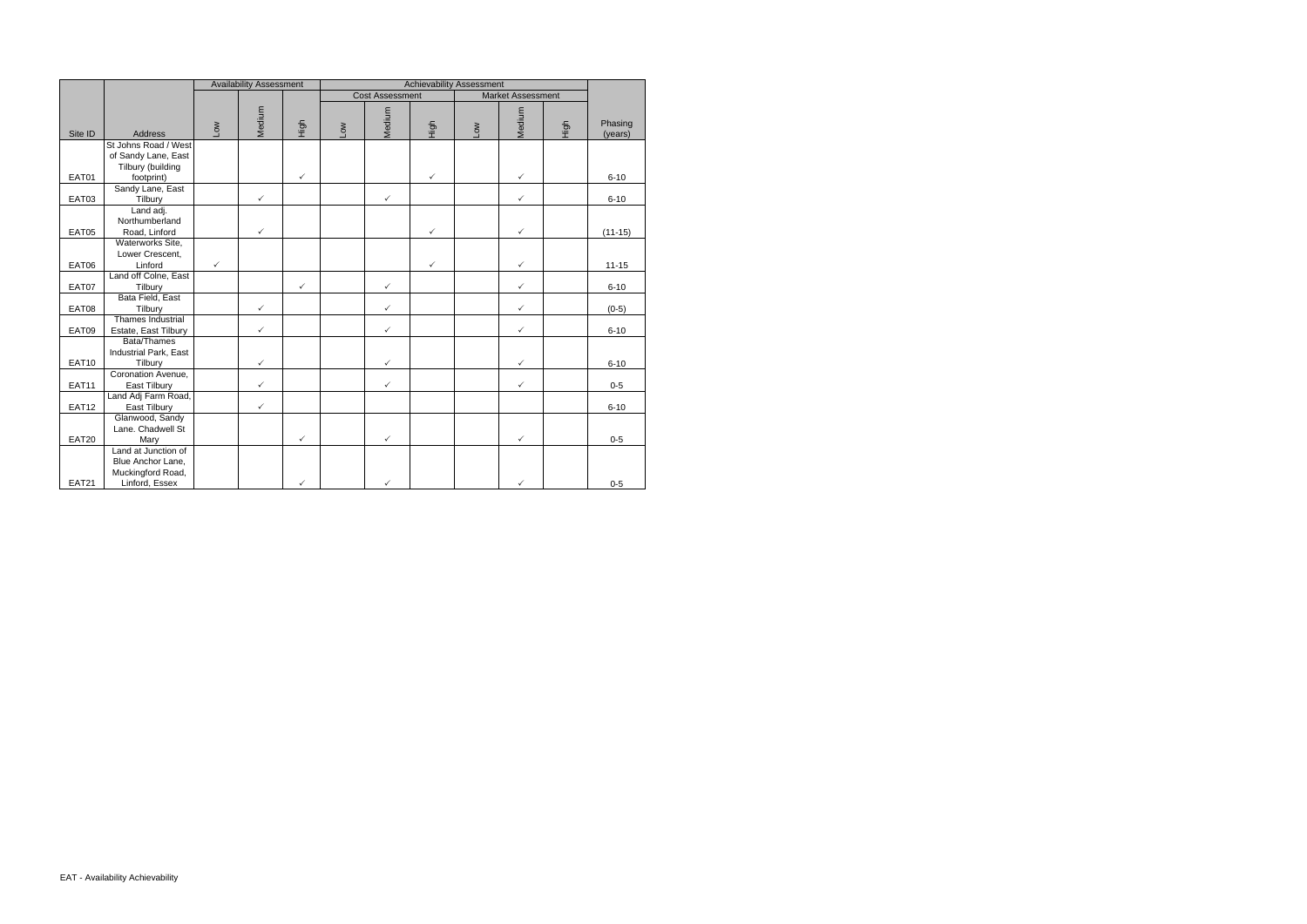|              |                               |       | Source of     |                 |                 |                 |           |                         |
|--------------|-------------------------------|-------|---------------|-----------------|-----------------|-----------------|-----------|-------------------------|
|              |                               | Area  | Capacity      | Scenario        | Scenario        |                 |           |                         |
| Site ID      | <b>Address</b>                | (ha)  | Estimate      | $\overline{A}$  | $\overline{B}$  | Midpoint        | Phasing   | <b>Comments</b>         |
|              | St Johns Road / West of       |       |               |                 |                 |                 |           |                         |
|              | Sandy Lane, East Tilbury      |       |               |                 |                 |                 |           |                         |
| EAT01        | (building footprint)          | 4.00  | 3             | 124             | 228             | 176             | $6 - 10$  |                         |
|              |                               |       |               |                 |                 |                 |           |                         |
| EAT03        | Sandy Lane, East Tilbury      | 2.27  | 3             | 70              | 129             | 100             | $6 - 10$  |                         |
|              |                               |       |               |                 |                 |                 |           |                         |
|              | Land adj. Northumberland      |       |               |                 |                 |                 |           |                         |
| EAT05        | Road, Linford                 | 9.90  | R (15)        | 248             | 347             | 298             | $(11-15)$ |                         |
|              | Waterworks Site, Lower        |       |               |                 |                 |                 |           |                         |
| EAT06        | Crescent, Linford             | 0.47  | 2             | 15              | 26              | 21              | $11 - 15$ |                         |
|              | Land off Colne, East          |       |               |                 |                 |                 |           |                         |
| EAT07        | Tilbury                       | 0.18  | 4             | $\overline{7}$  | 15              | 11              | $6 - 10$  |                         |
| EAT08        | Bata Field, East Tilbury      | 13.25 | R(16)         | 265             | 397             | 331             | $(0-5)$   |                         |
|              | Thames Industrial Estate,     |       |               |                 |                 |                 |           | <b>Thurrock Council</b> |
| EAT09        | East Tilbury                  | 10.31 | <b>TC</b>     | 50              | 50              | 50              | $6 - 10$  | estimate                |
|              | <b>Bata/Thames Industrial</b> |       |               |                 |                 |                 |           | <b>Thurrock Council</b> |
| <b>EAT10</b> | Park, East Tilbury            | 3.47  | <b>TC</b>     | 150             | 150             | 150             | $6 - 10$  | estimate                |
|              | Coronation Avenue, East       |       |               |                 |                 |                 |           |                         |
| <b>EAT11</b> | Tilbury                       | 0.19  | 5             | 6               | 12              | 9               | $0 - 5$   |                         |
|              | Land Adj Farm Road, East      |       |               |                 |                 |                 |           | Planning permission     |
| <b>EAT12</b> | Tilbury                       | 0.09  | p/p           | $\overline{2}$  | $\overline{c}$  | $\overline{2}$  | $6 - 10$  |                         |
|              | Glanwood, Sandy Lane.         |       |               |                 |                 |                 |           | Planning permission     |
| <b>EAT20</b> | Chadwell St Mary              | 0.11  | p/p           | 9               | 9               | 9               | $0-5$     |                         |
|              |                               |       |               |                 |                 |                 |           | Planning permission     |
|              | Land at Junction of Blue      |       |               |                 |                 |                 |           |                         |
|              | Anchor Lane, Muckingford      |       |               |                 |                 |                 |           |                         |
| <b>EAT21</b> | Road, Linford, Essex          | 0.13  | p/p           | $\mathbf{1}$    | $\mathbf{1}$    | $\mathbf{1}$    | $0 - 5$   |                         |
|              |                               |       |               |                 |                 |                 |           |                         |
|              |                               |       |               | Scenario        | Scenario        |                 |           |                         |
|              |                               |       | Phasing       | Α               | B               | Midpoint        |           |                         |
|              |                               |       | $0-5$         | $\overline{16}$ | 22              | 19              |           |                         |
|              |                               |       | $6 - 10$      | 403             | 574             | 489             |           |                         |
|              |                               |       | $11 - 15$     | 15              | $\overline{26}$ | $\overline{21}$ |           |                         |
|              |                               |       | $15+$         | $\overline{0}$  | $\overline{0}$  | $\overline{0}$  |           |                         |
|              |                               |       | Total         | 434             | 621             | 528             |           |                         |
|              | Note figures may not add      |       |               |                 |                 |                 |           |                         |
|              | due to rounding               |       | Total 0-15yrs | 434             | 621             | 528             |           |                         |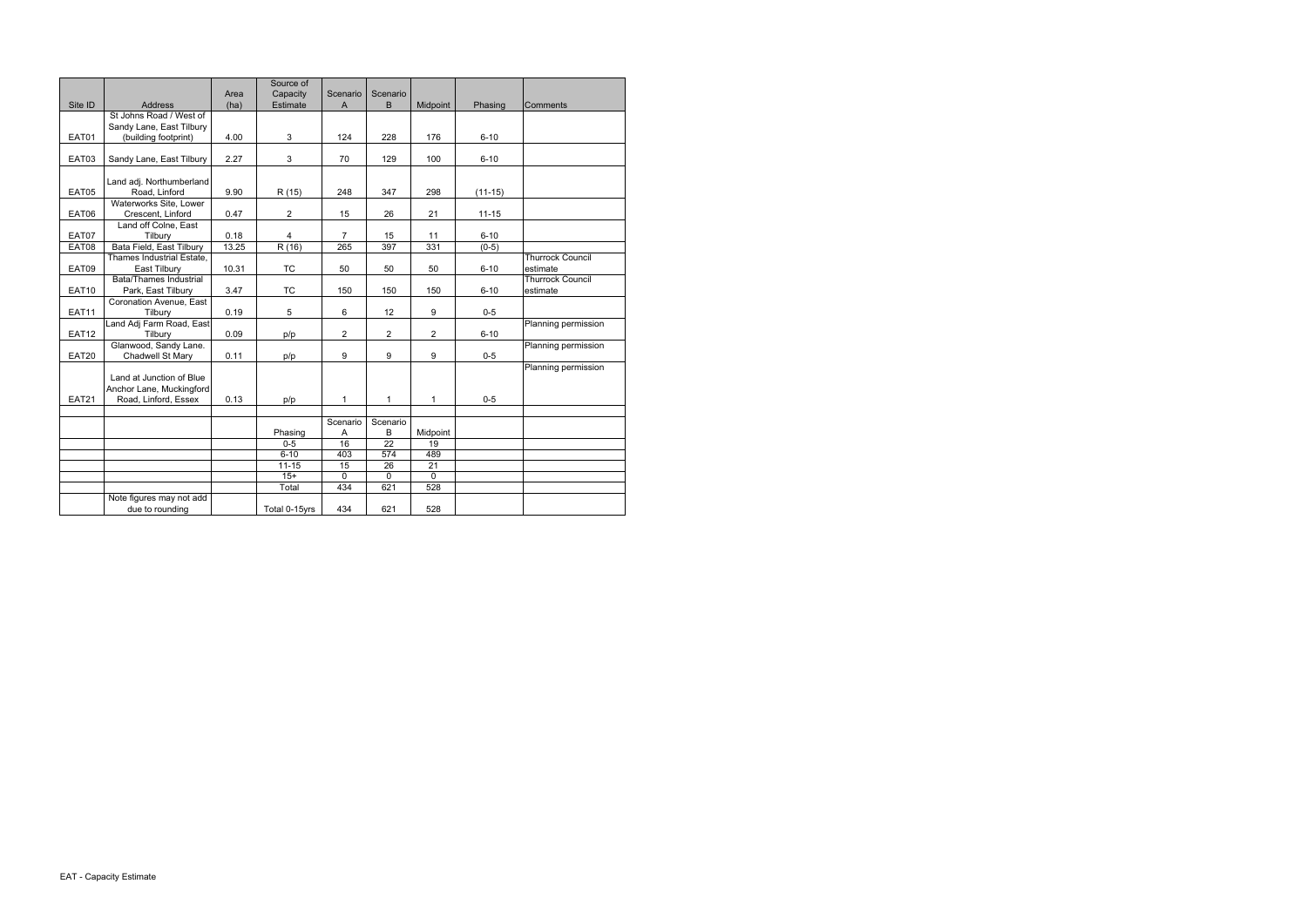# Grays Riverside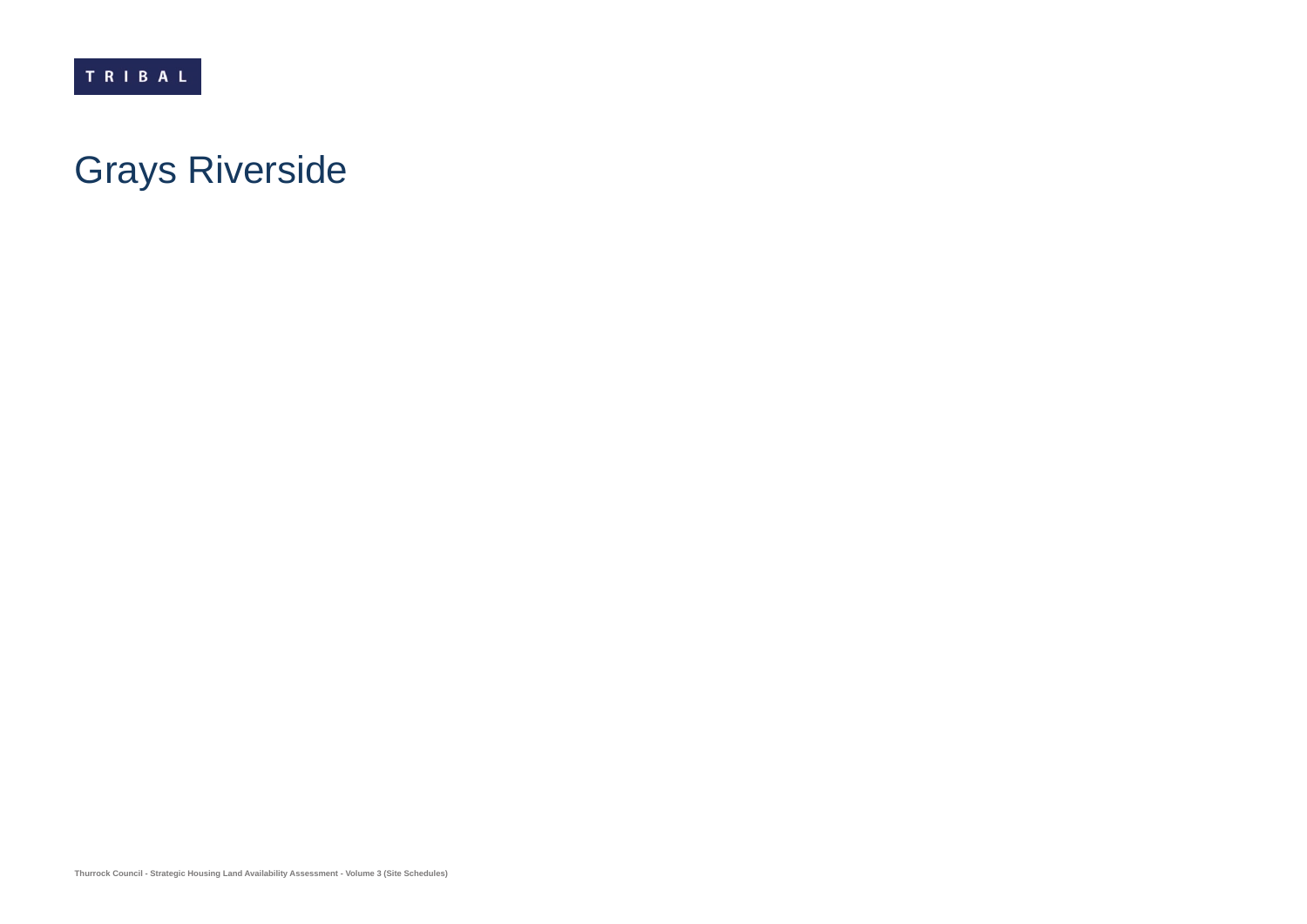|         |                                                |                  |                                |                              |                                                                 |                                                                                                                                                                                                                                                                                                                                                                                                                                                                                                                                                                                                                 |                                                                                                                 |                                                                                 | Accept / |         |
|---------|------------------------------------------------|------------------|--------------------------------|------------------------------|-----------------------------------------------------------------|-----------------------------------------------------------------------------------------------------------------------------------------------------------------------------------------------------------------------------------------------------------------------------------------------------------------------------------------------------------------------------------------------------------------------------------------------------------------------------------------------------------------------------------------------------------------------------------------------------------------|-----------------------------------------------------------------------------------------------------------------|---------------------------------------------------------------------------------|----------|---------|
| Site ID | Address                                        | Area (ha) Status |                                | Constraints                  | Benefits                                                        | <b>Other Considerations</b>                                                                                                                                                                                                                                                                                                                                                                                                                                                                                                                                                                                     | Developer Info                                                                                                  | Planning status / notes                                                         | Reject   | Comment |
|         |                                                |                  |                                |                              |                                                                 | Operational Storage tank site with long term allocation for housing<br>Current HSE safety zones acting as constraint on adjoining land for<br>residential and school expansion<br>Owners to retain site unless offered suitable relocation, therefore<br>considered long term proposal unless relocation package moves current<br>operators<br>Existing woodlands surround site and these should be respected. TPO<br>3/2001 applies<br><b>Contamination issues</b>                                                                                                                                             |                                                                                                                 |                                                                                 |          |         |
|         | Kaneb Terminal<br>Former GATX (STS)            |                  | Urban /                        |                              |                                                                 | Council generally support change of use to residential in this area, in<br>conjunction with a comprehensive environmental/safety improvement to<br>London Road                                                                                                                                                                                                                                                                                                                                                                                                                                                  | -Owners: Kaneb Terminals<br>- Identified for residential in<br><b>TTGDC draft Lakeside/West</b>                 |                                                                                 |          |         |
|         | Terminal, Askew                                |                  | PDL/                           |                              | Within 1600m of a local centre                                  | Issues would be location of access                                                                                                                                                                                                                                                                                                                                                                                                                                                                                                                                                                              | Thurrock masterplan.                                                                                            |                                                                                 |          |         |
| GRI01   | Farm Road                                      | 9.69             | <b>KCDC</b>                    | Intersects flood zones 2 & 3 | Within 1600m of train station                                   | Comprehensive development to cover GRI01, GRI02 and GRI03.                                                                                                                                                                                                                                                                                                                                                                                                                                                                                                                                                      | -Long term proposal                                                                                             |                                                                                 |          |         |
|         |                                                |                  |                                |                              |                                                                 | Industrial units and other uses on site<br>Existing woodlands surround site and these should be respected. TPO<br>3/2001 applies<br>Long term allocation for housing<br>Current adjoining oil storage site and HSE safety zones acting as<br>constraint<br>Contamination issues. Developer interest<br>Considered long term proposal unless relocation package moves current<br>oil storage operators<br>Council generally support change of use to residential in this area, in<br>conjunction with a comprehensive environmental/safety improvement to                                                        | -Identified for residential in<br><b>TTGDC draft Lakeside/West</b>                                              |                                                                                 |          |         |
|         | Former Murco Oil<br>Depot, Askew Farm          |                  | Urban /<br>PDL/                |                              | Within 1600m of a local centre                                  | London Road<br>Issues would be location of access                                                                                                                                                                                                                                                                                                                                                                                                                                                                                                                                                               | Thurrock masterplan<br>- Developer interest                                                                     |                                                                                 |          |         |
| GRI02   | Road                                           | 6.52             | <b>KCDC</b>                    | Intersects flood zones 2 & 3 | Within 1600m of train station                                   | Comprehensive development to cover GRI01, GRI02 and GRI03.                                                                                                                                                                                                                                                                                                                                                                                                                                                                                                                                                      | -Long term proposal                                                                                             |                                                                                 |          |         |
| GRI03   | Askew Farm Road                                | 5.69             | Urban /<br>PDL/<br><b>KCDC</b> | Intersects flood zones 2 & 3 | Within 1600m of a local centre<br>Within 1600m of train station | - Industrial units and other uses on site<br>Long term allocation for housing<br>Outline permission expired for 300 dwellings<br>Current adjoining oil storage site and HSE safety zones acting as<br>constraint<br>Contamination issues<br>Considered long term proposal unless relocation package moves current<br>oil storage operators<br>Council generally support change of use to residential in this area, in<br>conjunction with a comprehensive environmental/safety improvement to<br>London Road<br>Issues would be location of access<br>Comprehensive development to cover GRI01, GRI02 and GRI03 | -Identified in TTGDC draft<br>Lakeside/West Thurrock<br>masterplan<br>Developer interest<br>-Long term proposal | 04/00082/TTGOUT - Expired<br>outline permission for<br>residential development. |          |         |
|         | Former Belmont<br>Allotment Site,              |                  | Urban /<br>GF/                 |                              | Within 1600m of a local centre                                  | Vacant land / shrubland to south of school. Askew farm industrial estate<br>to west, residential surrounds on other sides<br>Adjoining oil storage site<br><b>Contamination issues</b><br>Some biodiversity value<br>Improvement to London Rd needed<br>Previously refused permission for housing because of lack of relief road;                                                                                                                                                                                                                                                                               | No pp but Council owned and<br>identified as housing land in<br>local plan. TTGDC support                       | 95/00038/FUL - Expired<br>application for nursing home                          |          |         |
| GRI04   | Grays                                          | 2.59             | <b>KCDC</b>                    | Intersects flood zones 2 & 3 | Within 1600m of train station                                   | will require access in connection with site GRI3                                                                                                                                                                                                                                                                                                                                                                                                                                                                                                                                                                | TTGDC advise likely to happen 07/01276/TTGREM - Planning                                                        |                                                                                 |          |         |
| GRI05   | Vehicle Depot,<br>Wouldham Road,<br>Grays      | 0.59             | Urban /<br>PDL/<br><b>KCDC</b> | Intersects flood zones 2 & 3 | Within 1600m of a local centre<br>Within 1600m of train station | Planning permission; 66 net dwellings<br>Suitable for residential development                                                                                                                                                                                                                                                                                                                                                                                                                                                                                                                                   |                                                                                                                 | permission for 66 dwellings.                                                    |          |         |
| GRI06   | Land off London<br>Road South Of Askew<br>Farm | 0.16             | Urban /<br>GF /<br><b>KCDC</b> | Intersects flood zones 2 & 3 | Within 1600m of a local centre<br>Within 1600m of train station | Narrow overgrown strip between road and allotments<br>Fronts very busy road and industrial park                                                                                                                                                                                                                                                                                                                                                                                                                                                                                                                 |                                                                                                                 |                                                                                 |          |         |
| GRI07   | 257 London Road<br>Grays Essex RM17<br>5XY     | 0.02             | Urban /<br>PDL/<br><b>KCDC</b> | Intersects flood zones 2 & 3 | Within 1600m of a local centre<br>Within 1600m of train station |                                                                                                                                                                                                                                                                                                                                                                                                                                                                                                                                                                                                                 | Potential to come forward<br>within 5 years                                                                     | 09/00234/FUL - Conversion<br>permitted (1 net dwelling)                         |          |         |
| GRI08   | Red Lion, 229 London<br>Road, Grays            | 0.02             | Urban /<br>PDL/<br><b>KCDC</b> | Intersects flood zones 2 & 3 | Within 1600m of a local centre<br>Within 1600m of train station | Planning permission; 2 net dwellings                                                                                                                                                                                                                                                                                                                                                                                                                                                                                                                                                                            | Owner confirms start year 1                                                                                     | 04/00625/FUL - Planning<br>permission for 2 flats                               |          |         |
|         |                                                |                  |                                |                              |                                                                 |                                                                                                                                                                                                                                                                                                                                                                                                                                                                                                                                                                                                                 |                                                                                                                 |                                                                                 |          |         |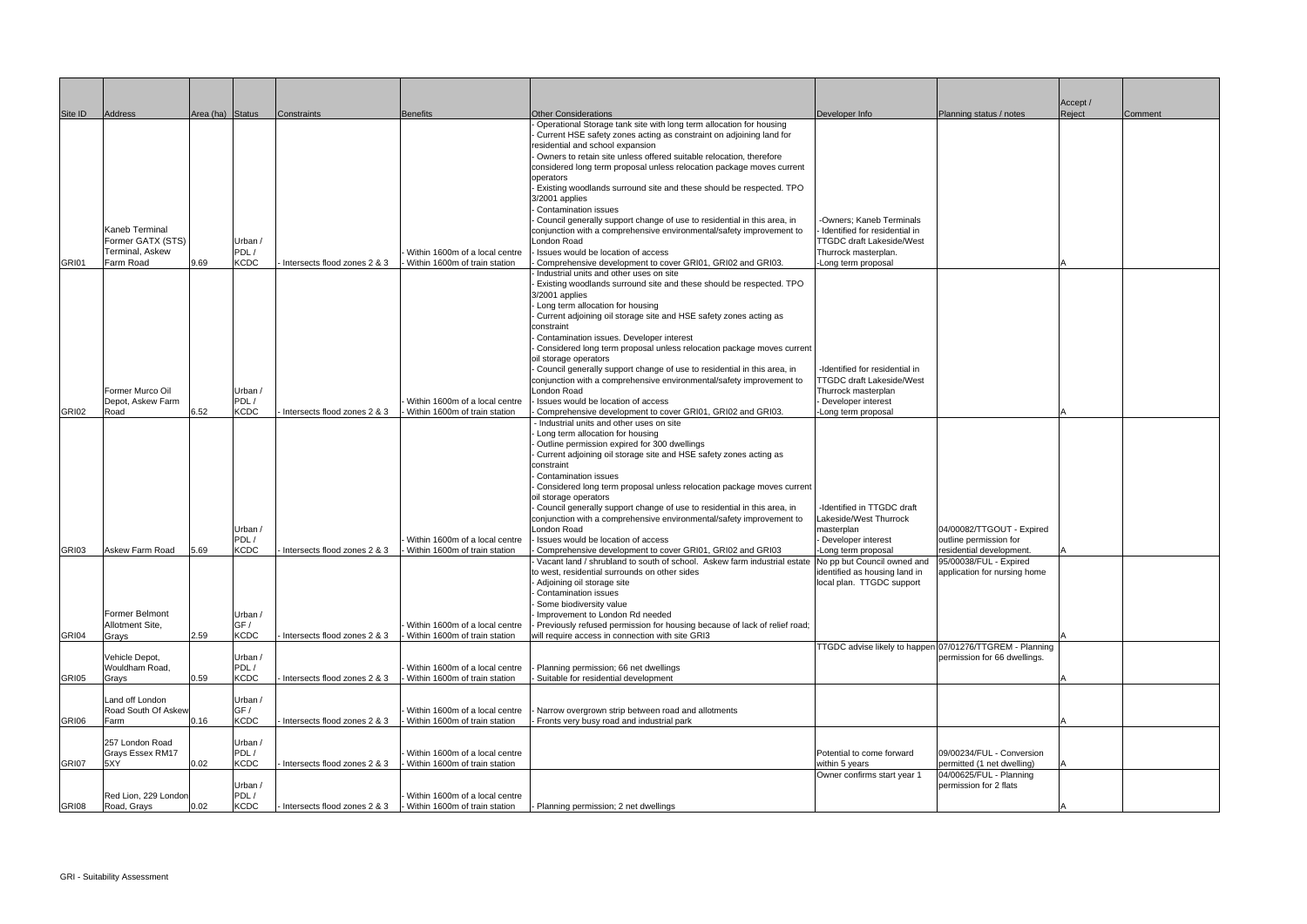| Site ID               | Address                                                                | Area (ha) Status |                                               | Constraints                                                  | Benefits                                                                                      | <b>Other Considerations</b>                                                                                                                                                                                                                                                                                                                                                                                                                                                                                  | Developer Info                                                                                                                                                                                                                     | Planning status / notes                              | Accept /<br>Reject | Comment                                   |
|-----------------------|------------------------------------------------------------------------|------------------|-----------------------------------------------|--------------------------------------------------------------|-----------------------------------------------------------------------------------------------|--------------------------------------------------------------------------------------------------------------------------------------------------------------------------------------------------------------------------------------------------------------------------------------------------------------------------------------------------------------------------------------------------------------------------------------------------------------------------------------------------------------|------------------------------------------------------------------------------------------------------------------------------------------------------------------------------------------------------------------------------------|------------------------------------------------------|--------------------|-------------------------------------------|
|                       | Land East of                                                           |                  | Urban /<br>PDL/                               |                                                              | Within 800m of a local centre                                                                 | Currently vacant shrubland<br>This site is north of the gasworks, east of Meesons Lane and just west of<br>a wood covered by TPO 3/88. There are also trees along east side of<br>Meesons Lane covered by TPO 9/87<br>Recent years developer interest<br>Contamination issues<br>Maintain element of open space on site<br>This site cannot be accessed through Meesons Lane and should only<br>come forward as part of GRI10 Gas Works.-<br>Owned by gas works<br>Issues re: safety zone around gas holders | -Identified in TTGDC Grays<br>masterplan                                                                                                                                                                                           |                                                      |                    |                                           |
| GRI09<br><b>GRI10</b> | Meesons Lane, Grays 1.02<br>Gas Works Site,<br>London Road, Grays 2.50 |                  | <b>KCDC</b><br>Urban /<br>PDL/<br><b>KCDC</b> | Intersects flood zones 2 & 3<br>Intersects flood zones 2 & 3 | Within 800m of train station<br>Within 800m of a local centre<br>Within 800m of train station | Could come forward with time<br>Recent years developer interest<br>Contamination issues<br>Council generally support change of use to residential in this area, in<br>conjunction with a comprehensive environmental/safety improvement to<br>London Road.                                                                                                                                                                                                                                                   | Developer interest<br>-Identified in TTGDC Grays<br>masterplan<br>- National Grid Property Itd<br>have ownership interest. Site<br>promoted by developers<br>through representations to LDF<br>at previous consultation<br>phases. |                                                      |                    |                                           |
| GRI11                 | London Road -<br>'Cavectracenter',<br>Grays                            | 0.20             | Urban /<br>PDL/<br><b>KCDC</b>                | Intersects flood zones 2 & 3                                 | Within 400m of a local centre<br>Within 400m of train station                                 | Car showroom<br>Good corner site<br>Improvement to London Rd needed<br>Backs onto railway<br>Adjacent to gas works                                                                                                                                                                                                                                                                                                                                                                                           |                                                                                                                                                                                                                                    |                                                      |                    |                                           |
| GRI12                 | Aldi Store, London<br>Road, West Thurrock 0.79                         |                  | Urban /<br>PDL/<br><b>KCDC</b>                | Intersects flood zones 2 & 3                                 | Within 800m of a local centre<br>Within 400m of train station                                 | Generally support change of use to residential in this area, in conjunction<br>with a comprehensive environmental/safety improvement to London Road Previous developer interest                                                                                                                                                                                                                                                                                                                              |                                                                                                                                                                                                                                    |                                                      | R <sub>2</sub>     | Rejected on current<br>policy grounds     |
| GRI14                 | Lion Garage,<br><b>Thurrock Enterprise</b><br>Park, Grays              | 0.51             | Urban /<br>PDL/<br><b>KCDC</b>                | Intersects flood zones 2 & 3                                 | Within 400m of a local centre<br>Within 400m of train station                                 |                                                                                                                                                                                                                                                                                                                                                                                                                                                                                                              | - Within TTGDC draft North<br>Grays Design brief for<br>industrial.                                                                                                                                                                |                                                      | R1                 | - Enterprise Centre to<br>rebuild on site |
| GRI15                 | Land west of Grays<br>Station carpark,<br>Station Approach,<br>Grays   | 0.33             | <b>PDL</b>                                    | Intersects flood zones 2 & 3                                 | Within 400m of a local centre<br>Within 400m of train station                                 | Access limited unless remove car park; or scheme incorporate new<br>station car park<br>Opportunity to improve Church Path footpath. Unlikely to come forward<br>as a separate site.                                                                                                                                                                                                                                                                                                                         | - Within TTGDC draft South<br>Grays Design brief for car park.                                                                                                                                                                     |                                                      | R1                 | Site rejected as<br>unsuitable            |
| GRI16                 | Petrol Station and<br>Land West of Hogg<br>Lane, Grays                 | 0.43             | Urban /<br>PDL/<br><b>KCDC</b>                |                                                              | Within 800m of a local centre<br>Within 800m of train station                                 | Operational garage<br>Contamination issues<br>LDF Preferred Options as mixed use residential                                                                                                                                                                                                                                                                                                                                                                                                                 |                                                                                                                                                                                                                                    |                                                      |                    |                                           |
| GRI17                 | RT Rates Garage,<br>Hogg Lane, Grays                                   | 0.77             | Urban /<br>PDL/<br><b>KCDC</b>                | In use as motor showroom.                                    | Within 400m of a local centre<br>Within 800m of train station                                 | Proposed LDF submission as a community Hospital                                                                                                                                                                                                                                                                                                                                                                                                                                                              | Within TTGDC draft Grays<br>North Design brief and draft<br>Grays Masterplan as<br>Community hospital<br>'- Within TTGDC draft Grays                                                                                               |                                                      | R <sub>1</sub>     | Allocated for Hospital                    |
| GRI18                 | Grays Sorting Office,<br>Hogg Lane, Grays                              | 0.84             | Urban /<br>PDL/<br><b>KCDC</b>                |                                                              | Within 400m of a local centre<br>Within 400m of train station                                 | Proposed LDF submission as a community Hospital                                                                                                                                                                                                                                                                                                                                                                                                                                                              | North Design brief and draft<br>Grays Masterplan as<br>Community hospital<br>- Within TTGDC draft Grays                                                                                                                            |                                                      | R1                 | Allocated for Hospital                    |
| GRI19                 | TA Centre, Brooke<br>Road, Grays                                       | 0.61             | Urban /<br>PDL/<br><b>KCDC</b>                | Intersects a potential wildlife<br>site                      | Within 400m of a local centre<br>Within 400m of train station                                 | Proposed LDF submission as a community Hospital                                                                                                                                                                                                                                                                                                                                                                                                                                                              | North Design brief and draft<br>Grays Masterplan as Sorting<br>office.                                                                                                                                                             |                                                      | R1                 | Allocated for sorting<br>office           |
| GRI <sub>20</sub>     | Car Park Brooke<br>Road, Grays                                         | 0.06             | Urban /<br>PDL/<br><b>KCDC</b>                |                                                              | Within 400m of a local centre<br>Within 400m of train station                                 | Surface Car Park on corner<br>Next to Police Station & residential<br>Central location<br>Site is council owned                                                                                                                                                                                                                                                                                                                                                                                              | Residential area. Council<br>owned and declared surplus to<br>requirements. To be disposed<br>of at nil cost as part of HCA<br>Public Land Initiative<br>programme                                                                 |                                                      |                    |                                           |
| GRI21                 | Honda Garage,<br>Orsett Road, Grays                                    | 0.23             | Urban /<br>PDL/<br><b>KCDC</b>                | -In use as motor showroom<br>-Intersects flood zones 2 & 3   | Within 400m of a local centre<br>Within 800m of train station                                 | Access is limited<br>Fronts busy roads<br>Good corner site next to Housing allocation                                                                                                                                                                                                                                                                                                                                                                                                                        | Considered long term proposal                                                                                                                                                                                                      |                                                      |                    |                                           |
| GRI22                 | Depot, Stanley Road,<br>Grays                                          | 0.54             | Urban /<br>PDL/<br><b>KCDC</b>                | Intersects flood zones 2 & 3                                 | Within 400m of a local centre<br>Within 800m of train station                                 |                                                                                                                                                                                                                                                                                                                                                                                                                                                                                                              |                                                                                                                                                                                                                                    |                                                      | R1                 | Site built out                            |
| GRI <sub>23</sub>     | Walkers Carpets, 108<br>Clarence Road,<br>Grays                        | 0.02             | Urban /<br>PDL/<br><b>KCDC</b>                |                                                              | Within 400m of a local centre<br>Within 800m of train station                                 | Unlikely to come forward in next 5 years as still trading.                                                                                                                                                                                                                                                                                                                                                                                                                                                   | Property currently in use                                                                                                                                                                                                          | 07/00469/FUL - Planning<br>permission for 1 dwelling |                    |                                           |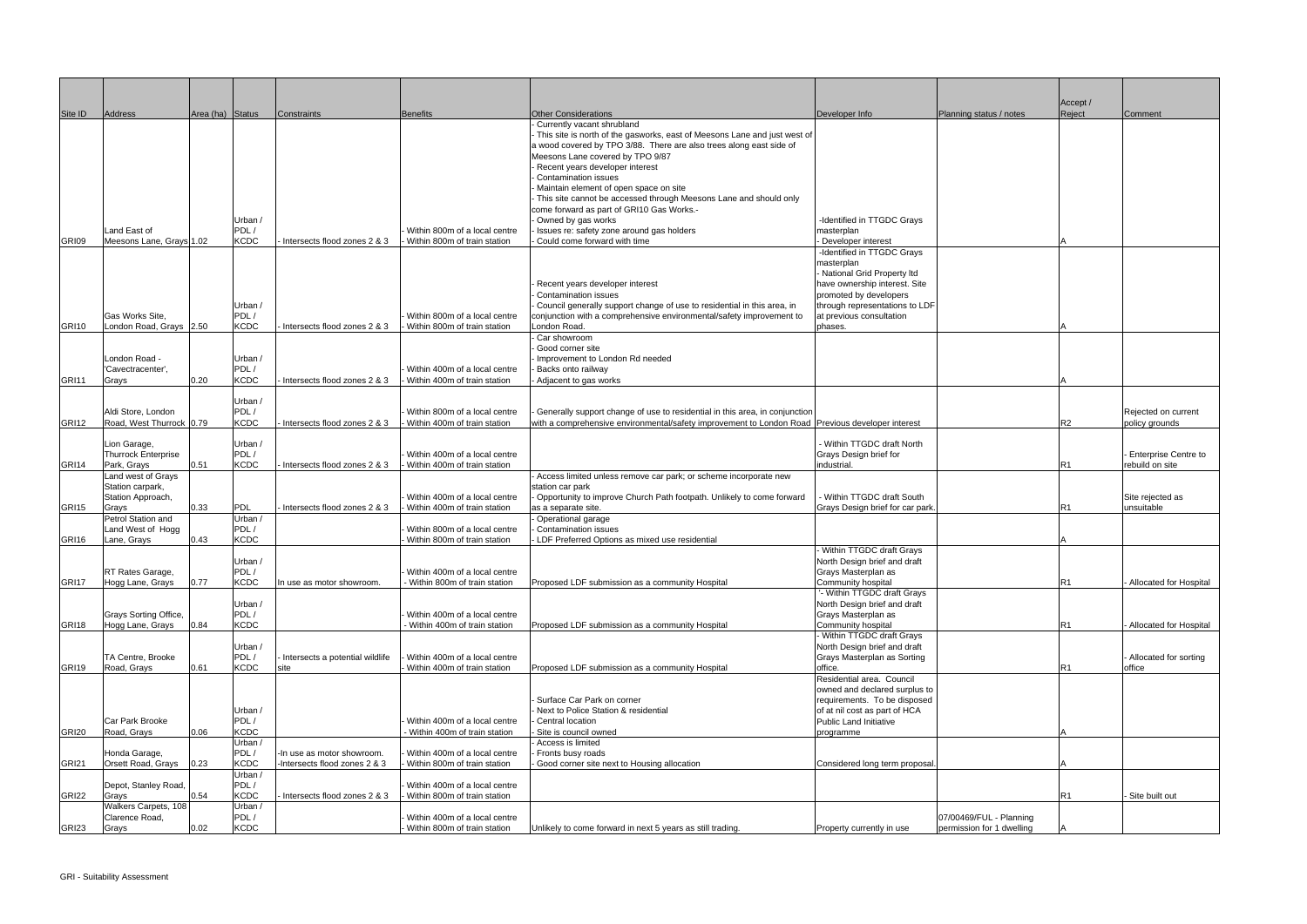|                   |                                            |                  |                     |                              |                                                               |                                                                                                                                            |                                                             |                                                       | Accept / |         |
|-------------------|--------------------------------------------|------------------|---------------------|------------------------------|---------------------------------------------------------------|--------------------------------------------------------------------------------------------------------------------------------------------|-------------------------------------------------------------|-------------------------------------------------------|----------|---------|
| Site ID           | <b>Address</b>                             | Area (ha) Status |                     | Constraints                  | <b>Benefits</b>                                               | <b>Other Considerations</b>                                                                                                                | Developer Info                                              | Planning status / notes                               | Reject   | Comment |
|                   | Walkers Carpets,                           |                  | Urban /<br>PDL/     |                              |                                                               |                                                                                                                                            |                                                             |                                                       |          |         |
| GRI24             | 110/112 Clarence<br>Road, Grays            | 0.03             | <b>KCDC</b>         |                              | Within 400m of a local centre<br>Within 800m of train station | Site is council owned. Unlikely to come forward in next 5 years as still<br>trading.                                                       | Property currently in use                                   | 07/00468/FUL - Planning<br>permission for 3 dwellings |          |         |
|                   |                                            |                  | Urban /             |                              |                                                               |                                                                                                                                            |                                                             |                                                       |          |         |
|                   | Historic 4/8 Grange                        |                  | PDL/                |                              | Within 400m of a local centre                                 |                                                                                                                                            |                                                             | 04/00015/FUL - Planning                               |          |         |
| GRI <sub>25</sub> | Road, Grays                                | 0.02             | <b>KCDC</b>         |                              | Within 800m of train station                                  | Unlikely to come forward in next 5 years as still trading.                                                                                 | Property currently in use                                   | permission for 4 dwellings.                           |          |         |
|                   |                                            |                  |                     |                              |                                                               |                                                                                                                                            | - Within TTGDC draft Grays                                  |                                                       |          |         |
|                   |                                            |                  |                     |                              |                                                               |                                                                                                                                            | North Design brief and draft                                |                                                       |          |         |
|                   |                                            |                  |                     |                              |                                                               |                                                                                                                                            | Grays Masterplan as                                         |                                                       |          |         |
|                   |                                            |                  |                     |                              |                                                               |                                                                                                                                            | residential and open space<br>Football club has short lease |                                                       |          |         |
|                   | Grays Athletic FC,                         |                  | Urban /<br>PDL/     | Currently in use as football | Within 400m of a local centre                                 | Access is limited; only from Bridge Rd<br>Football club would need to relocate Identified in LDF as residential                            | on site so could become                                     |                                                       |          |         |
| GRI26             | Bridge Road, Grays                         | 1.30             | <b>KCDC</b>         | ground                       | Within 800m of train station                                  | edevelopment.                                                                                                                              | available in short term.                                    |                                                       |          |         |
|                   |                                            |                  | Urban /             |                              |                                                               | Access is limited through Prospects Place                                                                                                  |                                                             |                                                       |          |         |
|                   | Land at Prospect                           |                  | PDL/                |                              | Within 400m of a local centre                                 | Noise issues from Railway                                                                                                                  |                                                             |                                                       |          |         |
| GRI27             | Place, Grays                               | 0.08             | <b>KCDC</b>         |                              | Within 800m of train station                                  | Site is council owned                                                                                                                      |                                                             |                                                       |          |         |
|                   |                                            |                  |                     |                              |                                                               |                                                                                                                                            |                                                             |                                                       |          |         |
|                   |                                            |                  |                     |                              |                                                               | Site has planning history                                                                                                                  |                                                             |                                                       |          |         |
|                   |                                            |                  |                     |                              |                                                               | Current occupied retail frontage A1-A5                                                                                                     | - Network rail has part                                     |                                                       |          |         |
|                   |                                            |                  | Urban /             |                              |                                                               | Future redevelopment linked into Grays transport zone redevelopment                                                                        | ownership of the site. Issues                               | 06/00665/FUL - Planning                               |          |         |
|                   | Shoppers Luck, 66                          |                  | PDL/                |                              | Within 400m of a local centre                                 | Adjacent to listed building                                                                                                                | with release of site. Potential                             | permission S106 for 8                                 |          |         |
| GRI <sub>28</sub> | High Street, Grays                         | 0.08             | <b>KCDC</b>         | Currently in use as retail.  | Within 400m of train station                                  | Could incorporate an upgraded rail crossing                                                                                                | alternative use for hotels.                                 | dwellings.                                            |          |         |
|                   |                                            |                  |                     |                              |                                                               |                                                                                                                                            | Within TTGDC draft Grays<br>South Design brief and draft    |                                                       |          |         |
|                   |                                            |                  | Urban /             |                              |                                                               | Adjacent to listed building                                                                                                                | Grays Masterplan as hotel; this                             |                                                       |          |         |
|                   | 59-65 High Street,                         |                  | PDL/                |                              | Within 400m of a local centre                                 | Access onto High Street Sustainability                                                                                                     | may include a limited element                               |                                                       |          |         |
| GRI29             | Grays                                      | 0.27             | <b>KCDC</b>         |                              | Within 400m of train station                                  | Noise from trains                                                                                                                          | of residential.                                             |                                                       |          |         |
|                   |                                            |                  |                     |                              |                                                               |                                                                                                                                            | Although pp refused by                                      | 06/00829/TTGFUL and                                   |          |         |
|                   |                                            |                  |                     |                              |                                                               |                                                                                                                                            | TTGDC no objection in                                       | 07/01196/TTGFUL - Refused                             |          |         |
|                   | High Street -                              |                  | Urban /             |                              |                                                               | Adjacent to listed building                                                                                                                | principle to redevelopment                                  | applications for mixed use,                           |          |         |
|                   | 'Changes' Health &                         |                  | PDL/                |                              | Within 400m of a local centre                                 | Previous applications for mixed development; retail, gym with flats over                                                                   | including for residential.                                  | including residential                                 |          |         |
| <b>GRI30</b>      | <b>Fitness Club</b>                        | 0.07             | <b>KCDC</b>         |                              | - Within 400m of train station                                | the top (refused because of the number of units; no constraints otherwise)                                                                 | TTGDC consider 'do-able'                                    | development                                           |          |         |
|                   |                                            |                  |                     |                              |                                                               | Access is limited                                                                                                                          |                                                             |                                                       |          |         |
|                   |                                            |                  |                     |                              |                                                               | Sites in Grays South should be developed in conjunction with a<br>comprehensive access strategy, including assessment of Town centre       |                                                             |                                                       |          |         |
|                   |                                            |                  |                     |                              |                                                               | parking needs, Level Crossing, Bus Links to Wouldham Road and Bridge                                                                       | Within TTGDC draft Grays                                    |                                                       |          |         |
|                   |                                            |                  |                     |                              |                                                               | Road upgrade                                                                                                                               | South Design brief within                                   |                                                       |          |         |
|                   |                                            |                  |                     |                              |                                                               | - Part of redevelopment to form learning campus on north part of site; part                                                                | learning campus                                             |                                                       |          |         |
|                   |                                            |                  | Urban /             |                              |                                                               | of site would be used temporarily for 5 years before movement to                                                                           | redevelopment scheme. This                                  |                                                       |          |         |
|                   | <b>Land East of West</b>                   |                  | PDL/                |                              | Within 400m of a local centre                                 | temporary learning campus.                                                                                                                 | section of the site is defined as                           |                                                       |          |         |
| GRI31             | Street, South Grays                        | .34              | <b>KCDC</b>         | Intersects flood zones 2 & 3 | Within 400m of train station                                  | Site is council owned                                                                                                                      | residential land.                                           |                                                       |          |         |
|                   |                                            |                  |                     |                              |                                                               | Access is limited                                                                                                                          |                                                             |                                                       |          |         |
|                   |                                            |                  |                     |                              |                                                               | Sites in Grays South should be developed in conjunction with a                                                                             |                                                             |                                                       |          |         |
|                   |                                            |                  |                     |                              |                                                               | comprehensive access strategy, including assessment of Town centre<br>parking needs, Level Crossing, Bus Links to Wouldham Road and Bridge |                                                             |                                                       |          |         |
|                   |                                            |                  |                     |                              |                                                               | Road upgrade                                                                                                                               | Within TTGDC draft Grays<br>South Design brief within       |                                                       |          |         |
|                   |                                            |                  |                     |                              |                                                               | Part of redevelopment to form learning campus on north part of site; part                                                                  | learning campus                                             |                                                       |          |         |
|                   | Land north and south                       |                  | Urban /             |                              |                                                               | of site would be used temporarily for 5 years before movement to                                                                           | redevelopment scheme. This                                  |                                                       |          |         |
|                   | of Kings Walk, Grays                       |                  | PDL/                |                              | Within 400m of a local centre                                 | temporary learning campus.                                                                                                                 | section of the site is defined as                           |                                                       |          |         |
| GRI32             | South Masterplan                           | 0.46             | <b>KCDC</b>         | Intersects flood zones 2 & 3 | Within 400m of train station                                  | - Site is council owned                                                                                                                    | mixed-use land.                                             |                                                       |          |         |
|                   |                                            |                  |                     |                              |                                                               | Good access off Argent Street / Thames Road                                                                                                | No pp but no policy objection                               |                                                       |          |         |
|                   |                                            |                  |                     |                              |                                                               | Sites in Grays South should be developed in conjunction with a                                                                             | and TTGDC believe 'do-able'                                 |                                                       |          |         |
|                   |                                            |                  |                     |                              |                                                               | comprehensive access strategy, including assessment of Town centre                                                                         |                                                             |                                                       |          |         |
|                   |                                            |                  | Urban /             |                              |                                                               | parking needs, Level Crossing, Bus Links to Wouldham Road and Bridge                                                                       |                                                             |                                                       |          |         |
| GRI33             | Argent Street /<br>Thames Road, Grays 0.46 |                  | PDL/<br><b>KCDC</b> | Intersects flood zones 2 & 3 | Within 800m of a local centre<br>Within 800m of train station | Road upgrade                                                                                                                               |                                                             |                                                       |          |         |
|                   |                                            |                  |                     |                              |                                                               |                                                                                                                                            | No pp yet. Previous                                         | 10/00089/FUL - Pending                                |          |         |
|                   |                                            |                  |                     |                              |                                                               |                                                                                                                                            | application withdrawn by                                    | application for 24 dwellings                          |          |         |
|                   |                                            |                  |                     |                              |                                                               |                                                                                                                                            | housebuilder. Recent                                        |                                                       |          |         |
|                   |                                            |                  |                     |                              |                                                               |                                                                                                                                            | resubmission this time by                                   |                                                       |          |         |
|                   |                                            |                  |                     |                              |                                                               |                                                                                                                                            | owner. Likely that previous                                 |                                                       |          |         |
|                   | Lion (of Grays) Ltd 85                     |                  | Urban /             |                              |                                                               | Noise from railway                                                                                                                         | flood risk objection may be                                 |                                                       |          |         |
|                   | London Road Grays                          |                  | PDL/                |                              | Within 400m of a local centre                                 | Good corner site in central location; good opportunity for high density                                                                    | avoided or not sustained by                                 |                                                       |          |         |
| GRI34             | Essex                                      | 0.21             | <b>KCDC</b>         | Intersects flood zones 2 & 3 | Within 400m of train station                                  | development                                                                                                                                | Council.                                                    |                                                       |          |         |

| Planning status / notes                                                                                                 | Accept /<br>Reject | Comment |
|-------------------------------------------------------------------------------------------------------------------------|--------------------|---------|
| 07/00468/FUL - Planning<br>permission for 3 dwellings                                                                   | Α                  |         |
| 04/00015/FUL - Planning<br>permission for 4 dwellings.                                                                  | Α                  |         |
|                                                                                                                         |                    |         |
|                                                                                                                         |                    |         |
|                                                                                                                         | Α                  |         |
|                                                                                                                         | Α                  |         |
| 06/00665/FUL - Planning<br>permission S106 for 8<br>dwellings.                                                          | Α                  |         |
|                                                                                                                         |                    |         |
| 06/00829/TTGFUL and<br>07/01196/TTGFUL - Refused<br>applications for mixed use,<br>including residential<br>development | Α<br>Α             |         |
|                                                                                                                         |                    |         |
|                                                                                                                         | Α                  |         |
|                                                                                                                         |                    |         |
|                                                                                                                         | Α                  |         |
|                                                                                                                         | Α                  |         |
| 10/00089/FUL - Pending<br>application for 24 dwellings                                                                  |                    |         |
|                                                                                                                         | Α                  |         |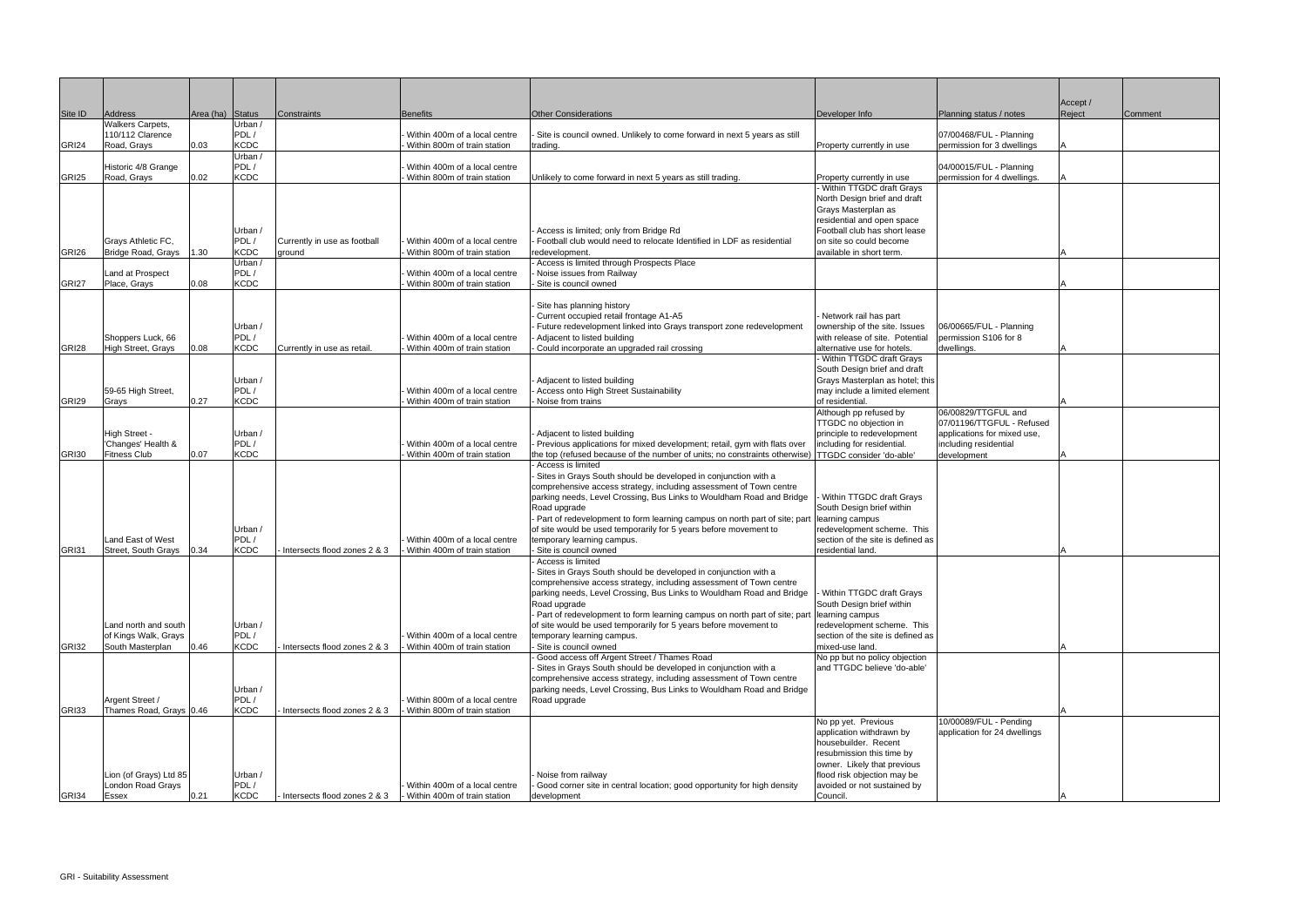| Site ID | Address                                      | Area (ha) Status |                     | Constraints                   | <b>Benefits</b>                                                 | <b>Other Considerations</b>                                                                          | Developer Info                                              | Planning status / notes       | Accept /<br>Reject | Comment                  |
|---------|----------------------------------------------|------------------|---------------------|-------------------------------|-----------------------------------------------------------------|------------------------------------------------------------------------------------------------------|-------------------------------------------------------------|-------------------------------|--------------------|--------------------------|
|         |                                              |                  |                     |                               |                                                                 | Existing car park, need to assess need                                                               |                                                             |                               |                    |                          |
|         |                                              |                  |                     |                               |                                                                 | Car park has green flag status                                                                       |                                                             |                               |                    |                          |
|         |                                              |                  |                     |                               |                                                                 | The site might be contrary to the agreement with Corys Trust                                         |                                                             |                               |                    |                          |
|         |                                              |                  |                     |                               |                                                                 | Marina concept in TTGDC Masterplan not supported in LDF Preferred                                    |                                                             |                               |                    |                          |
|         |                                              |                  |                     |                               |                                                                 | Options                                                                                              |                                                             |                               |                    |                          |
|         |                                              |                  |                     |                               |                                                                 | Sites in Grays South should be developed in conjunction with a                                       |                                                             |                               |                    |                          |
|         |                                              |                  |                     |                               |                                                                 | comprehensive access strategy, including assessment of Town centre                                   |                                                             |                               |                    |                          |
|         |                                              |                  | Urban /             |                               |                                                                 | parking needs, Level Crossing, Bus Links to Wouldham Road and Bridge                                 |                                                             |                               |                    |                          |
|         | Possible Marine                              |                  | PDL/                |                               | Within 800m of a local centre                                   | Road upgrade                                                                                         | - Within TTGDC draft Grays                                  |                               |                    | Site rejected as         |
| GRI35   | Development, Grays 0.25                      |                  | <b>KCDC</b>         | Intersects flood zones 2 & 3  | Within 800m of train station                                    | Site is council owned                                                                                | Riverside brief as residential.                             |                               | R1                 | unsuitable               |
|         |                                              |                  |                     |                               |                                                                 | Marina concept in TTGDC Masterplan not supported in LDF Preferred                                    |                                                             |                               |                    |                          |
|         |                                              |                  |                     |                               |                                                                 | Options                                                                                              |                                                             |                               |                    |                          |
|         |                                              |                  |                     |                               |                                                                 | Sites in Grays South should be developed in conjunction with a                                       |                                                             |                               |                    |                          |
|         |                                              |                  | Urban <sub>/</sub>  |                               |                                                                 | comprehensive access strategy, including assessment of Town centre                                   |                                                             |                               |                    |                          |
|         | Possible Marine                              |                  | PDL/                |                               | Within 800m of a local centre                                   | parking needs, Level Crossing, Bus Links to Wouldham Road and Bridge                                 | Within TTGDC draft Grays                                    |                               |                    | Site rejected as         |
| GRI36   | Development, Grays 0.23                      |                  | <b>KCDC</b>         | Intersects flood zones 2 & 3  | Within 800m of train station                                    | Road upgrade                                                                                         | Riverside brief as residential.                             |                               | R1                 | unsuitable               |
|         |                                              |                  |                     |                               |                                                                 | Previous developer interest to redevelop of shopping centre (housing to                              |                                                             |                               |                    |                          |
|         |                                              |                  | Urban /             |                               |                                                                 | the top floors)                                                                                      | No recent developer interest                                |                               |                    |                          |
|         | <b>Grays Shopping</b>                        |                  | PDL/                |                               | Within 400m of a local centre                                   | Higher floors currently used as HGV parking                                                          | - No intention to develop for                               |                               |                    | Site rejected as         |
| GRI37   | Centre, Grays                                | 2.05             | <b>KCDC</b>         | Intersects flood zones 2 & 3  | Within 400m of train station                                    | Town centre location suitable for high density development                                           | residential                                                 |                               | R1                 | unsuitable               |
|         |                                              |                  | Urban /             |                               |                                                                 |                                                                                                      | - Within TTGDC draft Grays                                  |                               |                    |                          |
|         |                                              |                  | PDL/<br><b>KCDC</b> |                               | Within 400m of a local centre                                   | Entire site is a listed building; therefore relies on conversion. Possible                           | North Design brief as mixed                                 |                               |                    |                          |
| GRI38   | State Cinema, Grays 0.16                     |                  |                     | Intersects flood zones 2 & 3  | Within 400m of train station                                    | residential on upper floor or ground floor to be investigated further.                               | use.                                                        |                               |                    |                          |
|         | Retail Units, High<br><b>Street Clarence</b> |                  | Urban /<br>PDL/     |                               |                                                                 |                                                                                                      | - Within TTGDC draft Grays                                  |                               |                    |                          |
| GRI39   |                                              | 0.10             | <b>KCDC</b>         | Intersects flood zones 2 & 3  | - Within 400m of a local centre<br>Within 400m of train station | Residential potential if block redeveloped with commercial on ground floor<br>and residential above. | North Design brief as mixed                                 |                               |                    |                          |
|         | Road, Grays                                  |                  | Urban /             |                               |                                                                 |                                                                                                      | use.<br>- Within TTGDC draft Grays                          |                               |                    |                          |
|         |                                              |                  | PDL/                |                               | Within 800m of a local centre                                   | Operational garage                                                                                   | North Design brief as mixed                                 |                               |                    |                          |
| GRI40   | Mot Centre, Grays                            | 0.24             | <b>KCDC</b>         | Intersects flood zones 2 & 3  | Within 400m of train station                                    | Contamination issues                                                                                 | use.                                                        |                               |                    |                          |
|         |                                              |                  | Urban /             |                               |                                                                 | Operational builders retail centre that will need relocating                                         | - Within TTGDC draft Grays                                  |                               |                    |                          |
|         | Travis Perkins site.                         |                  | PDL/                |                               | Within 800m of a local centre                                   | No constraints                                                                                       | North Design brief as                                       |                               |                    |                          |
| GRI41   | Sealey Road, Grays 0.26                      |                  | <b>KCDC</b>         |                               | Within 400m of train station                                    | Town centre location suitable for high density development                                           | residential.                                                |                               |                    |                          |
|         |                                              |                  |                     |                               |                                                                 |                                                                                                      |                                                             |                               |                    | Site rejected on current |
|         |                                              |                  |                     |                               |                                                                 | Site is supermarket carpark                                                                          |                                                             |                               |                    | policy grounds           |
|         |                                              |                  | Urban /             |                               |                                                                 | Car park reprovision would need to be integrated into scheme                                         | - Within TTGDC draft Grays                                  |                               |                    | Loss of parking          |
|         | <b>Morrisons Car Park</b>                    |                  | PDL/                | Intersects flood zones 2 & 3. | Within 400m of a local centre                                   | Town centre location suitable for high density development. Council                                  | North Design brief as                                       |                               |                    | provision                |
| GRI42   | Site, Grays                                  | 0.43             | <b>KCDC</b>         | Operational carpark.          | Within 400m of train station                                    | concerned about lack of parking capacity.                                                            | residential.                                                |                               | R <sub>2</sub>     |                          |
|         | Hogg Lane                                    |                  | Urban /             |                               |                                                                 |                                                                                                      | - Within TTGDC draft Grays                                  |                               |                    |                          |
|         | Roundabout, North                            |                  | PDL/                |                               | Within 400m of a local centre                                   | Current roundabout junction site; only practical if road system remodelled North Design brief as     |                                                             |                               |                    |                          |
| GRI43   | Grays                                        | 0.46             | <b>KCDC</b>         |                               | Within 400m of train station                                    | Town centre location suitable for high density development                                           | residential                                                 |                               |                    |                          |
|         | <b>Grays Medical</b>                         |                  | Urban /             |                               |                                                                 |                                                                                                      | - Within TTGDC draft Grays                                  |                               |                    |                          |
|         | Centre, Brooke Road.                         |                  | PDL/                |                               | Within 400m of a local centre                                   | Current operational medical centre                                                                   | North Design brief as                                       |                               |                    |                          |
| GRI45   | Grays                                        | 0.16             | KCDC                |                               | - Within 400m of train station                                  | - Site available once Community hospital built.                                                      | residential.                                                |                               |                    |                          |
|         |                                              |                  | Urban /             |                               |                                                                 |                                                                                                      | pp on appeal                                                | 08/00491/FUL - Permission for |                    |                          |
|         | 20-24 Clarence                               |                  | PDL/                |                               | Within 400m of a local centre                                   | Planning permission allowed on appeal; however is scope for                                          |                                                             | 8 dwellings allowed on appeal |                    |                          |
| GRI46   | Road, Grays                                  | 0.06             | <b>KCDC</b>         |                               | Within 400m of train station                                    | development                                                                                          |                                                             |                               |                    |                          |
|         |                                              |                  | Urban /             |                               |                                                                 | - Town centre retail site with residential above.                                                    | Agent understands applicant                                 | 08/01183/FUL - Permission for |                    |                          |
|         | 10 High Street Grays                         |                  | PDL/                |                               | Within 400m of a local centre                                   | Permission for restaurant and extension for increased residential use.                               | keen to get things moving with                              | 3 net dwellings               |                    |                          |
| GRI47   | Essex RM17 6LU                               | 0.02             | <b>KCDC</b>         | Intersects flood zones 2 & 3  | Within 400m of train station                                    |                                                                                                      | view to commencement                                        |                               |                    |                          |
|         | 124 Orsett Road                              |                  | Urban /             |                               |                                                                 | -Town centre retail site. Permission for subdivision of first floor flat.                            | Agent understands will start                                | 09/00496/FUL - Permission for |                    |                          |
|         | <b>Grays Essex RM17</b>                      |                  | PDL/                |                               | Within 800m of a local centre                                   |                                                                                                      | year 1 when conditions cleared subdivision (1 net dwelling) |                               |                    |                          |
| GRI48   | 5ET                                          | 0.04             | <b>KCDC</b>         |                               | Within 800m of train station                                    |                                                                                                      |                                                             |                               |                    |                          |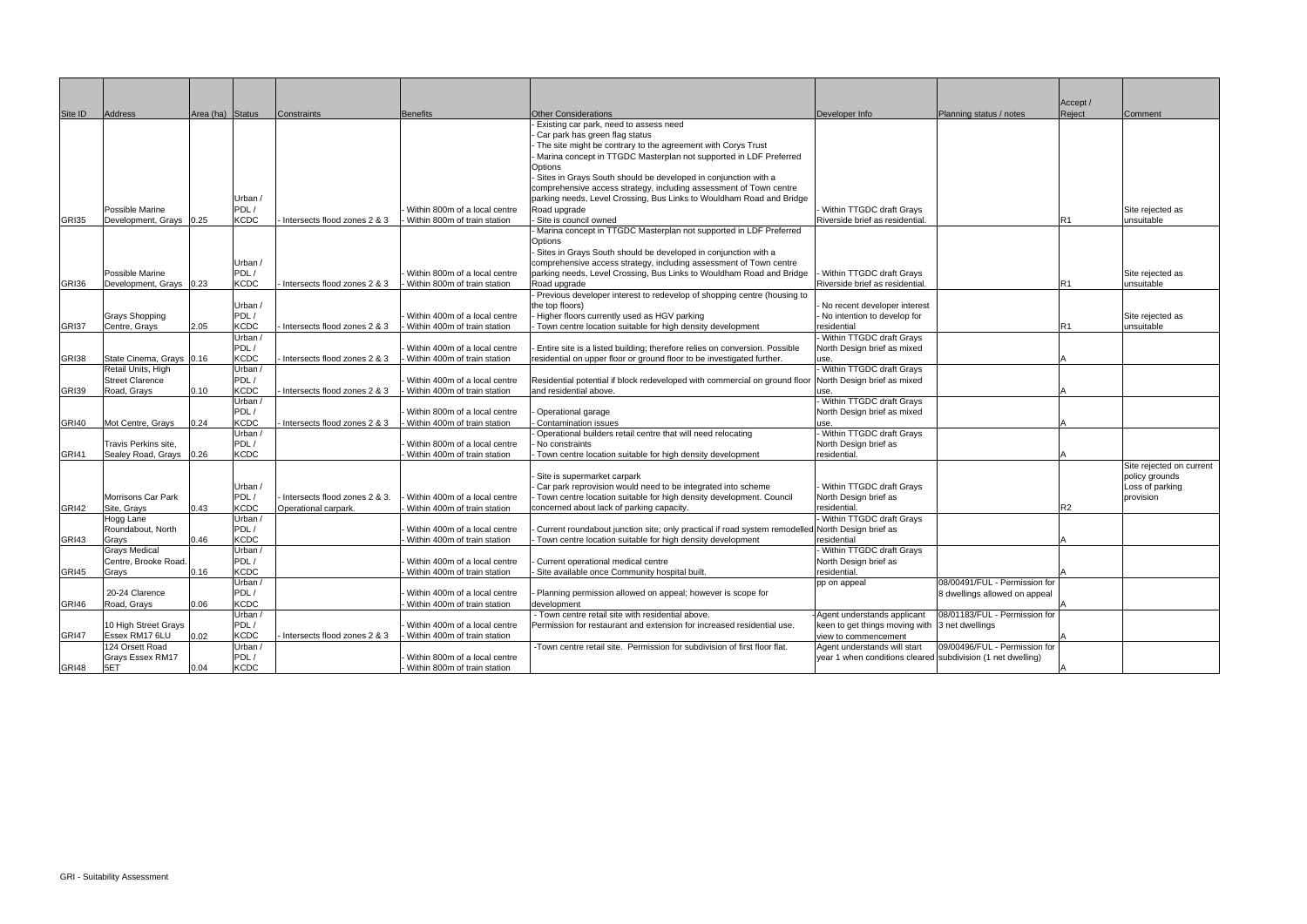|              |                                                 |              | <b>Availability Assessment</b> | <b>Achievability Assessment</b> |              |                        |              |              |                          |      |                    |
|--------------|-------------------------------------------------|--------------|--------------------------------|---------------------------------|--------------|------------------------|--------------|--------------|--------------------------|------|--------------------|
|              |                                                 |              |                                |                                 |              | <b>Cost Assessment</b> |              |              | <b>Market Assessment</b> |      |                    |
| Site ID      | Address                                         | Low          | Medium                         | High                            | <b>No7</b>   | Medium                 | High         | Mo7          | Medium                   | High | Phasing<br>(years) |
|              | <b>Kaneb Terminal</b><br>Former GATX (STS)      |              |                                |                                 |              |                        |              |              |                          |      |                    |
|              | Terminal, Askew                                 |              |                                |                                 |              |                        |              |              |                          |      |                    |
| GRI01        | Farm Road                                       | $\checkmark$ |                                |                                 |              |                        | $\checkmark$ | $\checkmark$ |                          |      | $15+$              |
|              | Former Murco Oil                                |              |                                |                                 |              |                        |              |              |                          |      |                    |
| <b>GRI02</b> | Depot, Askew Farm<br>Road                       | $\checkmark$ |                                |                                 |              |                        | ✓            | ✓            |                          |      | $15+$              |
| <b>GRI03</b> | Askew Farm Road                                 | ✓            |                                |                                 |              |                        |              |              |                          |      | $11 - 15$          |
|              |                                                 |              |                                |                                 |              |                        |              |              |                          |      |                    |
|              | Former Belmont                                  |              | $\checkmark$                   |                                 |              | $\checkmark$           |              |              | ✓                        |      | $0-5$              |
| GRI04        | Allotment Site, Grays<br>Vehicle Depot,         |              |                                |                                 |              |                        |              |              |                          |      |                    |
|              | Wouldham Road,                                  |              |                                |                                 |              |                        |              |              |                          |      |                    |
| GRI05        | Grays                                           |              | ✓                              |                                 |              | ✓                      |              |              | ✓                        |      | $0 - 5$            |
|              | Land off London Road                            |              |                                |                                 |              |                        |              |              |                          |      |                    |
| GRI06        | South Of Askew Farm                             |              | $\checkmark$                   |                                 | ✓            |                        |              |              | ✓                        |      | $6 - 10$           |
|              | 257 London Road                                 |              |                                |                                 |              |                        |              |              |                          |      |                    |
|              | Grays Essex RM17                                |              |                                |                                 |              |                        |              |              |                          |      |                    |
| GRI07        | 5XY<br>Red Lion, 229 London                     |              | $\checkmark$                   |                                 |              | $\checkmark$           |              |              | ✓                        |      | $0 - 5$            |
| <b>GRI08</b> | Road, Grays                                     |              |                                | ✓                               |              | $\checkmark$           |              |              | ✓                        |      | $0 - 5$            |
|              |                                                 |              |                                |                                 |              |                        |              |              |                          |      |                    |
|              | Land East of                                    |              |                                | ✓                               |              | $\checkmark$           |              |              | ✓                        |      |                    |
| GRI09        | Meesons Lane, Grays<br>Gas Works Site,          |              |                                |                                 |              |                        |              |              |                          |      | $11 - 15$          |
| <b>GRI10</b> | London Road, Grays                              | $\checkmark$ |                                |                                 |              |                        | $\checkmark$ | $\checkmark$ |                          |      | $11 - 15$          |
|              | London Road -                                   |              |                                |                                 |              |                        |              |              |                          |      |                    |
|              | 'Cavectracenter',                               |              | $\checkmark$                   |                                 |              | $\checkmark$           |              |              | $\checkmark$             |      |                    |
| GRI11        | Grays                                           |              |                                |                                 |              |                        |              |              |                          |      | $11 - 15$          |
|              | Aldi Store, London                              |              |                                |                                 |              |                        |              |              |                          |      |                    |
| GRI12        | Road, West Thurrock                             | $\checkmark$ |                                |                                 |              | $\checkmark$           |              |              | ✓                        |      | $(11-15)$          |
|              | Petrol Station and<br>Land West of Hogg         |              |                                |                                 |              |                        |              |              |                          |      |                    |
| GRI16        | Lane, Grays                                     |              | $\checkmark$                   |                                 |              |                        | $\checkmark$ |              |                          | ✓    | $11 - 15$          |
|              | Car Park Brooke                                 |              |                                |                                 |              |                        |              |              |                          |      |                    |
| <b>GRI20</b> | Road, Grays<br>Honda Garage, Orsett             |              |                                | ✓                               | ✓            |                        |              |              | ✓                        |      | $0 - 5$            |
| GRI21        | Road, Grays                                     |              | ✓                              |                                 |              |                        | ✓            |              | ✓                        |      | $6 - 10$           |
|              |                                                 |              |                                |                                 |              |                        |              |              |                          |      |                    |
|              | Walkers Carpets, 108                            |              |                                |                                 |              |                        |              |              |                          |      |                    |
| GRI23        | Clarence Road, Grays<br><b>Walkers Carpets,</b> | $\checkmark$ |                                |                                 | $\checkmark$ |                        |              | $\checkmark$ |                          |      | $11 - 15$          |
|              | 110/112 Clarence                                |              |                                |                                 |              |                        |              |              |                          |      |                    |
| GRI24        | Road, Grays                                     | $\checkmark$ |                                |                                 | $\checkmark$ |                        |              | $\checkmark$ |                          |      | $11 - 15$          |
|              | Historic 4/8 Grange                             | $\checkmark$ |                                |                                 | $\checkmark$ |                        |              | $\checkmark$ |                          |      |                    |
| GRI25        | Road, Grays<br>Grays Athletic FC,               |              |                                |                                 |              |                        |              |              |                          |      | $6 - 10$           |
| GRI26        | Bridge Road, Grays                              |              | $\checkmark$                   |                                 |              | $\checkmark$           |              |              | $\checkmark$             |      | $6 - 10$           |
|              | Land at Prospect                                |              |                                |                                 |              |                        |              |              |                          |      |                    |
| GRI27        | Place, Grays<br>Shoppers Luck, 66               | $\checkmark$ |                                |                                 | $\checkmark$ |                        |              | $\checkmark$ |                          |      | $6 - 10$           |
| GRI28        | High Street, Grays                              |              | $\checkmark$                   |                                 |              | $\checkmark$           |              |              | $\checkmark$             |      | $6 - 10$           |
|              | 59-65 High Street,                              |              |                                |                                 |              |                        |              |              |                          |      |                    |
| GRI29        | Grays                                           |              | $\checkmark$                   |                                 |              | $\checkmark$           |              |              | $\checkmark$             |      | $6 - 10$           |
|              | High Street -<br>'Changes' Health &             |              |                                |                                 |              |                        |              |              |                          |      |                    |
| <b>GRI30</b> | Fitness Club                                    |              | $\checkmark$                   |                                 |              | $\checkmark$           |              |              | $\checkmark$             |      | $0-5$              |
|              | Land East of West                               |              |                                |                                 |              |                        |              |              |                          |      |                    |
| GRI31        | Street, South Grays                             | $\checkmark$ |                                |                                 |              | $\checkmark$           |              |              | $\checkmark$             |      | $6 - 10$           |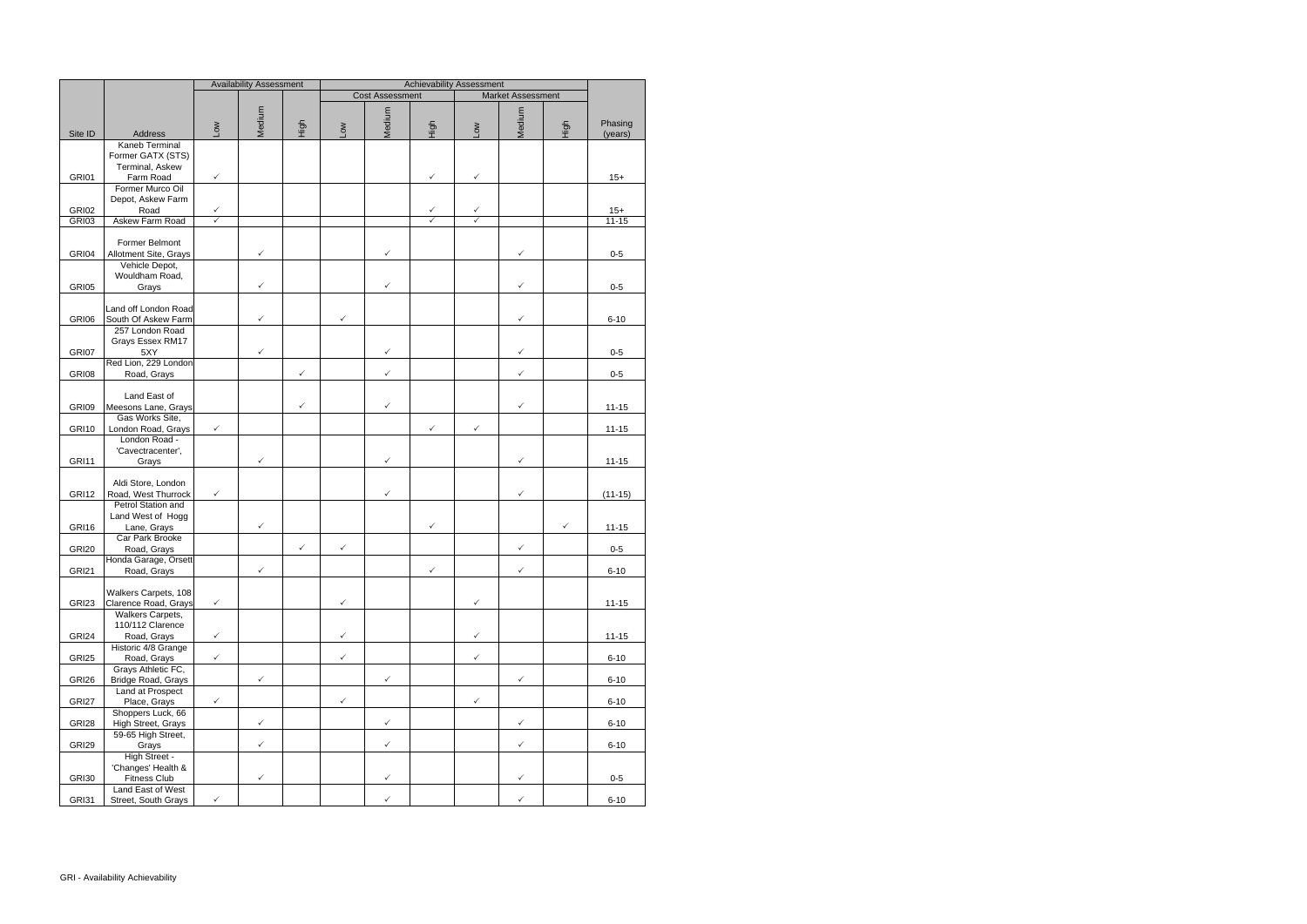|              |                                                                  |              | <b>Achievability Assessment</b><br><b>Availability Assessment</b> |              |            |                        |              |        |                          |              |                    |  |  |
|--------------|------------------------------------------------------------------|--------------|-------------------------------------------------------------------|--------------|------------|------------------------|--------------|--------|--------------------------|--------------|--------------------|--|--|
|              |                                                                  |              |                                                                   |              |            | <b>Cost Assessment</b> |              |        | <b>Market Assessment</b> |              |                    |  |  |
| Site ID      | Address                                                          | <b>NOT</b>   | Medium                                                            | High         | <b>MOT</b> | Medium                 | High         | $\geq$ | Medium                   | High         | Phasing<br>(years) |  |  |
| <b>GRI32</b> | Land north and south<br>of Kings Walk, Grays<br>South Masterplan | $\checkmark$ |                                                                   |              |            | $\checkmark$           |              |        | $\checkmark$             |              | $6 - 10$           |  |  |
| GRI33        | Argent Street /<br>Thames Road, Grays<br>Lion (of Grays) Ltd 85  |              | $\checkmark$                                                      |              |            | $\checkmark$           |              |        | $\checkmark$             |              | $0 - 5$            |  |  |
| GRI34        | London Road Grays<br>Essex                                       |              | $\checkmark$                                                      |              |            | $\checkmark$           |              |        | $\checkmark$             |              | $0 - 5$            |  |  |
| <b>GRI38</b> | State Cinema, Grays                                              |              |                                                                   | $\checkmark$ |            | $\checkmark$           |              |        |                          | $\checkmark$ | $6 - 10$           |  |  |
| <b>GRI39</b> | Retail Units, High<br><b>Street Clarence</b><br>Road, Grays      | $\checkmark$ |                                                                   |              |            |                        | $\checkmark$ |        |                          | $\checkmark$ | $11 - 15$          |  |  |
| <b>GRI40</b> | Mot Centre, Grays                                                |              | $\checkmark$                                                      |              |            | $\checkmark$           |              |        | $\checkmark$             |              | $6 - 10$           |  |  |
| <b>GRI41</b> | Travis Perkins site,<br>Sealey Road, Grays                       |              | $\checkmark$                                                      |              |            | $\checkmark$           |              |        |                          | $\checkmark$ | $6 - 10$           |  |  |
| <b>GRI42</b> | Morrisons Car Park<br>Site, Grays<br>Hogg Lane                   | $\checkmark$ |                                                                   |              |            | $\checkmark$           |              |        |                          | $\checkmark$ | $(6-10)$           |  |  |
| GRI43        | Roundabout, North<br>Grays                                       | $\checkmark$ |                                                                   |              |            |                        | ✓            |        | $\checkmark$             |              | $6 - 10$           |  |  |
| <b>GRI45</b> | <b>Grays Medical</b><br>Centre, Brooke Road.<br>Grays            |              |                                                                   | $\checkmark$ |            | ✓                      |              |        |                          | $\checkmark$ | $6 - 10$           |  |  |
| GRI46        | 20-24 Clarence<br>Road, Grays                                    |              | $\checkmark$                                                      |              |            | $\checkmark$           |              |        | $\checkmark$             |              | $0 - 5$            |  |  |
| GRI47        | 10 High Street Grays<br>Essex RM17 6LU                           |              | $\checkmark$                                                      |              |            | $\checkmark$           |              |        | $\checkmark$             |              | $0 - 5$            |  |  |
| GRI48        | 124 Orsett Road<br>Grays Essex RM17<br>5ET                       |              | ✓                                                                 |              |            | ✓                      |              |        | $\checkmark$             |              | $0 - 5$            |  |  |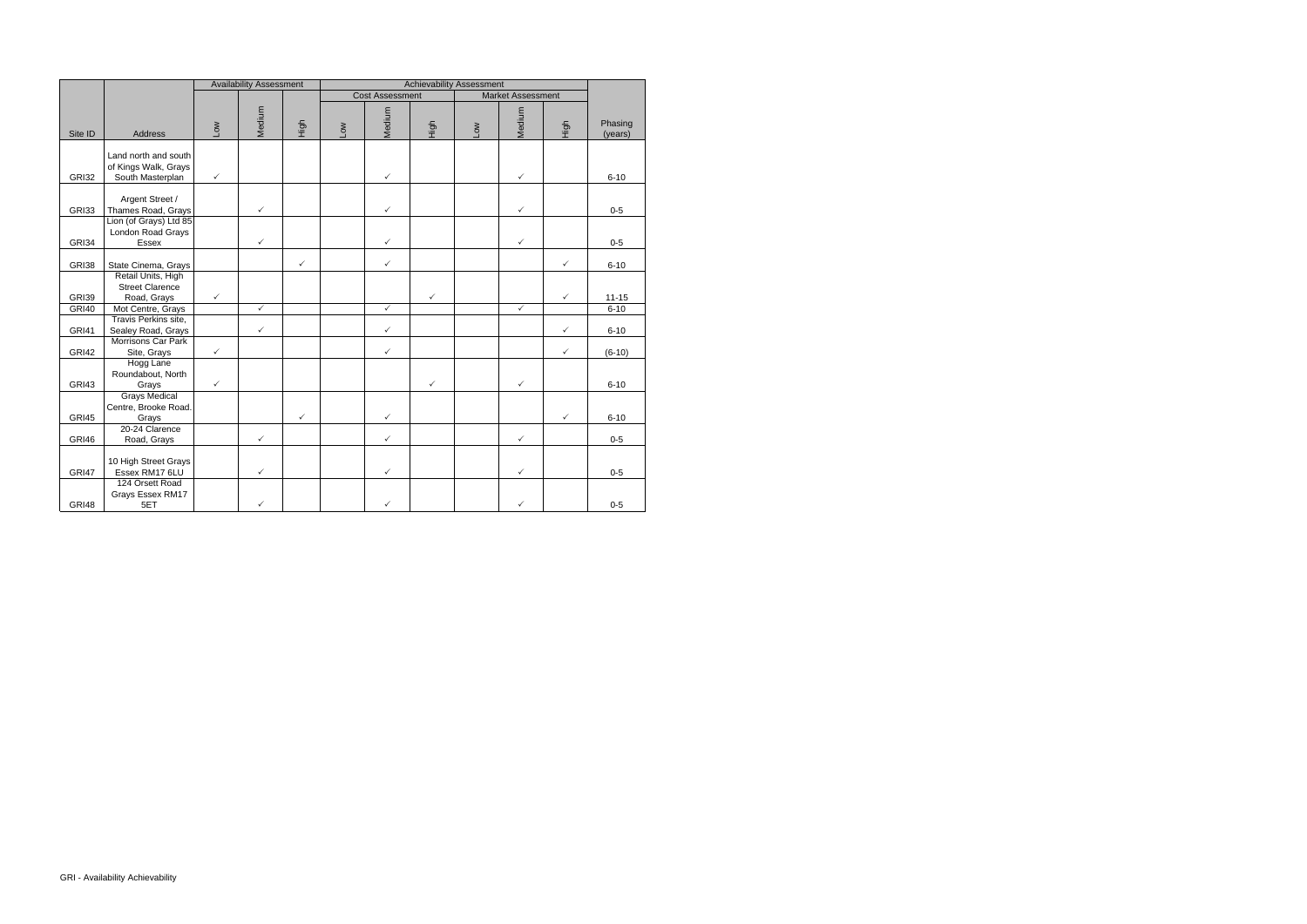| Site ID           | Address                             | Area<br>(ha) | Source of<br>Capacity<br>Estimate | Scenario       | Scenario<br>B | Midpoint        | Phasing   | Comments                                            |
|-------------------|-------------------------------------|--------------|-----------------------------------|----------------|---------------|-----------------|-----------|-----------------------------------------------------|
|                   | Kaneb Terminal Former               |              |                                   | A              |               |                 |           |                                                     |
|                   | GATX (STS) Terminal,                |              |                                   |                |               |                 |           |                                                     |
| GRI01             | Askew Farm Road                     | 9.69         | 10                                | 784            | 988           | 886             | $15+$     |                                                     |
|                   | Former Murco Oil Depot,             |              |                                   |                |               |                 |           |                                                     |
| GRI02             | Askew Farm Road                     | 6.52         | 10                                | 528            | 665           | 596             | $15+$     |                                                     |
| <b>GRI03</b>      | Askew Farm Road                     | 5.69         | 10                                | 461            | 580           | 521             | $11 - 15$ |                                                     |
|                   | Former Belmont Allotment            |              |                                   |                |               |                 |           |                                                     |
| GRI04             | Site, Grays                         | 2.59         | 3                                 | 80             | 148           | 114             | $0 - 5$   |                                                     |
|                   | Vehicle Depot, Wouldham             |              |                                   |                |               |                 |           | Planning permission                                 |
| <b>GRI05</b>      | Road, Grays                         | 0.59         | p/p                               | 66             | 66            | 66              | $0-5$     |                                                     |
|                   | Land off London Road                |              |                                   |                |               |                 |           |                                                     |
| <b>GRI06</b>      | South Of Askew Farm                 | 0.16         | 4                                 | 6              | 13            | 9               | $6 - 10$  |                                                     |
|                   | 257 London Road Grays               |              |                                   |                |               |                 |           | Planning permission                                 |
| GRI07             | Essex RM17 5XY                      | 0.02         | p/p                               | 1              | 1             | 1               | $0-5$     |                                                     |
|                   | Red Lion, 229 London                |              |                                   |                |               |                 |           | Planning permission                                 |
| <b>GRI08</b>      | Road, Grays<br>Land East of Meesons | 0.02         | p/p                               | $\mathbf{2}$   | 2             | $\overline{2}$  | $0-5$     |                                                     |
| <b>GRI09</b>      | Lane, Grays                         | 1.02         | $\overline{7}$                    | 19             | 56            | 38              | $11 - 15$ |                                                     |
|                   | Gas Works Site, London              |              |                                   |                |               |                 |           |                                                     |
| <b>GRI10</b>      | Road, Grays                         | 2.50         | 10                                | 203            | 255           | 229             | $11 - 15$ |                                                     |
|                   | London Road -                       |              |                                   |                |               |                 |           |                                                     |
| GRI11             | 'Cavectracenter', Grays             | 0.20         | 5                                 | 6              | 12            | 9               | $11 - 15$ |                                                     |
|                   | Aldi Store, London Road,            |              |                                   |                |               |                 |           |                                                     |
| GRI12             | <b>West Thurrock</b>                | 0.79         | R(9)                              | 67             | 87            | 77              | $(11-15)$ |                                                     |
|                   | Petrol Station and Land             |              |                                   |                |               |                 |           |                                                     |
|                   | West of Hogg Lane,                  |              |                                   |                |               |                 |           |                                                     |
| GRI16             | Grays                               | 0.43         | 11                                | 30             | 64            | 47              | $11 - 15$ |                                                     |
|                   | Car Park Brooke Road,               |              |                                   |                |               |                 |           |                                                     |
| <b>GRI20</b>      | Grays                               | 0.06         | $\overline{4}$                    | 3              | 5             | 4               | $0 - 5$   |                                                     |
|                   | Honda Garage, Orsett                |              |                                   |                |               |                 |           |                                                     |
| <b>GRI21</b>      | Road, Grays                         | 0.23         | 5                                 | $\overline{7}$ | 14            | 10              | $6 - 10$  |                                                     |
|                   | Walkers Carpets, 108                |              |                                   |                |               |                 |           | Planning permission                                 |
| GRI <sub>23</sub> | Clarence Road, Grays                | 0.02         | p/p                               | 1              | 1             | 1               | $11 - 15$ |                                                     |
|                   |                                     |              |                                   |                |               |                 |           | Planning permission                                 |
|                   | Walkers Carpets, 110/112            |              |                                   |                |               |                 |           |                                                     |
| GRI <sub>24</sub> | Clarence Road, Grays                | 0.03         | p/p                               | 3              | 3             | 3               | $11 - 15$ |                                                     |
|                   | Historic 4/8 Grange Road,           |              |                                   |                |               |                 |           |                                                     |
| <b>GRI25</b>      | Grays                               | 0.02         | ТC                                | $\overline{4}$ | 4             | 4               | $6 - 10$  |                                                     |
|                   |                                     |              |                                   |                |               |                 |           | Original capacity                                   |
|                   |                                     |              |                                   |                |               |                 |           | estimate of 57 (design                              |
|                   |                                     |              |                                   |                |               |                 |           | exercise 3) was                                     |
|                   |                                     |              |                                   |                |               |                 |           | increased to 127 (higher<br>density design exercise |
|                   |                                     |              |                                   |                |               |                 |           | 9) following discussions                            |
|                   |                                     |              |                                   |                |               |                 |           | between Thurrock                                    |
|                   |                                     |              |                                   |                |               |                 |           | Council and TTGDC                                   |
|                   | Grays Athletic FC, Bridge           |              |                                   |                |               |                 |           | regarding Developer                                 |
| GRI <sub>26</sub> | Road, Grays                         | 1.30         | 9                                 | 111            | 143           | 127             | $6 - 10$  | proposals.                                          |
|                   | Land at Prospect Place,             |              |                                   |                |               |                 |           |                                                     |
| GRI <sub>27</sub> | Gravs                               | 0.08         | $\overline{4}$                    | 3              | 6             | 5               | $6 - 10$  |                                                     |
|                   | Shoppers Luck, 66 High              |              |                                   |                |               |                 |           |                                                     |
| GRI28             | Street, Grays                       | 0.08         | 11                                | 5              | 11            | 8               | $6 - 10$  |                                                     |
| <b>GRI29</b>      | 59-65 High Street, Grays            | 0.27         | $\overline{11}$                   | 18             | 40            | $\overline{29}$ | $6 - 10$  |                                                     |
|                   | High Street - 'Changes'             |              |                                   |                |               |                 |           |                                                     |
| <b>GRI30</b>      | Health & Fitness Club               | 0.07         | 12                                | 22             | 22            | 22              | $0-5$     |                                                     |
|                   | Land East of West Street,           |              |                                   |                |               |                 |           |                                                     |
| GRI31             | South Grays                         | 0.34         | 12                                | 103            | 103           | 103             | $6 - 10$  |                                                     |
|                   | Land north and south of             |              |                                   |                |               |                 |           |                                                     |
|                   | Kings Walk, Grays South             |              |                                   |                |               |                 |           |                                                     |
| GRI32             | Masterplan                          | 0.46         | 12                                | 141            | 141           | 141             | $6 - 10$  |                                                     |
|                   | <b>Argent Street / Thames</b>       |              |                                   |                |               |                 |           |                                                     |
| GRI33             | Road, Grays                         | 0.46         | 12                                | 140            | 140           | 140             | $0-5$     |                                                     |
|                   | Lion (of Grays) Ltd 85              |              |                                   |                |               |                 |           |                                                     |
| GRI34             | London Road Grays<br>Essex          | 0.21         | TC                                | 24             |               | 24              | $0-5$     | <b>Thurrock Council</b><br>estimate                 |
|                   |                                     |              |                                   |                | 24            |                 |           |                                                     |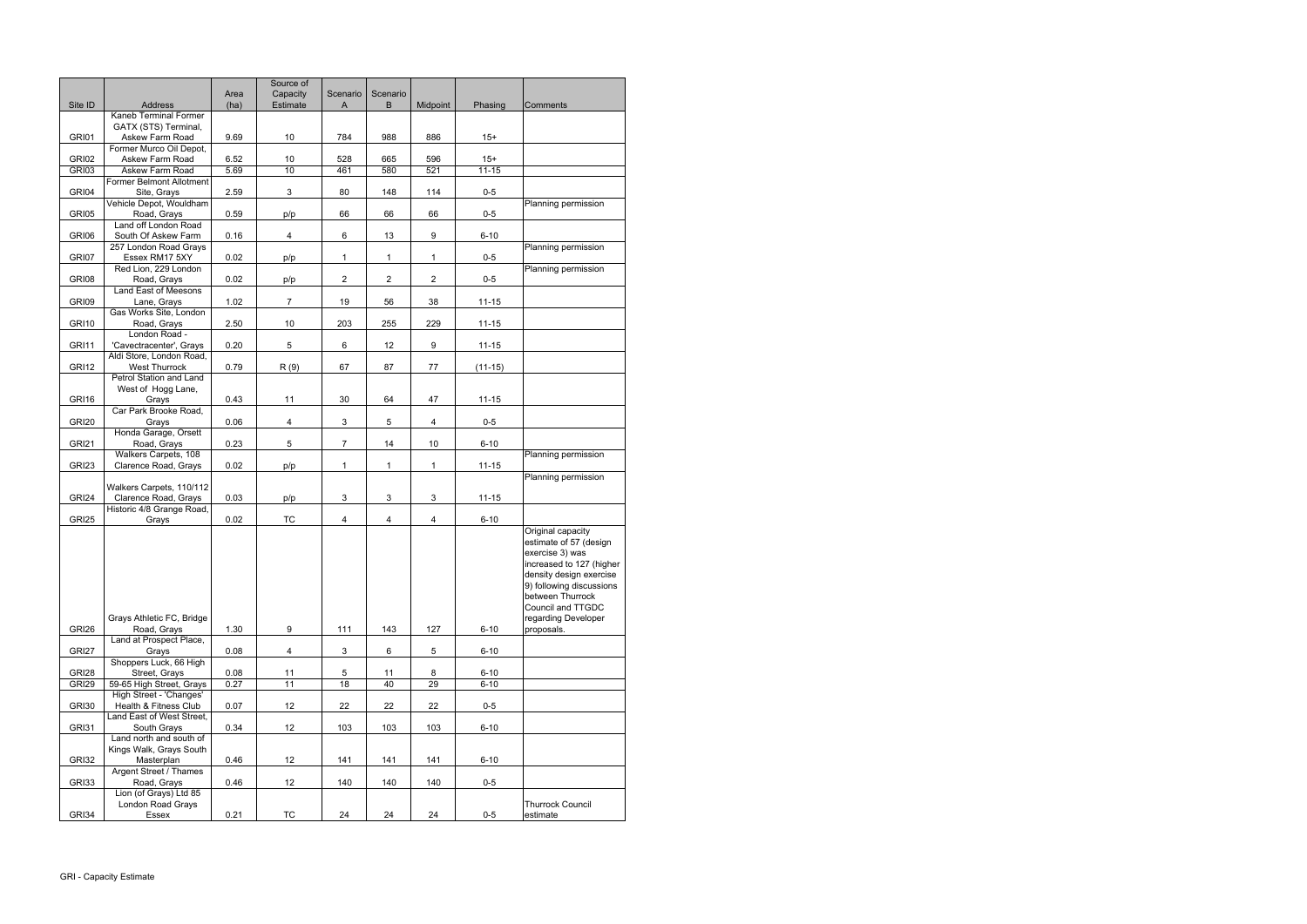|              |                                    |      | Source of         |          |                 |              |           |                           |
|--------------|------------------------------------|------|-------------------|----------|-----------------|--------------|-----------|---------------------------|
|              |                                    | Area | Capacity          | Scenario | Scenario        |              |           |                           |
| Site ID      | <b>Address</b>                     | (ha) | Estimate          | A        | B               | Midpoint     | Phasing   | Comments                  |
|              |                                    |      |                   |          |                 |              |           | Lower scenario applied    |
|              |                                    |      |                   |          |                 |              |           | to take account of listed |
| GRI38        | State Cinema, Grays                | 0.16 | 11                | 11       | 11              | 11           | $6 - 10$  | building status           |
|              | Retail Units, High Street          |      |                   |          |                 |              |           |                           |
| <b>GRI39</b> | Clarence Road, Grays               | 0.10 | 12                | 29       | 29              | 29           | $11 - 15$ |                           |
| <b>GRI40</b> | Mot Centre, Grays                  | 0.24 | 11                | 16       | $\overline{36}$ | 26           | $6 - 10$  |                           |
|              | <b>Travis Perkins site, Sealey</b> |      |                   |          |                 |              |           |                           |
| <b>GRI41</b> | Road, Grays                        | 0.26 | 11                | 18       | 39              | 28           | $6 - 10$  |                           |
|              | Morrisons Car Park Site.           |      |                   |          |                 |              |           |                           |
| <b>GRI42</b> | Grays                              | 0.43 | R(11)             | 30       | 64              | 47           | $(6-10)$  |                           |
|              | Hogg Lane Roundabout,              |      |                   |          |                 |              |           |                           |
| GRI43        | North Grays                        | 0.46 | 11                | 32       | 69              | 50           | $6 - 10$  |                           |
|              | Grays Medical Centre,              |      |                   |          |                 |              |           |                           |
| <b>GRI45</b> | Brooke Road. Grays                 | 0.16 | 8                 | 8        | 12              | 10           | $6 - 10$  |                           |
|              | 20-24 Clarence Road,               |      |                   |          |                 |              |           | Planning permission       |
| GRI46        | Grays                              | 0.06 | p/p               | 8        | 8               | 8            | $0-5$     |                           |
|              | 10 High Street Grays               |      |                   |          |                 |              |           | Planning permission       |
| GRI47        | Essex RM17 6LU                     | 0.02 | p/p               | 3        | 3               | 3            | $0-5$     |                           |
|              | 124 Orsett Road Grays              |      |                   |          |                 |              |           | Planning permission       |
| GRI48        | Essex RM17 5ET                     | 0.04 | p/p               | 1        | 1               | $\mathbf{1}$ | $0-5$     |                           |
|              |                                    |      |                   |          |                 |              |           |                           |
|              |                                    |      |                   | Scenario | Scenario        |              |           |                           |
|              |                                    |      | Phasing           | A        | B               | Midpoint     |           |                           |
|              |                                    |      | $0 - 5$           | 350      | 420             | 385          |           |                           |
|              |                                    |      | $6 - 10$          | 483      | 642             | 563          |           |                           |
|              |                                    |      | $11 - 15$         | 752      | 1002            | 877          |           |                           |
|              |                                    |      | $15+$             | 1312     | 1652            | 1482         |           |                           |
|              |                                    |      | Total             | 2898     | 3716            | 3307         |           |                           |
|              | Note figures may not add           |      | <b>Total 0-15</b> |          |                 |              |           |                           |
|              | due to rounding                    |      | years             | 1586     | 2063            | 1824         |           |                           |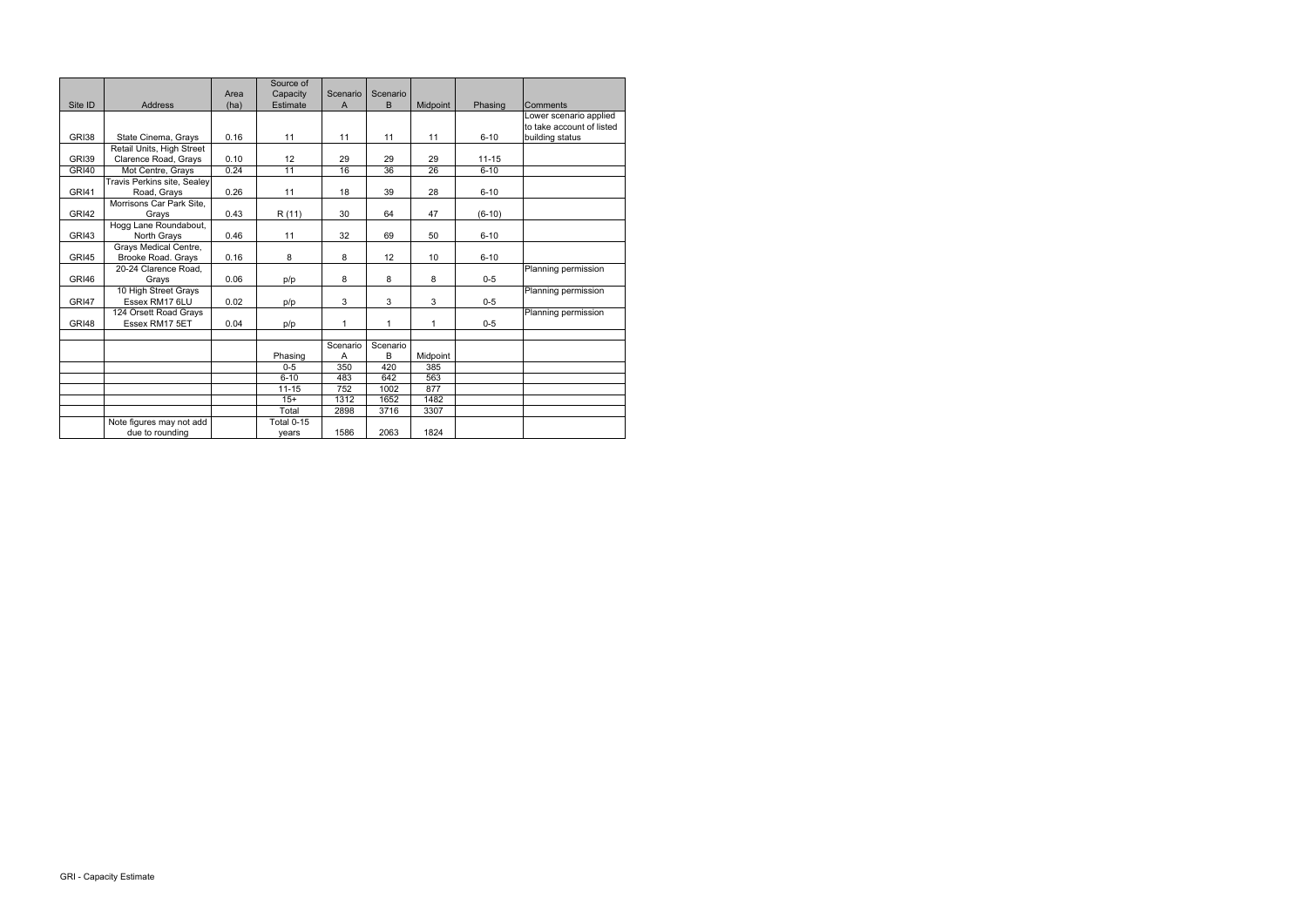## Grays Thurrock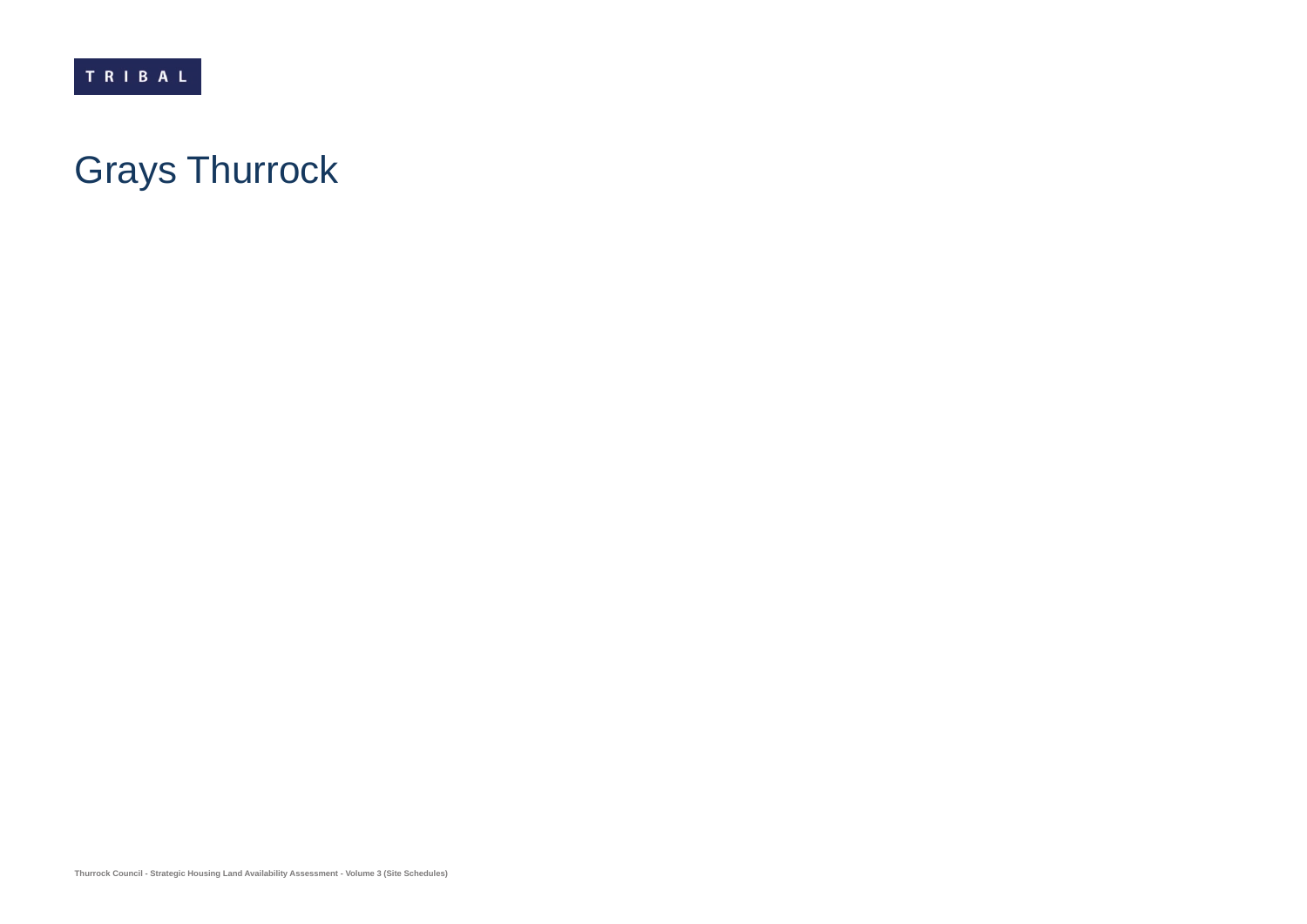|                   |                                                                |                  |                                |                                          |                                                                |                                                                                                                                                                                                                                                   |                                                                                            |                                                  | Accept / |                                |
|-------------------|----------------------------------------------------------------|------------------|--------------------------------|------------------------------------------|----------------------------------------------------------------|---------------------------------------------------------------------------------------------------------------------------------------------------------------------------------------------------------------------------------------------------|--------------------------------------------------------------------------------------------|--------------------------------------------------|----------|--------------------------------|
| Site ID           | Address                                                        | Area (ha) Status |                                | Constraints                              | <b>Benefits</b>                                                | <b>Other Considerations</b>                                                                                                                                                                                                                       | Developer Info                                                                             | Planning status / notes                          | Reject   | Comment                        |
| GTH01             | 2 Orchard Drive,<br>Grays                                      | 0.19             | Jrban /<br>PDL/<br><b>KCDC</b> |                                          | Within 1600m of a local centre                                 | Good location on corner site<br>In residential area                                                                                                                                                                                               |                                                                                            |                                                  |          |                                |
| GTH02             | <b>Thurrock Masonic</b><br>Hall Ltd, Lenthall<br>Avenue, Grays | 0.34             | Urban /<br>PDL/<br>KCDC        |                                          | Within 1600m of a local centre                                 | Well used masonic hall                                                                                                                                                                                                                            |                                                                                            |                                                  | R1       | Site rejected as<br>unsuitable |
|                   | 223A Lodge Lane                                                |                  | Urban /<br>PDL/                |                                          |                                                                |                                                                                                                                                                                                                                                   |                                                                                            | 08/00180/FUL - Refused                           |          | Site rejected as               |
| GTH <sub>03</sub> | Grays                                                          | 0.02             | <b>KCDC</b>                    |                                          | Within 1600m of a local centre                                 | - Outline planning permission; 1 net dwelling<br>Part of site is a chemical plant                                                                                                                                                                 |                                                                                            | application for 1 dwelling                       | R1       | unsuitable                     |
|                   |                                                                |                  |                                | Intersects a potential wildlife<br>site. |                                                                | Contamination issues<br>Access is limited as problems of building a Hogg Lane roundabout<br>Cycleways and footways need to be built and improved<br>Consideration will need to be given to requirement for social and<br>community infrastructure | - Within TTGDC draft Grays<br>North Design brief and draft<br>Masterplan as residential    |                                                  |          |                                |
|                   |                                                                |                  | Urban                          | intersects flood zones 2 and 3           |                                                                | Long established industrial site. No objection to residential                                                                                                                                                                                     | - Owner interested to develop                                                              | 97/00452/OUT - Outline                           |          |                                |
|                   | Titan Works - Hogg                                             |                  | PDL/                           | Part of site currently                   | Within 400m of a local centre                                  | Some areas of scrub around perimeter, which could be absorbed into                                                                                                                                                                                | site. Long term potential for                                                              | permission for residential                       |          |                                |
| GTH <sub>04</sub> | Lane                                                           | 13.78            | <b>KCDC</b>                    | operational as industrial plant.         | Within 400m of train station                                   | landscaping the site                                                                                                                                                                                                                              | residential                                                                                | development on part of site                      |          |                                |
|                   | 34 Wallace Road,                                               | 0.04             | Urban /<br>PDL/<br>KCDC        |                                          | Within 1600m of a local centre                                 | Planning permission; 1 net dwelling                                                                                                                                                                                                               |                                                                                            | 08/00687/FUL - Permission for                    |          |                                |
| GTH <sub>05</sub> | Grays                                                          |                  |                                |                                          | - Within 1600m of train station                                | Some scope for development<br>No Constraints Owned by co-operative society                                                                                                                                                                        |                                                                                            | conversion (1 net dwelling)                      |          |                                |
|                   |                                                                |                  |                                |                                          |                                                                | Corner Plot in small neighbourhood centre                                                                                                                                                                                                         |                                                                                            |                                                  |          |                                |
|                   |                                                                |                  | Urban /                        |                                          |                                                                | Surrounded by residential<br>Design Exercise applied includes a small retail element. Likely that                                                                                                                                                 | No pp but previous objections<br>sustained on appeal for 22                                | 05/01125/OUT - Outline                           |          |                                |
|                   | 131a - c Hathaway                                              |                  | PDL/                           |                                          | Within 1600m of a local centre                                 | development will come forward for residential only. However, densities                                                                                                                                                                            | likely to be overcome at this                                                              | application for residential                      |          |                                |
| GTH06             | Road, Grays                                                    | 0.27             | <b>KCDC</b>                    |                                          | Within 1600m of train station                                  | generated considered appropriate for this site.                                                                                                                                                                                                   | lesser number                                                                              | development refused                              |          |                                |
|                   |                                                                |                  | Urban /                        |                                          |                                                                | - Adjacent to listed building<br>Access is limited<br>Need additions to serve northern area from Dell rd                                                                                                                                          |                                                                                            | 05/01042/TTGOUT - Outline                        |          |                                |
|                   | Treetops School, Dell                                          |                  | PDL/<br><b>KCDC</b>            | Intersects biodiversity sites of         | Within 800m of a local centre                                  | Some TPOs/open space/quarry issues                                                                                                                                                                                                                |                                                                                            | application for residential                      |          |                                |
| GTH07             | Road, Grays<br>George Wade &                                   | 3.08             | Urban /                        | local interest                           | Within 800m of train station                                   | Site is council owned                                                                                                                                                                                                                             |                                                                                            | development withdrawn.<br>03/00944/FUL - Expired |          |                                |
|                   | Sons, 117 Cromwell                                             |                  | PDL/                           |                                          | Within 800m of a local centre                                  |                                                                                                                                                                                                                                                   |                                                                                            | permission for conversion (2                     |          |                                |
| GTH08             | Rd, Grays                                                      | 0.01             | <b>KCDC</b><br>Jrban /         |                                          | Within 800m of train station                                   |                                                                                                                                                                                                                                                   |                                                                                            | net dwellings)<br>05/00236/FUL - Permission for  |          |                                |
|                   | 28 Southend Road,                                              |                  | PDL/                           |                                          | Within 800m of a local centre                                  |                                                                                                                                                                                                                                                   | Agent understands the site has<br>been sold on.                                            | 8 flats                                          |          |                                |
| GTH09             | Grays                                                          | 0.09             | KCDC                           |                                          | Within 1600m of train station                                  | Planning permission; 8 net dwellings                                                                                                                                                                                                              |                                                                                            |                                                  |          |                                |
|                   |                                                                |                  |                                |                                          |                                                                | Still operational telephone exchange<br>Next to school                                                                                                                                                                                            |                                                                                            |                                                  |          |                                |
|                   |                                                                |                  |                                |                                          |                                                                | Corner site                                                                                                                                                                                                                                       |                                                                                            |                                                  |          |                                |
|                   | Telephone Exchange,                                            |                  | Urban /                        |                                          |                                                                | Design Exercise applied includes a small retail element. Likely that                                                                                                                                                                              |                                                                                            |                                                  |          |                                |
| GTH10             | Bradleigh Avenue,<br>Grays                                     | 0.47             | PDL/<br><b>KCDC</b>            | Operational as telephone<br>exchange     | Within 800m of a local centre<br>Within 1600m of train station | development will come forward for residential only. However, densities<br>generated considered appropriate for this site.                                                                                                                         |                                                                                            |                                                  |          |                                |
|                   | Scout Hut & Function<br>Hall, Richmond Road,                   |                  | Urban /<br>PDL/                |                                          | Within 800m of a local centre                                  | Scout Hut and Function Hall. Does not appear to be well maintained<br>TPO along boundary                                                                                                                                                          | Council considers available or<br>could come forward in longer                             |                                                  |          |                                |
| GTH <sub>12</sub> | Grays                                                          | 0.36             | <b>KCDC</b>                    |                                          | Within 800m of train station                                   | Site is council owned.                                                                                                                                                                                                                            | term with GTH37.                                                                           |                                                  |          |                                |
|                   | 72 Bridge Road,                                                |                  | Urban /<br>PDL/                |                                          | Within 800m of a local centre                                  |                                                                                                                                                                                                                                                   |                                                                                            |                                                  |          |                                |
| GTH14             | Grays                                                          | 0.06             | KCDC                           |                                          | Within 800m of train station                                   |                                                                                                                                                                                                                                                   |                                                                                            |                                                  |          |                                |
|                   |                                                                |                  |                                |                                          |                                                                |                                                                                                                                                                                                                                                   | Residential area. Council<br>owned and declared surplus to<br>requirements. To be disposed |                                                  |          |                                |
|                   |                                                                |                  | Urban /<br>PDL/                |                                          |                                                                |                                                                                                                                                                                                                                                   | of at nil cost as part of HCA                                                              |                                                  |          |                                |
| GTH15             | Car Park, Bridge<br>Road, Grays                                | 0.08             | <b>KCDC</b>                    |                                          | Within 800m of a local centre<br>Within 800m of train station  | Council owned car park, well used<br>Site may come forward for disposal by TBC                                                                                                                                                                    | <b>Public Land Initiative</b><br>programme                                                 |                                                  |          |                                |
|                   |                                                                |                  |                                |                                          |                                                                |                                                                                                                                                                                                                                                   | Residential area. Council<br>owned and declared surplus to                                 |                                                  |          |                                |
|                   |                                                                |                  | Urban /                        |                                          |                                                                | Residential car park<br>Loss would result in street parking                                                                                                                                                                                       | requirements. To be disposed<br>of at nil cost as part of HCA                              |                                                  |          |                                |
|                   | Car Park, Grove                                                |                  | PDL/                           |                                          | Within 800m of a local centre                                  | Scope for development                                                                                                                                                                                                                             | Public Land Initiative                                                                     |                                                  |          |                                |
| GTH16             | Road, Grays                                                    | 0.05             | <b>KCDC</b>                    |                                          | Within 800m of train station                                   | Site is council owned                                                                                                                                                                                                                             | programme                                                                                  |                                                  |          |                                |
|                   |                                                                |                  | Urban /                        |                                          |                                                                | Residential car park<br>Loss would result in street parking                                                                                                                                                                                       |                                                                                            |                                                  |          |                                |
|                   | Car Park, William                                              |                  | PDL/                           |                                          | Within 800m of a local centre                                  | Scope for development                                                                                                                                                                                                                             | Council considers potential for                                                            |                                                  |          |                                |
| GTH17             | Street, Grays                                                  | 0.10             | <b>KCDC</b>                    |                                          | Within 800m of train station                                   | Site is council owned.                                                                                                                                                                                                                            | release.                                                                                   |                                                  |          |                                |
|                   |                                                                |                  | Urban /                        |                                          |                                                                | Residential car park<br>Loss would result in street parking                                                                                                                                                                                       |                                                                                            |                                                  |          |                                |
|                   | Car Park William                                               |                  | PDL/                           |                                          | Within 800m of a local centre                                  | Scope for development                                                                                                                                                                                                                             | Council considers potential for                                                            |                                                  |          |                                |
| GTH18             | <b>Street</b>                                                  | 0.05             | <b>KCDC</b>                    | Intersects flood zones 2 & 3             | - Within 1600m of train station                                | Site is council owned                                                                                                                                                                                                                             | release.                                                                                   |                                                  |          |                                |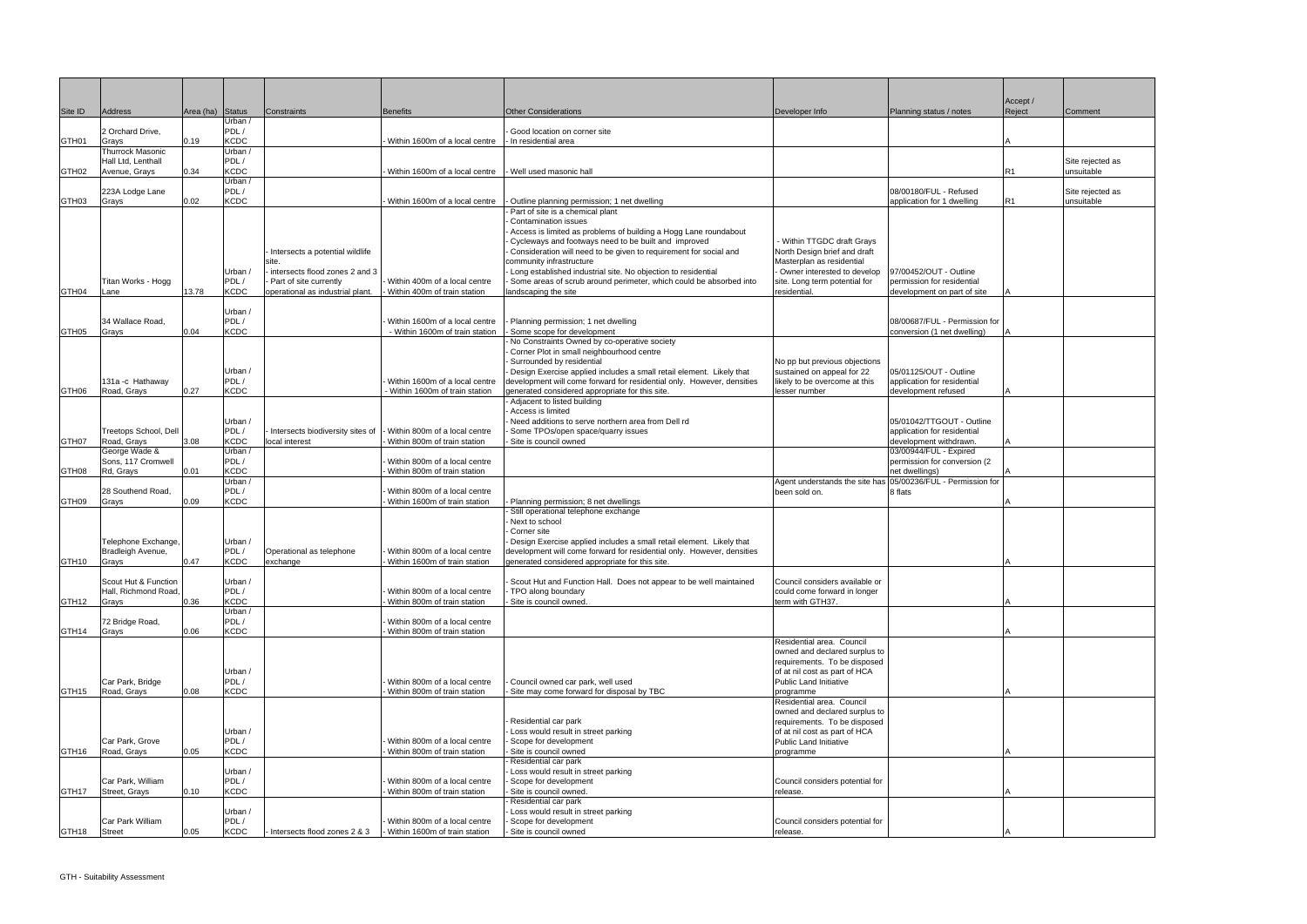|                   |                                       |                  |                     |                                                               |                                                                |                                                                                                                                                     |                                                                        |                                                               | Accept / |                       |
|-------------------|---------------------------------------|------------------|---------------------|---------------------------------------------------------------|----------------------------------------------------------------|-----------------------------------------------------------------------------------------------------------------------------------------------------|------------------------------------------------------------------------|---------------------------------------------------------------|----------|-----------------------|
| Site ID           | Address                               | Area (ha) Status |                     | Constraints                                                   | <b>Benefits</b>                                                | <b>Other Considerations</b>                                                                                                                         | Developer Info                                                         | Planning status / notes                                       | Reject   | Comment               |
|                   |                                       |                  | Urban /             |                                                               |                                                                | Site is a scrap yard<br>Opposite school and residences                                                                                              |                                                                        |                                                               |          |                       |
|                   | <b>Scrapyard Manor</b>                |                  | PDL/                |                                                               | Within 1600m of a local centre                                 | <b>Contamination issues</b>                                                                                                                         |                                                                        |                                                               |          |                       |
| GTH19             | Road, Grays                           | 0.23             | <b>KCDC</b>         | Intersects flood zones 2 & 3                                  | Within 1600m of train station                                  | Possible contamination, would require site clearance                                                                                                |                                                                        |                                                               |          |                       |
|                   |                                       |                  | Urban /             |                                                               |                                                                | Planning permission withdrawn; 30 net dwellings                                                                                                     | Allocated for new road on local<br>plan but road proposal              | 08/00194/OUT - Withdrawn<br>application for 30 dwellings      |          |                       |
|                   | Land At 52 Broadway                   |                  | PDL/                |                                                               | Within 1600m of a local centre                                 | Limited residential development can take place to front existing road                                                                               | abandoned by Council                                                   |                                                               |          |                       |
| GTH22             | <b>Grays Essex</b>                    | 0.39             | <b>KCDC</b>         | Intersects flood zones 2 & 3                                  | Within 1600m of train station                                  | Flood issues.                                                                                                                                       |                                                                        |                                                               |          |                       |
|                   | 18 Broadway Grays                     |                  |                     |                                                               | Within 1600m of a local centre                                 |                                                                                                                                                     |                                                                        | 07/01279/FUL - Refused<br>permission for conversion into      |          | Site rejected as      |
| GTH23             | Essex RM17 6EW                        | 0.01             | <b>PDL</b>          |                                                               | Within 1600m of train station                                  | Planning permission refused; 4 net dwellings                                                                                                        |                                                                        | 4 net dwellings                                               | R1       | unsuitable            |
|                   | 1 Allenby Crescent                    |                  | Urban /<br>PDL/     |                                                               |                                                                |                                                                                                                                                     | Agent believes likely to happen                                        | 08/00455/FUL - Permission for                                 |          |                       |
| GTH24             | Grays Essex RM17<br>6DH               | 0.05             | <b>KCDC</b>         |                                                               | Within 800m of a local centre<br>Within 1600m of train station | No Constraints<br>Scope for intensification                                                                                                         | late 2010 and definitely within 5 1 dwelling<br>years                  |                                                               |          |                       |
|                   | 33 Bradleigh Avenue                   |                  | Urban /             |                                                               |                                                                |                                                                                                                                                     |                                                                        | 08/00109/FUL - Appeal                                         |          |                       |
|                   | Grays Essex RM17<br>5XD               | 0.09             | PDL/<br><b>KCDC</b> |                                                               | Within 800m of a local centre                                  | Planning permission refused; 1 net dwelling                                                                                                         |                                                                        | dismissed regarding                                           |          | Site rejected as      |
| GTH25             | 86 Southend Road                      |                  | Urban /             |                                                               | Within 1600m of train station                                  | No scope for intensification                                                                                                                        |                                                                        | application for 1 dwelling                                    | R1       | unsuitable            |
|                   | Grays Essex RM17                      |                  | PDL/                |                                                               | Within 400m of a local centre                                  | Planning permission refused; 1 net dwelling                                                                                                         |                                                                        | 07/00639/FUL - Refused                                        |          | Site rejected as      |
| GTH <sub>26</sub> | 5NW                                   | 0.05             | <b>KCDC</b>         |                                                               | Within 1600m of train station                                  | No scope for intensification                                                                                                                        |                                                                        | permission for 1 dwelling                                     | R1       | unsuitable            |
|                   | 221A Lodge Lane                       |                  | Urban /<br>PDL/     |                                                               |                                                                |                                                                                                                                                     |                                                                        |                                                               |          |                       |
| GTH27             | Grays                                 | 0.05             | <b>KCDC</b>         |                                                               | Within 1600m of a local centre                                 |                                                                                                                                                     |                                                                        |                                                               | R1       | <b>Built out</b>      |
|                   |                                       |                  | Urban /<br>PDL/     |                                                               |                                                                | Planning permission; 2 net dwellings                                                                                                                | Owner confirms is considering                                          | 08/00611/FUL - Permission for                                 |          |                       |
| GTH28             | 46 Lucas Road Grays<br>Essex RM17 5AJ | 0.04             | <b>KCDC</b>         |                                                               | Within 1600m of a local centre                                 | The site does however have scope for more development                                                                                               | selling site on.                                                       | 3 dwellings (2 net)                                           |          |                       |
|                   |                                       |                  |                     |                                                               |                                                                |                                                                                                                                                     |                                                                        |                                                               |          |                       |
|                   |                                       |                  |                     |                                                               |                                                                | This site is located adjacent to the watercourse that runs north/south<br>from Lowes scrap yard at east end of Manor Road down to railway           |                                                                        |                                                               |          |                       |
|                   |                                       |                  |                     |                                                               |                                                                | The site was previously part reserved for the relief road for Globe Works,                                                                          |                                                                        |                                                               |          |                       |
|                   |                                       |                  |                     |                                                               |                                                                | it was also previously MGB                                                                                                                          |                                                                        |                                                               |          |                       |
|                   |                                       |                  |                     |                                                               |                                                                | Flood risk issues                                                                                                                                   |                                                                        |                                                               |          |                       |
|                   |                                       |                  |                     |                                                               |                                                                | Employment use is preferred to residential by Council due to good<br>transport (i.e. it has trunk road links, but is easily accessible to the local | <b>Within South East Thurrock</b>                                      |                                                               |          |                       |
|                   |                                       |                  |                     |                                                               |                                                                | residential population)                                                                                                                             | Masterplan as residential                                              |                                                               |          |                       |
|                   |                                       |                  |                     |                                                               |                                                                | If the Globe industrial estate is to be changed to residential, then site                                                                           | Site promoted by developers                                            |                                                               |          |                       |
|                   | Land west off Manor                   |                  | Urban<br>PDL/       | Intersects flood zones 2 & 3<br>Intersects potential wildlife | Within 1600m of a local centre                                 | could be important in retaining Thurrock Park employment land<br>Need to retain green space                                                         | through representations to LDF<br>at previous consultation             |                                                               |          | Site rejected as      |
| GTH33             | Road, Grays                           | 2.93             | <b>KCDC</b>         | sites                                                         | Within 1600m of train station                                  | Issues with congestion on Manor Road currently                                                                                                      | phases.                                                                |                                                               | R1       | unsuitable            |
|                   | The Chestnuts, 32                     |                  | Urban /             |                                                               |                                                                | <b>Existing residential property</b>                                                                                                                |                                                                        |                                                               |          |                       |
|                   | College Avenue,                       |                  | PDL/                |                                                               | Within 800m of a local centre                                  | Large gardens with Scope for intensification                                                                                                        | Owner suggests 10 flats or 4<br>houses and believes site to be         |                                                               |          | Conflict with current |
| GTH34             | Grays                                 | 0.15             | <b>KCDC</b>         |                                                               | Within 1600m of train station                                  | Good access onto College Avenue                                                                                                                     | deliverable within 6-10 years.                                         |                                                               | R2       | policy                |
|                   |                                       |                  |                     |                                                               |                                                                |                                                                                                                                                     | Within TTGDC draft Grays                                               |                                                               |          |                       |
|                   |                                       |                  |                     |                                                               |                                                                | Site is currently a council owned theatre and library                                                                                               | North Design brief as                                                  |                                                               |          |                       |
|                   |                                       |                  | Urban /             |                                                               |                                                                | Cannot come forward until provided for elsewhere                                                                                                    | residential. Council considers                                         |                                                               |          |                       |
| GTH35             | Thameside Theatre,<br>Grays           | 0.52             | PDL/<br><b>KCDC</b> | Operational theatre and library.                              | Within 400m of a local centre<br>Within 400m of train station  | Long-term proposal<br>Site is council owned                                                                                                         | site has longer term potential if<br>existing facilities are relocated |                                                               |          |                       |
|                   | Land at Junction Dell                 |                  |                     |                                                               |                                                                |                                                                                                                                                     | No pp but Council owned. Site                                          |                                                               |          |                       |
|                   | Road Southend                         |                  | Urban /             |                                                               |                                                                | Road network and junction with Orsett road need improvement                                                                                         | is available.                                                          |                                                               |          |                       |
| GTH36a            | Road, Grays (PDL<br>portion)          | 0.17             | PDL/<br><b>KCDC</b> |                                                               | Within 800m of a local centre<br>Within 800m of train station  | Good location for housing<br>Site is council owned                                                                                                  |                                                                        |                                                               |          |                       |
|                   | Land at Junction Dell                 |                  |                     |                                                               |                                                                |                                                                                                                                                     | No pp but Council owned. Site                                          |                                                               |          |                       |
|                   | Road Southend                         |                  | Urban /             |                                                               |                                                                | Road network and junction with Orsett road need improvement                                                                                         | is available.                                                          |                                                               |          |                       |
| GTH36b            | Road, Grays<br>greenfield portion)    | 0.60             | GF/<br><b>KCDC</b>  |                                                               | Within 800m of a local centre<br>Within 800m of train station  | Good location for housing<br>Site is council owned                                                                                                  |                                                                        |                                                               |          |                       |
|                   |                                       |                  |                     |                                                               |                                                                |                                                                                                                                                     | Council state longer term                                              |                                                               |          |                       |
|                   |                                       |                  |                     |                                                               |                                                                |                                                                                                                                                     | potential for redevelopment in                                         |                                                               |          |                       |
|                   | <b>Adult Education</b>                |                  | Urban /             |                                                               |                                                                | Site is currently a council owned adult education centre<br>Possible relocation                                                                     | conjunction with relocated<br>facilities to Grays learning             |                                                               |          |                       |
|                   | Centre, Richmond                      |                  | PDL/                |                                                               | Within 800m of a local centre                                  | Would be suitable site for residential                                                                                                              | campus. Could be developed                                             |                                                               |          |                       |
| GTH37             | Road Grays                            | 0.56             | <b>KCDC</b>         |                                                               | Within 800m of train station                                   | Site is council owned                                                                                                                               | in conjunction with GTH12                                              |                                                               |          |                       |
|                   |                                       |                  |                     |                                                               |                                                                | - Formerly house in residential area.                                                                                                               |                                                                        |                                                               |          |                       |
|                   | 128 Bridge Road,<br>Grays Essex RM17  |                  | Urban /<br>PDL/     |                                                               | Within 800m of a local centre                                  | Planning permission for flat conversion.                                                                                                            | Development is nearly                                                  | 08/01099/FUL - Permission for<br>conversion (1 net dwelling). |          |                       |
| GTH38             | 6DA                                   | 0.02             | <b>KCDC</b>         |                                                               | Within 800m of train station                                   |                                                                                                                                                     | complete.                                                              | Substantially completed.                                      |          |                       |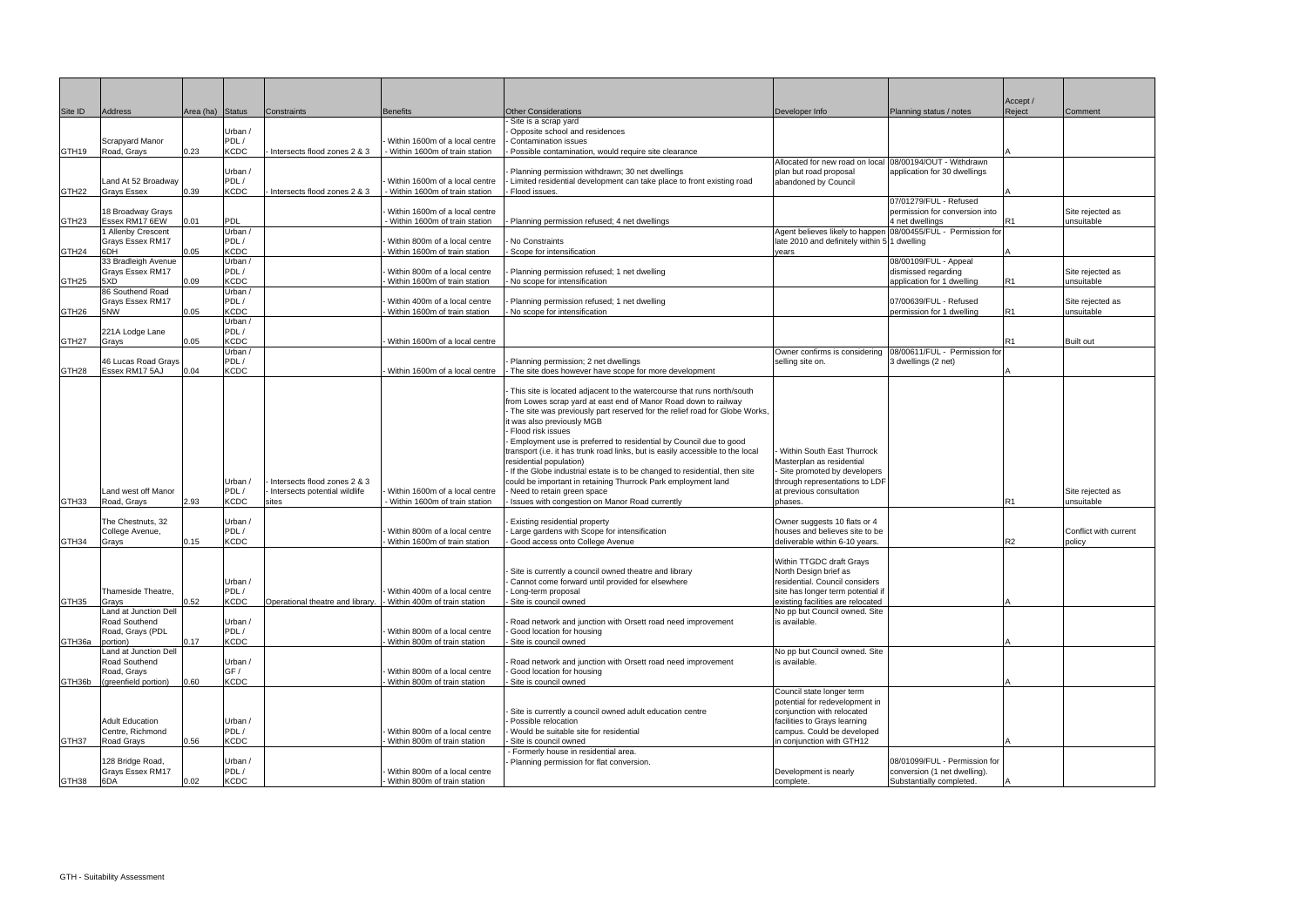|                   |                                                                   |              | <b>Availability Assessment</b> |      | <b>Achievability Assessment</b><br><b>Market Assessment</b> |              |              |              |              |      |                    |
|-------------------|-------------------------------------------------------------------|--------------|--------------------------------|------|-------------------------------------------------------------|--------------|--------------|--------------|--------------|------|--------------------|
|                   |                                                                   |              |                                |      | <b>Cost Assessment</b>                                      |              |              |              |              |      |                    |
| Site ID           | Address                                                           | <b>No7</b>   | Medium                         | High | <b>Mo7</b>                                                  | Medium       | High         | <b>Nor</b>   | Medium       | High | Phasing<br>(years) |
| GTH01             | 2 Orchard Drive,<br>Grays                                         |              | $\checkmark$                   |      |                                                             | $\checkmark$ |              |              | $\checkmark$ |      | $6 - 10$           |
| GTH <sub>04</sub> | Titan Works - Hogg<br>Lane                                        | $\checkmark$ |                                |      |                                                             |              | $\checkmark$ |              | $\checkmark$ |      | $6 - 10$           |
| GTH <sub>05</sub> | 34 Wallace Road,<br>Grays                                         |              |                                | ✓    |                                                             | ✓            |              |              | $\checkmark$ |      | $0-5$              |
| GTH06             | 131a -c Hathaway<br>Road, Grays                                   |              | $\checkmark$                   |      | ✓                                                           |              |              | $\checkmark$ |              |      | $0-5$              |
| GTH07             | Treetops School, Dell<br>Road, Grays                              |              | $\checkmark$                   |      |                                                             |              | $\checkmark$ |              | $\checkmark$ |      | $6 - 10$           |
|                   | George Wade &<br>Sons, 117 Cromwell                               |              |                                |      |                                                             |              |              |              |              |      |                    |
| GTH08             | Rd, Grays<br>28 Southend Road,                                    |              | $\checkmark$                   |      | $\checkmark$                                                |              |              | $\checkmark$ |              |      | $6 - 10$           |
| GTH09             | Grays<br>Telephone Exchange,                                      |              | $\checkmark$                   |      |                                                             | $\checkmark$ |              |              | $\checkmark$ |      | $0-5$              |
| GTH10             | Bradleigh Avenue,<br>Grays                                        | $\checkmark$ |                                |      |                                                             |              | $\checkmark$ |              | $\checkmark$ |      | $11 - 15$          |
|                   | Scout Hut & Function<br>Hall, Richmond Road,                      |              |                                |      |                                                             |              |              |              |              |      |                    |
| GTH12             | Grays<br>72 Bridge Road,                                          |              | $\checkmark$                   |      |                                                             | $\checkmark$ |              |              | $\checkmark$ |      | $6 - 10$           |
| GTH14             | Grays<br>Car Park, Bridge                                         |              | $\checkmark$                   |      |                                                             | $\checkmark$ |              |              | $\checkmark$ |      | $6 - 10$           |
| GTH15             | Road, Grays<br>Car Park, Grove                                    |              | $\checkmark$                   |      |                                                             | $\checkmark$ |              |              | $\checkmark$ |      | $0-5$              |
| GTH16             | Road, Grays<br>Car Park, William                                  |              | $\checkmark$                   |      |                                                             | $\checkmark$ |              |              | $\checkmark$ |      | $0 - 5$            |
| GTH17             | Street, Grays<br>Car Park William                                 |              | $\checkmark$                   |      |                                                             | $\checkmark$ |              |              | $\checkmark$ |      | $6 - 10$           |
| GTH18             | Street<br><b>Scrapyard Manor</b>                                  |              | $\checkmark$                   |      |                                                             | $\checkmark$ |              |              | $\checkmark$ |      | $6 - 10$           |
| GTH19             | Road, Grays                                                       |              | $\checkmark$                   |      |                                                             | $\checkmark$ |              |              | $\checkmark$ |      | $6 - 10$           |
| GTH <sub>22</sub> | Land At 52 Broadway<br>Grays Essex<br>1 Allenby Crescent          |              | $\checkmark$                   |      |                                                             | ✓            |              |              | $\checkmark$ |      | $0-5$              |
| GTH <sub>24</sub> | Grays Essex RM17<br>6DH                                           |              |                                | ✓    |                                                             | ✓            |              |              | ✓            |      | $0 - 5$            |
| GTH <sub>28</sub> | 46 Lucas Road Grays<br>Essex RM17 5AJ                             |              | $\checkmark$                   |      |                                                             | $\checkmark$ |              |              | $\checkmark$ |      | $0-5$              |
| GTH34             | The Chestnuts, 32<br>College Avenue,<br>Grays                     |              | $\checkmark$                   |      |                                                             | $\checkmark$ |              |              | $\checkmark$ |      | $(6-10)$           |
| GTH35             | Thameside Theatre,<br>Grays                                       | $\checkmark$ |                                |      |                                                             | $\checkmark$ |              |              |              | ✓    | $11 - 15$          |
|                   | Land at Junction Dell                                             |              |                                |      |                                                             |              |              |              |              |      |                    |
| GTH36a            | Road Southend Road,<br>Grays (PDL portion)                        |              | $\checkmark$                   |      |                                                             | $\checkmark$ |              |              | $\checkmark$ |      | $0-5$              |
|                   | Land at Junction Dell<br>Road Southend Road,<br>Grays (greenfield |              |                                |      |                                                             |              |              |              |              |      |                    |
| GTH36b            | portion)<br><b>Adult Education</b>                                |              | $\checkmark$                   |      |                                                             | $\checkmark$ |              |              | $\checkmark$ |      | $0-5$              |
| GTH37             | Centre, Richmond<br>Road Grays                                    |              | $\checkmark$                   |      |                                                             | $\checkmark$ |              |              | $\checkmark$ |      | $6 - 10$           |
| GTH38             | 128 Bridge Road,<br>Grays Essex RM17<br>6DA                       |              |                                |      |                                                             | ✓            |              |              |              |      | $0-5$              |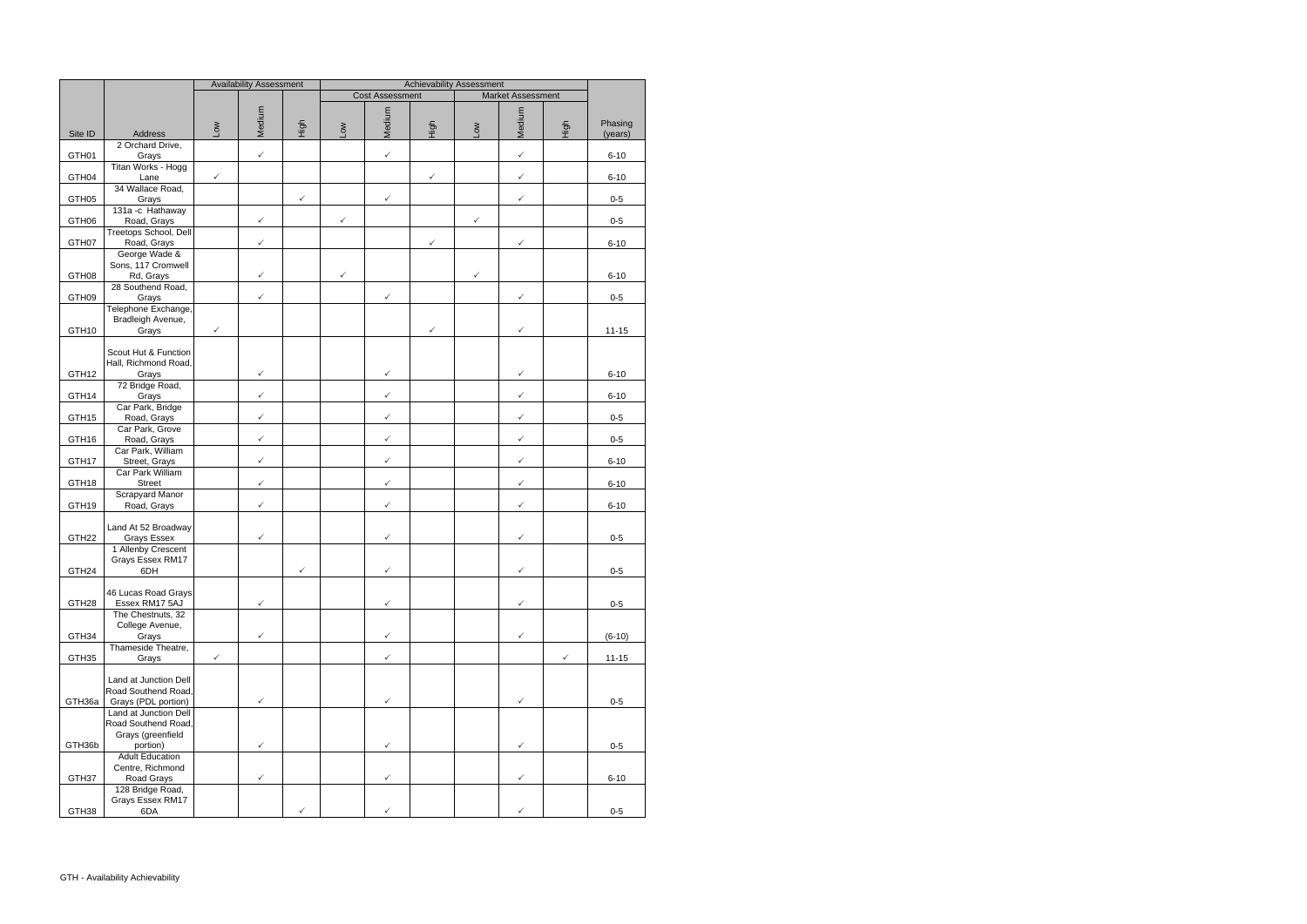|                   |                                |       | Source of      |                |                |                |           |                            |
|-------------------|--------------------------------|-------|----------------|----------------|----------------|----------------|-----------|----------------------------|
|                   |                                | Area  | Capacity       | Scenario       | Scenario       |                |           |                            |
| Site ID           | <b>Address</b>                 | (ha)  | Estimate       | A              | В              | Midpoint       | Phasing   | Comments                   |
| GTH01             | 2 Orchard Drive, Grays         | 0.19  | 5              | 6              | 11             | 8              | $6 - 10$  |                            |
| GTH <sub>04</sub> | Titan Works - Hogg Lane        | 13.78 | 9 & 3          | 926            | 1275           | 1101           | $6 - 10$  |                            |
| GTH <sub>05</sub> | 34 Wallace Road, Grays         | 0.04  | p/p            | $\mathbf{1}$   | $\mathbf{1}$   | $\mathbf{1}$   | $0-5$     |                            |
|                   | 131a -c Hathaway Road,         |       |                |                |                |                |           |                            |
| GTH <sub>06</sub> | Grays                          | 0.27  | 5              | 8              | 16             | 12             | $0-5$     |                            |
|                   | Treetops School, Dell          |       |                |                |                |                |           |                            |
| GTH07             |                                | 1.97  | $\overline{7}$ | 37             | 108            | 73             | $6 - 10$  |                            |
|                   | Road, Grays                    |       |                |                |                |                |           |                            |
|                   | George Wade & Sons,            |       |                |                |                |                |           | Planning permission        |
| GTH08             | 117 Cromwell Rd, Grays         | 0.01  | p/p            | 2              | $\overline{2}$ | $\overline{2}$ | $6 - 10$  |                            |
|                   |                                |       |                |                |                |                |           | Planning permission        |
| GTH <sub>09</sub> | 28 Southend Road, Grays        | 0.09  | p/p            | 8              | 8              | 8              | $0 - 5$   |                            |
|                   | Telephone Exchange,            |       |                |                |                |                |           |                            |
| GTH <sub>10</sub> | Bradleigh Avenue, Grays        | 0.47  | 9              | 40             | 51             | 45             | $11 - 15$ |                            |
|                   |                                |       |                |                |                |                |           |                            |
|                   | Scout Hut & Function Hall,     |       |                |                |                |                |           |                            |
| GTH <sub>12</sub> | Richmond Road, Grays           | 0.36  | 6              | 11             | 19             | 15             | $6 - 10$  |                            |
| GTH14             | 72 Bridge Road, Grays          | 0.06  | 5              | $\overline{2}$ | $\overline{3}$ | $\overline{2}$ | $6 - 10$  |                            |
|                   | Car Park, Bridge Road,         |       |                |                |                |                |           |                            |
| GTH <sub>15</sub> | Grays                          | 0.08  | 4              | 3              | $\overline{7}$ | 5              | $0 - 5$   |                            |
|                   | Car Park, Grove Road,          |       |                |                |                |                |           |                            |
| GTH16             | Grays                          | 0.05  | 4              | 2              | 4              | 3              | $0-5$     |                            |
|                   | Car Park, William Street,      |       |                |                |                |                |           |                            |
| GTH17             | Grays                          | 0.10  | $\overline{4}$ | 4              | 8              | 6              | $6 - 10$  |                            |
| GTH <sub>18</sub> | <b>Car Park William Street</b> | 0.05  | 4              | $\overline{2}$ | 4              | 3              | $6 - 10$  |                            |
|                   | Scrapyard Manor Road,          |       |                |                |                |                |           |                            |
| GTH19             | Grays                          | 0.23  | $\overline{2}$ | $\overline{7}$ | 13             | 10             | $6 - 10$  |                            |
|                   | Land At 52 Broadway            |       |                |                |                |                |           |                            |
| GTH <sub>22</sub> | Grays Essex                    | 0.39  | $\overline{2}$ | 12             | 21             | 17             | $0 - 5$   |                            |
|                   | 1 Allenby Crescent Grays       |       |                |                |                |                |           | Planning permission        |
| GTH <sub>24</sub> | Essex RM17 6DH                 | 0.05  | p/p            | $\mathbf{1}$   | $\mathbf{1}$   | $\mathbf{1}$   | $0 - 5$   |                            |
|                   | 46 Lucas Road Grays            |       |                |                |                |                |           | Planning permission        |
| GTH <sub>28</sub> | Essex RM17 5AJ                 | 0.04  | p/p            | 3              | 3              | $\mathbf{3}$   | $0-5$     |                            |
|                   |                                |       |                |                |                |                |           |                            |
|                   |                                |       |                |                |                |                |           | Capacity estimate          |
|                   | The Chestnuts, 32 College      |       |                |                |                |                |           | reduced by 1 unit to       |
| GTH34             | Avenue, Grays                  | 0.15  | R2(1)          | 4              | 6              | 5              | $(6-10)$  | reflect loss of 1 dwelling |
|                   | Thameside Theatre,             |       |                |                |                |                |           |                            |
| GTH35             | Grays                          | 0.52  | 11             | 36             | 78             | 57             | $11 - 15$ |                            |
|                   | Land at Junction Dell          |       |                |                |                |                |           |                            |
|                   | Road Southend Road,            |       |                |                |                |                |           |                            |
| GTH36a            | Grays (PDL portion)            | 0.17  | $\overline{c}$ | 5              | 9              | $\overline{7}$ | $0-5$     |                            |
|                   |                                |       |                |                |                |                |           |                            |
|                   | Land at Junction Dell          |       |                |                |                |                |           |                            |
|                   | Road Southend Road.            |       |                |                |                |                |           |                            |
| GTH36b            | Grays (greenfield portion)     | 0.60  | $\sqrt{2}$     | 19             | 33             | 26             | $0-5$     |                            |
|                   | Adult Education Centre,        |       |                |                |                |                |           |                            |
| GTH37             | <b>Richmond Road Grays</b>     | 0.56  | 6              | 17             | 30             | 23             | $6 - 10$  |                            |
|                   | 128 Bridge Road, Grays         |       |                |                |                |                |           | Planning permission        |
| GTH38             | Essex RM17 6DA                 | 0.02  | p/p            | $\overline{c}$ | $\overline{2}$ | $\overline{a}$ | $0-5$     |                            |
|                   |                                |       |                |                |                |                |           |                            |
|                   |                                |       |                | Scenario       | Scenario       |                |           |                            |
|                   |                                |       |                |                |                |                |           |                            |
|                   |                                |       | Phasing        | $\overline{A}$ | В              | Midpoint       |           |                            |
|                   |                                |       | $0 - 5$        | 65             | 105            | 85             |           |                            |
|                   |                                |       | $6 - 10$       | 1014           | 1474           | 1244           |           |                            |
|                   |                                |       | $11 - 15$      | 75             | 129            | 102            |           |                            |
|                   |                                |       | $15+$          | 0              | 0              | 0              |           |                            |
|                   |                                |       | Total          | 1155           | 1708           | 1431           |           |                            |
|                   | Note figures may not add       |       | Total 0-15     |                |                |                |           |                            |
|                   | due to rounding                |       | years          | 1155           | 1708           | 1431           |           |                            |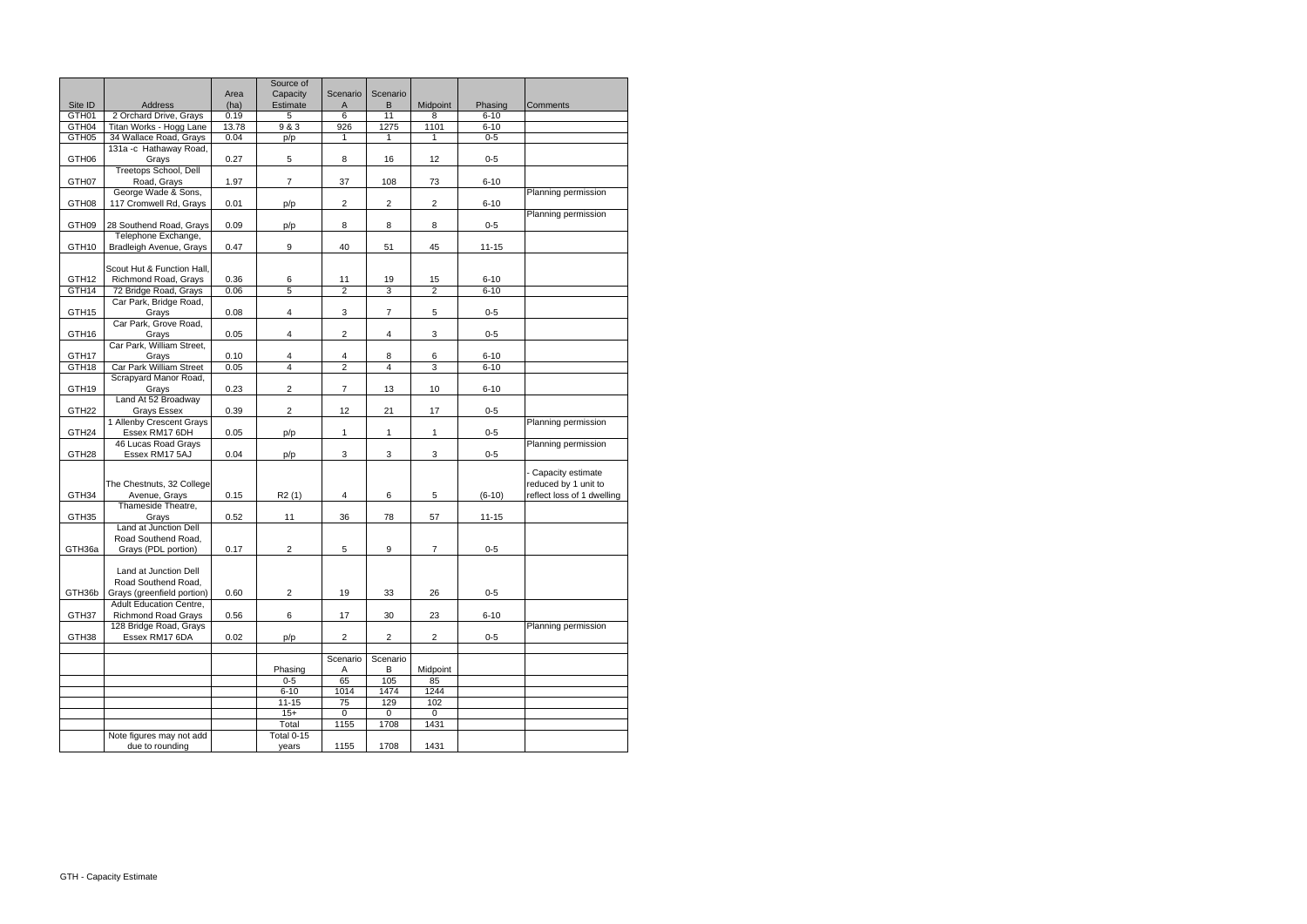### Little Thurrock Blackshots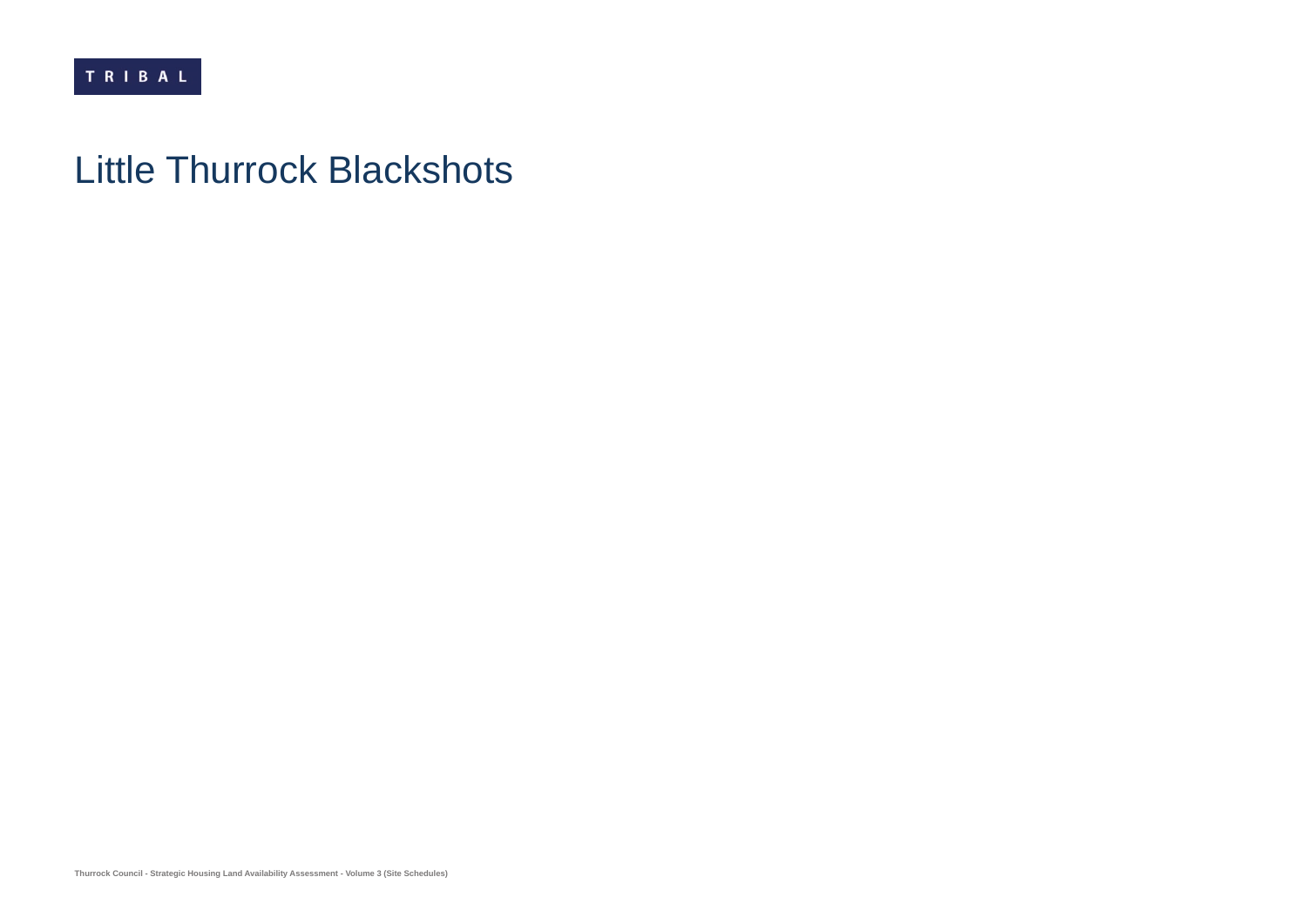|         |                           |                  |                 |                                            |                                                                |                                                                                              |                                 |                               | Accept / |                |
|---------|---------------------------|------------------|-----------------|--------------------------------------------|----------------------------------------------------------------|----------------------------------------------------------------------------------------------|---------------------------------|-------------------------------|----------|----------------|
| Site ID | <b>Address</b>            | Area (ha) Status |                 | Constraints                                | <b>Benefits</b>                                                | <b>Other Considerations</b>                                                                  | Developer Info                  | Planning status / notes       | Reject   | <b>Comment</b> |
|         |                           |                  |                 |                                            |                                                                |                                                                                              |                                 |                               |          |                |
|         | Land To Rear Of 100.      |                  | Urban /         |                                            |                                                                |                                                                                              |                                 |                               |          |                |
|         | 102, 104 Blackshots       |                  | PDL/            |                                            |                                                                |                                                                                              |                                 | 07/00498/FUL - Permission for |          |                |
| LTB01   | Lane, Little Thurrock     | 0.03             | <b>KCDC</b>     |                                            |                                                                | Within 800m of a local centre  - Planning permission; 1 net dwelling                         |                                 | 1 dwelling                    |          |                |
|         |                           |                  |                 |                                            |                                                                | Possible extension of existing infill close continuing into existing mature                  |                                 |                               |          |                |
|         |                           |                  |                 |                                            |                                                                | gardens                                                                                      |                                 |                               |          |                |
|         | Site off Gloucester       |                  | Urban /<br>PDL/ |                                            |                                                                | Long time period<br>- Design Exercise Site                                                   |                                 | 08/01044/FUL - Permission for |          |                |
| LTB03   | Avenue, Grays             | 0.49             | <b>KCDC</b>     |                                            |                                                                | Within 800m of a local centre  - Policy constraint (access / infill policy)                  |                                 | 4 dwellings on part of site   |          |                |
|         |                           |                  | Urban /         |                                            |                                                                |                                                                                              | Developer confirms likely start | 05/00608/FUL - Permission for |          |                |
|         | 82 Victoria Avenue.       |                  | PDL/            |                                            |                                                                |                                                                                              | vear 1                          | 1 dwelling                    |          |                |
| LTB04   | Little Thurrock, Grays    | 0.04             | <b>KCDC</b>     |                                            |                                                                | Within 800m of a local centre - Planning permission; 1 net dwelling                          |                                 |                               |          |                |
|         |                           |                  |                 |                                            |                                                                | Possible extension of existing infill close continuing into existing mature                  |                                 |                               |          |                |
|         |                           |                  | Urban /         |                                            |                                                                | gardens                                                                                      |                                 |                               |          |                |
|         | <b>Claremont Close.</b>   |                  | PDL/            |                                            |                                                                | - Long time period                                                                           |                                 |                               |          |                |
| LTB05   | <b>Little Thurrock</b>    | 0.38             | <b>KCDC</b>     |                                            |                                                                | Within 400m of a local centre  - Policy constraint (access / infill policy)                  |                                 |                               |          |                |
|         |                           |                  |                 |                                            |                                                                |                                                                                              |                                 |                               |          |                |
|         |                           |                  |                 |                                            |                                                                | - Operation filling station with Tyre and exhaust centre to rear with office                 |                                 |                               |          |                |
|         | Petrol Station,           |                  |                 |                                            |                                                                | above                                                                                        |                                 |                               |          |                |
|         | <b>Daneholes</b>          |                  | Urban /         |                                            |                                                                | - Adjacent to scheduled ancient monument                                                     |                                 |                               |          |                |
|         | Roundabout' Stanford      |                  | PDL/            |                                            |                                                                | - No Constraints Issues with traffic, noise pollution                                        |                                 |                               |          |                |
| LTB07   | Road, Grays               | 0.63             | <b>KCDC</b>     | - Intersects a SSSI                        | Within 400m of a local centre                                  | Unlikely to come forward in foreseeable future; very long term proposal.                     |                                 |                               |          |                |
|         |                           |                  |                 |                                            |                                                                | - Original site area was larger; has been reduced due to Landfill to east of                 |                                 |                               |          |                |
|         |                           |                  |                 |                                            |                                                                | site                                                                                         |                                 |                               |          |                |
|         |                           |                  |                 |                                            |                                                                | - Current use is technical college, car park and open space                                  |                                 |                               |          |                |
|         |                           |                  |                 |                                            |                                                                | - Education facility may become surplus with the new learning campus                         | Suggest 680 units. Believe site |                               |          |                |
|         | Land at Thurrock          |                  |                 |                                            |                                                                | relocation                                                                                   | to be deliverable within 1-     |                               |          |                |
|         | <b>Technical College,</b> |                  |                 | GB / PDL / - Within Green Belt. College in |                                                                | - Limited access at present                                                                  | 5years. Developer               |                               |          |                |
| LTB08   | Little Thurrock, Grays    | 9.36             | <b>KCDC</b>     | use.                                       |                                                                | Within 800m of a local centre - Council have no objection provided adequate access provided. | representations through LDF.    |                               |          |                |
|         |                           |                  |                 |                                            |                                                                | -Small backland site comprising parts of former gardens to neighbouring                      | Developer confirms start in     | 08/01044/FUL - Permission for |          |                |
|         |                           |                  | Urban /         |                                            |                                                                | properties.                                                                                  | vear 1                          | 4 dwellings                   |          |                |
|         | 80 Victoria Avenue        |                  | PDL/            |                                            |                                                                | Cul-de-sac road access                                                                       |                                 |                               |          |                |
|         | LTB09 Gravs Essex         | 0.12             | <b>KCDC</b>     |                                            | - Within 800m of a local centre I- Permission for 4 dwellings. |                                                                                              |                                 |                               |          |                |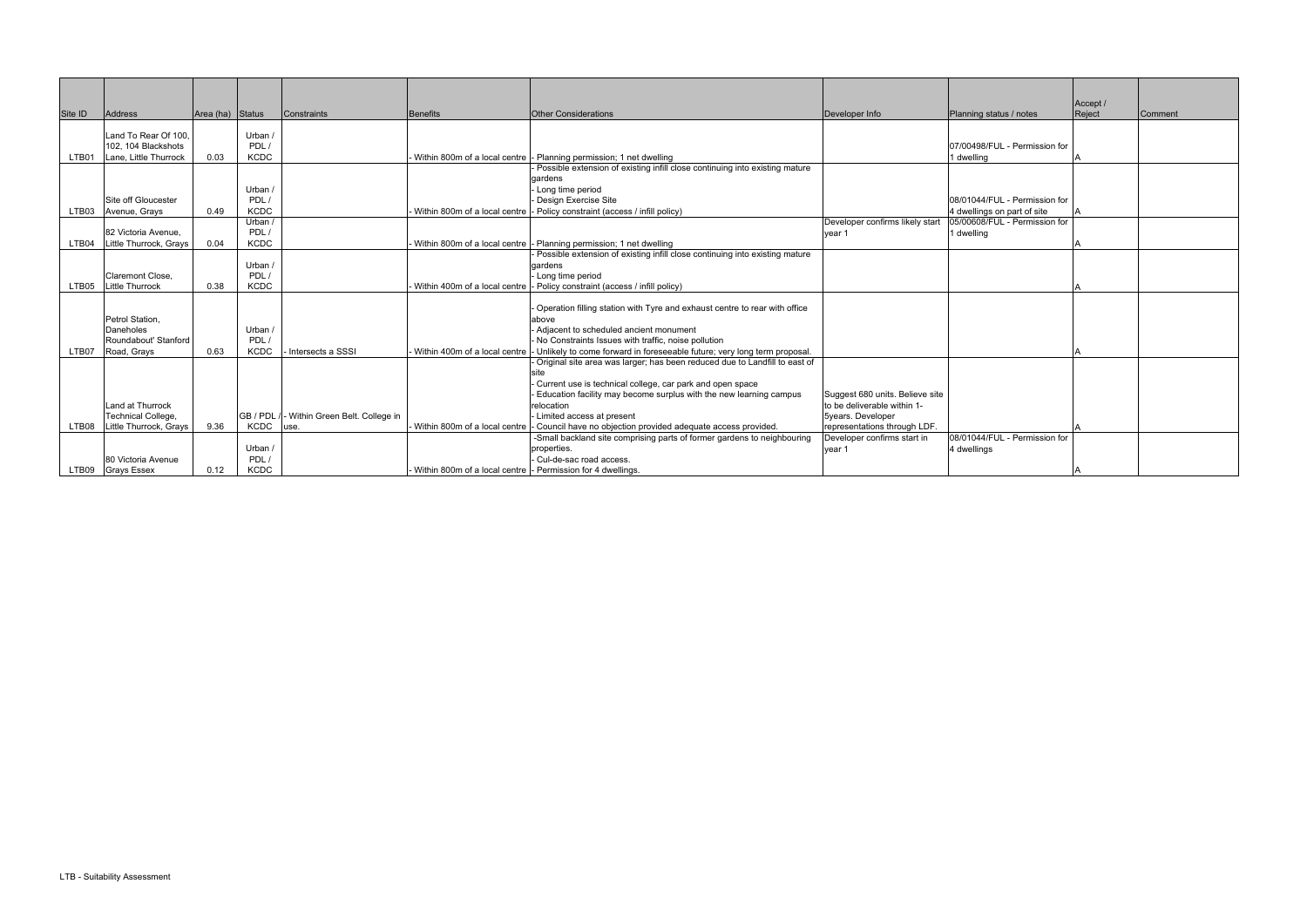|         |                                                                      |              | <b>Availability Assessment</b> |              | <b>Achievability Assessment</b><br><b>Cost Assessment</b><br><b>Market Assessment</b> |              |              |                  |              |              |                    |
|---------|----------------------------------------------------------------------|--------------|--------------------------------|--------------|---------------------------------------------------------------------------------------|--------------|--------------|------------------|--------------|--------------|--------------------|
|         |                                                                      |              |                                |              |                                                                                       |              |              |                  |              |              |                    |
| Site ID | Address                                                              | <b>NOT</b>   | Medium                         | High         | Mo7                                                                                   | Medium       | High         | $\sum_{i=1}^{n}$ | Medium       | High         | Phasing<br>(years) |
| LTB01   | Land To Rear Of 100,<br>102, 104 Blackshots<br>Lane, Little Thurrock |              |                                | $\checkmark$ |                                                                                       | $\checkmark$ |              |                  | $\checkmark$ |              | $0 - 5$            |
| LTB03   | Site off Gloucester<br>Avenue, Grays                                 |              | $\checkmark$                   |              |                                                                                       | $\checkmark$ |              |                  | $\checkmark$ |              | $11 - 15$          |
| LTB04   | 82 Victoria Avenue,<br>Little Thurrock, Grays                        |              | $\checkmark$                   |              |                                                                                       | $\checkmark$ |              |                  | $\checkmark$ |              | $0-5$              |
| LTB05   | Claremont Close,<br>Little Thurrock                                  | ✓            |                                |              |                                                                                       | $\checkmark$ |              | $\checkmark$     |              |              | $11 - 15$          |
| LTB07   | Petrol Station,<br>Daneholes<br>Roundabout' Stanford<br>Road, Grays  |              | $\checkmark$                   |              |                                                                                       |              | $\checkmark$ |                  |              | $\checkmark$ | $11 - 15$          |
| LTB08   | Land at Thurrock<br>Technical College,<br>Little Thurrock, Grays     | $\checkmark$ |                                |              |                                                                                       | $\checkmark$ |              |                  |              | $\checkmark$ | $6 - 10$           |
| LTB09   | 80 Victoria Avenue<br>Grays Essex                                    |              |                                | $\checkmark$ |                                                                                       | $\checkmark$ |              |                  | $\checkmark$ |              | $0-5$              |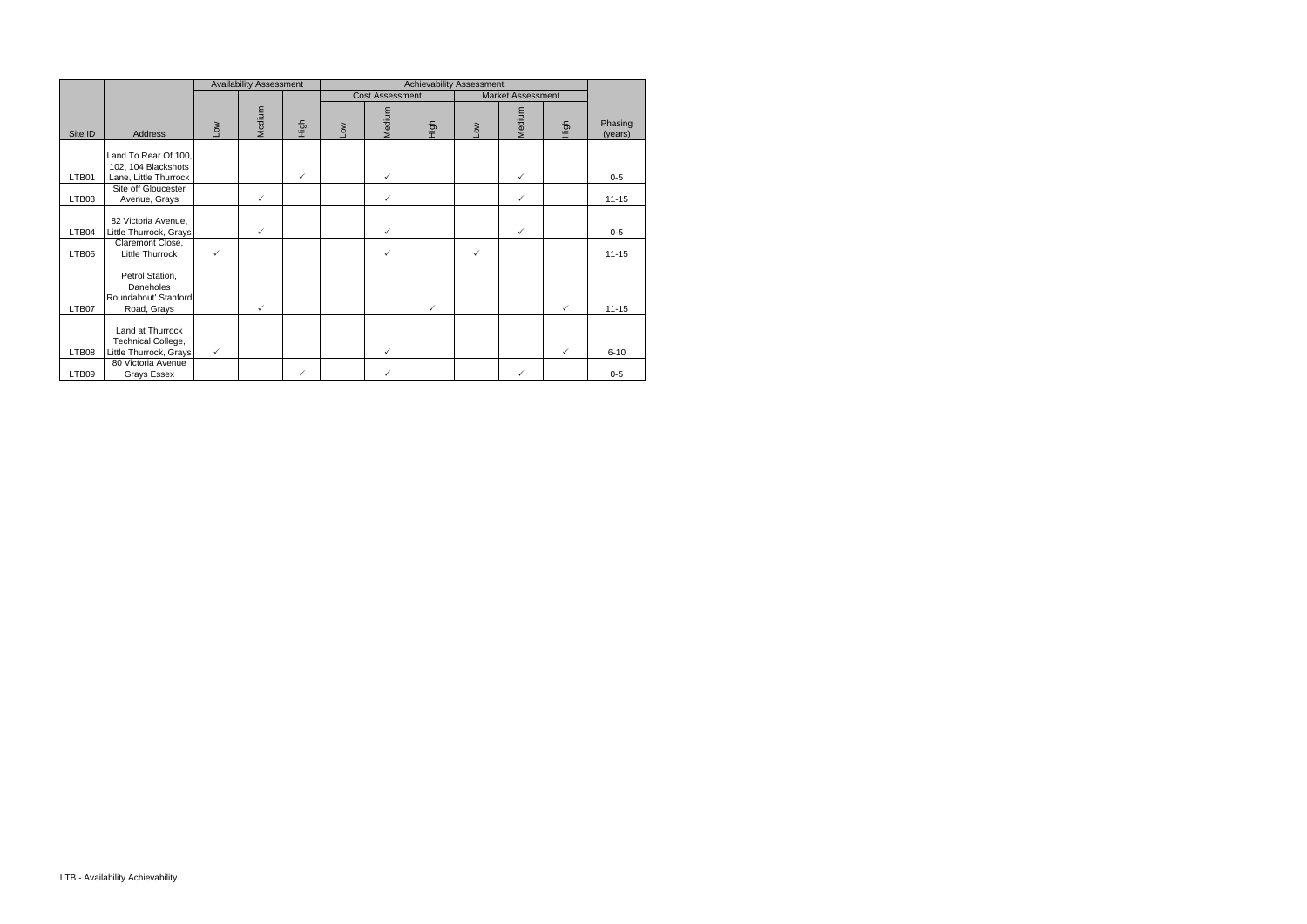|         |                                  |      | Source of     |                |          |                |           |                     |
|---------|----------------------------------|------|---------------|----------------|----------|----------------|-----------|---------------------|
|         |                                  | Area | Capacity      | Scenario       | Scenario |                |           |                     |
| Site ID | Address                          | (ha) | Estimate      | $\overline{A}$ | B        | Midpoint       | Phasing   | <b>Comments</b>     |
|         | Land To Rear Of 100,             |      |               |                |          |                |           | Planning permission |
|         | 102, 104 Blackshots Lane,        |      | p/p           |                |          |                |           |                     |
| LTB01   | Little Thurrock                  | 0.03 |               | 1              | 1        | 1              | $0-5$     |                     |
|         | Site off Gloucester              |      |               |                |          |                |           |                     |
| LTB03   | Avenue, Grays                    | 0.49 | 6             | 15             | 26       | 20             | $11 - 15$ |                     |
|         | 82 Victoria Avenue, Little       |      |               |                |          |                |           | Planning permission |
| LTB04   | Thurrock, Grays                  | 0.04 | p/p           | 1              | 1        | 1              | $0-5$     |                     |
|         | Claremont Close, Little          |      |               |                |          |                |           |                     |
| LTB05   | Thurrock                         | 0.38 | 6             | 12             | 20       | 16             | $11 - 15$ |                     |
|         | Petrol Station, Daneholes        |      |               |                |          |                |           |                     |
|         | Roundabout' Stanford             |      |               |                |          |                |           |                     |
| LTB07   | Road, Grays                      | 0.63 | 9             | 54             | 70       | 62             | $11 - 15$ |                     |
|         | Land at Thurrock                 |      |               |                |          |                |           |                     |
|         | <b>Technical College, Little</b> |      |               |                |          |                |           |                     |
| LTB08   | Thurrock, Grays                  | 9.36 | 15            | 234            | 328      | 281            | $6 - 10$  |                     |
|         | 80 Victoria Avenue Grays         |      |               |                |          |                |           | Planning permission |
| LTB09   | <b>Essex</b>                     | 0.12 | p/p           | 4              | 4        | 4              | $0-5$     |                     |
|         |                                  |      |               |                |          |                |           |                     |
|         |                                  |      |               | Scenario       | Scenario |                |           |                     |
|         |                                  |      | Phasing       | A              | B        | Midpoint       |           |                     |
|         |                                  |      | $0 - 5$       | 6              | 6        | 6              |           |                     |
|         |                                  |      | $6 - 10$      | 234            | 328      | 281            |           |                     |
|         |                                  |      | $11 - 15$     | 80             | 116      | 98             |           |                     |
|         |                                  |      | $15 + 0$      |                | $\Omega$ | $\overline{0}$ |           |                     |
|         |                                  |      | Total         | 320            | 449      | 385            |           |                     |
|         | Note figures may not add         |      |               |                |          |                |           |                     |
|         | due to rounding                  |      | Total 0-15yrs | 320            | 449      | 385            |           |                     |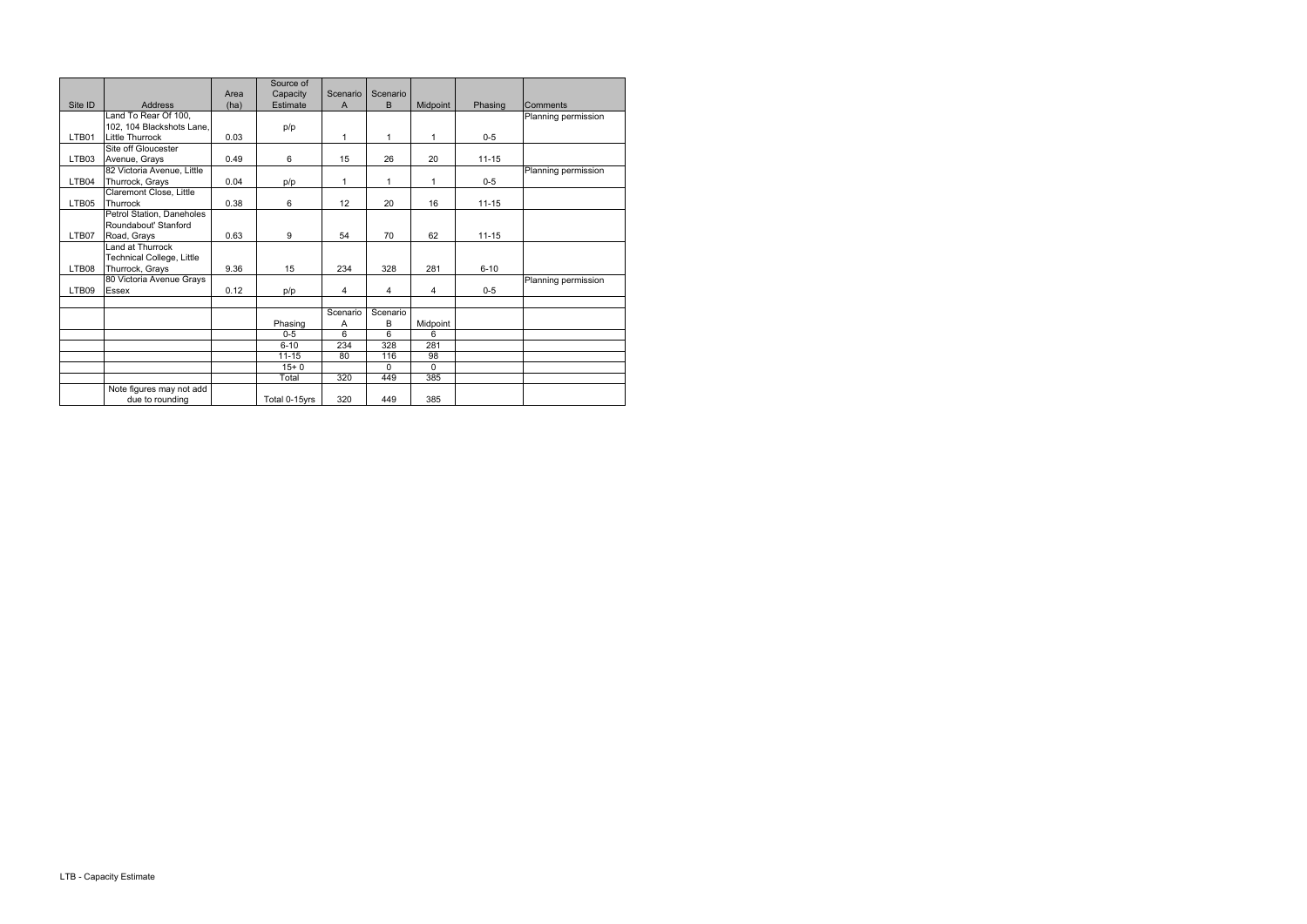## Little Thurrock Rectory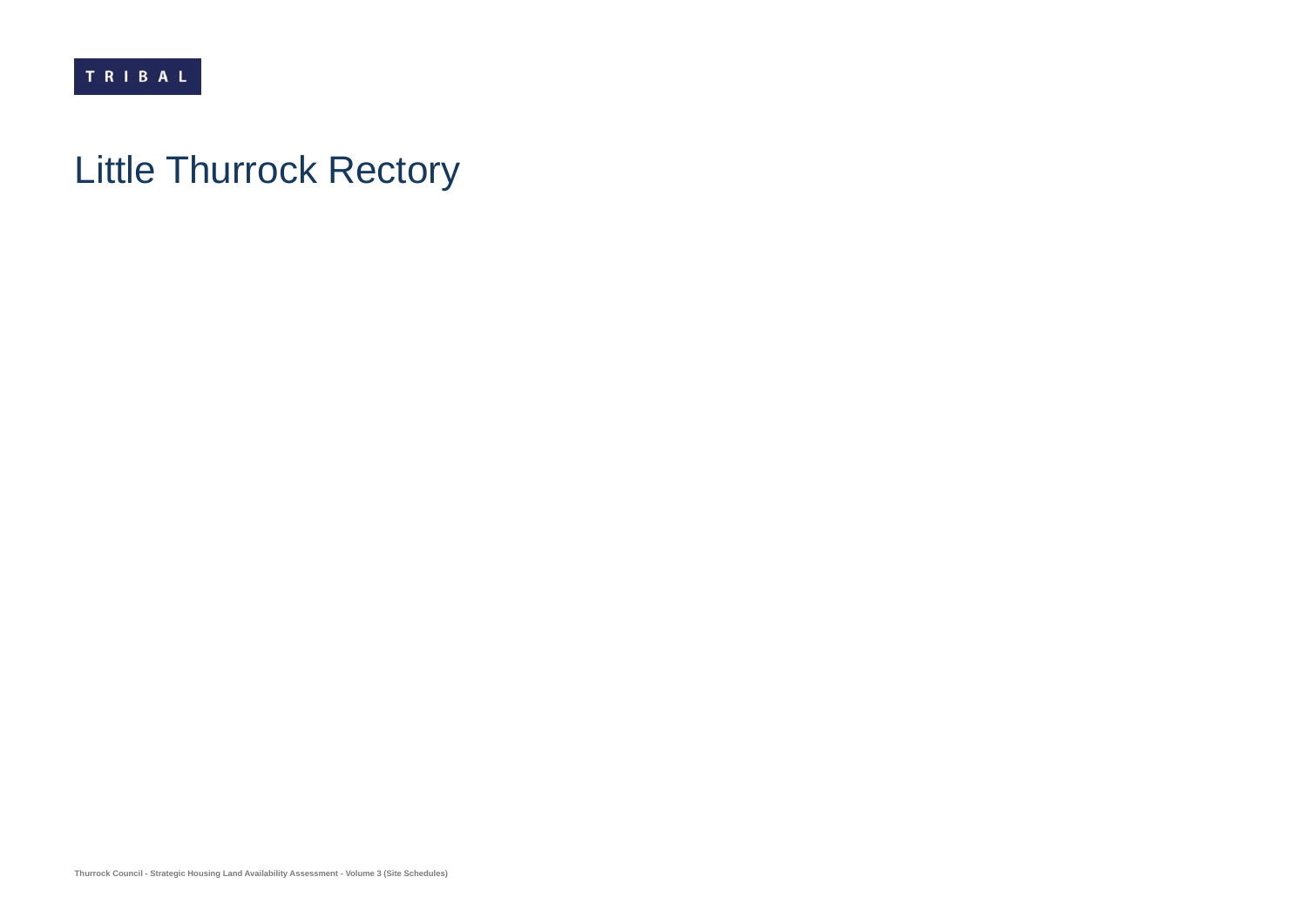|         |                                                 |                  |                        |                                    |                                                                 |                                                                                                                                              |                                                                |                                                       | Accept /       |                  |
|---------|-------------------------------------------------|------------------|------------------------|------------------------------------|-----------------------------------------------------------------|----------------------------------------------------------------------------------------------------------------------------------------------|----------------------------------------------------------------|-------------------------------------------------------|----------------|------------------|
| Site ID | Address<br>Poodle Parlour, 157                  | Area (ha) Status | Urban                  | Constraints                        | <b>Benefits</b>                                                 | <b>Other Considerations</b>                                                                                                                  | Developer Info                                                 | Planning status / notes<br>04/00281/FUL - Development | Reject         | Comment          |
|         | Southend Rd, Little                             |                  | PDL/                   |                                    |                                                                 |                                                                                                                                              |                                                                | completed                                             |                |                  |
| LTR01   | Thurrock                                        | 0.20             | <b>KCDC</b><br>Urban / |                                    | Within 400m of a local centre                                   |                                                                                                                                              | Agent understands likely start                                 | 07/00014/FUL and                                      | R <sub>1</sub> | <b>Built out</b> |
|         | 3 Rogers Road, Little                           |                  | PDL/                   |                                    | Within 400m of a local centre                                   |                                                                                                                                              | year 1                                                         | 09/00231/FUL - Separate                               |                |                  |
| LTR04   | Thurrock                                        | 0.10             | <b>KCDC</b>            |                                    | Within 1600m of train station                                   | Planning permission; 1 net dwelling                                                                                                          |                                                                | permissions for 1 dwelling                            |                |                  |
|         | Land Adjacent 183A,                             |                  | Urban /<br>PDL/        |                                    | Within 800m of a local centre                                   | Planning permission refused; 1 net dwelling                                                                                                  |                                                                | 08/00692/FUL and<br>08/00388/FUL - Refused            |                | Site rejected as |
| LTR05   | Rectory Road, Grays                             | 0.02             | <b>KCDC</b>            |                                    | Within 1600m of train station                                   | There is scope for intensification                                                                                                           |                                                                | applications for 1 dwelling                           | R1             | unsuitable       |
|         |                                                 |                  |                        |                                    |                                                                 |                                                                                                                                              | Recent refusal by Council                                      | 09/00326/OUT - Application for                        |                |                  |
|         |                                                 |                  |                        |                                    |                                                                 |                                                                                                                                              | contrary to officer<br>recommendation. Appeal likely progress. | 24 dwellings. Appeal in                               |                |                  |
|         |                                                 |                  |                        |                                    |                                                                 |                                                                                                                                              | to be allowed. Owner/applicant                                 |                                                       |                |                  |
|         |                                                 |                  |                        |                                    |                                                                 |                                                                                                                                              | wishes to sell site for                                        |                                                       |                |                  |
|         | Garden Centre,<br>Chadwell Road,                |                  | Urban /<br>PDL/        | - Intersects biodiversity sites of |                                                                 | Operational garden centre occupying large site; well kept<br>On main road                                                                    | redevelopment as does not<br>want to continuing existing use   |                                                       |                |                  |
| LTR06   | Grays                                           | 0.84             | <b>KCDC</b>            | local interest                     | Within 800m of a local centre                                   | Residential and cemetery surrounds                                                                                                           |                                                                |                                                       |                |                  |
|         |                                                 |                  | Urban /                |                                    |                                                                 |                                                                                                                                              |                                                                |                                                       |                |                  |
| LTR07   | 51 Malvern Road,<br>Little Thurrock, Grays      | 0.02             | PDL/<br><b>KCDC</b>    |                                    | Within 800m of a local centre                                   | Planning permission; 1 net dwelling                                                                                                          |                                                                | 04/01281/FUL - Permission for<br>1 dwelling           |                |                  |
|         |                                                 |                  |                        |                                    |                                                                 | Active industrial uses in quarry                                                                                                             |                                                                |                                                       |                |                  |
|         |                                                 |                  |                        |                                    |                                                                 | Contamination and pollution issues                                                                                                           |                                                                |                                                       |                |                  |
|         |                                                 |                  |                        |                                    |                                                                 | Access through industrial estate<br>Western side of site requires completion of Tower road to enable suitable                                |                                                                |                                                       |                |                  |
|         |                                                 |                  | Urban /                |                                    |                                                                 | access                                                                                                                                       |                                                                |                                                       |                |                  |
|         | <b>Combine Pallet Site</b><br>LTR08 Globe Works | 1.53             | PDL/<br><b>KCDC</b>    |                                    | Within 800m of a local centre<br>Within 1600m of train station  | - LTR08 / 10 / 11 to come forward together in conjunction with LTR14 / 15<br>16                                                              |                                                                |                                                       |                |                  |
|         | Land adjacent                                   |                  |                        |                                    |                                                                 | Possible contamination and pollution issues                                                                                                  |                                                                |                                                       |                |                  |
|         | Combine Pallet Site,                            |                  | Urban /                |                                    |                                                                 | SSSI south east of site affecting access                                                                                                     |                                                                | Long history of residential                           |                |                  |
| LTR09   | Towers Road, Little<br>Thurrock                 | 1.15             | PDL/<br><b>KCDC</b>    |                                    | Within 800m of a local centre<br>Within 1600m of train station  | Access limited due to SSSI to south of site, but can be gained from<br>Overcliffe Road (this site doesn not need to come forward with LTR10) | Site has developer interest,<br>proposals for approx. 130      | applicatons submitted on this<br>site                 |                |                  |
|         |                                                 |                  |                        |                                    |                                                                 | - Current secondary employment area with various car related businesses                                                                      |                                                                |                                                       |                |                  |
|         |                                                 |                  |                        |                                    |                                                                 | occupying this site, provides local employment                                                                                               |                                                                |                                                       |                |                  |
|         |                                                 |                  |                        |                                    |                                                                 | HGV traffic a problem due to site, so change of use to residential could<br>be beneficiary                                                   |                                                                |                                                       |                |                  |
|         |                                                 |                  |                        |                                    |                                                                 | Existing companies would need relocation sites                                                                                               |                                                                |                                                       |                |                  |
|         |                                                 |                  |                        |                                    |                                                                 | - Lots of scrap yards / waste / contamination / pollution                                                                                    |                                                                |                                                       |                |                  |
|         | Globe Works, Little                             |                  | Urban /<br>PDL/        | - Possible contamination           | Within 1600m of a local centre                                  | - LTR08 / 10 / 11 to come forward together in conjunction with LTR14 / 15<br>16.                                                             |                                                                |                                                       |                |                  |
|         | LTR10 Thurrock                                  | 7.95             | <b>KCDC</b>            | Site in use.                       | Within 1600m of train station                                   | Site size reduced to take into account open space                                                                                            | Previous developer interest                                    |                                                       |                |                  |
|         | Site 1 Globe Works                              |                  | Urban /                |                                    |                                                                 | Requires completion of Tower road before access is provided<br>- Awkward size and shape                                                      |                                                                |                                                       |                |                  |
|         | <b>Industrial Estate</b>                        |                  | PDL/                   |                                    | Within 1600m of a local centre                                  | - LTR08 / 10 / 11 to come forward together in conjunction with LTR14 / 15                                                                    |                                                                |                                                       |                |                  |
| LTR11   | Towers Road                                     | 0.18             | <b>KCDC</b>            |                                    | Within 1600m of train station                                   | 16                                                                                                                                           |                                                                |                                                       |                |                  |
|         | Sandwich Bar, 44                                |                  | Urban /                |                                    |                                                                 |                                                                                                                                              |                                                                | 04/00747/FUL - Change of use                          |                |                  |
|         | Rectory Road, Little                            |                  | PDL/                   |                                    | Within 1600m of a local centre                                  |                                                                                                                                              |                                                                | to 1 dwelling. Development                            |                |                  |
|         | LTR12 Thurrock                                  | 0.02             | <b>KCDC</b>            | Intersects flood zones 2 & 3       | - Within 1600m of train station                                 | Planning permission; 1 net dwelling                                                                                                          |                                                                | complete.                                             |                |                  |
|         |                                                 |                  |                        |                                    |                                                                 | Currently used as a scrap yard<br>Contamination and pollution issues                                                                         |                                                                |                                                       |                |                  |
|         |                                                 |                  | Urban /                |                                    |                                                                 | - In residential area                                                                                                                        |                                                                |                                                       |                |                  |
|         | <b>Blockhouse Road</b><br>LTR13 sites, Grays    | 0.37             | PDL/<br><b>KCDC</b>    |                                    | Within 1600m of a local centre<br>Within 1600m of train station | LTR 13 / 14 /15 to come forward together in a scheme in conjunction with<br>LTR08/10/11                                                      |                                                                |                                                       |                |                  |
|         |                                                 |                  |                        |                                    |                                                                 | Currently used as a scrap yard                                                                                                               |                                                                |                                                       |                |                  |
|         | Land North of Cement                            |                  |                        |                                    |                                                                 | Contamination and pollution issues                                                                                                           |                                                                |                                                       |                |                  |
|         | <b>Block Cottages,</b><br>Towers Road, Little   |                  | Urban /<br>PDL/        |                                    | Within 1600m of a local centre                                  | - In residential area<br>- LTR 13 / 14 /15 to come forward together in a scheme in conjunction with                                          |                                                                |                                                       |                |                  |
| LTR14   | Thurrock                                        | 0.12             | <b>KCDC</b>            |                                    | Within 1600m of train station                                   | LTR08/10/11                                                                                                                                  |                                                                |                                                       |                |                  |
|         |                                                 |                  |                        |                                    |                                                                 | Currently used as a scrap yard                                                                                                               |                                                                |                                                       |                |                  |
|         | Site East of                                    |                  | Urban /                |                                    |                                                                 | Contamination and pollution issues<br>In residential area                                                                                    |                                                                |                                                       |                |                  |
|         | Scrapworks, Towers                              |                  | PDL/                   |                                    | Within 1600m of a local centre                                  | LTR 13 / 14 /15 to come forward together in a scheme in conjunction with                                                                     |                                                                |                                                       |                |                  |
|         | LTR15 Road, Little Thurrock<br>Land between     | 0.18             | <b>KCDC</b>            |                                    | Within 1600m of train station                                   | LTR08 /10 /11<br>Small parcel of land between residential on main road                                                                       |                                                                |                                                       |                |                  |
|         | <b>Cement Block</b>                             |                  | Urban /                |                                    |                                                                 | Contamination and pollution issues as near to scrap yard                                                                                     |                                                                |                                                       |                |                  |
|         | Cottages and                                    |                  | PDL/                   |                                    | Within 1600m of a local centre                                  | - The release of LTR10 and adjoining site would provide better scope for                                                                     |                                                                |                                                       |                |                  |
|         | LTR16 Broadway                                  | 0.03             | <b>KCDC</b>            |                                    | Within 1600m of train station                                   | development when these sites could be developed                                                                                              |                                                                |                                                       |                |                  |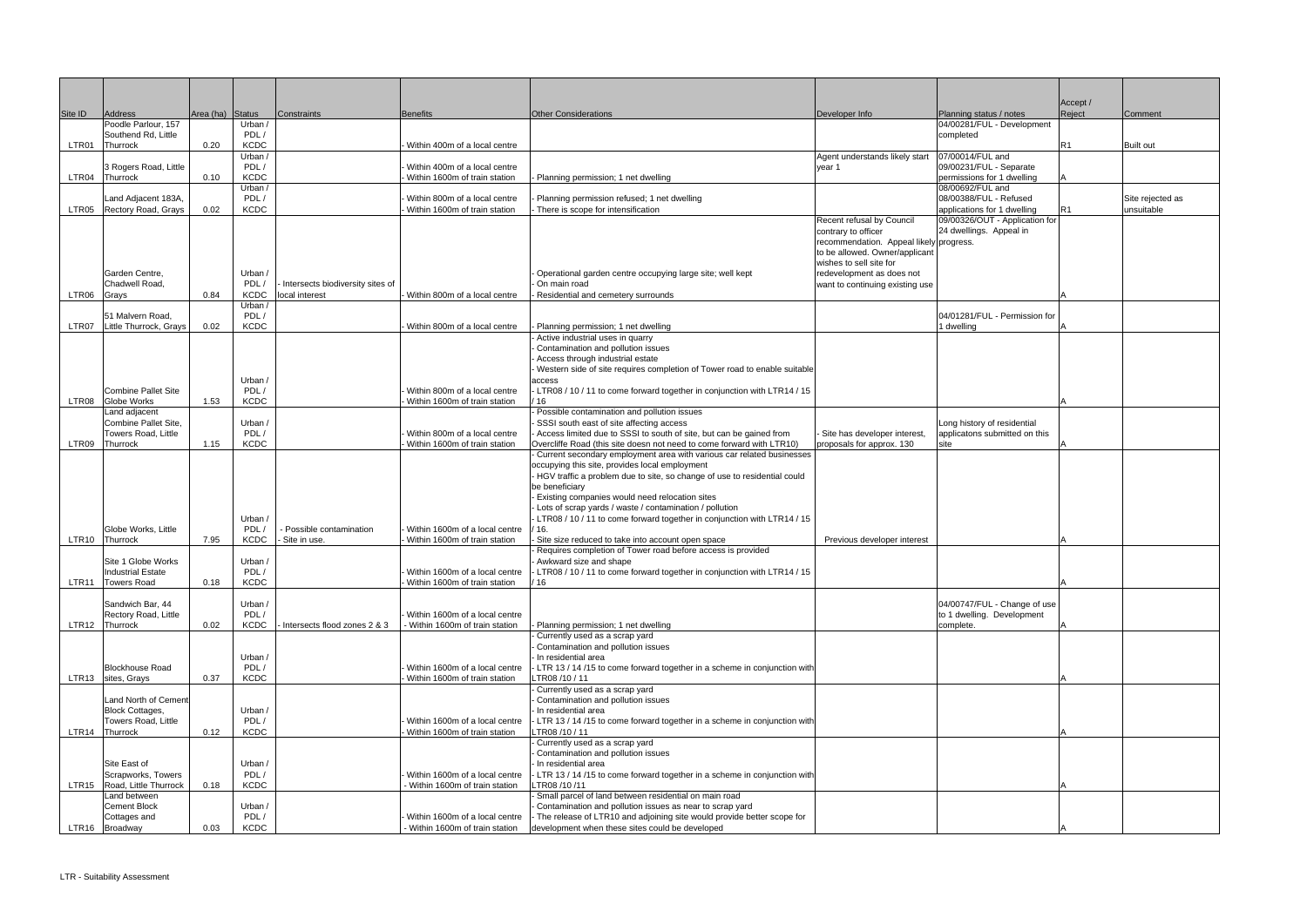|                   |                               |                  |             |                              |                                  |                                                                          |                                            |                                | Accept / |              |
|-------------------|-------------------------------|------------------|-------------|------------------------------|----------------------------------|--------------------------------------------------------------------------|--------------------------------------------|--------------------------------|----------|--------------|
| Site ID           | Address                       | Area (ha) Status |             | <b>Constraints</b>           | Benefits                         | <b>Other Considerations</b>                                              | Developer Info                             | Planning status / notes        | Reject   | Comment      |
|                   |                               |                  |             |                              |                                  |                                                                          | Commenced and well                         | 06/00233/FUL - Permission for  |          |              |
|                   |                               |                  |             |                              |                                  |                                                                          | advanced but builder has gone 18 dwellings |                                |          |              |
|                   | Dock Road, Including          |                  |             |                              |                                  |                                                                          | bust. Bank advises will                    |                                |          |              |
|                   | part of 64 Dock Road.         |                  |             |                              | Within 1600m of a local centre   | Planning permission; 18 net dwellings                                    | dispose of or finance for                  |                                |          | - Now under  |
|                   | LTR19a Little Thurrock        | 0.09             |             | Intersects flood zones 2 & 3 | - Within 1600m of train station  | Adjacent to listed building                                              | completion.                                |                                |          | construction |
|                   |                               |                  |             |                              |                                  |                                                                          | Commenced and well                         | 06/00233/FUL - Permission for  |          |              |
|                   | R/o 60/62 Dock Road           |                  |             |                              |                                  |                                                                          | advanced but builder has gone 18 dwellings |                                |          |              |
|                   | (Former Allotments)           |                  | Urban /     |                              |                                  |                                                                          | bust. Bank advises will                    |                                |          |              |
|                   | Gardens), Little              |                  | GF/         |                              | Within 1600m of a local centre   | Planning permission; 18 net dwellings                                    | dispose of or finance for                  |                                |          |              |
|                   | LTR19b Thurrock               | 0.29             | <b>KCDC</b> | Intersects flood zones 2 & 3 | Within 1600m of train station    | Adjacent to listed building                                              | completion.                                |                                |          |              |
|                   |                               |                  |             |                              |                                  |                                                                          | Refusal for scheme inc 9 units             | 07/01243/FUL - Refused         |          |              |
|                   | 41 - 43 Southend              |                  | Urban /     |                              |                                  |                                                                          | on overdevelopment grounds                 | application for 9 dwellings    |          |              |
|                   | Road Grays Essex              |                  | PDL/        |                              | - Within 800m of a local centre  | Planning permission refused; 9 net dwellings                             | but no objection in principle to           |                                |          |              |
| LTR20             | <b>RM17 5NJ</b>               | 0.06             | <b>KCDC</b> |                              | Within 1600m of train station    | Is scope for some development                                            | lesser scheme.                             |                                |          |              |
|                   | 15 - 17 Southend              |                  | Urban /     |                              |                                  | Planning permission; 2 net dwellings                                     | Agent understands will                     | 09/00019/FUL - Permission for  |          |              |
|                   | <b>Road Grays Essex</b>       |                  | PDL/        |                              | Within 800m of a local centre    | Permission for flats above shops, no constraints, opportunity for        | commence in 2010                           | 2 dwellings (1 net)            |          |              |
| LTR <sub>21</sub> | RM17 5NH                      | 0.03             | <b>KCDC</b> |                              | Within 1600m of train station    | intensification                                                          |                                            |                                |          |              |
|                   | 60 Whitehall Lane             |                  | Urban /     |                              |                                  |                                                                          | Recently commenced                         | 08/00647/FUL - Permission for  |          |              |
|                   | Grays Essex RM17              |                  | PDL/        |                              | - Within 1600m of a local centre |                                                                          |                                            | 5 net dwellings                |          |              |
| LTR22             | 6SS                           | 0.10             | <b>KCDC</b> |                              | - Within 1600m of train station  | Planning permission for five net dwellings.                              |                                            |                                |          |              |
|                   |                               |                  |             |                              |                                  | Exiting retail and associated units in street block in relatively poor   |                                            |                                |          |              |
|                   | <b>Retail Units Corner</b>    |                  |             |                              |                                  | condition                                                                |                                            |                                |          |              |
|                   | Broadway and                  |                  | Urban /     |                              |                                  | The release of LTR10 and adjoining site would provide better scope for   |                                            | 09/00790/OUT - Refused         |          |              |
|                   | <b>Whitehall Lane, Little</b> |                  | PDL/        |                              | Within 1600m of a local centre   | development when these sites could be developed                          |                                            | outline application for 6      |          |              |
| LTR <sub>23</sub> | Thurrock                      | 0.18             | <b>KCDC</b> |                              | Within 1600m of train station    | Mixed use development could retain local services.                       | Developer interest                         | dwellings on part of the site. |          |              |
|                   | 31 Newburgh Road              |                  | Urban /     |                              |                                  |                                                                          | Applicant confirms start in year           | 09/00469/FUL - Permission for  |          |              |
|                   | Grays Essex RM17              |                  | PDL/        |                              | Within 1600m of a local centre   | -Small site in residential use. Permission for conversion of garage into |                                            | 1 dwelling                     |          |              |
| LTR24             | 6UG                           | 0.03             | <b>KCDC</b> |                              | Within 1600m of train station    | dwelling.                                                                |                                            |                                |          |              |
|                   |                               |                  |             |                              |                                  |                                                                          | Scheme commenced by                        | 09/00555/FUL - Permission for  |          |              |
|                   | 33 Lander Road                |                  | Urban /     |                              |                                  |                                                                          | applicant who advises is                   | 1 dwelling                     |          |              |
|                   | Grays Essex RM17              |                  | PDL/        |                              | - Within 1600m of a local centre | -Part of garden to existing house. Good road access. Permission for 1    | considering an offer to buy for            |                                |          |              |
| LTR <sub>25</sub> | 6AX                           | 0.02             | <b>KCDC</b> | Intersects flood zones 2 & 3 | Within 1600m of train station    | dwelling.                                                                | completion by purchaser                    |                                |          |              |
|                   |                               |                  | Urban /     |                              |                                  |                                                                          | Applicant confirms start in year           | 09/00575/FUL - Permission for  |          |              |
|                   | 57 Lodge Lane Grays           |                  | PDL/        |                              |                                  | -Small site in residential use.                                          |                                            | conversion (1 net dwelling)    |          |              |
|                   | LTR26 Essex RM17 5RZ          | 0.02             | <b>KCDC</b> |                              | - Within 400m of a local centre  | -Permission for loft conversion                                          |                                            |                                |          |              |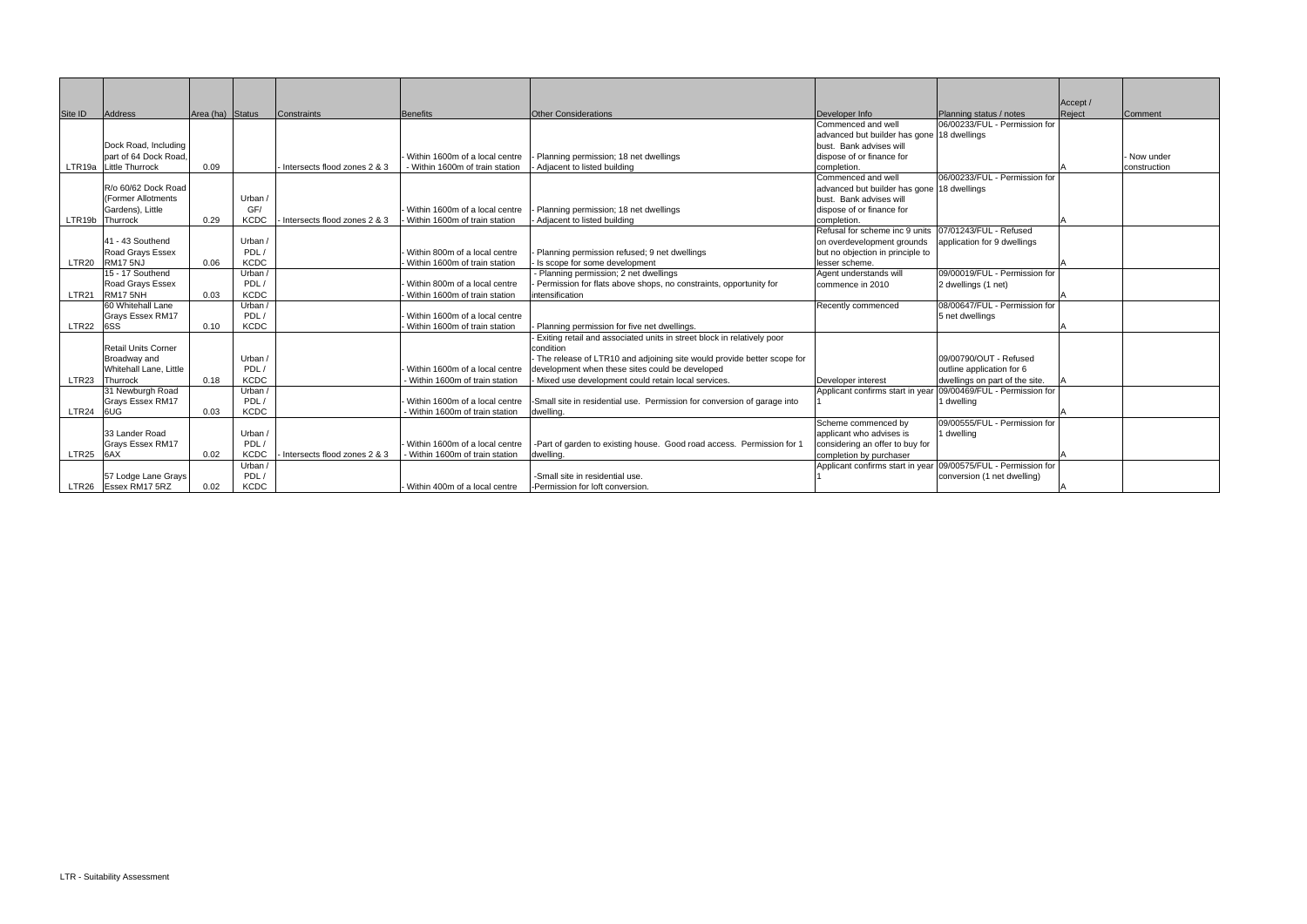|                    |                                                                       | <b>Availability Assessment</b><br><b>Achievability Assessment</b> |              |              |                        |              |              |              |                          |              |           |
|--------------------|-----------------------------------------------------------------------|-------------------------------------------------------------------|--------------|--------------|------------------------|--------------|--------------|--------------|--------------------------|--------------|-----------|
|                    |                                                                       |                                                                   |              |              | <b>Cost Assessment</b> |              |              |              | <b>Market Assessment</b> |              |           |
|                    | Address                                                               | <b>Mo7</b>                                                        | Medium       | High         | Mo7                    | Medium       | High         | Low          | Medium                   | High         | Phasing   |
| Site ID            | 3 Rogers Road, Little                                                 |                                                                   |              |              |                        |              |              |              |                          |              | (years)   |
| LTR04              | Thurrock<br>Garden Centre,                                            |                                                                   |              | $\checkmark$ |                        | $\checkmark$ |              |              | $\checkmark$             |              | $0-5$     |
| LTR06              | Chadwell Road,<br>Grays                                               |                                                                   | $\checkmark$ |              |                        | $\checkmark$ |              |              | $\checkmark$             |              | $0-5$     |
| LTR07              | 51 Malvern Road,<br>Little Thurrock, Grays                            |                                                                   | $\checkmark$ |              |                        | $\checkmark$ |              | $\checkmark$ |                          |              | $0 - 5$   |
| LTR08              | <b>Combine Pallet Site</b><br>Globe Works                             |                                                                   |              | $\checkmark$ |                        |              | $\checkmark$ | $\checkmark$ |                          |              | $11 - 15$ |
|                    | Land adjacent<br>Combine Pallet Site,                                 |                                                                   |              |              |                        |              |              |              |                          |              |           |
| LTR09              | Towers Road, Little<br>Thurrock                                       |                                                                   | $\checkmark$ |              |                        | $\checkmark$ |              | ✓            |                          |              | $11 - 15$ |
| LTR <sub>10</sub>  | Globe Works, Little<br>Thurrock                                       | $\checkmark$                                                      |              |              |                        |              | $\checkmark$ |              |                          | $\checkmark$ | $11 - 15$ |
|                    | Site 1 Globe Works<br><b>Industrial Estate</b>                        |                                                                   |              |              |                        |              |              |              |                          |              |           |
| LTR11              | <b>Towers Road</b><br>Sandwich Bar, 44                                |                                                                   | $\checkmark$ |              |                        | $\checkmark$ |              | ✓            |                          |              | $11 - 15$ |
| LTR12              | Rectory Road, Little<br>Thurrock<br><b>Blockhouse Road</b>            |                                                                   |              | $\checkmark$ |                        | $\checkmark$ |              |              | ✓                        |              | $0 - 5$   |
| LTR <sub>13</sub>  | sites, Grays                                                          |                                                                   | $\checkmark$ |              |                        |              | $\checkmark$ | $\checkmark$ |                          |              | $11 - 15$ |
|                    | Land North of Cement<br><b>Block Cottages,</b><br>Towers Road, Little |                                                                   |              |              |                        |              |              |              |                          |              |           |
| LTR <sub>14</sub>  | Thurrock<br>Site East of                                              |                                                                   | ✓            |              |                        |              | $\checkmark$ | $\checkmark$ |                          |              | $11 - 15$ |
| LTR15              | Scrapworks, Towers<br>Road, Little Thurrock                           |                                                                   | $\checkmark$ |              |                        |              | $\checkmark$ | $\checkmark$ |                          |              | $11 - 15$ |
|                    | Land between<br><b>Cement Block</b>                                   |                                                                   |              |              |                        |              |              |              |                          |              |           |
| LTR <sub>16</sub>  | Cottages and<br>Broadway                                              |                                                                   | $\checkmark$ |              |                        | $\checkmark$ |              |              | ✓                        |              | $6 - 10$  |
|                    | Dock Road, Including<br>part of 64 Dock Road,                         |                                                                   |              |              |                        |              |              |              |                          |              |           |
| LTR <sub>19a</sub> | Little Thurrock                                                       |                                                                   |              | $\checkmark$ |                        | ✓            |              |              | ✓                        |              | $0 - 5$   |
|                    | R/o 60/62 Dock Road<br>(Former Allotments<br>Gardens), Little         |                                                                   |              |              |                        |              |              |              |                          |              |           |
| LTR19b             | Thurrock<br>41 - 43 Southend                                          |                                                                   |              | $\checkmark$ |                        | $\checkmark$ |              |              | $\checkmark$             |              | $0-5$     |
| LTR <sub>20</sub>  | Road Grays Essex<br><b>RM17 5NJ</b>                                   |                                                                   | $\checkmark$ |              |                        | $\checkmark$ |              |              | $\checkmark$             |              | $0 - 5$   |
| LTR <sub>21</sub>  | 15 - 17 Southend<br>Road Grays Essex<br>RM17 5NH                      |                                                                   |              | $\checkmark$ |                        | $\checkmark$ |              |              | ✓                        |              | $0-5$     |
| LTR <sub>22</sub>  | 60 Whitehall Lane<br>Grays Essex RM17                                 |                                                                   |              | $\checkmark$ |                        | $\checkmark$ |              |              | $\checkmark$             |              |           |
|                    | 6SS<br><b>Retail Units Corner</b><br>Broadway and                     |                                                                   |              |              |                        |              |              |              |                          |              | $0 - 5$   |
| LTR23              | Whitehall Lane, Little<br>Thurrock                                    | ✓                                                                 |              |              |                        |              | $\checkmark$ |              | $\checkmark$             |              | $11 - 15$ |
|                    | 31 Newburgh Road<br>Grays Essex RM17                                  |                                                                   |              | $\checkmark$ |                        | $\checkmark$ |              |              | $\checkmark$             |              |           |
| LTR24              | 6UG<br>33 Lander Road<br>Grays Essex RM17                             |                                                                   |              |              |                        |              |              |              |                          |              | $0-5$     |
| LTR <sub>25</sub>  | 6AX                                                                   |                                                                   | $\checkmark$ |              |                        | $\checkmark$ |              |              | $\checkmark$             |              | $0-5$     |
| LTR <sub>26</sub>  | 57 Lodge Lane Grays<br>Essex RM17 5RZ                                 |                                                                   |              | $\checkmark$ |                        | $\checkmark$ |              |              | $\checkmark$             |              | $0-5$     |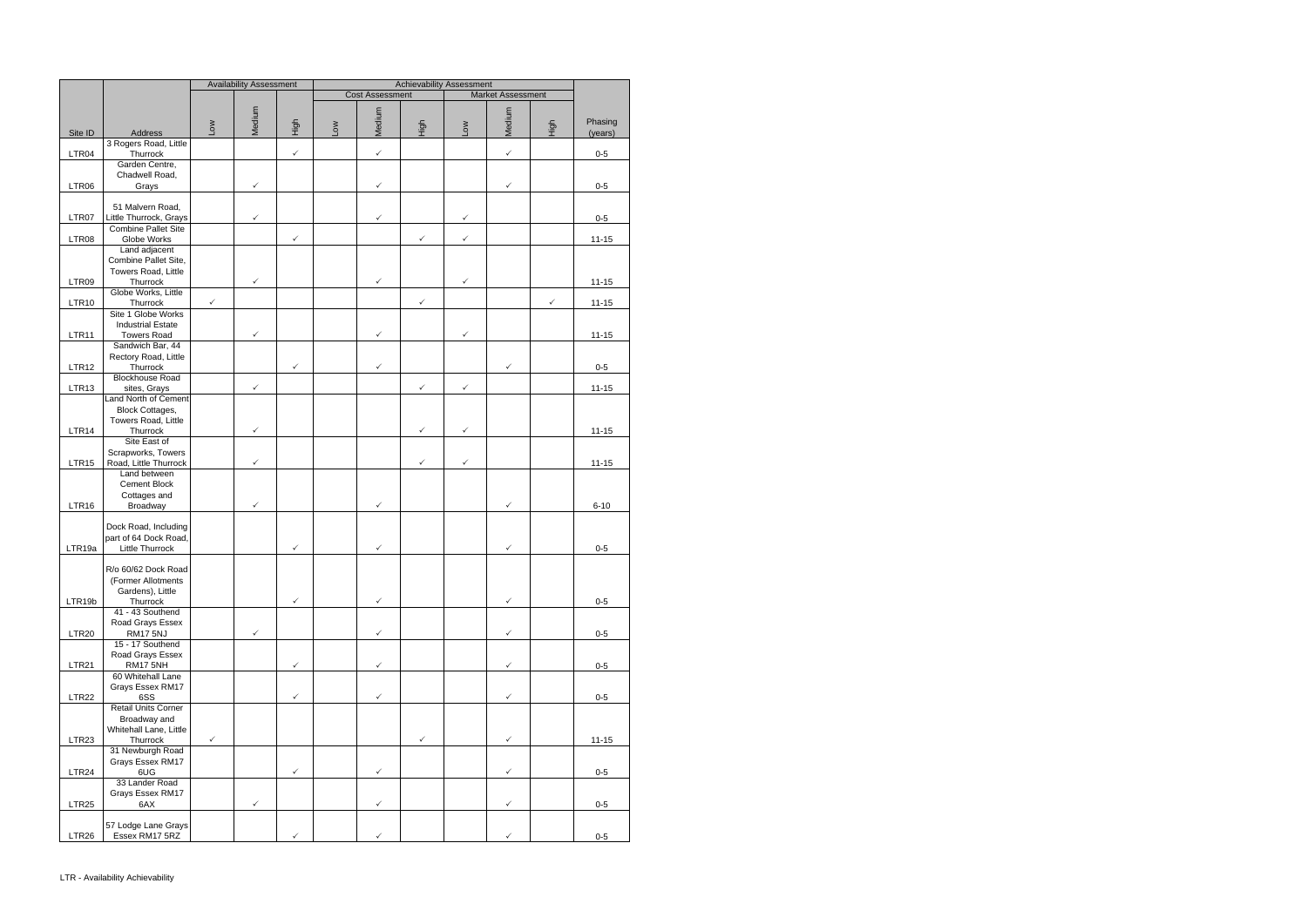|                    |                                                       | Area  | Source of<br>Capacity | Scenario       | Scenario                    |                |           |                                     |
|--------------------|-------------------------------------------------------|-------|-----------------------|----------------|-----------------------------|----------------|-----------|-------------------------------------|
| Site ID            | Address                                               | (ha)  | Estimate              | A              | B                           | Midpoint       | Phasing   | Comments                            |
| LTR04              | 3 Rogers Road, Little<br>Thurrock                     | 0.098 | p/p                   | $\mathbf{1}$   | 1                           | 1              | $0 - 5$   | Planning permission                 |
| LTR06              | Garden Centre, Chadwell<br>Road, Grays                | 0.841 | TC                    | 24             | 24                          | 24             | $0 - 5$   | <b>Thurrock Council</b><br>estimate |
|                    | 51 Malvern Road, Little                               |       |                       |                |                             |                |           | Planning permission                 |
| LTR07              | Thurrock, Grays<br><b>Combine Pallet Site Globe</b>   | 0.021 | p/p                   | 1              | $\mathbf{1}$                | $\mathbf{1}$   | $0 - 5$   |                                     |
| LTR08              | Works<br>Land adjacent Combine                        | 1.528 | 10                    | 124            | 156                         | 140            | $11 - 15$ |                                     |
|                    | Pallet Site, Towers Road,                             |       |                       |                |                             |                |           |                                     |
| LTR09              | <b>Little Thurrock</b>                                | 1.154 | 11                    | 80             | 173                         | 126            | $11 - 15$ |                                     |
| LTR <sub>10</sub>  | Globe Works, Little<br>Thurrock                       | 6.368 | 10                    | 516            | 650                         | 583            | $11 - 15$ |                                     |
|                    | Site 1 Globe Works<br><b>Industrial Estate Towers</b> |       |                       |                |                             |                |           |                                     |
| LTR11              | Road                                                  | 0.184 | 4                     | $\overline{7}$ | 15                          | 11             | $11 - 15$ |                                     |
|                    |                                                       |       |                       |                |                             |                |           | Planning permission                 |
| LTR <sub>12</sub>  | Sandwich Bar, 44 Rectory<br>Road, Little Thurrock     | 0.018 | p/p                   | 1              | $\mathbf{1}$                | 1              | $0-5$     |                                     |
|                    | Blockhouse Road sites,                                |       |                       |                |                             |                |           |                                     |
| LTR13              | Grays<br>Land North of Cement                         | 0.366 | 6                     | 11             | 19                          | 15             | $11 - 15$ |                                     |
|                    | <b>Block Cottages, Towers</b>                         |       |                       |                |                             |                |           |                                     |
| LTR <sub>14</sub>  | Road, Little Thurrock                                 | 0.123 | 5                     | 4              | $\overline{7}$              | 6              | $11 - 15$ |                                     |
|                    | Site East of Scrapworks,<br>Towers Road, Little       |       |                       |                |                             |                |           |                                     |
| LTR <sub>15</sub>  | Thurrock                                              | 0.176 | 5                     | 5              | 11                          | 8              | $11 - 15$ |                                     |
|                    | Land between Cement                                   |       |                       |                |                             |                |           |                                     |
| LTR <sub>16</sub>  | <b>Block Cottages and</b><br>Broadway                 | 0.027 | 4                     | $\mathbf{1}$   | $\overline{c}$              | $\overline{c}$ | $6 - 10$  |                                     |
|                    | Dock Road, Including part                             |       |                       |                |                             |                |           | Planning permission                 |
|                    | of 64 Dock Road, Little                               |       |                       |                |                             |                |           |                                     |
| LTR <sub>19a</sub> | Thurrock<br>R/o 60/62 Dock Road                       | 0.093 | p/p                   | 6              | 6                           | 6              | $0 - 5$   | Planning permission                 |
|                    | (Former Allotments                                    |       |                       |                |                             |                |           |                                     |
| LTR19b             | Gardens), Little Thurrock<br>41 - 43 Southend Road    | 0.290 | p/p                   | 12             | 12                          | 12             | $0-5$     |                                     |
| LTR <sub>20</sub>  | Grays Essex RM17 5NJ                                  | 0.058 | 4                     | 2              | 5                           | 3              | $0 - 5$   |                                     |
|                    | 15 - 17 Southend Road                                 |       | p/p                   |                |                             |                |           | Planning permission                 |
| LTR <sub>21</sub>  | Grays Essex RM17 5NH<br>60 Whitehall Lane Grays       | 0.030 |                       | 1              | 1                           | 1              | $0-5$     | Planning permission                 |
| LTR <sub>22</sub>  | Essex RM17 6SS                                        | 0.098 | p/p                   | 5              | 5                           | 5              | $0-5$     |                                     |
|                    | Retail Units Corner<br>Broadway and Whitehall         |       |                       |                |                             |                |           |                                     |
| LTR <sub>23</sub>  | Lane, Little Thurrock                                 | 0.182 | 11                    | 13             | 27                          | 20             | $11 - 15$ |                                     |
|                    | 31 Newburgh Road Grays                                |       |                       |                |                             |                |           | Planning permission                 |
| LTR <sub>24</sub>  | Essex RM17 6UG<br>33 Lander Road Grays                | 0.026 | p/p                   | $\mathbf{1}$   | $\mathbf{1}$                | $\mathbf{1}$   | $0-5$     | Planning permission                 |
| LTR <sub>25</sub>  | Essex RM17 6AX                                        | 0.024 | p/p                   | $\mathbf{1}$   | 1                           | 1              | $0-5$     |                                     |
| LTR <sub>26</sub>  | 57 Lodge Lane Grays<br>Essex RM17 5RZ                 | 0.021 | p/p                   | $\mathbf{1}$   | $\mathbf{1}$                | $\mathbf{1}$   | $0-5$     | Planning permission                 |
|                    |                                                       |       | Phasing               |                |                             | Midpoint       |           |                                     |
|                    |                                                       |       | $0-5$                 | 56             | Scenario A Scenario B<br>59 | 57             |           |                                     |
|                    |                                                       |       | $6 - 10$              | 1              | $\overline{2}$              | $\overline{2}$ |           |                                     |
|                    |                                                       |       | $11 - 15$<br>$15+$    | 759<br>0       | 1058<br>0                   | 908<br>0       |           |                                     |
|                    |                                                       |       | Total                 | 816            | 1119                        | 968            |           |                                     |
|                    | Note figures may not add                              |       |                       |                |                             |                |           |                                     |
|                    | due to rounding                                       |       | Total 0-15yrs         | 816            | 1119                        | 968            |           |                                     |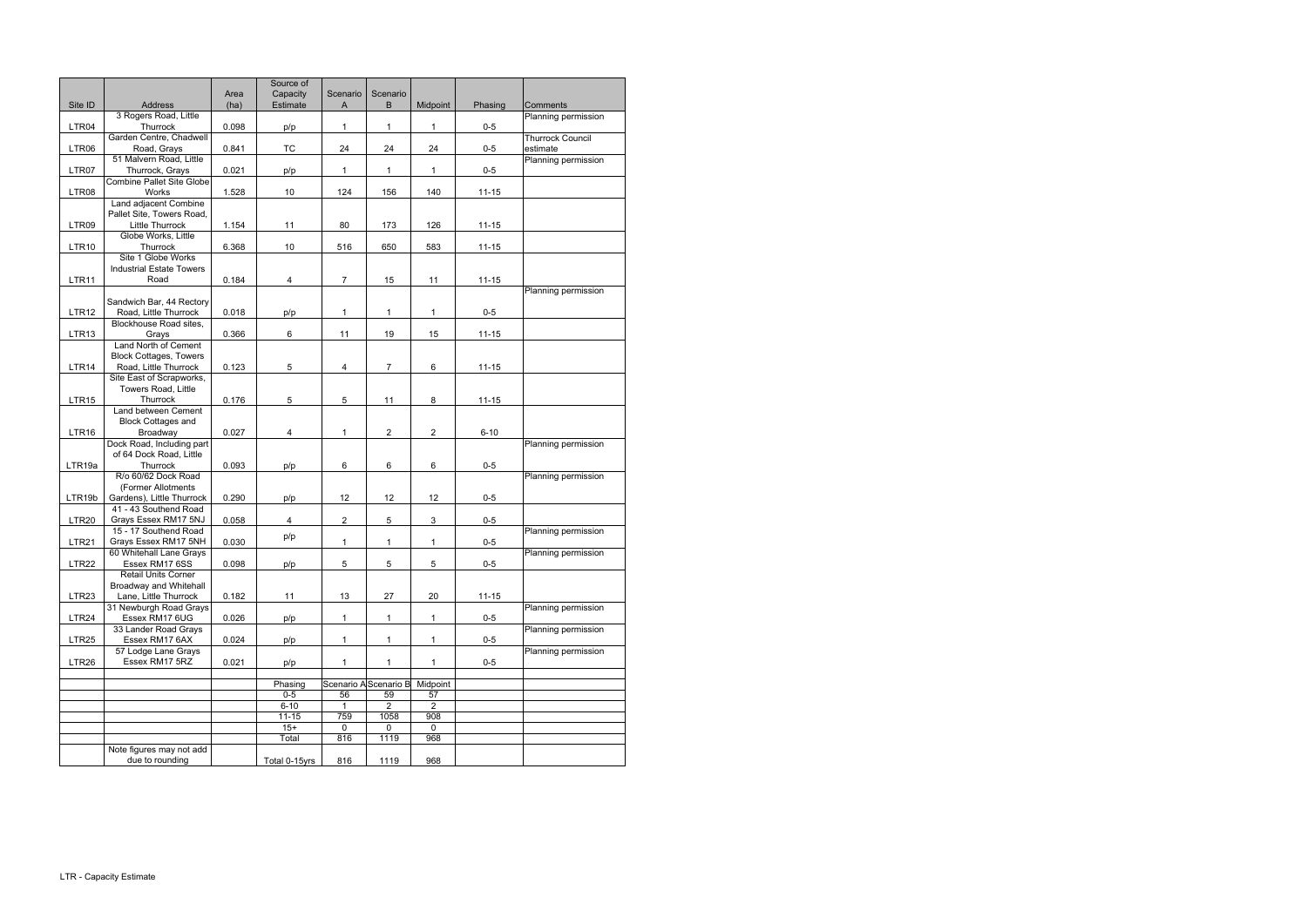### **Ockendon**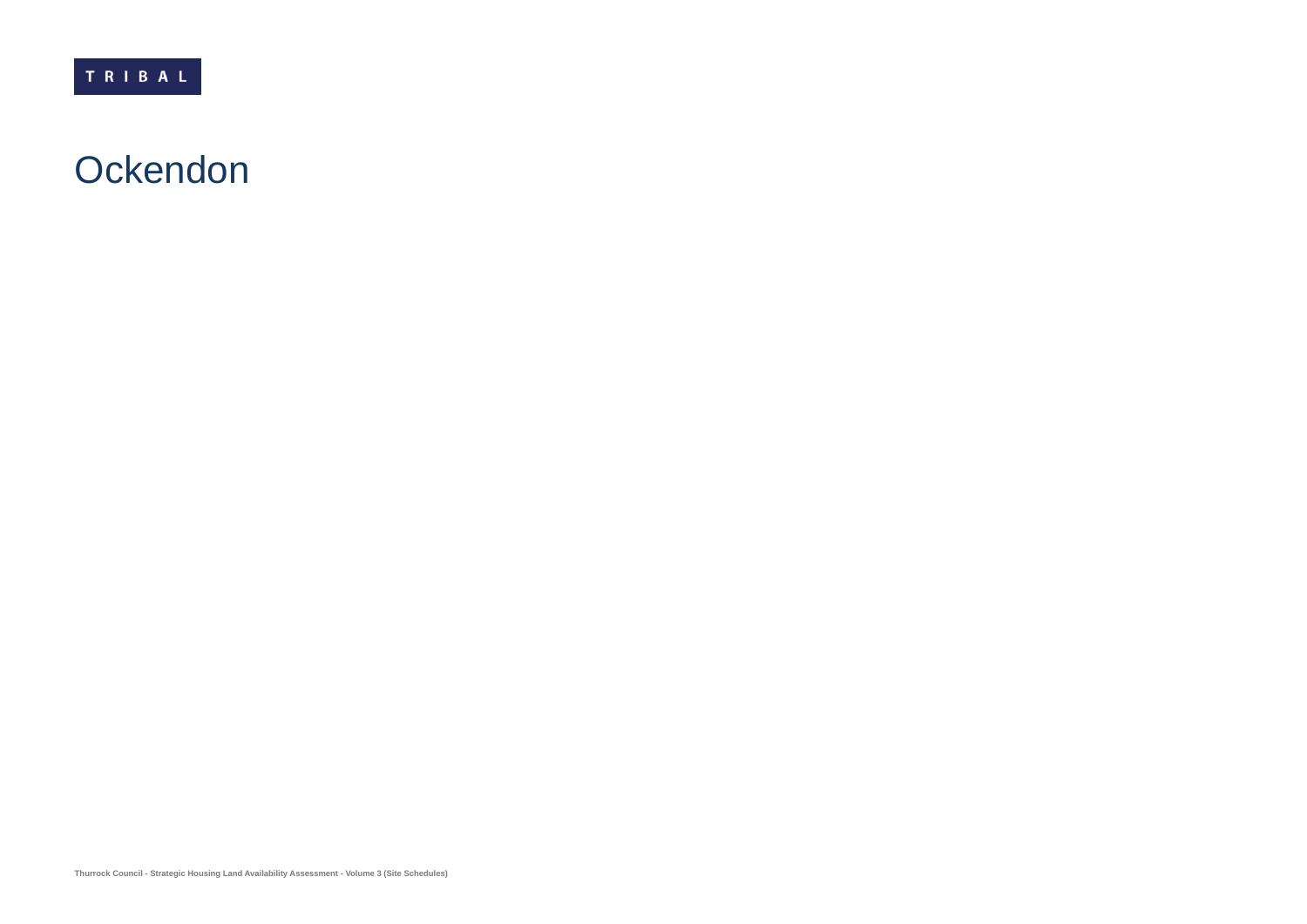| Site ID           | Address               | Area (ha) Status |            | Constraints                | <b>Benefits</b>               | <b>Other Considerations</b>                                                   | Developer Info                                               | Planning status / notes                               | Accept /<br>Reject | Comment                         |
|-------------------|-----------------------|------------------|------------|----------------------------|-------------------------------|-------------------------------------------------------------------------------|--------------------------------------------------------------|-------------------------------------------------------|--------------------|---------------------------------|
|                   | Former Church, North  |                  |            |                            |                               |                                                                               | United Reform Church have                                    | 02/01375/OUT - Expired                                |                    |                                 |
|                   | Road, South           |                  | Urban /    |                            |                               | Expired outline planning permission; 5 net dwellings                          | disposed of site                                             | permission for 5 dwellings.                           |                    |                                 |
| OCK01             | Ockendon              | 0.11             | <b>PDL</b> | Within Green Belt          | Within 800m of train station  | Noise from nearby petrol station                                              |                                                              |                                                       |                    |                                 |
|                   |                       |                  |            |                            |                               |                                                                               |                                                              |                                                       |                    |                                 |
|                   |                       |                  |            |                            | Existing petrol station       |                                                                               |                                                              |                                                       |                    |                                 |
|                   |                       |                  |            |                            | Possible contamination        |                                                                               |                                                              |                                                       |                    |                                 |
|                   |                       |                  | Urban /    |                            | issues                        |                                                                               |                                                              |                                                       |                    |                                 |
| OCK <sub>02</sub> | 14 North Road         | 0.06             | <b>PDL</b> |                            | Within 800m of train station  |                                                                               |                                                              |                                                       |                    |                                 |
|                   |                       |                  |            |                            |                               |                                                                               |                                                              |                                                       |                    |                                 |
|                   |                       |                  |            |                            |                               | Existing industrial estate                                                    |                                                              |                                                       |                    |                                 |
|                   |                       |                  |            |                            |                               | Proximity of Ockendon station makes it good location for residential          |                                                              |                                                       |                    |                                 |
|                   |                       |                  |            |                            |                               | development<br>A new pedestrian footbridge over the rail-line is required     | Identified in TTGDC                                          |                                                       |                    |                                 |
|                   |                       |                  |            |                            |                               | Sites in Ockendon and Aveley should be identified in conjunction with a       | Masterplan for Aveley /                                      |                                                       |                    |                                 |
|                   | Arisdale Industrial   |                  |            |                            |                               | strategy to improve access to Strategic Roads and public transport links      | Ockendon as residential and                                  | 09/50035/TTGOUT - Pending                             |                    |                                 |
|                   | Estate, South         |                  | Urban /    |                            | Within 800m of train station  | Contamination and pollution issues as some tanks on site                      | other uses.                                                  | application for up to 650                             |                    |                                 |
| OCK03             | Ockendon              | 17.67            | <b>PDL</b> | Within Green Belt          | Within 400m of train station  | Site area reduced by 20% to allow for employment/mixed-uses                   | - Developer interest                                         | residential dwellings.                                |                    |                                 |
|                   |                       |                  |            |                            |                               |                                                                               |                                                              |                                                       |                    |                                 |
|                   | R/O 32/42 Anton       |                  |            |                            |                               | Garage court (council owned)                                                  |                                                              |                                                       |                    |                                 |
|                   | Road, South           |                  | Urban /    |                            | Within 800m of train station  | Potential to link in with OCK03vA, as stated in New Arisdale Design Brief     | Council identify site as                                     |                                                       |                    |                                 |
| OCK05             | Ockendon              | 0.20             | <b>PDL</b> |                            | Within 800m of train station  | No constraints                                                                | available                                                    |                                                       |                    |                                 |
|                   |                       |                  |            |                            |                               |                                                                               | Residential area. Council                                    |                                                       |                    |                                 |
|                   |                       |                  |            |                            |                               |                                                                               | owned and declared surplus to                                |                                                       |                    |                                 |
|                   |                       |                  |            |                            |                               | Limited access                                                                | requirements. To be disposed                                 |                                                       |                    |                                 |
|                   |                       |                  |            |                            |                               | Would need improvements to strategic roads                                    | of at nil cost as part of HCA                                |                                                       |                    |                                 |
|                   | Tamarisk Road,        |                  | Urban /    |                            | Within 1600m of train station | Adjacent to railway line (noise issues) and residential area                  | <b>Public Land Initiative</b>                                |                                                       |                    |                                 |
| OCK06             | South Ockendon        | 0.15             | <b>PDL</b> |                            | Within 800m of train station  | Site is council owned                                                         | programme                                                    |                                                       |                    |                                 |
|                   | A Stone's Throw       |                  |            |                            |                               |                                                                               | Developer awaiting outcome of                                | 09/00588/FUL - appeal lodged                          |                    |                                 |
|                   | Public House, 92      |                  |            |                            |                               |                                                                               | appeal for 14 houses rather<br>than flats. Will build one or | against refusal of 14 house<br>scheme. 08/00190/FUL - |                    |                                 |
|                   | South Road, South     |                  | Urban /    |                            | Within 1600m of train station |                                                                               | other depending on outcome                                   | Permission for 14 flats.                              |                    |                                 |
| OCK07             | Ockendon              | 0.10             | <b>PDL</b> |                            | Within 800m of train station  | Planning permission; 14 net dwellings                                         |                                                              |                                                       |                    |                                 |
|                   | Health Centre, South  |                  |            |                            |                               |                                                                               |                                                              | 08/00190/FUL - Permission for                         |                    |                                 |
|                   | Road, South           |                  | Urban /    |                            | Within 1600m of train station |                                                                               |                                                              | 8 no one bedroom apartments.                          |                    |                                 |
| OCK08             | Ockendon              | 0.07             | <b>PDL</b> |                            | Within 800m of train station  | Planning permission; 8 net dwellings built                                    |                                                              | Now built out.                                        | IR1                | <b>Built out</b>                |
|                   |                       |                  |            |                            |                               | Site may be needed for a school in the future (legal agreement)               |                                                              |                                                       |                    |                                 |
|                   |                       |                  |            |                            |                               | Brandon Groves has good level of amenity space so could be part               |                                                              |                                                       |                    |                                 |
|                   |                       |                  |            |                            |                               | developed for residential                                                     |                                                              |                                                       |                    |                                 |
|                   | Land at Brandon       |                  |            |                            |                               | TPOs in site                                                                  | Developers Comments Site                                     |                                                       |                    |                                 |
|                   | Groves, South         |                  |            |                            | Within 1600m of train station | Limited access                                                                | can accommodate 36 dwellings                                 |                                                       |                    |                                 |
| OCK09             | Ockendon              | 1.51             | GB / GF    | - Within Green Belt        | Within 1600m of train station | Will need improvements to strategic roads                                     | Contains OCK10                                               |                                                       |                    |                                 |
|                   |                       |                  |            |                            |                               |                                                                               |                                                              |                                                       |                    | Site rejected as<br>unsuitable. |
|                   | Land adjoining 155    |                  |            |                            |                               | Access issues<br>Adjacent to listed buildings                                 |                                                              |                                                       |                    | Also conflicts with             |
|                   | Mollands Lane, South  |                  |            |                            |                               | Very small site                                                               |                                                              |                                                       |                    | adopted RSS and LDF.            |
| OCK <sub>12</sub> | Ockendon              | 0.05             | GB / G     | Within Green Belt          | Within 1600m of train station | Unsuitable for residential infill                                             |                                                              |                                                       | IR1                |                                 |
|                   | R/O 93-111 Araglen    |                  |            |                            |                               |                                                                               |                                                              |                                                       |                    |                                 |
|                   | Avenue, South         |                  | Urban /    |                            | Within 800m of train station  |                                                                               |                                                              |                                                       |                    |                                 |
| OCK <sub>13</sub> | Ockendon              | 0.12             | <b>PDL</b> |                            | Within 1600m of train station | Site is currently a garage court (council owned)                              |                                                              |                                                       |                    |                                 |
|                   | Jack O' Lantern       |                  |            |                            |                               |                                                                               |                                                              |                                                       |                    |                                 |
|                   | Public House, Daiglen |                  |            |                            |                               |                                                                               |                                                              | 09/00126/OUT - Outline                                |                    |                                 |
|                   | Drive, South          |                  | Urban /    |                            | Within 400m of train station  |                                                                               |                                                              | application for 14 dwellings                          |                    |                                 |
| OCK14             | Ockendon              | 0.16             | <b>PDL</b> |                            | Within 1600m of train station | - No Constraints                                                              | Developer Interest                                           | pending decision.                                     |                    |                                 |
|                   |                       |                  |            |                            |                               | - Site is currently an operational school                                     |                                                              |                                                       |                    |                                 |
|                   |                       |                  |            |                            |                               | Scope to retain the playing fields or redevelop whole site (Scenario A        |                                                              |                                                       |                    |                                 |
|                   | Woodacre School,      |                  |            |                            |                               | retains playing fields - Scenario B develops whole of site)<br>Limited access |                                                              |                                                       |                    |                                 |
|                   | Erriff Drive, South   |                  | Urban /    |                            | Within 400m of train station  | Would need improvement to strategic roads                                     | Council confirmed available for                              |                                                       |                    |                                 |
| OCK <sub>15</sub> | Ockendon              | 1.79             | <b>PDL</b> | Currently in use as school | Within 1600m of train station | Site is council owned                                                         | longer term development                                      |                                                       |                    |                                 |
|                   |                       |                  |            |                            |                               | Need to retain town centre car park                                           |                                                              |                                                       |                    |                                 |
|                   |                       |                  |            |                            |                               | Limited access                                                                |                                                              |                                                       |                    |                                 |
|                   | Car Park, Derry       |                  | Urban /    |                            | Within 400m of train station  | Would need improvements to strategic roads                                    |                                                              |                                                       |                    | Site rejected as                |
| OCK <sub>17</sub> | Avenue, Ockendon      | 0.27             | <b>PDL</b> |                            | Within 1600m of train station | Site is council owned                                                         |                                                              |                                                       | R1                 | unsuitable                      |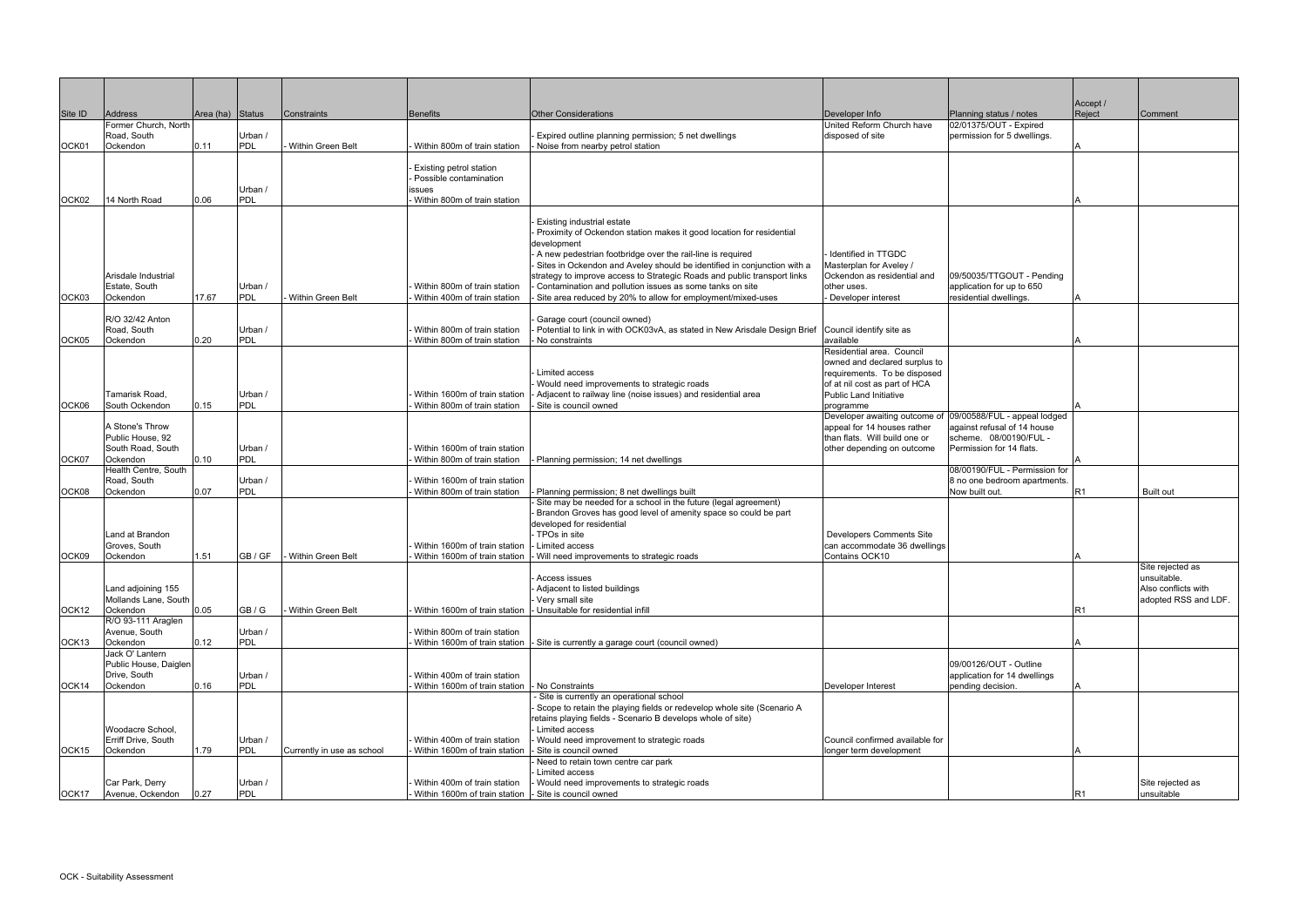|                   |                        |                  |            |                                     |                               |                                                                                          |                              |                                    | Accept /        |                      |
|-------------------|------------------------|------------------|------------|-------------------------------------|-------------------------------|------------------------------------------------------------------------------------------|------------------------------|------------------------------------|-----------------|----------------------|
| Site ID           | Address                | Area (ha) Status |            | Constraints                         | Benefits                      | <b>Other Considerations</b>                                                              | Developer Info               | Planning status / notes            | Reject          | Comment              |
|                   |                        |                  |            |                                     |                               | Site is currently a sorting office, therefore in employment use                          |                              |                                    |                 |                      |
|                   |                        |                  |            |                                     |                               | Opposite town centre parade                                                              |                              |                                    |                 |                      |
|                   | Sorting Office, Derry  |                  |            |                                     |                               | Limited access                                                                           |                              |                                    |                 |                      |
|                   | Avenue, South          |                  | Urban /    |                                     | Within 400m of train station  | Would need improvements to strategic roads                                               | Owners confirmed longer term |                                    |                 |                      |
| OCK18             | Ockendon               | 0.27             | <b>PDL</b> |                                     | Within 1600m of train station | Potential dependent on rationalisation of post office functions                          | potential                    |                                    |                 |                      |
|                   |                        |                  |            |                                     |                               |                                                                                          |                              |                                    |                 |                      |
|                   | Murco Filling Station, |                  |            |                                     |                               | Planning permission; 24 net dwellings now completed                                      |                              | 07/00075/FUL - Permission for      |                 |                      |
|                   | Derry Avenue, South    |                  | Urban /    |                                     | Within 400m of train station  | - Limited access                                                                         |                              | 24 flats and 3 retail units. Built |                 |                      |
| OCK19             | Ockendon               | 0.17             | <b>PDL</b> |                                     | Within 1600m of train station | Would need improvement to strategic roads                                                |                              | 2008/09.                           | IR1             | <b>Built out</b>     |
|                   |                        |                  |            |                                     |                               | Site is currently a telephone exchange                                                   |                              |                                    |                 |                      |
|                   | Telephone Exchange,    |                  |            |                                     |                               | Adjacent to town centre parade, pub, health centre and nursery                           |                              |                                    |                 |                      |
|                   | Darenth Lane, South    |                  | Urban /    |                                     | Within 400m of train station  | Would need improvement to strategic roads                                                |                              |                                    |                 |                      |
| OCK20             | Ockendon               | 0.25             | <b>PDL</b> |                                     | Within 1600m of train station | Good location for residential development                                                | Longer term potential        |                                    |                 |                      |
|                   |                        |                  |            |                                     |                               |                                                                                          | Phasing as advised by        | 08/00913/TTGFUL -                  |                 |                      |
|                   | Durabella Ltd Arisdale |                  |            |                                     |                               |                                                                                          | developer                    | Permission for 80 dwellings.       |                 |                      |
|                   | Avenue South           |                  |            |                                     |                               |                                                                                          |                              | 09/50069/TTGFUL -                  |                 |                      |
|                   | Ockenden Essex         |                  | Urban /    |                                     | Within 800m of train station  |                                                                                          |                              | Amendments to 2008                 |                 |                      |
| OCK <sub>21</sub> | <b>RM15 5TR</b>        | 0.81             | PDL        |                                     | Within 800m of train station  | - Planning permission; 80 net dwellings                                                  |                              | application.                       |                 |                      |
|                   |                        |                  |            |                                     |                               |                                                                                          |                              |                                    |                 | Site rejected as     |
|                   |                        |                  |            |                                     |                               |                                                                                          |                              |                                    |                 | unsuitable.          |
|                   | Land around North      |                  |            |                                     |                               |                                                                                          |                              |                                    |                 | Also conflicts with  |
|                   | Road, South            |                  |            |                                     |                               |                                                                                          |                              |                                    |                 | adopted RSS and LDF. |
| OCK22             | Ockendon               | 1.29             |            | <b>GB / PDL</b> - Within Green Belt |                               | Within 1600m of train station  - Not sustainable; in isolated location north of Ockendon |                              |                                    | IR <sub>1</sub> |                      |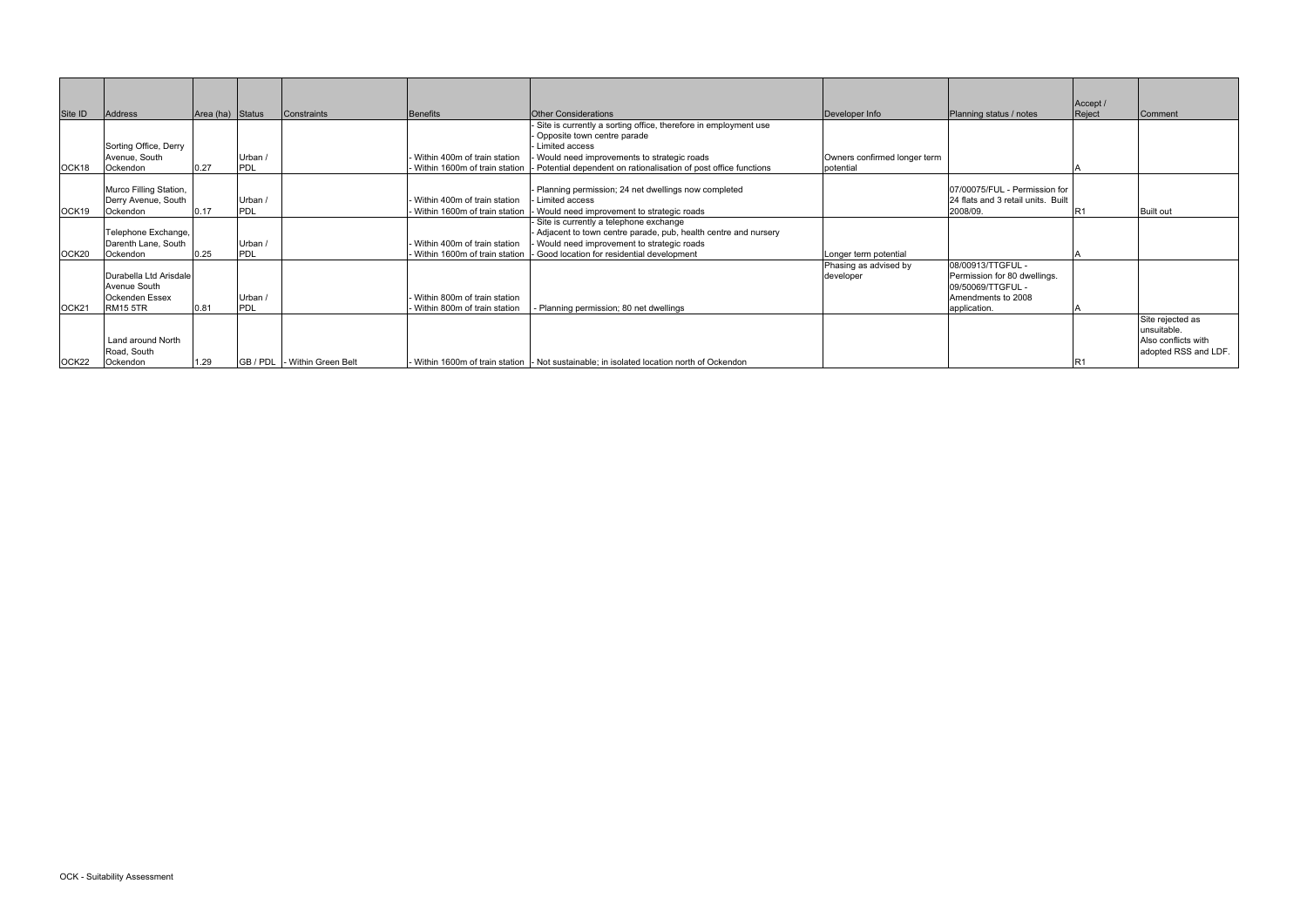|                   |                        |              | <b>Availability Assessment</b> |              |              |                        |              | <b>Achievability Assessment</b> |                          |      |           |
|-------------------|------------------------|--------------|--------------------------------|--------------|--------------|------------------------|--------------|---------------------------------|--------------------------|------|-----------|
|                   |                        |              |                                |              |              | <b>Cost Assessment</b> |              |                                 | <b>Market Assessment</b> |      |           |
|                   | Address                | <b>NOT</b>   | Medium                         | High         | <b>WOT</b>   | Medium                 | High         | <b>NOT</b>                      | Medium                   | High | Phasing   |
| Site ID           | Former Church, North   |              |                                |              |              |                        |              |                                 |                          |      | (years)   |
|                   | Road, South            |              |                                |              |              |                        |              |                                 |                          |      |           |
| OCK01             | Ockendon               |              |                                | $\checkmark$ |              | $\checkmark$           |              |                                 | $\checkmark$             |      | $0-5$     |
| OCK <sub>02</sub> | 14 North Road          | $\checkmark$ |                                |              | ✓            |                        |              | $\checkmark$                    |                          |      | $6 - 10$  |
|                   | Arisdale Industrial    |              |                                |              |              |                        |              |                                 |                          |      |           |
|                   | Estate, South          |              |                                |              |              |                        |              |                                 |                          |      |           |
| OCK03             | Ockendon               |              | $\checkmark$                   |              |              |                        | $\checkmark$ |                                 |                          | ✓    | $6 - 10$  |
|                   | R/O 32/42 Anton        |              |                                |              |              |                        |              |                                 |                          |      |           |
|                   | Road, South            |              |                                |              |              |                        |              |                                 |                          |      |           |
| OCK05             | Ockendon               |              | $\checkmark$                   |              |              | $\checkmark$           |              |                                 | $\checkmark$             |      | $0-5$     |
|                   | Tamarisk Road,         |              |                                |              |              |                        |              |                                 |                          |      |           |
| OCK06             | South Ockendon         |              | $\checkmark$                   |              |              | $\checkmark$           |              |                                 | $\checkmark$             |      | $0 - 5$   |
|                   | A Stone's Throw        |              |                                |              |              |                        |              |                                 |                          |      |           |
|                   | Public House, 92       |              |                                |              |              |                        |              |                                 |                          |      |           |
|                   | South Road, South      |              |                                |              |              |                        |              |                                 |                          |      |           |
| OCK07             | Ockendon               |              | $\checkmark$                   |              |              | $\checkmark$           |              |                                 | $\checkmark$             |      | $0 - 5$   |
|                   | Land at Brandon        |              |                                |              |              |                        |              |                                 |                          |      |           |
|                   | Groves, South          |              |                                |              |              |                        |              |                                 |                          |      |           |
| OCK09             | Ockendon               |              | $\checkmark$                   |              | $\checkmark$ |                        |              |                                 | $\checkmark$             |      | $6 - 10$  |
|                   | R/O 93-111 Araglen     |              |                                |              |              |                        |              |                                 |                          |      |           |
|                   | Avenue, South          |              |                                |              |              |                        |              |                                 |                          |      |           |
| OCK13             | Ockendon               |              | $\checkmark$                   |              | $\checkmark$ |                        |              | $\checkmark$                    |                          |      | $6 - 10$  |
|                   | Jack O' Lantern        |              |                                |              |              |                        |              |                                 |                          |      |           |
|                   | Public House, Daiglen  |              |                                |              |              |                        |              |                                 |                          |      |           |
|                   | Drive, South           |              |                                |              |              |                        |              |                                 |                          |      |           |
| OCK14             | Ockendon               |              | $\checkmark$                   |              | $\checkmark$ |                        |              | $\checkmark$                    |                          |      | $6 - 10$  |
|                   | Woodacre School,       |              |                                |              |              |                        |              |                                 |                          |      |           |
|                   | Erriff Drive, South    |              |                                |              |              |                        |              |                                 |                          |      |           |
| OCK15             | Ockendon               |              | ✓                              |              |              | $\checkmark$           |              |                                 | $\checkmark$             |      | $6 - 10$  |
|                   | Sorting Office, Derry  |              |                                |              |              |                        |              |                                 |                          |      |           |
|                   | Avenue, South          |              |                                |              |              |                        |              |                                 |                          |      |           |
| OCK18             | Ockendon               | $\checkmark$ |                                |              |              | $\checkmark$           |              |                                 | $\checkmark$             |      | $11 - 15$ |
|                   |                        |              |                                |              |              |                        |              |                                 |                          |      |           |
|                   | Telephone Exchange,    |              |                                |              |              |                        |              |                                 |                          |      |           |
|                   | Darenth Lane, South    |              |                                |              |              |                        |              |                                 |                          |      |           |
| OCK20             | Ockendon               |              | ✓                              |              |              | $\checkmark$           |              |                                 | $\checkmark$             |      | $11 - 15$ |
|                   | Durabella Ltd Arisdale |              |                                |              |              |                        |              |                                 |                          |      |           |
|                   | Avenue South           |              |                                |              |              |                        |              |                                 |                          |      |           |
|                   | Ockenden Essex         |              |                                |              |              |                        |              |                                 |                          |      |           |
| OCK21             | <b>RM15 5TR</b>        |              |                                | $\checkmark$ |              | ✓                      |              |                                 | $\checkmark$             |      | $0 - 5$   |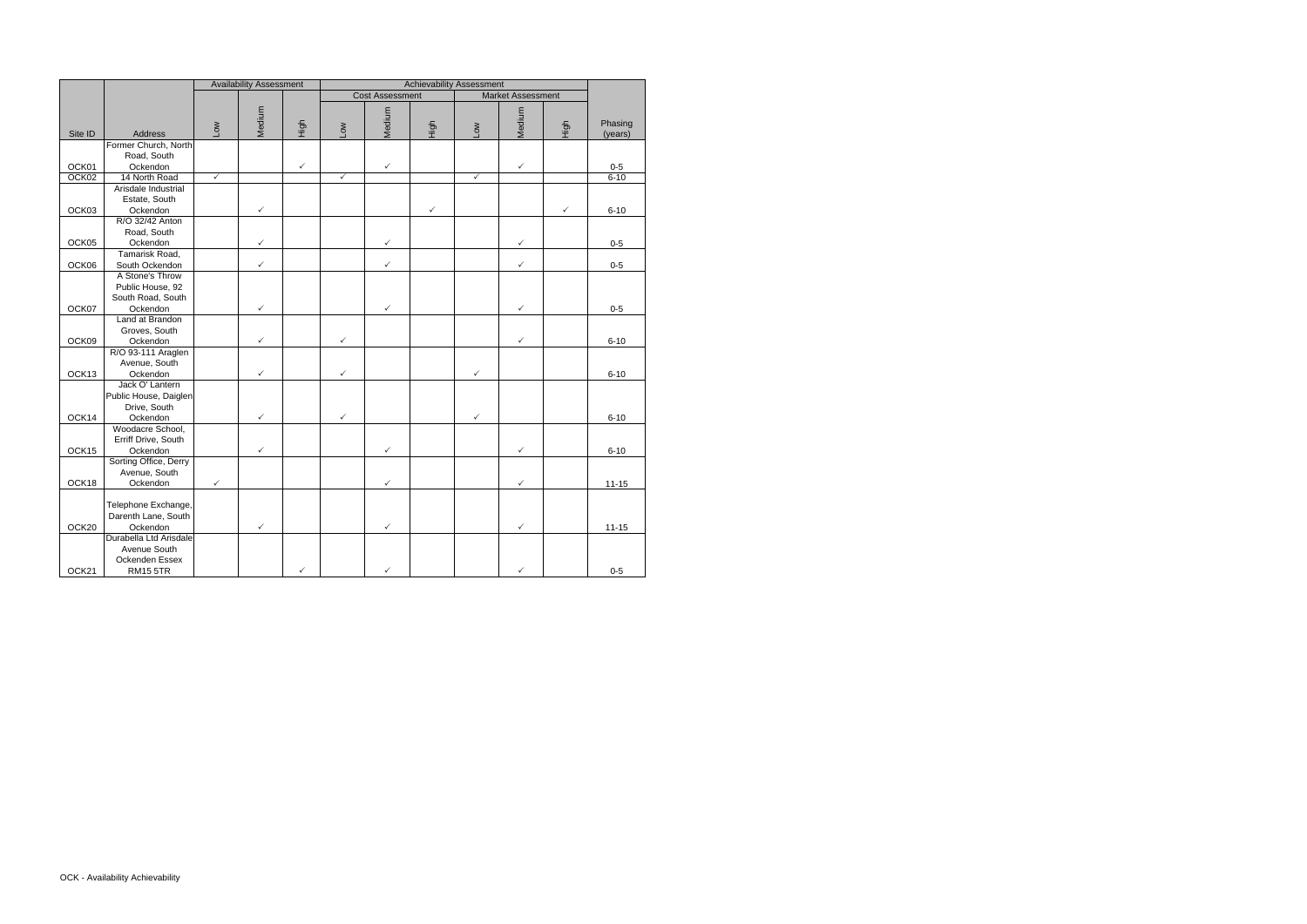|                   |                                              |       | Source of      |                     |                |                 |           |                                     |
|-------------------|----------------------------------------------|-------|----------------|---------------------|----------------|-----------------|-----------|-------------------------------------|
|                   |                                              | Area  | Capacity       | Scenario            | Scenario       |                 |           |                                     |
| Site ID           | <b>Address</b>                               | (ha)  | Estimate       | A                   | B              | Midpoint        | Phasing   | Comments                            |
| OCK01             | Former Church, North<br>Road, South Ockendon | 0.11  | ТC             |                     | 5              | 5               | $0-5$     | <b>Thurrock Council</b><br>estimate |
| OCK <sub>02</sub> | 14 North Road                                | 0.06  | $\overline{2}$ | 5<br>$\overline{2}$ | 3              | 3               | $6 - 10$  |                                     |
|                   |                                              |       |                |                     |                |                 |           | Figures are based on                |
|                   |                                              |       |                |                     |                |                 |           | reduced estimate based              |
|                   | Arisdale Industrial Estate,                  |       |                |                     |                |                 |           | on need for community               |
| OCK03             | South Ockendon                               | 14.14 | 8              | 679                 | 1074           | 876             | $6 - 10$  | facilities                          |
|                   | R/O 32/42 Anton Road,                        |       |                |                     |                |                 |           |                                     |
| OCK05             | South Ockendon                               | 0.20  | 4              | 8                   | 16             | 12              | $0-5$     |                                     |
|                   | Tamarisk Road, South                         |       |                |                     |                |                 |           |                                     |
| OCK06             | Ockendon                                     | 0.15  | 4              | 6                   | 12             | 9               | $0-5$     |                                     |
|                   | A Stone's Throw Public                       |       |                |                     |                |                 |           | Planning permission                 |
|                   | House, 92 South Road,                        |       |                |                     |                |                 |           |                                     |
| OCK07             | South Ockendon                               | 0.10  | p/p            | 14                  | 14             | 14              | $0 - 5$   |                                     |
|                   | Land at Brandon Groves,                      |       |                |                     |                |                 |           |                                     |
| OCK09             | South Ockendon                               | 1.51  | 3              | 47                  | 86             | 66              | $6 - 10$  |                                     |
|                   |                                              |       |                |                     |                |                 |           |                                     |
| OCK13             | R/O 93-111 Araglen<br>Avenue, South Ockendon | 0.12  | 4              | 5                   | 10             | $\overline{7}$  | $6 - 10$  |                                     |
|                   | Jack O' Lantern Public                       |       |                |                     |                |                 |           |                                     |
|                   | House, Daiglen Drive,                        |       |                |                     |                |                 |           |                                     |
| OCK14             | South Ockendon                               | 0.16  | 5              | 5                   | 10             | $\overline{7}$  | $6 - 10$  |                                     |
|                   | Woodacre School, Erriff                      |       |                |                     |                |                 |           |                                     |
| OCK15             | Drive, South Ockendon                        | 1.79  | $\overline{7}$ | 34                  | 98             | 66              | $6 - 10$  |                                     |
|                   |                                              |       |                |                     |                |                 |           |                                     |
|                   | Sorting Office, Derry                        |       |                |                     |                |                 |           |                                     |
| OCK18             | Avenue, South Ockendon                       | 0.27  | 8              | 13                  | 20             | 17              | $11 - 15$ |                                     |
|                   | Telephone Exchange,                          |       |                |                     |                |                 |           |                                     |
|                   | Darenth Lane, South                          |       |                |                     |                |                 |           |                                     |
| OCK20             | Ockendon                                     | 0.25  | 5              | 8                   | 15             | 11              | $11 - 15$ |                                     |
|                   | Durabella Ltd Arisdale                       |       |                |                     |                |                 |           | Planning permission                 |
|                   | Avenue South Ockenden                        |       |                |                     |                |                 |           |                                     |
| OCK21             | Essex RM15 5TR                               | 0.81  | p/p            | 80                  | 80             | 80              | $0-5$     |                                     |
|                   |                                              |       |                | Scenario            | Scenario       |                 |           |                                     |
|                   |                                              |       | Phasing        | Α                   | B              | Midpoint        |           |                                     |
|                   |                                              |       | $0 - 5$        | 113                 | 127            | 120             |           |                                     |
|                   |                                              |       | $6 - 10$       | 771                 | 1281           | 1026            |           |                                     |
|                   |                                              |       | $11 - 15$      | 20                  | 35             | $\overline{28}$ |           |                                     |
|                   |                                              |       | $15+$          | $\overline{0}$      | $\overline{0}$ | $\overline{0}$  |           |                                     |
|                   |                                              |       | Total          | 904                 | 1443           | 1174            |           |                                     |
|                   | Note figures may not add                     |       |                |                     |                |                 |           |                                     |
|                   | due to rounding                              |       | Total 0-15 yrs | 904                 | 1443           | 1174            |           |                                     |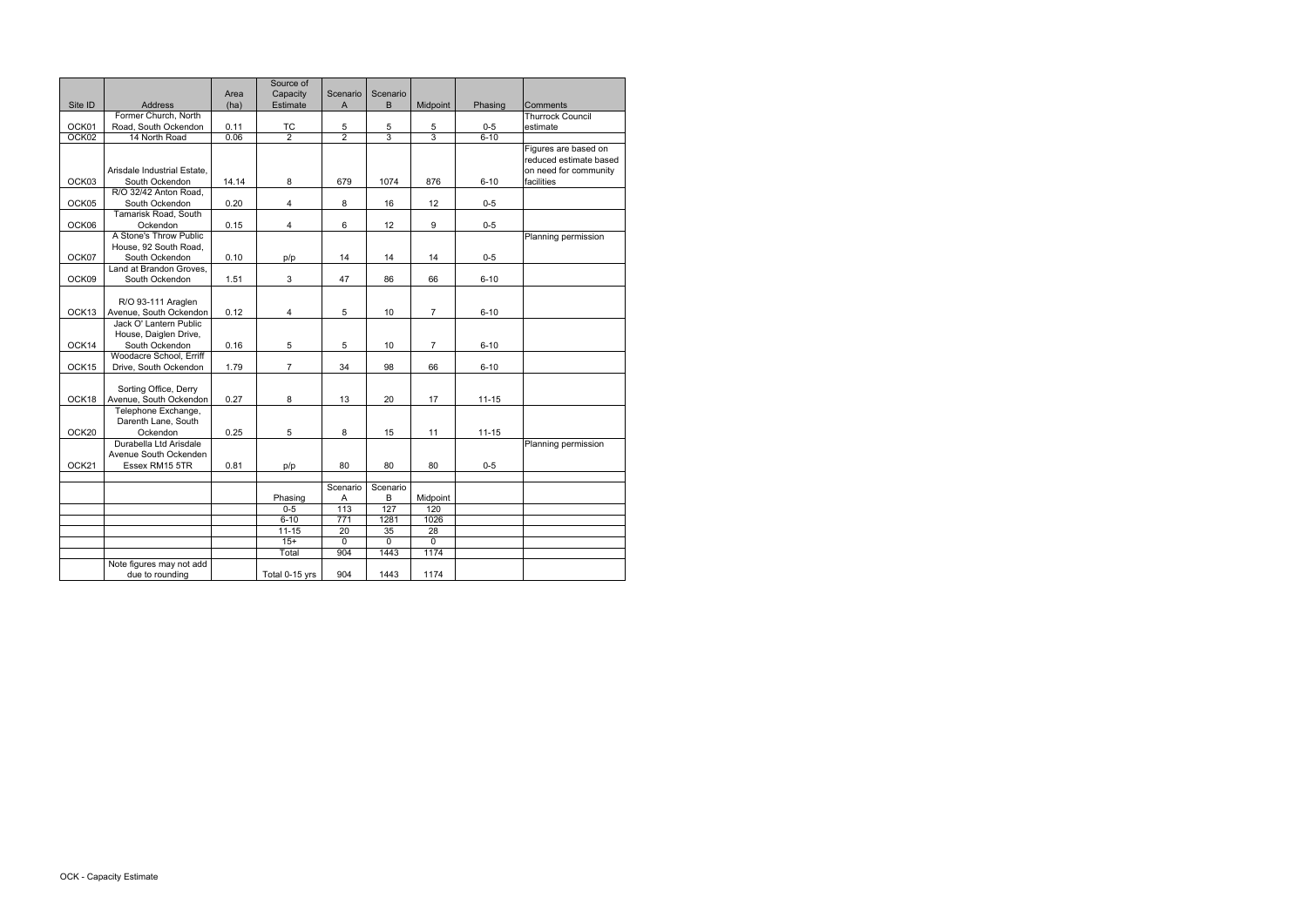TRIBAL

#### **Orsett**

**Thurrock Council - Strategic Housing Land Availability Assessment - Volume 3 (Site Schedules)**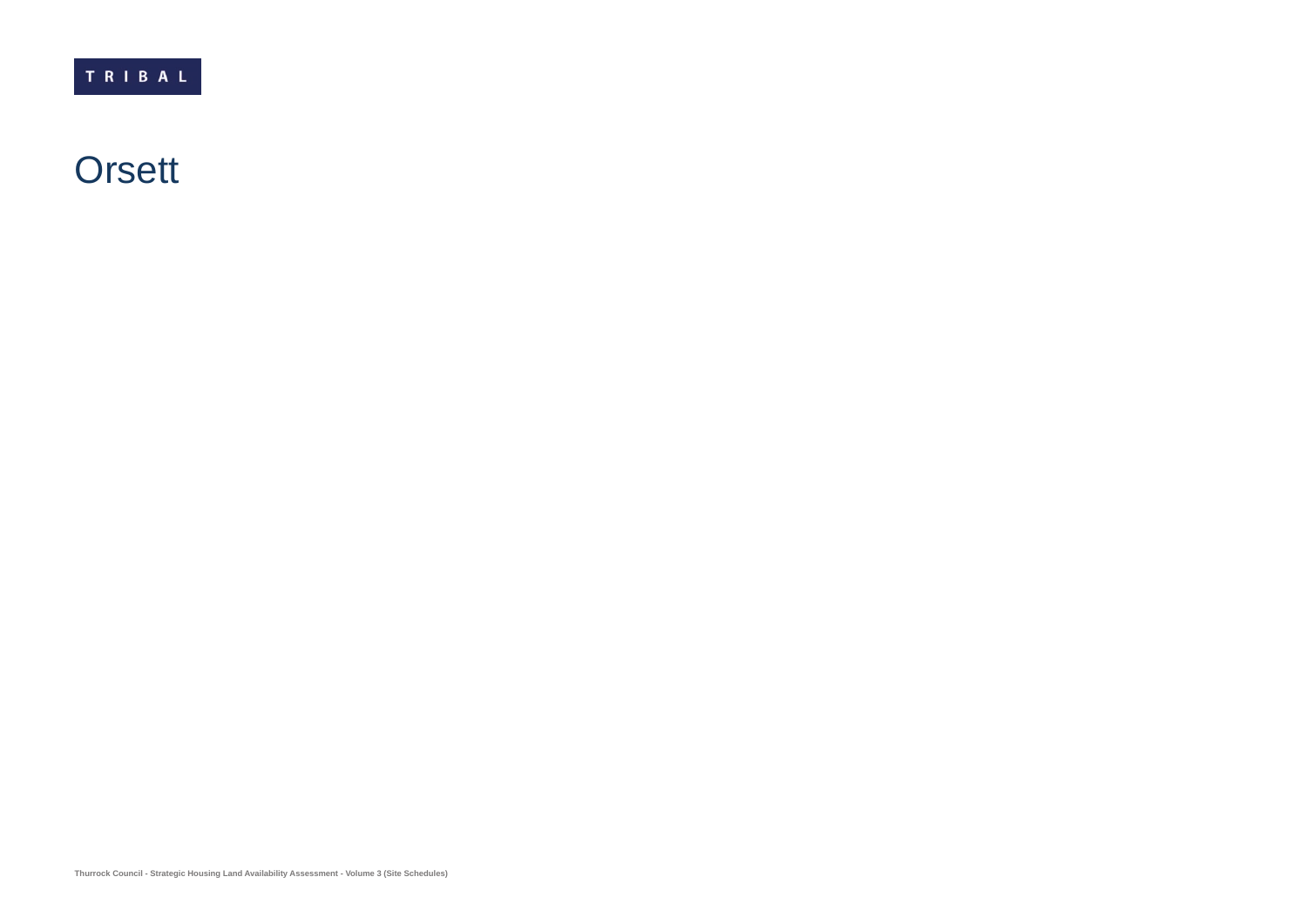|                   |                                                                  |                  |                           |                              |                                |                                                                                                                                                                                                                                                                                                                                                                                                                                                      |                                                                                                                                                                                   |                                                                                                                                                                               | Accept /       |                                                                                |
|-------------------|------------------------------------------------------------------|------------------|---------------------------|------------------------------|--------------------------------|------------------------------------------------------------------------------------------------------------------------------------------------------------------------------------------------------------------------------------------------------------------------------------------------------------------------------------------------------------------------------------------------------------------------------------------------------|-----------------------------------------------------------------------------------------------------------------------------------------------------------------------------------|-------------------------------------------------------------------------------------------------------------------------------------------------------------------------------|----------------|--------------------------------------------------------------------------------|
| Site ID           | Address                                                          | Area (ha) Status |                           | Constraints                  | <b>Benefits</b>                | <b>Other Considerations</b>                                                                                                                                                                                                                                                                                                                                                                                                                          | Developer Info                                                                                                                                                                    | Planning status / notes                                                                                                                                                       | Reject         | Comment                                                                        |
| ORS <sub>02</sub> | Malgraves Farm,<br>Lower Dunton Road                             | 16.1             | GB/G                      | - Within Green Belt          |                                | This site is east of Lower Dunton Road; mix of old plotlander dwellings<br>and open countryside<br>TPO 1/89 is located close to south boundary<br>No public transport or community facilities nearby<br>Immediately to the east is a listed building (Barn at Bareham's Kennels)<br>Access; road is not suitable for a significant increase in traffic<br>Housing being put forward in one option as enabling development of<br>hospice through S106 | Developer interest. Site<br>promoted by developers<br>through representations to LDF<br>at previous consultation<br>phases. Potential development<br>in combination with hospice. |                                                                                                                                                                               | R1             | Site rejected as<br>unsuitable.<br>Also conflicts with<br>adopted RSS and LDF. |
| ORS03             | Dahlia Cottage,<br>Kirkham Road,<br>Laindon                      | 0.8              |                           | GB / PDL - Within Green Belt |                                | Previous planning permission; 1 net dwelling<br>However, site owners pushing for more development, no scope for more Believe site will be deliverable<br>development                                                                                                                                                                                                                                                                                 | Developers suggest 30 units.<br>within 1-5 years.                                                                                                                                 | 06/00591/LDC - made<br>residential use of dwelling<br>lawful. Several refused<br>applications for more<br>development, including<br>09/00208/OUT - outline for 4<br>dwellings | R <sub>1</sub> | Site rejected as<br>unsuitable.<br>Also conflicts with<br>adopted RSS and LDF. |
|                   | Bough Trees, Lower                                               |                  |                           |                              |                                |                                                                                                                                                                                                                                                                                                                                                                                                                                                      |                                                                                                                                                                                   |                                                                                                                                                                               |                |                                                                                |
| ORS04             | Dunton Road,<br>Horndon on the Hill                              | 0.8              | GB / PDL                  | - Within Green Belt          |                                | Planning permission; no net dwelling increase                                                                                                                                                                                                                                                                                                                                                                                                        |                                                                                                                                                                                   | 09/00208/OUT - Replacement<br>dwelling allowed on appeal.<br>07/00889/FUL - Permission for                                                                                    | R1             | - Replacement dwelling;<br>no net gain                                         |
| ORS <sub>05</sub> | Wynstay, Stanley<br>Road, Bulphan                                | 0.0              | Urban /<br>PDL            |                              |                                | Planning permission; 1 net dwelling                                                                                                                                                                                                                                                                                                                                                                                                                  |                                                                                                                                                                                   | 1 dwelling. Development<br>commenced.                                                                                                                                         |                |                                                                                |
| ORS <sub>06</sub> | Fox End. Victoria<br>Road, Bulphan<br>Fairway, Victoria          | 0.1              | Urban /<br>PDL<br>Urban / |                              |                                | Planning permission; no net dwelling increase                                                                                                                                                                                                                                                                                                                                                                                                        |                                                                                                                                                                                   | 08/00420/FUL - Permission<br>replacement dwelling (no net<br>qain).<br>08/00420/FUL - Permission for                                                                          | R1             | Site rejected as<br>unsuitable.<br>Also conflicts with<br>adopted RSS and LDF. |
| ORS07             | Road, Bulphan                                                    | 0.0              | PDL                       |                              |                                | Site has potential for intensification                                                                                                                                                                                                                                                                                                                                                                                                               |                                                                                                                                                                                   | 1 dwelling.                                                                                                                                                                   |                | Site rejected as                                                               |
| ORS08             | Springtime, Victoria<br>Road, Bulphan<br>Land Adjacent 87        | 0.1              | Urban /<br>PDL            |                              |                                | Planning permission; no net dwelling increase                                                                                                                                                                                                                                                                                                                                                                                                        |                                                                                                                                                                                   | 07/00977/FUL - Permission for<br>replacement dwelling (no net<br>qain).                                                                                                       | R1             | unsuitable.<br>Also conflicts with<br>adopted RSS and LDF.                     |
|                   | Church Lane,                                                     |                  |                           | GB / PDL - Within Green Belt |                                |                                                                                                                                                                                                                                                                                                                                                                                                                                                      |                                                                                                                                                                                   | 07/00598/FUL - Permission for                                                                                                                                                 |                |                                                                                |
| ORS09<br>ORS10    | Bulphan<br>The Cottage, Oxford<br>Road, Horndon On<br>The Hill   | 0.2<br>0.2       |                           | GB / PDL - Within Green Belt |                                | Planning permission; 1 net dwelling<br>Access to services and public transport is limited due to isolated location;<br>not suitable housing site                                                                                                                                                                                                                                                                                                     |                                                                                                                                                                                   | 1 dwelling.                                                                                                                                                                   | IR1            | Site rejected as<br>unsuitable.<br>Also conflicts with<br>adopted RSS and LDF. |
| ORS11             | Marshall Lodge Farm,<br>Horndon on the Hill                      | 2.4              | GB/G                      | Within Green Belt            | Within 1600m of train station  | Horndon-on-the-Hill conservation area close to site<br>A residential development would significantly increase the size of the<br>village<br>Slope<br>Access to services and public transport is limited due to isolated location; at previous consultation<br>not suitable housing site                                                                                                                                                              | Site promoted by developers<br>through representations to LDF<br>phases.                                                                                                          |                                                                                                                                                                               | IR1            | Site rejected as<br>unsuitable.<br>Also conflicts with<br>adopted RSS and LDF. |
|                   | Maple View, 14A<br>South Hill Crescent,                          |                  | Urban /                   |                              | Within 1600m of a local centre | - Access to services and public transport is limited due to isolated location;                                                                                                                                                                                                                                                                                                                                                                       |                                                                                                                                                                                   |                                                                                                                                                                               |                | Site rejected as<br>unsuitable.<br>Also conflicts with<br>adopted RSS and LDF. |
| ORS <sub>12</sub> | Horndon on the Hill                                              | 0.1              | PDL                       |                              | Within 1600m of train station  | not suitable housing site                                                                                                                                                                                                                                                                                                                                                                                                                            |                                                                                                                                                                                   |                                                                                                                                                                               | R1             | - Site is built out; no                                                        |
| ORS13             | Les Snack Bar,<br>Stanford Road, Orsett 0.5<br>Southfields, Land |                  |                           | GB / PDL - Within Green Belt |                                |                                                                                                                                                                                                                                                                                                                                                                                                                                                      | Agent advises implementation                                                                                                                                                      | 04/01428/FUL - Permission for<br>6 dwellings. Built out.<br>07/00399/FUL - Permission for                                                                                     | R1             | scope for more<br>development                                                  |
|                   | Adjoining Essay Villa,<br>Grosvenor Road,                        |                  | Urban /                   |                              |                                |                                                                                                                                                                                                                                                                                                                                                                                                                                                      | not likely in year 2                                                                                                                                                              | 5 dwellings allowed on appeal.                                                                                                                                                |                |                                                                                |
| ORS14             | Orsett                                                           | 0.2              | PDL                       |                              |                                | Planning permission; 5 net dwelling                                                                                                                                                                                                                                                                                                                                                                                                                  |                                                                                                                                                                                   |                                                                                                                                                                               |                |                                                                                |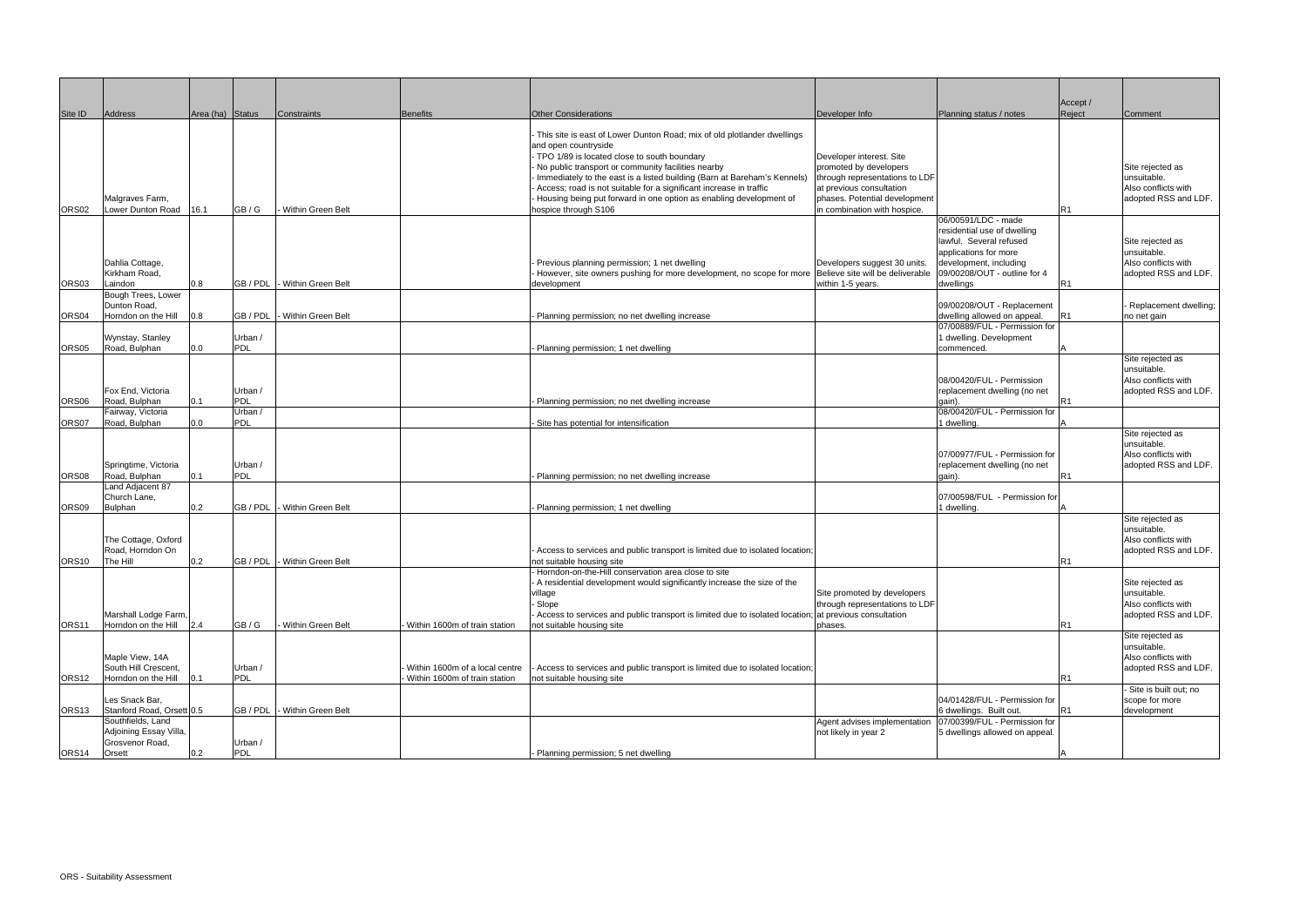| Site ID           | Address                                               | Area (ha) Status |          | Constraints                      | <b>Benefits</b>                  | <b>Other Considerations</b>                                                                                                                          | Developer Info                                                                               | Planning status / notes                                      | Accept /<br>Reject | Comment                            |
|-------------------|-------------------------------------------------------|------------------|----------|----------------------------------|----------------------------------|------------------------------------------------------------------------------------------------------------------------------------------------------|----------------------------------------------------------------------------------------------|--------------------------------------------------------------|--------------------|------------------------------------|
|                   |                                                       |                  |          |                                  |                                  | Disused quarry                                                                                                                                       |                                                                                              |                                                              |                    |                                    |
|                   |                                                       |                  |          |                                  |                                  | Adjacent to listed building (implications for setting)                                                                                               |                                                                                              |                                                              |                    |                                    |
|                   |                                                       |                  |          |                                  |                                  | Access; Orsett Cock roundabout capacity problems                                                                                                     |                                                                                              |                                                              |                    |                                    |
|                   |                                                       |                  |          |                                  |                                  | An significant intensification of use of the Brentwood Road and Orsett                                                                               |                                                                                              |                                                              |                    |                                    |
|                   |                                                       |                  |          |                                  |                                  | Cock junctions would be undesirable                                                                                                                  |                                                                                              |                                                              |                    |                                    |
|                   |                                                       |                  |          |                                  |                                  | This site is not well served by public transport and it is not conveniently<br>located to local services                                             | Owner suggests up to 400<br>units. Site promoted by                                          |                                                              |                    | Site rejected as<br>unsuitable.    |
|                   |                                                       |                  |          |                                  |                                  | A large land release would not be supported by the Council                                                                                           | developers through                                                                           |                                                              |                    | Also conflicts with                |
|                   | Orsett Quarry,                                        |                  |          | Intersects local wildlife site   |                                  | Issue with drainage and potential contamination                                                                                                      | representations to LDF at                                                                    |                                                              |                    | adopted RSS and LDF.               |
| ORS <sub>16</sub> | Welling Road, Orsett 11.7                             |                  | GB / PDL | - Within Green Belt              |                                  | Site rejected at Issues and Options stage                                                                                                            | previous consultation phases.                                                                |                                                              | R <sub>1</sub>     |                                    |
|                   |                                                       |                  |          |                                  |                                  |                                                                                                                                                      | Agent understands will start                                                                 | 09/00642/REM - Permitted                                     |                    |                                    |
|                   | Land at Junction                                      |                  |          |                                  |                                  |                                                                                                                                                      | year 1                                                                                       | reserved matters application                                 |                    |                                    |
|                   | <b>Bristowe Drive/</b>                                |                  |          |                                  |                                  |                                                                                                                                                      |                                                                                              | for 11 dwellings subsequent to                               |                    |                                    |
| ORS17             | Welling Road, Orsett 0.4                              |                  | GB / GF  | - Within Green Belt              |                                  | - Planning permission; 11 net dwellings                                                                                                              |                                                                                              | 08/01018/OUT                                                 |                    |                                    |
|                   | Farthings, Rectory                                    |                  | Urban /  |                                  |                                  |                                                                                                                                                      |                                                                                              | 07/00752/FUL & 08/01194/FUL<br>- Permitted dwelling. Built   |                    |                                    |
| ORS18             | Road, Orsett                                          | 0.0              | PDL      |                                  |                                  | Wholly within conservation area, therefore low density development                                                                                   |                                                                                              | 2008/09.                                                     | R <sub>1</sub>     | <b>Built out</b>                   |
|                   |                                                       |                  |          |                                  |                                  |                                                                                                                                                      |                                                                                              | 07/00752/FUL - Permission for                                |                    |                                    |
|                   | Orsett Hospital,                                      |                  |          |                                  |                                  |                                                                                                                                                      |                                                                                              | 195 dwellings. Completed                                     |                    |                                    |
| ORS <sub>19</sub> | Rowley Road, Orsett 5.8                               |                  | GB / PDL | - Within Green Belt              |                                  | Site is developed                                                                                                                                    |                                                                                              | 2007/08.                                                     | R <sub>1</sub>     | <b>Built out</b>                   |
|                   |                                                       |                  |          |                                  |                                  |                                                                                                                                                      | S.106 obligation to be                                                                       | 08/01106/OUT - Outline                                       |                    |                                    |
|                   |                                                       |                  |          |                                  |                                  |                                                                                                                                                      | completed and reserved                                                                       | application for redevelopment                                |                    |                                    |
|                   |                                                       |                  |          |                                  |                                  |                                                                                                                                                      | matters approved so start not                                                                | of site to for 24 dwellings.                                 |                    |                                    |
|                   |                                                       |                  |          |                                  |                                  | Site covers land behind garage                                                                                                                       | imminent but applicant expects Pending completion of S106.<br>to implement. Site promoted by |                                                              |                    |                                    |
|                   |                                                       |                  |          |                                  |                                  | Not a sustainable location                                                                                                                           | developers through                                                                           |                                                              |                    |                                    |
|                   |                                                       |                  |          |                                  |                                  | Legal agreement for limited residential development based on the                                                                                     | representations to LDF at                                                                    |                                                              |                    |                                    |
|                   | <b>Baker Street Garage,</b>                           |                  |          |                                  |                                  | agreement for like for like footprint only at front (see ORS21 which covers                                                                          | previous consultation phases.                                                                |                                                              |                    |                                    |
| ORS20             | <b>Baker Street, Orsett</b>                           | 0.7              |          | GB / PDL - Within Green Belt     |                                  | building footprint of garages)                                                                                                                       |                                                                                              |                                                              |                    |                                    |
|                   |                                                       |                  |          |                                  |                                  | Garage site, fairly unattractive at the moment. Use of MGB land for                                                                                  | S.106 obligation to be                                                                       | 08/01106/OUT - Outline                                       |                    |                                    |
|                   |                                                       |                  |          |                                  |                                  | housing is policy issue                                                                                                                              | completed and reserved                                                                       | application for redevelopment                                |                    |                                    |
|                   | <b>Baker Street Garage</b><br>(building footprint     |                  |          |                                  |                                  | The site is generally not in a very sustainable location and the Council<br>have only supported very low density housing in favour of removal of the | matters approved so start not<br>imminent but applicant expects Pending completion of S106.  | of site to for 24 dwellings.                                 |                    |                                    |
|                   | only), Baker Street,                                  |                  |          |                                  |                                  | garage and other uses, higher density uses have been refused (therefore                                                                              | to implement.                                                                                |                                                              |                    | Merged with ORS20 -                |
| ORS21             | <b>Orsett</b>                                         | 0.7              | PDL      | Within Green Belt                |                                  | the site only covers building footprint)                                                                                                             |                                                                                              |                                                              | R <sub>1</sub>     | See Above                          |
|                   |                                                       |                  |          |                                  |                                  | -This site would form of possible larger green Belt release                                                                                          |                                                                                              |                                                              |                    |                                    |
|                   |                                                       |                  |          |                                  |                                  | Site area has been reduced as to not intersect with environmental                                                                                    |                                                                                              |                                                              |                    |                                    |
|                   |                                                       |                  |          |                                  |                                  | designations                                                                                                                                         |                                                                                              |                                                              |                    |                                    |
|                   |                                                       |                  |          |                                  |                                  | Adjacent to listed building<br>Adjacent to scheduled ancient monument                                                                                |                                                                                              |                                                              |                    |                                    |
|                   |                                                       |                  |          |                                  |                                  | Access; North Grays is not well served by public transport, significant                                                                              |                                                                                              |                                                              |                    |                                    |
|                   |                                                       |                  |          |                                  |                                  | enhancements would be required                                                                                                                       |                                                                                              |                                                              |                    |                                    |
|                   |                                                       |                  |          | - Adjacent to biodiversity sites |                                  | Cycleway/Footway links to Orsett need enhancing                                                                                                      |                                                                                              |                                                              |                    |                                    |
|                   |                                                       |                  |          | of local interest                |                                  | The Quantum of development potential in North Grays is largely                                                                                       | Site promoted by developers                                                                  |                                                              |                    |                                    |
|                   | Grey Goose Farm,                                      |                  |          | Adiacent local wildlife sites    |                                  | controlled by the capacity improvements that can be undertaken at the                                                                                | through representations to LDF                                                               |                                                              |                    |                                    |
|                   | Stifford Clays, Grays,                                |                  |          | Within Green Belt.               |                                  | Trunk Road Stifford Interchange junction                                                                                                             | at previous consultation                                                                     |                                                              |                    | Rejected on grounds of             |
| ORS22             | <b>Essex</b>                                          | 28.9             | GB/G     | Issue with pylons close to site. | - Within 1600m of a local centre | ORS22 / 23 / 24 to come forward in conjunction<br>Most of the site is included in a scheduled ancient monument                                       | phases.                                                                                      |                                                              | R <sub>2</sub>     | current policy                     |
|                   |                                                       |                  |          |                                  |                                  | Within the site is a listed building (Little Wellhouse Farm). To the south                                                                           | Developers Comment Site                                                                      |                                                              |                    |                                    |
|                   |                                                       |                  |          |                                  |                                  | of the site is a further listed building (Grey Goose Farm)                                                                                           | promoted by developers                                                                       |                                                              |                    |                                    |
|                   | Little Wellhouse                                      |                  |          |                                  |                                  | Access to public transport is limited in North Grays, significant                                                                                    | through representations to LDF                                                               |                                                              |                    |                                    |
|                   | Farm, Stifford Clays                                  |                  |          |                                  |                                  | enhancements would be required                                                                                                                       | at previous consultation                                                                     |                                                              |                    | Rejected on grounds of             |
| ORS <sub>23</sub> | Road, Orsett                                          | 3.1              | GB/G     | <b>Within Green Belt</b>         | Within 1600m of a local centre   | - ORS22 / 23 / 24 to come forward in conjunction                                                                                                     | phases.                                                                                      |                                                              | R <sub>2</sub>     | current policy                     |
|                   |                                                       |                  |          |                                  |                                  | Scheduled ancient monument partly within site                                                                                                        |                                                                                              |                                                              |                    |                                    |
|                   |                                                       |                  |          |                                  |                                  | Adjacent to listed building (implications for setting)<br>Site is flat farmland running along east side of Blackshots Lane up to                     | Developer Comment. The site                                                                  |                                                              |                    |                                    |
|                   |                                                       |                  |          |                                  |                                  | A.13                                                                                                                                                 | can accommodate 100                                                                          |                                                              |                    |                                    |
|                   |                                                       |                  |          |                                  |                                  | If this area of northeast Grays is to be residential then significant                                                                                | dwellings. Site promoted by                                                                  |                                                              |                    |                                    |
|                   | Land adjacent to Little                               |                  |          |                                  |                                  | strategic thinking needed to link the area to the rest of the borough and                                                                            | developers through                                                                           |                                                              |                    |                                    |
|                   | Wellhouse Farm,                                       |                  |          |                                  |                                  | provide local facilities                                                                                                                             | representations to LDF at                                                                    |                                                              |                    | Rejected on grounds of             |
| ORS24             | <b>Stifford Clays</b>                                 | 5.1              | GB/G     | <b>Within Green Belt</b>         | Within 1600m of a local centre   | - ORS22 / 23 / 24 to come forward in conjunction                                                                                                     | previous consultation phases.                                                                |                                                              | R2                 | current policy                     |
|                   |                                                       |                  |          |                                  |                                  |                                                                                                                                                      |                                                                                              |                                                              |                    | Site rejected as                   |
|                   | <b>Orsett Fruit Farm</b><br><b>Orsett Road Orsett</b> |                  |          |                                  |                                  |                                                                                                                                                      |                                                                                              | 07/00570/TTGFUL - Planning                                   |                    | unsuitable.<br>Also conflicts with |
|                   | Grays Essex RM16                                      |                  |          |                                  |                                  | Planning permission granted for wildlife hospital, which includes a single                                                                           |                                                                                              | permission for wildlife hospital,<br>which includes a single |                    | adopted RSS and LDF.               |
| ORS27             | 3BH                                                   | 1.2              | GB/G     | - Within Green Belt              |                                  | housing unit for warden; 1 net dwelling                                                                                                              |                                                                                              | housing unit for warden                                      | R1                 |                                    |
|                   |                                                       |                  |          |                                  |                                  |                                                                                                                                                      |                                                                                              |                                                              |                    |                                    |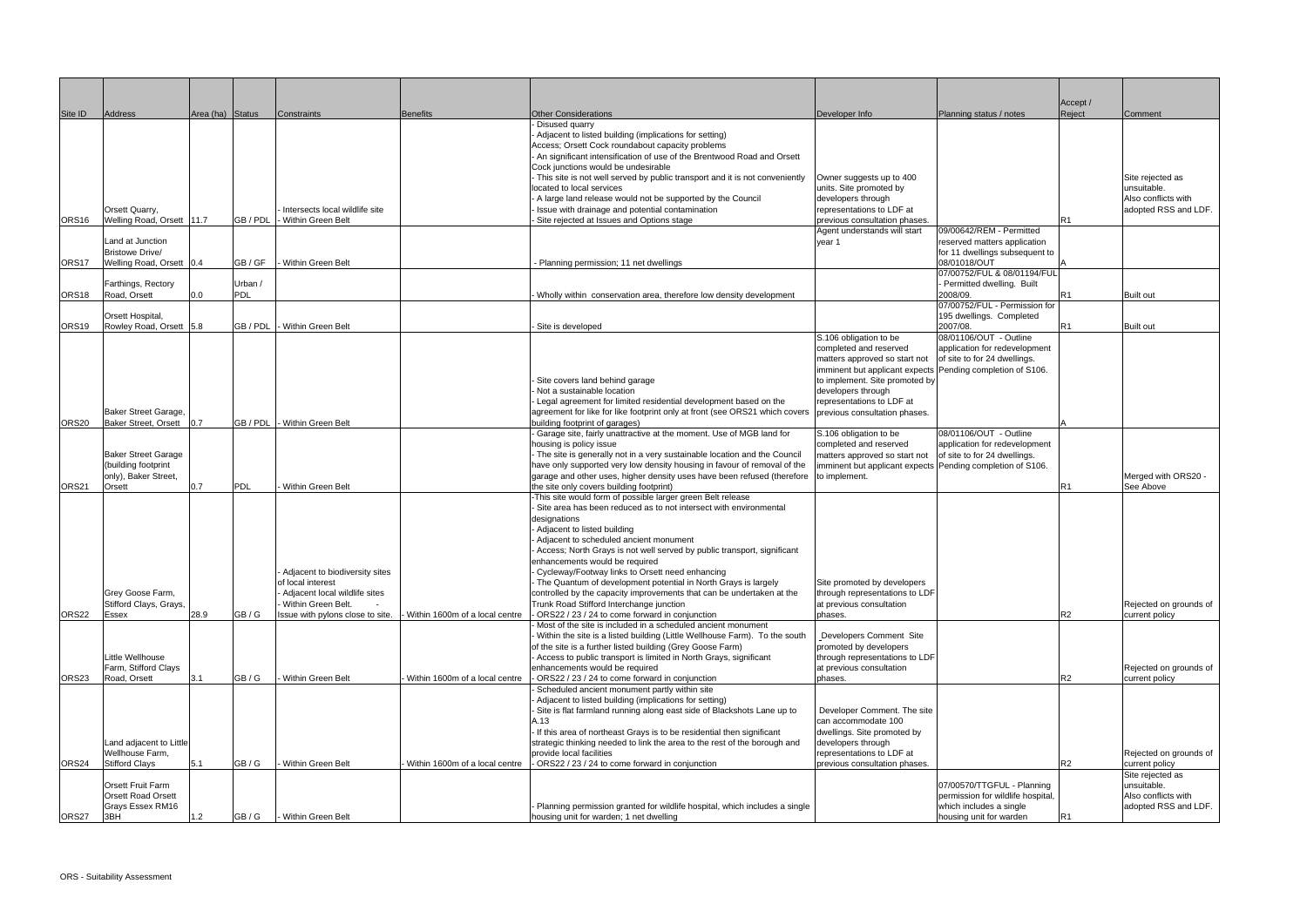| Site ID | <b>Address</b>                              | Area (ha) Status |          | Constraints                   | <b>Benefits</b> | <b>Other Considerations</b>                                                                                                                                                                   | Developer Info                                                           | Planning status / notes                                       | Accept /<br>Reject | Comment                                     |
|---------|---------------------------------------------|------------------|----------|-------------------------------|-----------------|-----------------------------------------------------------------------------------------------------------------------------------------------------------------------------------------------|--------------------------------------------------------------------------|---------------------------------------------------------------|--------------------|---------------------------------------------|
|         |                                             |                  |          |                               |                 | Access limited, not well served by public transport, roads cant cope with                                                                                                                     |                                                                          |                                                               |                    |                                             |
|         | Tremorgan Sandown                           |                  |          |                               |                 | increased traffic<br>A low density development may be supported if it contributes towards the                                                                                                 |                                                                          | 07/00653/FUL - Permission                                     |                    |                                             |
|         | Road Stanford Le                            |                  |          |                               |                 | upgrading of Sandown Road to adoptable standard                                                                                                                                               |                                                                          | granted on appeal for                                         |                    |                                             |
|         | Hope Essex RM16                             |                  |          |                               |                 | Planning permission granted for conversion of garage; 1 net dwellings;                                                                                                                        |                                                                          | conversion of garage to                                       |                    |                                             |
| ORS28   | 3DD                                         | 0.1              |          | GB / PDL  - Within Green Belt |                 | no scope for more development beyond this                                                                                                                                                     |                                                                          | dwelling.<br>08/00059/FUL - Planning                          |                    |                                             |
|         | Mill House Stifford                         |                  |          |                               |                 | Planning permission refused for conversion of stables; 1 net dwelling                                                                                                                         |                                                                          | permission refused for                                        |                    |                                             |
|         | <b>Clays Road Orsett</b>                    |                  |          |                               |                 | Site includes listed building                                                                                                                                                                 |                                                                          | conversion of stables to 1                                    |                    | Site rejected as                            |
| ORS29   | Essex RM16 3LX                              | 0.1              | GB / PDL | - Within Green Belt           |                 | Not suitable for intensification                                                                                                                                                              |                                                                          | dwelling                                                      | R <sub>1</sub>     | unsuitable                                  |
|         |                                             |                  |          |                               |                 | Access to services and public transport is limited due to isolated location   Owner / agent suggests 5-10                                                                                     |                                                                          |                                                               |                    | Site rejected as                            |
|         |                                             |                  |          |                               |                 | Issues with local road network to the south (i.e. rural distributor roads                                                                                                                     | houses (semi-                                                            |                                                               |                    | unsuitable.                                 |
|         | Land adjacent to<br>Toad Hall. Sandown      |                  |          |                               |                 | and are not suitable to cope with an intensification of traffic movements for detached/detached). Believe                                                                                     |                                                                          |                                                               |                    | Also conflicts with                         |
| ORS30   | Road, Orsett.                               | 0.5              | GB/G     | Within Green Belt             |                 | reasons of road safety)<br>Site accepted, low density typology applied                                                                                                                        | site will be deliverable within 1<br>5 years.                            |                                                               | R1                 | adopted RSS and LDF.                        |
|         |                                             |                  |          |                               |                 |                                                                                                                                                                                               | Site promoted by developers                                              |                                                               |                    |                                             |
|         |                                             |                  |          |                               |                 |                                                                                                                                                                                               | through representations to LDF                                           |                                                               |                    | Site rejected as                            |
|         | Site between Elms                           |                  |          |                               |                 | Access to services and public transport is limited due to isolated location at previous consultation<br>Issues with local road network to the south (i.e. rural distributor roads             | phases. Owners believe site                                              |                                                               |                    | unsuitable.<br>Also conflicts with          |
|         | Lane and Church                             |                  |          | Within Green Belt             |                 | and are not suitable to cope with an intensification of traffic movements for will be deliverable within 1-5                                                                                  |                                                                          |                                                               |                    | adopted RSS and LDF.                        |
| ORS32   | Lane, Bulphan.                              | 3.4              | GB / PDL | Intersects flood zones 2 & 3  |                 | reasons of road safety)                                                                                                                                                                       | years.                                                                   |                                                               | R1                 |                                             |
|         |                                             |                  |          |                               |                 | Currently a gold course                                                                                                                                                                       |                                                                          |                                                               |                    |                                             |
|         |                                             |                  |          |                               |                 | Access to services and public transport is limited due to isolated location                                                                                                                   |                                                                          |                                                               |                    | Site rejected as                            |
|         |                                             |                  |          |                               |                 | Issues with local road network to the south (i.e. rural distributor roads                                                                                                                     | Site promoted by developers                                              |                                                               |                    | unsuitable.                                 |
|         | The Langdon Hills                           |                  |          |                               |                 | and are not suitable to cope with an intensification of traffic movements for through representations to LDF                                                                                  |                                                                          |                                                               |                    | Also conflicts with                         |
| ORS33   | Golf Centre, Little<br>Malgreaves.          | 80.1             | GB/G     | - Within Green Belt           |                 | reasons of road safety)<br>Prominent location; impact upon landscape                                                                                                                          | at previous consultation<br>phases.                                      |                                                               | R <sub>1</sub>     | adopted RSS and LDF.                        |
|         |                                             |                  |          |                               |                 |                                                                                                                                                                                               |                                                                          |                                                               |                    | Site rejected as                            |
|         |                                             |                  |          |                               |                 | Access to services and public transport is limited due to isolated location                                                                                                                   |                                                                          |                                                               |                    | unsuitable.                                 |
|         | <b>Taylors Riding</b><br>Stables, Brentwood |                  |          |                               |                 | Issues with local road network to the south (i.e. rural distributor roads<br>and are not suitable to cope with an intensification of traffic movements for (7.1ha site). Believe site will be | Owner suggests 30 units/ha                                               |                                                               |                    | Also conflicts with<br>adopted RSS and LDF. |
| ORS34   | Road, Bulphan.                              | 7.1              | GB/G     | Within Green Belt             |                 | reasons of road safety)                                                                                                                                                                       | deliverable within 1-5years.                                             |                                                               | R <sub>1</sub>     |                                             |
|         |                                             |                  |          |                               |                 |                                                                                                                                                                                               |                                                                          |                                                               |                    |                                             |
|         |                                             |                  |          |                               |                 |                                                                                                                                                                                               |                                                                          | 05/00121/REM - Reserved<br>matters application for 4          |                    |                                             |
|         | Malvina, Lower                              |                  |          |                               |                 |                                                                                                                                                                                               |                                                                          | dwellings associated with                                     |                    | Site is built out; no                       |
|         | Dunton Road                                 |                  |          |                               |                 |                                                                                                                                                                                               |                                                                          | outline consent 02/00830/OUT                                  |                    | scope for more                              |
| ORS35   | Horndon on the Hill                         | 0.5              | GB / PDL | - Within Green Belt           |                 | 4 units completed 07-08                                                                                                                                                                       |                                                                          | Built 2007/08.<br>05/01382/FUL - Permission for               | R <sub>1</sub>     | development<br>Site is built out; no        |
|         | The New Rectory.                            |                  | Urban /  |                               |                 |                                                                                                                                                                                               |                                                                          | 12 dwellings allowed on                                       |                    | scope for more                              |
| ORS36   | Rectory Road. Orsett 0.3                    |                  | PDL      | Within Green Belt             |                 | 12 units completed 07-08                                                                                                                                                                      |                                                                          | appeal. Built 2007/08.                                        | R <sub>1</sub>     | development                                 |
|         |                                             |                  |          |                               |                 |                                                                                                                                                                                               | Suggest low density                                                      |                                                               |                    |                                             |
|         |                                             |                  |          |                               |                 | Quarry in use                                                                                                                                                                                 | development. Believe the site                                            |                                                               |                    |                                             |
|         |                                             |                  |          |                               |                 | Corener or Brentwood Road and Stanford Road, good access, although                                                                                                                            | will be deliverable within 1-5                                           |                                                               |                    | Site rejected as                            |
|         | Southfields Quarry,                         |                  |          |                               |                 | close to junction with A13 - possible congestion issues                                                                                                                                       | years. Site promoted by                                                  |                                                               |                    | unsuitable.                                 |
|         | Brentwood Road,<br>Orsett, Essex, RM16      |                  |          |                               |                 | Access to services and public transport is limited due to isolated location developers through<br>Would have significant impact on adjacent settlement                                        | representations to LDF at                                                |                                                               |                    | Also conflicts with<br>adopted RSS and LDF. |
| ORS37   | 3BS                                         | 3.1              | GB / PDL | - Within Green Belt           |                 | Possible contamination                                                                                                                                                                        | previous consultation phases.                                            |                                                               | R2                 |                                             |
|         |                                             |                  |          |                               |                 | -Large plot within green belt. Previously used as a nursery and then mixed Site promoted by developers                                                                                        |                                                                          |                                                               |                    |                                             |
|         | Piers Place,<br>Brentwood Road,             |                  |          |                               |                 | agricultural use. Enforcement action against dwelling and permission<br>refused for mobile home. Close to principal road but access/road safety                                               | through representations to LDF<br>at previous consultation               |                                                               |                    |                                             |
| ORS38   | <b>Bulphan</b>                              | 3.2              |          | GB / PDL - Within Green Belt  |                 | issues.                                                                                                                                                                                       | phases.                                                                  |                                                               |                    |                                             |
|         |                                             |                  |          |                               |                 |                                                                                                                                                                                               |                                                                          |                                                               |                    |                                             |
|         | Lower Dunton Hall                           |                  |          |                               |                 |                                                                                                                                                                                               |                                                                          | 08/00527/FUL - Permission to<br>regularise conversion already |                    |                                             |
| ORS39   | Farm, Orsett                                | 0.1              | GB / PDL |                               |                 | -Permission to regularise barn conversion already carried out.                                                                                                                                |                                                                          | carried out of barn to dwelling A                             |                    |                                             |
|         |                                             |                  |          |                               |                 |                                                                                                                                                                                               | S106 obligation to be                                                    |                                                               |                    |                                             |
|         |                                             |                  |          |                               |                 |                                                                                                                                                                                               | completed and reserved                                                   |                                                               |                    |                                             |
|         |                                             |                  |          |                               |                 |                                                                                                                                                                                               | matters to be agreed so no<br>start year 1 but applicants                |                                                               |                    |                                             |
|         |                                             |                  |          |                               |                 |                                                                                                                                                                                               | advise their previous nursery                                            |                                                               |                    |                                             |
|         | Sandown Nurseries                           |                  |          |                               |                 | -Disused nursery within green belt. Unmade road. Resolution to grant                                                                                                                          | business not viable so can                                               | 08/01155/OUT - Decision                                       |                    |                                             |
| ORS40   | Sandown Road Orsett<br>Essex RM16 3DD       | 0.3              | GB / PDL |                               |                 | permission for residential development subject to S106 securing finance<br>for making up of road.                                                                                             | reasonably assume start within pending regarding Outline<br>next 5 years | consent for 7 dwellings.                                      |                    |                                             |
|         |                                             |                  |          |                               |                 |                                                                                                                                                                                               |                                                                          |                                                               |                    |                                             |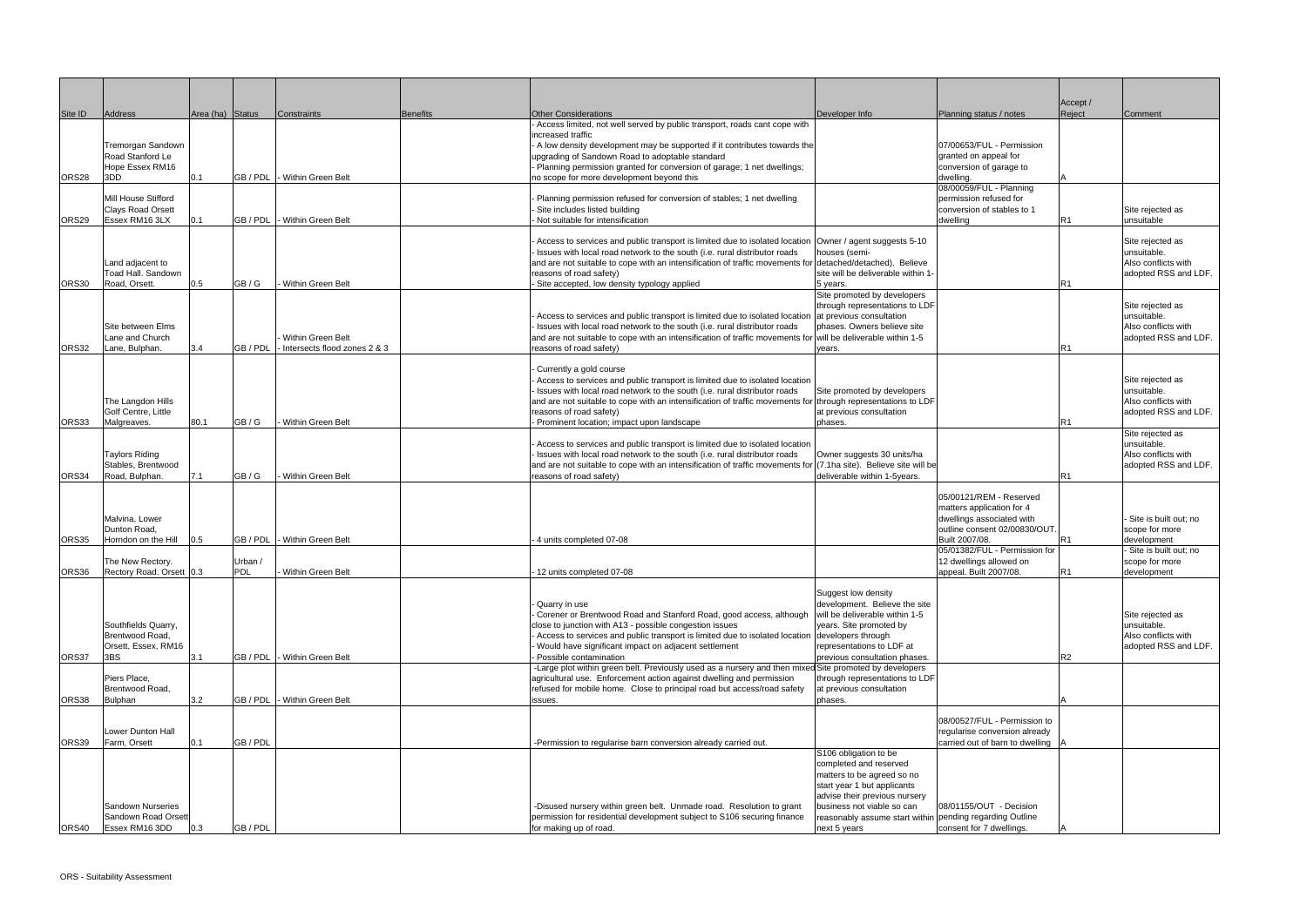|         |                          |                  |         |             |          |                                                      |                |                               | Accept / |                |
|---------|--------------------------|------------------|---------|-------------|----------|------------------------------------------------------|----------------|-------------------------------|----------|----------------|
| Site ID | Address                  | Area (ha) Status |         | Constraints | Benefits | <b>Other Considerations</b>                          | Developer Info | Planning status / notes       | Reject   | <b>Comment</b> |
|         | <b>Farthings Rectory</b> |                  |         |             |          |                                                      |                |                               |          |                |
|         | <b>Road Orsett Essex</b> |                  | Urban / |             |          |                                                      |                | 08/01194/FUL - Permission for |          |                |
| ORS41   | <b>RM16 3JU</b>          |                  | ◡       |             |          | -Within conservation area. Permission for 1 dwelling |                | 1 dwelling.                   |          |                |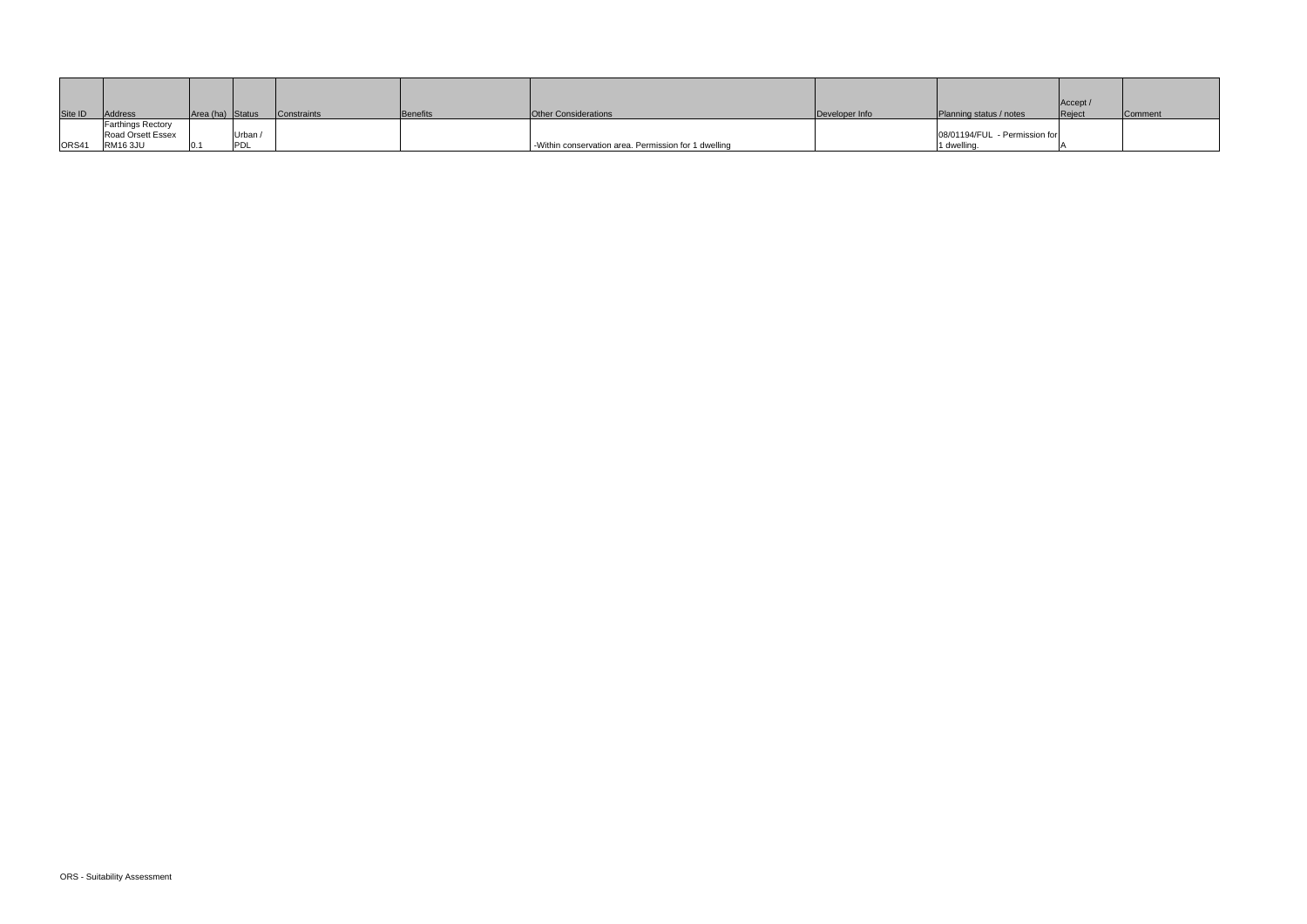|         |                                          |            | <b>Availability Assessment</b> |              | <b>Achievability Assessment</b> |                        |      |              |                          |      |                    |
|---------|------------------------------------------|------------|--------------------------------|--------------|---------------------------------|------------------------|------|--------------|--------------------------|------|--------------------|
|         |                                          |            |                                |              |                                 | <b>Cost Assessment</b> |      |              | <b>Market Assessment</b> |      |                    |
| Site ID | Address                                  | <b>Nor</b> | Medium                         | High         | <b>NOT</b>                      | Medium                 | High | ΜΟΤ          | Medium                   | High | Phasing<br>(years) |
|         | Wynstay, Stanley                         |            |                                | $\checkmark$ |                                 | $\checkmark$           |      |              | $\checkmark$             |      |                    |
| ORS05   | Road, Bulphan<br>Fairway, Victoria       |            |                                |              |                                 |                        |      |              |                          |      | $0 - 5$            |
| ORS07   | Road, Bulphan                            |            |                                | $\checkmark$ |                                 | $\checkmark$           |      |              | $\checkmark$             |      | $0 - 5$            |
|         | Land Adjacent 87                         |            |                                |              |                                 |                        |      |              |                          |      |                    |
|         | Church Lane,                             |            |                                |              |                                 |                        |      |              |                          |      |                    |
| ORS09   | <b>Bulphan</b>                           |            |                                | $\checkmark$ |                                 | ✓                      |      |              | $\checkmark$             |      | $0 - 5$            |
|         | Southfields, Land                        |            |                                |              |                                 |                        |      |              |                          |      |                    |
|         | Adjoining Essay Villa,                   |            |                                |              |                                 |                        |      |              |                          |      |                    |
| ORS14   | Grosvenor Road,<br>Orsett                |            | ✓                              |              |                                 | $\checkmark$           |      |              | $\checkmark$             |      | $0-5$              |
|         |                                          |            |                                |              |                                 |                        |      |              |                          |      |                    |
|         | Land at Junction                         |            |                                |              |                                 |                        |      |              |                          |      |                    |
|         | <b>Bristowe Drive/</b>                   |            |                                |              |                                 |                        |      |              |                          |      |                    |
| ORS17   | Welling Road, Orsett                     |            | $\checkmark$                   |              |                                 | $\checkmark$           |      |              | $\checkmark$             |      | $0 - 5$            |
|         |                                          |            |                                |              |                                 |                        |      |              |                          |      |                    |
|         | Baker Street Garage,                     |            |                                |              |                                 |                        |      |              |                          |      |                    |
| ORS20   | Baker Street, Orsett<br>Grey Goose Farm, |            | ✓                              |              |                                 |                        |      |              | ✓                        |      | $0 - 5$            |
|         | Stifford Clays, Grays,                   |            |                                |              |                                 |                        |      |              |                          |      |                    |
| ORS22   | Essex                                    |            | $\checkmark$                   |              | ✓                               |                        |      |              | $\checkmark$             |      | $(11-15)$          |
|         | Little Wellhouse                         |            |                                |              |                                 |                        |      |              |                          |      |                    |
|         | Farm, Stifford Clays                     |            |                                |              |                                 |                        |      |              |                          |      |                    |
| ORS23   | Road, Orsett                             |            | ✓                              |              | ✓                               |                        |      |              | $\checkmark$             |      | $(11 - 15)$        |
|         | Land adjacent to Little                  |            |                                |              |                                 |                        |      |              |                          |      |                    |
|         | Wellhouse Farm,                          |            |                                |              |                                 |                        |      |              |                          |      |                    |
| ORS24   | <b>Stifford Clays</b>                    |            | $\checkmark$                   |              | ✓                               |                        |      |              | $\checkmark$             |      | $(11-15)$          |
|         | Tremorgan Sandown                        |            |                                |              |                                 |                        |      |              |                          |      |                    |
|         | Road Stanford Le<br>Hope Essex RM16      |            |                                |              |                                 |                        |      |              |                          |      |                    |
| ORS28   | 3DD                                      |            |                                | $\checkmark$ | ✓                               |                        |      | $\checkmark$ |                          |      | $0-5$              |
|         | Southfields Quarry,                      |            |                                |              |                                 |                        |      |              |                          |      |                    |
|         | Brentwood Road,                          |            |                                |              |                                 |                        |      |              |                          |      |                    |
|         | Orsett, Essex, RM16                      |            |                                |              |                                 |                        |      |              |                          |      |                    |
| ORS37   | 3BS                                      |            |                                | $\checkmark$ |                                 | ✓                      |      |              |                          | ✓    | $6 - 10$           |
|         | Piers Place,                             |            |                                |              |                                 |                        |      |              |                          |      |                    |
|         | Brentwood Road,                          |            |                                |              |                                 |                        |      |              |                          |      |                    |
| ORS38   | Bulphan<br>Lower Dunton Hall             |            | $\checkmark$                   |              |                                 | ✓                      |      |              | $\checkmark$             |      | $6 - 10$           |
| ORS39   | Farm, Orsett                             |            |                                | $\checkmark$ |                                 | $\checkmark$           |      |              | $\checkmark$             |      | $0-5$              |
|         |                                          |            |                                |              |                                 |                        |      |              |                          |      |                    |
|         | <b>Sandown Nurseries</b>                 |            |                                |              |                                 |                        |      |              |                          |      |                    |
|         | Sandown Road Orsett                      |            |                                |              |                                 |                        |      |              |                          |      |                    |
| ORS40   | Essex RM16 3DD                           |            | ✓                              |              |                                 | ✓                      |      |              | $\checkmark$             |      | $0 - 5$            |
|         | <b>Farthings Rectory</b>                 |            |                                |              |                                 |                        |      |              |                          |      |                    |
|         | Road Orsett Essex                        |            |                                |              |                                 |                        |      |              |                          |      |                    |
| ORS41   | <b>RM16 3JU</b>                          |            | ✓                              |              |                                 | ✓                      |      |              | ✓                        |      | $0 - 5$            |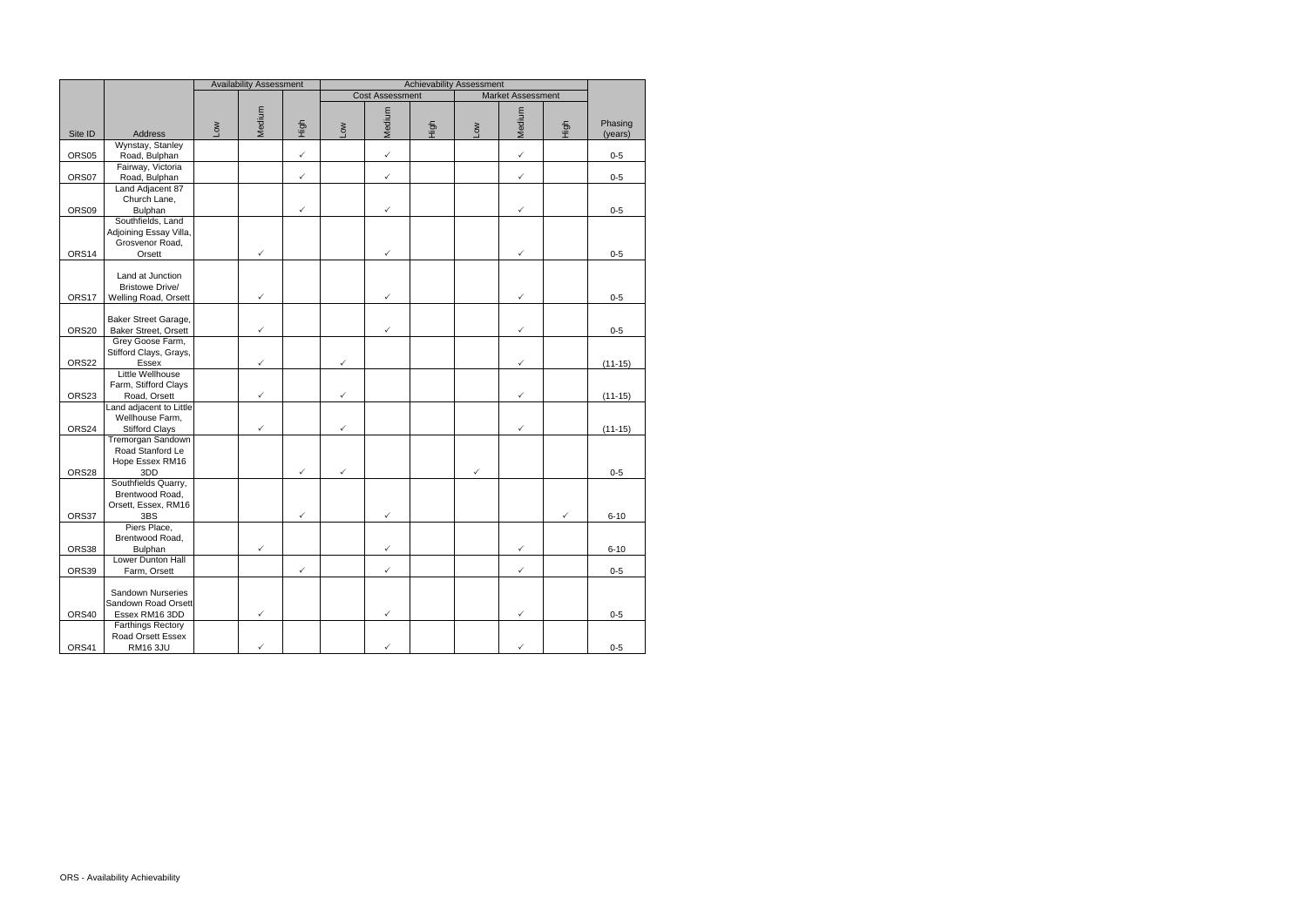|         |                                   |       | Source of           |                |                             |                |           |                                 |
|---------|-----------------------------------|-------|---------------------|----------------|-----------------------------|----------------|-----------|---------------------------------|
|         |                                   | Area  | Capacity            | Scenario       | Scenario                    |                |           |                                 |
| Site ID | Address<br>Wynstay, Stanley Road, | (ha)  | Estimate            | A              | B                           | Midpoint       | Phasing   | Comments<br>Planning permission |
| ORS05   | Bulphan                           | 0.04  |                     | $\mathbf{1}$   | $\mathbf{1}$                | $\mathbf{1}$   | $0 - 5$   |                                 |
|         | Fairway, Victoria Road,           |       | p/p                 |                |                             |                |           | Planning permission             |
| ORS07   | Bulphan                           | 0.03  | p/p                 | $\mathbf{1}$   | $\mathbf{1}$                | $\mathbf{1}$   | $0-5$     |                                 |
|         | Land Adjacent 87 Church           |       |                     |                |                             |                |           | Planning permission             |
| ORS09   | Lane, Bulphan                     | 0.16  | p/p                 | $\mathbf{1}$   | $\mathbf{1}$                | $\mathbf{1}$   | $0-5$     |                                 |
|         | Southfields, Land                 |       |                     |                |                             |                |           | Planning permission             |
|         | Adjoining Essay Villa,            |       |                     |                |                             |                |           |                                 |
| ORS14   | Grosvenor Road, Orsett            | 0.18  | p/p                 | 5              | 5                           | 5              | $0-5$     |                                 |
|         | Land at Junction Bristowe         |       |                     |                |                             |                |           | Planning permission             |
|         | Drive/ Welling Road,              |       |                     |                |                             |                |           |                                 |
| ORS17   | Orsett                            | 0.38  | p/p                 | 11             | 11                          | 11             | $0-5$     |                                 |
|         | Baker Street Garage,              |       |                     |                |                             |                |           | Planning permission             |
| ORS20   | <b>Baker Street, Orsett</b>       | 0.71  | p/p                 | 24             | 24                          | 24             | $0-5$     |                                 |
|         |                                   |       |                     |                |                             |                |           |                                 |
|         | Grey Goose Farm, Stifford         |       |                     |                |                             |                |           |                                 |
| ORS22   | Clays, Grays, Essex               | 28.85 | R <sub>2</sub> (16) | 577            | 866                         | 722            | $(11-15)$ |                                 |
|         | Little Wellhouse Farm,            |       |                     |                |                             |                |           |                                 |
|         | Stifford Clays Road,              |       |                     |                |                             |                |           |                                 |
| ORS23   | Orsett                            | 3.15  | R <sub>2</sub> (13) | 94             | 142                         | 118            | $(11-15)$ |                                 |
|         | Land adjacent to Little           |       |                     |                |                             |                |           |                                 |
| ORS24   | Wellhouse Farm, Stifford<br>Clays | 5.07  | R <sub>2</sub> (16) | 101            | 151                         | 126            | $(11-15)$ |                                 |
|         | Tremorgan Sandown                 |       |                     |                |                             |                |           | Planning permission             |
|         | Road Stanford Le Hope             |       |                     |                |                             |                |           |                                 |
| ORS28   | Essex RM16 3DD                    | 0.07  | p/p                 | $\mathbf{1}$   | 1                           | $\mathbf{1}$   | $0-5$     |                                 |
|         | Southfields Quarry,               |       |                     |                |                             |                |           |                                 |
|         | Brentwood Road, Orsett,           |       |                     |                |                             |                |           |                                 |
| ORS37   | Essex, RM16 3BS                   | 3.13  | R <sub>2</sub> (13) | 94             | 141                         | 118            | $(6-10)$  |                                 |
|         | Piers Place, Brentwood            |       |                     |                |                             |                |           | <b>Thurrock Council</b>         |
| ORS38   | Road, Bulphan                     | 3.16  | ТC                  | 12             | 12                          | 12             | $6 - 10$  | estimate                        |
|         | Lower Dunton Hall Farm,           |       |                     |                |                             |                |           | Planning permission             |
| ORS39   | Orsett                            | 0.09  | p/p                 | $\mathbf{1}$   | $\mathbf{1}$                | $\mathbf{1}$   | $0-5$     |                                 |
|         | Sandown Nurseries                 |       |                     |                |                             |                |           | Planning permission             |
|         | Sandown Road Orsett               |       |                     |                |                             |                |           |                                 |
| ORS40   | Essex RM16 3DD                    | 0.31  | <b>TC</b>           | $\overline{7}$ | $\overline{7}$              | $\overline{7}$ | $0 - 5$   |                                 |
|         |                                   |       |                     |                |                             |                |           | Planning permission             |
|         | Farthings Rectory Road            |       |                     |                |                             |                |           |                                 |
| ORS41   | Orsett Essex RM16 3JU             | 0.05  | p/p                 | 1              | $\mathbf{1}$                | 1              | $0-5$     |                                 |
|         |                                   |       |                     |                |                             |                |           |                                 |
|         |                                   |       | Phasing<br>$0-5$    | 53             | Scenario A Scenario B<br>53 | Midpoint<br>53 |           |                                 |
|         |                                   |       | $6 - 10$            | 12             | 12                          | 12             |           |                                 |
|         |                                   |       | $11 - 15$           | 0              | $\mathbf 0$                 | 0              |           |                                 |
|         |                                   |       | $15+$               | $\overline{0}$ | $\overline{0}$              | $\overline{0}$ |           |                                 |
|         |                                   |       | Total               | 65             | 65                          | 65             |           |                                 |
|         | Note figures may not add          |       |                     |                |                             |                |           |                                 |
|         | due to rounding                   |       | Total 0-15 yrs      | 65             | 65                          | 65             |           |                                 |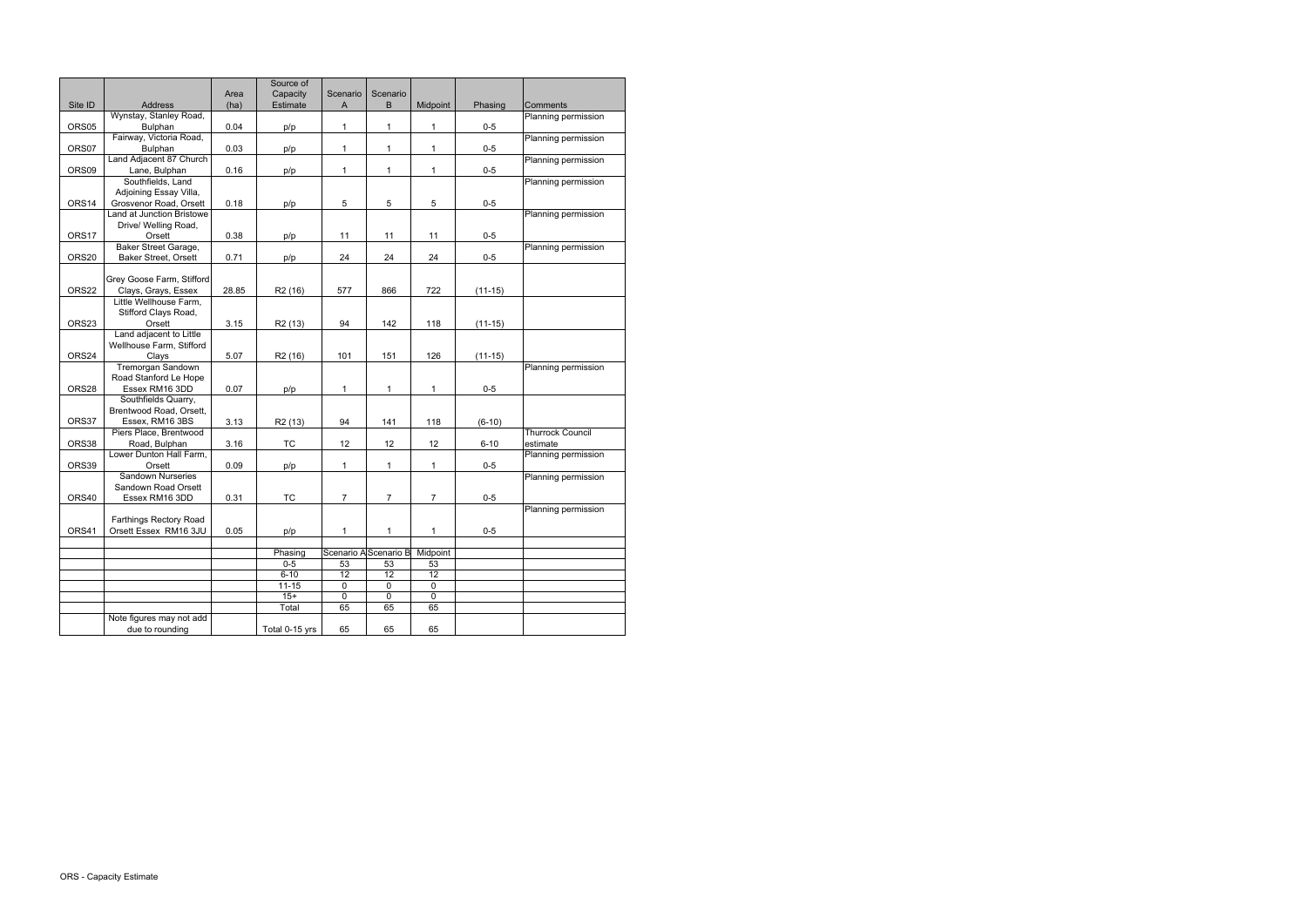## South Chafford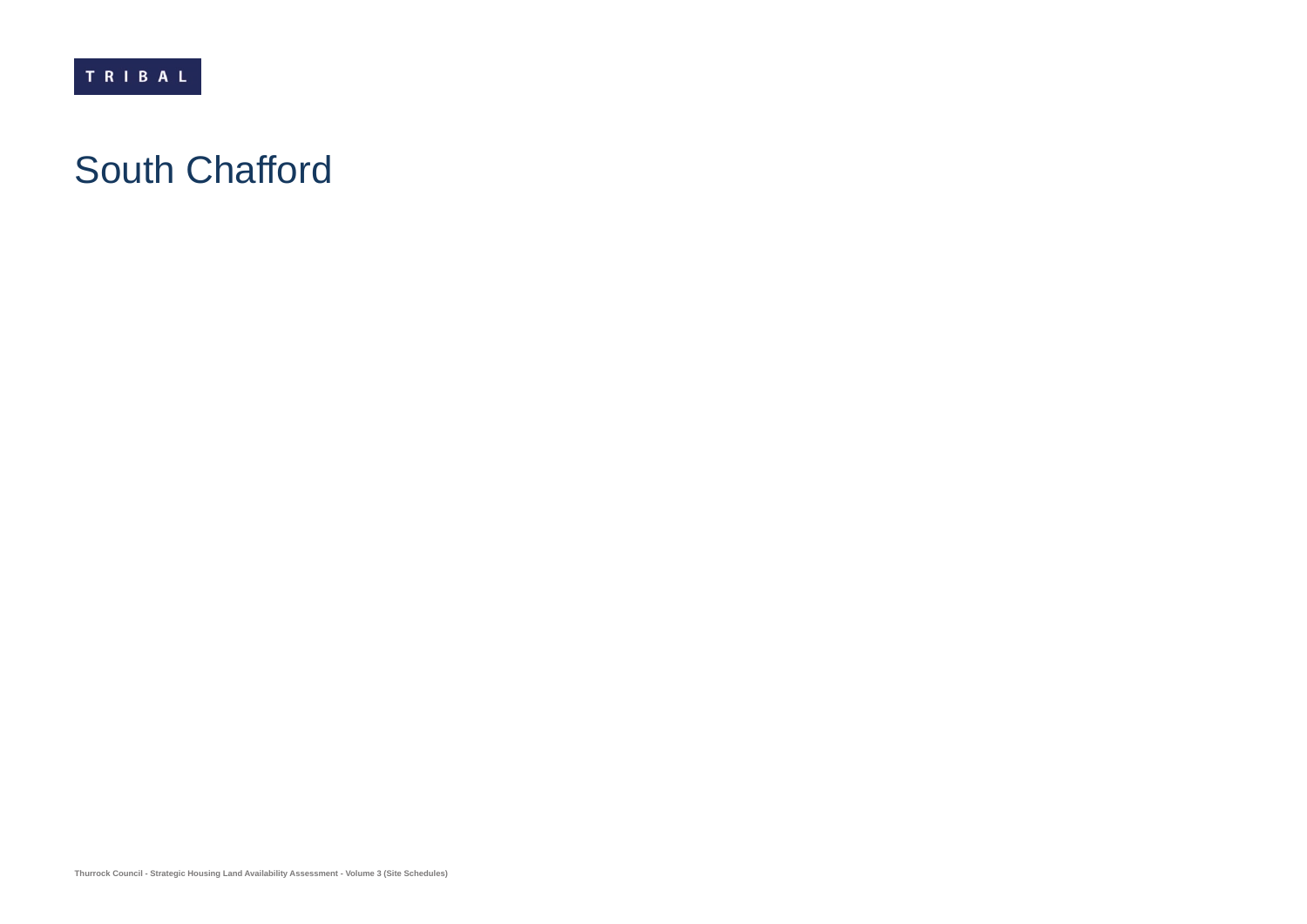|                   |                          |                  |             |                                |                                              |                                                                                                           |                                  |                                  | Accept / |                  |
|-------------------|--------------------------|------------------|-------------|--------------------------------|----------------------------------------------|-----------------------------------------------------------------------------------------------------------|----------------------------------|----------------------------------|----------|------------------|
| Site ID           | <b>Address</b>           | Area (ha) Status |             | Constraints                    | Benefits                                     | <b>Other Considerations</b>                                                                               | Developer Info                   | Planning status / notes          | Reject   | Comment          |
|                   |                          |                  |             |                                |                                              | - Site has biodiversity value and designed as local wildlife site                                         |                                  |                                  |          |                  |
|                   |                          |                  |             |                                |                                              | - Site needs to provide community facilities, therefore southern section                                  |                                  |                                  |          |                  |
|                   |                          |                  |             |                                |                                              | remains as open space provision with no housing capacity                                                  |                                  |                                  |          |                  |
|                   | The Warren Outdoor       |                  |             |                                |                                              | - Previous outline consent now expired for north site                                                     |                                  |                                  |          |                  |
|                   | Pursuits Centre.         |                  | Urban /     |                                |                                              | - Site was appraised for education use                                                                    | Council proposal for community   |                                  |          | Site rejected as |
| SCH <sub>02</sub> | South Stifford           | 1.230            | <b>PDL</b>  | Intersects local wildlife site |                                              | Council owned                                                                                             | open space use                   |                                  |          | lunsuitable      |
|                   |                          |                  |             |                                |                                              |                                                                                                           | Phasing confirmed by             | 08/00152/TTGFUL -                |          |                  |
|                   | <b>Bannatynes Health</b> |                  |             |                                |                                              |                                                                                                           | developer to the effect that 59  | Permission for redevelopment     |          |                  |
|                   | Spa Howard Road          |                  |             |                                |                                              | redevelopment of site to provide 153 residential units including doctors                                  | dwellings are likely to be built | of site to provide 153 dwellings |          |                  |
|                   | Chafford Hundred         |                  | Urban /     |                                |                                              | surgery on part of the site                                                                               | by end 2010, another 54 by mid   |                                  |          |                  |
|                   | Grays Essex RM16         |                  | PDL/        |                                |                                              | - Within 800m of a local centre  - Good location for residential led mixed use development; could achieve | 2011 and the remaining 27 by     |                                  |          |                  |
| SCH <sub>03</sub> | - 6YJ                    | 0.768            | <b>KCDC</b> | <b>Within Green Belt</b>       | Within 800m of train station Ihigh densities |                                                                                                           | end 2011                         |                                  |          |                  |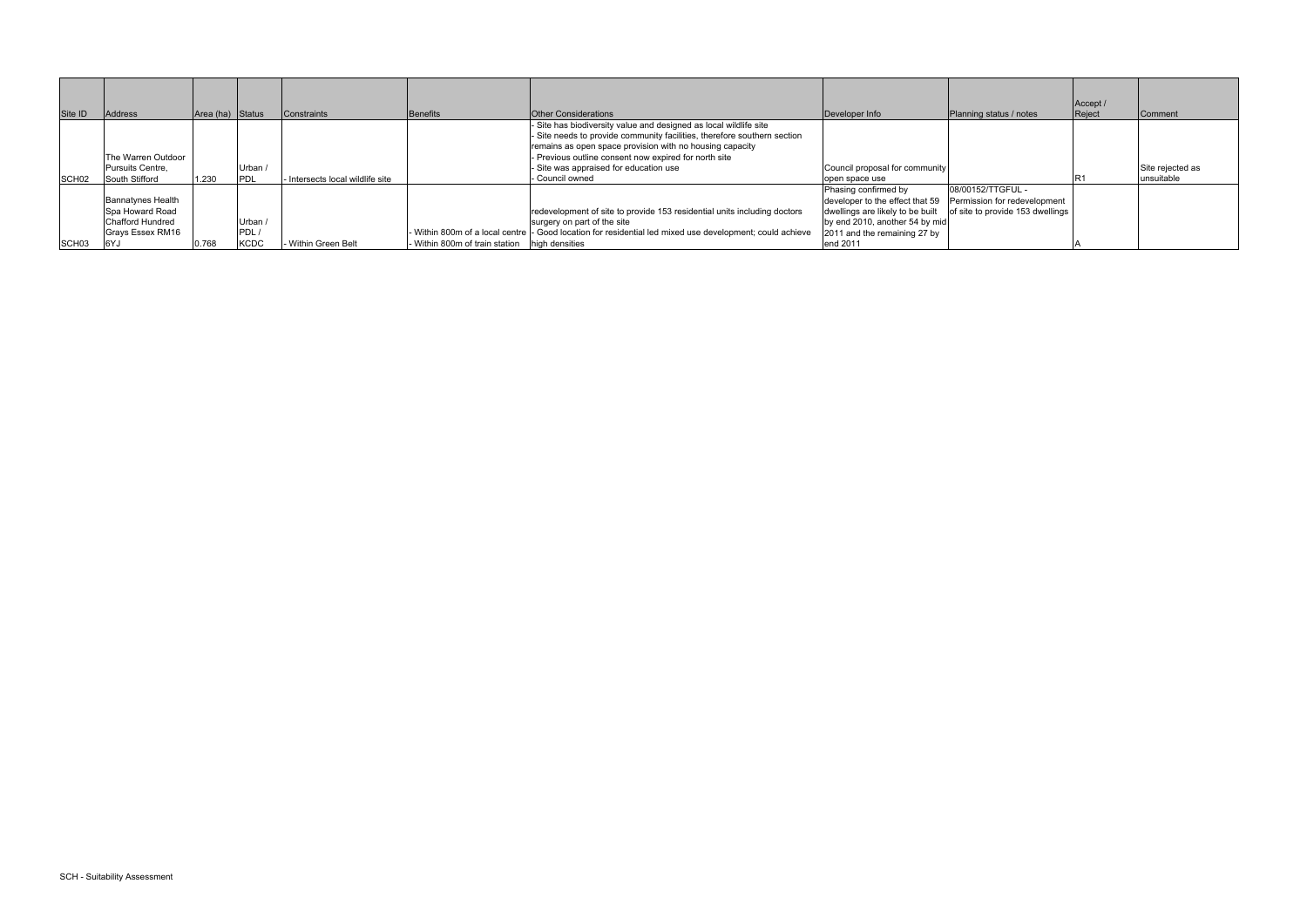|                   |                         | <b>Availability Assessment</b> |   |              |                        | <b>Achievability Assessment</b> |                          |   |                    |
|-------------------|-------------------------|--------------------------------|---|--------------|------------------------|---------------------------------|--------------------------|---|--------------------|
|                   |                         |                                |   |              | <b>Cost Assessment</b> |                                 | <b>Market Assessment</b> |   |                    |
| Site ID           | Address                 |                                | ā | <b>doi</b> t | Ō                      | 鸟                               | Vledir                   | 등 | Phasing<br>(years) |
|                   | Bannatynes Health       |                                |   |              |                        |                                 |                          |   |                    |
|                   | Spa Howard Road         |                                |   |              |                        |                                 |                          |   |                    |
|                   | <b>Chafford Hundred</b> |                                |   |              |                        |                                 |                          |   |                    |
|                   | Grays Essex RM16        |                                |   |              |                        |                                 |                          |   |                    |
| SCH <sub>03</sub> | 6YJ                     |                                |   |              |                        |                                 |                          |   | $0-5$              |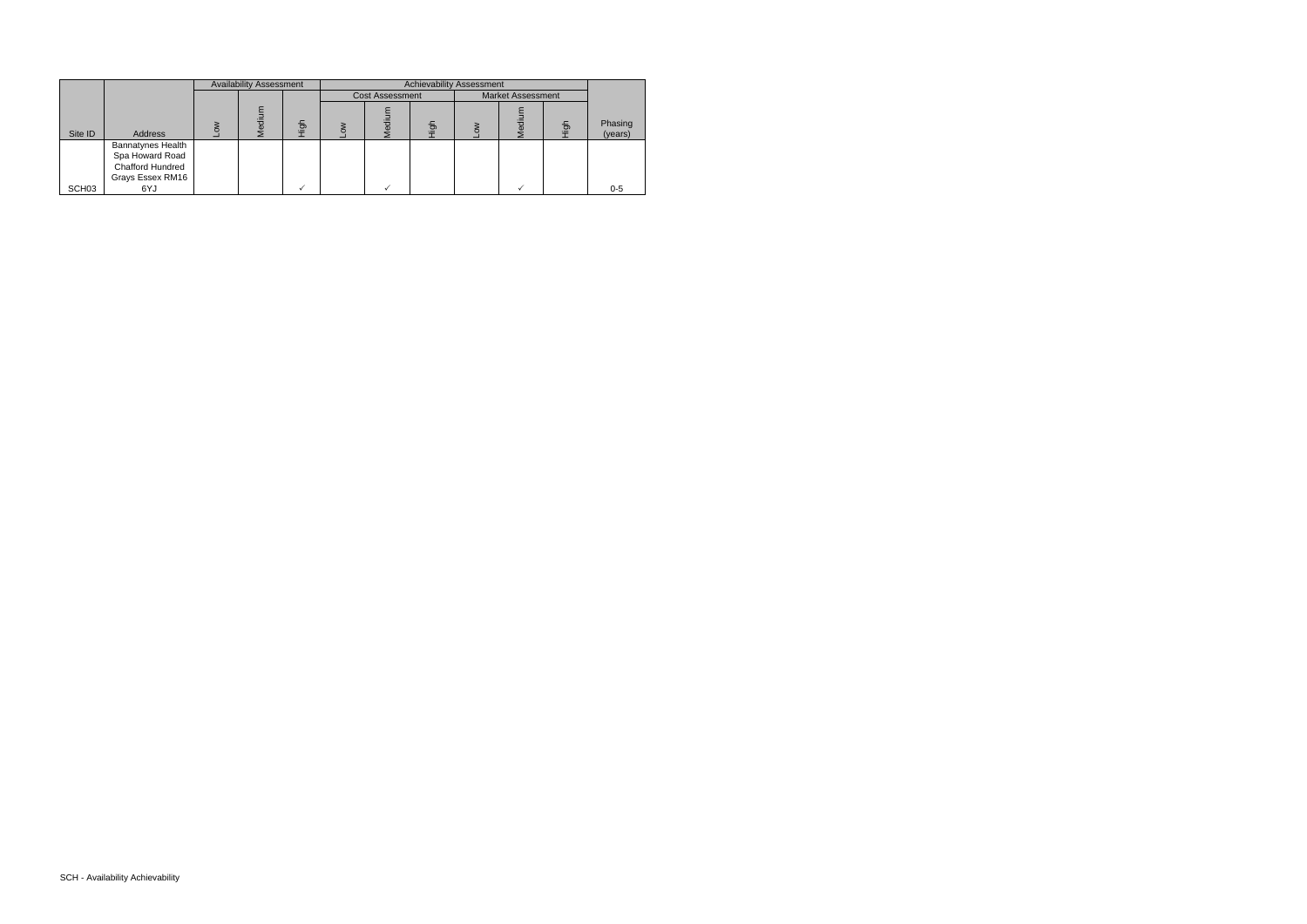|                   |                          |      | Source of      |          |                      |          |         |                     |
|-------------------|--------------------------|------|----------------|----------|----------------------|----------|---------|---------------------|
|                   |                          | Area | Capacity       | Scenario | Scenario             |          |         |                     |
| Site ID           | <b>Address</b>           | (ha) | Estimate       | A        | B                    | Midpoint | Phasing | <b>Comments</b>     |
|                   | Bannatynes Health Spa    |      |                |          |                      |          |         | Planning permission |
|                   | Howard Road Chafford     |      |                |          |                      |          |         |                     |
|                   | Hundred Grays Essex      |      |                |          |                      |          |         |                     |
| SCH <sub>03</sub> | <b>RM16 6YJ</b>          | 0.8  | p/p            | 140      | 140                  | 140      | $0-5$   |                     |
|                   |                          |      |                |          |                      |          |         |                     |
|                   |                          |      | Phasing        |          | Scenario AScenario B | Midpoint |         |                     |
|                   |                          |      | $0 - 5$        | 140      | 140                  | 140      |         |                     |
|                   |                          |      | $6 - 10$       | 0        | 0                    | 0        |         |                     |
|                   |                          |      | $11 - 15$      | $\Omega$ | $\Omega$             | $\Omega$ |         |                     |
|                   |                          |      | $15+$          | $\Omega$ | 0                    | $\Omega$ |         |                     |
|                   |                          |      | Total          | 140      | 140                  | 140      |         |                     |
|                   | Note figures may not add |      |                |          |                      |          |         |                     |
|                   | due to rounding          |      | Total 0-15 yrs | 140      | 140                  | 140      |         |                     |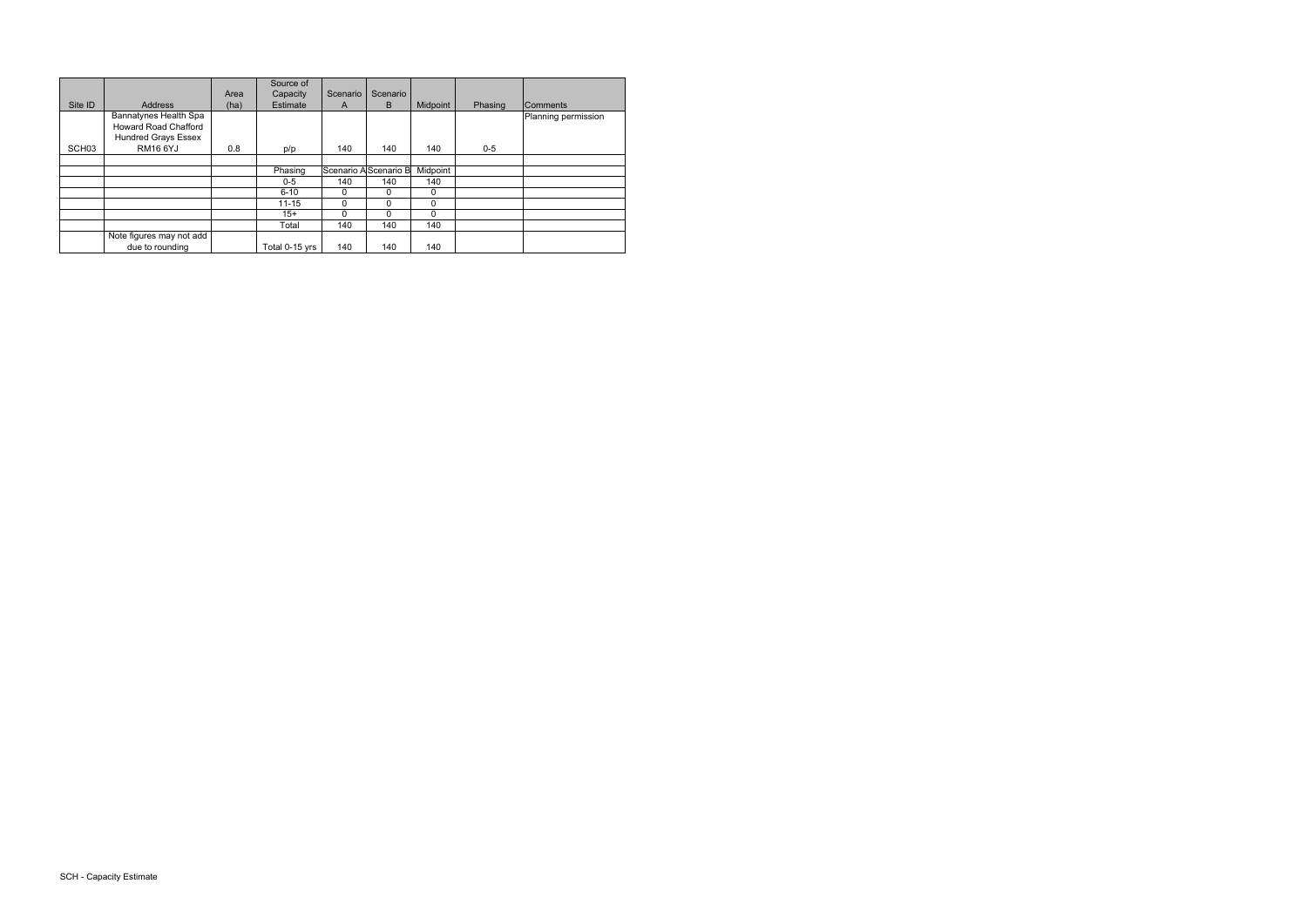## Stanford East and Corringham Town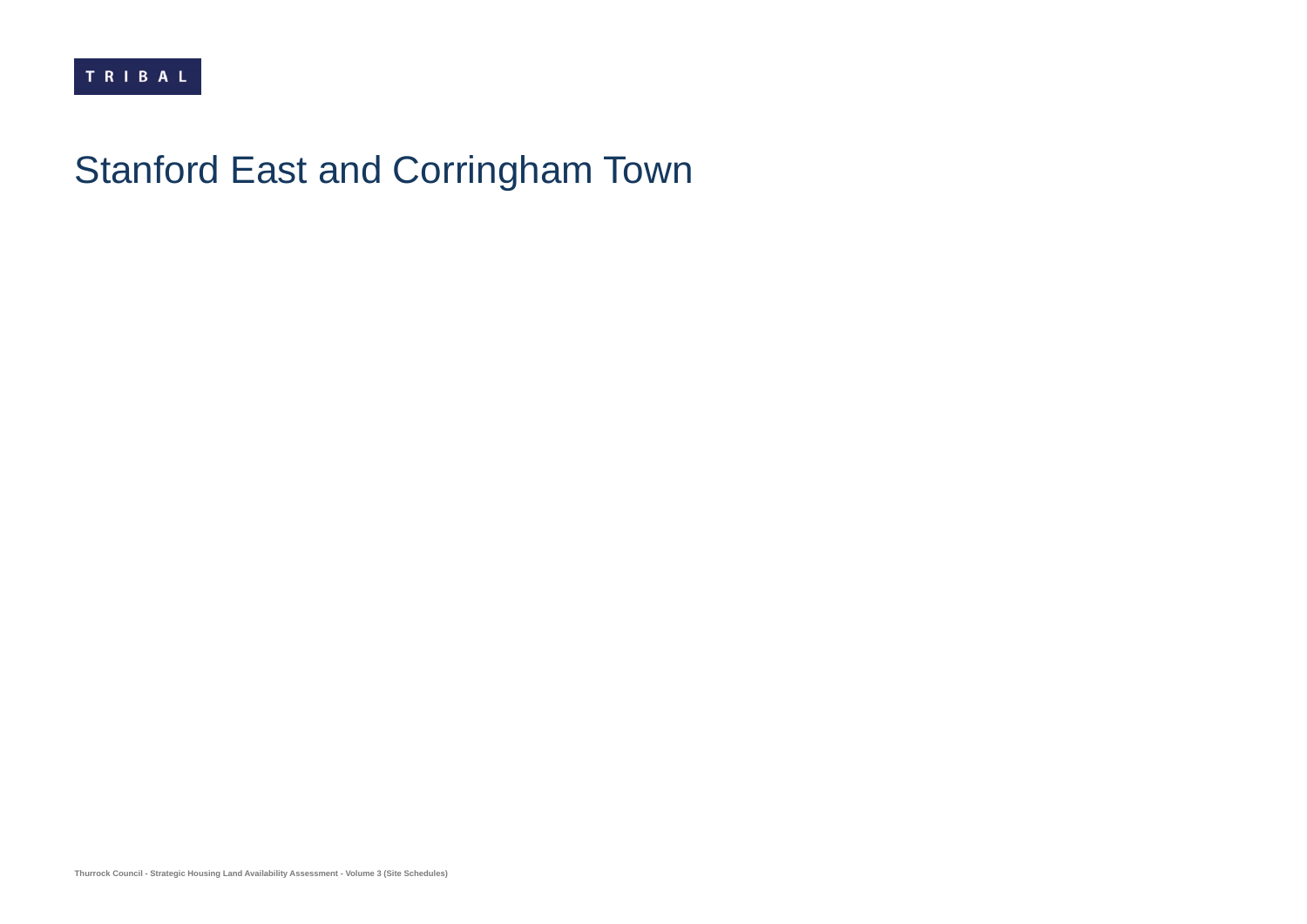|         |                                         |                  |         |             |                                         |                                                                                                             |                                                               |                                 | Accept /       |                          |
|---------|-----------------------------------------|------------------|---------|-------------|-----------------------------------------|-------------------------------------------------------------------------------------------------------------|---------------------------------------------------------------|---------------------------------|----------------|--------------------------|
| Site ID | Address                                 | Area (ha) Status |         | Constraints | <b>Benefits</b>                         | <b>Other Considerations</b>                                                                                 | Developer Info                                                | Planning status / notes         | Reject         | Comment                  |
|         |                                         |                  |         |             |                                         |                                                                                                             |                                                               |                                 |                | Change of use from       |
|         |                                         |                  |         |             |                                         |                                                                                                             |                                                               |                                 |                | residential care home to |
|         |                                         |                  |         |             | Within 1600m of a local                 |                                                                                                             |                                                               |                                 |                | residential use          |
| SEC01   | 250 Southend Road.<br>Stanford Le Hope  | 0.09             | PDL     |             | centre<br>Within 1600m of train station |                                                                                                             |                                                               |                                 | R1             | implemented; no net      |
|         | 2 St James Avenue                       |                  |         |             |                                         |                                                                                                             | Commenced                                                     | 08/00521/FUL - Permission for   |                | again                    |
|         | East Stanford Le                        |                  |         |             | Within 1600m of a local                 |                                                                                                             |                                                               | extension and conversion to 3   |                |                          |
|         | Hope Essex SS17                         |                  | Urban / |             | centre                                  |                                                                                                             |                                                               | dwellings (2 net). Development  |                |                          |
| SEC02   | 7BQ                                     | 0.05             | PDL     |             | Within 1600m of train station           | - Planning permission; 2 net dwellings                                                                      |                                                               | commenced.                      |                |                          |
|         | 23 Grover Walk                          |                  |         |             |                                         |                                                                                                             |                                                               |                                 |                |                          |
|         | Corringham Essex                        |                  | Urban   |             |                                         |                                                                                                             |                                                               | 08/00413/FUL - Permitted        |                |                          |
|         | SEC04 SS17 7LP                          | 0.01             | PDL     |             |                                         | Within 800m of a local centre  - Planning permission; 4 net dwellings                                       |                                                               | change of use to 4 flats.       |                |                          |
|         | Corringham Centre                       |                  |         |             |                                         |                                                                                                             |                                                               |                                 |                |                          |
|         | Service Station.                        |                  |         |             |                                         |                                                                                                             |                                                               |                                 |                |                          |
|         | Gordon Road,                            |                  | Urban   |             |                                         |                                                                                                             |                                                               | 05/00736/FUL - Permission for   |                |                          |
|         | SEC05 Corringham                        | 0.14             | PDL     |             |                                         | Within 800m of a local centre  - Planning permission; 16 net dwellings                                      |                                                               | 16 flats. Built 2008/09.        | R <sub>1</sub> | - Now built out          |
|         |                                         |                  |         |             |                                         |                                                                                                             | Residential area. Council                                     | 07/01106/OUT - Outline          |                |                          |
|         | Garage Plot Adj 23<br>Springhouse Road, |                  |         |             |                                         |                                                                                                             | owned and declared surplus to<br>requirements. To be disposed | permission for 1 dwelling.      |                |                          |
|         | Corringham, Stanford                    |                  |         |             |                                         | Within 400m of a local centre                                                                               | of at nil cost as part of HCA                                 |                                 |                |                          |
|         | Le Hope, Essex,                         |                  | Urban   |             |                                         | - Outline Planning Permission; 1 net dwelling                                                               | Public Land Initiative                                        |                                 |                |                          |
| SEC06   | <b>SS177LF</b>                          | 0.012            | PDL     |             |                                         | Within 400m of a local centre  - Does appear to be scope for development, design case study applied         | programme                                                     |                                 |                |                          |
|         |                                         |                  |         |             |                                         |                                                                                                             | Owner had intended to                                         | 07/00396/OUT - Outline          |                |                          |
|         | The New Pompadour                       |                  |         |             |                                         |                                                                                                             | implement but is now                                          | permission on appeal for mixed  |                |                          |
|         | St Johns Way                            |                  |         |             |                                         |                                                                                                             | considering selling on                                        | use block including residential |                |                          |
|         | Corringham Stanford                     |                  |         |             |                                         |                                                                                                             |                                                               | use.                            |                |                          |
|         | Le Hope Essex SS17                      |                  | Urban   |             |                                         | - Planning permission allowed on appeal for development of flats, with                                      |                                                               |                                 |                |                          |
| SEC07   | <b>7NA</b>                              | 0.14             | PDL     |             |                                         | Within 800m of a local centre retention of public house on ground floor                                     |                                                               |                                 |                |                          |
|         | 1 St James Avenue                       |                  |         |             |                                         |                                                                                                             | Agent understands imminent                                    | 09/00184/FUL - Permission for   |                |                          |
|         | East Stanford Le                        |                  |         |             | Within 1600m of a local                 |                                                                                                             | sale of site by applicant.                                    | 1 dwelling.                     |                |                          |
|         | Hope Essex SS17                         |                  | Urban   |             | centre                                  |                                                                                                             |                                                               |                                 |                |                          |
| SEC08   | <b>7BB</b>                              | 0.03             | PDL     |             |                                         | - Within 1600m of train station   - Part of rear garden. Cul-de-sac road access. Permission for 1 dwelling. |                                                               |                                 |                |                          |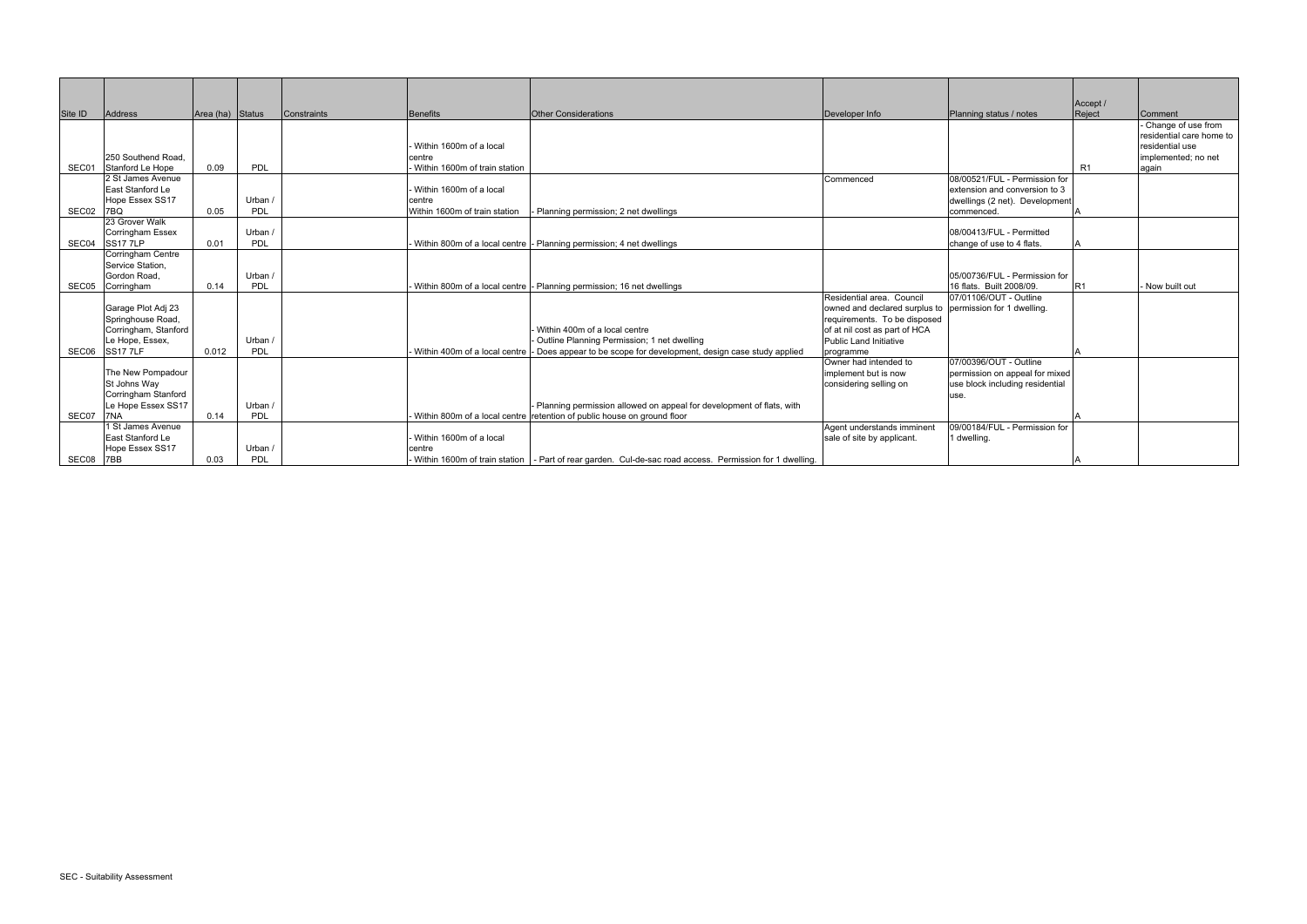|         |                                                                                                      |            | <b>Availability Assessment</b> |      | <b>Achievability Assessment</b> |                        |      |                  |                          |      |                    |
|---------|------------------------------------------------------------------------------------------------------|------------|--------------------------------|------|---------------------------------|------------------------|------|------------------|--------------------------|------|--------------------|
|         |                                                                                                      |            |                                |      |                                 | <b>Cost Assessment</b> |      |                  | <b>Market Assessment</b> |      |                    |
| Site ID | <b>Address</b>                                                                                       | <b>NOT</b> | Medium                         | High | Mo7                             | Medium                 | ngir | $\sum_{i=1}^{n}$ | Medium                   | High | Phasing<br>(years) |
| SEC02   | 2 St James Avenue<br>East Stanford Le<br>Hope Essex SS17<br>7BQ                                      |            |                                | ✓    |                                 | $\checkmark$           |      |                  | $\checkmark$             |      | $0-5$              |
| SEC04   | 23 Grover Walk<br>Corringham Essex<br><b>SS177LP</b>                                                 |            | $\checkmark$                   |      |                                 | $\checkmark$           |      |                  | $\checkmark$             |      | $0-5$              |
| SEC06   | Garage Plot Adj 23<br>Springhouse Road,<br>Corringham, Stanford<br>Le Hope, Essex,<br><b>SS177LF</b> |            | $\checkmark$                   |      |                                 | $\checkmark$           |      |                  | $\checkmark$             |      | $0-5$              |
| SEC07   | The New Pompadour<br>St Johns Way<br>Corringham Stanford<br>Le Hope Essex SS17<br>7NA                |            | $\checkmark$                   |      |                                 | $\checkmark$           |      |                  | $\checkmark$             |      | $0-5$              |
| SEC08   | 1 St James Avenue<br>East Stanford Le<br>Hope Essex SS17<br>7BB                                      |            |                                |      |                                 |                        |      |                  | ✓                        |      | $0 - 5$            |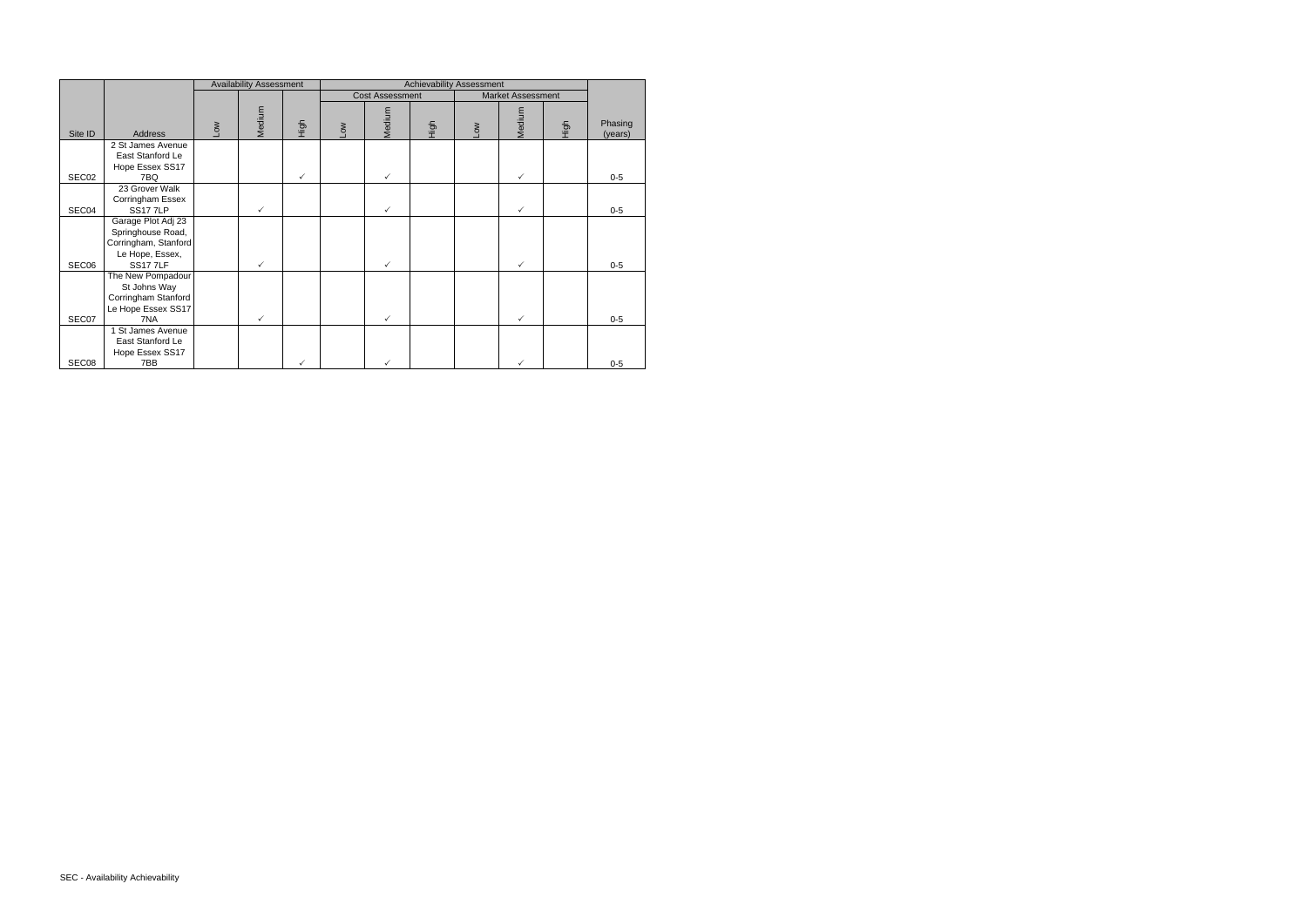|                   |                          |      | Source of         |              |          |          |         |                     |
|-------------------|--------------------------|------|-------------------|--------------|----------|----------|---------|---------------------|
|                   |                          | Area | Capacity          | Scenario     | Scenario |          |         |                     |
| Site ID           | <b>Address</b>           | (ha) | Estimate          | A            | B        | Midpoint | Phasing | Comments            |
|                   | 2 St James Avenue East   |      |                   |              |          |          |         | Planning permission |
|                   | Stanford Le Hope Essex   |      |                   |              |          |          |         |                     |
| SEC <sub>02</sub> | <b>SS177BQ</b>           | 0.05 | p/p               | 3            | 3        | 3        | $0-5$   |                     |
|                   | 23 Grover Walk           |      |                   |              |          |          |         | Planning permission |
|                   | Corringham Essex SS17    |      |                   |              |          |          |         |                     |
| SEC04             | 71 P                     | 0.01 | p/p               | 4            | 4        | 4        | $0 - 5$ |                     |
|                   | Garage Plot Adj 23       |      |                   |              |          |          |         | Planning permission |
|                   | Springhouse Road,        |      |                   |              |          |          |         |                     |
|                   | Corringham, Stanford Le  |      |                   |              |          |          |         |                     |
| SEC06             | Hope, Essex, SS17 7LF    | 0.01 | p/p               | 1            | 1        | 1        | $0-5$   |                     |
|                   | The New Pompadour St     |      |                   |              |          |          |         | Planning permission |
|                   | Johns Way Corringham     |      |                   |              |          |          |         |                     |
|                   | Stanford Le Hope Essex   |      |                   |              |          |          |         |                     |
| SEC07             | <b>SS17 7NA</b>          | 0.14 | p/p               | 9            | 9        | 9        | $0-5$   |                     |
|                   | 1 St James Avenue East   |      |                   |              |          |          |         | Planning permission |
|                   | Stanford Le Hope Essex   |      |                   |              |          |          |         |                     |
| SEC <sub>08</sub> | <b>SS177BB</b>           | 0.03 | p/p               | 1            | 1        | 1        | $0 - 5$ |                     |
|                   |                          |      |                   |              |          |          |         |                     |
|                   |                          |      |                   | Scenario     | Scenario |          |         |                     |
|                   |                          |      | Phasing           | A            | B        | Midpoint |         |                     |
|                   |                          |      | $0 - 5$           | 18           | 18       | 18       |         |                     |
|                   |                          |      | $6 - 10$          | $\mathbf{0}$ | $\Omega$ | 0        |         |                     |
|                   |                          |      | $11 - 15$         | $\mathbf 0$  | 0        | 0        |         |                     |
|                   |                          |      | $15+$             | $\Omega$     | $\Omega$ | 0        |         |                     |
|                   |                          |      | Total             | 18           | 18       | 18       |         |                     |
|                   | Note figures may not add |      | <b>Total 0-15</b> |              |          |          |         |                     |
|                   | due to rounding          |      | years             | 18           | 18       | 18       |         |                     |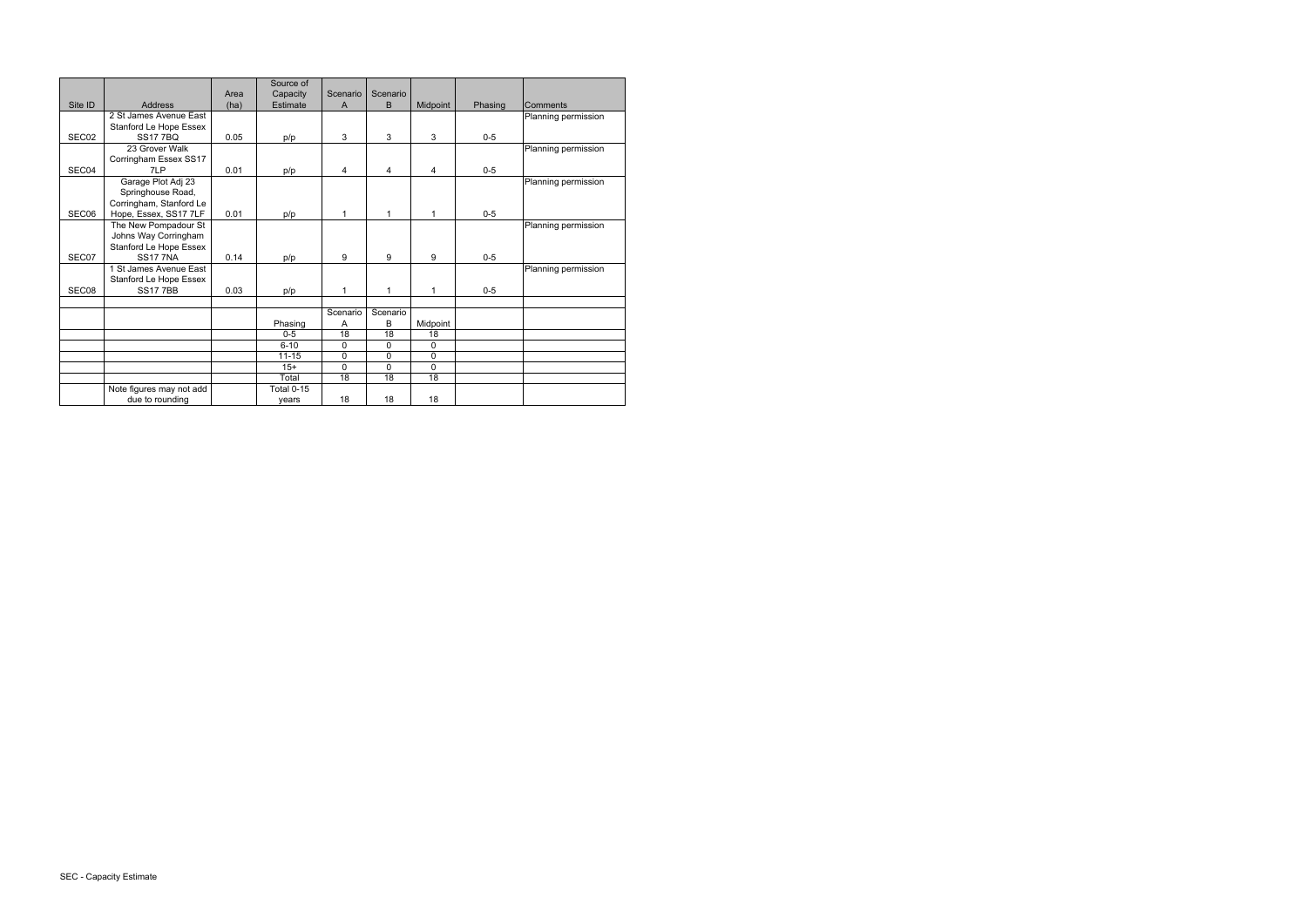## Stanford-le-Hope West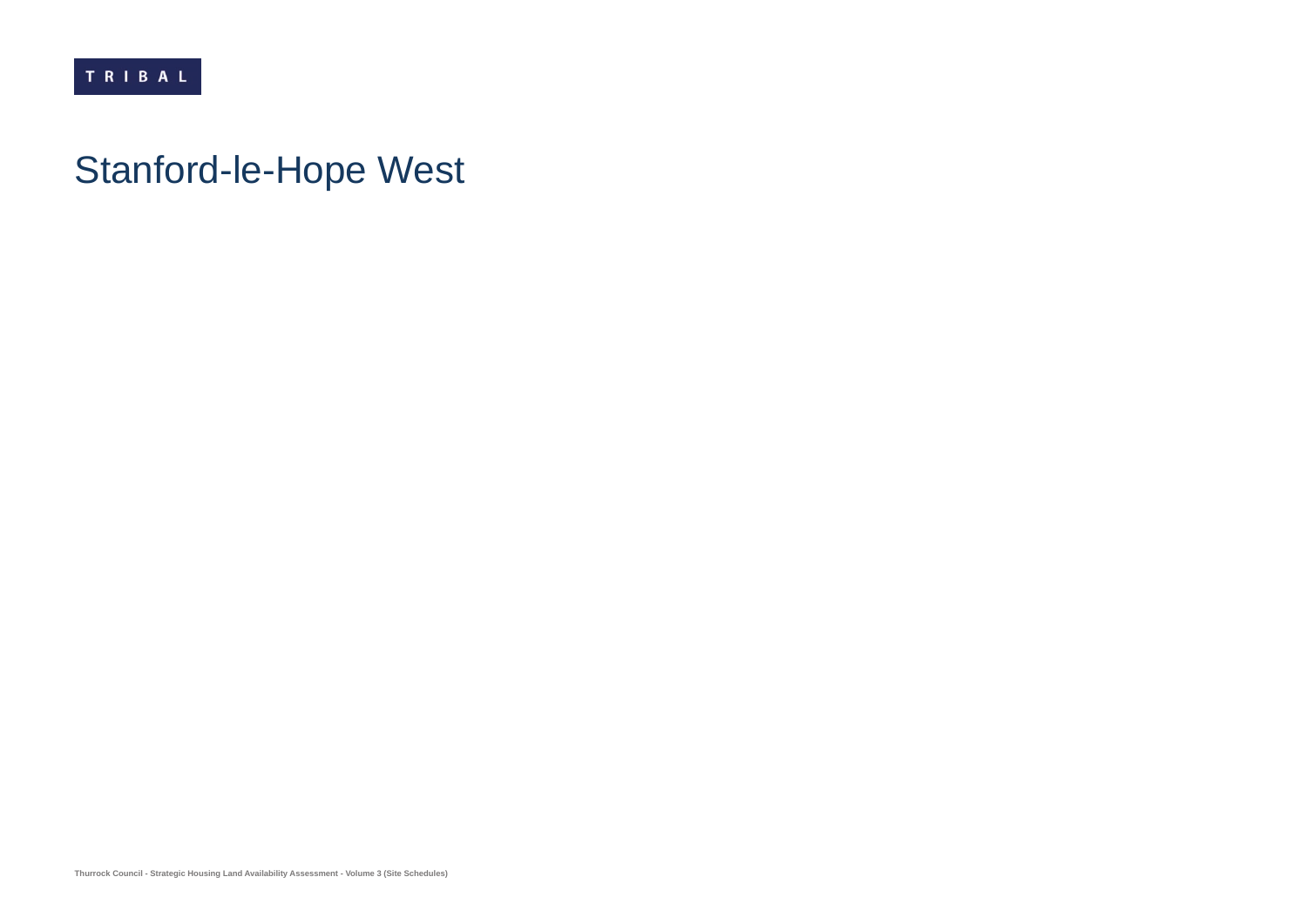|         |                                                      |                  |                       |                                                                                                           |                                                                 |                                                                                                                                                                                                                                                                                                                                                                                                                                                                                     |                                                                                                                                                                                                                                                                                                                                                                                                                                                                                                |                                                                                                  | Accept /       |                                                                                                                                                                |
|---------|------------------------------------------------------|------------------|-----------------------|-----------------------------------------------------------------------------------------------------------|-----------------------------------------------------------------|-------------------------------------------------------------------------------------------------------------------------------------------------------------------------------------------------------------------------------------------------------------------------------------------------------------------------------------------------------------------------------------------------------------------------------------------------------------------------------------|------------------------------------------------------------------------------------------------------------------------------------------------------------------------------------------------------------------------------------------------------------------------------------------------------------------------------------------------------------------------------------------------------------------------------------------------------------------------------------------------|--------------------------------------------------------------------------------------------------|----------------|----------------------------------------------------------------------------------------------------------------------------------------------------------------|
| Site ID | Address                                              | Area (ha) Status |                       | Constraints                                                                                               | <b>Benefits</b>                                                 | <b>Other Considerations</b>                                                                                                                                                                                                                                                                                                                                                                                                                                                         | Developer Info                                                                                                                                                                                                                                                                                                                                                                                                                                                                                 | Planning status / notes                                                                          | Reject         | Comment                                                                                                                                                        |
| STW01   | Land adjacent to A13/<br>A1014, Stanford-le-<br>Hope | 6.25             | GB/GF                 | Intersects flood zones 2 & 3<br>- Intersects biodiversity sites of<br>local interest<br>Within Green Belt | Within 400m of a local centre<br>Within 400m of train station   | East of site in floodplain<br>A13 roundabout realignment will occur as part of London Gateway<br>proposal which will affect access<br>Air quality/ noise pollution (Road & railway)<br>Improved pedestrian access needed<br>Identified as potential open space improvements in LDF but as<br>reasonable alternative option for housing<br>-Reduction in capacity due to green buffer between widened junction and<br>housing.<br>- Flood risk issues as part of site in flood plain | Site promoted by developers<br>through representations to LDF<br>at previous consultation<br>phases.                                                                                                                                                                                                                                                                                                                                                                                           |                                                                                                  |                | Numbers reduced to<br>reflect realignment of<br>A13 / A1014 junction<br>and incorporation of<br>buffer zone(s). Also<br>need to take account of<br>flood risk. |
| STW02   | Land South of A1306,<br>Stanford-le-Hope             | 5.04             | GB/GF                 | Intersects flood zones 2 & 3<br>Within Green Belt                                                         | Within 400m of a local centre<br>Within 400m of train station   | Identified as potential open space improvements in LDF but as<br>reasonable alternative option for housing<br>Air quality/ noise pollution (Road & railway)<br>Flat farmland west of railway south of A.13<br>- Requires Council policy decision as to whether it should be released<br>Reduction in capacity due to green buffer between widened junction and<br>housing'.<br>Flood risk issues as part of site in flood plain                                                     | Site promoted by developers<br>through representations to LDF<br>at previous consultation<br>phases.                                                                                                                                                                                                                                                                                                                                                                                           |                                                                                                  |                | Numbers reduced to<br>reflect realignment of<br>A13 / A1014 junction<br>and incorporation of<br>buffer zone(s). Also<br>need to take account of<br>flood risk. |
| STW03   | <b>Gas PRS Site Butts</b><br>Road                    | 0.64             | Urban /<br>PDL        | Intersects flood zones 2 & 3                                                                              | Within 400m of a local centre<br>Within 400m of train station   | Access; Butts Road is not ideal due to on-street parking<br>Noise issues from railway<br>Currently gas holder; contamination and remediation issues                                                                                                                                                                                                                                                                                                                                 | National Grid Property<br>Holdings LTD. Suggest that<br>capacity ought to be the<br>outcome of a master planning<br>exercise. Believe the site will<br>be deliverable within 11-15<br>years.                                                                                                                                                                                                                                                                                                   |                                                                                                  |                |                                                                                                                                                                |
| STW04   | Coal/Wood Yard<br><b>Butts Road</b>                  | 0.32             | Urban /<br>PDL        | Intersects flood zones 2 & 3                                                                              | Within 400m of a local centre<br>- Within 400m of train station | Access; Butts Road is not ideal due to on-street parking<br>Need for pedestrian links<br>Noise issues from railway                                                                                                                                                                                                                                                                                                                                                                  |                                                                                                                                                                                                                                                                                                                                                                                                                                                                                                |                                                                                                  |                |                                                                                                                                                                |
| STW05   | Workshops, Poley<br>Road, Stanford-Le-<br>Hope       | 0.19             | Urban /<br><b>PDL</b> |                                                                                                           | Within 400m of a local centre<br>Within 400m of train station   | Transco depot<br>Noise issues from railway line                                                                                                                                                                                                                                                                                                                                                                                                                                     |                                                                                                                                                                                                                                                                                                                                                                                                                                                                                                |                                                                                                  |                |                                                                                                                                                                |
| STW06   | Baryta Close,<br>Stanford-Le-Hope                    | 2.02             | Urban<br><b>PDL</b>   | Intersects flood zones 2 & 3<br>· Within Green Belt                                                       | Within 400m of a local centre<br>Within 400m of train station   | Site is currently warehouses in good condition, also station car park on<br>Contamination due to previously industrial uses<br>Flood issues: a brook goes through site<br>Access opposite Kings parade service area not ideal - better<br>opportunities for access if club site is included<br>Vital strategic site; potential to improve urban townscape; should include<br>park and tow path next to river                                                                        | Developers Comment: would<br>relocate from Baryta Close<br>once it is agree that Gas<br>Works Field (STW03) can be<br>used for employment use. The<br>company will prepare joint<br>planning applications first for<br>the redevelopment of Baryta<br>Close and secondly for the<br>development of Gas Works<br>Field. Drew Simmons and<br>Stanford Components Limited<br>are Freehold landowners of the<br>site, who have the option to<br>purchase Gas Works Field<br>(STW03) which adjoins. |                                                                                                  |                |                                                                                                                                                                |
| STW07   | 51 Southend Road,<br>Stanford Le Hope                | 0.02             | Urban /<br>PDL        |                                                                                                           | Within 800m of a local centre<br>Within 800m of train station   | Planning permission; 1 net dwelling                                                                                                                                                                                                                                                                                                                                                                                                                                                 |                                                                                                                                                                                                                                                                                                                                                                                                                                                                                                | 08/00003/FUL - Permission for<br>2 flats (1 net dwelling).<br>Development underway.              |                |                                                                                                                                                                |
| STW08   | Rear of 43 King<br>Street, Stanford                  | 0.05             | Urban /<br>PDL        |                                                                                                           | Within 400m of a local centre<br>- Within 400m of train station | Limited access<br>Overlooking issues<br>Previous planning applications refused due to overdevelopment<br>Practical constraint to limit units but some potential                                                                                                                                                                                                                                                                                                                     | No pp pending completion of<br>S.106. Developer has advised<br>implementation not imminent<br>but does expect to build out<br>within 5                                                                                                                                                                                                                                                                                                                                                         | 09/00292/OUT - Permission<br>pending completion of S106 for<br>14 dwellings.                     |                |                                                                                                                                                                |
| STW09   | 1/2, Southend Road,<br>Stanford                      | 0.08             | Urban /<br>PDL        |                                                                                                           | Within 400m of a local centre<br>Within 400m of train station   | Limited access<br>Overlooking issues<br>Previous planning applications refused due to overdevelopment<br>Practical constraint to limit units but some potential                                                                                                                                                                                                                                                                                                                     | No pp but residential area and 07/00296/FUL - Refused<br>developer interest. Likely to be application for 8 dwellings.<br>higher number of units on<br>larger site than originally<br>identified                                                                                                                                                                                                                                                                                               |                                                                                                  |                |                                                                                                                                                                |
| STW10   | 35 - 37 King Street,<br>Stanford-le-Hope             | 0.04             | Urban /<br>PDL        |                                                                                                           | Within 400m of a local centre<br>Within 400m of train station   | Planning permission; 2 net dwellings. Built.                                                                                                                                                                                                                                                                                                                                                                                                                                        |                                                                                                                                                                                                                                                                                                                                                                                                                                                                                                | 08/00424/FUL - Permission for<br>conversion of office building to<br>2 dwellings. Built 2008/09. | R <sub>1</sub> | Built out                                                                                                                                                      |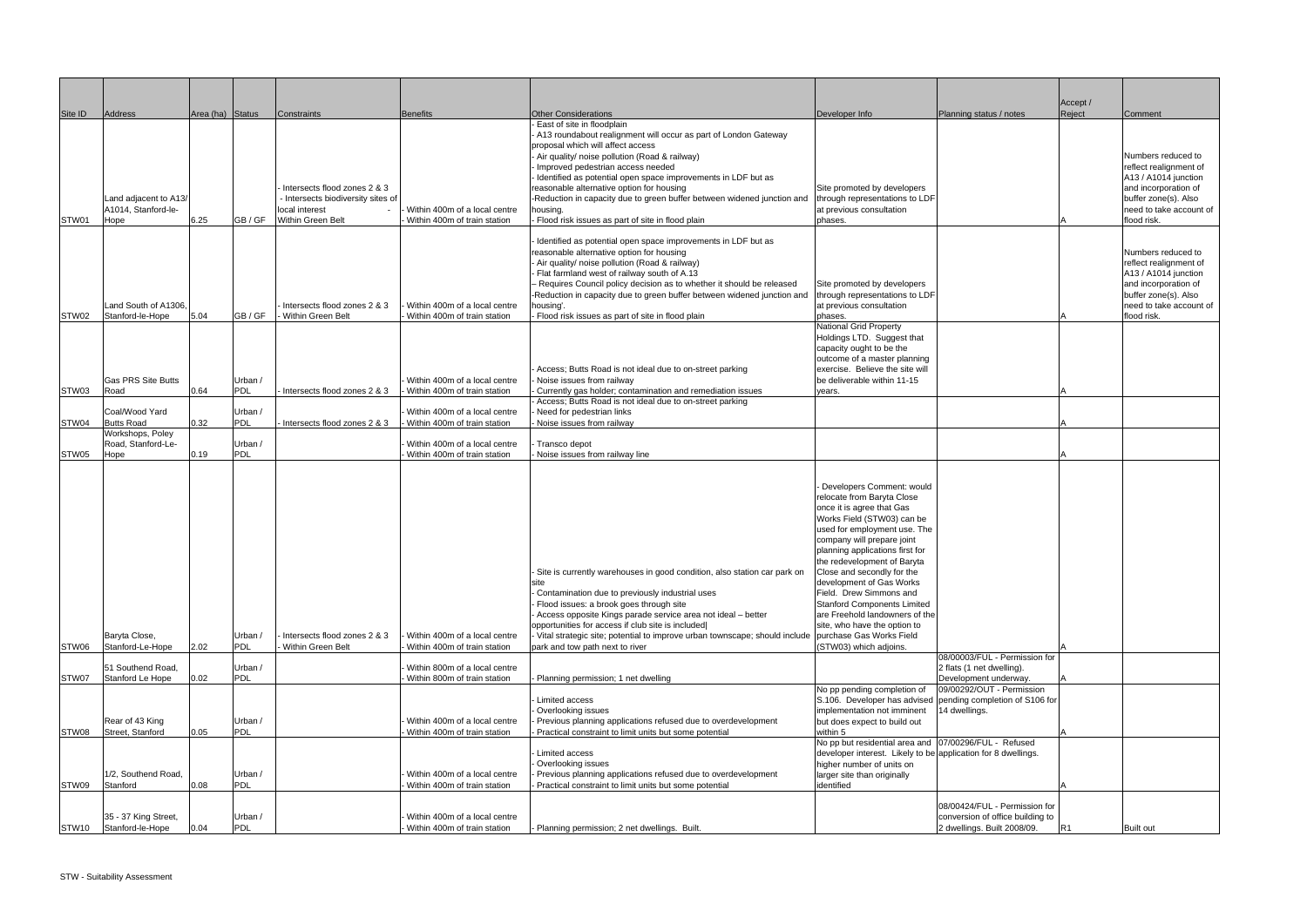|                   |                                                  |                  |                       |                              |                                                               |                                                                                                      |                                                        |                                 | A   |
|-------------------|--------------------------------------------------|------------------|-----------------------|------------------------------|---------------------------------------------------------------|------------------------------------------------------------------------------------------------------|--------------------------------------------------------|---------------------------------|-----|
| Site ID           | <b>Address</b>                                   | Area (ha) Status |                       | Constraints                  | <b>Benefits</b>                                               | <b>Other Considerations</b>                                                                          | Developer Info                                         | Planning status / notes         | Re  |
|                   |                                                  |                  |                       |                              |                                                               | Identified in LDF for development with parking provision retained                                    |                                                        |                                 |     |
|                   |                                                  |                  |                       |                              |                                                               | Currently commercial units and council owned car park<br>Well used car park serving town centre area |                                                        |                                 |     |
|                   |                                                  |                  |                       |                              |                                                               | Mixed use potential - subject to previous discussions                                                |                                                        |                                 |     |
|                   |                                                  |                  |                       |                              |                                                               | Previous planning brief prepared as part of borough local plan                                       |                                                        |                                 |     |
|                   |                                                  |                  |                       |                              |                                                               | Trees protected by TPO 18/2000; this add much to the quality of Church                               |                                                        |                                 |     |
|                   |                                                  |                  |                       |                              |                                                               | Hill in old Stanford and any development should respect this and the                                 | Developer interest in site. Site                       |                                 |     |
|                   | R/O 42 King Street,                              |                  | Urban /               |                              | Within 400m of a local centre                                 | setting of the Church opposite, which is Listed Building                                             | subject to planning brief -                            |                                 |     |
| STW11             | Stanford-Le-Hope                                 | 0.42             | <b>PDL</b>            |                              | Within 400m of train station                                  | Key design and parking issues to be considered                                                       | mixed use.                                             |                                 |     |
|                   |                                                  |                  |                       |                              |                                                               |                                                                                                      | No pp but current developer                            | 07/00276/FUL - Refused          |     |
|                   | Land Adjacent 1 The                              |                  |                       |                              |                                                               | Church opposite is a listed building                                                                 | interest and mixed use scheme application for 3 flats. |                                 |     |
|                   | Green, Stanford Le                               |                  | Urban /<br>PDL        |                              | Within 400m of a local centre                                 | TPOS opposite site                                                                                   | likely acceptable in principle                         |                                 |     |
| STW12             | Hope<br>Stanford Le Hope                         | 0.05             |                       |                              | Within 400m of train station                                  | Development should respect nature of the church                                                      | Recent commencement                                    | 09/00235/FUL - Permission for   |     |
|                   | Social Club 24 High                              |                  |                       |                              |                                                               |                                                                                                      |                                                        | 18 dwellings. Development       |     |
|                   | <b>Street Stanford Le</b>                        |                  |                       |                              |                                                               |                                                                                                      |                                                        | commenced.                      |     |
|                   | Hope Essex SS17                                  |                  | Urban /               |                              | Within 400m of a local centre                                 |                                                                                                      |                                                        |                                 |     |
| STW13             | 0HG                                              | 0.07             | PDL                   |                              | Within 400m of train station                                  |                                                                                                      |                                                        |                                 |     |
|                   | King Street - 'The                               |                  |                       |                              |                                                               |                                                                                                      |                                                        |                                 |     |
|                   | Precinct', Stanford-Le-                          |                  | Urban /               |                              | Within 400m of a local centre                                 | Commercial use with some flats above                                                                 |                                                        |                                 |     |
| STW14             | Hope                                             | 0.21             | PDL                   |                              | Within 400m of train station                                  | Provides ground floor retail space                                                                   |                                                        |                                 |     |
|                   | Land Adjoining                                   |                  |                       |                              |                                                               |                                                                                                      |                                                        |                                 |     |
| STW <sub>15</sub> | Church Hall Central<br>Road                      | 0.04             | Urban /<br>PDL        |                              | Within 400m of a local centre<br>Within 400m of train station | Good residential site, in central location<br>Opportunity for intensification                        |                                                        |                                 |     |
|                   |                                                  |                  |                       |                              |                                                               | Telephone Exchange; active and in good condition                                                     |                                                        |                                 |     |
|                   |                                                  |                  |                       |                              |                                                               | In residential area                                                                                  |                                                        |                                 |     |
|                   |                                                  |                  |                       |                              |                                                               | Close to town centre                                                                                 |                                                        |                                 |     |
|                   |                                                  |                  |                       |                              |                                                               | Long term potential                                                                                  |                                                        |                                 |     |
|                   | Telephone Exchange,                              |                  |                       |                              |                                                               | Design Exercise applied includes a small retail element. Likely that                                 |                                                        |                                 |     |
|                   | Featherstone Road,                               |                  | Urban /               |                              | Within 400m of a local centre                                 | development will come forward for residential only. However, densities                               |                                                        |                                 |     |
| STW16             | Stanford-Le-Hope                                 | 0.24             | PDL                   |                              | Within 400m of train station                                  | generated considered appropriate for this site                                                       | Long term potential                                    |                                 |     |
|                   | 4 Featherstone Road,                             |                  | Urban /               |                              | Within 400m of a local centre                                 |                                                                                                      |                                                        | 07/00615/FUL - Permission for   |     |
| STW17             | Stanford Le Hope                                 | 0.07             | PDL                   |                              | Within 800m of train station                                  | Planning permission; 6 net dwellings. Built.                                                         |                                                        | 6 dwellings. Built 2008/09.     | IR1 |
|                   | Tanglewood, Billet                               |                  |                       |                              |                                                               |                                                                                                      | Site recently cleared                                  | 05/00092/FUL - Permission for   |     |
|                   | Lane, Stanford Le                                |                  | Urban /               |                              | Within 800m of a local centre                                 |                                                                                                      |                                                        | 17 flats (16 net dwellings)     |     |
| STW18             | Hope                                             | 0.16             | PDL                   | Within Green Belt            | Within 800m of train station                                  | Planning permission; 16 net dwellings                                                                |                                                        | allowed on appeal.              |     |
|                   |                                                  |                  |                       |                              |                                                               |                                                                                                      | Applicant confirms will start                          | 08/00979/FUL - Permission for   |     |
|                   | Lamberts Tool &                                  |                  |                       |                              |                                                               |                                                                                                      | 2010                                                   | 3 flats.                        |     |
|                   | Welding Supplies Ltd,                            |                  |                       |                              |                                                               |                                                                                                      |                                                        |                                 |     |
|                   | 18 Corringham Road,<br>Stanford-le-Hope          |                  | Urban /<br><b>PDL</b> |                              | Within 400m of a local centre                                 |                                                                                                      |                                                        |                                 |     |
| STW19             |                                                  | 0.05             |                       |                              | Within 400m of train station                                  | Some scope for development, design case study applied to test this                                   | Applicant confirms will start                          | 08/00548/FUL - Permitted        |     |
|                   | 14 Wharf Road,                                   |                  | Urban /               |                              | Within 400m of a local centre                                 |                                                                                                      | 2010                                                   | conversion of shop to dwelling. |     |
| STW21             | Stanford-le-Hope                                 | 0.02             | PDL                   |                              | Within 400m of train station                                  | Currently in use as shop; potential for conversion                                                   |                                                        |                                 |     |
|                   |                                                  |                  |                       |                              |                                                               |                                                                                                      |                                                        |                                 |     |
|                   | 31 Chantry Crescent,                             |                  | Urban /               |                              | Within 400m of a local centre                                 |                                                                                                      |                                                        |                                 |     |
| STW22             | Stanford Le Hope                                 | 0.03             | PDL                   | Intersects flood zones 2 & 3 | Within 400m of train station                                  | Scope for residential infill                                                                         |                                                        |                                 | R   |
|                   | Land To Rear Of 57-                              |                  |                       |                              |                                                               |                                                                                                      | S.106 to be completed                                  | 08/01054/FUL - Pending          |     |
|                   | 71 And 67, Wharf                                 |                  |                       |                              |                                                               |                                                                                                      |                                                        | application for 8 dwellings     |     |
| STW23             | Road, Stanford-le-<br>Hope                       | 0.21             | Urban /<br>PDL        |                              | Within 400m of a local centre<br>Within 800m of train station | Loss of open space, adjacent to school playing fields<br>Is scope for development                    |                                                        | S106.                           |     |
|                   | Land Rear Of 42/44                               |                  |                       |                              |                                                               |                                                                                                      | Agent understands will be                              | 08/00477/FUL - Pending          | A   |
|                   | Fairview Avenue,                                 |                  |                       | Intersects flood zones 2 & 3 |                                                               |                                                                                                      | implemented next year by                               | application for 2 dwellings     |     |
|                   | Stanford Le Hope                                 |                  | Urban /               | Intersects a local nature    | Within 400m of a local centre                                 |                                                                                                      | applicant or sold on                                   | 06/00219/OUT - Outline          |     |
| STW24             | (Car Park and Pubs) 0.06                         |                  | PDL                   | reserve                      | Within 400m of train station                                  | Outline planning permission; 2 net dwellings                                                         |                                                        | permission for 2 dwellings      |     |
|                   |                                                  |                  |                       |                              |                                                               |                                                                                                      | Site promoted by developers                            |                                 |     |
|                   |                                                  |                  |                       |                              |                                                               | Large site on western edge of Stanford                                                               | through representations to LDF                         |                                 |     |
|                   | Land at St Cleres golf                           |                  |                       |                              | Within 800m of a local centre                                 | Good access                                                                                          | at previous consultation                               |                                 |     |
| STW25             | club Stanford-le-Hope 4.91<br>1 The Billet, High |                  | GB/G                  | Within Green Belt            | Within 800m of train station                                  | Sensible location for small urban extension                                                          | phases.                                                | 04/00474/OUT - Expired          |     |
|                   | Road, Stanford-le-                               |                  |                       |                              | Within 1600m of a local centre                                | Expired planning permission                                                                          |                                                        | outline permission for          |     |
| STW26             | Hope                                             | 0.43             | GB / G                | - Within Green Belt          | - Within 1600m of train station                               | - Access limited as roads surrounding are narrow country lanes                                       |                                                        | replacement dwelling.           | R'  |
|                   |                                                  |                  |                       |                              |                                                               |                                                                                                      |                                                        |                                 |     |

|                                                     | Accept /       |                         |
|-----------------------------------------------------|----------------|-------------------------|
| Planning status / notes                             | Reject         | Comment                 |
|                                                     |                |                         |
|                                                     |                |                         |
|                                                     |                |                         |
|                                                     |                |                         |
|                                                     |                |                         |
|                                                     |                |                         |
|                                                     |                |                         |
|                                                     |                |                         |
|                                                     | Α              |                         |
| 07/00276/FUL - Refused                              |                |                         |
| application for 3 flats.                            |                |                         |
|                                                     |                |                         |
|                                                     | Α              |                         |
| 09/00235/FUL - Permission for                       |                |                         |
| 18 dwellings. Development                           |                |                         |
| commenced.                                          |                |                         |
|                                                     |                |                         |
|                                                     | Α              |                         |
|                                                     |                |                         |
|                                                     | Α              |                         |
|                                                     |                |                         |
|                                                     |                |                         |
|                                                     | Α              |                         |
|                                                     |                |                         |
|                                                     |                |                         |
|                                                     |                |                         |
|                                                     |                |                         |
|                                                     |                |                         |
|                                                     |                |                         |
|                                                     | Α              |                         |
|                                                     |                |                         |
| 07/00615/FUL - Permission for                       |                |                         |
| 6 dwellings. Built 2008/09.                         | R <sub>1</sub> | - Conflicts with policy |
| 05/00092/FUL - Permission for                       |                |                         |
| 17 flats (16 net dwellings)                         |                |                         |
| allowed on appeal.<br>08/00979/FUL - Permission for | A              |                         |
| 3 flats.                                            |                |                         |
|                                                     |                |                         |
|                                                     |                |                         |
|                                                     | Α              |                         |
| 08/00548/FUL - Permitted                            |                |                         |
| conversion of shop to dwelling.                     |                |                         |
|                                                     | Α              |                         |
|                                                     |                |                         |
|                                                     |                | Site rejected as        |
|                                                     | R1             | unsuitable              |
| 08/01054/FUL - Pending                              |                |                         |
| application for 8 dwellings                         |                |                         |
| S106.                                               |                |                         |
|                                                     | Α              |                         |
| 08/00477/FUL - Pending                              |                |                         |
| application for 2 dwellings                         |                |                         |
| 06/00219/OUT - Outline                              |                |                         |
| permission for 2 dwellings                          | Α              |                         |
|                                                     |                |                         |
|                                                     |                |                         |
|                                                     | Α              |                         |
| 04/00474/OUT - Expired                              |                |                         |
| outline permission for                              |                | - Replacement dwelling; |
| replacement dwelling.                               | R <sub>1</sub> | no net gain             |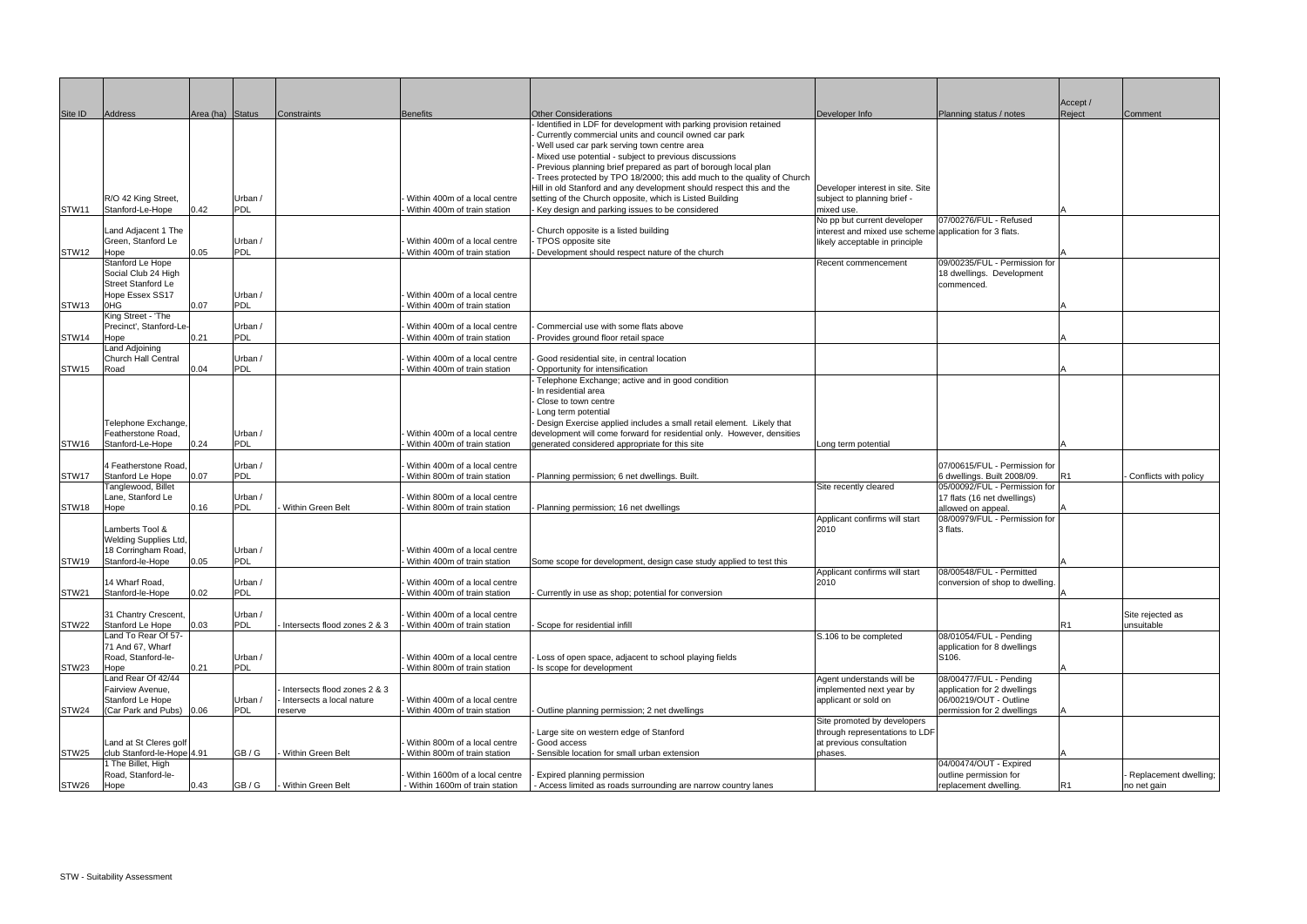|         |                                      |                  |                       |                                |                                 |                                                                                                     |                                                       |                               | Accept / |                                |
|---------|--------------------------------------|------------------|-----------------------|--------------------------------|---------------------------------|-----------------------------------------------------------------------------------------------------|-------------------------------------------------------|-------------------------------|----------|--------------------------------|
| Site ID | <b>Address</b>                       | Area (ha) Status |                       | <b>Constraints</b>             | Benefits                        | <b>Other Considerations</b>                                                                         | Developer Info                                        | Planning status / notes       | Reject   | <b>Comment</b>                 |
|         |                                      |                  |                       |                                |                                 | Site is underused industrial estate north of Stanford Marshes and                                   |                                                       |                               |          |                                |
|         |                                      |                  |                       |                                |                                 | immediately south of single-track railway line (noise issues)                                       |                                                       |                               |          |                                |
|         |                                      |                  |                       |                                |                                 | Site has some trees/scrub amongst industry and this provides a green                                |                                                       |                               |          |                                |
|         |                                      |                  |                       |                                |                                 | backdrop to the marshes                                                                             |                                                       |                               |          |                                |
|         |                                      |                  |                       |                                |                                 | Site rejected at Issues and Options and Preferred options stage.                                    |                                                       |                               |          |                                |
|         |                                      |                  |                       |                                |                                 | Remote site; no public transport or community facilities                                            |                                                       |                               |          |                                |
|         |                                      |                  |                       |                                |                                 | Land remediation issues; various sources of contamination                                           |                                                       |                               |          |                                |
|         |                                      |                  |                       |                                |                                 | Flood risk issues / RAMSAR site close / Ecological issues                                           |                                                       |                               |          |                                |
|         |                                      |                  |                       | Intersects environmentally     |                                 | Previous appeal won against residential development                                                 |                                                       |                               |          |                                |
|         |                                      |                  |                       | sensitive areas                |                                 | It is proposed that the land to the south will be flooded and managed as                            | Site promoted by developers                           |                               |          |                                |
|         |                                      |                  |                       | - Intersects flood zones 2 & 3 |                                 | salt marsh as a part of the London Gateway development and Stanford                                 | through representations to LDF 04/00793/OUT - Refused |                               |          |                                |
|         | Stanhope Industrial                  |                  |                       | Intersects potential wildlife  |                                 | Marshes will be developed as a new country park. It is important therefore at previous consultation |                                                       | applications for mixed use,   |          |                                |
|         | Park. Wharf Road.                    |                  |                       | sites                          | Within 1600m of a local centre  | that any new development takes this into account                                                    | phases. Previous applications                         | including residential         |          | Site rejected as               |
| STW27   | Stanford le Hope<br>88 Victoria Road | 12.36            | GB / PDL              | - Within Green Belt            | Within 1600m of train station   | Issues with loss of employment land                                                                 | refused on appeal.                                    | development.                  | IR1      | unsuitable                     |
|         | Stanford Le Hope                     |                  |                       |                                | Within 800m of a local centre   |                                                                                                     |                                                       | 08/00183/OUT - Refused        |          |                                |
| STW28   | Essex SS17 0HY                       | 0.03             | Urban /<br><b>PDL</b> |                                | Within 800m of train station    | Planning permission refused; 1 net dwelling<br>scope for development, design case study applied     |                                                       | permission for 1 dwelling.    | IR1      | Site rejected as<br>unsuitable |
|         | 41 Corringham Road                   |                  |                       |                                |                                 |                                                                                                     |                                                       |                               |          |                                |
|         | Stanford Le Hope                     |                  | Urban /               |                                | - Within 400m of a local centre | Planning permission for 11 dwellings                                                                |                                                       | 07/00858/FUL - 11 dwellings   |          |                                |
| STW29   | Essex SS17 0AG                       | 0.10             | <b>PDL</b>            |                                | Within 800m of train station    | Scope for development, design case study applied                                                    |                                                       | allowed on appeal             |          |                                |
|         |                                      |                  |                       |                                |                                 |                                                                                                     |                                                       | 05/00941/FUL - 11 dwellings   |          |                                |
|         | 43 Corringham Road                   |                  | Urban /               |                                | Within 800m of a local centre   |                                                                                                     |                                                       | allowed on appeal. Built      |          |                                |
| STW33   | Stanford Le Hope                     | 0.10             | <b>PDL</b>            |                                | Within 800m of train station    | Large corner house, potential for intensification                                                   |                                                       | 2007/08.                      | IR1      | <b>Built</b> out               |
|         |                                      |                  |                       |                                |                                 | Barn / farm storage                                                                                 |                                                       |                               |          |                                |
|         | Stanford Road (rear                  |                  |                       |                                |                                 | Adjacent to residential on east, listed building on west                                            |                                                       |                               |          |                                |
|         | of Oxford Road cul-de-               |                  |                       |                                | Within 800m of a local centre   | Good access onto Stanford Road                                                                      |                                                       |                               |          |                                |
| STW34   | sac). Stanford                       | 0.54             |                       | GB / PDL - Within Green Belt   | Within 800m of train station    | Central location, good potential for residential development                                        |                                                       |                               | R2       |                                |
|         | Land adjacent 1                      |                  | Urban /               |                                | Within 800m of a local centre   |                                                                                                     | Agent understands likely to                           | 08/00313/FUL - Permission for |          |                                |
| STW35   | scratton road                        |                  | $0.02$ PDL            |                                | - Within 400m of train station  | -Small undeveloped site. Good road access. Permission for 1 dwelling.                               | happen year 1                                         | 1 dwelling.                   |          |                                |
|         |                                      |                  |                       |                                |                                 | -Small site forming part of garden to neighbouring end of terrace house.                            |                                                       |                               |          |                                |
|         | 215 Corringham Road                  |                  |                       |                                |                                 | Permission for dwelling attached to existing.                                                       |                                                       |                               |          |                                |
|         | Stanford Le Hope                     |                  | Urban /               |                                | Within 1600m of a local centre  |                                                                                                     |                                                       | 09/00374/FUL - Permission for |          |                                |
| STW36   | Essex SS17 0BL                       |                  | 0.03 PDL              |                                | Within 800m of train station    |                                                                                                     |                                                       | 1 dwelling.                   |          |                                |
|         | 47 Copland Road                      |                  |                       |                                |                                 | -Small site adjacent to adjoining rear gardens and main road. Occupied                              | Agent confirms approved                               | 09/00033/FUL - Permission for |          |                                |
|         | Stanford Le Hope                     |                  | Urban /               |                                | Within 800m of a local centre   | by workshop. Permission for 2 dwellings.                                                            | scheme just started                                   | 2 dwellings.                  |          |                                |
| STW37   | Essex SS17 0DF                       |                  | 0.02 PDL              |                                | - Within 400m of train station  |                                                                                                     |                                                       |                               |          |                                |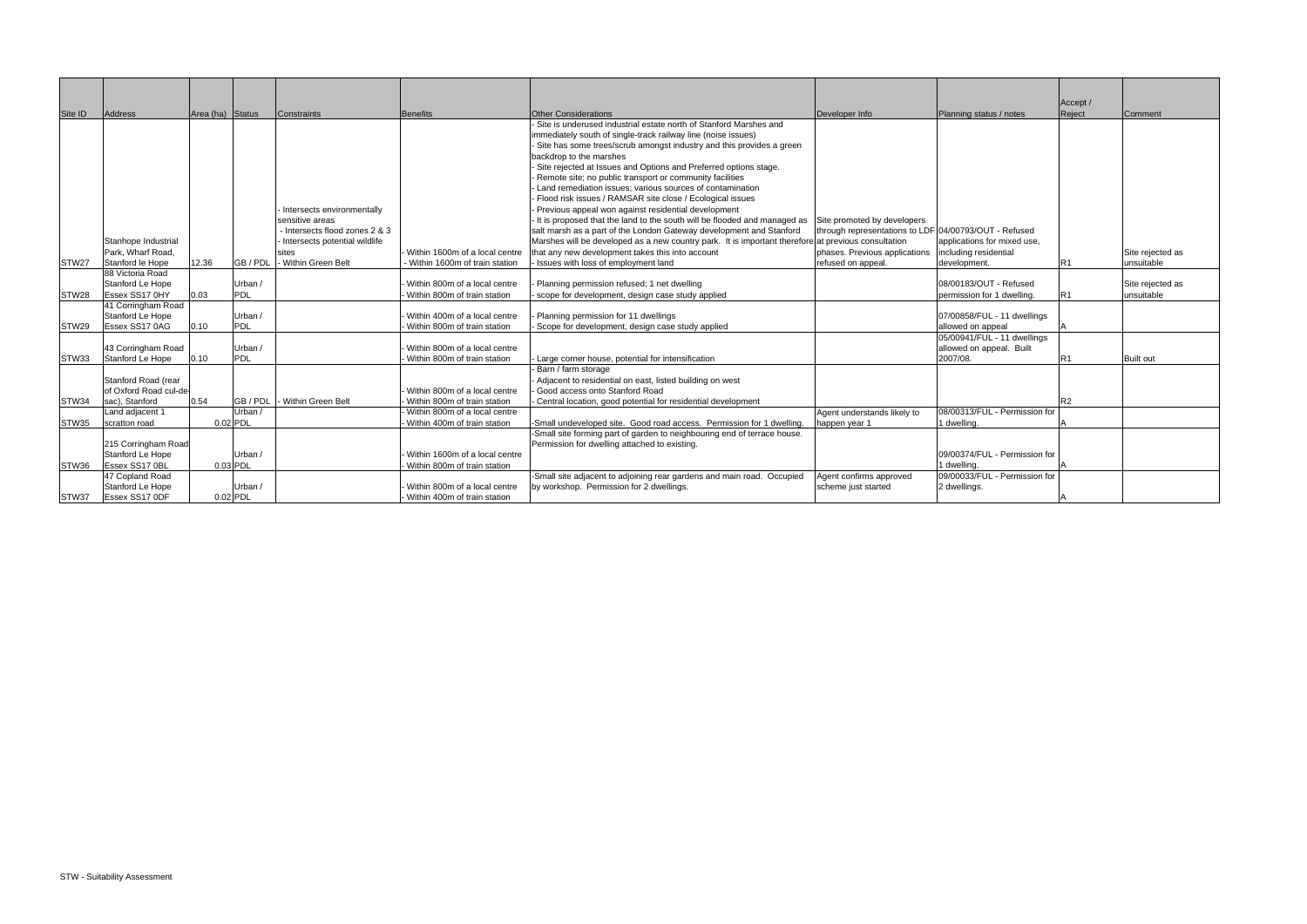|         |                                               |              | <b>Availability Assessment</b> |              |              |                        | <b>Achievability Assessment</b> |              |                          |              |                    |
|---------|-----------------------------------------------|--------------|--------------------------------|--------------|--------------|------------------------|---------------------------------|--------------|--------------------------|--------------|--------------------|
|         |                                               |              |                                |              |              | <b>Cost Assessment</b> |                                 |              | <b>Market Assessment</b> |              |                    |
| Site ID | Address                                       | <b>No7</b>   | Medium                         | High         | Low          | Medium                 | High                            | <b>NOT</b>   | Medium                   | High         | Phasing<br>(years) |
|         | Land adjacent to A13/                         |              |                                |              |              |                        |                                 |              |                          |              |                    |
| STW01   | A1014, Stanford-le-<br>Hope                   |              | $\checkmark$                   |              |              | $\checkmark$           |                                 |              |                          | ✓            | $6 - 10$           |
| STW02   | Land South of A1306,<br>Stanford-le-Hope      |              | $\checkmark$                   |              |              | $\checkmark$           |                                 |              |                          | $\checkmark$ | $6 - 10$           |
| STW03   | Gas PRS Site Butts<br>Road                    | $\checkmark$ |                                |              |              |                        | $\checkmark$                    |              | $\checkmark$             |              | $11 - 15$          |
| STW04   | Coal/Wood Yard<br><b>Butts Road</b>           | $\checkmark$ |                                |              |              |                        | $\checkmark$                    |              | $\checkmark$             |              | $11 - 15$          |
|         | Workshops, Poley<br>Road, Stanford-Le-        |              |                                |              |              |                        |                                 |              |                          |              |                    |
| STW05   | Hope<br>Baryta Close,                         | $\checkmark$ |                                |              | $\checkmark$ |                        |                                 | ✓            |                          |              | $6 - 10$           |
| STW06   | Stanford-Le-Hope                              | $\checkmark$ |                                |              |              |                        | ✓                               | $\checkmark$ |                          |              | $11 - 15$          |
| STW07   | 51 Southend Road,<br>Stanford Le Hope         |              |                                | $\checkmark$ |              | ✓                      |                                 |              | $\checkmark$             |              | $0 - 5$            |
| STW08   | Rear of 43 King<br>Street, Stanford           |              |                                | $\checkmark$ |              | $\checkmark$           |                                 |              | $\checkmark$             |              | $0-5$              |
| STW09   | 1/2, Southend Road,<br>Stanford               |              | $\checkmark$                   |              |              | $\checkmark$           |                                 |              | $\checkmark$             |              | $0 - 5$            |
| STW11   | R/O 42 King Street,<br>Stanford-Le-Hope       |              | $\checkmark$                   |              |              | $\checkmark$           |                                 |              | $\checkmark$             |              | $6 - 10$           |
|         | Land Adjacent 1 The<br>Green, Stanford Le     |              |                                |              |              |                        |                                 |              |                          |              |                    |
| STW12   | Hope<br>Stanford Le Hope                      |              | $\checkmark$                   |              |              | $\checkmark$           |                                 |              | $\checkmark$             |              | $0 - 5$            |
|         | Social Club 24 High<br>Street Stanford Le     |              |                                |              |              |                        |                                 |              |                          |              |                    |
| STW13   | Hope Essex SS17<br>0HG                        |              |                                | $\checkmark$ |              | $\checkmark$           |                                 |              | $\checkmark$             |              | $0-5$              |
|         | King Street - 'The<br>Precinct', Stanford-Le- |              |                                |              |              |                        |                                 |              |                          |              |                    |
| STW14   | Hope<br><b>Land Adjoining</b>                 | $\checkmark$ |                                |              | ✓            |                        |                                 | $\checkmark$ |                          |              | $11 - 15$          |
| STW15   | Church Hall Central<br>Road                   |              | $\checkmark$                   |              |              | $\checkmark$           |                                 |              | $\checkmark$             |              | $6 - 10$           |
|         | Telephone Exchange,                           |              |                                |              |              |                        |                                 |              |                          |              |                    |
| STW16   | Featherstone Road,<br>Stanford-Le-Hope        | $\checkmark$ |                                |              |              |                        | $\checkmark$                    |              | $\checkmark$             |              | $11 - 15$          |
|         | Tanglewood, Billet<br>Lane, Stanford Le       |              |                                |              |              |                        |                                 |              |                          |              |                    |
| STW18   | Hope                                          |              | $\checkmark$                   |              |              | $\checkmark$           |                                 |              | $\checkmark$             |              | $0-5$              |
|         | Lamberts Tool &<br>Welding Supplies Ltd,      |              |                                |              |              |                        |                                 |              |                          |              |                    |
|         | 18 Corringham Road,                           |              |                                |              |              |                        |                                 |              |                          |              |                    |
| STW19   | Stanford-le-Hope<br>14 Wharf Road,            |              | $\checkmark$                   |              |              | $\checkmark$           |                                 |              | $\checkmark$             |              | $0 - 5$            |
| STW21   | Stanford-le-Hope<br>Land To Rear Of 57-       |              | $\checkmark$                   |              |              | $\checkmark$           |                                 |              | $\checkmark$             |              | $0-5$              |
|         | 71 And 67, Wharf<br>Road, Stanford-le-        |              |                                |              |              |                        |                                 |              |                          |              |                    |
| STW23   | Hope<br>Land Rear Of 42/44                    |              | $\checkmark$                   |              |              | $\checkmark$           |                                 |              | $\checkmark$             |              | $0 - 5$            |
|         | Fairview Avenue,                              |              |                                |              |              |                        |                                 |              |                          |              |                    |
| STW24   | Stanford Le Hope<br>(Car Park and Pubs)       |              | $\checkmark$                   |              |              | $\checkmark$           |                                 |              | $\checkmark$             |              | $0-5$              |
|         | Land at St Cleres golf                        |              |                                |              |              |                        |                                 |              |                          |              |                    |
| STW25   | club Stanford-le-Hope                         |              | ✓                              |              |              | ✓                      |                                 |              |                          | $\checkmark$ | $6 - 10$           |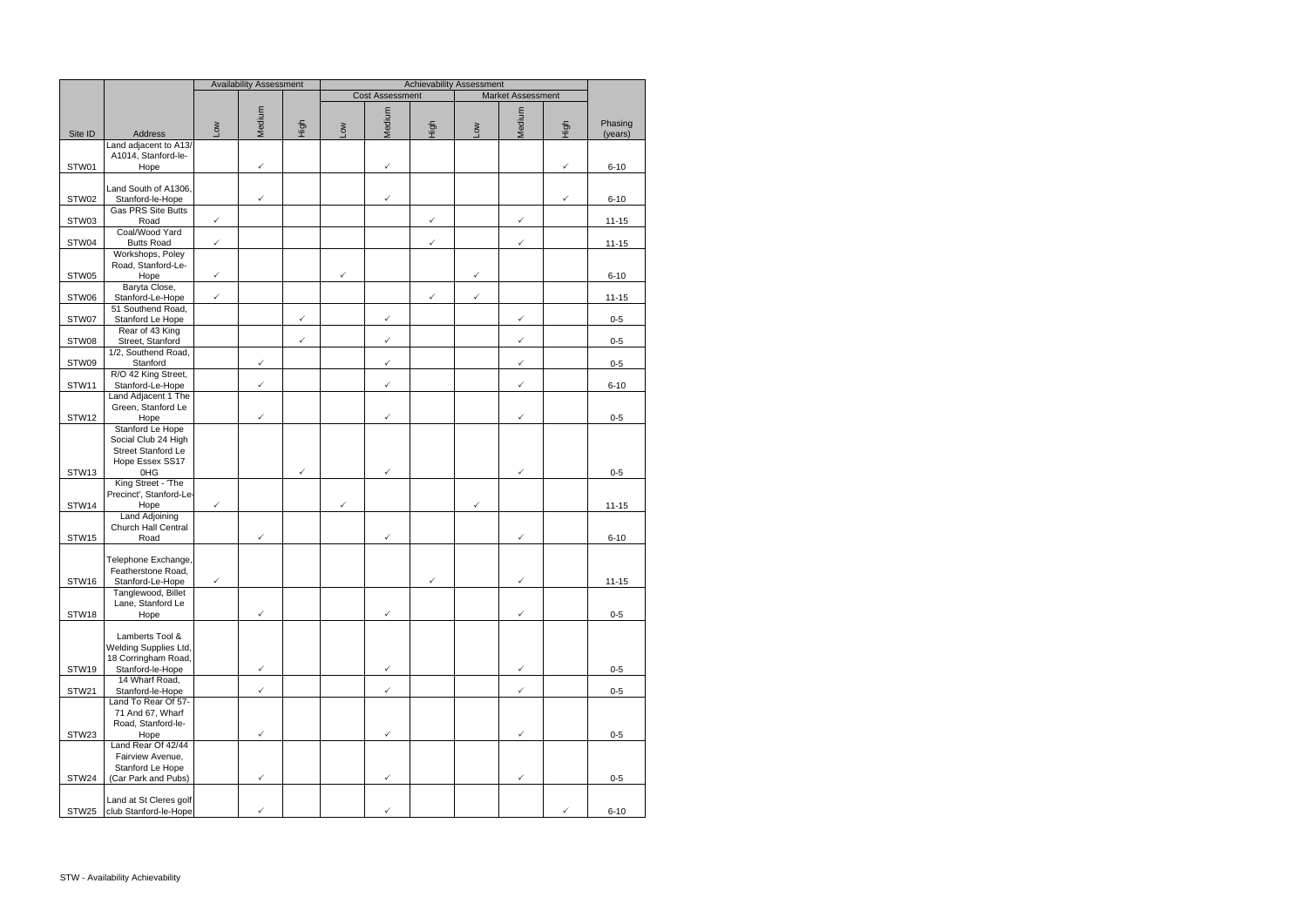|         |                                                           |     | <b>Availability Assessment</b> |              | <b>Achievability Assessment</b> |                        |      |    |                          |      |                    |
|---------|-----------------------------------------------------------|-----|--------------------------------|--------------|---------------------------------|------------------------|------|----|--------------------------|------|--------------------|
|         |                                                           |     |                                |              |                                 | <b>Cost Assessment</b> |      |    | <b>Market Assessment</b> |      |                    |
| Site ID | <b>Address</b>                                            | ΜΟΤ | Medium                         | High         | NOT                             | Medium                 | High | ŠΡ | Medium                   | High | Phasing<br>(years) |
|         | 41 Corringham Road                                        |     |                                |              |                                 |                        |      |    |                          |      |                    |
| STW29   | Stanford Le Hope<br>Essex SS17 0AG                        |     |                                | ✓            |                                 | $\checkmark$           |      |    | ✓                        |      | $0-5$              |
|         | Stanford Road (rear                                       |     |                                |              |                                 |                        |      |    |                          |      |                    |
|         | of Oxford Road cul-de-                                    |     |                                |              |                                 |                        |      |    |                          |      |                    |
| STW34   | sac), Stanford                                            |     | $\checkmark$                   |              |                                 | $\checkmark$           |      |    | $\checkmark$             |      | $(6-10)$           |
| STW35   | Land adjacent 1<br>scratton road                          |     |                                |              |                                 | ✓                      |      |    |                          |      | $0-5$              |
| STW36   | 215 Corringham Road<br>Stanford Le Hope<br>Essex SS17 0BL |     |                                | $\checkmark$ |                                 |                        |      |    | ✓                        |      | $0-5$              |
|         | 47 Copland Road                                           |     |                                |              |                                 |                        |      |    |                          |      |                    |
|         | Stanford Le Hope                                          |     |                                |              |                                 |                        |      |    |                          |      |                    |
| STW37   | Essex SS17 0DF                                            |     |                                |              |                                 |                        |      |    |                          |      | $0-5$              |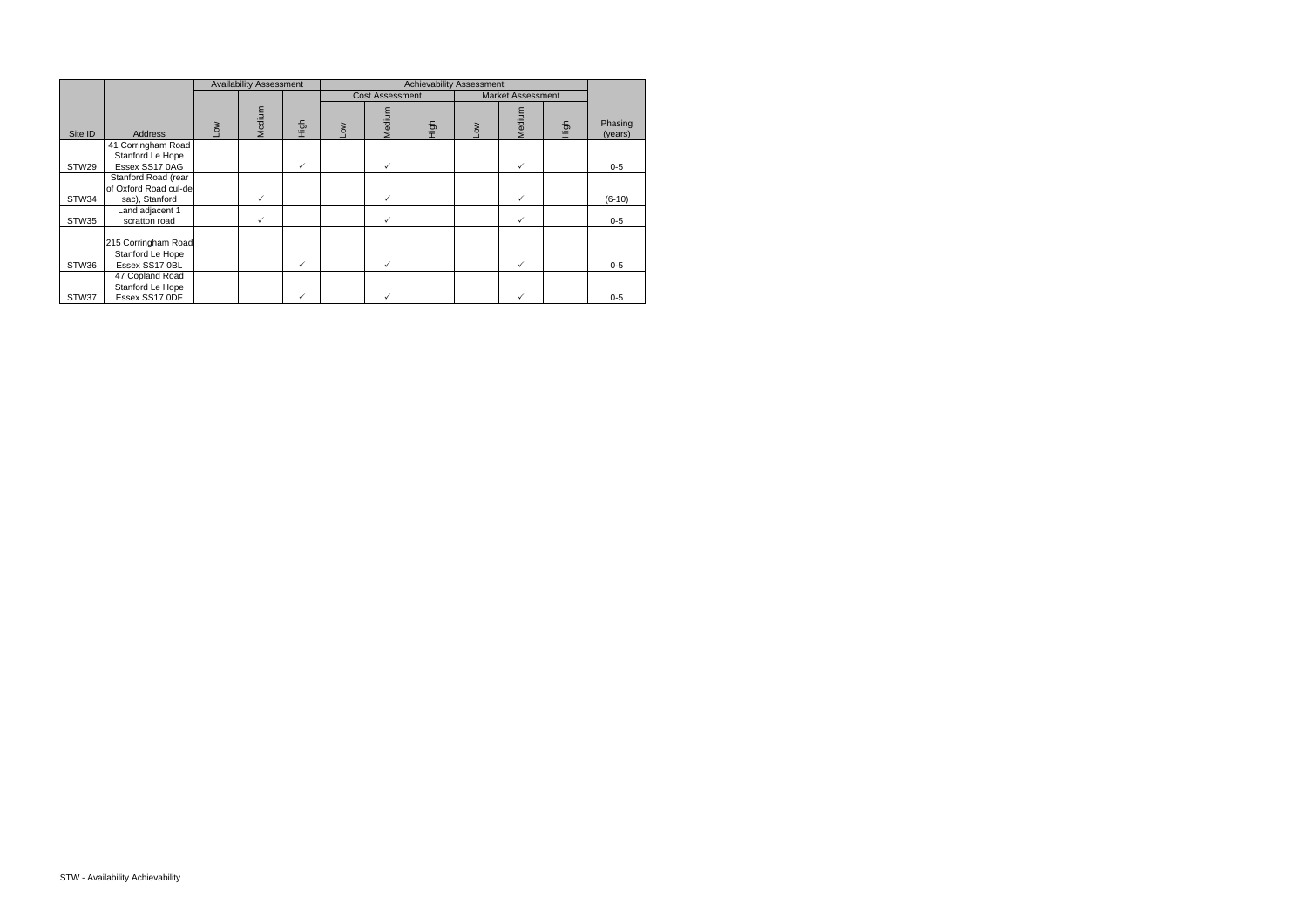|         |                                                                                                     |              | Source of            |                |                |                         |           |                                                                                                                                                                                                                                   |
|---------|-----------------------------------------------------------------------------------------------------|--------------|----------------------|----------------|----------------|-------------------------|-----------|-----------------------------------------------------------------------------------------------------------------------------------------------------------------------------------------------------------------------------------|
| Site ID | <b>Address</b>                                                                                      | Area<br>(ha) | Capacity<br>Estimate | Scenario<br>A  | Scenario<br>B  | Midpoint                | Phasing   | Comments                                                                                                                                                                                                                          |
| STW01   | Land adjacent to A13/<br>A1014, Stanford-le-Hope                                                    | 6.25         | <b>TC</b>            | 78             | 78             | 78                      | $6 - 10$  | Capacity estimate<br>reduced by 50% to<br>reflect realignment of<br>A13 / A1014 junction and<br>incorporation of buffer<br>zone(s). Estimate based<br>on design exercise 15<br>was 282 dwellings in<br>total for these two sites. |
|         | Land South of A1306,                                                                                |              |                      |                |                |                         |           | Capacity estimate<br>reduced by 50% to<br>reflect realignment of<br>A13 / A1014 junction and<br>incorporation of buffer<br>zone(s). Estimate based<br>on design exercise 15<br>was 282 dwellings in                               |
| STW02   | Stanford-le-Hope                                                                                    | 5.04         | TC                   | 63             | 63             | 63                      | $6 - 10$  | total for these two sites.                                                                                                                                                                                                        |
| STW03   | Gas PRS Site Butts Road                                                                             | 0.64         | 6                    | 19             | 34             | 26                      | $11 - 15$ |                                                                                                                                                                                                                                   |
| STW04   | Coal/Wood Yard Butts<br>Road                                                                        | 0.32         | 6                    | 10             | 17             | 13                      | $11 - 15$ |                                                                                                                                                                                                                                   |
| STW05   | Workshops, Poley Road,<br>Stanford-Le-Hope                                                          | 0.19         | 1                    | 6              | 9              | 8                       | $6 - 10$  |                                                                                                                                                                                                                                   |
| STW06   | Baryta Close, Stanford-Le-<br>Hope                                                                  | 2.02         | 8                    | 97             | 153            | 125                     | $11 - 15$ |                                                                                                                                                                                                                                   |
| STW07   | 51 Southend Road,<br>Stanford Le Hope                                                               | 0.02         | p/p                  | 1              | 1              | 1                       | $0-5$     | Planning permission                                                                                                                                                                                                               |
| STW08   | Rear of 43 King Street,<br>Stanford                                                                 | 0.05         | TC                   | 14             | 14             | 14                      | $0-5$     | <b>Thurrock Council</b><br>estimate                                                                                                                                                                                               |
| STW09   | 1/2, Southend Road,<br>Stanford                                                                     | 0.08         | 1                    | 3              | 4              | 3                       | $0 - 5$   |                                                                                                                                                                                                                                   |
|         | R/O 42 King Street,                                                                                 |              |                      | 20             | 32             |                         |           |                                                                                                                                                                                                                                   |
| STW11   | Stanford-Le-Hope<br>Land Adjacent 1 The                                                             | 0.42         | 8                    |                |                | 26                      | $6 - 10$  |                                                                                                                                                                                                                                   |
| STW12   | Green, Stanford Le Hope<br>Stanford Le Hope Social<br>Club 24 High Street<br>Stanford Le Hope Essex | 0.05         | TC                   | 12             | 12             | 12                      | $0 - 5$   | Planning permission                                                                                                                                                                                                               |
| STW13   | <b>SS17 0HG</b>                                                                                     | 0.07         | p/p                  | 18             | 18             | 18                      | $0-5$     |                                                                                                                                                                                                                                   |
|         | King Street - 'The<br>Precinct', Stanford-Le-                                                       |              |                      |                |                |                         |           |                                                                                                                                                                                                                                   |
| STW14   | Hope<br><b>Land Adjoining Church</b>                                                                | 0.21         | <b>TC</b>            | 4              | 4              | 4                       | $11 - 15$ |                                                                                                                                                                                                                                   |
| STW15   | Hall Central Road<br>Telephone Exchange,                                                            | 0.04         | 5                    | 1              | 2              | $\overline{\mathbf{c}}$ | $6 - 10$  |                                                                                                                                                                                                                                   |
| STW16   | Featherstone Road,<br>Stanford-Le-Hope                                                              | 0.24         | 5                    | $\overline{7}$ | 14             | 11                      | $11 - 15$ |                                                                                                                                                                                                                                   |
| STW18   | Tanglewood, Billet Lane,<br>Stanford Le Hope                                                        | 0.16         | p/p                  | 16             | 16             | 16                      | $0-5$     | Planning permission                                                                                                                                                                                                               |
| STW19   | Lamberts Tool & Welding<br>Supplies Ltd, 18<br>Corringham Road,<br>Stanford-le-Hope                 | 0.05         | 1                    | $\overline{2}$ | $\overline{c}$ | $\overline{c}$          | $0 - 5$   |                                                                                                                                                                                                                                   |
| STW21   | 14 Wharf Road, Stanford-<br>le-Hope                                                                 | 0.02         |                      | 1              | $\mathbf{1}$   | $\mathbf{1}$            | $0 - 5$   | Planning permission                                                                                                                                                                                                               |
|         | Land To Rear Of 57-71<br>And 67, Wharf Road,                                                        |              | p/p                  |                |                |                         |           | <b>Thurrock Council</b><br>estimate                                                                                                                                                                                               |
| STW23   | Stanford-le-Hope                                                                                    | 0.21         | TC                   | 8              | 8              | 8                       | $0-5$     |                                                                                                                                                                                                                                   |
|         | Land Rear Of 42/44<br>Fairview Avenue, Stanford                                                     |              |                      |                |                |                         |           | <b>Thurrock Council</b><br>estimate                                                                                                                                                                                               |
| STW24   | Le Hope (Car Park and<br>Pubs)                                                                      | 0.06         | <b>TC</b>            | $\overline{2}$ | $\overline{c}$ | $\overline{c}$          | $0-5$     |                                                                                                                                                                                                                                   |
| STW25   | Land at St Cleres golf club<br>Stanford-le-Hope                                                     | 4.91         | 13                   | 147            | 221            | 184                     | $6 - 10$  |                                                                                                                                                                                                                                   |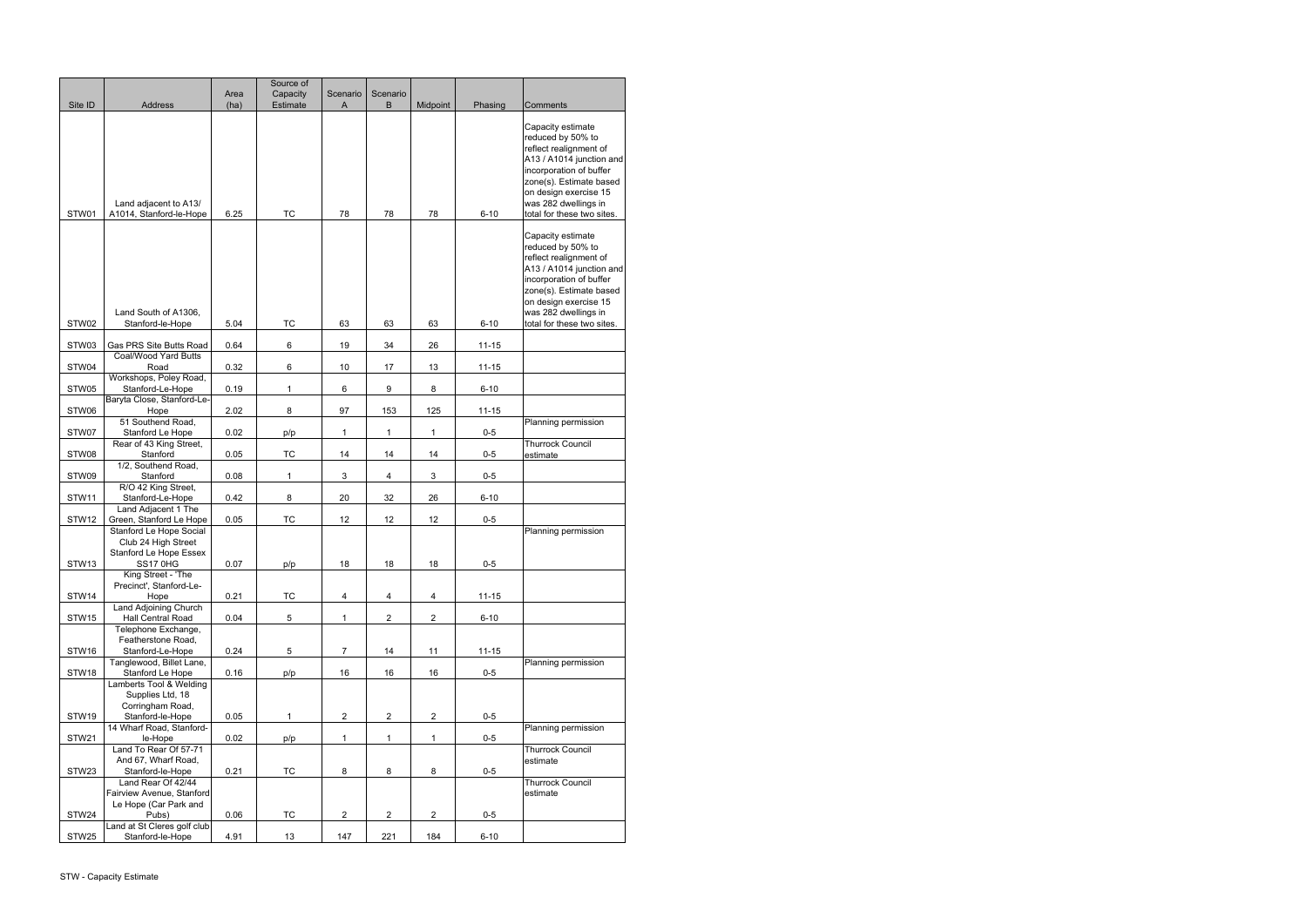|         |                          | Area | Source of<br>Capacity | Scenario     | Scenario |                |          |                     |
|---------|--------------------------|------|-----------------------|--------------|----------|----------------|----------|---------------------|
| Site ID | <b>Address</b>           | (ha) | Estimate              | A            | B        | Midpoint       | Phasing  | Comments            |
|         | 41 Corringham Road       |      |                       |              |          |                |          | Planning permission |
|         | Stanford Le Hope Essex   |      |                       |              |          |                |          |                     |
| STW29   | <b>SS17 0AG</b>          | 0.10 | p/p                   | 6            | 6        | 6              | $0-5$    |                     |
|         | Stanford Road (rear of   |      |                       |              |          |                |          |                     |
|         | Oxford Road cul-de-sac), |      |                       |              |          |                |          |                     |
| STW34   | Stanford                 | 0.54 | R <sub>2</sub> (13)   | 16           | 24       | 20             | $(6-10)$ |                     |
|         | Land adjacent 1 scratton |      |                       |              |          |                |          |                     |
| STW35   | road                     | 0.02 | p/p                   | 1            | 1        | 1              | $0-5$    |                     |
|         | 215 Corringham Road      |      |                       |              |          |                |          | Planning permission |
|         | Stanford Le Hope Essex   |      |                       |              |          |                |          |                     |
| STW36   | <b>SS17 0BL</b>          | 0.03 | p/p                   | 1            | 1        | 1              | $0-5$    |                     |
|         |                          |      |                       |              |          |                |          | Planning permission |
|         | 47 Copland Road Stanford |      |                       |              |          |                |          |                     |
| STW37   | Le Hope Essex SS17 0DF   | 0.02 | p/p                   | 2            | 2        | $\overline{c}$ | $0-5$    |                     |
|         |                          |      |                       |              |          |                |          |                     |
|         |                          |      |                       | Scenario     | Scenario |                |          |                     |
|         |                          |      | Phasing               | A            | B        | Midpoint       |          |                     |
|         |                          |      | $0 - 5$               | 86           | 89       | 87             |          |                     |
|         |                          |      | $6 - 10$              | 315          | 405      | 360            |          |                     |
|         |                          |      | $11 - 15$             | 137          | 222      | 179            |          |                     |
|         |                          |      | $15+$                 | $\mathbf{0}$ | $\Omega$ | 0              |          |                     |
|         |                          |      | Total                 | 538          | 716      | 627            |          |                     |
|         | Note figures may not add |      | <b>Total 0-15</b>     |              |          |                |          |                     |
|         | due to rounding          |      | vears                 | 538          | 716      | 627            |          |                     |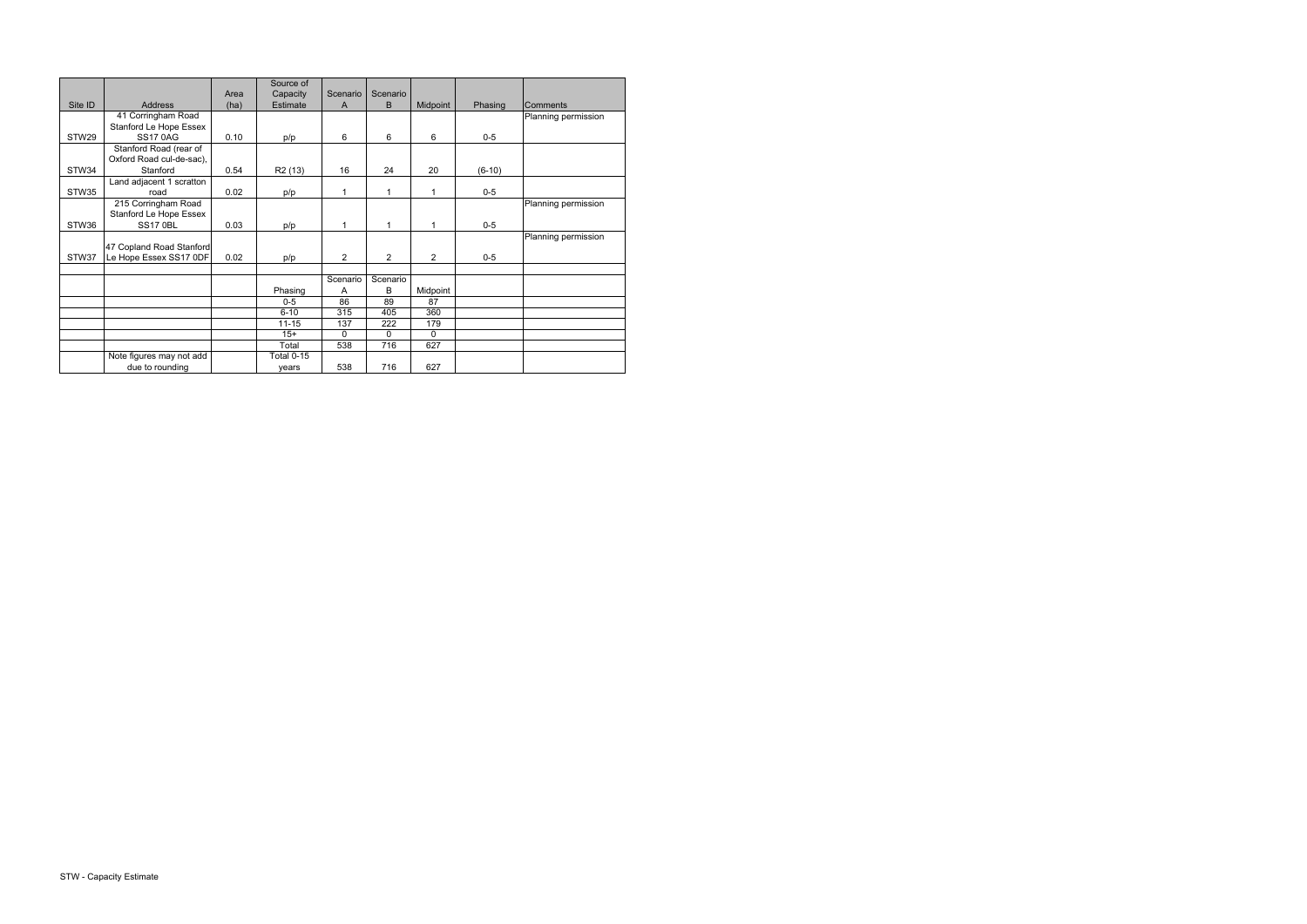# Stifford Clays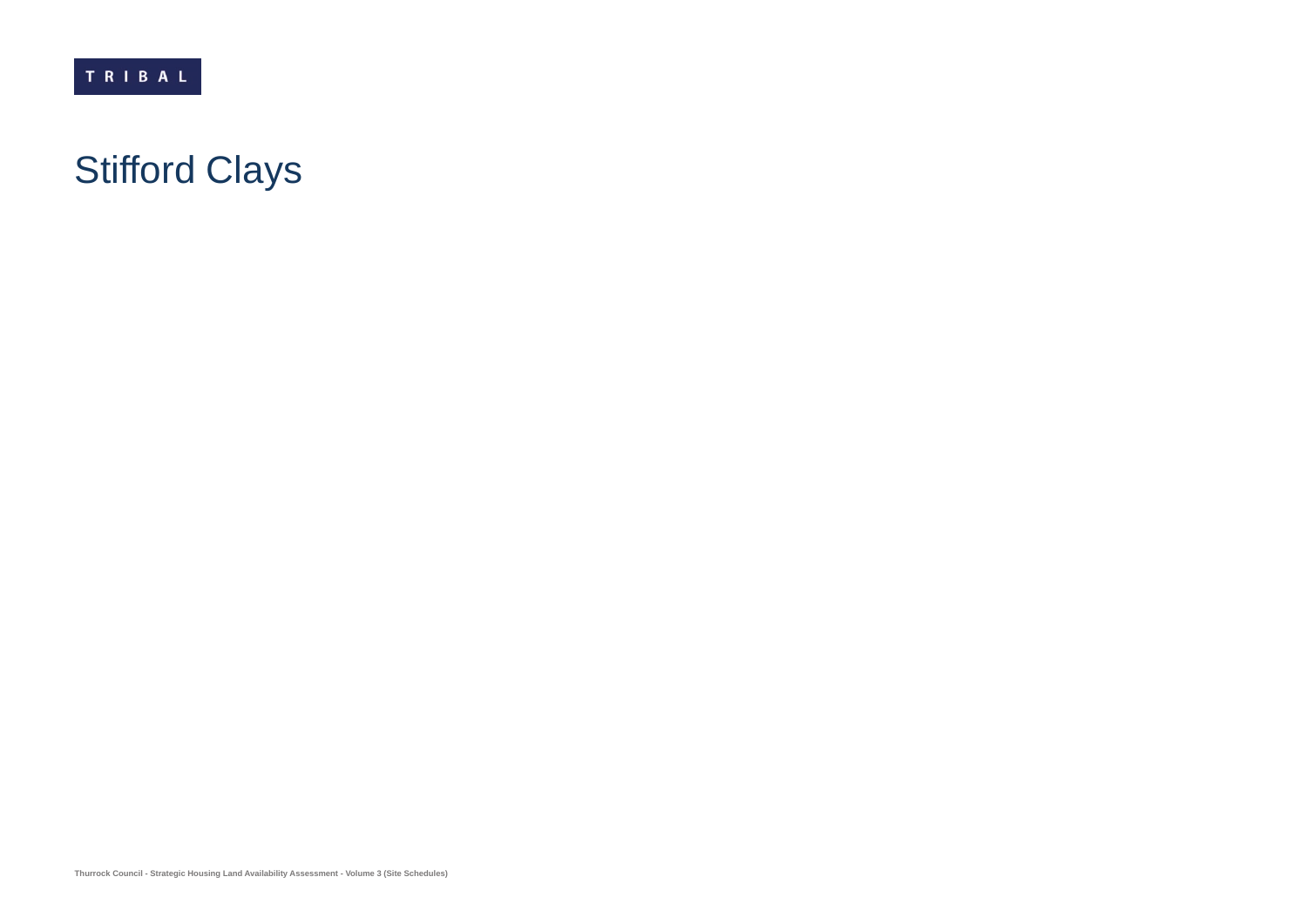|                    |                                               |                  |                         |                     |                                   |                                                                                                                                     |                                                               |                         | Accept / |                                |
|--------------------|-----------------------------------------------|------------------|-------------------------|---------------------|-----------------------------------|-------------------------------------------------------------------------------------------------------------------------------------|---------------------------------------------------------------|-------------------------|----------|--------------------------------|
| Site ID            | <b>Address</b>                                | Area (ha) Status |                         | Constraints         | <b>Benefits</b>                   | <b>Other Considerations</b><br>- Identified as possible green belt release in LDF Preferred Options                                 | Developer Info                                                | Planning status / notes | Reject   | Comment                        |
|                    |                                               |                  |                         |                     |                                   | - A13 (to north) and residential to south                                                                                           |                                                               |                         |          |                                |
|                    |                                               |                  |                         |                     |                                   | Access limited in North Grays; need public transport improvement, this                                                              |                                                               |                         |          |                                |
|                    |                                               |                  |                         |                     |                                   | currently limits development<br>Quantum of development potential in North Grays is largely controlled by                            |                                                               |                         |          |                                |
|                    |                                               |                  |                         |                     |                                   | road capacity improvements that can be undertaken                                                                                   |                                                               |                         |          |                                |
|                    |                                               |                  |                         |                     |                                   | - Cycleways and footpaths to Orsett need enhancing                                                                                  |                                                               |                         |          |                                |
|                    |                                               |                  |                         |                     |                                   | - Development should be considered in conjunction with loop roads to<br>Long Lane                                                   | Site promoted by developers                                   |                         |          |                                |
|                    |                                               |                  |                         |                     |                                   | - The local centre could benefit from significant expansion if a large                                                              | through representations to LDF                                |                         |          |                                |
|                    |                                               |                  |                         |                     |                                   | residential land release is considered                                                                                              | at previous consultation                                      |                         |          | Site rejected on current       |
| STC01              | Adj. A13, Grays                               | 16.41            | GB / G                  | - Within Green Belt |                                   | STC01 - STC05 and STC17 ideally come forward together                                                                               | phases.                                                       |                         | R2       | policy grounds                 |
|                    | Land adjacent to Little                       |                  |                         |                     |                                   | Site is wedged between Blackshots Lane and Stifford Clays Rd<br>Site could be considered for release but development should respect |                                                               |                         |          |                                |
|                    | Wellhouse Farm,                               |                  |                         |                     |                                   | existing trees and hedgerows                                                                                                        |                                                               |                         |          | Site rejected as               |
| STC02              | Stifford Clays                                | 0.99             | GB/G                    | - Within Green Belt |                                   | STC01 - STC05 and STC17 ideally come forward together                                                                               |                                                               |                         | IR1      | unsuitable                     |
|                    |                                               |                  |                         |                     |                                   | Existing Secondary School in use<br>- This site covers building footprint, playing fields are treated as separate                   |                                                               |                         |          |                                |
|                    |                                               |                  |                         |                     |                                   | site (STC03vB)                                                                                                                      |                                                               |                         |          |                                |
|                    |                                               |                  |                         |                     |                                   | - School identified in LDF for potential relocation, with redevelopment of                                                          |                                                               |                         |          |                                |
|                    |                                               |                  |                         |                     |                                   | footprint for housing<br>- Need to retain some open space                                                                           |                                                               |                         |          |                                |
|                    |                                               |                  |                         |                     |                                   | - Drainage issues at southern end of larger site                                                                                    |                                                               |                         |          |                                |
|                    |                                               |                  |                         |                     |                                   | North Grays is not well served by public transport, significant                                                                     |                                                               |                         |          |                                |
|                    |                                               |                  |                         |                     |                                   | enhancements would be required                                                                                                      |                                                               |                         |          |                                |
|                    |                                               |                  |                         |                     |                                   | - The local centre could benefit from significant expansion if a large<br>residential land release is considered                    |                                                               |                         |          |                                |
|                    |                                               |                  |                         |                     |                                   | - Cycleway / Footway links to Orsett Need enhancing                                                                                 |                                                               |                         |          |                                |
|                    | <b>William Edwards</b>                        |                  |                         |                     |                                   | Quantum of development potential in North Grays is largely controlled by Proposal supported by Council                              |                                                               |                         |          |                                |
| STC03vA footprint) | School (building                              | 2.48             | GB / PDL<br><b>KCDC</b> | - Within Green Belt |                                   | The capacity improvements that can be undertaken at The Trunk Road<br>Stifford Interchange junction                                 | in LDF if viable scheme put<br>forward.                       |                         |          |                                |
|                    |                                               |                  |                         |                     |                                   | - This site is the playing fields to the school site above (STC03vB); same                                                          |                                                               |                         |          |                                |
|                    |                                               |                  |                         |                     |                                   | comments apply                                                                                                                      |                                                               |                         |          |                                |
|                    | <b>William Edwards</b>                        |                  | GB / GF                 |                     | Within 1600m of a local           | - The capacity of this site has been reduced to reflect retention of open<br>space                                                  | Proposal supported by Council<br>in LDF if viable scheme put  |                         |          |                                |
|                    | STC03vB School (playing fields) 7.59          |                  | /KCDC                   | Within Green Belt   | centre                            |                                                                                                                                     | forward.                                                      |                         |          |                                |
|                    | Bloomfield Farm,                              |                  |                         |                     |                                   | Possible release identified in LDF Preferred Option                                                                                 | Site promoted by developers<br>through representations to LDF |                         |          |                                |
|                    | Stifford Clays Road,                          |                  |                         |                     |                                   | Rural road not ideal as access road                                                                                                 | at previous consultation                                      |                         |          | Site rejected on current       |
| STC04              | Grays                                         | 2.42             | GB / G                  | Within Green Belt   |                                   | STC01 - STC05 and STC17 ideally come forward together                                                                               | phases.                                                       |                         | R2       | policy grounds                 |
|                    | Junction of                                   |                  |                         |                     |                                   | Possible release identified in LDF Preferred Option                                                                                 | Site promoted by developers<br>through representations to LDF |                         |          |                                |
|                    | <b>Blackshots Lane and</b>                    |                  |                         |                     |                                   | Rural road not ideal as access road                                                                                                 | at previous consultation                                      |                         |          | Site rejected on current       |
| STC05              | <b>Stifford Clays Road</b>                    | 0.38             | GB / G                  | Within Green Belt   |                                   | STC01 - STC05 and STC17 ideally come forward together                                                                               | phases.                                                       |                         | R2       | policy grounds                 |
|                    | Garages Rear of                               |                  | Urban /                 |                     |                                   | Currently used as garage blocks, in poor condition, some evidence of use                                                            |                                                               |                         |          |                                |
|                    | Chafford Way, Stifford                        |                  | PDL/                    |                     | Within 1600m of a local           | Limited access, unclear whether there is sufficient width to construct an                                                           |                                                               |                         |          |                                |
| STC06              | Clays                                         | 0.18             | <b>KCDC</b>             |                     | centre                            | access                                                                                                                              |                                                               |                         |          |                                |
|                    | Land at Stifford Clays                        |                  |                         |                     |                                   | Site is currently an empty parking area at rear of residential                                                                      | Residential area. Council<br>owned and declared surplus to    |                         |          |                                |
|                    | Baptist Church,                               |                  | Urban /                 |                     |                                   | Adjacent to residential and including church                                                                                        | requirements. To be disposed                                  |                         |          |                                |
|                    | Fleethall Grove,                              |                  | PDL/                    |                     | Within 1600m of a local           | Access limited                                                                                                                      | of at nil value to an RSL                                     |                         |          |                                |
| STC07              | Grays                                         | 0.45             | <b>KCDC</b>             |                     | centre                            | Site is council owned<br>- Large garage black at rear of residential, in poor condition, no evidence of                             |                                                               |                         |          |                                |
|                    |                                               |                  |                         |                     |                                   | use                                                                                                                                 |                                                               |                         |          |                                |
|                    | Garages R/O 117 -                             |                  | Urban /                 |                     |                                   | - Access limited, overlooking issues                                                                                                |                                                               |                         |          |                                |
| STC08              | 133 Crammavill<br>Street, Stifford Clays 0.29 |                  | PDL/<br><b>KCDC</b>     |                     | Within 1600m of a local<br>centre | Unclear whether there is sufficient width to create Access<br>Site is council owned                                                 |                                                               |                         |          |                                |
|                    |                                               |                  |                         |                     |                                   | Site is currently used as an MOT garage and a car wash                                                                              |                                                               |                         |          |                                |
|                    | Motor Garage,                                 |                  | Urban /                 |                     |                                   | Reasonable condition, site is used                                                                                                  |                                                               |                         |          |                                |
| STC09              | Crammavill Street.<br><b>Stifford Clays</b>   | 0.25             | PDL/<br><b>KCDC</b>     |                     | Within 1600m of a local<br>centre | Adjacent to local parade and residential<br>Good location for conversion to residential                                             |                                                               |                         |          |                                |
|                    |                                               |                  |                         |                     |                                   | Council owned site                                                                                                                  |                                                               |                         |          |                                |
|                    | Elizabeth House,                              |                  | Urban /                 |                     |                                   | Previously proposed as nursing home, now potential residential site                                                                 |                                                               |                         |          |                                |
| STC <sub>10</sub>  | Long Lane, Stifford<br>Clays                  | 0.44             | PDL/<br><b>KCDC</b>     |                     | Within 1600m of a local<br>centre | Good access of Long Lane<br>Site is council owned                                                                                   | Council promoting care<br>facilities on site                  |                         | R1       | Site rejected as<br>unsuitable |
|                    |                                               |                  |                         |                     |                                   |                                                                                                                                     |                                                               |                         |          |                                |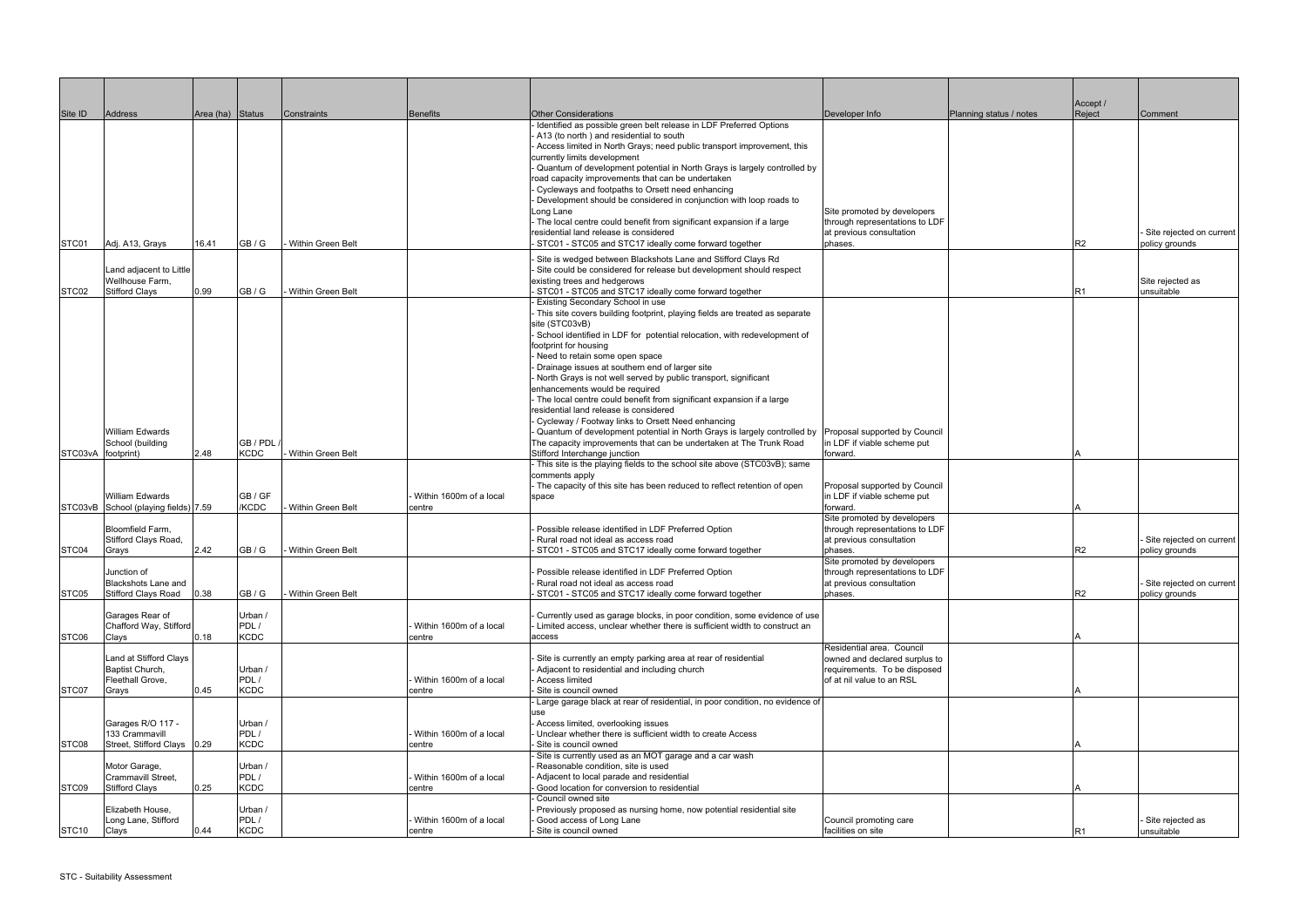|                   |                             |                  |             |                    |                                  |                                                                            |                                   |                                | Accept / |                          |
|-------------------|-----------------------------|------------------|-------------|--------------------|----------------------------------|----------------------------------------------------------------------------|-----------------------------------|--------------------------------|----------|--------------------------|
| Site ID           | <b>Address</b>              | Area (ha) Status |             | <b>Constraints</b> | <b>Benefits</b>                  | <b>Other Considerations</b>                                                | Developer Info                    | Planning status / notes        | Reject   | <b>Comment</b>           |
|                   | 65 Meadow Road              |                  | Urban /     |                    |                                  |                                                                            | Applicant advises is selling site | 08/00762/FUL - Permission for  |          |                          |
|                   | <b>Stifford Clays Essex</b> |                  | PDL/        |                    | Within 1600m of a local          |                                                                            |                                   | 1 dwellina.                    |          |                          |
| STC <sub>11</sub> | RM <sub>16</sub> 2HB        | 0.09             | <b>KCDC</b> |                    | centre                           | - Planning permission pending; 1 net dwelling                              |                                   |                                |          |                          |
|                   |                             |                  |             |                    |                                  |                                                                            | Local recent precedent for flat   |                                |          |                          |
|                   | 4A Crammavill Street        |                  | Urban /     |                    |                                  |                                                                            | conversions                       | 08/00163/FUL - Permission for  |          |                          |
|                   | <b>Stifford Clays Grays</b> |                  | PDL/        |                    | Within 1600m of a local          |                                                                            |                                   | sub-division of flat (1 net    |          |                          |
| STC <sub>12</sub> | Essex RM16 2BD              | 0.01             | <b>KCDC</b> |                    | centre                           | Planning permission pending; 1 net dwelling                                |                                   | dwelling).                     |          |                          |
|                   | 49 Chestnut Avenue          |                  |             |                    |                                  |                                                                            |                                   | 08/01049/FUL - Permission for  |          |                          |
|                   | Grays Essex RM16            |                  |             |                    | Within 1600m of a local          |                                                                            |                                   | I replacement dwelling (no net |          | Site rejected on current |
| STC <sub>14</sub> | 2UH                         | 0.07             | PDL         |                    | centre                           | Some scope for development, design case study applied                      |                                   | qain).                         | R2       | policy grounds           |
|                   |                             |                  |             |                    |                                  |                                                                            | Developer has advised will be     | 07/01199/FUL - Refused         |          |                          |
|                   | Land Adjacent To 15         |                  | Urban /     |                    |                                  | Planning permission; 3 net dwellings                                       | implemented year 1                | application for 4 dwellings    |          |                          |
|                   | <b>Bodell Close North</b>   |                  | PDL/        |                    |                                  | Previous rejections on policy constraints                                  |                                   | 08/00707/FUL - Permission for  |          |                          |
| STC <sub>15</sub> | <b>Grays Essex</b>          | 0.08             | <b>KCDC</b> |                    | Within 800m of a local centre  - | - Design case study applied                                                |                                   | 3 dwellings.                   |          |                          |
|                   | 110 Lodge Lane              |                  | Urban /     |                    |                                  |                                                                            |                                   | 07/01235/OUT - Refused         |          |                          |
|                   | Grays Essex RM16            |                  | PDL/        |                    |                                  | Previous rejections on policy constraints (2 units rejected)               |                                   | outline application for 2      |          | Site reiected as         |
| STC <sub>16</sub> | 2UL                         | 0.06             | <b>KCDC</b> |                    | Within 800m of a local centre    | - Design case study applied                                                |                                   | dwelling                       | R1       | unsuitable               |
|                   |                             |                  |             |                    |                                  | Identified as potential green belt release in LDF Preferred Options        |                                   |                                |          |                          |
|                   |                             |                  |             |                    |                                  | - A13 (to north) and residential to south                                  |                                   |                                |          |                          |
|                   |                             |                  |             |                    |                                  | - Access limited in North Grays; need public transport improvement, this   |                                   |                                |          |                          |
|                   |                             |                  |             |                    |                                  | currently limits development                                               |                                   |                                |          |                          |
|                   |                             |                  |             |                    |                                  | - Quantum of development potential in North Grays is largely controlled by |                                   |                                |          |                          |
|                   |                             |                  |             |                    |                                  | road capacity improvements that can be undertaken                          |                                   |                                |          |                          |
|                   |                             |                  |             |                    |                                  | - Cycleways and footpaths to Orsett need enhancing                         |                                   |                                |          |                          |
|                   |                             |                  |             |                    |                                  | Development should be considered in conjunction with loop roads to         |                                   |                                |          |                          |
|                   |                             |                  |             |                    |                                  | Long Lane                                                                  | Site promoted by developers       |                                |          |                          |
|                   |                             |                  |             |                    |                                  | - The local centre could benefit from significant expansion if a large     | through representations to LDF    |                                |          |                          |
|                   | Adjacent A13/A1306,         |                  |             |                    | Within 1600m of a local          | residential land release is considered                                     | at previous consultation          |                                |          | Site rejected on current |
| STC <sub>17</sub> | East of A1012               | 7.68             | GB / G      | Within Green Belt  | centre                           | - STC01 - STC05 and STC 17 ideally come forward together                   | phases.                           |                                | R2       | policy grounds           |
|                   |                             |                  | Urban /     |                    |                                  | Planning permission; 1 net dwelling                                        |                                   | 07/00915/FUL - Permission for  |          |                          |
|                   | 18a Crammavill              |                  | PDL/        |                    | Within 1600m of a local          | Suitable site for intensification                                          |                                   | sub-division of flat (1 net    |          |                          |
| STC <sub>18</sub> | Street, Stifford Clays 0.02 |                  | <b>KCDC</b> |                    | centre                           | - Good site on main road                                                   |                                   | dwelling).                     |          |                          |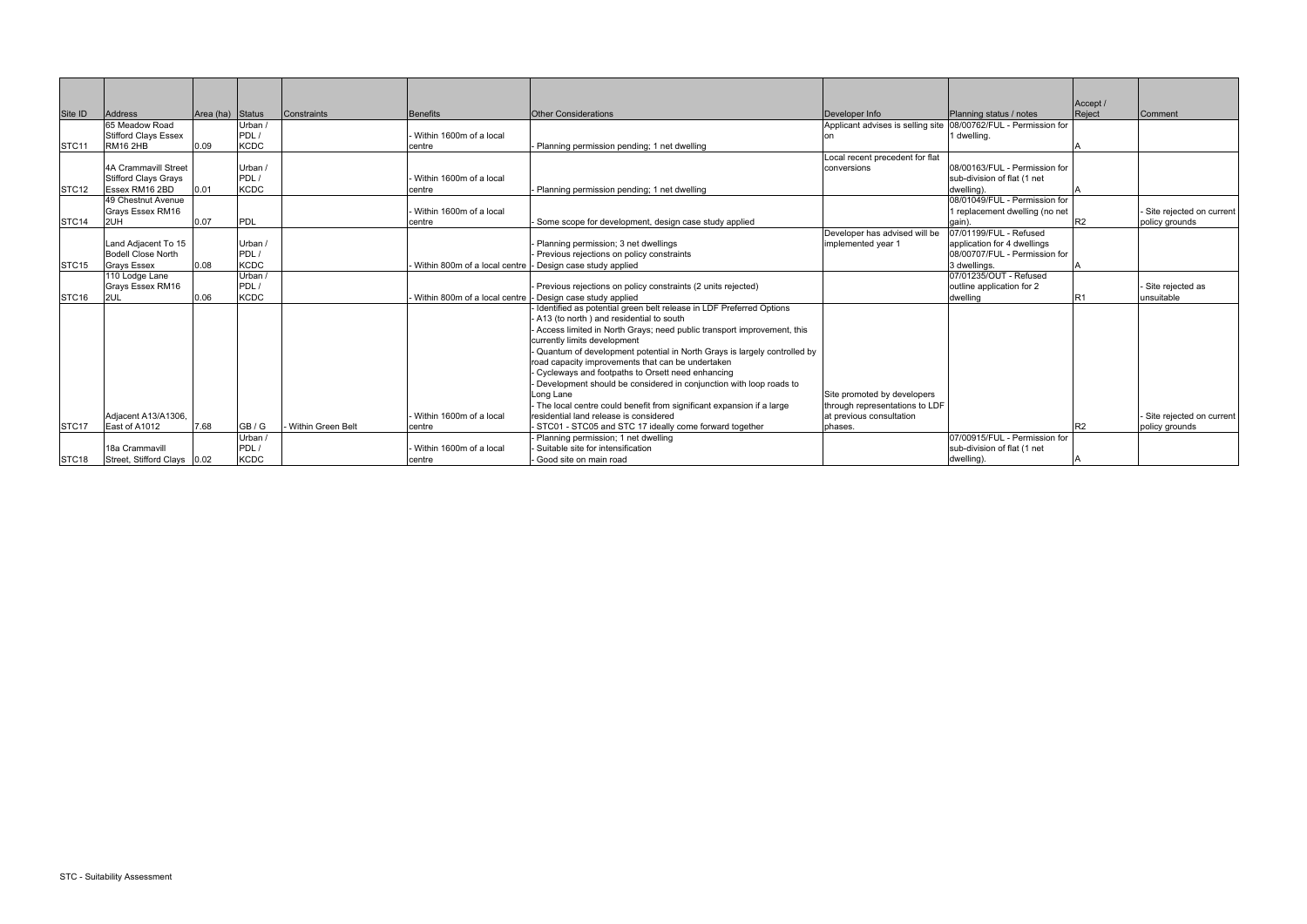|                   |                                                                              | <b>Availability Assessment</b><br><b>Achievability Assessment</b> |              |              |              |                        |      |              |                   |              |                    |
|-------------------|------------------------------------------------------------------------------|-------------------------------------------------------------------|--------------|--------------|--------------|------------------------|------|--------------|-------------------|--------------|--------------------|
|                   |                                                                              |                                                                   |              |              |              | <b>Cost Assessment</b> |      |              | Market Assessment |              |                    |
| Site ID           | Address                                                                      | <b>No7</b>                                                        | Medium       | High         | <b>NOT</b>   | Medium                 | High | <b>NOT</b>   | Medium            | High         | Phasing<br>(years) |
| STC01             | Adj. A13, Grays                                                              |                                                                   | $\checkmark$ |              |              | ✓                      |      |              |                   | $\checkmark$ | $(6-10)$           |
| STC03vA           | William Edwards<br>School (building<br>footprint)                            | $\checkmark$                                                      |              |              |              |                        | ✓    |              | $\checkmark$      |              | $11 - 15$          |
|                   | William Edwards<br>STC03vB School (playing fields)<br>Bloomfield Farm,       | ✓                                                                 |              |              |              |                        |      |              | ✓                 |              | $11 - 15$          |
| STC04             | Stifford Clays Road,<br>Grays                                                |                                                                   | $\checkmark$ |              | $\checkmark$ |                        |      | $\checkmark$ |                   |              | $(11 - 15)$        |
| STC05             | Junction of<br><b>Blackshots Lane and</b><br>Stifford Clays Road             |                                                                   | $\checkmark$ |              | $\checkmark$ |                        |      |              | $\checkmark$      |              | $(11-15)$          |
| STC06             | Garages Rear of<br>Chafford Way,<br><b>Stifford Clays</b>                    |                                                                   | $\checkmark$ |              |              | ✓                      |      | $\checkmark$ |                   |              | $6 - 10$           |
| STC07             | Land at Stifford Clays<br>Baptist Church,<br>Fleethall Grove,<br>Grays       |                                                                   | ✓            |              |              | ✓                      |      |              |                   |              | $0 - 5$            |
| STC08             | Garages R/O 117 -<br>133 Crammavill<br>Street, Stifford Clays                |                                                                   | $\checkmark$ |              |              | $\checkmark$           |      | ✓            |                   |              | $6 - 10$           |
| STC09             | Motor Garage,<br>Crammavill Street,<br><b>Stifford Clays</b>                 | $\checkmark$                                                      |              |              |              |                        | ✓    |              | ✓                 |              | $6 - 10$           |
| STC11             | 65 Meadow Road<br><b>Stifford Clays Essex</b><br>RM162HB                     |                                                                   | $\checkmark$ |              |              | ✓                      |      |              | $\checkmark$      |              | $0-5$              |
| STC <sub>12</sub> | <b>4A Crammavill Street</b><br><b>Stifford Clays Grays</b><br>Essex RM16 2BD |                                                                   | ✓            |              |              | ✓                      |      |              | ✓                 |              | $0 - 5$            |
| STC <sub>14</sub> | 49 Chestnut Avenue<br>Grays Essex RM16<br>2UH                                |                                                                   | $\checkmark$ |              |              | $\checkmark$           |      |              | $\checkmark$      |              | $(0-5)$            |
| STC <sub>15</sub> | Land Adjacent To 15<br><b>Bodell Close North</b><br><b>Grays Essex</b>       |                                                                   | $\checkmark$ |              |              | ✓                      |      |              | $\checkmark$      |              | $0 - 5$            |
| STC17             | Adjacent A13/A1306,<br>East of A1012                                         |                                                                   | $\checkmark$ |              |              | ✓                      |      |              |                   | ✓            | $(6-10)$           |
| STC <sub>18</sub> | 18a Crammavill<br>Street, Stifford Clays                                     |                                                                   |              | $\checkmark$ |              | $\checkmark$           |      |              | $\checkmark$      |              | $0 - 5$            |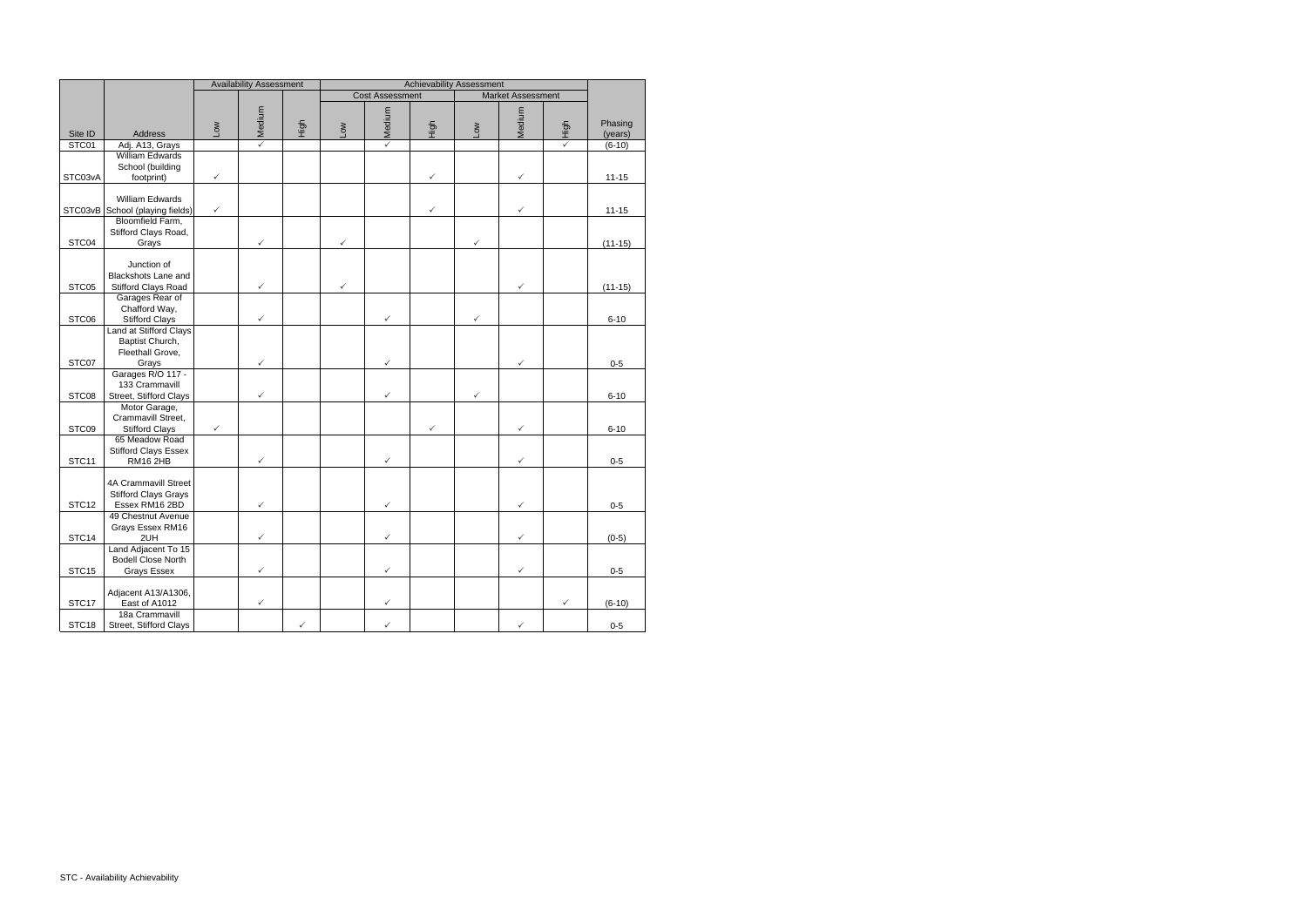|                   |                                 |       | Source of           |                |                  |                |           |                         |
|-------------------|---------------------------------|-------|---------------------|----------------|------------------|----------------|-----------|-------------------------|
|                   |                                 | Area  | Capacity            | Scenario       | Scenario         |                |           |                         |
| Site ID           | <b>Address</b>                  | (ha)  | Estimate            | A              | B                | Midpoint       | Phasing   | <b>Comments</b>         |
| STC01             | Adj. A13, Grays                 | 16.41 | R2(16)              | 328            | 328              | 328            | $(11-15)$ |                         |
|                   | William Edwards School          |       |                     |                |                  |                |           |                         |
| STC03vA           | (building footprint)            | 2.48  | R <sub>2</sub> (13) | 72             | 109              | 91             | $(11-15)$ |                         |
|                   | William Edwards School          |       |                     |                |                  |                |           |                         |
| STC03vB           | (playing fields)                | 7.59  | $16\,$              | 152            | 228              | 190            | $11 - 15$ |                         |
|                   | Bloomfield Farm, Stifford       |       |                     |                |                  |                |           |                         |
| STC04             | Clays Road, Grays               | 2.42  | R <sub>2</sub> (13) | $72\,$         | 109              | 91             | $(11-15)$ |                         |
|                   | Junction of Blackshots          |       |                     |                |                  |                |           |                         |
|                   | Lane and Stifford Clays         |       |                     |                |                  |                |           |                         |
| STC05             | Road                            | 0.38  | R <sub>2</sub> (13) | 11             | 17               | 14             | $(11-15)$ |                         |
|                   |                                 |       |                     |                |                  |                |           |                         |
|                   | Garages Rear of Chafford        |       |                     |                |                  |                |           |                         |
| STC06             | Way, Stifford Clays             | 0.18  | $\mathbf{1}$        | 6              | $\boldsymbol{9}$ | 8              | $6 - 10$  |                         |
|                   | Land at Stifford Clays          |       |                     |                |                  |                |           |                         |
|                   | Baptist Church, Fleethall       |       |                     |                |                  |                |           |                         |
| STC07             | Grove, Grays                    | 0.45  | 6                   | 14             | 24               | 19             | $0 - 5$   |                         |
|                   | Garages R/O 117 - 133           |       |                     |                |                  |                |           |                         |
|                   | Crammavill Street, Stifford     |       |                     |                |                  |                |           |                         |
| STC08             | Clays                           | 0.29  | $\mathbf{1}$        | 9              | 14               | 12             | $6 - 10$  |                         |
|                   |                                 |       |                     |                |                  |                |           |                         |
|                   | Motor Garage, Crammavill        |       |                     |                |                  |                |           |                         |
| STC09             | Street, Stifford Clays          | 0.25  | 5                   | $\overline{7}$ | 15               | 11             | $6 - 10$  |                         |
|                   | 65 Meadow Road Stifford         |       |                     |                |                  |                |           |                         |
| STC11             | Clays Essex RM16 2HB            | 0.09  | p/p                 | $\mathbf{1}$   | $\mathbf{1}$     | $\mathbf{1}$   | $0 - 5$   | Planning permission     |
|                   | 4A Crammavill Street            |       |                     |                |                  |                |           |                         |
|                   | <b>Stifford Clays Grays</b>     |       |                     |                |                  |                |           |                         |
| STC <sub>12</sub> | Essex RM16 2BD                  | 0.01  | p/p                 | $\mathbf{1}$   | $\mathbf{1}$     | $\mathbf{1}$   | $0 - 5$   | Planning permission     |
|                   | 49 Chestnut Avenue              |       |                     |                |                  |                |           |                         |
| STC <sub>14</sub> | Grays Essex RM16 2UH            | 0.07  | R <sub>2</sub>      |                |                  |                | $(0-5)$   | No net gain             |
|                   | Land Adjacent To 15             |       |                     |                |                  |                |           |                         |
|                   | <b>Bodell Close North Grays</b> |       |                     |                |                  |                |           |                         |
| STC <sub>15</sub> | Essex                           | 0.08  | 6                   | $\overline{c}$ | 4                | 3              | $0 - 5$   |                         |
|                   |                                 |       |                     |                |                  |                |           | Lower figure to reflect |
|                   | Adjacent A13/A1306, East        |       |                     |                |                  |                |           | land set aside for open |
| STC <sub>17</sub> | of A1012                        | 7.68  | R (15)              | 192            | 192              | 192            | $(11-15)$ | space                   |
|                   | 18a Crammavill Street.          |       |                     |                |                  |                |           |                         |
| STC <sub>18</sub> | <b>Stifford Clays</b>           | 0.02  | p/p                 | $\mathbf 1$    | $\mathbf{1}$     | $\mathbf{1}$   | $0 - 5$   | Planning permission     |
|                   |                                 |       |                     |                |                  |                |           |                         |
|                   |                                 |       |                     | Scenario       | Scenario         |                |           |                         |
|                   |                                 |       | Phasing             | $\overline{A}$ | $\sf B$          | Midpoint       |           |                         |
|                   |                                 |       | $0-5$               | 19             | 31               | 25             |           |                         |
|                   |                                 |       | $6 - 10$            | 23             | 38               | 31             |           |                         |
|                   |                                 |       | $11 - 15$           | 152            | 228              | 190            |           |                         |
|                   |                                 |       | $15+$               | $\overline{0}$ | $\overline{0}$   | $\overline{0}$ |           |                         |
|                   |                                 |       | Total               | 194            | 297              | 245            |           |                         |
|                   | Note figures may not add        |       |                     |                |                  |                |           |                         |
|                   | due to rounding                 |       | Total 0-15 yrs      | 194            | 297              | 245            |           |                         |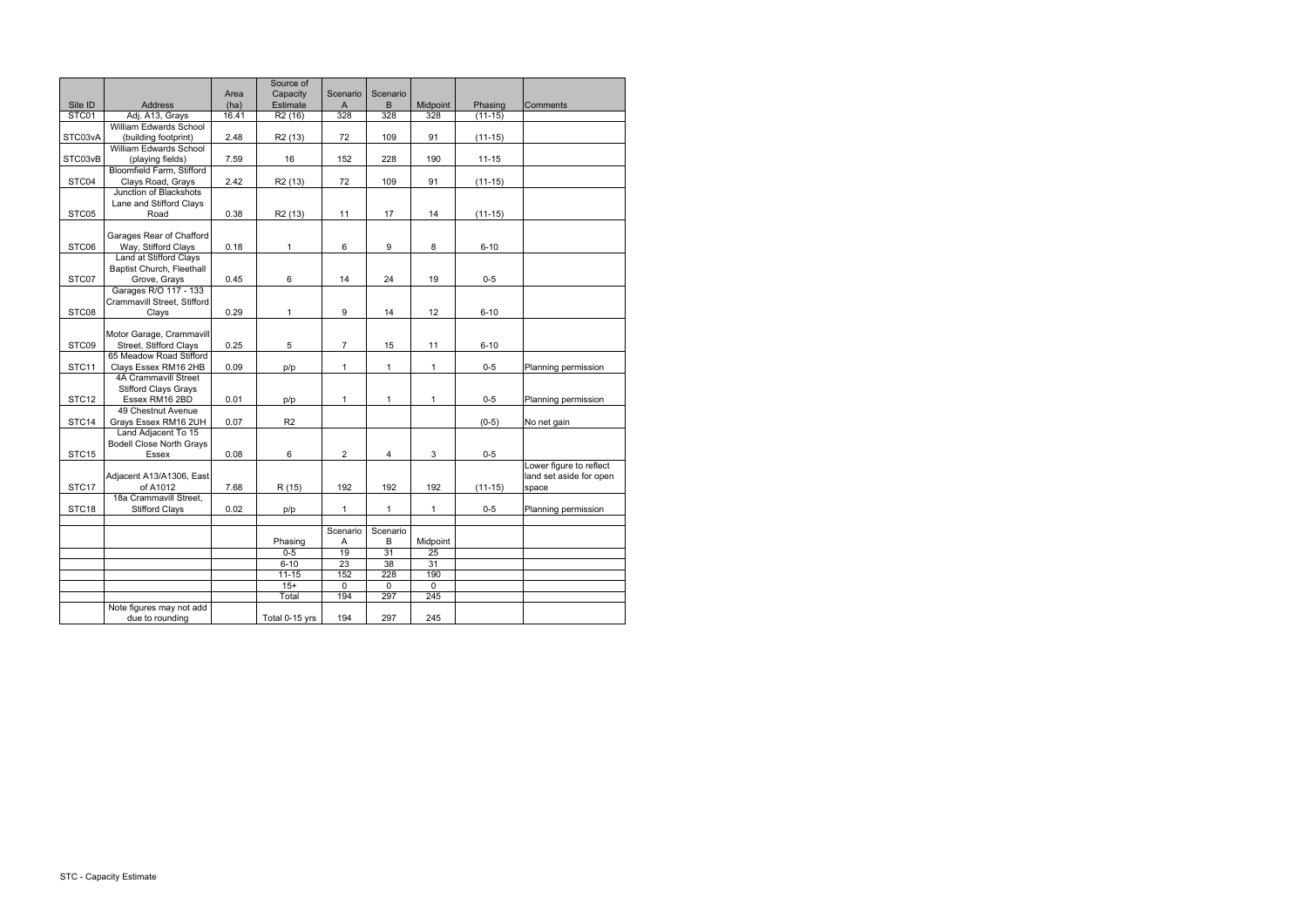#### The Homesteads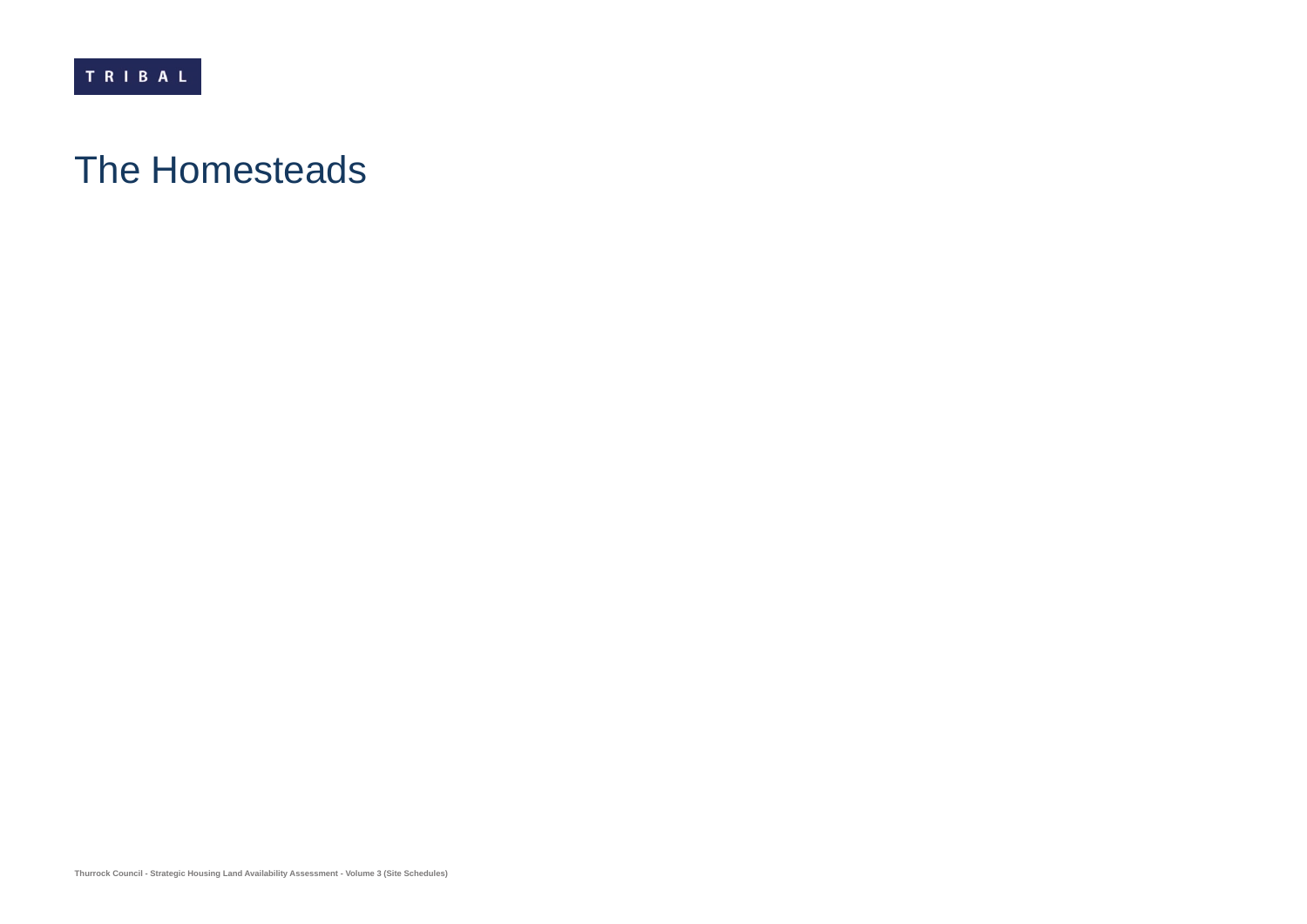|                   |                                            |                  |                       |                              |                                                                 |                                                                                                             |                                                                                             |                                               | Accept /       |                                                            |
|-------------------|--------------------------------------------|------------------|-----------------------|------------------------------|-----------------------------------------------------------------|-------------------------------------------------------------------------------------------------------------|---------------------------------------------------------------------------------------------|-----------------------------------------------|----------------|------------------------------------------------------------|
| Site ID           | Address                                    | Area (ha) Status |                       | Constraints                  | <b>Benefits</b>                                                 | <b>Other Considerations</b>                                                                                 | Developer Info                                                                              | Planning status / notes                       | Reject         | Comment                                                    |
|                   |                                            |                  |                       |                              |                                                                 | Identified as Reasonable Alternative in Preferred Options DPDs                                              | - Site promoted by developers<br>through representations to LDF<br>at previous consultation |                                               |                |                                                            |
|                   |                                            |                  |                       |                              |                                                                 | Large flat site in the Green Belt on eastern edge of homesteads<br>Opportunity to create new local park     | phases.<br>- Identified in TTGDC draft                                                      |                                               |                |                                                            |
|                   |                                            |                  |                       |                              |                                                                 | Access; there are generally no objections to development in this area in<br>terms of road                   | East Thurrock Masterplan<br>- Developer interest for high                                   |                                               |                |                                                            |
|                   | Land at Williamson                         |                  |                       |                              |                                                                 | Improvements are required to public transport links, particularly to the<br>Station and London Gateway Port | density scheme<br>- A transport assessment is                                               |                                               |                |                                                            |
| HOM01             | Farm, Southend<br>Road, Corringham         | 28.65            | GB/G                  | Within Green Belt            | Within 1600m of a local centre                                  | Needs to be a clear strategy for access to primary school provision<br>Local centre will be required        | being undertaken by the<br>promoters                                                        |                                               | R <sub>2</sub> | Site rejected on current<br>policy grounds                 |
|                   |                                            |                  |                       |                              |                                                                 | Site is currently plotlander bungalow in enormous plot<br>Designated for housing for a while                | No pp but identified for housing<br>in local plan                                           |                                               |                |                                                            |
|                   | Land East Of Morley                        |                  | Urban /               |                              |                                                                 | Footpath crossing railway adjacent to site<br>Any development should include S106 to upgrade path cycleway  |                                                                                             |                                               |                |                                                            |
| HOM02             | <b>Hill</b>                                | 0.27             | <b>PDL</b>            |                              | Within 1600m of a local centre                                  | Access - Include requirement to upgrade Morley Hill                                                         |                                                                                             |                                               |                |                                                            |
| HOM03             | Land West of Morley<br><b>Hill</b>         | 0.61             | Urban /<br><b>PDL</b> | Within Green Belt            | Within 1600m of a local centre                                  | As above; site is adjacent to HOM02 on other side of Morely Hill                                            | No pp but identified for housing<br>in local plan                                           |                                               |                |                                                            |
|                   | 283 Southend Road                          |                  |                       |                              |                                                                 |                                                                                                             |                                                                                             | 08/00583/OUT &<br>09/00700/FUL - Refused      |                |                                                            |
| HOM06             | Stanford Le Hope<br><b>Essex SS17 8HL</b>  | 0.01             | <b>PDL</b>            |                              | Within 1600m of a local centre                                  | Refused outline planning permission; 1 net dwelling<br>Case study applied as there is scope for development |                                                                                             | outline applications for 1<br>dwelling        | R <sub>1</sub> | Site rejected as<br>unsuitable                             |
|                   |                                            |                  |                       |                              |                                                                 |                                                                                                             |                                                                                             |                                               |                |                                                            |
| HOM07             | Clinton, First Avenue,<br>Stanford-le-Hope | 0.03             | Urban /<br><b>PDL</b> |                              | Within 1600m of a local centre<br>Within 1600m of train station | Scope for intensification                                                                                   |                                                                                             | 08/00467/FUL - Permission for<br>1 dwelling.  |                |                                                            |
|                   | 62-64 Branksome                            |                  |                       |                              |                                                                 |                                                                                                             |                                                                                             |                                               |                |                                                            |
| HOM10             | Avenue Stanford Le<br>Hope                 | 0.42             | Urban /<br><b>PDL</b> | Intersects flood zones 2 & 3 | Within 1600m of a local centre<br>Within 1600m of train station | Planning permission; 8 net dwellings                                                                        |                                                                                             | 07/00865/FUL - Permission for<br>8 dwellings. |                |                                                            |
|                   |                                            |                  |                       |                              |                                                                 |                                                                                                             |                                                                                             |                                               |                | Site rejected as                                           |
|                   | Land between A13                           |                  |                       |                              |                                                                 | Flat agricultural land                                                                                      | Identified in draft TTGDC                                                                   |                                               |                | unsuitable.<br>Also conflicts with<br>adopted RSS and LDF. |
| HOM11             | and railway line.<br>Stanford-le Hope      | 7.80             | GB/G                  | Within Green Belt            |                                                                 | Isolated site, no access to local services and public transport<br>Adjacent to railway line (noise issues)  | <b>East Thurrock Masterplan</b>                                                             |                                               | R1             |                                                            |
|                   |                                            |                  |                       |                              |                                                                 | Planning permission refused; for 4 dwellings                                                                |                                                                                             | 08/00305/FUL - Refused                        |                |                                                            |
|                   |                                            |                  |                       |                              |                                                                 | Is adjacent to HOM10 (coming forward as 8 units)                                                            |                                                                                             | application for 4 dwellings.                  |                |                                                            |
|                   | R/O 66 Branksome                           |                  |                       |                              |                                                                 | Sites were originally proposed to come forward together; this site is                                       |                                                                                             |                                               |                |                                                            |
|                   | Avenue Stanford Le                         |                  | Urban /               |                              |                                                                 | rejected due to overdevelopment                                                                             |                                                                                             |                                               |                |                                                            |
| HOM12             | Hope.                                      | 0.22             | <b>PDL</b>            | Intersects flood zones 2 & 3 | Within 1600m of a local centre                                  | - No more scope for development.                                                                            |                                                                                             |                                               |                |                                                            |
|                   | Remura, First                              |                  |                       |                              |                                                                 |                                                                                                             | Applicant advises site sold on                                                              | 08/00593/FUL - Permission for                 |                |                                                            |
| HOM <sub>13</sub> | Avenue, Stanford Le                        | 0.09             | Urban /<br><b>PDL</b> |                              | Within 1600m of a local centre<br>Within 1600m of train station | Full planning permission; 1 net dwelling                                                                    | in 2009.                                                                                    | 2 dwellings (1 net).                          |                |                                                            |
|                   | Hope                                       |                  |                       |                              |                                                                 | Scope for intensification                                                                                   |                                                                                             |                                               |                |                                                            |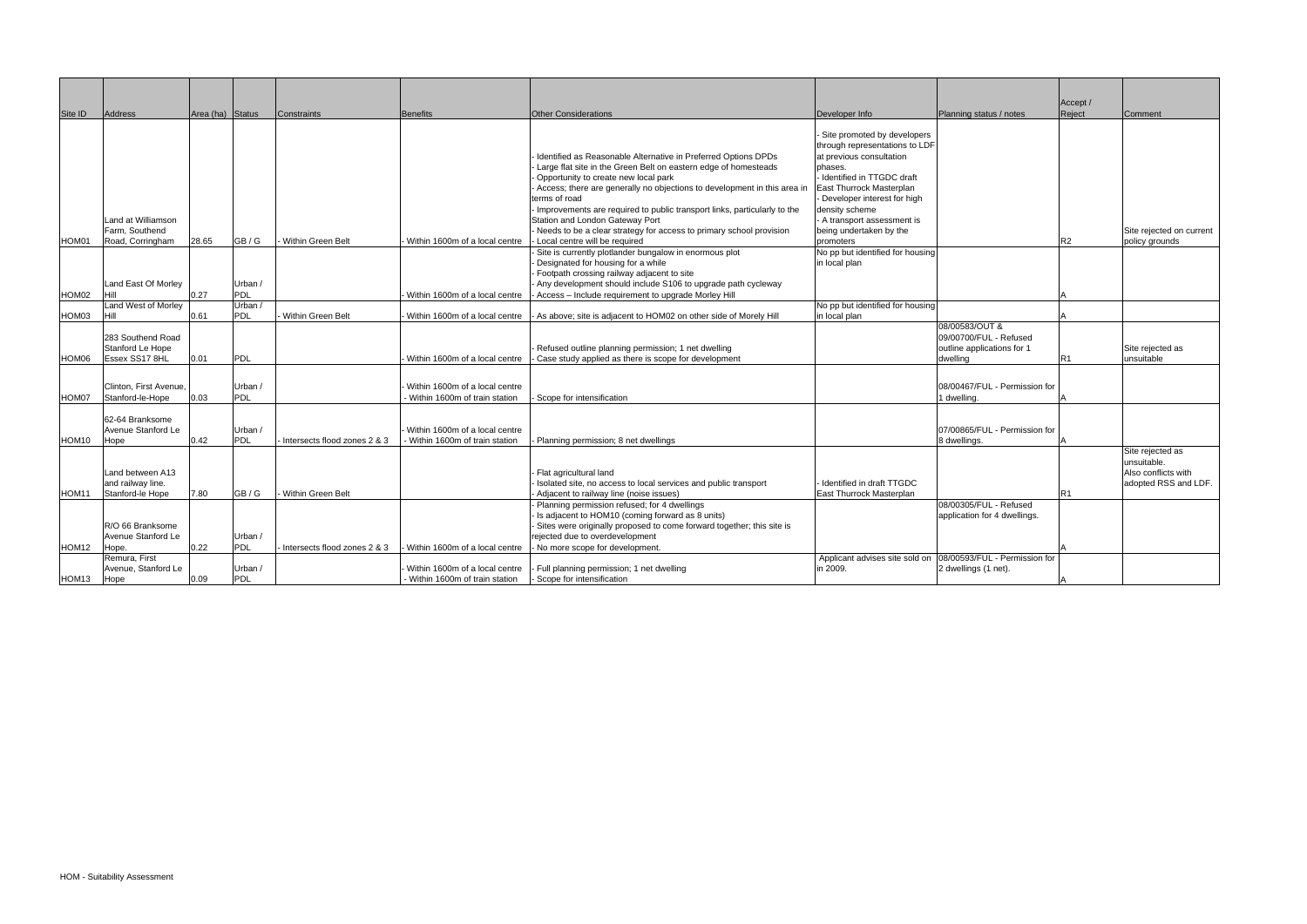|                   |                                            |                       | <b>Availability Assessment</b> |              |              |                        |      |                       |                          |      |                    |
|-------------------|--------------------------------------------|-----------------------|--------------------------------|--------------|--------------|------------------------|------|-----------------------|--------------------------|------|--------------------|
|                   |                                            |                       |                                |              |              | <b>Cost Assessment</b> |      |                       | <b>Market Assessment</b> |      |                    |
| Site ID           | Address                                    | $\sum_{i=1}^{\infty}$ | Medium                         | High         | ΜOΠ          | Medium                 | High | $\sum_{i=1}^{\infty}$ | Medium                   | High | Phasing<br>(years) |
|                   | Land at Williamson                         |                       |                                |              |              |                        |      |                       |                          |      |                    |
| HOM01             | Farm, Southend<br>Road, Corringham         |                       | $\checkmark$                   |              |              | ✓                      |      |                       |                          | ✓    | $6 - 10$           |
| HOM02             | Land East Of Morley<br>Hill                |                       | $\checkmark$                   |              |              | ✓                      |      |                       | $\checkmark$             |      | $0 - 5$            |
| HOM03             | Land West of Morley<br>Hill                |                       | $\checkmark$                   |              |              | ✓                      |      |                       | ✓                        |      | $0-5$              |
| HOM07             | Clinton, First Avenue,<br>Stanford-le-Hope |                       | $\checkmark$                   |              |              | $\checkmark$           |      |                       | $\checkmark$             |      | $6 - 10$           |
|                   | 62-64 Branksome<br>Avenue Stanford Le      |                       |                                |              |              |                        |      |                       |                          |      |                    |
| HOM10             | Hope                                       |                       |                                | $\checkmark$ |              | $\checkmark$           |      |                       | $\checkmark$             |      | $0-5$              |
|                   | R/O 66 Branksome<br>Avenue Stanford Le     |                       |                                |              |              |                        |      |                       |                          |      |                    |
| HOM <sub>12</sub> | Hope.                                      | $\checkmark$          |                                |              | $\checkmark$ |                        |      | $\checkmark$          |                          |      | $6 - 10$           |
|                   | Remura, First<br>Avenue, Stanford Le       |                       |                                |              |              |                        |      |                       |                          |      |                    |
| HOM <sub>13</sub> | Hope                                       |                       |                                |              |              |                        |      |                       |                          |      | $0 - 5$            |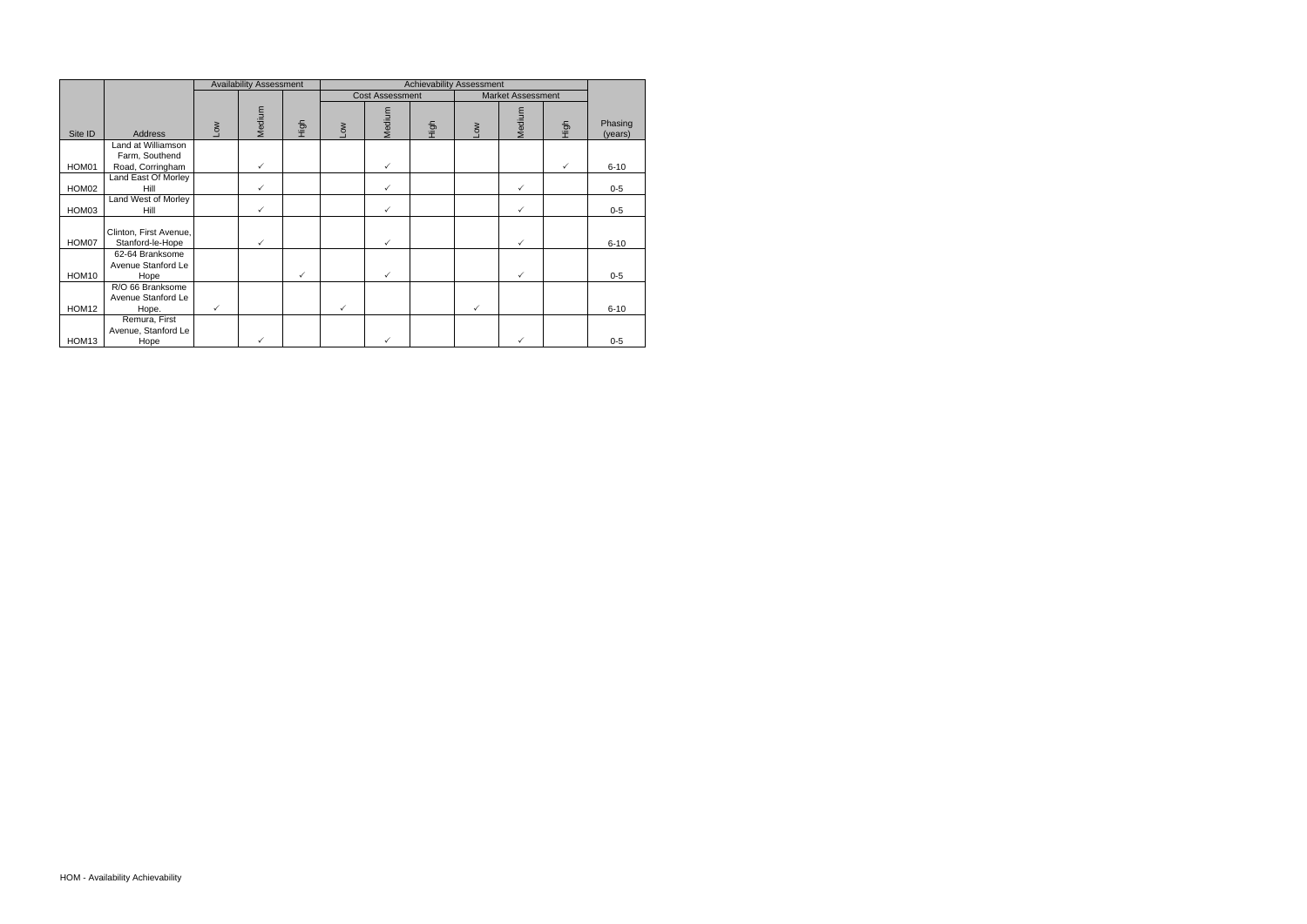|                   |                          |       | Source of           |                 |          |          |          |                         |
|-------------------|--------------------------|-------|---------------------|-----------------|----------|----------|----------|-------------------------|
|                   |                          | Area  | Capacity            | Scenario        | Scenario |          |          |                         |
| Site ID           | <b>Address</b>           | (ha)  | Estimate            | A               | B        | Midpoint | Phasing  | Comments                |
|                   | Land at Williamson Farm, |       |                     |                 |          |          |          |                         |
|                   | Southend Road.           |       |                     |                 |          |          |          |                         |
| HOM01             | Corringham               | 28.65 | R <sub>2</sub> (16) | 589             | 884      | 736      | $(6-10)$ |                         |
| HOM02             | Land East Of Morley Hill | 0.27  | 6                   | 8               | 14       | 11       | $0 - 5$  |                         |
| HOM03             | Land West of Morley Hill | 0.61  | 6                   | $\overline{18}$ | 32       | 25       | $0-5$    |                         |
|                   | Clinton, First Avenue,   |       |                     |                 |          |          |          |                         |
| HOM07             | Stanford-le-Hope         | 0.03  | 1                   | 1               | 1        | 1        | $6 - 10$ |                         |
|                   |                          |       |                     |                 |          |          |          | Planning permission     |
|                   | 62-64 Branksome Avenue   |       |                     |                 |          |          |          |                         |
| HOM <sub>10</sub> | Stanford Le Hope         | 0.42  | p/p                 | 8               | 8        | 8        | $0-5$    |                         |
|                   |                          |       |                     |                 |          |          |          |                         |
|                   | R/O 66 Branksome         |       |                     |                 |          |          |          | <b>Thurrock Council</b> |
| HOM12             | Avenue Stanford Le Hope. | 0.22  | <b>TC</b>           | 9               | 9        | 9        | $6 - 10$ | estimate                |
|                   | Remura, First Avenue,    |       |                     |                 |          |          |          | Planning permission     |
| HOM <sub>13</sub> | Stanford Le Hope         | 0.09  | p/p                 | 1               | 1        | 1        | $0-5$    |                         |
|                   |                          |       |                     |                 |          |          |          |                         |
|                   |                          |       |                     | Scenario        | Scenario |          |          |                         |
|                   |                          |       | Phasing             | A               | B        | Midpoint |          |                         |
|                   |                          |       | $0-5$               | 35              | 55       | 45       |          |                         |
|                   |                          |       | $6 - 10$            | 10              | 10       | 10       |          |                         |
|                   |                          |       | $11 - 15$           | $\Omega$        | $\Omega$ | $\Omega$ |          |                         |
|                   |                          |       | $15+$               | $\Omega$        | $\Omega$ | $\Omega$ |          |                         |
|                   |                          |       | Total               | 45              | 66       | 55       |          |                         |
|                   | Note figures may not add |       |                     |                 |          |          |          |                         |
|                   | due to rounding          |       | Total 0-15 yrs      | 45              | 66       | 55       |          |                         |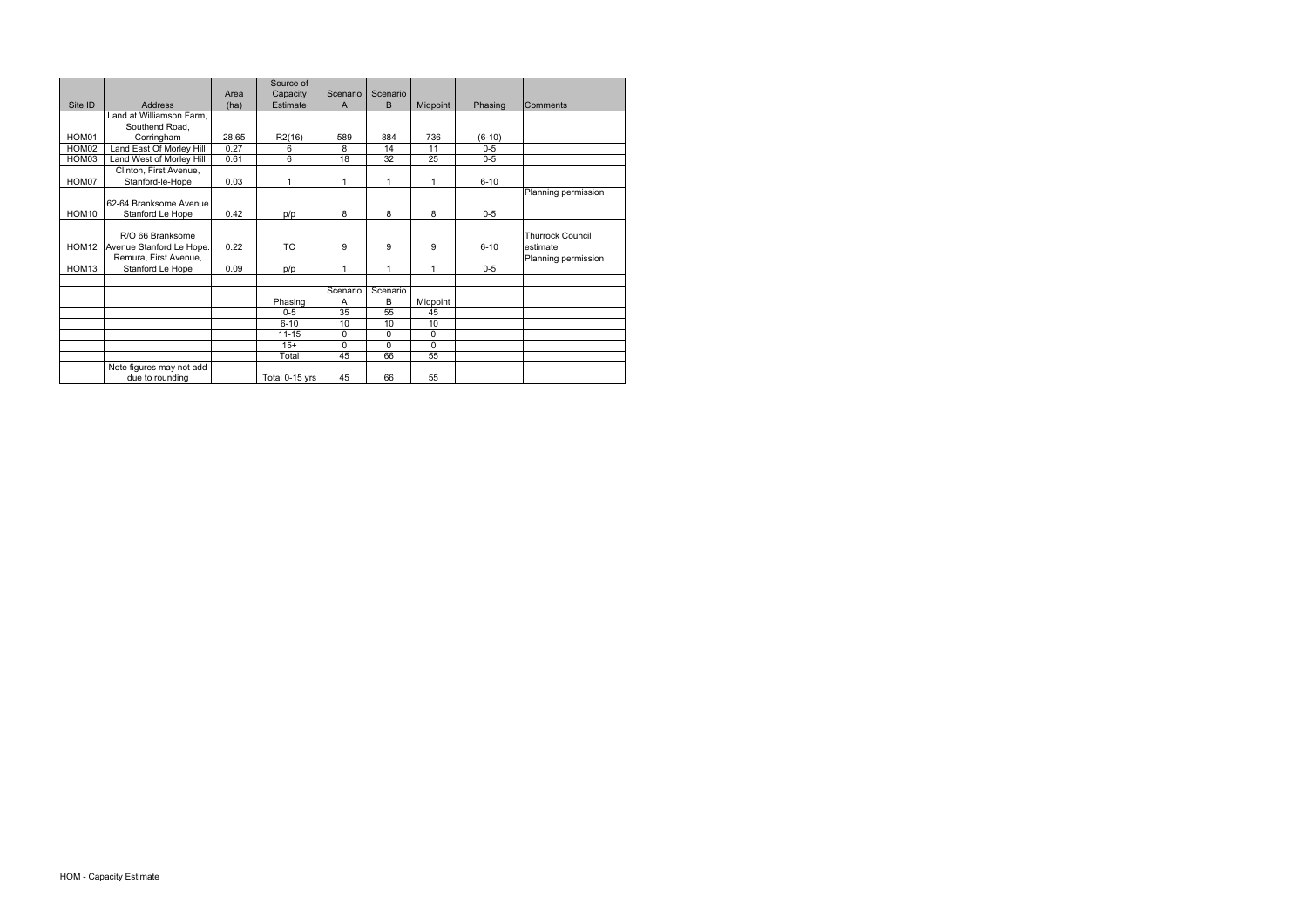# Tilbury Riverside and Thurrock Park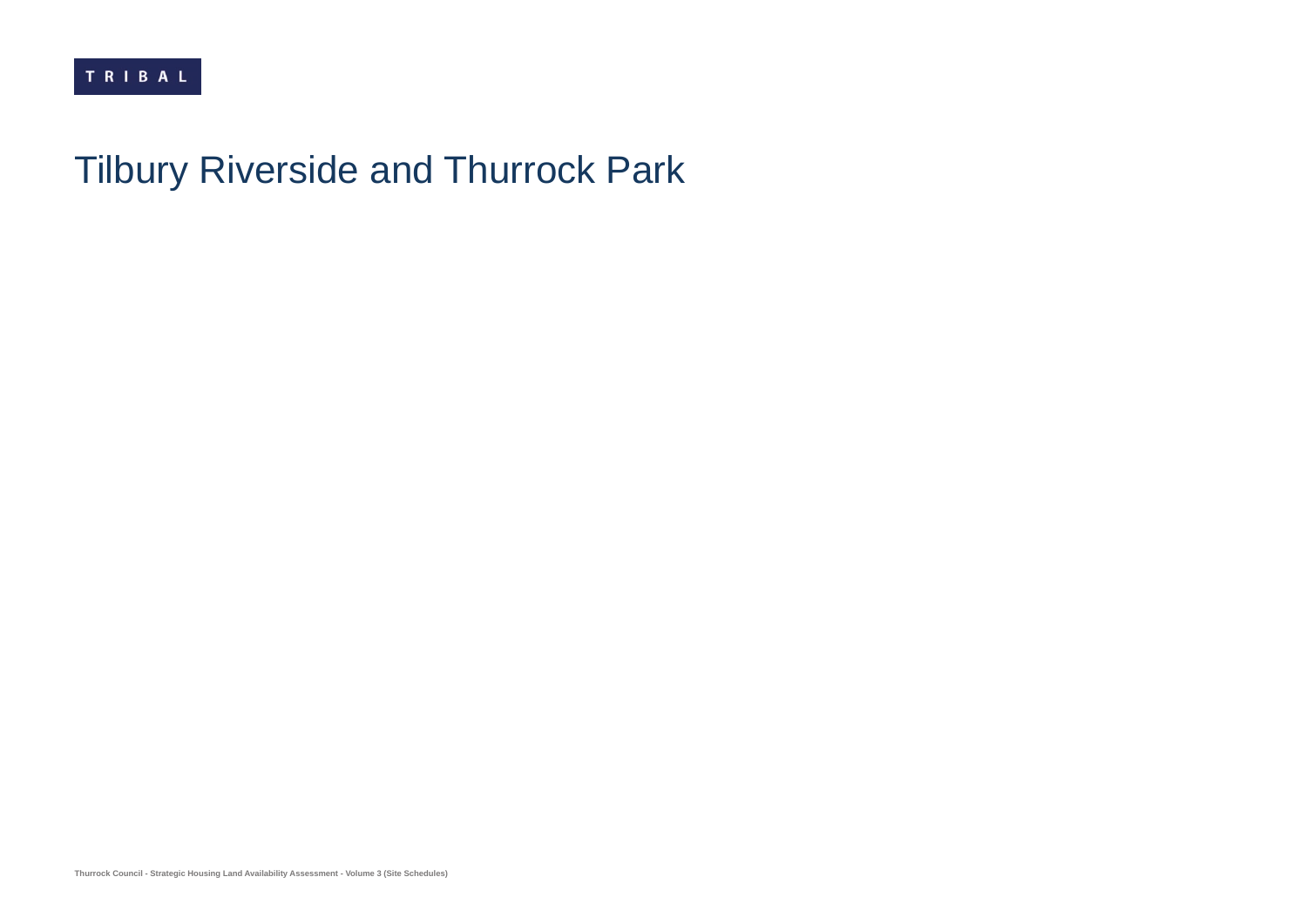|                   |                               |                  |                     |                                   |                                                                     |                                                                                                                                  |                                                         |                                 | Accept /       |                          |
|-------------------|-------------------------------|------------------|---------------------|-----------------------------------|---------------------------------------------------------------------|----------------------------------------------------------------------------------------------------------------------------------|---------------------------------------------------------|---------------------------------|----------------|--------------------------|
| Site ID           | <b>Address</b>                | Area (ha) Status |                     | Constraints                       | <b>Benefits</b>                                                     | <b>Other Considerations</b>                                                                                                      | Developer Info                                          | Planning status / notes         | Reject         | Comment                  |
|                   |                               |                  |                     |                                   |                                                                     | Low lying land around Thurrock Park estate                                                                                       |                                                         |                                 |                |                          |
|                   |                               |                  |                     |                                   |                                                                     | Site prevents coalesce between Grays and Tilbury                                                                                 |                                                         |                                 |                |                          |
|                   |                               |                  |                     |                                   |                                                                     | Important piece of open space, or 'green lung'<br>This has been identified as a potential Local Wildlife Site                    |                                                         |                                 |                |                          |
|                   |                               |                  |                     | <b>Within Green Belt</b>          |                                                                     | It is a remnant area of coastal marsh that should be retained and                                                                |                                                         |                                 |                |                          |
|                   |                               |                  |                     | - Intersects biodiversity site of |                                                                     | enhanced                                                                                                                         |                                                         |                                 |                | Site rejected as         |
|                   |                               |                  |                     | local interest                    |                                                                     | Permission on part of site for employment use                                                                                    | - TTGDC draft masterplan                                | Planning permission granted     |                | unsuitable               |
|                   |                               |                  |                     | Intersects local wildlife site    |                                                                     | Site reserved to provide for a Bus Link between Thurrock Park Way and identifies part of Green Belt site subject to S106 for the |                                                         |                                 |                | Coalescence              |
|                   | Isis Land at Little           |                  | GB/G/               |                                   | Intersects potential wildlife site - Within 1600m of a local centre | Churchill Road and a footway/cycleway between Thurrock Park and Manor for future employment                                      |                                                         | development of part of the site |                | <b>Flood Issues</b>      |
| TRV01             | Thurrock, Tilbury             | 17.605           | <b>KCDC</b>         | - Intersects flood zones 2 & 3    | Within 1600m of train station                                       | Road                                                                                                                             | allocation.                                             | for employment use              | R <sub>1</sub> | <b>Ecological Issues</b> |
|                   |                               |                  | Urban /             |                                   |                                                                     |                                                                                                                                  |                                                         | 03/00213/FUL - Expired          |                |                          |
|                   | 164 Dock Road,                |                  | PDL/                |                                   | Within 1600m of a local centre                                      |                                                                                                                                  |                                                         | permission for conversion to 3  |                | Site rejected as         |
| TRV03             | Tilbury                       | 0.019            | <b>KCDC</b>         | Intersects flood zones 2 & 3      | Within 1600m of train station                                       | Outline Permission expired.<br>Site currently used as car park                                                                   |                                                         | dwellings.                      | R <sub>1</sub> | unsuitable               |
|                   |                               |                  |                     |                                   |                                                                     | Adjacent to new residential and near to train station                                                                            |                                                         |                                 |                |                          |
|                   |                               |                  |                     |                                   |                                                                     | Large electricity substation on one side of site; affects development                                                            |                                                         |                                 |                |                          |
|                   |                               |                  |                     |                                   |                                                                     | ayout and sale values                                                                                                            |                                                         |                                 |                |                          |
|                   |                               |                  |                     |                                   |                                                                     | Access limited as visibility at Selwyn road junction is limited, access                                                          |                                                         |                                 |                |                          |
|                   |                               |                  | Urban /             |                                   |                                                                     | would have to be from Dunlop rd development                                                                                      |                                                         |                                 |                |                          |
|                   | Car Park, Selwyn              |                  | PDL/                |                                   | Within 800m of a local centre                                       | Flood issues                                                                                                                     | Council owned and available in                          |                                 |                |                          |
| TRV04             | Road, Tilbury                 | 0.394            | <b>KCDC</b>         | Intersects flood zones 2 & 3      | Within 400m of train station                                        | Site is council owned                                                                                                            | the longer term.                                        |                                 |                |                          |
|                   |                               |                  | Urban /             |                                   |                                                                     | Currently commercial use                                                                                                         |                                                         | 03/01465/FUL - Conversion to    |                |                          |
|                   | 128 Dock Road,                |                  | PDL/                |                                   | Within 800m of a local centre                                       | Frontage onto Dock Road                                                                                                          |                                                         | flats (2 net gain). Development |                |                          |
| TRV05             | Tilbury                       | 0.025            | <b>KCDC</b>         | Intersects flood zones 2 & 3      | Within 400m of train station                                        | Scope for development, should come forward with TRV04                                                                            |                                                         | complete.                       |                |                          |
|                   |                               |                  |                     |                                   |                                                                     | Site is currently a car wash/valet centre<br>Site is active and in reasonable repair                                             |                                                         |                                 |                |                          |
|                   |                               |                  | Urban /             |                                   |                                                                     | Adjacent to rail station                                                                                                         |                                                         |                                 |                |                          |
|                   | <b>Former Petrol Station</b>  |                  | PDL/                |                                   | Within 800m of a local centre                                       | Contamination issues as used to be a petrol station                                                                              |                                                         |                                 |                |                          |
| TRV06             | Dock Road, Tilbury            | 0.073            | <b>KCDC</b>         | Intersects flood zones 2 & 3      | Within 400m of train station                                        | Next to busy road                                                                                                                |                                                         |                                 |                |                          |
|                   |                               |                  |                     |                                   |                                                                     |                                                                                                                                  | Applicant will be seeking                               | 04/01206/OUT - Expired          |                |                          |
|                   | <b>Rourke's Drift Guest</b>   |                  | Urban /             |                                   |                                                                     |                                                                                                                                  | renewal in year 1 and confident outline permissions for |                                 |                |                          |
|                   | House, 197 Dock               |                  | PDL/                |                                   | Within 800m of a local centre                                       | Planning permission; 10 net dwellings<br>-Outline                                                                                | will be implemented                                     | residential development.        |                |                          |
| TRV07             | Road, Tilbury                 | 0.192            | <b>KCDC</b>         | Intersects flood zones 2 & 3      | Within 400m of train station                                        | <b>Planning Permission Expired</b>                                                                                               |                                                         |                                 |                |                          |
|                   | Unit 12, M J C                |                  |                     |                                   |                                                                     |                                                                                                                                  |                                                         |                                 |                |                          |
|                   | Transport,<br>Lansdowne Road, |                  | Urban /<br>PDL/     |                                   | Within 800m of a local centre                                       | Currently works unit<br>Good town centre location                                                                                |                                                         |                                 |                |                          |
| TRV08             | Tilbury                       | 0.161            | <b>KCDC</b>         | Intersects flood zones 2 & 3      | Within 400m of train station                                        | Suitable for residential development                                                                                             |                                                         |                                 |                |                          |
|                   |                               |                  |                     |                                   |                                                                     |                                                                                                                                  |                                                         | 06/00504/OUT - Outline          |                |                          |
|                   |                               |                  |                     |                                   |                                                                     |                                                                                                                                  |                                                         | permission for residential      |                |                          |
|                   | Units 2,3,5,7,                |                  | Urban /             |                                   |                                                                     |                                                                                                                                  |                                                         | development. 09/00678/OUT -     |                |                          |
|                   | Lansdowne Road,               |                  | PDL/                |                                   | Within 400m of a local centre                                       |                                                                                                                                  |                                                         | Outline application pending     |                |                          |
| TRV09             | Tilbury                       | 0.296            | <b>KCDC</b>         | Intersects flood zones 2 & 3      | Within 400m of train station                                        | Planning permission; 14 net dwellings                                                                                            | Further developer interest                              | decision for 49 dwellings.      |                |                          |
|                   |                               |                  |                     |                                   |                                                                     |                                                                                                                                  | Prospective developer working 06/00005/OUT - Outline    |                                 |                |                          |
|                   | Units 14 And 15               |                  | Urban /             |                                   |                                                                     |                                                                                                                                  | up scheme. No objection in                              | permission for residential      |                |                          |
| TRV11             | Lansdowne Road.<br>Tilbury    | 0.131            | PDL/<br><b>KCDC</b> | Intersects flood zones 2 & 3      | Within 800m of a local centre<br>Within 400m of train station       | Outline planning permission; 6 new dwellings                                                                                     | principle to land use change.                           | development.                    |                |                          |
|                   |                               |                  |                     |                                   |                                                                     |                                                                                                                                  |                                                         |                                 |                | Site to be developed for |
|                   |                               |                  |                     |                                   |                                                                     |                                                                                                                                  |                                                         |                                 |                | other use.               |
|                   | <b>Tilbury Working Mens</b>   |                  |                     |                                   |                                                                     | Currently working mens club                                                                                                      |                                                         | 05/00887/TTGFUL - Planning      |                | Old people's home        |
|                   | Club, 82 Calcutta             |                  |                     |                                   | Within 400m of a local centre                                       | Good town centre location, fronting Calcutta Road                                                                                |                                                         | permission granted for nursing  |                | under construction       |
| TRV12             | Road, Tilbury                 | 0.209            | PDL                 | Intersects flood zones 2 & 3      | Within 400m of train station                                        | Opportunity for high density mixed-use development                                                                               |                                                         | home.                           | R <sub>1</sub> |                          |
|                   |                               |                  |                     |                                   |                                                                     | Site is currently a telephone exchange but not in use                                                                            |                                                         |                                 |                |                          |
|                   | Telephone Exchange,           |                  | Urban /             |                                   |                                                                     | Adjacent to schools and residential                                                                                              |                                                         |                                 |                |                          |
|                   | Calcutta Road,                |                  | PDL/<br><b>KCDC</b> |                                   | Within 400m of a local centre                                       | Good town centre location, fronting Calcutta Road                                                                                |                                                         |                                 |                |                          |
| TRV <sub>13</sub> | Tilbury<br>The Manse, St      | 0.099            |                     | Intersects flood zones 2 & 3      | Within 400m of train station                                        | Opportunity for high density mixed-use development                                                                               |                                                         |                                 |                |                          |
|                   | Andrews Church,               |                  | Urban /             |                                   |                                                                     |                                                                                                                                  |                                                         |                                 |                |                          |
|                   | Calcutta Road,                |                  | PDL/                |                                   | Within 400m of a local centre                                       | Outline planning permission; 21 net dwellings (mixed-use scheme)                                                                 |                                                         | 06/00105/FUL - Permission for   |                |                          |
| TRV14             | Tilbury                       | 0.138            | <b>KCDC</b>         | Intersects flood zones 2 & 3      | Within 800m of train station                                        | Subject to S106 negotiations                                                                                                     |                                                         | 21 dwellings. Built out         | R1             | <b>Built out</b>         |
|                   | Clematis Cottage,             |                  | Urban /             |                                   |                                                                     |                                                                                                                                  |                                                         | 06/01108/FUL - Permission for   |                |                          |
|                   | Sandhurst Road,               |                  | PDL/                |                                   | Within 800m of a local centre                                       |                                                                                                                                  |                                                         | 1 dwelling. Development         |                |                          |
| TRV <sub>16</sub> | Tilbury                       | 0.027            | <b>KCDC</b>         | Intersects flood zones 2 & 3      | Within 1600m of train station                                       | Planning permission; 1 net dwelling                                                                                              |                                                         | underway.                       |                |                          |
|                   |                               |                  | Urban /             |                                   |                                                                     | Site is currently a works unit at edge of residential area                                                                       |                                                         |                                 |                |                          |
|                   | Sandhurst Fort Road,          |                  | PDL/                |                                   |                                                                     | Active but of low quality                                                                                                        |                                                         |                                 |                |                          |
| TRV17             | Tilbury                       | 0.171            | <b>KCDC</b>         | - Intersects flood zones 2 & 3    | - Within 1600m of a local centre                                    | - Adjacent to railway line (noise issues)                                                                                        |                                                         |                                 |                |                          |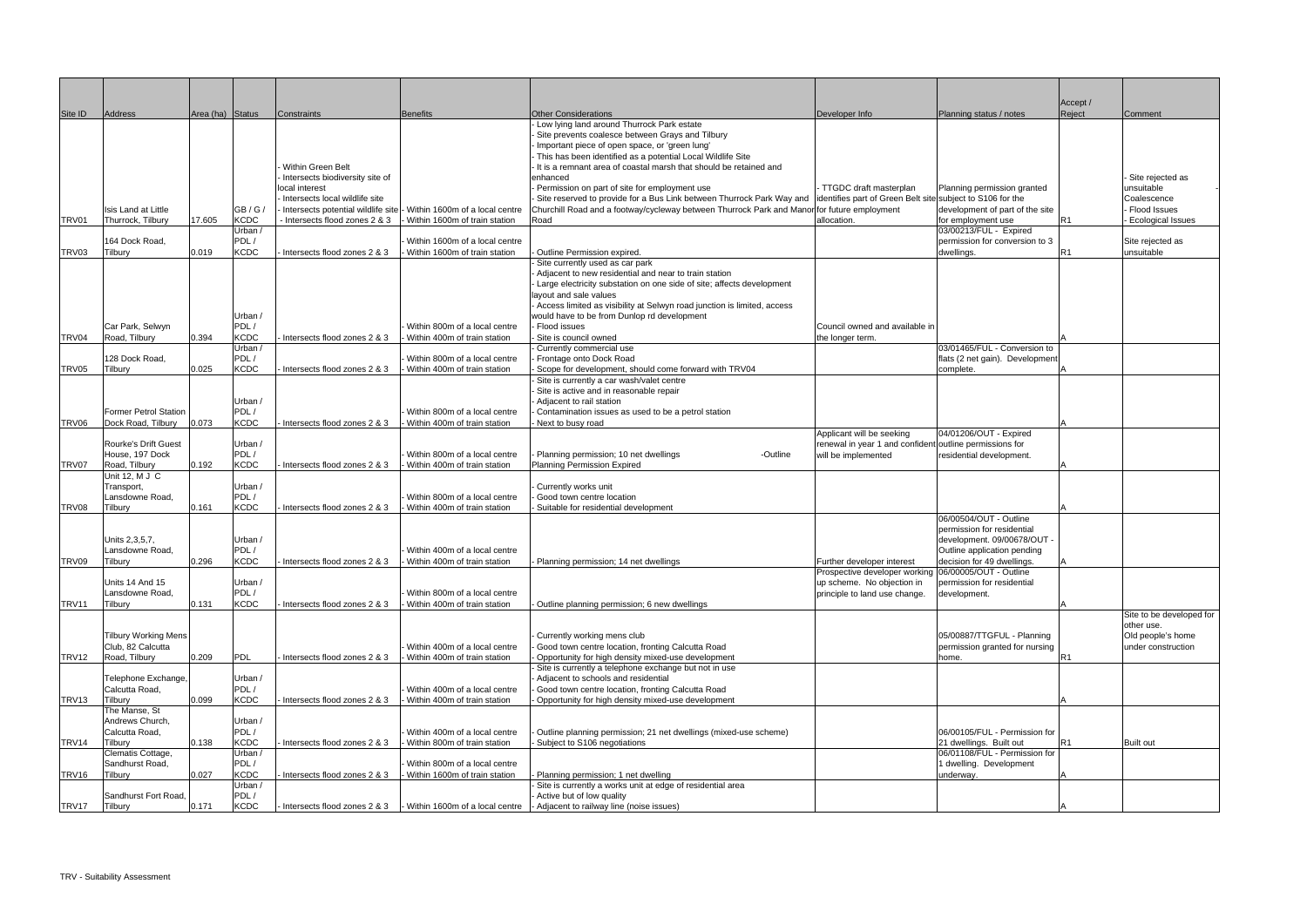| Site ID |                                                 | Area (ha) Status |                     |                              | <b>Benefits</b>                                                | <b>Other Considerations</b>                                                                                                                            |                                                             |                               | Accept /<br>Reject |                          |
|---------|-------------------------------------------------|------------------|---------------------|------------------------------|----------------------------------------------------------------|--------------------------------------------------------------------------------------------------------------------------------------------------------|-------------------------------------------------------------|-------------------------------|--------------------|--------------------------|
|         | Address                                         |                  |                     | Constraints                  |                                                                | Site is currently used for car related industries                                                                                                      | Developer Info                                              | Planning status / notes       |                    | Comment                  |
|         |                                                 |                  |                     |                              |                                                                | Active but of low quality                                                                                                                              |                                                             |                               |                    |                          |
|         |                                                 |                  |                     |                              |                                                                | Adjacent to rail and new good quality residential                                                                                                      |                                                             |                               |                    |                          |
|         | Hume Avenue                                     |                  | Urban /             |                              |                                                                | Close to river but doesn't benefit as rail line blocks it (noise issues)<br>Contamination ; heavy industrial uses                                      | Council comment that most<br>leases are due to expire. Site |                               |                    |                          |
|         | Industrial Area.                                |                  | PDL/                |                              | Within 400m of a local centre                                  | Mostly Council owned with medium to long term released                                                                                                 | will be available in the medium                             |                               |                    |                          |
| TRV19   | Tilbury                                         | 2.387            | <b>KCDC</b>         | Intersects flood zones 2 & 3 | Within 800m of train station                                   | Site is council owned                                                                                                                                  | term.                                                       |                               |                    |                          |
|         |                                                 |                  |                     |                              |                                                                | Currently cruise terminal                                                                                                                              |                                                             |                               |                    |                          |
|         |                                                 |                  |                     |                              |                                                                | Previous proposal for mixed use scheme not being taken forward<br>Adjacent to scheduled ancient monument (Tilbury Fort)                                |                                                             |                               |                    |                          |
|         |                                                 |                  |                     |                              |                                                                | Subject to EA measures                                                                                                                                 |                                                             |                               |                    |                          |
|         |                                                 |                  | Urban /             |                              |                                                                | Important riverfront location; public access should be retained and                                                                                    |                                                             |                               |                    | Project not being        |
|         | Tilbury Point, Fort                             |                  | PDL/                | Intersects flood defences    | Within 1600m of a local centre                                 | improved                                                                                                                                               |                                                             |                               |                    | proceeded with by        |
| TRV20   | Road, Tilbury, Essex 10.657                     |                  | <b>KCDC</b>         | Intersects flood zones 2 & 3 | Within 1600m of train station                                  | Access from Ferry Road                                                                                                                                 | - Identified in south East                                  |                               | IR1                | owner.                   |
|         |                                                 |                  |                     |                              |                                                                |                                                                                                                                                        | Thurrock Masterplan as                                      |                               |                    |                          |
|         |                                                 |                  |                     |                              |                                                                |                                                                                                                                                        | community use                                               |                               |                    |                          |
|         |                                                 |                  |                     |                              |                                                                | Site is currently a disused sports centre and sure start building                                                                                      | Globespan investments LTD.                                  |                               |                    |                          |
|         | Site at the corner of                           |                  | Urban /             |                              |                                                                | Sports centre should be used as lack of facilities in area                                                                                             | Suggest 70 units. Believe the                               |                               |                    |                          |
| TRV21   | Brennan Road and<br>London Road. Tilbury 10.459 |                  | PDL/<br><b>KCDC</b> | Intersects flood zones 2 & 3 | Within 400m of a local centre<br>Within 1600m of train station | TPO adjacent to site<br>Council's preferred use is multi-hub community centre                                                                          | site to be deliverable within 1-5<br>years                  |                               |                    |                          |
|         | Former Labour                                   |                  |                     |                              |                                                                |                                                                                                                                                        | Commenced. Likely                                           | 08/00966/FUL - Permission for |                    |                          |
|         | Exchange, Tilbury                               |                  | Urban /             |                              |                                                                | Currently is use as offices (Tilbury House)                                                                                                            | completion year 1                                           | 10 dwellings.                 |                    |                          |
|         | House, Calcutta                                 |                  | PDL/                |                              | Within 800m of a local centre                                  | Good town centre location, fronting Calcutta Road                                                                                                      |                                                             |                               |                    |                          |
| TRV22   | Road, Tilbury                                   | 0.096            | <b>KCDC</b>         | Intersects flood zones 2 & 3 | Within 400m of train station                                   | Opportunity for high density mixed-use development<br>Exiting employment use, allocated as employment in LDF                                           |                                                             |                               |                    | -Site rejected as        |
|         |                                                 |                  |                     |                              |                                                                | Adjacent to listed building (implications for setting)                                                                                                 |                                                             |                               |                    | unsuitable.              |
|         |                                                 |                  | Urban /             |                              |                                                                | Subject to EA measures                                                                                                                                 |                                                             |                               |                    | -Also conflicts with LDF |
|         | Tilbury South, Fort                             |                  | PDL/                |                              | Within 800m of a local centre                                  | Need to improve public access to riverfront                                                                                                            | -TTGDC draft Masterplan -                                   |                               |                    | allocations and flood    |
| TRV23   | Road, Tilbury                                   | 11.990           | <b>KCDC</b>         | Intersects flood zones 2 & 3 | Within 1600m of train station                                  | Access from Ferry Road<br>Planning permission refused; 6 net dwellings                                                                                 | South East Thurrock                                         |                               | IR1                | issues.                  |
|         |                                                 |                  | Urban /             |                              |                                                                | Scope for development; design case study applied                                                                                                       |                                                             |                               |                    |                          |
|         | Former Post office                              |                  | PDL/                |                              | Within 400m of a local centre                                  | Good town centre location, fronting Calcutta Road                                                                                                      |                                                             | 08/00651/OUT - Refused        |                    |                          |
| TRV24   | site, Calcutta Road                             | 0.043            | <b>KCDC</b>         | Intersects flood zones 2 & 3 | Within 800m of train station                                   | Opportunity for high density mixed-use development                                                                                                     |                                                             | application for 12 dwellings  |                    |                          |
|         | 24 Bown Close,                                  |                  | Urban /<br>PDL/     |                              |                                                                | Planning permission; 1 net dwelling                                                                                                                    |                                                             | 07/00613/FUL - Permission for |                    |                          |
| TRV25   | Tilbury                                         | 0.043            | <b>KCDC</b>         | Intersects flood zones 2 & 3 | Within 1600m of a local centre                                 | Good site for intensification                                                                                                                          |                                                             | 1 dwelling.                   |                    |                          |
|         | 10 Medick Court,                                |                  | Urban /             |                              |                                                                |                                                                                                                                                        |                                                             |                               |                    |                          |
|         | Grays Essex RM17                                | 0.03             | PDL/<br><b>KCDC</b> |                              | Within 1600m of train station                                  |                                                                                                                                                        |                                                             | 08/01123/FUL - Permission for |                    |                          |
| TRV26   | 6UD                                             |                  |                     | Intersects flood zones 2 & 3 |                                                                | -Residential area. Part of garden to existing house                                                                                                    |                                                             | 1 dwelling.                   |                    |                          |
|         |                                                 |                  | Urban /             |                              |                                                                | -Occupied by mixed commercial parades. Potential site identified by                                                                                    |                                                             |                               |                    |                          |
|         |                                                 |                  | PDL/                |                              | Within 400m of a local centre                                  | TTGDC/Thurrock Council for Town centre redevelopment / Eco Quarter.                                                                                    |                                                             |                               |                    |                          |
| TRV27   | Station North Site                              | 0.62             | <b>KCDC</b>         | Intersects flood zones 2 & 3 | Within 800m of train station                                   | Proposal for mixed use/ commercial/ retail, with residential above.                                                                                    |                                                             |                               |                    |                          |
|         |                                                 |                  |                     |                              |                                                                | Existing railway station with commercial properties on north east corner of                                                                            |                                                             |                               |                    |                          |
|         |                                                 |                  | Urban /             |                              |                                                                | site. Site bounded to north and south by roads. Potential site identified by                                                                           |                                                             |                               |                    |                          |
|         |                                                 |                  | PDL/                |                              | Within 400m of a local centre                                  | TTGDC/Thurrock Council for Town centre redevelopment / Eco Quarter.                                                                                    |                                                             |                               |                    |                          |
| TRV28   | <b>Tilbury Station</b>                          | 0.48             | <b>KCDC</b>         | Intersects flood zones 2 & 3 | Within 800m of train station                                   | Proposal for mixed use/commercial/ retail, with residential above.                                                                                     |                                                             |                               |                    |                          |
|         | 128 Dock Road,                                  |                  |                     |                              |                                                                | -Commercial premises and car park. Access onto Dock rounded.                                                                                           |                                                             |                               |                    |                          |
|         | Tilbury/Car Park,                               |                  | Urban /             |                              |                                                                | Bounded by residential properties. Potential site identified by TTGDC/                                                                                 |                                                             |                               |                    |                          |
|         | Selwyn Road, Tilbury                            |                  | PDL/                |                              | Within 400m of a local centre                                  | Thurrock Council for Town centre redevelopment / Eco Quarter. Proposal                                                                                 |                                                             |                               |                    |                          |
| TRV29   | (larger boundary)                               | 0.40             | <b>KCDC</b>         | Intersects flood zones 2 & 3 | Within 800m of train station                                   | for mixed use/ commercial/ retail, with residential above.                                                                                             |                                                             |                               |                    |                          |
|         |                                                 |                  |                     |                              |                                                                | -Former petrol station and car park on the south side of Dock Road.<br>Residential to east. Comercial uses to west of site. Potential site             |                                                             |                               |                    |                          |
|         | <b>Former Petrol Station</b>                    |                  | Urban /             |                              |                                                                | identified by TTGDC/ Thurrock Council for Town centre redevelopment /                                                                                  |                                                             |                               |                    |                          |
|         | Dock Road, Tilbury                              |                  | PDL/                |                              | Within 400m of a local centre                                  | Eco Quarter. Proposal for mixed use/commercial/ retail, with residential                                                                               |                                                             |                               |                    |                          |
| TRV30   | (larger boundary)                               | 0.25             | <b>KCDC</b>         | Intersects flood zones 2 & 3 | Within 800m of train station                                   | above.                                                                                                                                                 |                                                             |                               |                    |                          |
|         | Former Labour                                   |                  |                     |                              |                                                                | -Former labour exchange. Planning permission for residential conversion                                                                                |                                                             |                               |                    |                          |
|         | Exchange, Tilbury                               |                  |                     |                              |                                                                | now nearing completion. Potential site identified by TTGDC/ Thurrock                                                                                   |                                                             |                               |                    |                          |
|         | House, Calcutta                                 |                  | Urban /             |                              |                                                                | Council for Town centre redevelopment / Eco Quarter. Proposal for                                                                                      |                                                             |                               |                    |                          |
|         | Road, Tilbury (larger                           | 0.10             | PDL/<br><b>KCDC</b> | Intersects flood zones 2 & 3 | Within 400m of a local centre<br>Within 400m of train station  | mixed use/ commercial/ retail, with residential above. The assessment of<br>this site is net of the dwellings arising from the residential conversion. |                                                             | 08/00966/FUL (as TRV22        |                    |                          |
| TRV31   | boundary)                                       |                  |                     |                              |                                                                |                                                                                                                                                        |                                                             | above)                        |                    |                          |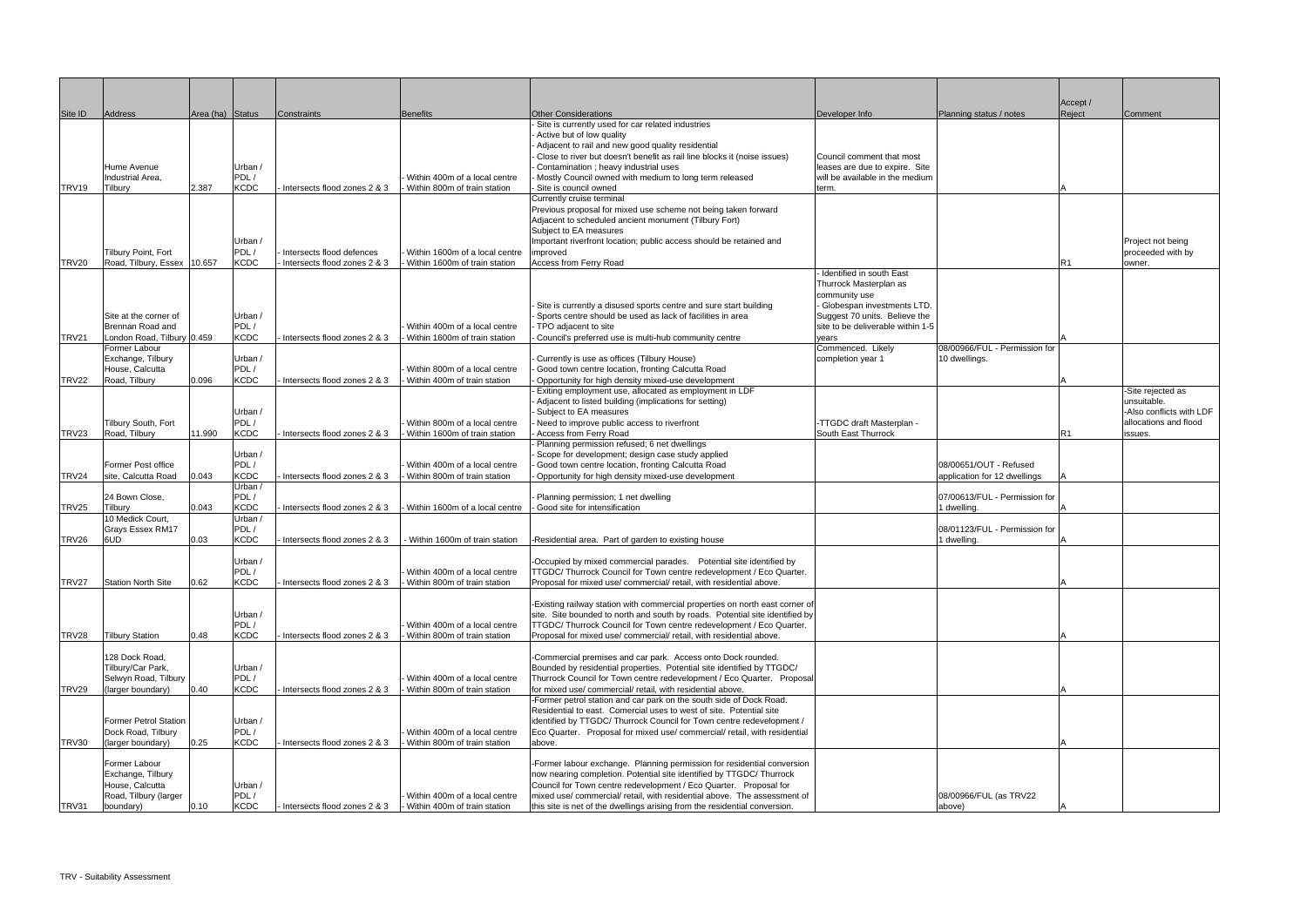| Site ID | Address                     | Area (ha) Status |                 | Constraints                    | Benefits                       | <b>Other Considerations</b>                                                                                                                        | Developer Info | Planning status / notes | Accept /<br>Reject | Comment |
|---------|-----------------------------|------------------|-----------------|--------------------------------|--------------------------------|----------------------------------------------------------------------------------------------------------------------------------------------------|----------------|-------------------------|--------------------|---------|
|         |                             |                  |                 |                                |                                | -Predominatly open site used as car park and market. Some lock up                                                                                  |                |                         |                    |         |
|         |                             |                  | Urban /         |                                |                                | buildings occupy eastern end. Potential site identified by TTGDC/                                                                                  |                |                         |                    |         |
|         |                             |                  | PDL/            |                                | Within 800m of a local centre  | Thurrock Council for Town centre redevelopment / Eco Quarter. Proposal                                                                             |                |                         |                    |         |
| TRV32   | The Market site             | 0.37             | <b>KCDC</b>     | Intersects flood zones 2 & 3   | Within 400m of train station   | for residential development.                                                                                                                       |                |                         |                    |         |
|         |                             |                  | Urban /         |                                |                                | -Existing residential. Potential site identified by TTGDC/ Thurrock Council                                                                        |                |                         |                    |         |
|         |                             |                  | PDL/            |                                | Within 800m of a local centre  | for Town centre redevelopment / Eco Quarter. Potential for                                                                                         |                |                         |                    |         |
| TRV33   | Dunedin House               | 0.20             | <b>KCDC</b>     | - Intersects flood zones 2 & 3 | Within 400m of train station   | intensification of residential use.                                                                                                                |                |                         |                    |         |
|         |                             |                  |                 |                                |                                | Existing commercial parade with residential above and car parking.                                                                                 |                |                         |                    |         |
|         |                             |                  | Urban /         |                                |                                | Potential site identified by TTGDC/ Thurrock Council for Town centre                                                                               |                |                         |                    |         |
|         | Commonwealth                |                  | PDL/            |                                | Within 800m of a local centre  | redevelopment / Eco Quarter. Proposal for mixed use/ commercial/ retail,                                                                           |                |                         |                    |         |
| TRV34   | House                       | 0.73             | <b>KCDC</b>     | Intersects flood zones 2 & 3   | Within 400m of train station   | with residential above.                                                                                                                            |                |                         |                    |         |
|         |                             |                  |                 |                                |                                |                                                                                                                                                    |                |                         |                    |         |
|         |                             |                  | Urban /         |                                |                                | -Existing residential. Bounded by residential development. Potential site                                                                          |                |                         |                    |         |
|         |                             |                  | PDL/            |                                | Within 800m of a local centre  | identified by TTGDC/ Thurrock Council for Town centre redevelopment /                                                                              |                |                         |                    |         |
| TRV35   | Montreal Road Estate 1.14   |                  | <b>KCDC</b>     | Intersects flood zones 2 & 3   | Within 400m of train station   | Eco Quarter. Potential for intensification of residential use.                                                                                     |                |                         |                    |         |
|         |                             |                  |                 |                                |                                | Existing community leisure centre adjoined by mixed commercial town                                                                                |                |                         |                    |         |
|         |                             |                  | Urban /         |                                |                                | centre uses. Potential site identified by TTGDC/ Thurrock Council for Town                                                                         |                |                         |                    |         |
|         | <b>Tilbury Community</b>    |                  | PDL/            |                                | Within 800m of a local centre  | centre redevelopment / Eco Quarter. Potential for leisure use with                                                                                 |                |                         |                    |         |
| TRV36   | <b>Association Hall</b>     | 0.29             | KCDC            | Intersects flood zones 2 & 3   | Within 400m of train station   | residential above.                                                                                                                                 |                |                         |                    |         |
|         |                             |                  |                 |                                |                                | -Occupied by Police station and neighbouring houses. Frontages to three                                                                            |                |                         |                    |         |
|         |                             |                  | Urban /         |                                |                                | roads including Civic Square. Potential site identified by TTGDC/ Thurrock                                                                         |                |                         |                    |         |
|         |                             |                  | PDL/            |                                | Within 800m of a local centre  | Council for Town centre redevelopment / Eco Quarter. Potential for                                                                                 |                |                         |                    |         |
| TRV37   | Tilbury Police Station 0.40 |                  | <b>KCDC</b>     | - Intersects flood zones 2 & 3 | Within 400m of train station   | residential use.                                                                                                                                   |                |                         |                    |         |
|         |                             |                  |                 |                                |                                | Existing health centre. Corner plot. Residential development to east and                                                                           |                |                         |                    |         |
|         |                             |                  |                 |                                |                                | south. Mixed town centre uses to west and north. Existing residential.                                                                             |                |                         |                    |         |
|         |                             |                  | Urban /         |                                |                                | Potential site identified by TTGDC/ Thurrock Council for Town centre                                                                               |                |                         |                    |         |
|         |                             |                  | PDL/            |                                | Within 1600m of a local centre | redevelopment / Eco Quarter. Proposal for mixed use with residential                                                                               |                |                         |                    |         |
| TRV38   | Tilbury Health Centre 0.19  |                  | <b>KCDC</b>     | Intersects flood zones 2 & 3   | Within 400m of train station   | above                                                                                                                                              |                |                         |                    |         |
|         |                             |                  |                 |                                |                                | Existing residential facing onto open space. Bounded by residential                                                                                |                |                         |                    |         |
|         |                             |                  | Urban /<br>PDL/ |                                | Within 1600m of a local centre | development. Potential site identified by TTGDC/ Thurrock Council for<br>Town centre redevelopment / Eco Quarter. Potential for intensification of |                |                         |                    |         |
|         |                             |                  | <b>KCDC</b>     |                                |                                |                                                                                                                                                    |                |                         |                    |         |
| TRV39   | London Road Houses 1.25     |                  |                 | - Intersects flood zones 2 & 3 | - Within 400m of train station | residential use.                                                                                                                                   |                |                         |                    |         |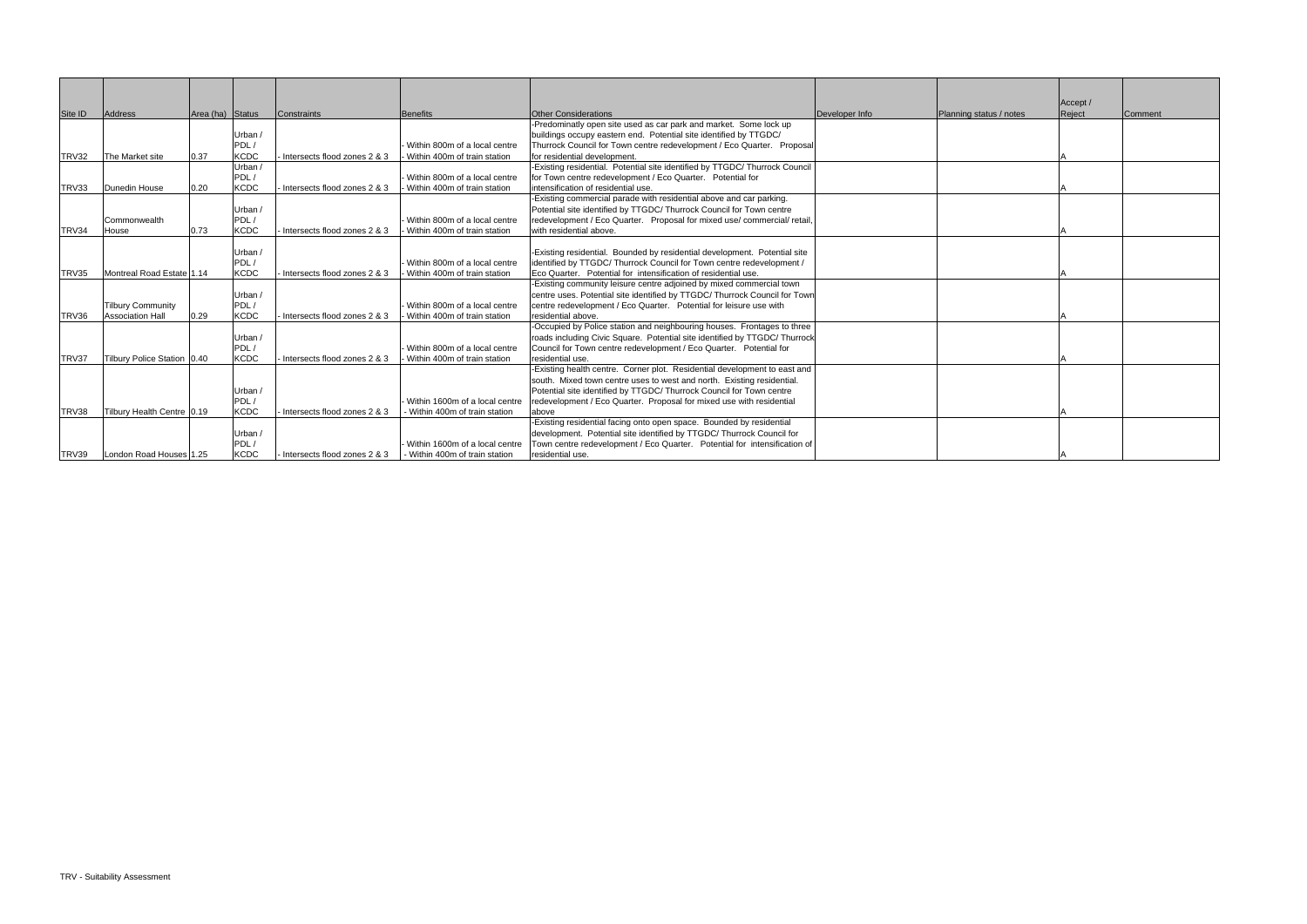|                              |                                            |                              | <b>Availability Assessment</b> |              | <b>Achievability Assessment</b> |                        |                              |              |                              |      |                        |
|------------------------------|--------------------------------------------|------------------------------|--------------------------------|--------------|---------------------------------|------------------------|------------------------------|--------------|------------------------------|------|------------------------|
|                              |                                            |                              |                                |              |                                 | <b>Cost Assessment</b> |                              |              | <b>Market Assessment</b>     |      |                        |
|                              |                                            |                              |                                |              |                                 |                        |                              |              |                              |      |                        |
|                              |                                            | Low                          | Medium                         | High         |                                 | Medium                 | High                         | <b>NOT</b>   | Medium                       | High | Phasing                |
| Site ID                      | Address                                    |                              |                                |              | <b>Non</b>                      |                        |                              |              |                              |      | (years)                |
| TRV04                        | Car Park, Selwyn<br>Road, Tilbury          | $\checkmark$                 |                                |              |                                 |                        | $\checkmark$                 |              | $\checkmark$                 |      | $11 - 15$              |
|                              | 128 Dock Road,                             |                              |                                |              |                                 |                        |                              |              |                              |      |                        |
| TRV05                        | Tilbury                                    |                              |                                | $\checkmark$ | $\checkmark$                    |                        |                              | $\checkmark$ |                              |      | $0-5$                  |
|                              |                                            |                              |                                |              |                                 |                        |                              |              |                              |      |                        |
|                              | <b>Former Petrol Station</b>               |                              |                                |              |                                 |                        |                              |              |                              |      |                        |
| TRV06                        | Dock Road, Tilbury<br>Rourke's Drift Guest |                              | $\checkmark$                   |              |                                 | ✓                      |                              |              | $\checkmark$                 |      | $6 - 10$               |
|                              | House, 197 Dock                            |                              |                                |              |                                 |                        |                              |              |                              |      |                        |
| TRV07                        | Road, Tilbury                              |                              | $\checkmark$                   |              |                                 | $\checkmark$           |                              |              | $\checkmark$                 |      | $0 - 5$                |
|                              | Unit 12, M J C                             |                              |                                |              |                                 |                        |                              |              |                              |      |                        |
|                              | Transport,                                 |                              |                                |              |                                 |                        |                              |              |                              |      |                        |
|                              | Lansdowne Road,                            |                              |                                |              |                                 |                        |                              |              |                              |      |                        |
| TRV08                        | Tilbury<br>Units 2,3,5,7,                  |                              | ✓                              |              |                                 |                        |                              |              | ✓                            |      | $6 - 10$               |
|                              | Lansdowne Road,                            |                              |                                |              |                                 |                        |                              |              |                              |      |                        |
| TRV09                        | Tilbury                                    |                              | ✓                              |              |                                 |                        |                              |              | $\checkmark$                 |      | $6 - 10$               |
|                              | Units 14 And 15                            |                              |                                |              |                                 |                        |                              |              |                              |      |                        |
|                              | Lansdowne Road,                            |                              |                                |              |                                 |                        |                              |              |                              |      |                        |
| TRV11                        | Tilbury<br>Telephone Exchange,             |                              | $\checkmark$                   |              |                                 | ✓                      |                              |              | $\checkmark$                 |      | $0-5$                  |
|                              | Calcutta Road,                             |                              |                                |              |                                 |                        |                              |              |                              |      |                        |
| TRV13                        | Tilbury                                    | $\checkmark$                 |                                |              |                                 |                        | ✓                            |              | $\checkmark$                 |      | $11 - 15$              |
|                              | Clematis Cottage,                          |                              |                                |              |                                 |                        |                              |              |                              |      |                        |
|                              | Sandhurst Road,                            |                              |                                |              |                                 |                        |                              |              |                              |      |                        |
| <b>TRV16</b>                 | Tilbury<br>Sandhurst Fort Road,            |                              |                                | $\checkmark$ |                                 | ✓                      |                              |              | $\checkmark$                 |      | $0 - 5$                |
| TRV17                        | Tilbury                                    |                              | ✓                              |              |                                 |                        | ✓                            |              | $\checkmark$                 |      | $6 - 10$               |
|                              | Hume Avenue                                |                              |                                |              |                                 |                        |                              |              |                              |      |                        |
|                              | Industrial Area,                           |                              |                                |              |                                 |                        |                              |              |                              |      |                        |
| TRV19                        | Tilbury                                    |                              | $\checkmark$                   |              |                                 | ✓                      |                              | $\checkmark$ |                              |      | $11 - 15$              |
|                              | Site at the corner of                      |                              |                                |              |                                 |                        |                              |              |                              |      |                        |
|                              | Brennan Road and                           |                              |                                |              |                                 |                        |                              |              |                              |      |                        |
| <b>TRV21</b>                 | London Road, Tilbury                       |                              | $\checkmark$                   |              |                                 | ✓                      |                              |              | $\checkmark$                 |      | $6 - 10$               |
|                              | Former Labour                              |                              |                                |              |                                 |                        |                              |              |                              |      |                        |
|                              | Exchange, Tilbury                          |                              |                                |              |                                 |                        |                              |              |                              |      |                        |
|                              | House, Calcutta                            |                              |                                | ✓            |                                 | ✓                      |                              |              | $\checkmark$                 |      |                        |
| <b>TRV22</b>                 | Road, Tilbury<br>Former Post office        |                              |                                |              |                                 |                        |                              |              |                              |      | $0 - 5$                |
| TRV24                        | site, Calcutta Road                        |                              | $\checkmark$                   |              |                                 | $\checkmark$           |                              |              | $\checkmark$                 |      | $6 - 10$               |
|                              | 24 Bown Close,                             |                              |                                |              |                                 |                        |                              |              |                              |      |                        |
| TRV25                        | Tilbury                                    | $\checkmark$                 |                                |              | $\checkmark$                    |                        |                              | $\checkmark$ |                              |      | $0 - 5$                |
|                              | 10 Medick Court,<br>Grays Essex RM17       |                              |                                |              |                                 |                        |                              |              |                              |      |                        |
| TRV26                        | 6UD                                        |                              |                                | $\checkmark$ |                                 | $\checkmark$           |                              |              | $\checkmark$                 |      | $0-5$                  |
| TRV27                        | <b>Station North Site</b>                  | $\checkmark$                 |                                |              |                                 |                        | $\checkmark$                 |              | $\checkmark$                 |      | $11 - 15$              |
| TRV28                        | <b>Tilbury Station</b>                     | $\checkmark$                 |                                |              |                                 |                        | ✓                            |              | $\checkmark$                 |      | $11 - 15$              |
|                              |                                            |                              |                                |              |                                 |                        |                              |              |                              |      |                        |
|                              | 128 Dock Road,                             |                              |                                |              |                                 |                        |                              |              |                              |      |                        |
|                              | Tilbury/Car Park,<br>Selwyn Road, Tilbury  |                              |                                |              |                                 |                        |                              |              |                              |      |                        |
| <b>TRV29</b>                 | (larger boundary)                          | $\checkmark$                 |                                |              |                                 |                        | $\checkmark$                 |              | $\checkmark$                 |      | $11 - 15$              |
|                              |                                            |                              |                                |              |                                 |                        |                              |              |                              |      |                        |
|                              | Former Petrol Station                      |                              |                                |              |                                 |                        |                              |              |                              |      |                        |
|                              | Dock Road, Tilbury                         |                              |                                |              |                                 |                        |                              |              |                              |      |                        |
| <b>TRV30</b>                 | (larger boundary)<br>Former Labour         | $\checkmark$                 |                                |              |                                 |                        | $\checkmark$                 |              | $\checkmark$                 |      | $11 - 15$              |
|                              | Exchange, Tilbury                          |                              |                                |              |                                 |                        |                              |              |                              |      |                        |
|                              | House, Calcutta                            |                              |                                |              |                                 |                        |                              |              |                              |      |                        |
|                              | Road, Tilbury (larger                      |                              |                                |              |                                 |                        |                              |              |                              |      |                        |
| <b>TRV31</b>                 | boundary)                                  | $\checkmark$                 |                                |              |                                 |                        | $\checkmark$                 |              | ✓                            |      | $11 - 15$              |
| <b>TRV32</b><br><b>TRV33</b> | The Market site<br>Dunedin House           | $\checkmark$<br>$\checkmark$ |                                |              |                                 |                        | $\checkmark$<br>$\checkmark$ |              | $\checkmark$<br>$\checkmark$ |      | $11 - 15$<br>$11 - 15$ |
|                              |                                            |                              |                                |              |                                 |                        |                              |              |                              |      |                        |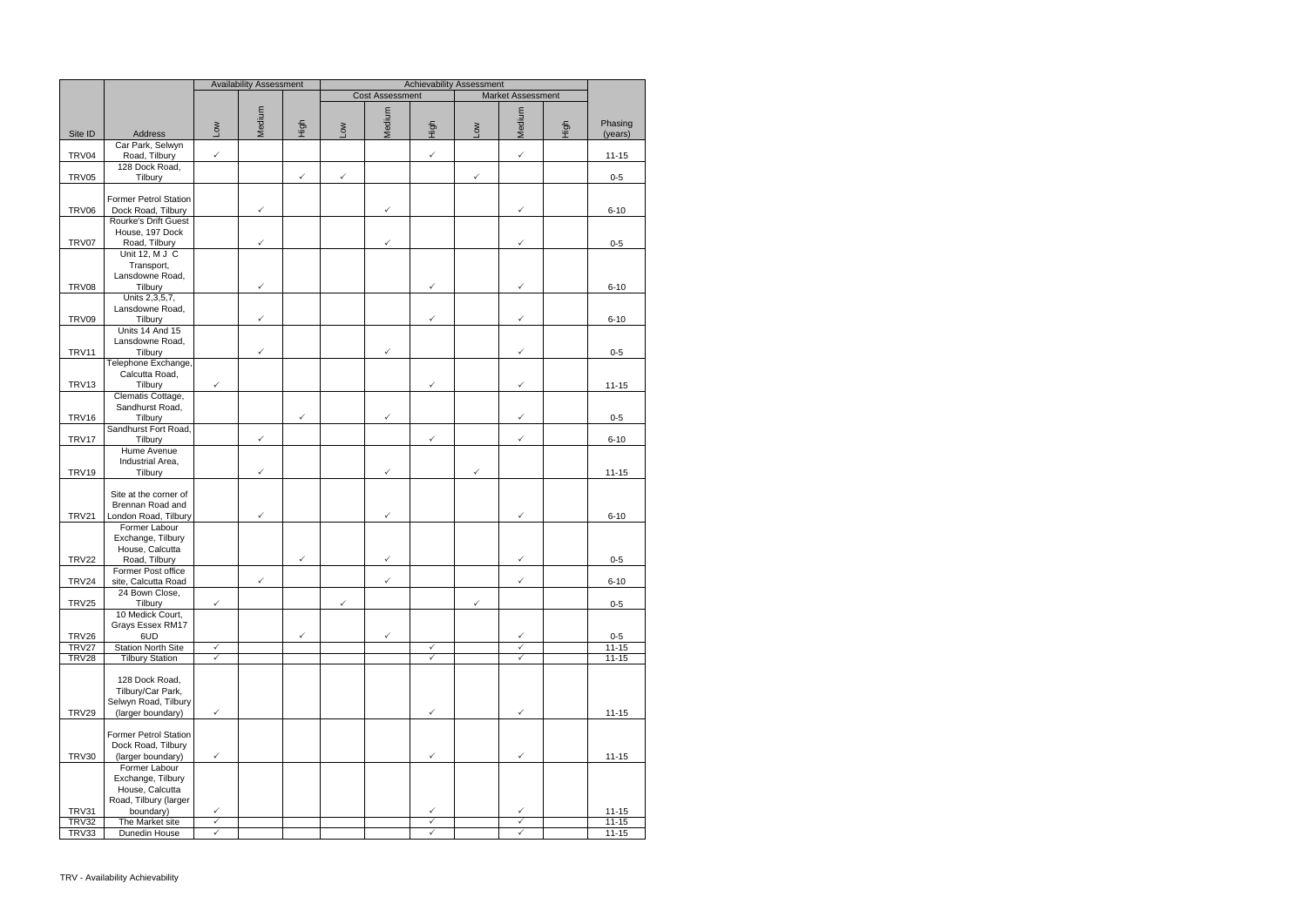|              |                                                     |                  | <b>Availability Assessment</b> |      |                  |                        |              |                          |              |      |                    |
|--------------|-----------------------------------------------------|------------------|--------------------------------|------|------------------|------------------------|--------------|--------------------------|--------------|------|--------------------|
|              |                                                     |                  |                                |      |                  | <b>Cost Assessment</b> |              | <b>Market Assessment</b> |              |      |                    |
| Site ID      | Address                                             | $\sum_{i=1}^{n}$ | Medium                         | High | $\sum_{i=1}^{n}$ | Medium                 | <b>Aigh</b>  | $\geq$                   | Medium       | High | Phasing<br>(years) |
|              | Commonwealth                                        |                  |                                |      |                  |                        |              |                          |              |      |                    |
| TRV34        | House                                               |                  |                                |      |                  |                        | ✓            |                          | $\checkmark$ |      | $11 - 15$          |
| TRV35        | Montreal Road Estate                                | ✓                |                                |      |                  |                        | ✓            |                          | ✓            |      | $11 - 15$          |
| TRV36        | <b>Tilbury Community</b><br><b>Association Hall</b> | ✓                |                                |      |                  |                        | $\checkmark$ |                          | $\checkmark$ |      | $11 - 15$          |
| TRV37        | <b>Tilbury Police Station</b>                       | $\checkmark$     |                                |      |                  |                        | ✓            |                          | $\checkmark$ |      | $11 - 15$          |
| TRV38        | <b>Tilbury Health Centre</b>                        | $\checkmark$     |                                |      |                  |                        | $\checkmark$ |                          | $\checkmark$ |      | $11 - 15$          |
| <b>TRV39</b> | London Road Houses                                  | ✓                |                                |      |                  |                        | ✓            |                          | $\checkmark$ |      | $11 - 15$          |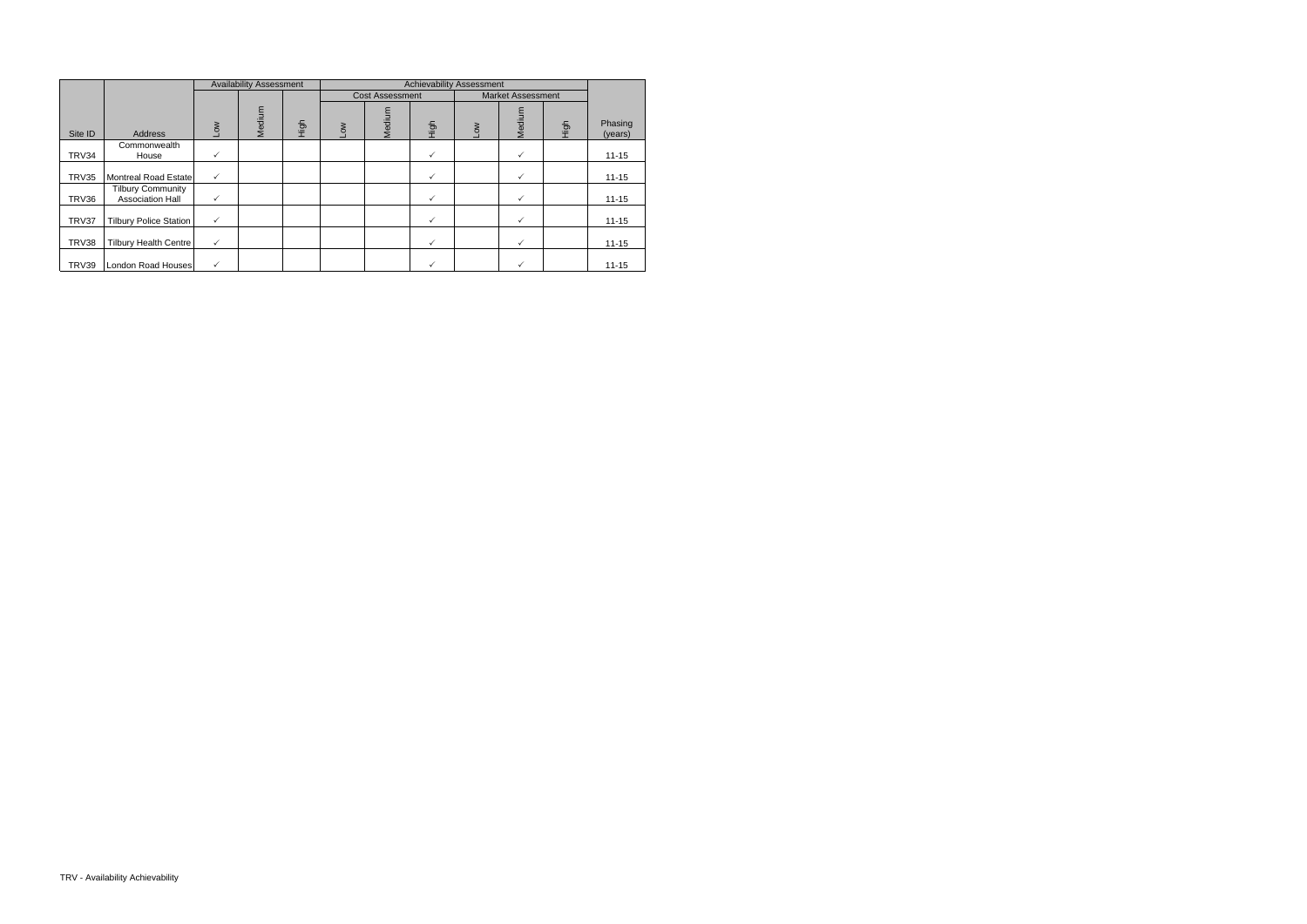|                              |                                                     | Area         | Source of<br>Capacity | Scenario              | Scenario        |                |                        |                                                    |
|------------------------------|-----------------------------------------------------|--------------|-----------------------|-----------------------|-----------------|----------------|------------------------|----------------------------------------------------|
| Site ID                      | Address                                             | (ha)         | Estimate              | A                     | B               | Midpoint       | Phasing                | Comments                                           |
| TRV04                        | Car Park, Selwyn Road,<br>Tilbury                   | 0.39         | 6                     | 12                    | 21              | 16             | $11 - 15$              |                                                    |
| TRV05                        | 128 Dock Road, Tilbury                              | 0.03         | p/p                   | $\overline{2}$        | $\overline{2}$  | $\overline{2}$ | $0 - 5$                | Planning permission                                |
|                              | <b>Former Petrol Station</b>                        |              |                       |                       |                 |                |                        |                                                    |
| TRV06                        | Dock Road, Tilbury<br><b>Rourke's Drift Guest</b>   | 0.07         | 4                     | 3                     | 6               | 4              | $6 - 10$               | Planning permission                                |
|                              | House, 197 Dock Road,                               |              |                       |                       |                 |                |                        |                                                    |
| TRV07                        | Tilbury                                             | 0.19         | p/p                   | 10                    | 10              | 10             | $0-5$                  |                                                    |
|                              | Unit 12, M J C Transport,                           |              |                       |                       |                 |                |                        | Planning permission                                |
| TRV08                        | Lansdowne Road, Tilbury                             | 0.16         | p/p                   | 10                    | 10              | 10             | $6 - 10$               |                                                    |
|                              |                                                     |              |                       |                       |                 |                |                        | Planning permission                                |
| TRV09                        | Units 2,3,5,7, Lansdowne<br>Road, Tilbury           | 0.30         |                       | 14                    | 14              | 14             | $6 - 10$               |                                                    |
|                              |                                                     |              | p/p                   |                       |                 |                |                        | Planning permission                                |
|                              | Units 14 And 15                                     |              |                       |                       |                 |                |                        |                                                    |
| TRV11                        | Lansdowne Road, Tilbury                             | 0.13         | p/p                   | 6                     | 6               | 6              | $0 - 5$                |                                                    |
| <b>TRV13</b>                 | Telephone Exchange,<br>Calcutta Road, Tilbury       | 0.10         | 11                    | 7                     | 15              | 11             | $11 - 15$              |                                                    |
|                              | Clematis Cottage,                                   |              |                       |                       |                 |                |                        | Planning permission                                |
| TRV16                        | Sandhurst Road, Tilbury                             | 0.03         | p/p                   | 1                     | $\mathbf{1}$    | 1              | $0 - 5$                |                                                    |
| TRV17                        | Sandhurst Fort Road,<br>Tilbury                     | 0.17         | 4                     | 7                     | 14              | 10             | $6 - 10$               |                                                    |
|                              | Hume Avenue Industrial                              |              |                       |                       |                 |                |                        |                                                    |
| <b>TRV19</b>                 | Area, Tilbury                                       | 2.39         | 4                     | 95                    | 191             | 143            | $11 - 15$              |                                                    |
|                              | Site at the corner of<br>Brennan Road and           |              |                       |                       |                 |                |                        |                                                    |
| <b>TRV21</b>                 | London Road, Tilbury                                | 0.46         | 9                     | 39                    | 51              | 45             | $6 - 10$               |                                                    |
|                              |                                                     |              |                       |                       |                 |                |                        | Planning permission                                |
|                              | Former Labour Exchange,<br>Tilbury House, Calcutta  |              |                       |                       |                 |                |                        |                                                    |
| <b>TRV22</b>                 | Road, Tilbury                                       | 0.10         | p/p                   | 10                    | 10              | 10             | $0 - 5$                |                                                    |
|                              | Former Post office site.                            |              |                       |                       |                 |                |                        |                                                    |
| TRV24                        | Calcutta Road                                       | 0.04         | 11                    | 3                     | 6               | 5              | $6 - 10$               |                                                    |
| TRV25                        | 24 Bown Close, Tilbury<br>10 Medick Court, Grays    | 0.04         | p/p                   | $\mathbf{1}$          | 1               | $\mathbf{1}$   | $0 - 5$                | Planning permission<br>Planning permission         |
| TRV26                        | Essex RM17 6UD                                      | 0.03         | p/p                   | 1                     | 1               | 1              | $0-5$                  |                                                    |
| TRV27                        | Station North Site                                  | 0.62         | TC                    | 40                    | 40              | 40             | $11 - 15$              | <b>Thurrock Council</b>                            |
| TRV28                        | <b>Tilbury Station</b><br>128 Dock Road.            | 0.48         | <b>TC</b>             | 30                    | 30              | 30             | $11 - 15$              | <b>Thurrock Council</b>                            |
|                              | Tilbury/Car Park, Selwyn                            |              |                       |                       |                 |                |                        |                                                    |
|                              | Road, Tilbury (larger                               |              |                       |                       |                 |                |                        |                                                    |
| TRV29                        | boundary)<br><b>Former Petrol Station</b>           | 0.40         | TC                    | 14                    | 14              | 14             | $11 - 15$              | <b>Thurrock Council</b>                            |
|                              | Dock Road, Tilbury (larger                          |              |                       |                       |                 |                |                        |                                                    |
| <b>TRV30</b>                 | boundary)                                           | 0.25         | ТC                    | 16                    | 16              | 16             | $11 - 15$              | <b>Thurrock Council</b>                            |
|                              | Former Labour Exchange,<br>Tilbury House, Calcutta  |              |                       |                       |                 |                |                        |                                                    |
|                              | Road, Tilbury (larger                               |              |                       |                       |                 |                |                        |                                                    |
| TRV31                        | boundary)                                           | 0.10         | TC                    | 25                    | 25              | 25             | $11 - 15$              | <b>Thurrock Council</b>                            |
| <b>TRV32</b><br><b>TRV33</b> | The Market site<br>Dunedin House                    | 0.37<br>0.20 | $\overline{TC}$       | 30<br>15              | 30<br>15        | 30<br>15       | $11 - 15$<br>$11 - 15$ | <b>Thurrock Council</b><br><b>Thurrock Council</b> |
| TRV34                        | Commonwealth House                                  | 0.73         | TC<br><b>TC</b>       | 65                    | 65              | 65             | $11 - 15$              | <b>Thurrock Council</b>                            |
| TRV35                        | <b>Montreal Road Estate</b>                         | 1.14         | TC                    | 50                    | 50              | 50             | $11 - 15$              | <b>Thurrock Council</b>                            |
| TRV36                        | <b>Tilbury Community</b><br><b>Association Hall</b> | 0.29         | TC                    |                       |                 |                | $11 - 15$              | <b>Thurrock Council</b>                            |
| TRV37                        | <b>Tilbury Police Station</b>                       | 0.40         | TC                    | 15<br>$\overline{35}$ | 15<br>35        | 15<br>35       | $11 - 15$              | <b>Thurrock Council</b>                            |
| TRV38                        | <b>Tilbury Health Centre</b>                        | 0.19         | ТC                    | 20                    | 20              | 20             | $11 - 15$              | <b>Thurrock Council</b>                            |
| <b>TRV39</b>                 | London Road Houses                                  | 1.25         | TC                    | 70                    | $\overline{70}$ | 70             | $11 - 15$              | <b>Thurrock Council</b>                            |
|                              |                                                     |              |                       | Scenario              | Scenario        |                |                        |                                                    |
|                              |                                                     |              | Phasing               | A                     | В               | Midpoint       |                        |                                                    |
|                              |                                                     |              | $0-5$                 | 31                    | 31              | 31             |                        |                                                    |
|                              |                                                     |              | $6 - 10$<br>$11 - 15$ | 76<br>539             | 101<br>652      | 88<br>595      |                        |                                                    |
|                              |                                                     |              | $15+$                 | $\Omega$              | $\mathbf 0$     | $\Omega$       |                        |                                                    |
|                              |                                                     |              | Total                 | 646                   | 783             | 715            |                        |                                                    |
|                              | Note figures may not add<br>due to rounding         |              | Total 0-15<br>years   | 646                   | 783             | 715            |                        |                                                    |
|                              |                                                     |              |                       |                       |                 |                |                        |                                                    |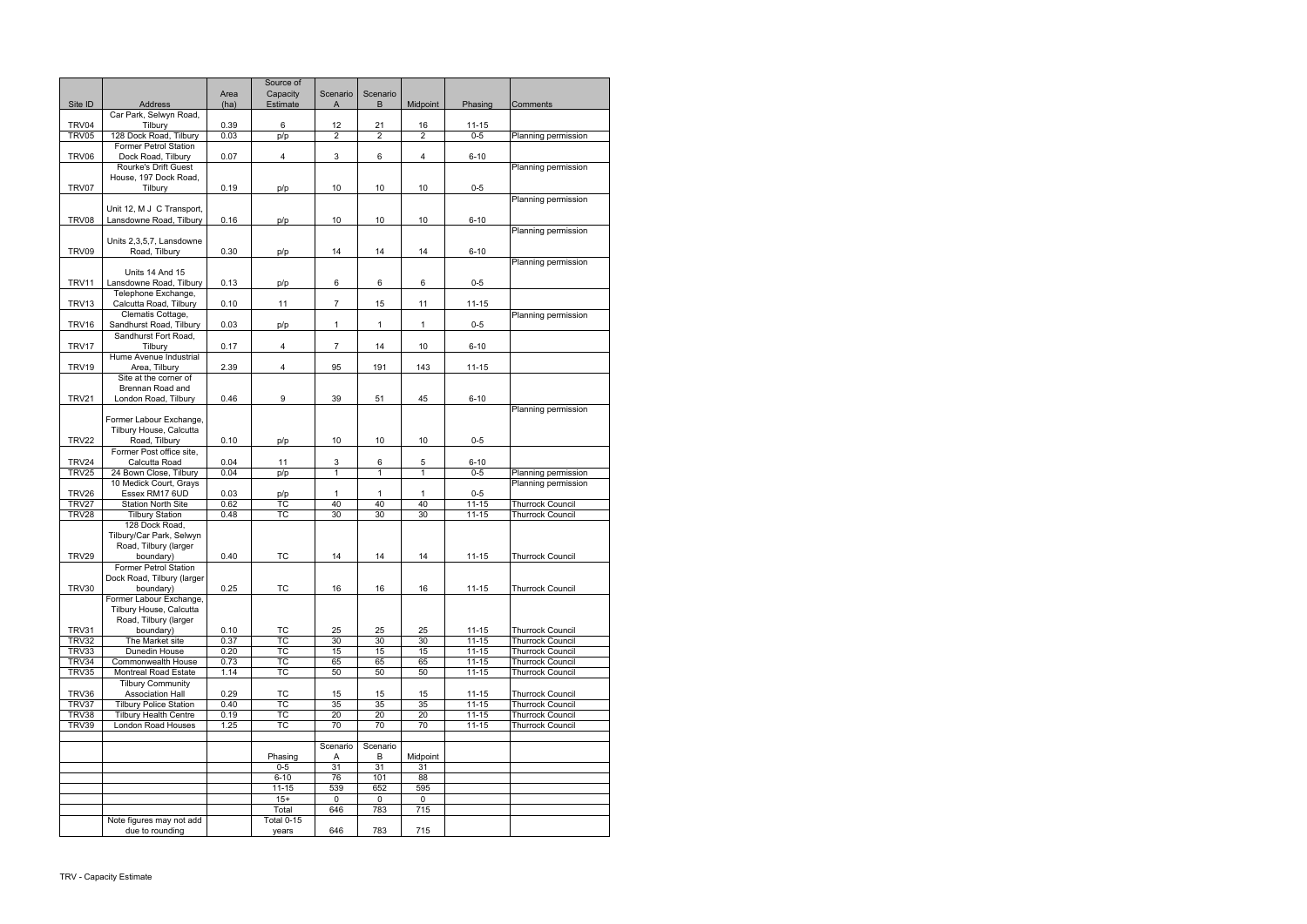# Tilbury St Chads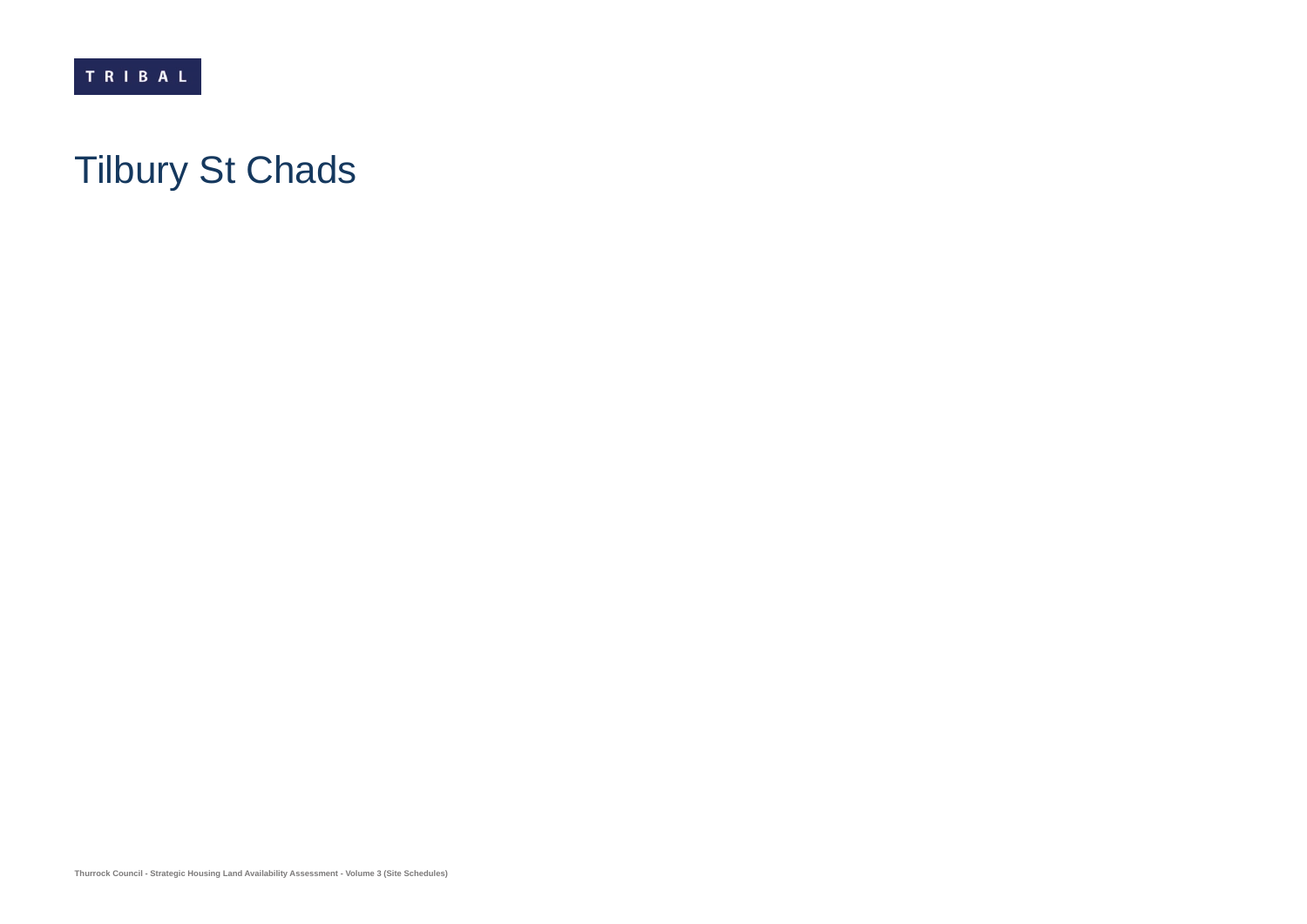| Site ID           | Address                                  | Area (ha) Status |                                | Constraints                                                                                                                                                               | <b>Benefits</b>                                                                                     | <b>Other Considerations</b>                                                                                                                                                                                                                                                                                                                                                                                                                                                                                                                                                                                               | Developer Info                                                                                                                                                                              | Planning status / notes                                        | Accept /<br>Reject | Comment                                                                                                                                                          |
|-------------------|------------------------------------------|------------------|--------------------------------|---------------------------------------------------------------------------------------------------------------------------------------------------------------------------|-----------------------------------------------------------------------------------------------------|---------------------------------------------------------------------------------------------------------------------------------------------------------------------------------------------------------------------------------------------------------------------------------------------------------------------------------------------------------------------------------------------------------------------------------------------------------------------------------------------------------------------------------------------------------------------------------------------------------------------------|---------------------------------------------------------------------------------------------------------------------------------------------------------------------------------------------|----------------------------------------------------------------|--------------------|------------------------------------------------------------------------------------------------------------------------------------------------------------------|
| TSC01             | Land North of Tilbury 99.77              |                  | GB/G/<br><b>KCDC</b>           | Flood storage area<br>Intersects flood zones 2 & 3<br>Intersects biodiversity sites of<br>local interest<br>Intersects potential wildlife<br>sites<br>- Within Green Belt | Within 1600m of a local centre<br>- Within 400m of train station                                    | Site includes Tilbury Marshes and Go-Kart track area<br>Site is open area and a very valuable remnant of the once extensive<br>Thames Marshes; high environmental value - part of site is biodiversity site<br>The site has been identified as being a potential Local Wildlife Site<br>LDF and port proposals for limited GB release for part of site for<br>employment use<br>Access; the only local roads that could provide access are Dock Road<br>and St Chads. The size of the site would generate capacity issues<br>The size of this site would cause coalescence between Tilbury, Grays<br>and Chadwell St Mary | Site promoted by developers<br>through representations to LDF<br>at previous consultation<br>phases.                                                                                        |                                                                | R1                 | Site rejected as<br>unsuitable<br>Unsuitable because of<br>flood storage and flood<br>risk issues<br>- Unsuitable for housing;<br>coalescence /<br>environmental |
| TSC02             | Tilbury FC St Chads<br>Road, Tilbury     | 3.72             | GB / PDL                       | Intersects flood zones 2 & 3<br>- Within Green Belt<br>GB / PDL / - Intersects flood zones 2 & 3                                                                          | Within 1600m of a local centre<br>- Within 1600m of train station<br>Within 1600m of a local centre | Site occupied by Tilbury FC, also includes field north east of it<br>Well used sports club<br>Expensive to develop due to flood issues<br>Council owned site<br>School can be relocated                                                                                                                                                                                                                                                                                                                                                                                                                                   | Developer comment; proposal<br>for 500 residential units<br>development can commence<br>within the year)<br>Council indicate that the site                                                  |                                                                | R1                 | Site unsuitable because<br>of flood risk and flood<br>storage issues. Also<br>conflicts with adopted<br>RSS and LDF policy.                                      |
| TSC03             | Jack Lobley School<br>Calcutta Club,     | 1.44             | <b>KCDC</b><br>Urban /         | - Within Green Belt                                                                                                                                                       | Within 1600m of train station                                                                       | Flood issues, expensive to develop<br>Site is currently Calcutta Club on main road                                                                                                                                                                                                                                                                                                                                                                                                                                                                                                                                        | can come forward in future                                                                                                                                                                  |                                                                |                    |                                                                                                                                                                  |
| TSC05             | Calcutta Road,<br><b>Tilbury</b>         | 0.16             | PDL/<br><b>KCDC</b>            | Intersects flood zones 2 & 3                                                                                                                                              | Within 400m of a local centre<br>Within 800m of train station                                       | Residential to rear<br>Ground floor retail space                                                                                                                                                                                                                                                                                                                                                                                                                                                                                                                                                                          |                                                                                                                                                                                             |                                                                |                    |                                                                                                                                                                  |
| TSC06             | Car Park, Quebec<br>Road, Tilbury        | 0.07             | Urban /<br>PDL/<br><b>KCDC</b> | Intersects flood zones 2 & 3                                                                                                                                              | Within 400m of a local centre<br>Within 800m of train station                                       | Currently town centre car park<br>Site is council owned                                                                                                                                                                                                                                                                                                                                                                                                                                                                                                                                                                   |                                                                                                                                                                                             | 07/00088/FUL - Proposed<br>doctors surgery. Built.             | R <sub>1</sub>     | Built out                                                                                                                                                        |
| TSC07             | 13A Civic Square,<br>Tilbury             | 0.02             | Urban /<br>PDL/<br><b>KCDC</b> | Intersects flood zones 2 & 3                                                                                                                                              | Within 400m of a local centre<br>Within 1600m of train station                                      | Planning permission; 1 net dwelling                                                                                                                                                                                                                                                                                                                                                                                                                                                                                                                                                                                       |                                                                                                                                                                                             | 07/01314/FUL - Permission for<br>flat conversion (1 net gain)  |                    |                                                                                                                                                                  |
| TSC08             | Garjo, Portsea Road,<br>Tilbury          | 0.01             | Urban /<br>PDL/<br><b>KCDC</b> | Intersects flood zones 2 & 3                                                                                                                                              | Within 800m of a local centre<br>Within 1600m of train station                                      | Expired outline planning permission; 1 net dwelling                                                                                                                                                                                                                                                                                                                                                                                                                                                                                                                                                                       | pp expired but residential area<br>and no reason to believe new<br>pp would not be forthcoming                                                                                              | 03/00906/OUT - Expired<br>outline permission for 1<br>dwelling |                    |                                                                                                                                                                  |
|                   | The Anchor Civic<br>Square Tilbury Essex |                  | Urban /<br>PDL/                |                                                                                                                                                                           | Within 400m of a local centre                                                                       | Refused planning permission; 21 net dwellings                                                                                                                                                                                                                                                                                                                                                                                                                                                                                                                                                                             | Permission refused on flood<br>risk and absence of S.106.<br>Flood risk not likely to be fatal<br>as subsequent local precedent<br>for approval contrary to EA<br>advice. Approach from new | 07/00856/FUL - Refused<br>application for 21 dwellings         |                    |                                                                                                                                                                  |
| TSC09             | <b>RM18 8AD</b><br>Land Adjacent To 57   | 0.22             | <b>KCDC</b><br>Urban /         | Intersects flood zones 2 & 3                                                                                                                                              | Within 1600m of train station                                                                       | Scope for development; case study applied                                                                                                                                                                                                                                                                                                                                                                                                                                                                                                                                                                                 | agent.<br>pp only refused in absence of                                                                                                                                                     | 08/00076/FUL - Refused                                         |                    |                                                                                                                                                                  |
| TSC <sub>10</sub> | Brennan Road Tilbury<br>Essex            | 0.03             | PDL/<br><b>KCDC</b>            | - Intersects flood zones 2 & 3                                                                                                                                            | - Within 800m of a local centre<br>Within 1600m of train station                                    | Refused; 1 net dwelling<br>Is scope for infilling; case study applied                                                                                                                                                                                                                                                                                                                                                                                                                                                                                                                                                     | developer contributions but no   application for 1 dwelling<br>objection in principle                                                                                                       |                                                                |                    |                                                                                                                                                                  |
|                   | St Chads School, St                      |                  | Urban /<br>PDL/                | Intersects flood zones 2 & 3                                                                                                                                              | Within 800m of a local centre                                                                       | Site is currently a school available for disposal<br>Some retention of open space would be desirable; possibility to keep<br>playing fields and incorporate community facility and changing rooms into<br>scheme<br>Access - Cross Keys capacity needs addressing                                                                                                                                                                                                                                                                                                                                                         | No pp but Council owned and<br><b>TTGDC</b> support                                                                                                                                         |                                                                |                    |                                                                                                                                                                  |
| TSC <sub>11</sub> | Chads Road, Tilbury 4.22                 |                  | <b>KCDC</b><br>Urban /         | Within Green Belt                                                                                                                                                         | Within 800m of train station                                                                        | Flood issues, expensive to develop<br>-Existing commercial parade with residential above. Potential site<br>identified by TTGDC/ Thurrock Council for Town centre redevelopment /                                                                                                                                                                                                                                                                                                                                                                                                                                         |                                                                                                                                                                                             |                                                                |                    |                                                                                                                                                                  |
| TSC <sub>12</sub> | Calcutta Road Shops 0.38                 |                  | PDL/<br><b>KCDC</b>            | Intersects flood zones 2 & 3                                                                                                                                              | Within 800m of a local centre<br>Within 400m of train station                                       | Eco Quarter. Proposal for mixed use/commercial/ retail, with residential<br>above.                                                                                                                                                                                                                                                                                                                                                                                                                                                                                                                                        |                                                                                                                                                                                             |                                                                |                    |                                                                                                                                                                  |
|                   | TSC13 St Chads Corner                    | 0.17             | Urban /<br>PDL/<br><b>KCDC</b> | - Intersects flood zones 2 & 3                                                                                                                                            | Within 800m of a local centre<br>- Within 400m of train station                                     | -Mixed community uses. Potential site identified by TTGDC/ Thurrock<br>Council for Town centre redevelopment / Eco Quarter. Proposal for<br>mixed use/ commercial/ retail and community uses, with residential above.                                                                                                                                                                                                                                                                                                                                                                                                     |                                                                                                                                                                                             |                                                                |                    |                                                                                                                                                                  |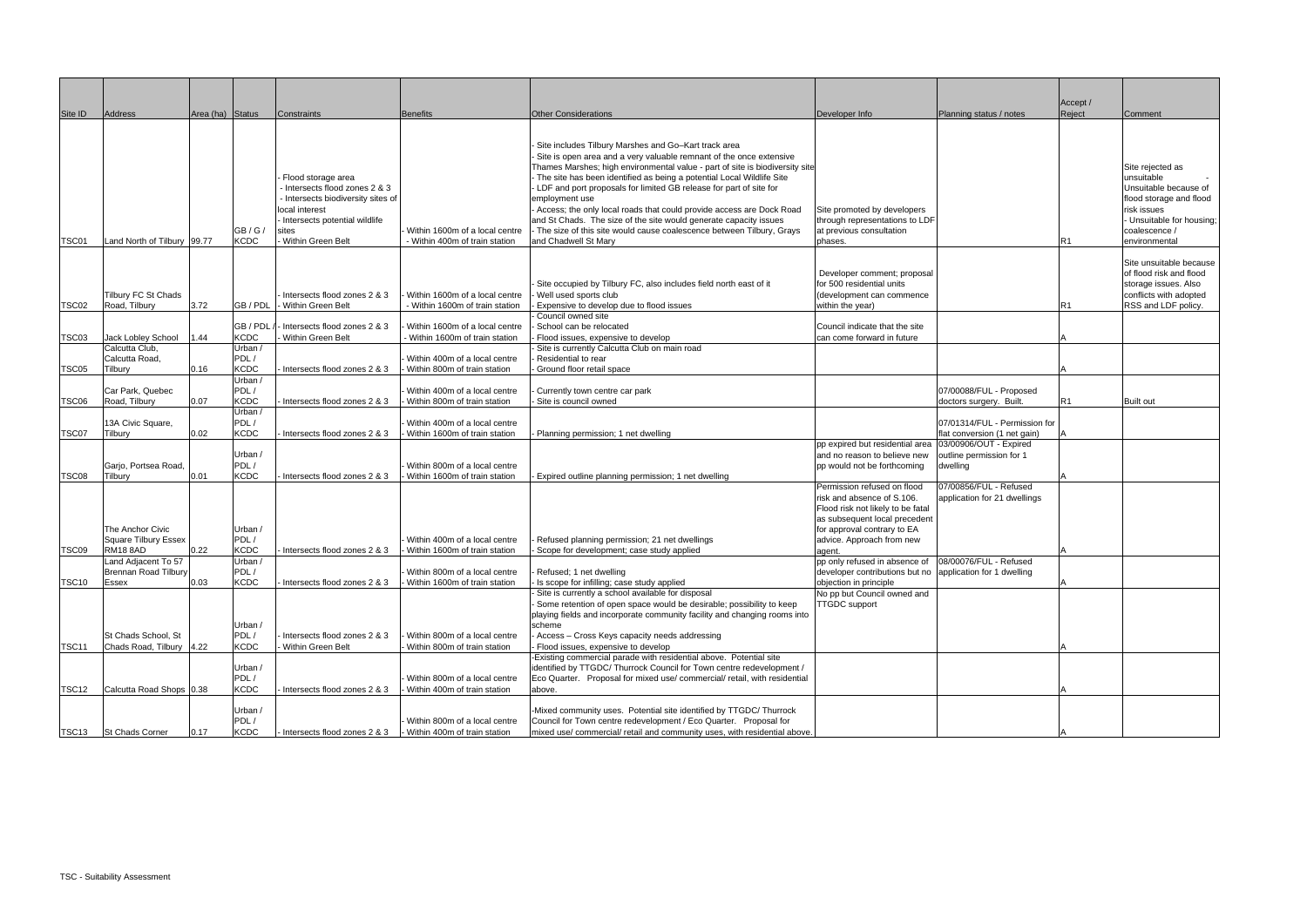|                   |                                                                    |              | <b>Availability Assessment</b>                     |              | <b>Achievability Assessment</b> |              |              |                  |              |      |                    |
|-------------------|--------------------------------------------------------------------|--------------|----------------------------------------------------|--------------|---------------------------------|--------------|--------------|------------------|--------------|------|--------------------|
|                   |                                                                    |              | <b>Cost Assessment</b><br><b>Market Assessment</b> |              |                                 |              |              |                  |              |      |                    |
| Site ID           | <b>Address</b>                                                     | Mo⊓          | Medium                                             | High         | ΜΟT                             | Medium       | High         | $\sum_{i=1}^{n}$ | Medium       | High | Phasing<br>(years) |
| TSC03             | Jack Lobley School                                                 | $\checkmark$ |                                                    |              |                                 | $\checkmark$ |              |                  | $\checkmark$ |      | $11 - 15$          |
| <b>TSC05</b>      | Calcutta Club,<br>Calcutta Road,<br>Tilbury                        |              | $\checkmark$                                       |              |                                 | $\checkmark$ |              |                  | $\checkmark$ |      | $6 - 10$           |
| TSC07             | 13A Civic Square,<br>Tilbury                                       |              | $\checkmark$                                       |              |                                 | $\checkmark$ |              |                  | ✓            |      | $0 - 5$            |
| <b>TSC08</b>      | Garjo, Portsea Road,<br>Tilbury                                    |              | ✓                                                  |              |                                 | $\checkmark$ |              |                  | $\checkmark$ |      | $0-5$              |
| TSC09             | The Anchor Civic<br><b>Square Tilbury Essex</b><br><b>RM18 8AD</b> |              | $\checkmark$                                       |              |                                 | $\checkmark$ |              |                  | $\checkmark$ |      | $0 - 5$            |
|                   | Land Adjacent To 57<br><b>Brennan Road Tilbury</b>                 |              |                                                    |              |                                 |              |              |                  |              |      |                    |
| <b>TSC10</b>      | Essex                                                              |              | $\checkmark$                                       |              |                                 | $\checkmark$ |              |                  | $\checkmark$ |      | $0-5$              |
| <b>TSC11</b>      | St Chads School, St<br>Chads Road, Tilbury                         |              |                                                    | $\checkmark$ |                                 | $\checkmark$ |              |                  | $\checkmark$ |      | $0 - 5$            |
| TSC <sub>12</sub> | Calcutta Road Shops                                                | $\checkmark$ |                                                    |              |                                 |              | $\checkmark$ |                  | $\checkmark$ |      | $11 - 15$          |
| <b>TSC13</b>      | St Chads Corner                                                    | $\checkmark$ |                                                    |              |                                 |              | $\checkmark$ |                  | ✓            |      | $11 - 15$          |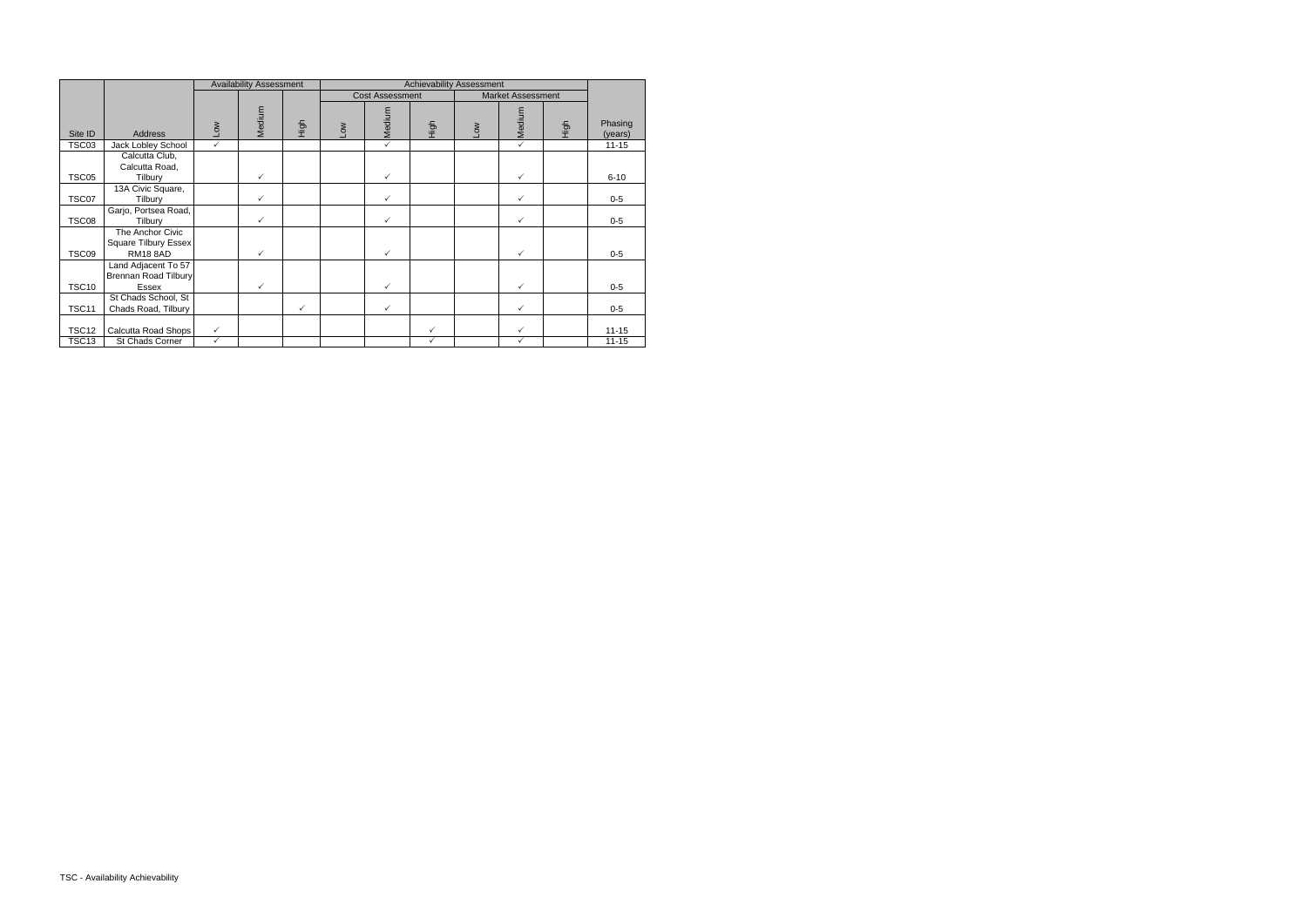|              |                           |      | Source of         |                 |                |                 |           |                         |
|--------------|---------------------------|------|-------------------|-----------------|----------------|-----------------|-----------|-------------------------|
|              |                           | Area | Capacity          | Scenario        | Scenario       |                 |           |                         |
| Site ID      | <b>Address</b>            | (ha) | Estimate          | A               | B              | Midpoint        | Phasing   | Comments                |
| <b>TSC03</b> | Jack Lobley School        | 1.44 | 13                | 43              | 65             | 54              | $11 - 15$ |                         |
|              | Calcutta Club, Calcutta   |      |                   |                 |                |                 |           |                         |
| <b>TSC05</b> | Road, Tilbury             | 0.16 | 5                 | 5               | 10             | $\overline{7}$  | $6 - 10$  |                         |
|              |                           |      |                   |                 |                |                 |           | Planning permission     |
| TSC07        | 13A Civic Square, Tilbury | 0.02 | p/p               | $\mathbf{1}$    | $\mathbf{1}$   | 1               | $0 - 5$   |                         |
|              | Gario, Portsea Road,      |      |                   |                 |                |                 |           | <b>Thurrock Council</b> |
| TSC08        | Tilbury                   | 0.01 | <b>TC</b>         | 1               | 1              | 1               | $0 - 5$   | estimate                |
|              |                           |      |                   |                 |                |                 |           |                         |
|              | The Anchor Civic Square   |      |                   |                 |                |                 |           |                         |
| TSC09        | Tilbury Essex RM18 8AD    | 0.22 | 4                 | 9               | 18             | 13              | $0 - 5$   |                         |
|              | Land Adjacent To 57       |      |                   |                 |                |                 |           |                         |
|              | Brennan Road Tilbury      |      |                   |                 |                |                 |           |                         |
| <b>TSC10</b> | <b>Essex</b>              | 0.03 | $\mathbf{1}$      | $\mathbf{1}$    | $\overline{2}$ | 1               | $0 - 5$   |                         |
|              | St Chads School, St       |      |                   |                 |                |                 |           |                         |
| <b>TSC11</b> | Chads Road, Tilbury       | 4.22 | 3                 | 131             | 240            | 186             | $0-5$     |                         |
|              |                           |      |                   |                 |                |                 |           | <b>Thurrock Council</b> |
| <b>TSC12</b> | Calcutta Road Shops       | 0.38 | <b>TC</b>         | 25              | 25             | 25              | $11 - 15$ | lestimate               |
|              |                           |      |                   |                 |                |                 |           | <b>Thurrock Council</b> |
| <b>TSC13</b> | St Chads Corner           | 0.17 | ТC                | 15              | 15             | 15              | $11 - 15$ | estimate                |
|              |                           |      |                   |                 |                |                 |           |                         |
|              |                           |      |                   | Scenario        | Scenario       |                 |           |                         |
|              |                           |      | Phasing           | A               | B              | Midpoint        |           |                         |
|              |                           |      | $0 - 5$           | 143             | 262            | 202             |           |                         |
|              |                           |      | $6 - 10$          | 5               | 10             | $\overline{7}$  |           |                         |
|              |                           |      | $11 - 15$         | $\overline{83}$ | 105            | $\overline{94}$ |           |                         |
|              |                           |      | $15+$             | $\Omega$        | $\Omega$       | $\Omega$        |           |                         |
|              |                           |      | Total             | 231             | 376            | 303             |           |                         |
|              | Note figures may not add  |      | <b>Total 0-15</b> |                 |                |                 |           |                         |
|              | due to rounding           |      | years             | 231             | 376            | 303             |           |                         |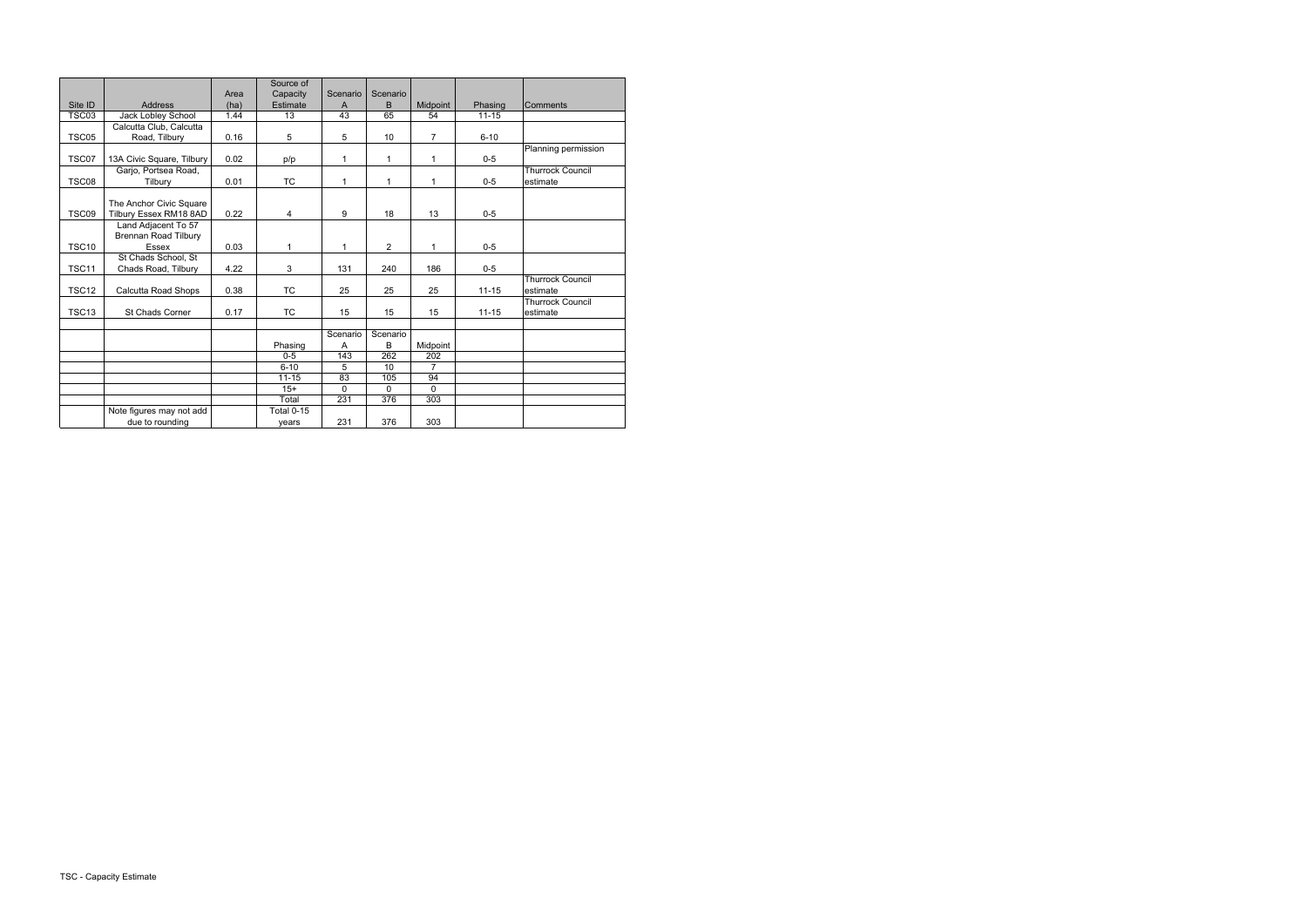## West Thurrock and South Stifford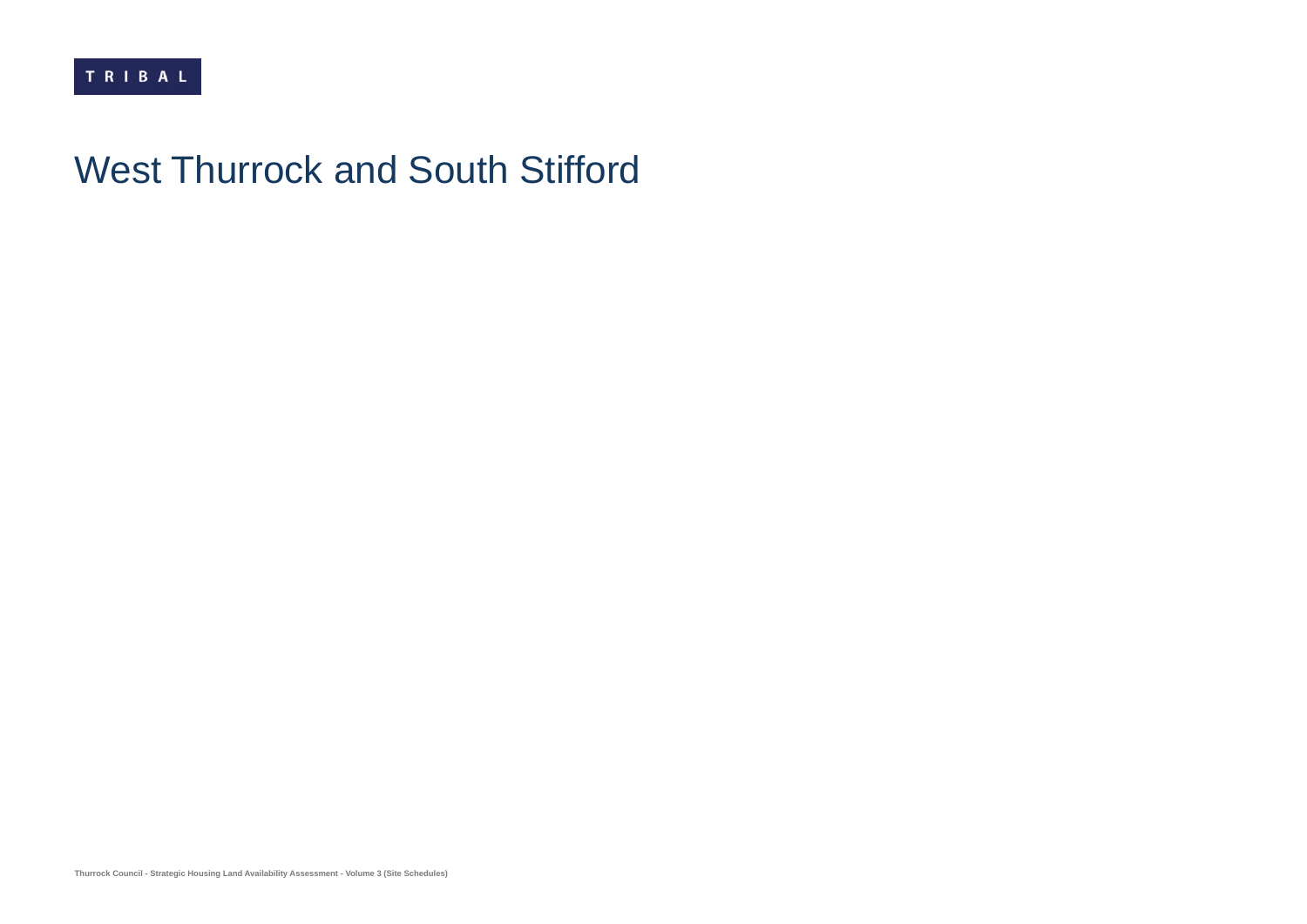| Site ID | Address                                        | Area (ha) Status |                     | Constraints                                                                                       | <b>Benefits</b>                 | <b>Other Considerations</b>                                                                                                                        | Developer Info                                                        | Planning status / notes                                         | Accept /<br>Reject | Comment               |
|---------|------------------------------------------------|------------------|---------------------|---------------------------------------------------------------------------------------------------|---------------------------------|----------------------------------------------------------------------------------------------------------------------------------------------------|-----------------------------------------------------------------------|-----------------------------------------------------------------|--------------------|-----------------------|
|         |                                                |                  |                     |                                                                                                   |                                 | Site is currently an active lorry cleaning facility and HGV test centre, both                                                                      |                                                                       |                                                                 |                    |                       |
|         |                                                |                  | Urban /             |                                                                                                   |                                 | uses would need to be relocated                                                                                                                    |                                                                       |                                                                 |                    |                       |
| WTS01   | <b>MOT Centre, Tank</b><br>Hill Road, Purfleet | 1.65             | PDL/<br><b>KCDC</b> | Intersects flood zones 2 & 3                                                                      | Within 800m of train station    | On main road network<br>Adiacent to residential                                                                                                    |                                                                       |                                                                 |                    |                       |
|         |                                                |                  |                     |                                                                                                   |                                 | Planning permission; 2 net dwellings (subject to S106 agreements)                                                                                  |                                                                       | 06/00934/FUL - Planning                                         |                    |                       |
|         |                                                |                  | Urban /             |                                                                                                   |                                 | Adjacent to conservation area                                                                                                                      |                                                                       | permission for 2 dwellings                                      |                    |                       |
| WTS02   | 6 Tank Lane Purfleet 0.05                      |                  | PDL/<br><b>KCDC</b> | Intersects local wildlife site                                                                    | Within 800m of train station    | Access limited<br>Adjacent to Mardyke Park which should be retained if possible                                                                    | Applicant advises intends to<br>sell on within a year.                |                                                                 |                    |                       |
|         |                                                |                  |                     |                                                                                                   |                                 | Planning permission; 95 net dwellings (with scope for 35 additional                                                                                |                                                                       |                                                                 |                    |                       |
|         |                                                |                  |                     |                                                                                                   |                                 | dwellings on top of this)- Within Purfleet conservation area                                                                                       |                                                                       |                                                                 |                    |                       |
|         |                                                |                  |                     |                                                                                                   |                                 | Development should retain and respect existing woodland<br>Should provide pedestrian link with the Dipping                                         |                                                                       |                                                                 |                    |                       |
|         |                                                |                  |                     |                                                                                                   |                                 | Tpo's 8/92 and 4/87 apply, these are on western part of site                                                                                       |                                                                       |                                                                 |                    |                       |
|         |                                                |                  | Urban /             |                                                                                                   |                                 | Listed buildings immediately adjoin (Hollow Cottages)                                                                                              | Site identified for mixed us in                                       |                                                                 |                    |                       |
| WTS04   | Cornwall House Site 2.57                       |                  | PDL/<br><b>KCDC</b> | Intersects flood zones 2 & 3<br>Intersects potential wildlife site - Within 400m of train station |                                 | Access from London Road<br>Noise issues from railway                                                                                               | TTGDC Purfleet masterplan.<br>Site Owner: SGS Limited                 | 07/00362/TTGFUL - Planning<br>permission for 95 dwellings       |                    |                       |
|         | Site North of Hollow                           |                  |                     | Intersects flood zones 2 & 3                                                                      |                                 |                                                                                                                                                    |                                                                       |                                                                 |                    |                       |
|         | Cottages, London                               |                  | Urban / G           | - Intersects potential wildlife                                                                   |                                 |                                                                                                                                                    | <b>Identified in TTGDC</b>                                            |                                                                 |                    | Site falls within the |
| WTS05   | Road, Purfleet                                 | 0.93             | / KCDC              | site                                                                                              | Within 400m of train station    | Site in middle of industrial uses                                                                                                                  | Masterplan                                                            |                                                                 | R1                 | boundaires of WTS04   |
|         |                                                |                  | Urban /             |                                                                                                   |                                 | Noise issues from railway                                                                                                                          |                                                                       |                                                                 |                    |                       |
|         | WTS06 & Botany Way Industrial                  |                  | PDL/                | Intersects flood zones 2 & 3                                                                      |                                 | Trees by railway should be retained                                                                                                                | Commencement/phasing as                                               |                                                                 |                    |                       |
|         | WTS06A Estate, Purfleet                        | 18.66            | <b>KCDC</b>         | Intersects potential wildlife site - Within 400m of train station                                 |                                 | TTGDC estimate 1,500 units to be delivered within 10 years                                                                                         | advised by TTGDC                                                      |                                                                 |                    |                       |
|         |                                                |                  |                     |                                                                                                   |                                 | Site is currently an active hydrogas container facility                                                                                            | Site identified for mixed us in                                       |                                                                 |                    |                       |
|         |                                                |                  | Urban /             |                                                                                                   |                                 | Adjacent to conservation area                                                                                                                      | <b>TTGDC Purfleet masterplan</b>                                      |                                                                 |                    |                       |
|         | <b>BOC Upstream Site,</b>                      | 1.07             | PDL/<br><b>KCDC</b> |                                                                                                   |                                 | Development should ensure there is a riverside path linking Ordnance                                                                               | - Additional appraisal being                                          |                                                                 |                    |                       |
| WTS07   | Purfleet                                       |                  |                     | Intersects flood zones 2 & 3                                                                      | Within 400m of train station    | Green with Cory's Wharf                                                                                                                            | carried out by TTGDC.                                                 |                                                                 |                    |                       |
|         |                                                |                  |                     |                                                                                                   |                                 |                                                                                                                                                    | Site recently acquired by                                             |                                                                 |                    |                       |
|         |                                                |                  |                     |                                                                                                   |                                 |                                                                                                                                                    | TTGDC. Has benefit of full p.p.                                       |                                                                 |                    |                       |
|         |                                                |                  |                     |                                                                                                   |                                 | Full planning permission; 502 net dwellings<br>Riverside path should be retained in attractive a form as possible                                  | Indicated phasing assumes<br>possibility of re-plan in light of       |                                                                 |                    |                       |
|         |                                                |                  |                     |                                                                                                   |                                 | Potential for development to include a road link over the railway to                                                                               | new ownership and more                                                |                                                                 |                    |                       |
|         |                                                |                  |                     |                                                                                                   |                                 | WTS12 in longer term                                                                                                                               | recent TTGDC Purfleet Centre                                          |                                                                 |                    |                       |
|         | Former Coal yard<br>Site. London Road.         |                  | Urban /<br>PDL/     | Intersects flood zones 2 & 3                                                                      |                                 | Eastern edge adjacent to WTS42 which has outline permission for 153<br>units                                                                       | Development Framework.<br>Would be developed in                       | 07/00989/TTGREM - Planning                                      |                    |                       |
| WTS08   | Purfleet                                       | 5.32             | <b>KCDC</b>         | Intersects flood defences                                                                         | Within 400m of train station    | Site is allocated for housing                                                                                                                      | conjunction with WTS42.                                               | permission for 502 dwellings                                    |                    |                       |
|         | 6 Southland Terrace,                           |                  | Urban /             |                                                                                                   |                                 |                                                                                                                                                    |                                                                       |                                                                 |                    |                       |
| WTS11   | London Road,<br>Purfleet                       | 0.02             | PDL/<br><b>KCDC</b> | Intersects flood zones 2 & 3                                                                      | Within 400m of train station    | Full planning permission; 1 net dwelling                                                                                                           |                                                                       | 05/01103/FUL - Permitted sub-<br>division of house (1 net gain) |                    |                       |
|         |                                                |                  |                     |                                                                                                   |                                 |                                                                                                                                                    |                                                                       |                                                                 |                    |                       |
|         |                                                |                  |                     |                                                                                                   |                                 | <b>Flood issues</b>                                                                                                                                |                                                                       |                                                                 |                    |                       |
|         | <b>Former Thames</b>                           |                  | Urban /             | Intersects flood zones 2 & 3<br>Intersects biodiversity sites of                                  |                                 | Original outline 880 units. However, site is heavily restricted by HSE<br>zones; developable area reduced to 30% of original area to reflect this. | - Site identified for mixed us in<br><b>TTGDC Purfleet masterplan</b> | 05/00001/OUT - Expired                                          |                    |                       |
|         | Board Mills, London                            |                  | PDL/                | local interest                                                                                    |                                 | Development should include a footbridge / crossing over the C2C line to                                                                            | Additional appraisal being                                            | outline consent for a mix of                                    |                    |                       |
| WTS12   | Road, Purfleet                                 | 11.37            | <b>KCDC</b>         | Intersects potential wildlife sites  - Within 400m of train station                               |                                 | enable resident to access riverside path                                                                                                           | carried out by TTGDC.                                                 | uses including residential                                      |                    |                       |
|         |                                                |                  |                     |                                                                                                   |                                 |                                                                                                                                                    |                                                                       | 08/00623/FUL - Planning<br>permission for 17 dwellings          |                    |                       |
|         |                                                |                  |                     |                                                                                                   |                                 | Planning permission; 17 net dwellings                                                                                                              |                                                                       | allowed on appeal                                               |                    |                       |
|         |                                                |                  | Urban               |                                                                                                   |                                 | 2 previous refused planning applications (21 apartments in 2007; 17 in                                                                             | Agent understands owner                                               | 07/00155/FUL - Planning                                         |                    |                       |
| WTS13   | St Margarets, Beacon<br>Hill, Purfleet         | 0.21             | PDL/<br><b>KCDC</b> |                                                                                                   | Within 800m of train station    | 2008)<br>No constraints; good redevelopment site (case study applied)                                                                              | lintends to sell on - at loss if<br>need be.                          | application for 21 dwellings<br>dismissed on appeal             |                    |                       |
|         |                                                |                  |                     |                                                                                                   |                                 | - Planning permission; 163 net dwellings                                                                                                           |                                                                       | 07/00645/TTGFUL - Planning                                      |                    |                       |
|         |                                                |                  |                     |                                                                                                   |                                 | Site is currently former Esso sports club sports land                                                                                              |                                                                       | permission for 163 dwellings.                                   |                    |                       |
|         | Sports Ground North                            |                  | Urban /             |                                                                                                   |                                 | Access to Purfleet bypass will only be made if existing North rd access is<br>stopped and new access replaces it                                   |                                                                       | 44 completed 2008/09.                                           |                    |                       |
|         | <b>Road Purfleet Essex</b>                     |                  | GF /                |                                                                                                   |                                 | Upgrade of footpath required and improved pedestrian crossing of                                                                                   | Phasing as advised by                                                 |                                                                 |                    |                       |
| WTS14   | <b>RM16 1TU</b>                                | 3.32             | <b>KCDC</b>         | <b>Intersects SSSI</b>                                                                            | Within 1600m of train station   | <b>Purfleet Bypass</b>                                                                                                                             | developer                                                             |                                                                 |                    |                       |
|         | High House, London                             |                  | Urban /<br>PDL/     |                                                                                                   |                                 | Scheduled ancient monument within site<br>Adjacent to listed buildings                                                                             |                                                                       | 06/00896/TTGFUL - Planning<br>permission for 19 dwellings.      |                    |                       |
| WTS15   | Road, Purfleet                                 | 1.33             | <b>KCDC</b>         | Intersects flood zones 2 & 3                                                                      | - Within 1600m of train station | Planning permission; 19 net dwellings. Built                                                                                                       |                                                                       | <b>Built out</b>                                                | R <sub>1</sub>     | <b>Built out</b>      |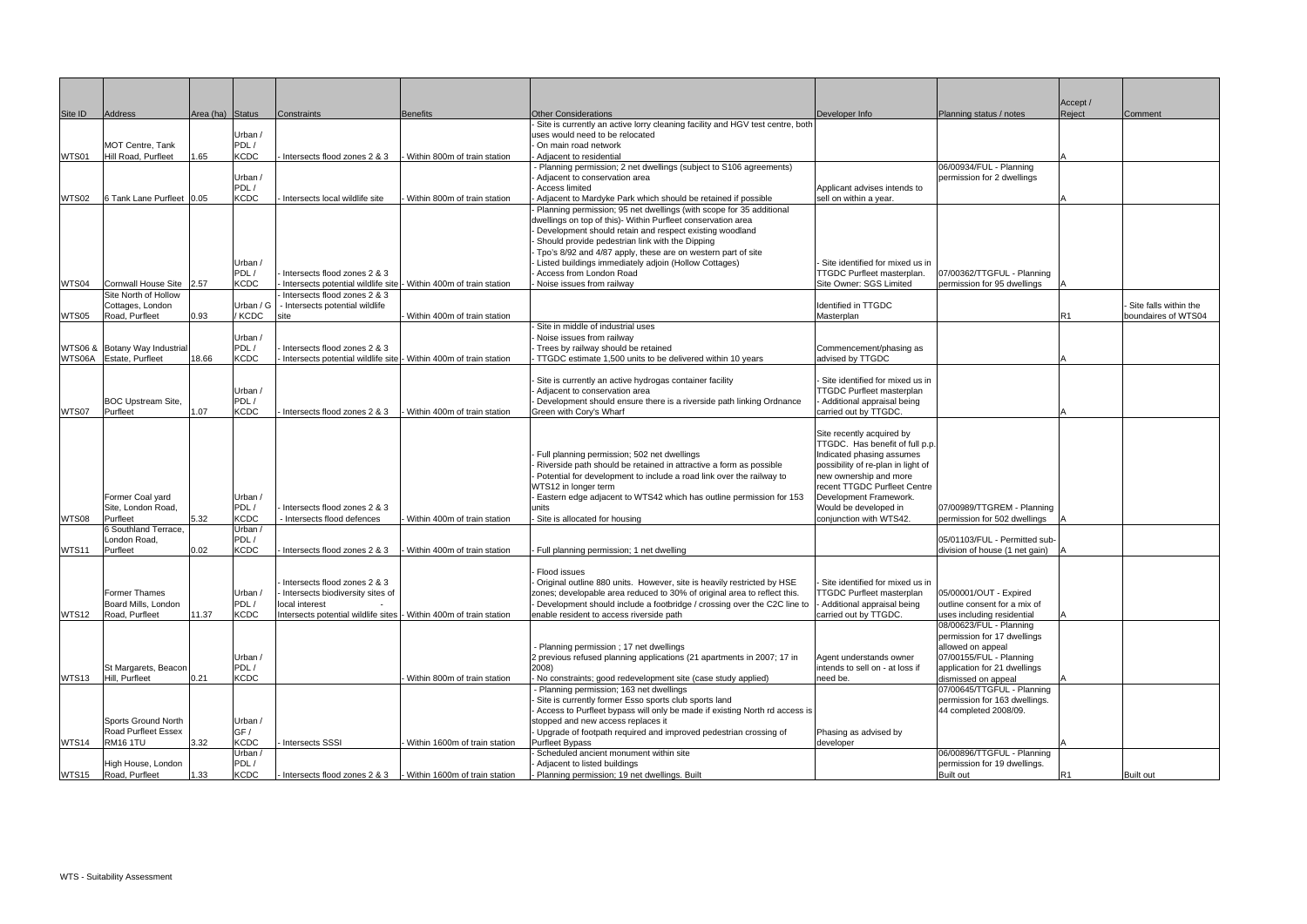| Site ID      | Address                                                                                                               | Area (ha) Status |                                | Constraints                                                     | Benefits                                                           | <b>Other Considerations</b>                                                                                                                                                                                                                                                                                                                                                                                                                                                             | Developer Info                                                                     | Planning status / notes                                                          | Accept /<br>Reject | Comment                        |
|--------------|-----------------------------------------------------------------------------------------------------------------------|------------------|--------------------------------|-----------------------------------------------------------------|--------------------------------------------------------------------|-----------------------------------------------------------------------------------------------------------------------------------------------------------------------------------------------------------------------------------------------------------------------------------------------------------------------------------------------------------------------------------------------------------------------------------------------------------------------------------------|------------------------------------------------------------------------------------|----------------------------------------------------------------------------------|--------------------|--------------------------------|
|              |                                                                                                                       |                  | Urban<br>PDL/                  | Intersects flood zones 2 & 3                                    | Intersects potential wildlife site - Within 400m of a local centre | - Lakside to be subject to a Area Action Plan<br>- Current environment<br>not suitable for housing; required comprehensive environmental<br>redevelopment and transport improvements<br>Development must include better walking and cycling links<br>Identified as potential site for housing in LDF<br>Subject to RSS mini Review<br>Included in TTGDC Materplan, approx. 400 residential units; 300 units on - NLP representing CSC (site                                             | TTGDC has draft Masterplan<br>Some landowners expressed<br>interest in residential |                                                                                  |                    |                                |
| WTS16        | Lakeside Basin                                                                                                        | 120.30           | <b>KCDC</b>                    | Within Green Belt                                               | Within 400m of train station                                       | western edge of lake, 100 units of north and eastern edge of lakes)                                                                                                                                                                                                                                                                                                                                                                                                                     | east of Lake Alexandra)                                                            |                                                                                  |                    |                                |
|              | Joinery and Works,<br>south-west corner of<br>Re-Development Site,<br>Schoolfield Road,<br><b>West Thurrock Grays</b> |                  | Urban /<br>PDL/<br><b>KCDC</b> |                                                                 |                                                                    | Adjacent to old school site                                                                                                                                                                                                                                                                                                                                                                                                                                                             |                                                                                    |                                                                                  |                    |                                |
| WTS17        | Essex                                                                                                                 | 0.43             |                                | Intersects flood zones 2 & 3                                    | Within 1600m of train station                                      | Council has no objection to residential<br>Ex industrial site under development                                                                                                                                                                                                                                                                                                                                                                                                         |                                                                                    |                                                                                  |                    |                                |
| WTS18        | Re-Development Site,<br>School field Road,<br><b>West Thurrock</b>                                                    | 7.93             | Urban /<br>PDL/<br><b>KCDC</b> | Intersects flood zones 2 & 3                                    | Within 1600m of train station                                      | - planning permission for 414 residential units and re-development of<br>West Thurrock school<br>Old school sites on north side of road<br>Part of site under construction for primary school at Eastern end                                                                                                                                                                                                                                                                            | Phasing as advised by<br>developer                                                 | 09/50068/TTGREM &<br>09/50034/TTGREM - Planning<br>permission for 414 dwellings. |                    |                                |
| WTS19        | Lyndale Estate, West<br>Thurrock                                                                                      | 6.02             | Urban /<br>PDL/<br><b>KCDC</b> | - Intersects flood zones 2 & 3                                  | Within 1600m of train station                                      | Site is currently Lyndale estate<br>Includes derelict building on eastern edge<br>Previous application withdrawn as objections to development in isolation<br>(i.e. without the release of the surrounding sites for housing - WTS<br>23, 25, 24, 37, 22, 21, 20)<br>Access limited<br>Contamination as site used to be industrial                                                                                                                                                      |                                                                                    | 08/00054/TTGFUL -<br>Withdrawn planning application<br>for 149 dwellings.        |                    |                                |
| <b>WTS20</b> | West of Sandy Lane,<br><b>West Thurrock</b>                                                                           | 0.20             | Urban<br>PDL/<br><b>KCDC</b>   |                                                                 | Within 1600m of train station                                      | Site is currently used for a lorry related business<br>Site presents opportunities for improvement of environment in area<br>Proposed green link between lakeside and St Clement going through site<br>Require an environmental and safety improvement to London rd<br>Access limited and site must be developed in conjunction with site to<br>east (WTS21) and upgrading of Sandy Lane<br>Good bus links<br>Sites WTS19 - 25, and WTS37 should ideally come forward in<br>conjunction |                                                                                    |                                                                                  |                    |                                |
| WTS21        | East of Sandy Lane,<br><b>West Thurrock</b>                                                                           | 1.24             | Urban /<br>PDL/<br><b>KCDC</b> | Intersects flood zones 2 & 3                                    | Within 1600m of train station                                      | Site is currently used for a lorry related business<br>Site presents opportunities for improvement of environment in area<br>Proposed green link between lakeside and St Clement going through site<br>Require an environmental and safety improvement to London rd<br>Access limited and site must be developed in conjunction with site to<br>west (WTS20) and upgrading of Sandy Lane<br>Good bus links<br>Sites WTS19 - 25, and WTS37 should ideally come forward in<br>conjunction |                                                                                    |                                                                                  |                    |                                |
| <b>WTS22</b> | Former Burma Oil<br>Depot, London Road,<br><b>West Thurrock</b>                                                       | 0.64             | Urban /<br>PDL/<br>KCDC        | Intersects flood zones 2 & 3<br>Adjacent to local wildlife site | Within 1600m of train station                                      | Site is currently a van centre on a prominent corner<br>Site adjacent to Anchor field Local Wildlife site which is being considered<br>as a local Nature Reserve<br>Constrained by electricity pylons running through site<br>Could be issues with loss of commercial land<br>Sites WTS19 - 25, and WTS37 should ideally come forward in<br>conjunction. However this site could come forward in isolation                                                                              | Site identified for commercial<br>use in TTGDC West Thurrock<br>Masterplan         |                                                                                  | R1                 | Site rejected as<br>unsuitable |
| WTS23        | Site West Of Manor<br>Road, London Road,<br><b>West Thurrock</b>                                                      | 0.88             | Urban /<br>PDL/<br><b>KCDC</b> |                                                                 | Intersects flood zones 2 & 3   Within 1600m of train station       | Site is currently used by car related businesses on a prominent corner<br>site<br>Access limited<br>Previous application withdrawn as objections to development in isolation<br>(i.e. without the release of the surrounding sites for housing - WTS<br>23, 25, 24, 37, 22, 21, 20)<br>A green link is proposed from Lakeside to St Clements which would pass<br>through site<br>Sites WTS19 - 25, and WTS37 should ideally come forward in<br>conjunction                              |                                                                                    |                                                                                  |                    |                                |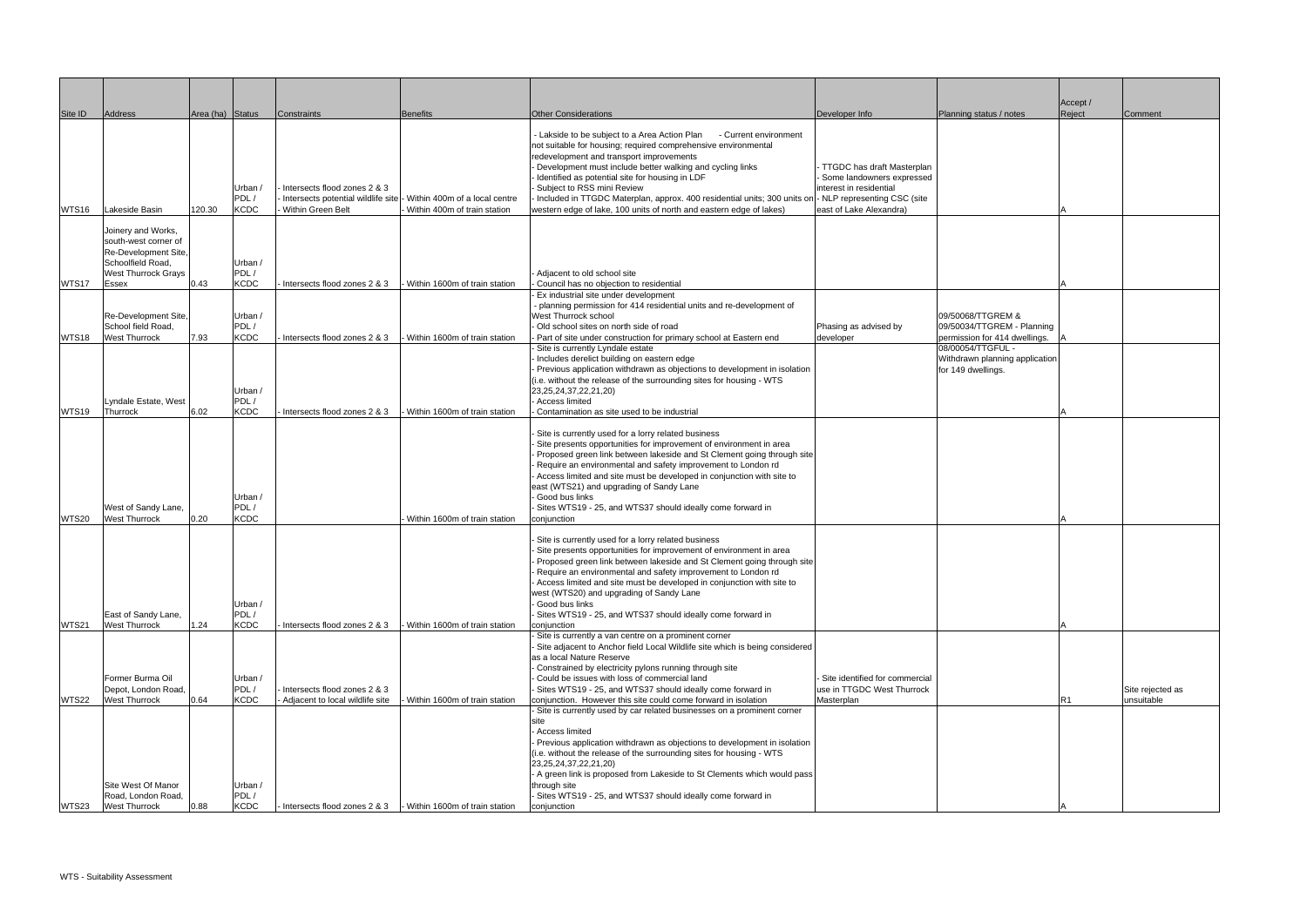|         |                                                                    |                  |                                |                                |                                                                                                        |                                                                                                                                                                                                                                  |                                                                                       |                                                                                              | Accept /       |                                |
|---------|--------------------------------------------------------------------|------------------|--------------------------------|--------------------------------|--------------------------------------------------------------------------------------------------------|----------------------------------------------------------------------------------------------------------------------------------------------------------------------------------------------------------------------------------|---------------------------------------------------------------------------------------|----------------------------------------------------------------------------------------------|----------------|--------------------------------|
| Site ID | Address                                                            | Area (ha) Status |                                | Constraints                    | <b>Benefits</b>                                                                                        | <b>Other Considerations</b>                                                                                                                                                                                                      | Developer Info                                                                        | Planning status / notes                                                                      | Reject         | Comment                        |
|         |                                                                    |                  |                                |                                |                                                                                                        | Site is currently a lorry car park, partially includes new church, hall and<br>café                                                                                                                                              |                                                                                       |                                                                                              |                |                                |
|         |                                                                    |                  |                                |                                |                                                                                                        | Regeneration area; mixed use and community uses<br>May require remediation as unsure of previous uses and contamination<br>Access limited; development should aim to improve access to the church                                |                                                                                       |                                                                                              |                |                                |
|         |                                                                    |                  |                                |                                |                                                                                                        | A green link is proposed from Lakeside to St Clements which would pass<br>through site<br>Sites WTS19 - 25, and WTS37 should ideally come forward in                                                                             |                                                                                       |                                                                                              |                |                                |
|         | Peaceful Row Lorry<br>Park, London Road,                           |                  | Urban<br>PDL/                  |                                |                                                                                                        | conjunction<br>Site area reduced by 25% to reflect retention of current community uses<br>(health and community centre)                                                                                                          |                                                                                       |                                                                                              |                |                                |
| WTS24   | <b>West Thurrock</b>                                               | 0.68             | <b>KCDC</b>                    | Intersects flood zones 2 & 3   | Within 1600m of train station                                                                          | Site is council owned<br>Access limited<br>Currently large depot and works                                                                                                                                                       |                                                                                       |                                                                                              |                |                                |
|         |                                                                    |                  |                                |                                |                                                                                                        | A green link is proposed from Lakeside to St Clements which would pass<br>through site<br>Good opportunity for mixed use development                                                                                             |                                                                                       | 00/00545/TTGOUT - Outline                                                                    |                |                                |
| WTS25   | Land Off Manor<br>Road, Grays                                      | 1.78             | Urban /<br>PDL/<br><b>KCDC</b> | Intersects flood zones 2 & 3   | Within 1600m of train station                                                                          | Potential noise issues from railway line<br>Sites WTS19 - 25, and WTS37 should ideally come forward in<br>conjunction                                                                                                            |                                                                                       | application for housing<br>development                                                       |                |                                |
| WTS26   | R/O Mill Lane/London<br>Road, London Road,<br>Grays                | 1.13             | Urban /<br>PDL/<br><b>KCDC</b> | Intersects flood zones 2 & 3   | - Within 1600m of train station                                                                        | Part of site is currently occupied by Showmen<br>Access limited; site wedged between back of housing and industrial<br>24 industrial container operations surround site, including gas works<br>No objections to change of use - |                                                                                       |                                                                                              | R1             | Site rejected as<br>unsuitable |
|         | Land At Hillside Club,                                             |                  | Urban /                        |                                |                                                                                                        | Site is a former Blue Circle sports ground<br>TPOs on site<br>Significant ecological interest for reptiles and invertebrates<br>Access onto Devonshire Road should be minimised                                                  |                                                                                       | 96/00153/OUT - Outline<br>permission for residential<br>development granted S106.            |                |                                |
| WTS27   | <b>West of Devonshire</b><br>Road                                  | 4.20             | PDL/<br>KCDC                   | Intersects flood zones 2 & 3   | Within 1600m of train station<br>- Intersects potential wildlife site - Within 1600m of a local centre | Proposal for open space/school on southern part and housing and<br>ecology space in northern part                                                                                                                                | Identified in TTGDC south<br>Stifford design brief                                    | Legal agreement not<br>completed.                                                            | R <sub>1</sub> | Site rejected as<br>unsuitable |
|         |                                                                    |                  |                                |                                |                                                                                                        | Site is currently active William Ball kitchen production and distribution; in<br>reasonable condition<br>Contamination issues; underground petrol tanks and unknown history                                                      |                                                                                       |                                                                                              |                |                                |
|         | William Ball Site.                                                 |                  | Urban /<br>PDL/                |                                | Within 1600m of a local centre                                                                         | Site provide an opportunity to create an important cycleway linking<br>Chafford Hundred via Lion Pit to the Thames at Fiddlers Reach; including<br>a safe route under London road -cycleway to go though site may impact         | - Within TTGDC South Stifford                                                         |                                                                                              |                |                                |
| WTS30   | <b>West Thurrock</b>                                               | 2.55             | <b>KCDC</b>                    | Intersects flood zones 2 & 3   | Within 1600m of train station                                                                          | units                                                                                                                                                                                                                            | design brief                                                                          |                                                                                              |                |                                |
| WTS31   | Acorn Trading Estate,<br>Gumley Road, Grays 2.54                   |                  | Urban /<br>PDL/<br><b>KCDC</b> | Intersects flood zones 2 & 3   | Within 1600m of a local centre<br>- Within 1600m of train station                                      | Planning permission for 236 units<br>Good redevelopment site; design case study applied                                                                                                                                          | Within TTGDC South Stifford<br>design brief<br>Developer interest                     | 08/00487/TTGREM - Planning<br>permission for 236 dwellings.                                  |                |                                |
|         |                                                                    |                  |                                |                                |                                                                                                        | Existing outline planning permission<br>- Outline application for 1,244 net dwellings to be determined<br>Site allocated for housing<br>West boundary of site should be landscaped to create a visual buffer to                  |                                                                                       | 08/00370/TTGOUT - Outline<br>application pending decision for<br>up to 1244 dwellings        |                |                                |
|         | Fiddlers Reach.<br>WTS32 & Wouldham Road,                          |                  | Urban /<br>PDL/                | Intersects flood zones 2 & 3   | Within 1600m of a local centre                                                                         | Proctor and Gamble factory<br>Development should provide access to riverfront and link to the<br>greenway through Lion Pit                                                                                                       |                                                                                       |                                                                                              |                |                                |
|         | WTS32a South Stifford                                              | 9.84             | <b>KCDC</b>                    | Intersects flood defences      | Within 1600m of train station                                                                          | Possible implications of coastal archaeology                                                                                                                                                                                     | Phasing as advised by TTGDC                                                           |                                                                                              |                |                                |
| WTS33   | Mardyke Surgery 77<br><b>Water Lane Purfleet</b><br>Essex RM19 1GT | 0.03             | Urban /<br>PDL/<br><b>KCDC</b> | Intersects flood zones 2 & 3   | Within 800m of train station                                                                           | - Permission for conversion of existing dwelling to two one-bedroom flats<br>Decision not made<br>Scope for conversion to achieve one 1 net dwelling                                                                             |                                                                                       | 07/00753/FUL - Permission for<br>conversion of existing dwelling<br>to 2 flats (1 net gain). |                |                                |
|         |                                                                    |                  |                                |                                |                                                                                                        |                                                                                                                                                                                                                                  | Owner advises is considering<br>revisions but possible<br>implementation date year 2. | 08/00161/FUL - Permission for<br>conversion of existing dwelling<br>to 2 flats (1 net gain). |                |                                |
|         | 4 Sussex Terrace<br>London Road Purfleet                           |                  | Urban /<br>PDL/                |                                |                                                                                                        | Planning permission g; 1 net dwelling<br>Noise and air pollution                                                                                                                                                                 | Local precedent of similar<br>scheme so can reasonably                                |                                                                                              |                |                                |
| WTS34   | Essex RM19 1QU                                                     | 0.02             | <b>KCDC</b>                    | Intersects flood zones 2 & 3   | Within 400m of train station                                                                           | Scope for conversion to achieve one 1 net dwelling                                                                                                                                                                               | assume viable                                                                         |                                                                                              |                |                                |
|         | The Vicarage 565                                                   |                  | Urban /                        |                                |                                                                                                        | Opportunity to improve environment of this area<br>Green link proposed from Lakeside to St Clements which would go<br>through site                                                                                               |                                                                                       | 07/01313/OUT - Refused                                                                       |                |                                |
| WTS37   | London Road Grays<br>Thurrock RM20 4AR 0.18                        |                  | PDL/<br><b>KCDC</b>            | - Intersects flood zones 2 & 4 | - Within 1600m of train station                                                                        | Sites WTS19 - 25, and WTS37 should ideally come forward in<br>conjunction. However this site could come forward in isolation                                                                                                     |                                                                                       | outline application for 6<br>dwellings (5 net).                                              |                |                                |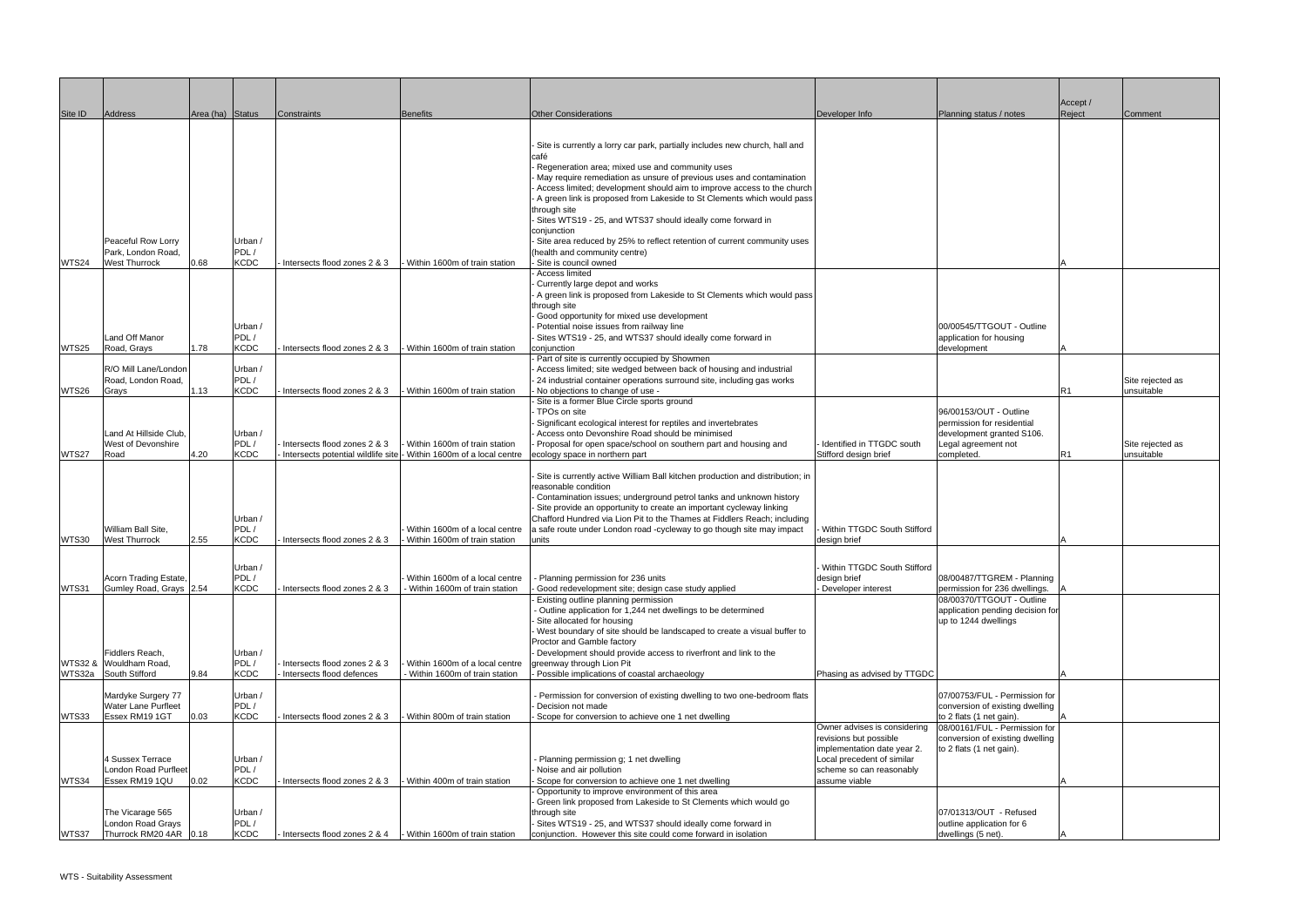|              |                             |                  |             |                                |                                |                                                                                                           |                                    |                         | Accept / |                      |
|--------------|-----------------------------|------------------|-------------|--------------------------------|--------------------------------|-----------------------------------------------------------------------------------------------------------|------------------------------------|-------------------------|----------|----------------------|
| Site ID      | <b>Address</b>              | Area (ha) Status |             | Constraints                    | Benefits                       | <b>Other Considerations</b>                                                                               | Developer Info                     | Planning status / notes | Reject   | Comment              |
|              |                             |                  |             |                                |                                |                                                                                                           |                                    | 08/00344/TTGOUT -       |          |                      |
|              |                             |                  |             |                                |                                | Planning permission; 235 net dwellings                                                                    |                                    | Application for for 235 |          |                      |
|              |                             |                  |             |                                |                                | London Road frontages provide limited opportunity for access, so this                                     |                                    | dismissed on Appeal     |          |                      |
|              |                             |                  |             |                                |                                | would have to access onto the Chase, which would have to be upgraded                                      |                                    |                         |          |                      |
|              |                             |                  |             |                                |                                | to adoptable standard and have a junction improvement at London                                           |                                    |                         |          |                      |
|              |                             |                  |             |                                |                                | Road/The Chase/Mill Lane crossroads                                                                       | Appeal for 235 dismissed but       |                         |          |                      |
|              | Land At Drapers Yard        |                  | Urban /     |                                |                                | Sustainable as opportunity to improve pedestrian links to Hedley Avenue still TTGDC believe 'do-able'.    |                                    |                         |          |                      |
|              | London Road South           |                  | PDL/        |                                |                                | Disused mineral railway track running through it; potential to be restored Developer interest still being |                                    |                         |          |                      |
| WTS38        | <b>Stifford Grays Essex</b> | 1.76             | <b>KCDC</b> | Intersects flood zones 2 & 3   | Within 1600m of train station  | and used for cycleway linking riverside through to Lion Gorge                                             | shown. TTGDC estimates 180         |                         |          |                      |
|              | 14 - 18 Foxton Road         |                  | Urban /     |                                |                                |                                                                                                           |                                    | 07/01003/FUL - Planning |          |                      |
|              | South Stifford Essex        |                  | PDL/        |                                |                                | Full planning permission; 4 net dwellings                                                                 | Commenced and well                 | permission for 4 flats. |          |                      |
| WTS39        | <b>RM20 4XX</b>             | 0.05             | <b>KCDC</b> | - Intersects flood zones 2 & 3 | Within 1600m of train station  | Site northeast of WTS30 (William Ball site)                                                               | advanced                           | Development underway.   |          |                      |
|              |                             |                  |             |                                |                                |                                                                                                           |                                    |                         |          |                      |
|              |                             |                  |             |                                |                                |                                                                                                           | - Within TTGDC Draft               |                         |          |                      |
|              |                             |                  |             |                                |                                | Part of site currently in motorsport use                                                                  | masterplan for Lakeside as         |                         |          |                      |
|              |                             |                  |             |                                |                                | Council promote redevelopment for key leisure uses only; development                                      | leisure use                        |                         |          |                      |
|              |                             |                  |             |                                |                                | for housing not supported. LDF Preferred options identify as reasonable                                   | - Agents suggest between 100       |                         |          | Site rejected as     |
|              |                             |                  |             | Intersects flood zones 2 & 3   |                                | alternative for mixed use based on leisure.                                                               | 1000 units depending on mix of     |                         |          | unsuitable.          |
|              | Arena Essex, West           |                  |             | Intersects local wildlife site | Within 400m of a local centre  | Site rejected at Issues and options and Preferred options stage.                                          | uses. Believe site will be         |                         |          | Also conflicts with  |
| WTS40        | Thurrock                    | 50.42            | GB / PDL    | Within Green Belt              | Within 800m of train station   | - Ecology and wildlife issues                                                                             | deliverable within 1-5 years.      |                         |          | adopted RSS and LDF. |
|              | <b>Purfleet Garrison</b>    |                  | Urban /     |                                |                                | Neighbourhood renewal project would involve redevelopment and                                             | Council undertaking Options        |                         |          |                      |
|              | Neighbourhood               |                  | PDL/        |                                |                                | intensification of units existing in housing estates                                                      | Appraisal for Neighbourhood        |                         |          |                      |
| <b>WTS41</b> | Renewal                     | 11.22            | <b>KCDC</b> | Intersects flood zones 2 & 3   | Within 800m of train station   | Site is council owned                                                                                     | Renewal Scheme                     |                         |          |                      |
|              |                             |                  |             |                                |                                | Planning permission pending; previously 153 net dwellings, now reduced                                    |                                    |                         |          |                      |
|              |                             |                  |             |                                |                                | to approx. 50 due to HSE zone from adjacent depot<br>Site is allocated for housing                        | Site recently acquired by          |                         |          |                      |
|              |                             |                  |             |                                |                                | Riverside path should be retained in as attractive form as possible                                       | <b>TTGDC.</b> Number from previous |                         |          |                      |
|              |                             |                  |             |                                |                                | Contamination as adjacent to oil depot                                                                    | withdrawn application appears      |                         |          |                      |
|              |                             |                  | Urban /     |                                |                                | Access would be from London road                                                                          | to comply with HSE guidance.       |                         |          |                      |
|              | East end of Corys           |                  | PDL/        |                                |                                | Adjacent to WTS08 which has outline planning permission for 506 net                                       | Would be developed in              |                         |          |                      |
| WTS42        | wharf. Purfleet             | 1.81             | <b>KCDC</b> | Intersects flood zones 2 & 3   | Within 800m of train station   | dwellings                                                                                                 | conjunction with WTS08             |                         |          |                      |
|              |                             |                  |             |                                |                                | Following outcome of Lakeside Single Issue Review the Council is to                                       |                                    |                         |          |                      |
|              | Lakeside Basin (in          |                  | Urban /     |                                |                                | produce an Area Action Plan for Lakeside. This will consider the potential                                |                                    |                         |          |                      |
|              | addition to exisitng        |                  | PDL/        |                                | Within 400m of a local centre  | for up to 3000 dwellings in the designated Town Centre area, subject to                                   |                                    |                         |          |                      |
| WTS43        | 400)                        | 156.39           | <b>KCDC</b> | Intersects flood zones 2 & 3   | - Within 400m of train station | further work and capacity assessment.                                                                     |                                    |                         |          |                      |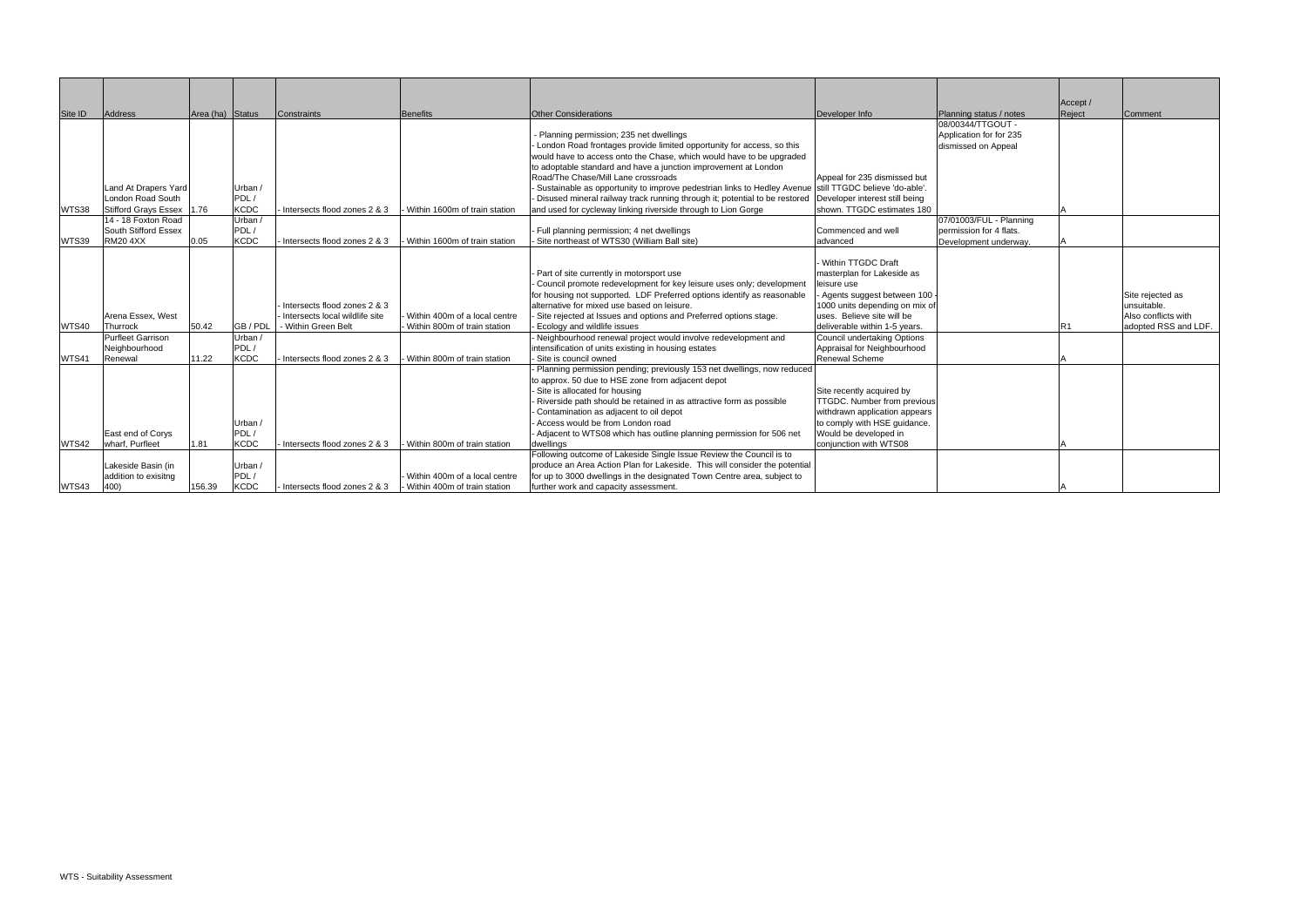|              |                                            |              | <b>Availability Assessment</b> |                   | <b>Achievability Assessment</b> |                                                    |              |              |              |              |           |  |
|--------------|--------------------------------------------|--------------|--------------------------------|-------------------|---------------------------------|----------------------------------------------------|--------------|--------------|--------------|--------------|-----------|--|
|              |                                            |              |                                |                   |                                 | <b>Cost Assessment</b><br><b>Market Assessment</b> |              |              |              |              |           |  |
|              |                                            |              | Medium                         | High              |                                 | Medium                                             | High         |              | Medium       | High         | Phasing   |  |
| Site ID      | Address<br>MOT Centre, Tank                | Low          |                                |                   | Low                             |                                                    |              | <b>No7</b>   |              |              | (years)   |  |
| WTS01        | Hill Road, Purfleet                        | $\checkmark$ |                                |                   |                                 |                                                    | $\checkmark$ |              | $\checkmark$ |              | $6 - 10$  |  |
| <b>WTS02</b> | 6 Tank Lane Purfleet                       |              | $\checkmark$<br>$\checkmark$   |                   |                                 | $\checkmark$                                       |              |              | $\checkmark$ |              | $0-5$     |  |
| WTS04        | <b>Cornwall House Site</b>                 |              |                                |                   |                                 | $\checkmark$                                       |              |              | $\checkmark$ |              | $6 - 10$  |  |
|              | Botany Way Industrial                      |              |                                |                   |                                 |                                                    |              |              |              |              |           |  |
| WTS06        | Estate, Purfleet                           |              | $\checkmark$                   |                   |                                 | $\checkmark$                                       |              |              | ✓            |              | $0-5$     |  |
| WTS06A       | <b>BOC Upstream Site,</b><br>Purfleet      |              | $\checkmark$                   |                   |                                 | $\checkmark$                                       |              |              | $\checkmark$ |              | $6 - 10$  |  |
| WTS07        | <b>BOC Upstream Site,</b><br>Purfleet      |              | $\checkmark$                   |                   |                                 |                                                    | $\checkmark$ |              |              | $\checkmark$ | $11 - 15$ |  |
|              | Former Coal yard                           |              |                                |                   |                                 |                                                    |              |              |              |              |           |  |
|              | Site, London Road,                         |              |                                |                   |                                 |                                                    |              |              |              |              |           |  |
| WTS08        | Purfleet                                   |              | $\checkmark$                   |                   |                                 | $\checkmark$                                       |              |              | ✓            |              | $0-5$     |  |
|              | 6 Southland Terrace,                       |              |                                |                   |                                 |                                                    |              |              |              |              |           |  |
| <b>WTS11</b> | London Road,<br>Purfleet                   |              |                                | ✓                 |                                 | $\checkmark$                                       |              |              | ✓            |              | $0 - 5$   |  |
|              | <b>Former Thames</b>                       |              |                                |                   |                                 |                                                    |              |              |              |              |           |  |
|              | Board Mills, London                        |              |                                |                   |                                 |                                                    |              |              |              |              |           |  |
| <b>WTS12</b> | Road, Purfleet                             |              | $\checkmark$                   |                   | ✓                               |                                                    |              | $\checkmark$ |              |              | $6 - 10$  |  |
| WTS13        | St Margarets, Beacon<br>Hill, Purfleet     |              | $\checkmark$                   |                   |                                 | $\checkmark$                                       | $\checkmark$ |              | $\checkmark$ |              | $0 - 5$   |  |
|              | Sports Ground North                        |              |                                |                   |                                 |                                                    |              |              |              |              |           |  |
|              | Road Purfleet Essex                        |              |                                |                   |                                 |                                                    |              |              |              |              |           |  |
| WTS14        | <b>RM16 1TU</b>                            |              |                                | ✓<br>$\checkmark$ |                                 | $\checkmark$                                       |              |              | ✓            |              | $0-5$     |  |
| WTS16        | Lakeside Basin                             |              |                                |                   |                                 |                                                    | $\checkmark$ |              |              | $\checkmark$ | $6 - 10$  |  |
|              | Joinery and Works,                         |              |                                |                   |                                 |                                                    |              |              |              |              |           |  |
|              | south-west corner of                       |              |                                |                   |                                 |                                                    |              |              |              |              |           |  |
|              | Re-Development Site,                       |              |                                |                   |                                 |                                                    |              |              |              |              |           |  |
|              | Schoolfield Road,                          |              |                                |                   |                                 |                                                    |              |              |              |              |           |  |
|              | West Thurrock Grays                        |              |                                |                   |                                 |                                                    |              |              |              |              |           |  |
| WTS17        | Essex                                      |              | $\checkmark$                   |                   |                                 |                                                    |              |              |              | $\checkmark$ | $0-5$     |  |
|              | Re-Development Site,                       |              |                                |                   |                                 |                                                    |              |              |              |              |           |  |
|              | School field Road,                         |              |                                |                   |                                 |                                                    |              |              |              |              |           |  |
| WTS18        | <b>West Thurrock</b>                       |              |                                | ✓                 |                                 | $\checkmark$                                       |              |              | ✓            |              | $0-5$     |  |
|              | Lyndale Estate, West                       |              |                                |                   |                                 |                                                    |              |              |              |              |           |  |
| WTS19        | Thurrock                                   |              | $\checkmark$                   |                   |                                 |                                                    | ✓            |              | ✓            |              | $6 - 10$  |  |
|              | West of Sandy Lane,                        |              |                                |                   |                                 |                                                    |              |              |              |              |           |  |
| <b>WTS20</b> | <b>West Thurrock</b>                       |              | $\checkmark$                   |                   |                                 | $\checkmark$                                       |              |              | $\checkmark$ |              | $6 - 10$  |  |
|              | East of Sandy Lane,                        |              |                                |                   |                                 |                                                    |              |              |              |              |           |  |
| WTS21        | <b>West Thurrock</b><br>Site West Of Manor |              | $\checkmark$                   |                   |                                 |                                                    | $\checkmark$ |              | $\checkmark$ |              | $6 - 10$  |  |
|              | Road, London Road,                         |              |                                |                   |                                 |                                                    |              |              |              |              |           |  |
| WTS23        | <b>West Thurrock</b>                       |              | $\checkmark$                   |                   |                                 |                                                    | $\checkmark$ |              | $\checkmark$ |              | $11 - 15$ |  |
|              | Peaceful Row Lorry                         |              |                                |                   |                                 |                                                    |              |              |              |              |           |  |
|              | Park, London Road,                         |              |                                |                   |                                 |                                                    |              |              |              |              |           |  |
| WTS24        | <b>West Thurrock</b>                       |              | $\checkmark$                   |                   |                                 |                                                    | $\checkmark$ | $\checkmark$ |              |              | $11 - 15$ |  |
| <b>WTS25</b> | Land Off Manor Road,<br>Grays              |              | $\checkmark$                   |                   | $\checkmark$                    |                                                    |              |              | $\checkmark$ |              | $11 - 15$ |  |
|              | William Ball Site,                         |              |                                |                   |                                 |                                                    |              |              |              |              |           |  |
| <b>WTS30</b> | <b>West Thurrock</b>                       |              | $\checkmark$                   |                   |                                 | $\checkmark$                                       |              |              | $\checkmark$ |              | $11 - 15$ |  |
|              |                                            |              |                                |                   |                                 |                                                    |              |              |              |              |           |  |
|              | Acorn Trading Estate,                      |              |                                |                   |                                 |                                                    |              |              |              |              |           |  |
| WTS31        | Gumley Road, Grays                         |              | $\checkmark$                   |                   |                                 |                                                    | $\checkmark$ |              | $\checkmark$ |              | $0 - 5$   |  |
|              | Fiddlers Reach,<br>Wouldham Road,          |              |                                |                   |                                 |                                                    |              |              |              |              |           |  |
| <b>WTS32</b> | South Stifford                             |              | $\checkmark$                   |                   |                                 |                                                    | $\checkmark$ |              | $\checkmark$ |              | $0 - 5$   |  |
|              | Fiddlers Reach,                            |              |                                |                   |                                 |                                                    |              |              |              |              |           |  |
|              | Wouldham Road,                             |              |                                |                   |                                 |                                                    |              |              |              |              |           |  |
| WTS32A       | South Stifford                             |              | $\checkmark$                   |                   |                                 |                                                    | $\checkmark$ |              | $\checkmark$ |              | $6 - 10$  |  |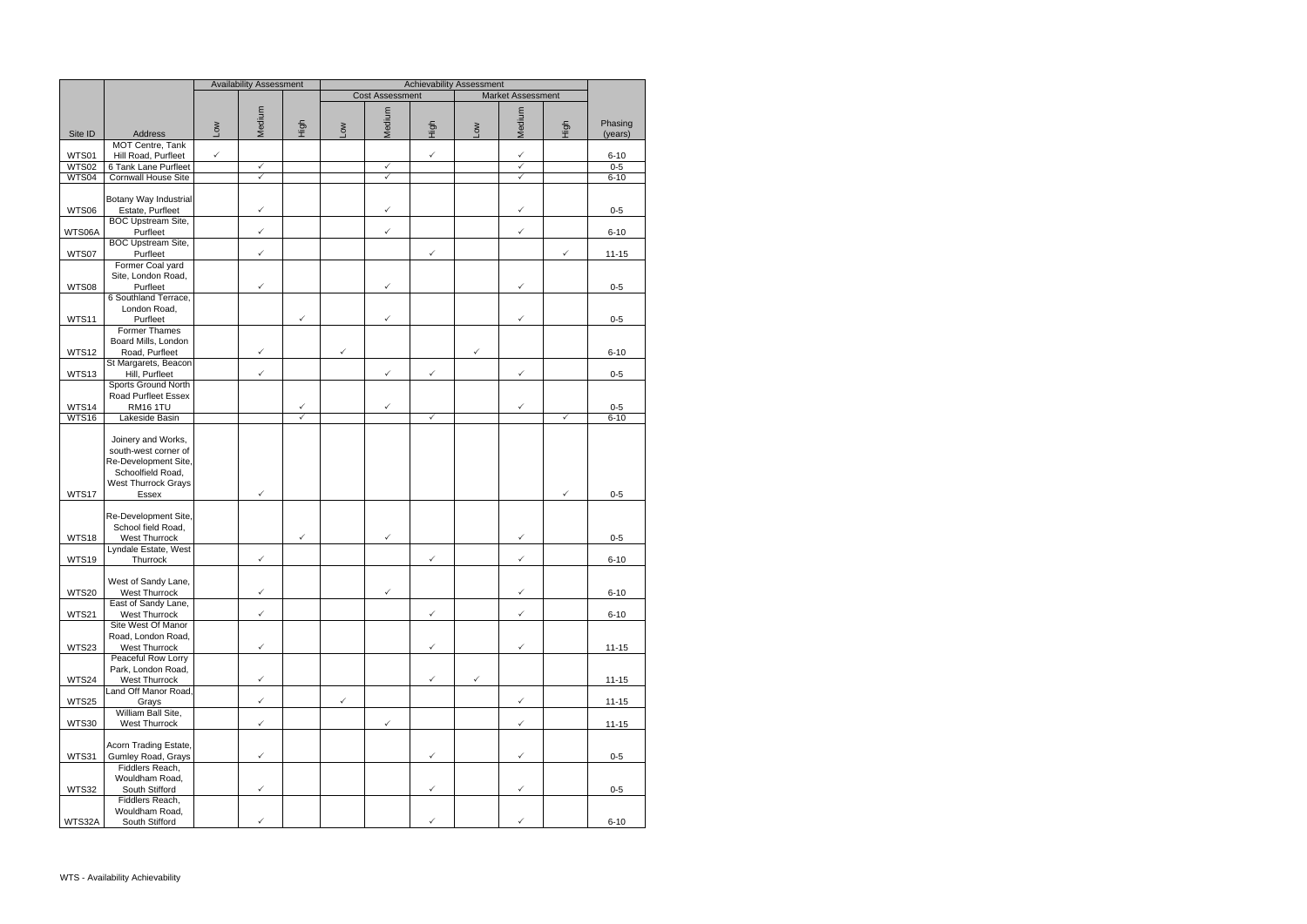|         |                                                                                 | <b>Availability Assessment</b><br><b>Achievability Assessment</b> |              |      |            |                        |              |              |                          |      |                    |
|---------|---------------------------------------------------------------------------------|-------------------------------------------------------------------|--------------|------|------------|------------------------|--------------|--------------|--------------------------|------|--------------------|
|         |                                                                                 |                                                                   |              |      |            | <b>Cost Assessment</b> |              |              | <b>Market Assessment</b> |      |                    |
| Site ID | <b>Address</b>                                                                  | Mo7                                                               | Medium       | High | <b>NOT</b> | Medium                 | High         | ΜΟΠ          | Medium                   | High | Phasing<br>(years) |
| WTS33   | Mardyke Surgery 77<br><b>Water Lane Purfleet</b><br>Essex RM19 1GT              |                                                                   | $\checkmark$ |      |            |                        | $\checkmark$ |              | $\checkmark$             |      | $0-5$              |
| WTS34   | 4 Sussex Terrace<br>London Road Purfleet<br>Essex RM19 1QU                      |                                                                   | $\checkmark$ |      |            |                        | $\checkmark$ |              | $\checkmark$             |      | $0 - 5$            |
| WTS37   | The Vicarage 565<br>London Road Grays<br>Thurrock RM20 4AR                      |                                                                   | $\checkmark$ |      |            | $\checkmark$           |              | $\checkmark$ |                          |      | $6 - 10$           |
| WTS38   | Land At Drapers Yard<br><b>London Road South</b><br><b>Stifford Grays Essex</b> |                                                                   | $\checkmark$ |      |            |                        | $\checkmark$ |              | $\checkmark$             |      | $0 - 5$            |
| WTS39   | 14 - 18 Foxton Road<br>South Stifford Essex<br><b>RM20 4XX</b>                  |                                                                   |              | ✓    |            | $\checkmark$           |              |              | $\checkmark$             |      | $0-5$              |
| WTS41   | <b>Purfleet Garrison</b><br>Neighbourhood<br>Renewal                            |                                                                   |              | ✓    |            | $\checkmark$           |              |              | $\checkmark$             |      | $11 - 15$          |
| WTS42   | East end of Corys<br>wharf, Purfleet                                            |                                                                   | $\checkmark$ |      |            | $\checkmark$           |              |              | $\checkmark$             |      | $0 - 5$            |
| WTS43   | Lakeside Basin (in<br>addition to exisitng<br>400)                              | ✓                                                                 |              |      |            |                        | ✓            |              | ✓                        |      | $11 - 15$          |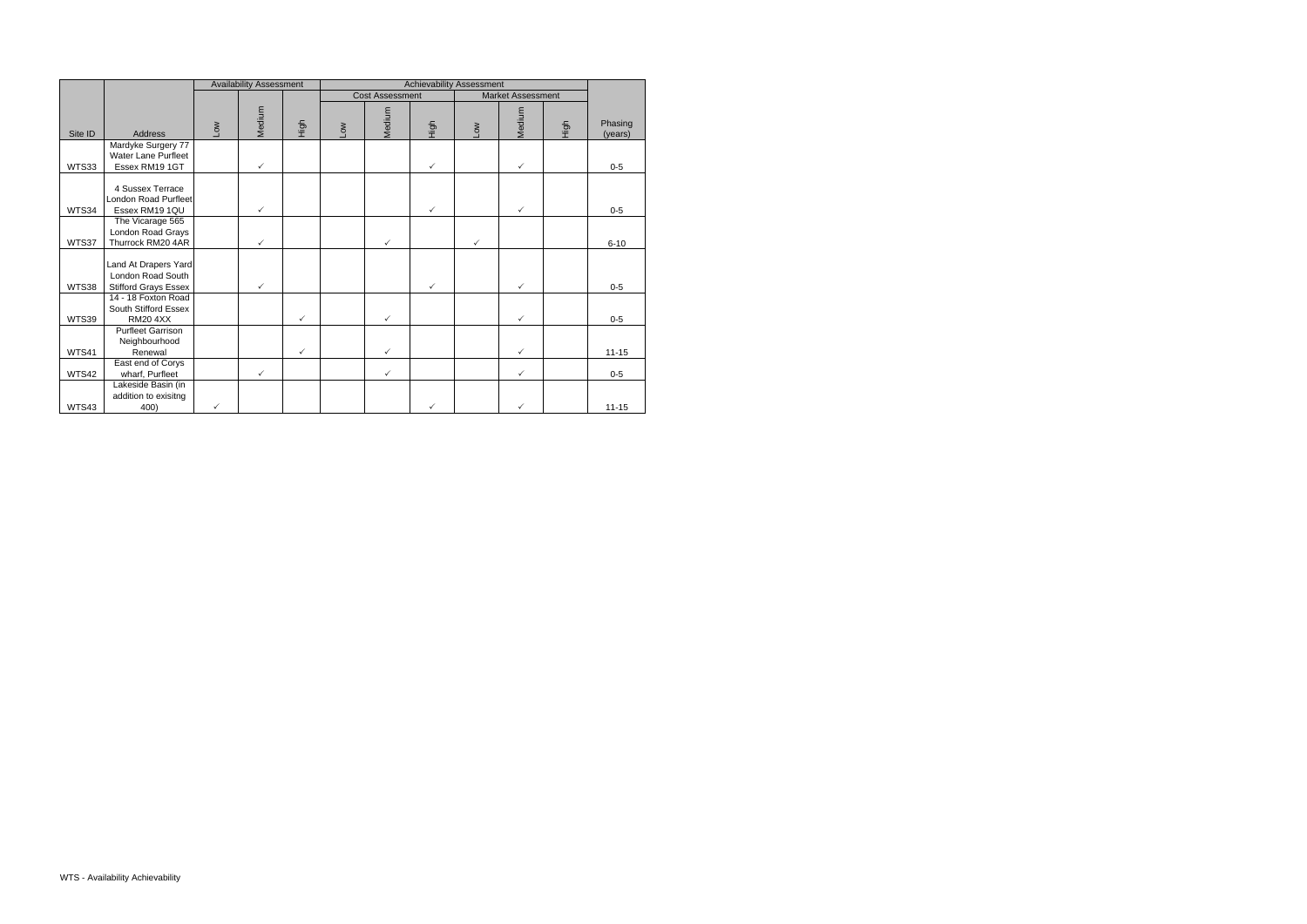| Site ID               | <b>Address</b>                                                              | Area<br>(ha)   | Source of<br>Capacity<br>Estimate | Scenario<br>A | Scenario<br>B | Midpoint     | Phasing             | Comments                            |
|-----------------------|-----------------------------------------------------------------------------|----------------|-----------------------------------|---------------|---------------|--------------|---------------------|-------------------------------------|
|                       | MOT Centre, Tank Hill                                                       |                |                                   |               |               |              |                     |                                     |
| WTS01<br><b>WTS02</b> | Road, Purfleet<br>6 Tank Lane Purfleet                                      | 1.65<br>0.05   | 10<br>p/p                         | 134<br>2      | 168<br>2      | 151<br>2     | $6 - 10$<br>$0 - 5$ | Planning permission                 |
| WTS04                 | <b>Cornwall House Site</b>                                                  | 2.57           | p/p                               | 130           | 130           | 130          | $6 - 10$            | Planning permission                 |
| <b>WTS06</b>          | Botany Way Industrial<br>Estate, Purfleet                                   | 18.66          | <b>TC</b>                         | 450           | 450           | 450          | $0 - 5$             | <b>Thurrock Council</b><br>estimate |
| WTS06A                | Botany Way Industrial<br>Estate, Purfleet                                   |                | <b>TC</b>                         | 1000          | 1000          | 1000         | $6 - 10$            | <b>Thurrock Council</b><br>estimate |
| WTS07                 | <b>BOC Upstream Site,</b><br>Purfleet                                       | 1.07           | 9                                 | 91            | 118           | 105          | $11 - 15$           |                                     |
| <b>WTS08</b>          | Former Coal yard Site,<br>London Road, Purfleet                             | 5.32           | p/p                               | 502           | 502           | 502          | $0 - 5$             | Planning permission                 |
| WTS11                 | 6 Southland Terrace,<br>London Road, Purfleet<br><b>Former Thames Board</b> | 0.02           | p/p                               | 1             | $\mathbf{1}$  | 1            | $0-5$               | Planning permission                 |
| <b>WTS12</b>          | Mills, London Road,<br>Purfleet                                             | 3.41           | $\boldsymbol{9}$                  | 290           | 375           | 332          | $6 - 10$            |                                     |
|                       | St Margarets, Beacon Hill,                                                  |                |                                   |               |               |              |                     | Planning permission                 |
| WTS13                 | Purfleet                                                                    | 0.21           | p/p                               | 16            | 16            | 16           | $0-5$               |                                     |
|                       | Sports Ground North<br>Road Purfleet Essex                                  |                |                                   |               |               |              |                     | Planning permission                 |
| WTS14<br>WTS16        | <b>RM16 1TU</b><br>Lakeside Basin                                           | 3.32<br>120.30 | p/p<br>ΤĊ                         | 119<br>400    | 119<br>400    | 119<br>400   | $0 - 5$<br>$6 - 10$ |                                     |
|                       | Joinery and Works, south-                                                   |                |                                   |               |               |              |                     |                                     |
|                       | west corner of Re-<br>Development Site,<br>Schoolfield Road, West           |                |                                   |               |               |              |                     |                                     |
| WTS17                 | Thurrock Grays Essex<br>Re-Development Site,                                | 0.43           | 11                                | 30            | 64            | 47           | $6 - 10$            | Planning permission                 |
| WTS18                 | School field Road, West<br>Thurrock                                         | 7.93           | p/p                               | 331           | 331           | 331          | $0 - 5$             |                                     |
| WTS19                 | Lyndale Estate, West<br>Thurrock                                            | 6.02           | 10                                | 487           | 614           | 551          | $6 - 10$            |                                     |
| <b>WTS20</b>          | West of Sandy Lane,<br><b>West Thurrock</b>                                 | 0.20           | 5                                 | 6             | 12            | 9            | $6 - 10$            |                                     |
| WTS21                 | East of Sandy Lane, West<br>Thurrock                                        | 1.24           | 9                                 | 105           | 137           | 121          | $6 - 10$            |                                     |
|                       | Site West Of Manor Road,                                                    |                |                                   |               |               |              |                     |                                     |
| WTS23                 | London Road, West<br>Thurrock                                               | 0.88           | 9                                 | 75            | 97            | 86           | $11 - 15$           |                                     |
|                       | Peaceful Row Lorry Park,<br>London Road, West                               |                |                                   |               |               |              |                     |                                     |
| WTS24                 | Thurrock<br>Land Off Manor Road,                                            | 0.51           | 4                                 | 20            | 41            | 30           | $11 - 15$           |                                     |
| <b>WTS25</b>          | Grays                                                                       | 1.78           | 10                                | 144           | 182           | 163          | $11 - 15$           |                                     |
| <b>WTS30</b>          | William Ball Site, West<br>Thurrock                                         | 2.55           | 10                                | 206           | 260           | 233          | $11 - 15$           |                                     |
|                       | Acorn Trading Estate,                                                       |                |                                   |               |               |              |                     | Planning permission                 |
| WTS31                 | Gumley Road, Grays<br>Fiddlers Reach,                                       | 2.54           | p/p                               | 236           | 236           | 236          | $0-5$               |                                     |
| <b>WTS32</b>          | Wouldham Road, South<br>Stifford                                            | 9.84           | p/p                               | 622           | 622           | 622          | $0 - 5$             | Planning permission                 |
| WTS32A                | Fiddlers Reach,<br>Wouldham Road, South<br>Stifford                         |                | p/p                               | 622           | 622           | 622          | $6 - 10$            | Planning permission                 |
|                       | Mardyke Surgery 77                                                          |                |                                   |               |               |              |                     | <b>Thurrock Council</b>             |
| WTS33                 | Water Lane Purfleet<br>Essex RM19 1GT                                       | 0.03           | TC                                | 1             | $\mathbf{1}$  | 1            | $0 - 5$             | estimate                            |
|                       | 4 Sussex Terrace London<br>Road Purfleet Essex                              |                |                                   |               |               |              |                     | Planning permission                 |
| WTS34                 | <b>RM191QU</b>                                                              | 0.02           | p/p                               | $\mathbf{1}$  | $\mathbf{1}$  | $\mathbf{1}$ | $0-5$               |                                     |
|                       | The Vicarage 565 London<br>Road Grays Thurrock                              |                |                                   |               |               |              |                     |                                     |
| WTS37                 | <b>RM20 4AR</b>                                                             | 0.18           | 1                                 | 6             | 9             | $\bf 8$      | $6 - 10$            |                                     |
|                       | Land At Drapers Yard<br>London Road South                                   |                |                                   |               |               |              |                     | <b>Thurrock Council</b><br>estimate |
| WTS38                 | <b>Stifford Grays Essex</b>                                                 | 1.76           | TC                                | 180           | 180           | 180          | $0-5$               |                                     |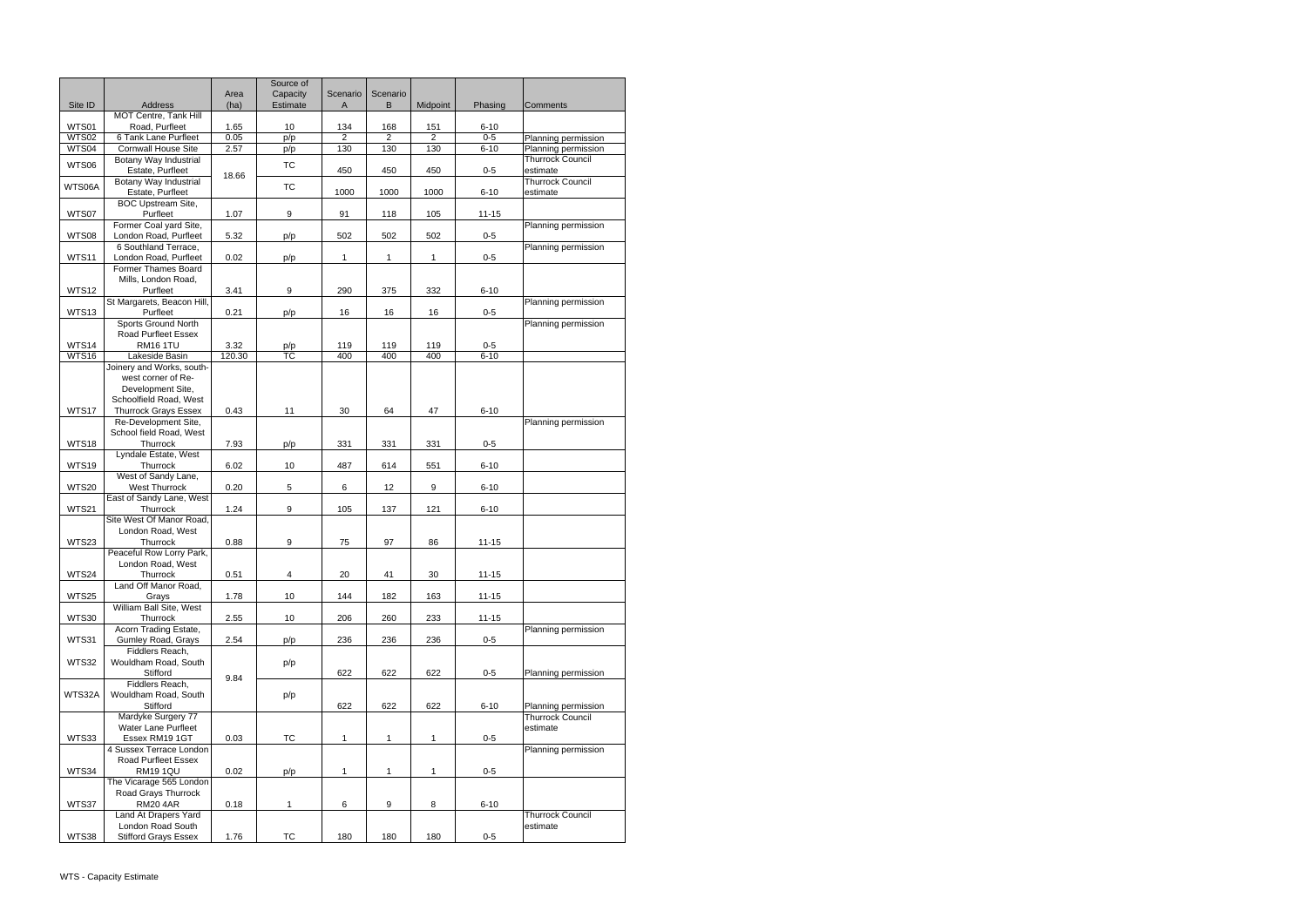|         |                           |        | Source of      |          |          |          |           |                         |
|---------|---------------------------|--------|----------------|----------|----------|----------|-----------|-------------------------|
|         |                           | Area   | Capacity       | Scenario | Scenario |          |           |                         |
| Site ID | <b>Address</b>            | (ha)   | Estimate       | A        | B        | Midpoint | Phasing   | <b>Comments</b>         |
|         | 14 - 18 Foxton Road       |        |                |          |          |          |           | Planning permission     |
|         | South Stifford Essex      |        |                |          |          |          |           |                         |
| WTS39   | <b>RM20 4XX</b>           | 0.05   | p/p            | 4        | 4        | 4        | $0-5$     |                         |
|         | <b>Purfleet Garrison</b>  |        |                |          |          |          |           |                         |
| WTS41   | Neighbourhood Renewal     | 11.22  | 16             | 224      | 337      | 281      | $11 - 15$ |                         |
|         | East end of Corys wharf,  |        |                |          |          |          |           | <b>Thurrock Council</b> |
| WTS42   | Purfleet                  | 1.81   | TC             | 53       | 53       | 53       | $0 - 5$   | estimate                |
|         | Lakeside Basin (in        |        |                |          |          |          |           | <b>Thurrock Council</b> |
| WTS43   | addition to exisitng 400) | 156.39 | <b>TC</b>      | 2600     | 2600     | 2600     | $11 - 15$ | estimate                |
|         |                           |        |                |          |          |          |           |                         |
|         |                           |        |                | Scenario | Scenario |          |           |                         |
|         |                           |        | Phasing        | A        | B        | Midpoint |           |                         |
|         |                           |        | $0 - 5$        | 2518     | 2518     | 2518     |           |                         |
|         |                           |        | $6 - 10$       | 3210     | 3531     | 3371     |           |                         |
|         |                           |        | $11 - 15$      | 3361     | 3633     | 3497     |           |                         |
|         |                           |        | $15+$          | $\Omega$ | $\Omega$ | $\Omega$ |           |                         |
|         |                           |        | Total          | 9089     | 9682     | 9386     |           |                         |
|         | Note figures may not add  |        |                |          |          |          |           |                         |
|         | due to rounding           |        | Total 0-15 yrs | 9089     | 9682     | 9386     |           |                         |